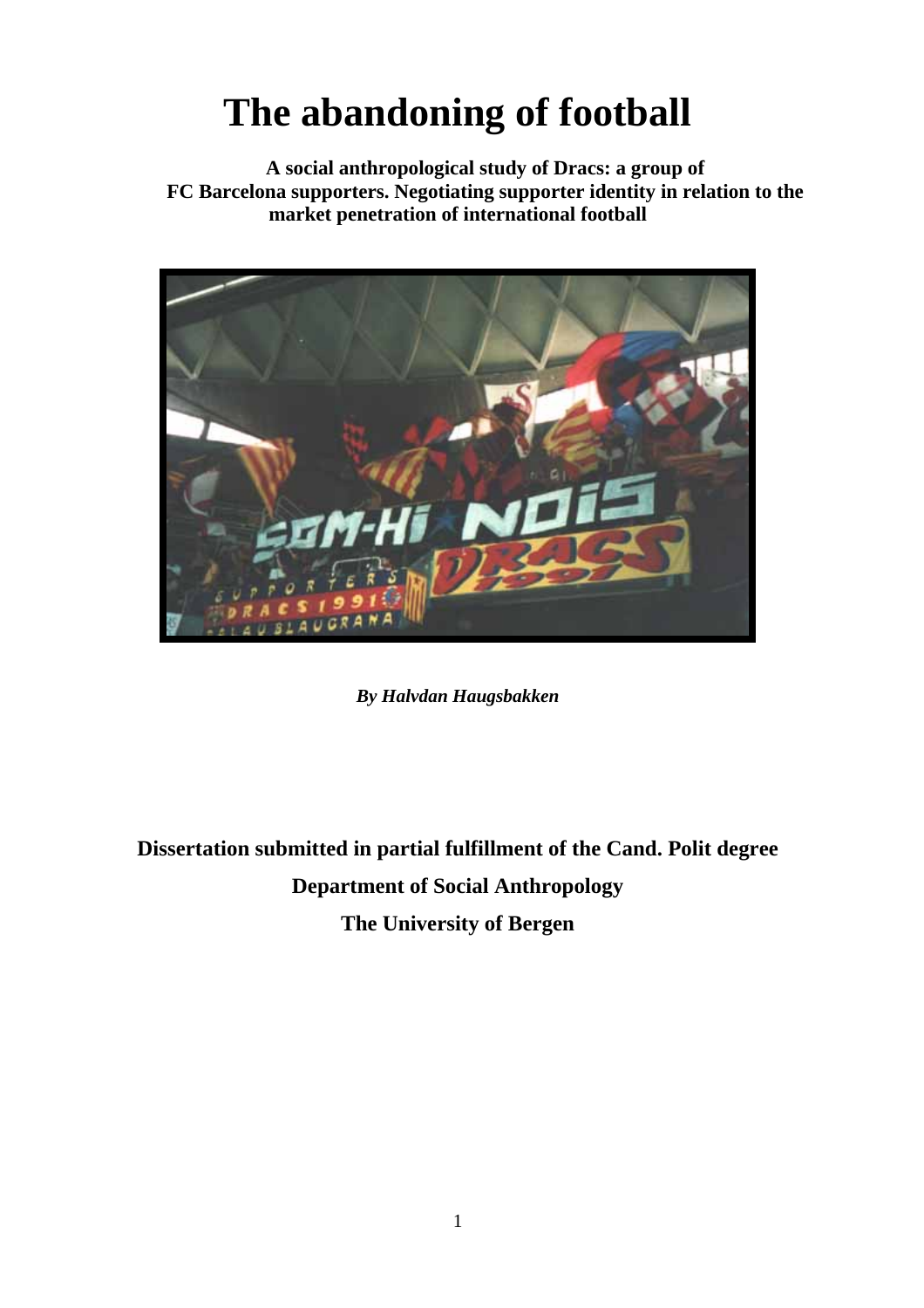## **ACKNOWLEDGEMENTS**

Finally, it is done. The process that has endured for almost three years of my life is completed. Instead of calling it a process, it might be described as a journey where the support and influence from a number of persons deserve to be mentioned.

I am grateful for the support from my supervisor, Yngve Lithman, who has made a number of inspirational proposals and critical comments throughout the writing process. I am also indebted to Thorleif Berthelsen, with whom I have enjoyed endless conversations on dance and supporterism.

In the process of reading various drafts, and correcting my English, I wish to thank my father, Sturle Søvik, my sister, Ylva Søvik and fellow students and ex-students at Department of Social Anthropology: Tore Engelsen and Trine Halstadtrø Syverinsen. My furthermost thanks go to my other sister, Randi Søvik, who has read endless versions from her hangout in London. I would like to thank friends and family in general.

For psychological support before, during and after the fieldwork, my mother, Marit Haugsbakken, has been a central part of the journey into the wilderness of supporterism. In the end, I have to mention Anna Cascante, my Catalan love, for encouraging me and supporting me throughout the whole process.

February 2004, Bergen.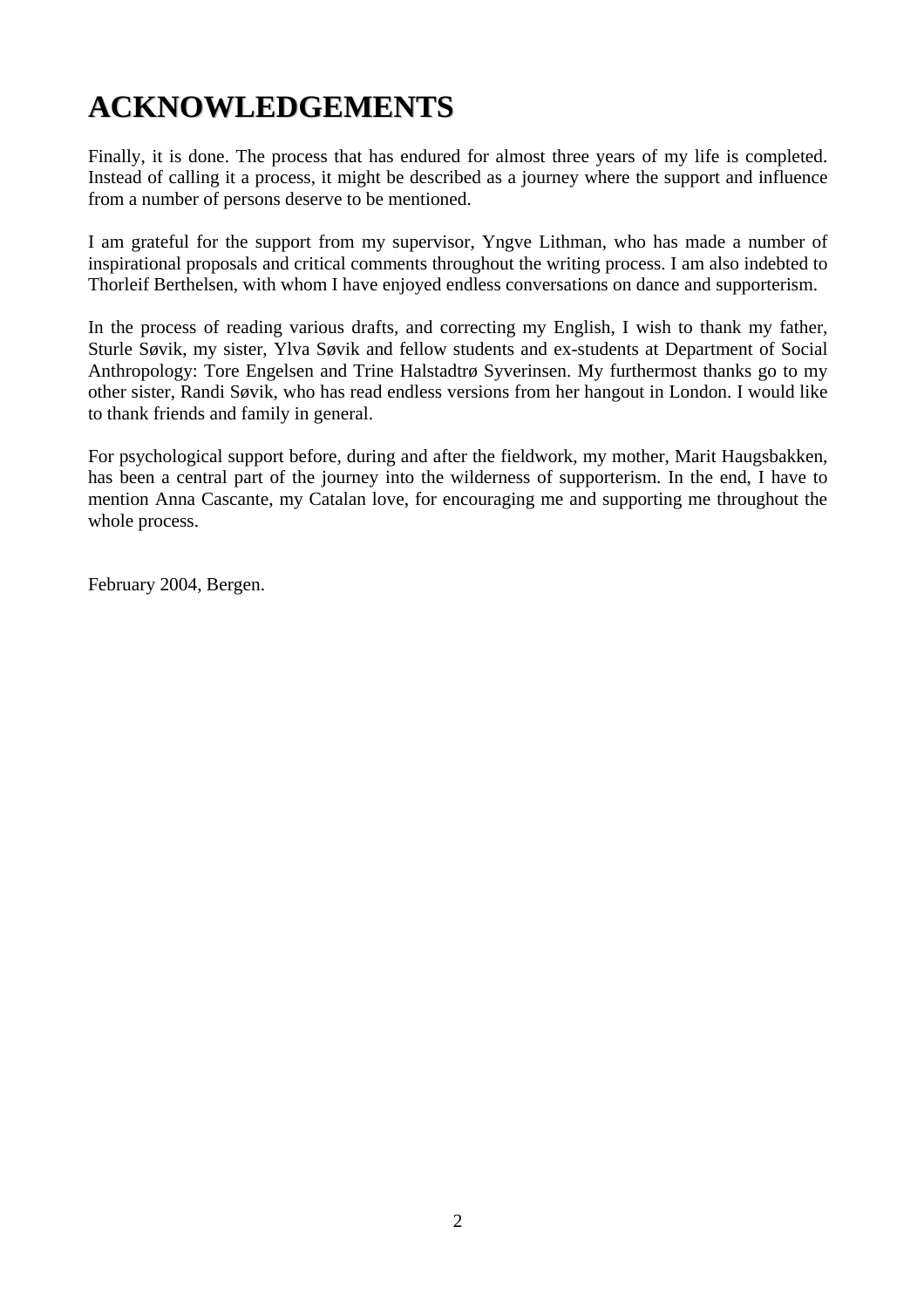## Table of contents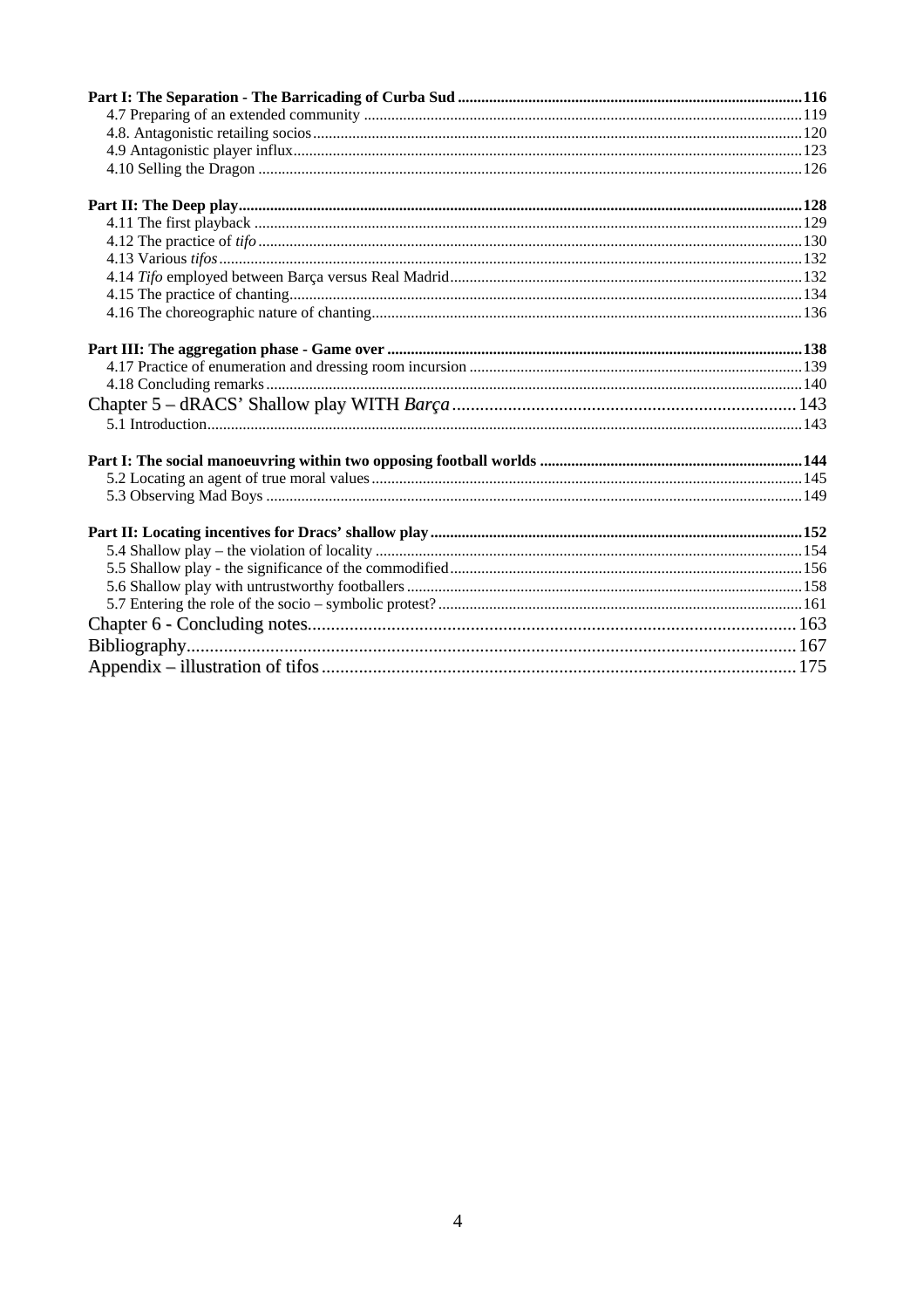## <span id="page-4-0"></span>**PREFACE**

#### **Inspiration and context**

The contemporary situation in international football can be traced to an economic development happening throughout the 1990s. The development is among other things characterised by footballers' towering wages and exorbitant transfer fees. These changes have influenced the Catalan football club FC Barcelona.<sup>[1](#page-4-1)</sup> In the wake of this progress, opinions and beliefs amongst *Barça* fans appear to alter. Amongst committed *Barça* supporters, which are members of a supporter organisation, the development is disliked. The main goal for this dissertation is to comprehend how the members of the supporter organisation called Dracs, have interpreted the economic development in football and its effect on *Barça*. Analysing the members' supporter identity allows us to comprehend how the members negotiate and adapt supporter identity in relation to a process of global change. I suggest that the members' interpretation of the economic growth mentioned can be expressed through a reflexive project of abandoning football.

During the writing process of this dissertation, several personal modifications have been completed. Returning to the Norwegian society after fieldwork in Barcelona implies a new understanding of fandom. Experiences from the field consist of realising the great variety in fandom. Such variety is expressed in contrasting styles, from that of attending a football match every second Sunday at Camp Nou, to that of constructing a life where an individual's single objective is to be a committed supporter.<sup>[2](#page-4-2)</sup> This thesis attempts to explore the meaning of the latter. Supporterism expressed through a supporter organisation involves communicating an affirmative devotion to the club. The devotion is conveyed through the members of Dracs unquestionable loyalty and voiced support of the players and the club regardless of the situation. As regular fans enter and leave the sporting ground, the members of Dracs are always present, chanting from Curba Sud. Always being present in a barricaded and monopolised part of the sporting ground, and regularly appearing from it, indicates what it means to be a supporter. Therefore, spectating is imperative for this dissertation. Analysing the members' social interaction, inside and outside the sporting ground, becomes imperative in order to understand supporter identity.

The members' social interaction at the sporting ground helps us grasp how the members have interpreted the economic development in football. For that reason, the economic development is recognizable at the football ground as footballers convert to be individual agents of it. The members are familiar with this, something that leads to contrasting styles of interacting with *Barça*. Field data indicates that the members had ways of recounting their relation to *Barça*. A

<span id="page-4-2"></span><span id="page-4-1"></span><sup>1</sup> FC Barcelona is from now on referred to as *Barça*. 2 Camp Nou is *Barça*'s football stadium with a spectator capacity of 98.000 seats.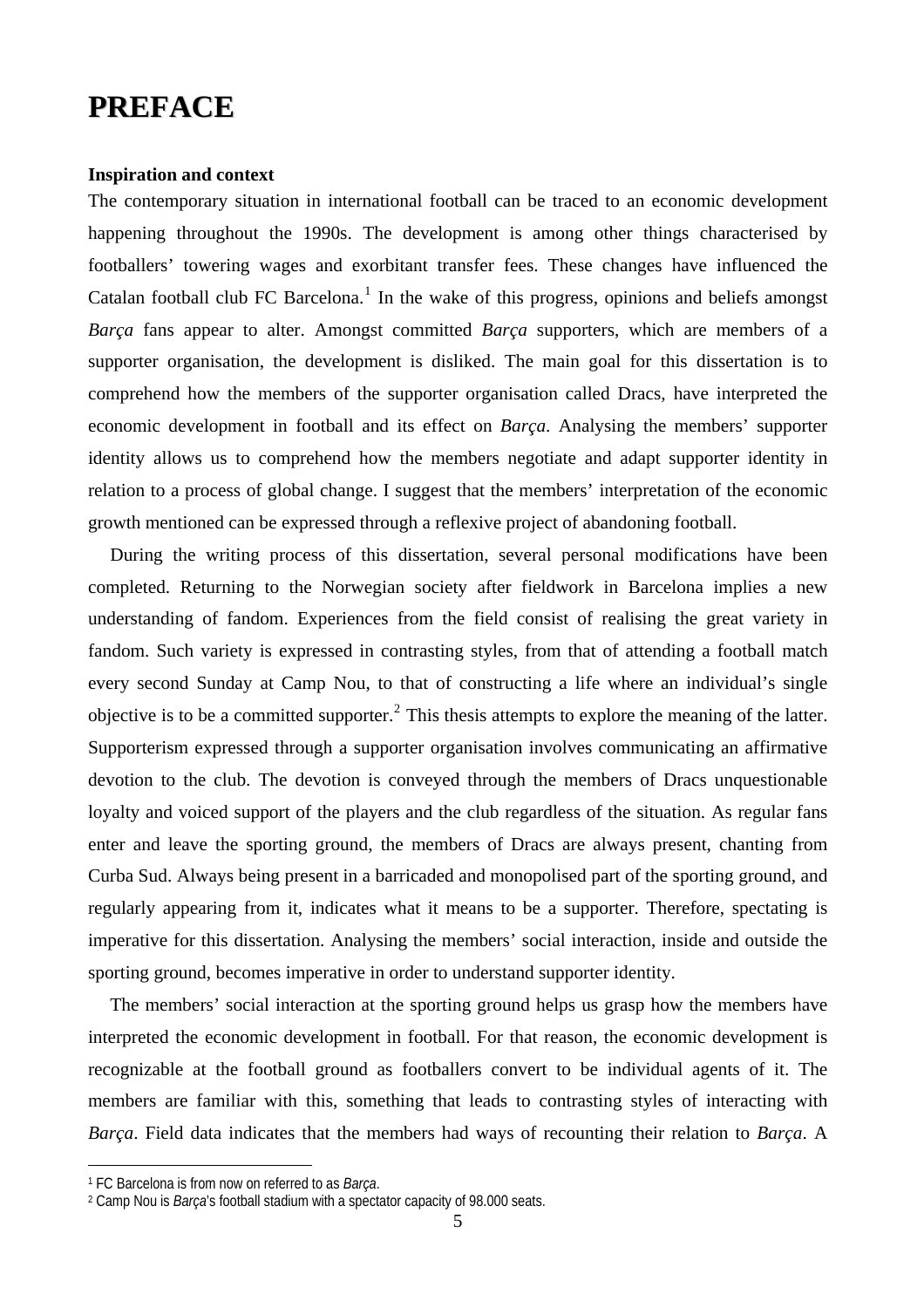female member told me about her indefinite love of *Barça*. Her interest for sports in general was irrelevant. For her, the *club Barça* was the imperative issue. Abhorring football, she had frequently attended matches at Camp Nou since her childhood. The aim of attending matches involved *supporting*. Supporting the players through the staging of a show was the main objective. *Watching* games for pure satisfaction, as the case would be for other *Barça* fans, was not a preferable action. For the female member, it represented an irreconcilable social ideal.

What does it mean to be a *Barça supporter* and how is it expressed? For the members of Dracs, to be a *Barça* supporter involves stressing an intimate relation with the players through a membership of the supporter organisation. Stressing this relation, the members project a social idea of Dracs as *a part of the team* and *Barça*. Projecting this belief is accomplished by displaying the self-ascribed metaphor of being the team's *extra player*. Supporting involves knowing the players by face and to have a possibility to converse with them. The relation between the members and the player is regarded as a symbiotic relation where each part depends on the other. The members and the players represent *Barça* and meet on the sporting ground at equal terms. The players play to win a game, while the members help them to achieve it. Supporting the players towards victory means uttering an idea, where the fractions work together for one universal cause. But the relation between the members and the players comes under siege as the economic development has gained an increased significance in spaces where the members interact. In spaces where football is performed, the members have marginalized themselves into the periphery. One incentive for this action is identified through the increased means of security imposed on spectators; such measures are implemented to deal with the problem of spectator violence. But the members' way of marginalizing themselves into the periphery does not only deal with the problem of spectator violence. Committed supporter organisations are often latent opponents to those who make important decisions and introduce new changes. The members appear to be latent opponents of the development. Consequently, one can comprehend the members of Dracs as traditionalists. The members are unfavourable to endeavours of altering existing social patterns within the *Barça* structure. Regarding the new economic development, the members come to short. The growth consists of an immense nature and seems to supersede the control of both supporters and club management in its influence on the social and cultural denotation of *Barça*.

As a consequence, the members' reflexive project of *abandoning football* needs a clarification. *Barça* is a large sports organisation including other professional sports than football. It is in this context that the members' supporter identity must be understood. *Barça* is a sports organisation including sports such as basketball, handball, indoor football, indoor roller-skating hockey, ice hockey, baseball, athletics, etc., but football holds a dominating position. Although *Barça* is a large sports organisation, the club also holds leading ranks within sports such as basketball and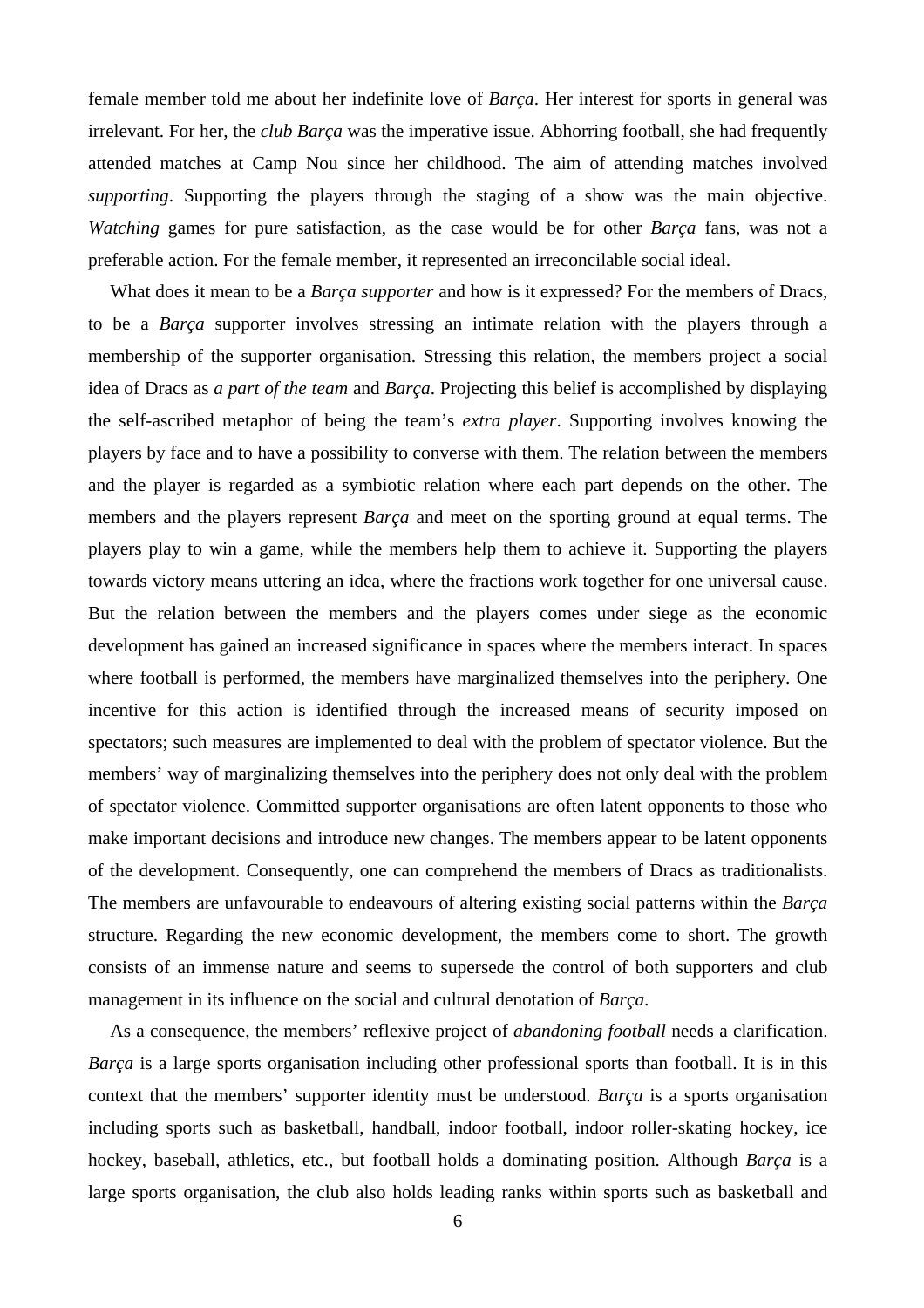handball. But the social practice of supporting the club has normally been associated with the football field. This can be identified through how a group of supporters assembles behind a goal at Camp Nou. From a monopolised part of the stadium, the group of supporters displays a social imagery of being the club's most committed aficionados, claiming to have an undisputed allegiance to *Barça*. Such a group of supporters also works as an extension of the club's collective representation. Such a cultural category is most valid for Dracs. The members monopolise a part of the sporting ground, demonstrate undisputed allegiance to *Barça*, and the supporter organisation works as an extension of the club and is an advocate of *Barça*'s collective identity of representing Catalonia.

The subject separating the members of Dracs from other *Barça* supporters can be distinguished by how the members have transferred the practice of supporting from the football context to other sports practiced within the club structure. This means that the members are supporting *Barça* in basketball, handball, indoor football and indoor roller-skating hockey.<sup>[3](#page-6-0)</sup> From a monopolised curve, the members have constructed a supporteristic social life that deals with the supporting of *Barça* in the sports mentioned. The members' supporting is based on the similar principles as in the football context. Supporting *Barça* in these sports involves that the members project a social imagery of being extra-devoted supporters. The members' supporting of the less professionalized sports extends the idea of being a regular *Barça* supporter, because the supporting that the members carry out is normally delimited to the supporting of *Barça*'s footballers.

How does the members' reflexive project of abandoning football fit into this background? Placing the group into a historical milieu provides certain remedies. In 1991, Dracs started out as a supporter organisation at Camp Nou, where the group supported the club's footballers.<sup>[4](#page-6-1)</sup> But supporting *Barça* in football appeared as unsatisfactory. This involved that the members expanded their supporting activities to include the less professionalized sports. Dracs was divided into different sections, where each section organised its activity according to the sport that the members supported *Barça* in. This made Dracs a large supporter organisation. Dracs consisted of a footballsection, supporting *Barça*'s footballers at Camp Nou, another section supporting *Barça*'s basketball players, and so forth. Expanding the group's supporter life to include the less professionalized sports, meant that the members moved into Camp Nou's neighbouring sport facility *Palau Blau Grana*.<sup>[5](#page-6-2)</sup> Dracs, under its former name, was a sizeable supporter organisation that supported the club in five different sports: football at Camp Nou and basketball, handball,

<span id="page-6-0"></span><sup>3</sup> I refer to basketball, handball, indoor football and indoor roller-skating hockey as the less professionalized sports.

<span id="page-6-1"></span><sup>4</sup> Dracs swapped name from Sang Culé to Dracs in 2001.

<span id="page-6-2"></span><sup>5</sup> Palau Blau Grana is from now on refereed to as Palau. Palau is *Barça*'s indoor sport facility where the indoor sports are practiced. Palau has a spectator capacity of 8.000 seats.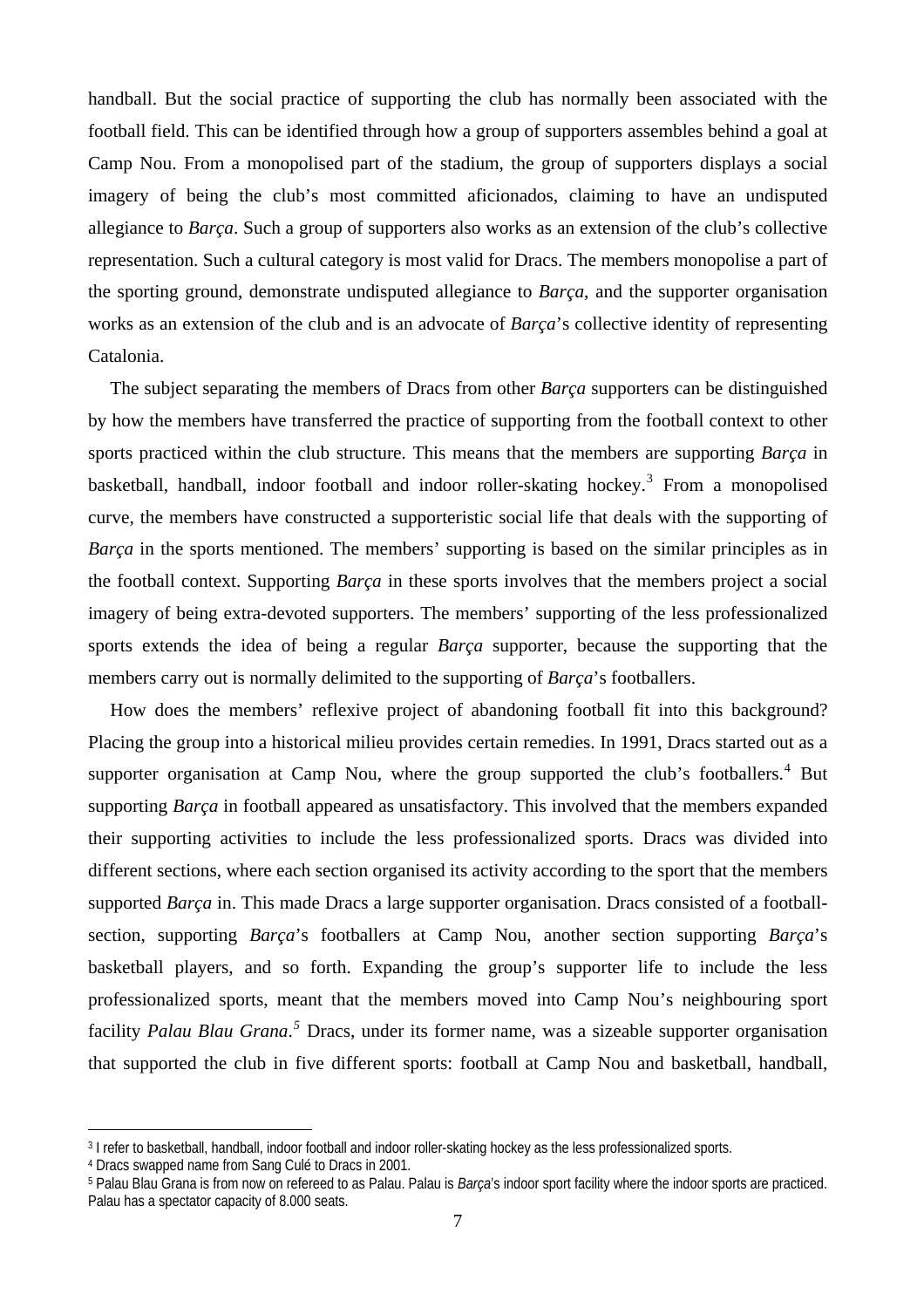indoor football and indoor roller-skating hockey in Palau.<sup>[6](#page-7-0)</sup> In 1997, the members suffered a violent attack from another supporter organisation located at Camp Nou. The members' immediate reaction to the attack involved the dissolution of the group. The members appeared neither at Camp Nou nor in Palau. Some months later, in 1998, the members returned to Camp Nou and Palau, but discovered that supporting *Barça* at Camp Nou was not the same, and therefore the members came to a decision. The members decided to leave Camp Nou and exclusively dedicated themselves to the support of *Barça* in the less professionalized sports. From the end of the 1990s, the members have remained in Palau supporting the club in the less professionalized sports. This is a part of my suggestion that the members of Dracs have a reflexive project of abandoning football. But the members' project of leaving Camp Nou goes a bit deeper than being assaulted by other supporters.

In parallel to the incident at Camp Nou, the members have experienced the development of international football. Elucidating such an experience and connecting it with one specific event, explaining the members' decision of leaving Camp Nou, seems problematic. It needs to be narrated. The experience emerges as a reflexive claim and relates to a larger social process. Based on the members' statements, the members sense that the footballers have become more distant. Attaining an equal relation with the players is problematical. Through a number of symbolic actions, the members have a tendency of expressing dislike of the development. Supporting *Barça* in the less professionalized sports is one of them. One incentive for performing such an action is related to the members' claim that footballers nowadays care more about the towering wages than playing for the club. The subject of footballers' towering wages appears to have constructed a symbolic gap between the members and the footballers. The members find themselves alienated and distant to the footballers performing at Camp Nou. For the members, interacting at Camp Nou involves the feeling of not belonging to the club. As a result, appearing at Camp Nou encompasses a minor significance. If the members appear at Camp Nou, they do so as anonymous spectators and vanish into the crowd. In contrast to this, when the members support *Barça* in the less professionalized sports, the members sense an equal relation to the players.

Presupposing an alternative example illustrates the argument. During a football match at Camp Nou in the Champions League, between *Barça* and the Greek football club Panathinaikos, I accompanied Dracs' leader and other members. *Barça* won the game 3-1. When *Barça* scored, the whole crowd erupted in joy. In contrast, Dracs' leader, Toni, a devoted *Barça* supporter since 1982, did not celebrate the goals. He demonstrated dissatisfaction by shaking his head while other *Barça* fans were in a state of ovation. In comparison to other occasions, in Palau, I observed the

<span id="page-7-0"></span><sup>6</sup> From now on indoor football is referred to as fútbol sala. Indoor roller-skating hockey is in Spanish called *hockey patins*, but from now on referred to as hockey.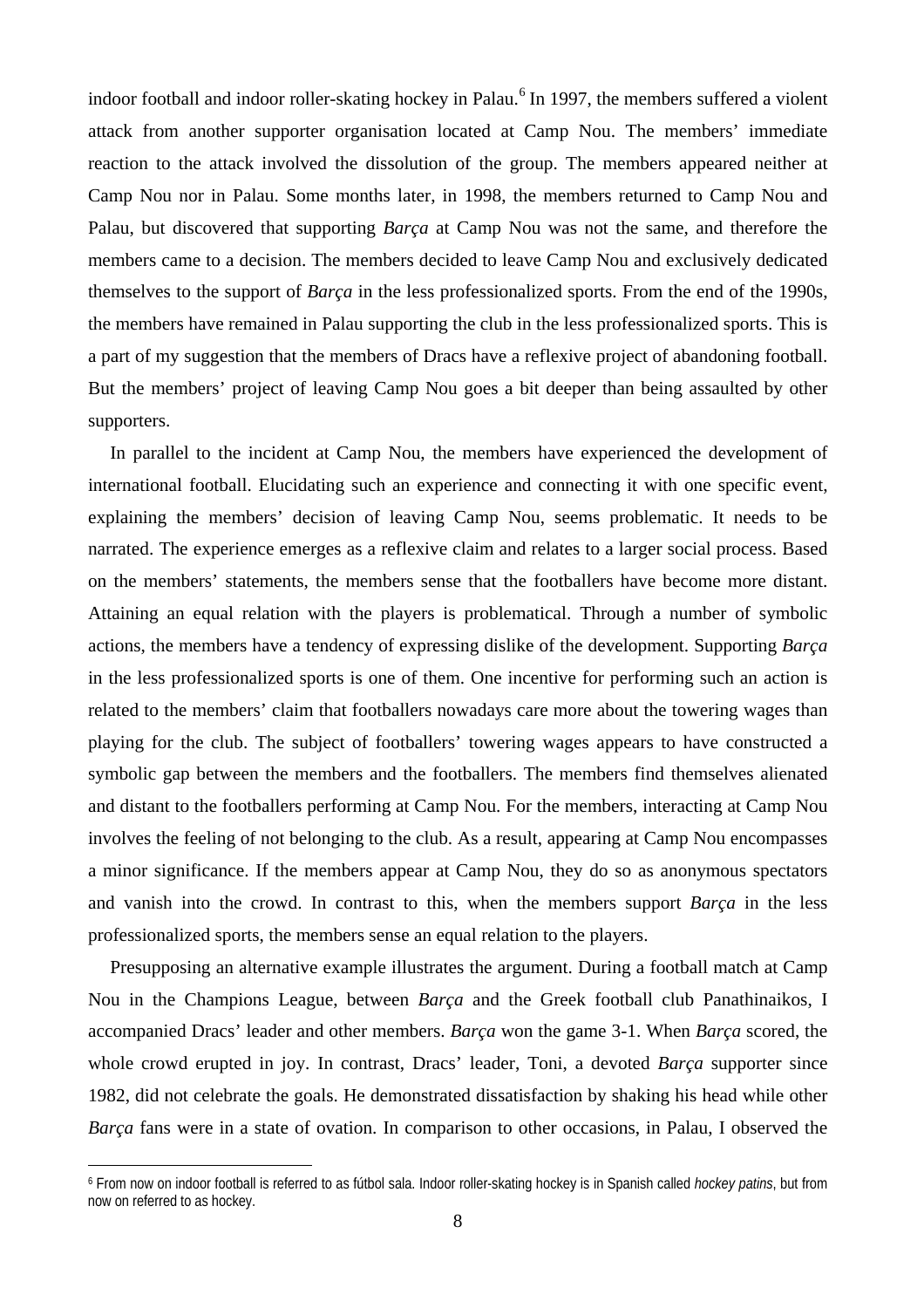Dracs leader celebrating *Barça*'s victories on several occasions. Thus, how come that a committed *Barça* supporter, who spends all of his spare time supporting *Barça*, in one place remains passive, while in another place demonstrates deep sentiments for the club that he adores? In accounting for his reaction, the goals merely served the purpose of satisfying the *Barça* fans. The victory served the cause of overlooking the problems in which the club is facing. For Toni, *Barça* is a club with considerable problems, a club in a phase of disintegration. Toni stated that it was crucial to solve the problems first, and when the problems were solved, everybody could commence the celebration. The situation experienced with the members implies an element of reflexivity. Camp Nou is ascribed a negative social meaning, suggesting to have followed along with the economic development in football. Camp Nou materializes as a social space where the practice of supporting *Barça*, and the members' idea of mutual respect, are less recognized. In contrast, as the members are relocated to Palau, the members live in emblematic symbioses with the players. Here the members carry out the act of supporting and it converts to be a meaningful human practice.

The project of abandoning football is interesting since the group started out at Camp Nou. I suggest it is worthwhile exploring this in detail. In my first encounter with the members I was explained how the members interacted at Camp Nou and Palau according to two dissimilar practices. The members did not attend games at Camp Nou as an assembled supporter organisation. The members' non-presence meant that the members had to attend games at Camp Nou on an individual initiative, and this illumination attracted personal interest and necessitated the need for further exploration. In light of the members' high attendance-rate in Palau, it occurred as somehow quaint that a committed supporter organisation was opposed to the idea of supporting *Barça*'s footballers. The violent outburst with the other supporter organisation and the last decade's increased professionalizing of *Barça* were provided as reasons for the practice, whereby this thesis attempts to explore the connotation of the latter. Whatever term is suitable describing the recent progress in international football, the advance generates a new situation for football fans, a state that I also have experienced. In consequence, I suggest it is vital to provide an account for my aspirations for conducting fieldwork in Barcelona. The objective of writing this dissertation rested on two motivations: (1) Semi-affection for a Norwegian football club and (2) the market penetration of Norwegian football.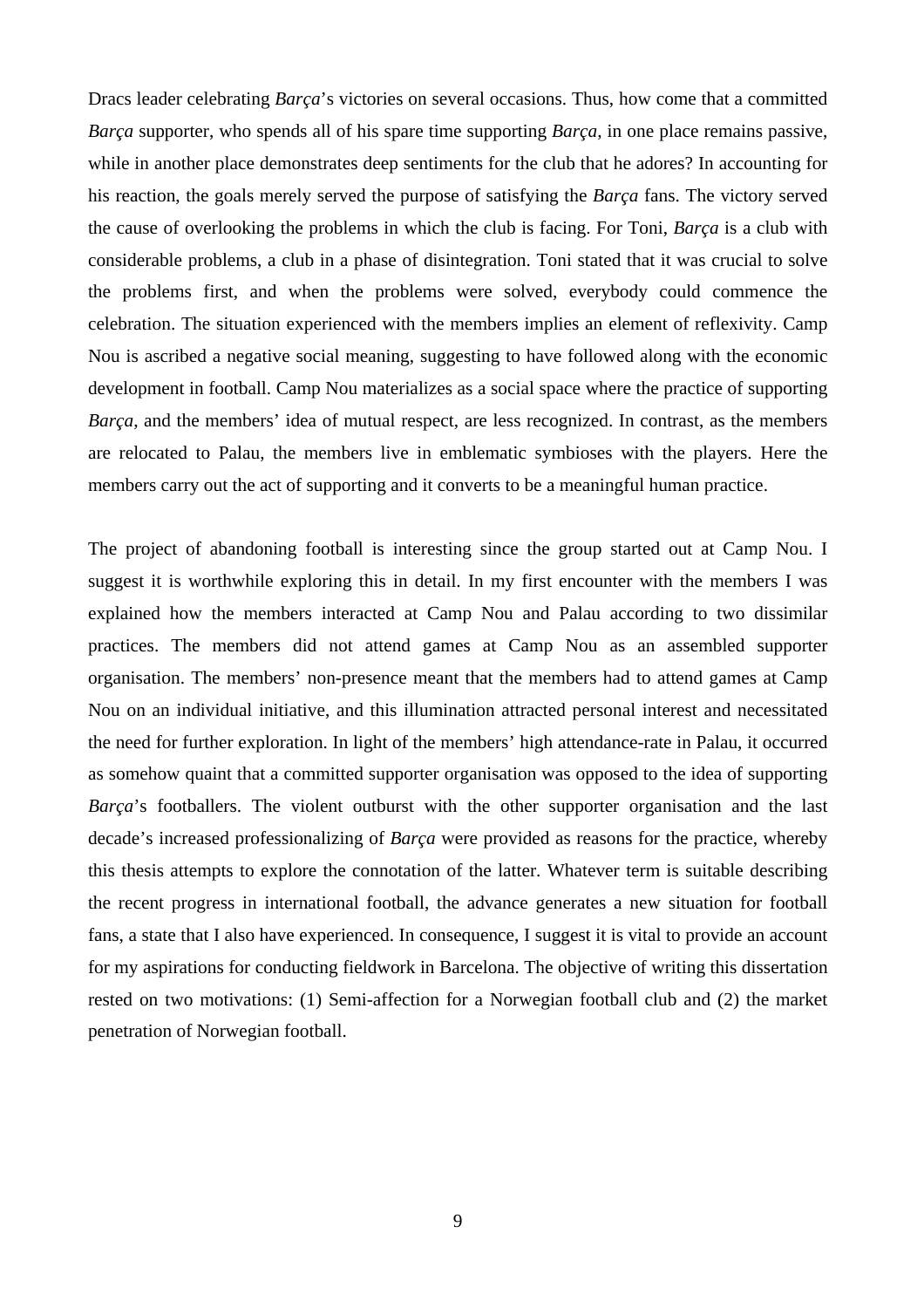#### <span id="page-9-0"></span>**Semi affection for a Norwegian football club**

The first condition is related to an autobiographic account where I hold affection for the Norwegian football club SK Brann. Brann is one of the largest football clubs in Norway, located in Bergen. Brann has not won the Norwegian football league since 1963. The fans are optimistic in front of every season and presume that Brann will battle toward glory and raise the trophy when the season is over. But the club seldom does. The social setting encircling Brann is reduced to genuine passion. It seems that the local media plays a crucial role in projecting an image of the Brann fans as local football loonies. Brann's symbiotic relationship with its fans has emerged into a cultural phenomenon reflecting robust local sentiments. For outsiders, Brann is one of the quickest access points in understanding Bergen's local sentiments. The author admits that Brann's social undertone had particular social allusions during my upbringing. I lived outside Oslo. On an everyday basis, I was repeatedly reminded of my geographical origin due to the dialectic differences in Norway. Whether I enjoyed it or not, I was socially categorised as "Bergenser". My parlance was closely related to the Bergen region implying that I was a Brann fan. I do not consider my origin to that of Bergen, but the district surrounding the city. These conditions gave the foundation for an eccentric upbringing. My interest for Brann had to be accomplished through a self-seeking process. I could not entrust my devotion to Brann to an elderly patrilineal pass-on tradition; I was not one of the lucky kids who had an engulfed nutty football dad with a passion for football. Being a Brann fan is for me a combination of a self-ascribed process and an ascribed identity category by the *Other*. [7](#page-9-1)

### **Market penetration of Norwegian football**

 $\overline{a}$ 

The second condition rests on a professionalizing process of Norwegian football. A process I have experienced throughout the 1990s. As the Norwegian society was on an economic upswing, meant the emergence of an undiscovered market ready for investments. Such an undetected market was Norwegian football. Prior to the entry of economic interests, Norwegian football was characterised as an amateur sport. Footballers were working part-time, football clubs were organised according to a social democratic ideology. This was soon to be altered. It seemed that a leading view within Norwegian football communicated that football called for modernisation. The success of the Norwegian national team, qualifying twice for the World Cup during the 1990s, Rosenborg's triumphs in the Champions League, the overseas transfers of Norwegian footballers, etc., provided additional spin-off effects in the professionalizing of Norwegian football. Only a small number of football clubs were successful, and the majority of the clubs could only demonstrate debts. Brann

<span id="page-9-1"></span><sup>7</sup> Anne Norton argues that in the process of forming an identity, people need a *contrast* to see themselves against (Norton 1988). This *contrast* I refer to as the *Other*. The way I employ the term regards how the Other works as a *contrast* that supporters employ to negotiate and narrate supporter identity.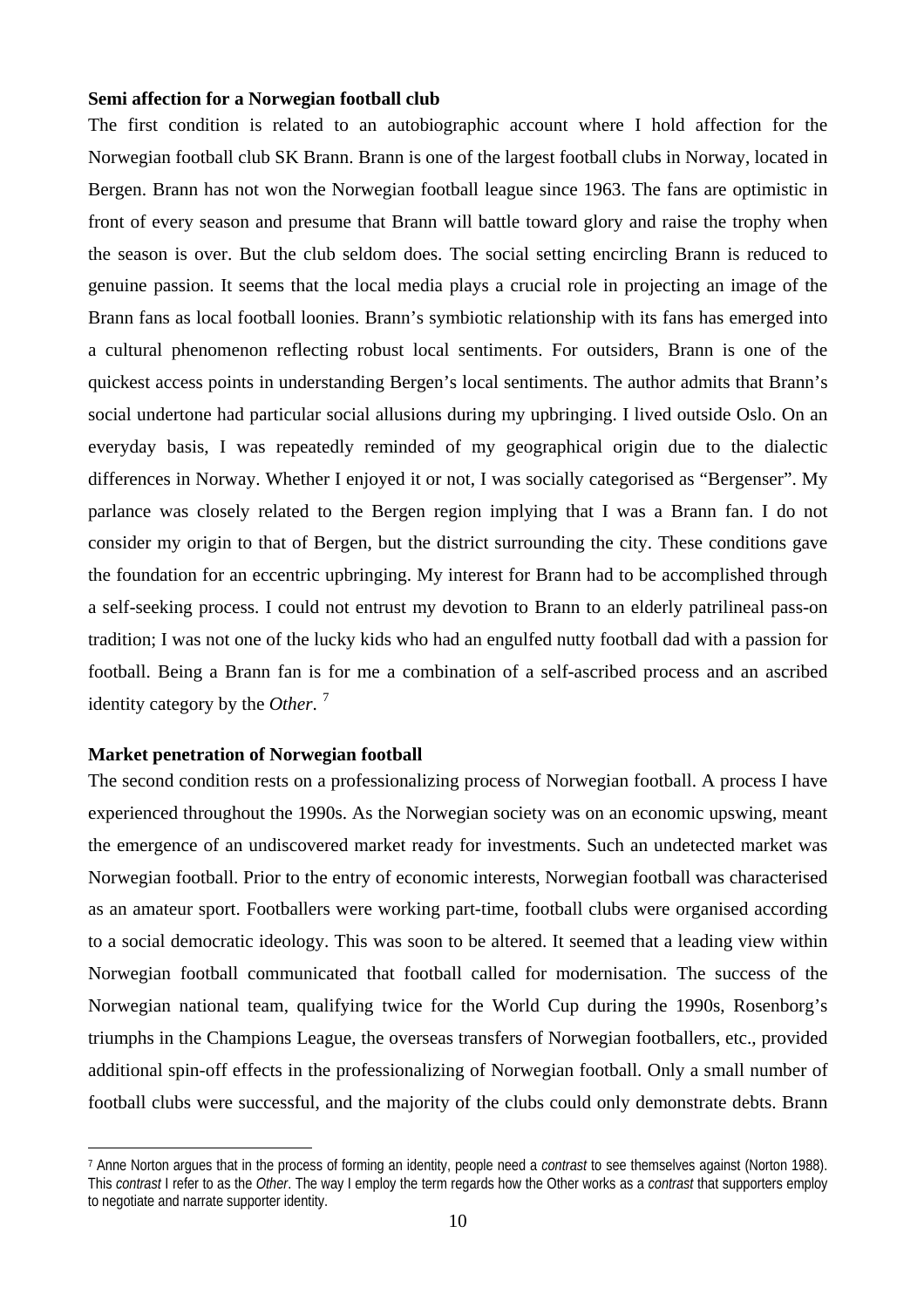has to be considered an example of being a club with economic difficulties where professionalizing simply has not worked out.

The professionalizing of Brann implied that extra hard currency was added into the club. The increased use of hard currency involved that Brann managed to fetch high quality footballers on the Norwegian transfer market. The club stadium was also modernised. The main drive behind such a development seems to be rooted in an idea that buying the best footballers would lead to success. Brann completed their best decade ever, measured in merits, but the outcome involved hard times. Brann had large losses and was frequently at the edge of going bankrupt. It seems that a social pattern developed in Brann: Throughout the 1990s, Brann had many coaches, the club bought footballers with fragmentary contracts. Encompassing large numbers of footballers and coaches, who came and left, involved compensating them because several of the contracts were never completed. The economic process could be read in the local media, which exclusively devoted itself to write about Brann's economic problems.

These are my own personal reflections as a Brann fan. I have to underline that the total picture is more complex than described in this preface. My short analysis reflects a degree of reflexivity, where my beliefs and opinions are based on experiences I have acquired by interacting in the context described. I have observed and followed Brann as a regular spectator and read articles in the local media. Such background material provides the reader with a clearer view of what I intend to analyse. Based on my experiences from the Norwegian football context, it seemed interesting to conduct fieldwork in one of the largest football clubs in the world. Investigating a group of *Barça* supporters implied that other fans might have experienced the economic development in international football. The remaining question was to endow it with meaning.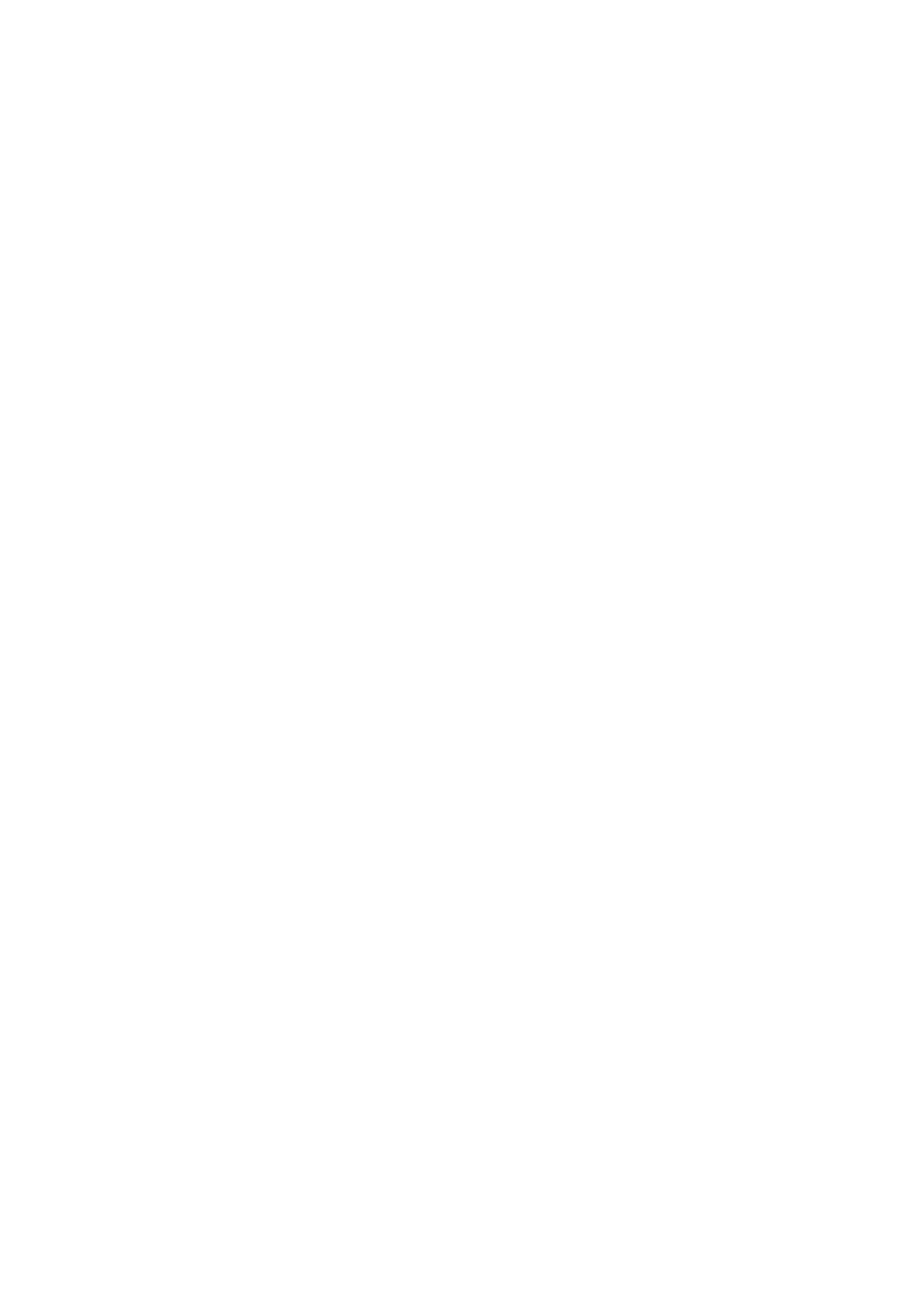## <span id="page-12-0"></span>**CHAPTER 1 - DEFINING A PERSPECTIVE**

## **1.1 Introduction**

 $\overline{a}$ 

This chapter provides an analytical framework for the dissertation and is divided into three parts. In the first part, I aim to substantiate that economic transactions in international football have gained an increased importance. The increased importance of economic transactions suggests to have affected football's social and cultural meaning and I claim that this can be interpreted as a process of socio-cultural change. Consequently, it is important to identify various parameters, both on a local and a global scale indicating a process of change. Establishing these parameters involves dealing with the different agents of the market penetration.<sup>[8](#page-12-1)</sup> It is important to establish these agents in the milieu where the members of Dracs interact. In doing so, one achieves a clearer picture of what mechanisms that influence the current situation in international football. However, there are numerous similes applied describing the contemporary situation in football. Amongst football fans, the term "commercialisation" is commonly used. In contrast to this, I employ the term "market penetration". One incentive for using this term rests on the analytical scarce such an idiom holds. The term "market penetration" shows how football moves from being sport based on principles of idealism and amateurship to be a game holding virtues of the economic. The second part places football fans into the mentioned process. Here I will account for how the members of Dracs negotiate and adapt supporter identity in relation to the agents of the market penetration. This deals with how the members negotiate supporter identity in relation to the players. I will also look into analytical challenges in the studies on football fandom and imperative issues debated. The last part deals with methodological reflections from my fieldwork.

## **Part I: Locating the market penetration**

Considering the contemporary situation in international football, involves a description of what I regard as the market penetration of professional football. Employing the term "market penetration" is to borrow Carlton Brick's description of the English football club Manchester United's tendency of going global:

<span id="page-12-1"></span><sup>8</sup> Agency, or human agency, (Barfield 1997:4) might refer to the capacity of human beings to affect their own life chances and those of other and to play a role in the formation of the social realities in which they participate. Social anthropologist who stress agency are prone to reject overly abstract structural and system models of cultural and social action that give little or no place to the way human beings make and participate in the realties which they construct. Several agency approaches are rooted in subject/object dichotomies and emphasize the primary of subjectivist orientations and strategies, and such might include, *transactional analysis*, which reduces cultural and social processes to principles of individual interaction (Barth 1966: Kapferer 1976). Alternatively, *phenomenology*, which describes the concepts of social creation and ongoing process of social creation of objectifications of subjective experiences (Husserl 1964, Schutz 1967). Another might include *culture* and *personality*, such as the work of Victor Turner, who combined psychoanalytical insight and phenomenological/existential perspectives in symbolic anthropology in opposition to structuralism. The manner in which agency is employed in this thesis relates to how the members of Dracs negotiate and narrate supporter identity in relation to the agents of the market penetration.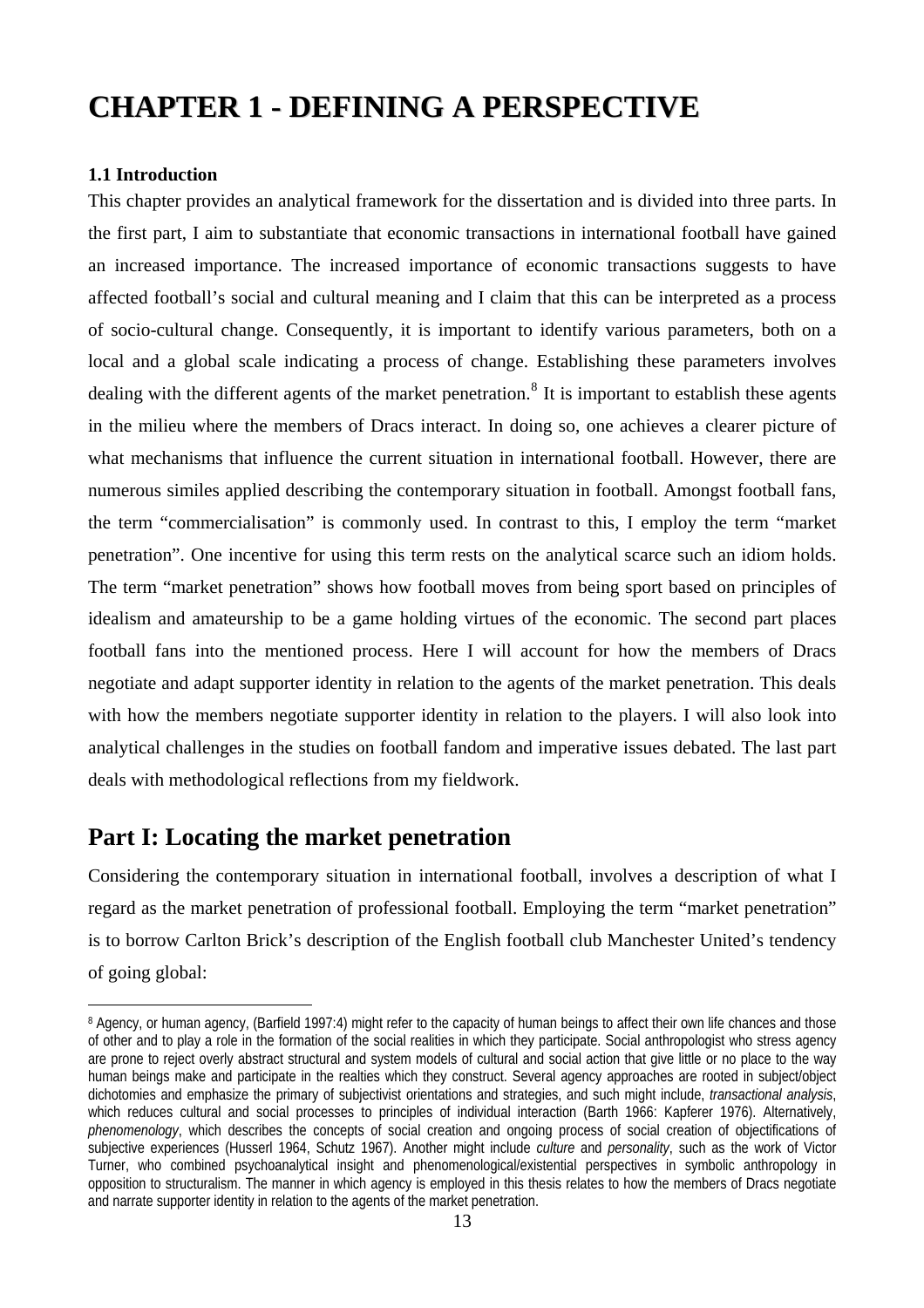*"The footballing renaissance that has occurred at Manchester United over the last decade or so has coincided with the market penetration of the structures and cultures of English football by global processes. The Premier League has become home to an ever-increasing number of overseas players, Chelsea becoming the first 'English' club to field a side comprised entirely of 'non-British' players in domestic competition, during the 1999-2000 season."* (Brick 2001:10)

 The market penetration involves emphasising how an economic structure has commenced to gain amplified significance in the field of football. It intermixes with football clubs as they emerge into global brands. Brick exemplifies this process through United's plans of opening merchandising stores in parts of Asia (Brick 2001:11). *Barça* has gone through a similar process. The club has several merchandising stores, named *La Botiga*, located around in Barcelona in archetypical 'global spaces'.<sup>[9](#page-13-0)</sup> At the *Barça* campus, a large merchandising store is located. In Port Vell, at an enormous commercial centre named *Maremàgnum*, a *La Botiga* warehouse is situated. A *La Botiga* store is also located at Barcelona's principal global access point, the airport. *Barça*, like United, has stores indicating that the Catalan pride has gained a global foothold.

The practice of merchandising displays how football clubs are about to become even more professionalized. Merchandising is characterised by how football clubs and football stars are approaching the practice of branding, where the vended merchandise is aimed at a global audience. Such a practice brings an apparent representation to how football clubs and footballers are socially transforming into becoming commodities. Through this process, they are provided with a social life amongst fans. Providing fans with replica of shirts, sports clothes, shoes, wallets, belt, luggage, bone china, aimed on vending, share similarities to Arjun Appadurai's argument that commodities can have a social life (Appadurai 1988:3). Appadurai argues that the traditional concept of commodities is "…in most contemporary uses, commodities are special kinds of manufactured goods (or services), which are associated with capitalists' mode of production and thus are to be found only where capitalism has penetrated." (ibid.:7). Such an argument means that the understanding of commodities has been tied up to money. Demonstrating that commodities have an additional social significance beyond the meaning of exchange value is further illustrated by analysing the meaning of gifts. Gifts can render social values such as reciprocity, sociability and spontaneity. The Kula-trade, which Appadurai regards as a "tournaments of value" (ibid.:21), indicates that commodities have a social life. The organising of football leagues where clubs compete for the sake of a trophy reflects a type of "tournaments of value". Especially football clubs possessing scores of trophies come forward as highly regarded. The social significance of how a club is perceived is often communicated through sporting merits. In the wake of a club's social

<span id="page-13-0"></span><sup>9</sup> Global space (my interpretation) means a place in the Barcelona context with intercontinental traits. It refers to places in Barcelona where tourists normally interact and could be located in tourist attractions. Vending of *Barça* merchandise is regularly observed at these places.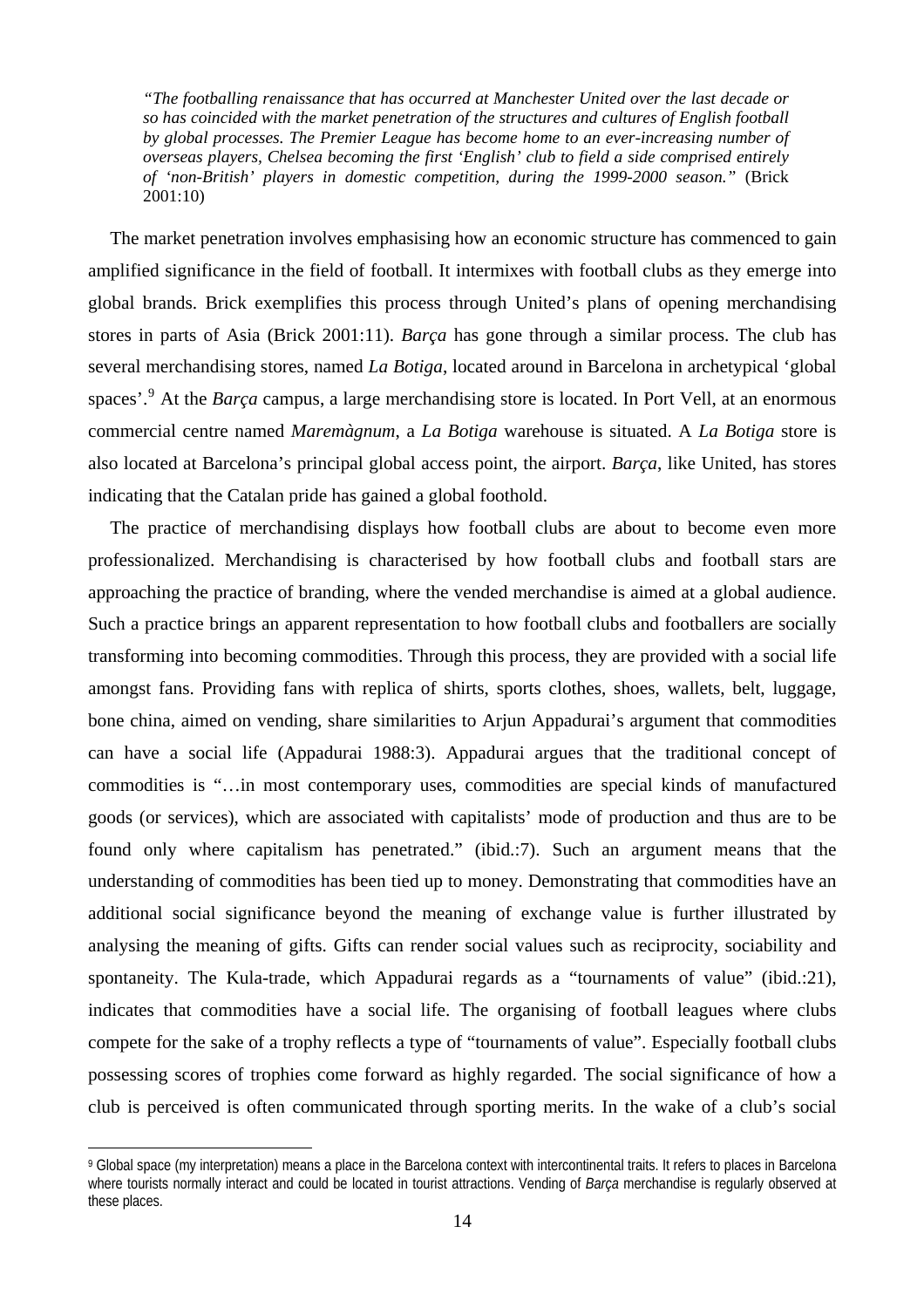significance, the practice of merchandising takes form. Club merchandise has a social meaning beyond exchange values. For the football tourist that appears in Barcelona's global spaces, the act of purchasing a *Barça* shirt has an additional meaning. Dressed up in a *Barça* club shirt, and strolling around in his hometown, is a fan's social testimony of having paid a visit to Camp Nou. Obtaining the name of a fan's favourite *Barça* footballer, and returning to a fan's homeland for then presenting it to his mates, proposes to be a practice where social life is given to a *Barça* shirt. One has to remark the shirt might can take on a social life after being in the hands of a fan after some time.

Sponsorship is another trait indicating a market penetration of football. Raymond Boyle and Richard Haynes argue that a shift has taken place in the relationship between sport and commerce over the last thirty years (Boyle & Haynes 2000:46). The authors indicate that the extensive volume of reporting from the FIFA World Cup in 1998, points to complex links between television, football and sponsorship. Multinational companies such as Coca Cola, Nike, and Adidas try to enter into context of the World Cup, where the companies endeavour of constructing a social imagery of the corporations as a natural part of the football setting. For example, footballers are used as instruments to promote sportswear. Nike will pay out \$ 400 million over ten years to the Brazilin national team. In return, the Brazilian footballers will help the sportswear giant to promote Nike's products (ibid.).

Former FIFA-president, João Havelange, suggested that the annual financial transaction in international football, for 1997, had an estimated value of 250 billion U.S. dollars (Sugden, Tomlinson & Darby 1998:11). The number serves as an indication that financial transactions have gained an increased role in the development of football. One should suspect that the entrance of commercial television has contributed to such high figures. Commercial television's entry to the football field can be comprehended from two perspectives. Firstly, emerging ties between football clubs, football federations and commercial television, and secondly, increased media exposure of football. Considering the latter, a growing number of European football fans have access to daily live football, broadcast on satellite or cable television (Armstrong & Giulianotti 1997:25). The increased media exposure of football can have implications on fans' relation to football, both in formation of fan identity and interaction with the sport.

Several football clubs located in Europe are depending more and more on income from TVrights. The market penetration has contributed to create gaps and inequalities between football clubs. Simon Lee, for example, argues that the commercialisation of English football has not created, but merely has served to intensify and legitimate inequalities that now exist between the richer and the poorer Premier League clubs (Lee 1998:33). The five largest football clubs in England (Manchester United, Liverpool, Everton, Tottenham Hotspur and Arsenal), named the "Big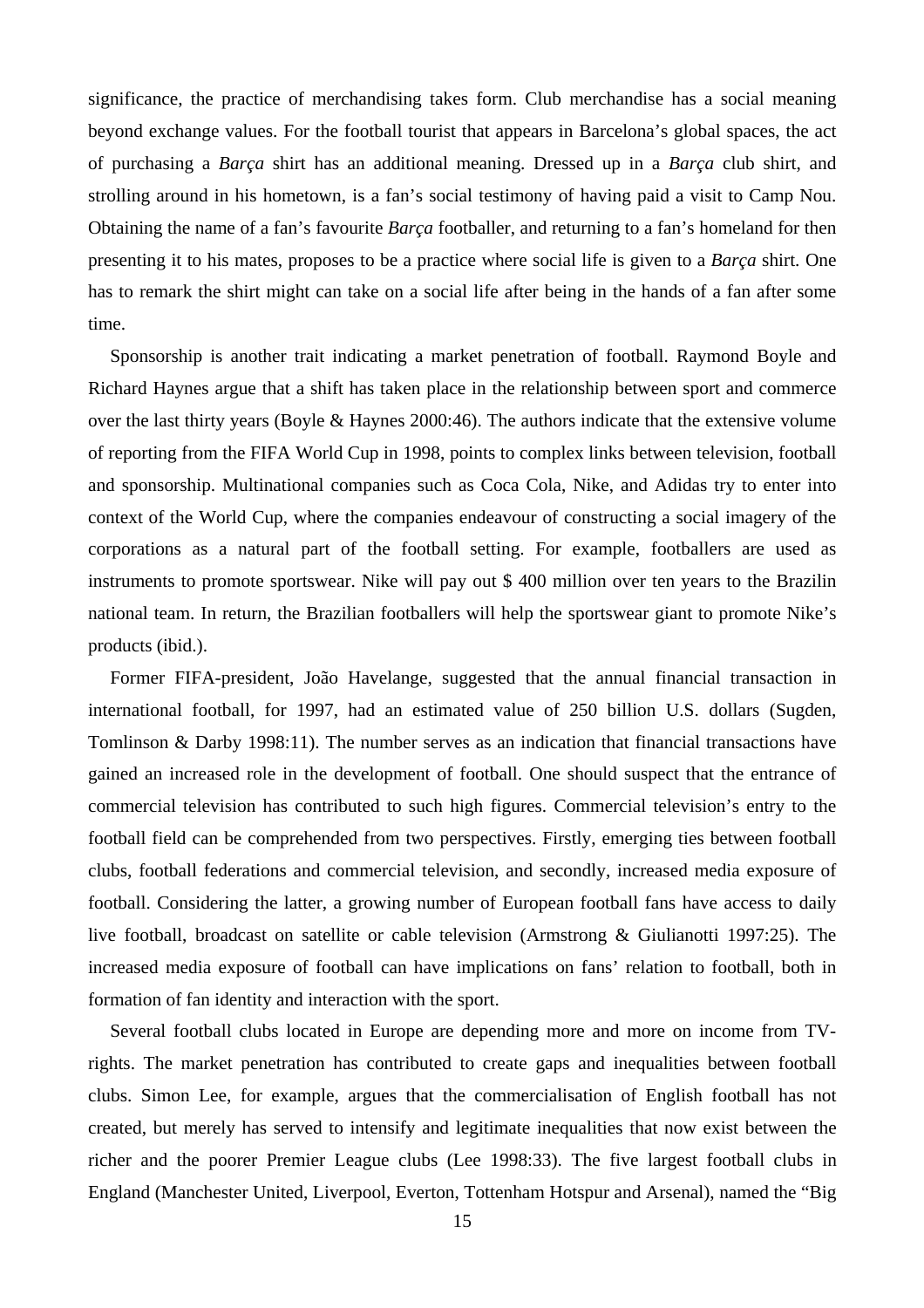Five", have played an important role in constructing differences between English football clubs. In the mid 1980s, the "Big Five" expressed a growing dissatisfaction with redistribution of revenues, especially from TV-agreements, to the lower division clubs. In post-war England, the interests of the lower division clubs were secured through mechanisms of redistribution of power and resources. This prevented all the top footballers from going to the biggest clubs, and the redistributed revenues from TV-rights to poorer clubs secured the poorer club income and functioned as means avoiding large differences between the clubs. Despite measures taken, inequalities still exist among English football clubs. The establishing of The Premier League, in the beginning of the 1990s, provided the largest clubs with an opportunity to negotiate with British Sky Broadcasting. As a result, the crosssubsidy under the old system was soon to be discarded. Income from TV-rights would reverse the financial situation and generate inequalities, which widened during the 1990s.

 Emerging ties between football clubs and commercial television shows that the market penetration is not synonyms with success. In 2002, several English football clubs playing in divisions below the Premier League were on the limit of going bankrupt. The reason for this was rooted in the clubs counting on revenues from a television agreement made with the television channel ITV Digital. The owners of the TV-channel, Carlton Communications and Granada, invested about £ 1 billion in a television infrastructure network. ITV Digital's expensive television agreement and the company's large investments, made profit problematical. Many clubs had revenues from the agreement constituting their principal income resource. Along with ITV Digital's problem to pay the clubs' cut from the agreement, approximately 72 clubs were at the limit of breaking down (Dagens Næringsliv  $25<sup>th</sup>$  April 2002). Another example can be found in Italy. The kick-off date of the Italian Serie A for the 2002/03-season was delayed by two weeks. The kick-off date was postponed due to a disagreement between a large commercial TV-channel, the Italian football federation and Italian football clubs, regarding a disagreement on re-distribution of income from TV-rights. Eight clubs were without an agreement concerning live broadcasting of matches. The clubs threatened to establish their own TV-channels if the clubs were not offered higher income from the commercial TV-channel, holding the TV-rights to the Italian Serie A (Aftenposten  $26<sup>th</sup>$ August 2002).

The market penetration has also gained importance in other parts of football as well. Football stadiums all over Europe have undergone extensive modernisation. Throughout the 1990s, investments and modernisation of English football stadiums reached an estimated value of £ 400 million (Lee 1998:32). Various motivations can be found for renewing football stadiums. The Hillsborough tragedy and the problem of spectator violence are amongst the motives for installing all-seater stadiums. The European Championships and the World Cup hosted in Europe have also involved a modernisation of European football stadiums. Installing all-seater stadiums are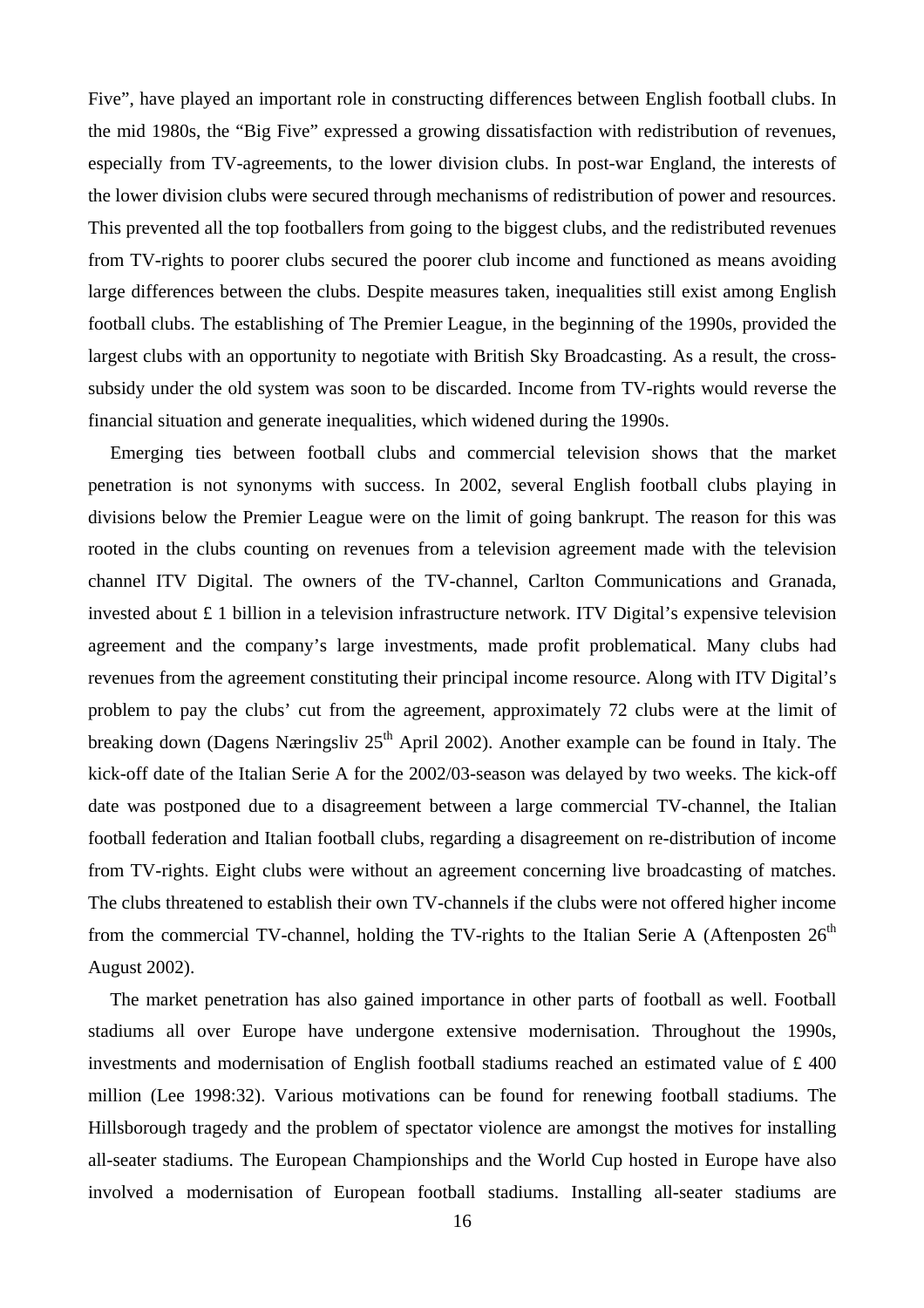<span id="page-16-0"></span>symbolically speaking, measures assisting in increasing the social image of football. It helps football move from a "labour-class image" to a "middle-class" spectator sport. Building all-seater stadiums facilitates clubs in offering family solutions to nice middle-class families that wish to attend football matches. Increasing tickets prices and preparing a comfortable setting at the football stadium helps to clean out unwelcome elements.

## **1.2 The Bosman-verdict and corrupt footballers**

A significant development in European football is to be found in the implementation of the Bosman-verdict. Exploring the Bosman-verdict's juridical effects and consequences do not constitute a major objective for this dissertation. But the verdict's cultural and social influence on how fans identify with footballers might. It is imperative to explore the Bosman-verdict, as the verdict can create new social and cultural ideas about the footballer. In 1996, the European Court of Justice ended a legal trial finishing with the Bosman case (Football Industry Group 2003). The ruling is an attempt to comply with the European Union's juridical standards for worker-employer conditions. The verdict attempts to strengthen footballers' juridical rights providing independence in decision for choosing their club. The case determined the legality of a system regulating transfers of footballers between football clubs located in the European Union and the existence of a so-called 'quota systems': A scheme that allowed a limited number of foreign footballers in club matches.<sup>[10](#page-16-1)</sup> The outcome of the verdict relates to every football governing bodies situated in the European Union and indirectly affects all UEFA competitions.

What was the situation before the Bosman-verdict became EU-law? The conditions for European football clubs were different, concerning transfers of footballers and quotas. A footballer could only sign on for another club with the agreement of both clubs. As a rule, this agreement was only reached by the setting of a *transfer fee*, where the buying club bought the footballer from the selling club. This applied regardless of whether the footballer's contract with the selling club had ended. If a footballer did not have a contract, he was not allowed to sign a contract with a new team until a transfer fee had been paid, or until a free transfer had been granted. Prior to the Bosman case, quota systems existed in many national leagues and in the UEFA club competitions.

Consequently, what is the background for the verdict and what are the conditions after it became EU-law? The backdrop is to be found in a juridical dispute between the Belgian footballer, Jean-Marc Bosman, and his former employer, the Belgium football club, RFC Liege. Bosman wanted to be transferred to a French club, Dunkerque. But RFC Liege declined Bosman to go from the club without receiving payment from Dunkerque. Dunkerque was reluctant to pay the transfer for

<span id="page-16-1"></span><sup>&</sup>lt;sup>10</sup> A maximum limit set to three foreign footballers simultaneously on the pitch.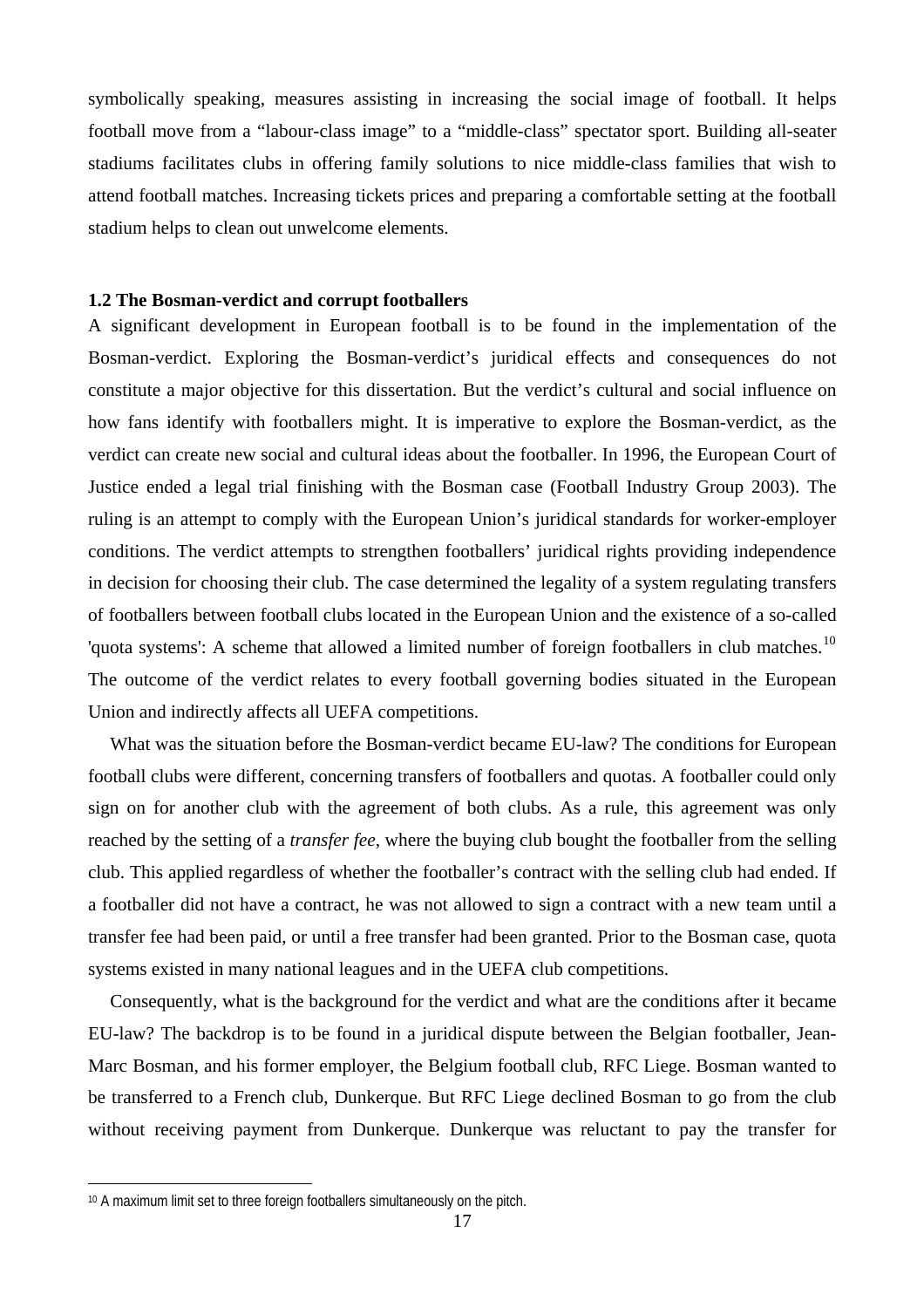Bosman. Bosman regarded such an action from RFC Liege to be in violation of his right to exercise the principle of "freedom of movement" as an EU-citizen. The footballer argued that he had a principle right to choose whom he wanted to work for. The transfer system prevented him of exercising his right as an EU-citizen. Bosman argued that the system should be changed so that footballers, who were out of contract with a club, could move to another club without the need of settling a transfer fee. This argument was tested in the European Court of Justice, where the court voted in favour of Bosman and against RFC Liege, the Belgium Football Association and UEFA. Two legal decisions were made from the case: Firstly, transfer fees for out-of-contract footballers were made illegal when a footballer was moving between one EU nation and another. From now on, footballers still serving under contracts with their teams could have transfer fees paid for them. Secondly, the quota systems were also held to be illegal. Football clubs situated in the European Union are now able to play with as many foreigners they want.

The Bosman-verdict raises questions regarding discourses on footballers, masculinity and morality. With the dominating idea of footballers' towering wages and exorbitant transfer fees, the question of what legitimacy footballers have amongst supporters is certainly raised. Hitherto, masculinity refers to a concept dealing with manhood or male identity (Barfield 1997:310). The construction of modern masculine stereotypes occurred in relation to nationalism in the late nineteenth-century, where morality was an integrated part of this social scheme (Mosse 1985, 1996). Public sporting rituals such as performing gymnastic exercises in parts of Germany and other parts of Europe, played a crucial role in the construction of masculine stereotypes, reflecting male beauty. George Mosse argues that male beauty and a fit body were important attributes in the construction of modern masculinity, because it reflected "linkage of body and soul, of morality and bodily structure" (Moose 1996:26). In order to have a fit body, morals became imperative, as the male body attained a true symbolic value. The staging of sporting rituals in the public sphere, the construction of masculine stereotypes reflects the notion of agency, an agency where the male body materialises to be a carrier of collective values. This is clearer by seeing it in context of nationalism and sporting rituals. For example, the Olympics is a sporting ritual where nations assemble and compete amongst each other through the agency of the nations' sportsmen. Masculine symbols are also projected in the field of football. The Argentinean footballer Diego Maradona matches such a cultural category. Maradona is an agent of an Argentinean masculine symbol and holds the qualities of the *pibe*. A *pibe* is the picture of a young boy that plays football and is an architect in the Argentinean playing style *criollo* (Archetti 1998a). The mythical ideas attached to the *pibe* reflect the social imagery of a perfect footballer possessing creative and artistic control. As Maradona holds the qualities of being a *pibe*, the footballer complies with the notion of being an individual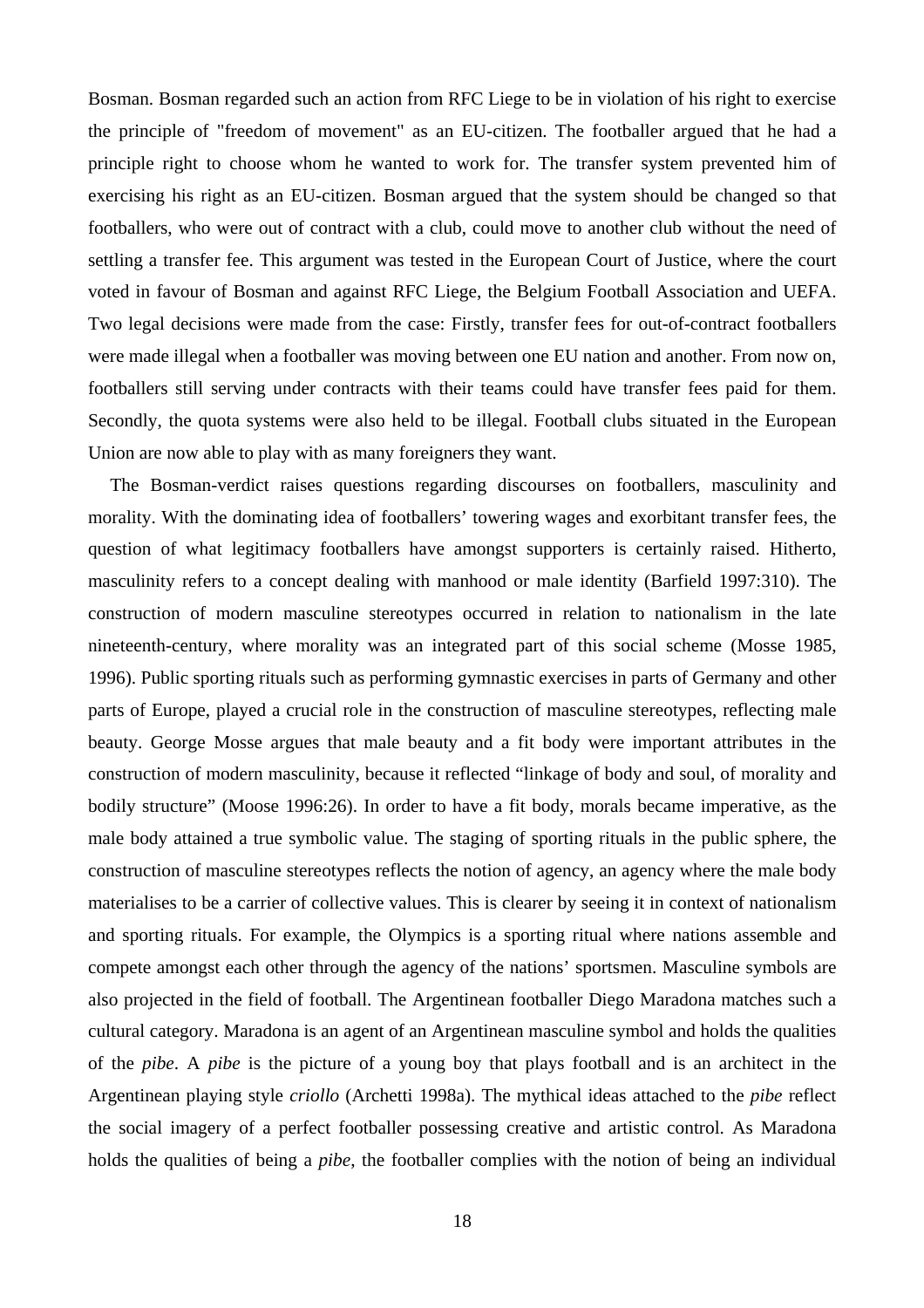representative of a collective value. In doing so, Maradona materialises to be a positive symbol in Argentinean nationalism.

Indeed, the individual role of the footballer goes beyond the increased autonomy provided by the Bosman-verdict. Footballers have emerged into public figures and their role has passed beyond the significance of the football field. There is one example telling a great deal. The icon status of the English footballer David Beckham is thus illuminating. David Beckham exemplifies the indulgence of the consumer market. His image has become a dominant icon in British sport representation. Attached to his stardom materializes a range of elusive discourses (Whannel 2002:202-212). He is the golden boy: Beckham possesses a football talent, has a nice look and encompasses a highly publicised romance with another British media star, Victoria Adams (Posh Spice in the Spice Girls). Beckham played for a dominant English football team, Manchester United, which attracted considerable supporting and significant loathing. The image displayed by Beckham, in its narcissist self-absorption and its departure from the dominant masculine codes of the footballer style, also represents a challenge to the heterosexual conformity of sport's mode of male self-representation. Beckham's image speaks louder than words, he seldom gives personal interviews, but it is Beckham's partner, Adams, which plays the "dominant" part in the couple's relationship. In contrast to Beckham, Adams displays a more assertive female. This might be a challenge to the hegemonic masculinity and its assumption of the man as the dominant partner. Beckham's sendingoff in England's key match in 1998 World Cup, denoted a point of condensation for discourses of morality and fair play in which English national pride became national shame. Despite Beckham having success with United after the sending-off the media displays a narrative of redemption and triumph.

As a consequence, the individual role of the footballer progresses beyond the football stadium and enters into a commodified nature. The true symbolic meaning of a footballer as a masculine stereotype enters into a moral crisis. This has parallels to the current moral "crisis" in the discourse on masculinity. Garry Whannel (2002:5) argues that relativism and the "collapse of authority" are features from contemporary society bringing up a moral crisis in discourses on masculinity. Whannel argues that relativism, from a conservative perspective, has undermined the whole notion of cultural value (ibid.). It can be identified through how modern popular culture assaults the tradition on aesthetic judgements. The latter can be attached to the "collapse of authority", where typical male moral authorities such as priests, teachers, and fathers within families, have started to disintegrate. In context of the football field, footballers' entry into the consumer market means that their position as true masculine stereotypes starts to disintegrate: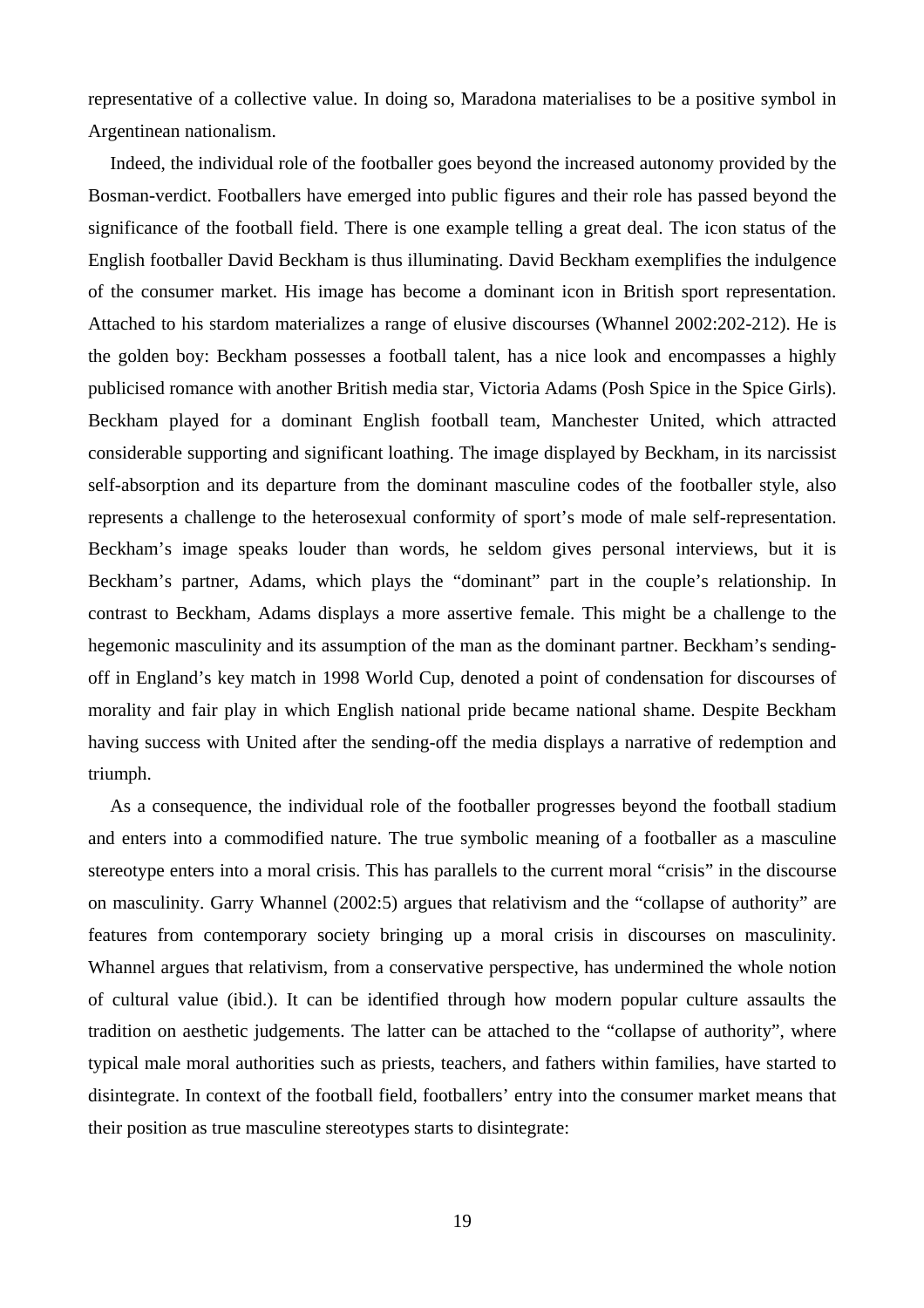<span id="page-19-0"></span>*"Sport, with its ethical structure of fair play, its roots in Corinthian idealism and its separateness from the contestation of the political sphere, appeals to the moral entrepreneurs. Here is a symbolic arena in which heroes can parade, epitomising the finest, most noble values, and providing role models to which boys can aspire. These hopes are doomed to be dashed for three reasons. First, news is negative – and the action of the good do not make big headlines; second, sport is no more free from the corruptions and temptations of the world than any other sphere: indeed there is some evidence that elite sports performers have less rigid moral principals than the average person: third, there is little, convincing evidence that the relation between young audience and stars in the public eye is as simple as the 'role mode' concept implies."* (Whannel 2002:7)

Footballers as entrepreneurs of true moral ideas seem to be of a disintegrating nature considering it in relation to the market penetration. The Bosman-verdict casts light on exorbitant transfer fees and towering wages, and these features have some influence on how footballers are perceived as agents of collective values. As footballers are the sport's principal representatives, and in some measures, they constitute it, these conditions play a crucial role in how supporters choose to identify with them. In contrast to being identified as true agents of social values, which fans identifies with, the Bosman-verdict's relation to the market penetration implies that footballers are ascribed new moral values; they are being perceived as corruptive and fall easily for temptations. This provides a new denotation to which masculine symbol a footballer nowadays symbolizes. The increased autonomy given to footballers has played a role in *altering* the social image of the footballer. Seen from a supporter's perspective, for example, when a footballer comes to play for club, and is provided towering wages, and after time supporters see that the footballer is not performing well, questions come about if it was towering wages that were deceive in the footballer's decision to play for the club, than truly wanting to represent it. Alternatively speaking, the footballer is not playing for the club because it is a *great honour*, but represents it because it is his *work*. When such an idea becomes dominating in the discourse on the footballer, the agency of the footballer representing "Corinthian idealism" needs to be reconsidered, resulting in that the footballer has to defend his authority as custodian of noble values. One might say that footballers convert to be agents of other collective values on the road to commoditisation. For committed supporters, where morality and loyalty are highly cherished values, one might deduce that the market penetration has influenced how supporters choose to identify with footballers whereby making it problematical.

## **1.3 Strategies of implementing social cultural change – to buy footballers?**

European football clubs' adaptation to the Bosman-verdict diverges. Along with the verdict emerges a new set of unforeseen practices and modes of adaptation. One mode of adaptation is through employing the full opportunities given when the quota systems were abolished. Largely it consists of buying the best footballers on the market. Such a strategy might pursue two purposes. Firstly, in order to keep a social imagery of being a large club, a club has to demonstrate a winning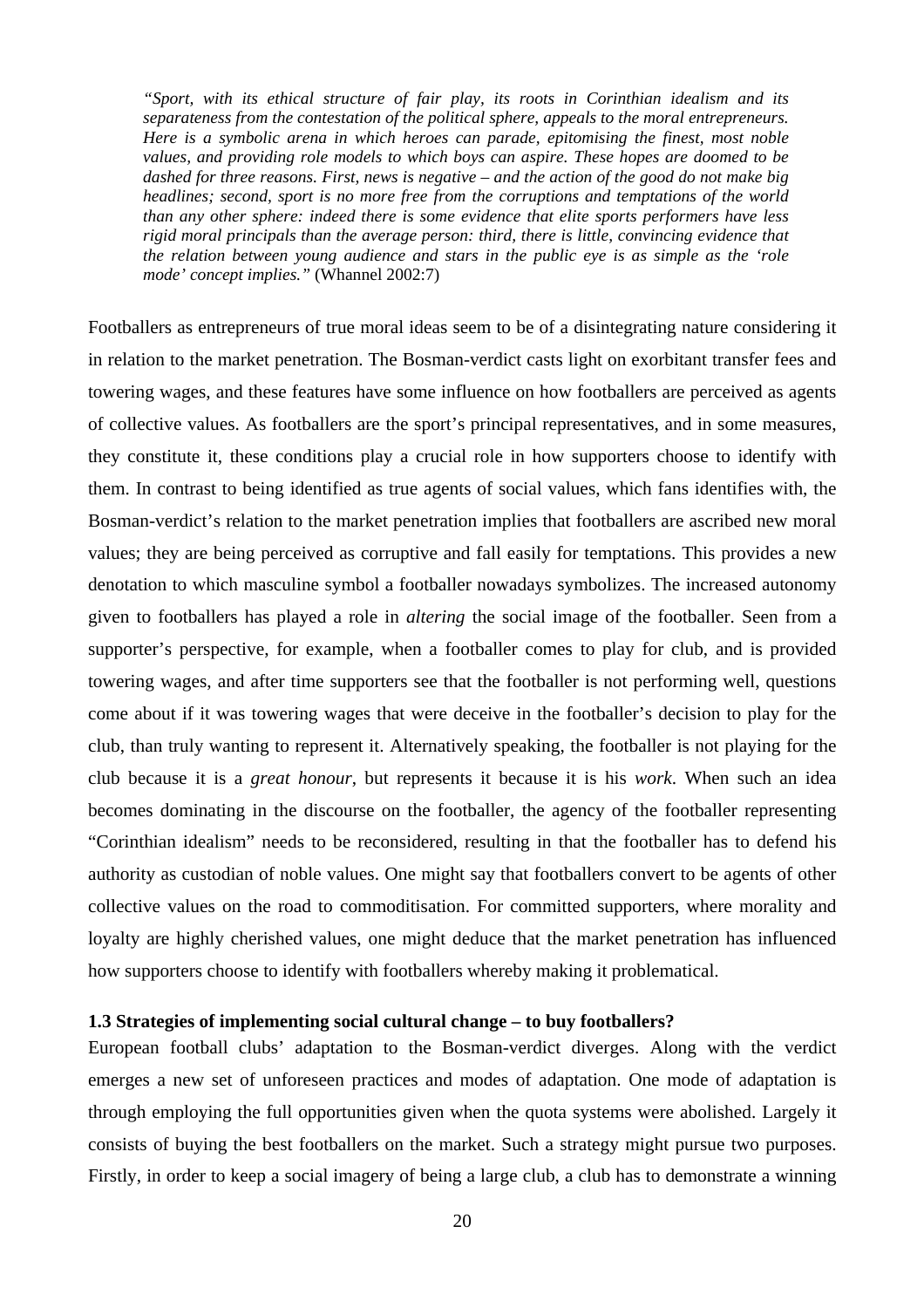culture and possess sporting merits. Possessing the best footballers on the market, might facilitate the chore of upholding such an idea, on the condition that the best footballers perform their work of "bringing" the trophies to the club. Secondly, the other purpose might be identified in means of implementation for converting a club into a semi-multinational enterprise. As merchandising, revenue from commercial television and participation in European club tournaments normally provide increased income, then possessing the best footballers might further facilitate the task of making money on football. In such a context, what happens to a club's collective representation as such business ideas begin to obtain foothold?

The Spanish football club Real Madrid is an interesting example. Since 2000, estimate goes that Real Madrid has spent almost €500 million on buying new footballers (Newsweek 19 May 2003). The club has operated according to a policy of fetching the best footballers on the market. This has resulted in signing on the Portuguese footballer Luis Figo from *Barça*, the French football player Zinedine Zidane from Juventus, the Brazilian star Ronaldo and the latest acquisition, David Beckham from Manchester United. Three of Europe's 10 highest-paid footballers play for Real Madrid, earning a total of nearly  $\epsilon$ 20 million a year. Assessments suggest that in the fiscal year of 2002 saw the Spanish football club spent  $\bigoplus$  17.2 million on wages, which is almost 80 percent of Real Madrid's total operating revenues. There are downsides in buying the best footballers. Real Madrid's dept was calculated to be around £70 million before the purchase of Luis Figo in July 2000 (Brown & Walsh 2001:94). Such data taken into the discussion raises the question on Real Madrid's collective representation. Since Real Madrid is packed up with football stars, and it is widely known that these footballers are well paid, suggestions are that Real Madrid is provided a new collective meaning, especially amongst non-Real Madrid supporters.

Acquiring Beckham and other well-paid footballers shows how Real Madrid puts itself in a situation where the club's collective representation transmits cultural fusion. Real Madrid has carried the association of being a club with close ties to the Spanish state, especially during the Franco regime (Duke & Crolley 1996). Possessing football stars with different nationality - the footballers' appearance outside the football context, or not to mention, that Real Madrid's footballers are well paid - imply that Real Madrid's wider collective representation comes to question. Amongst Real Madrid's adherents versus disbelievers, the collective representation of the club could be interpreted differently. Beckham, who often appears in other public spheres, foremost in the fashion business, brings with him a new set of social values. Even if Beckham is a fashion icon, he has thousands of fans that are aficionados of him rather than being Real Madrid fans. But Beckham is also loathed by many (Whannel 2002:217). Such an argument addresses another characteristic of fans' discourses on masculinity and morality: a footballer's allegiance to a club. Real Madrid holds footballers that are subject to antagonism by many fans. Here Figo serves as an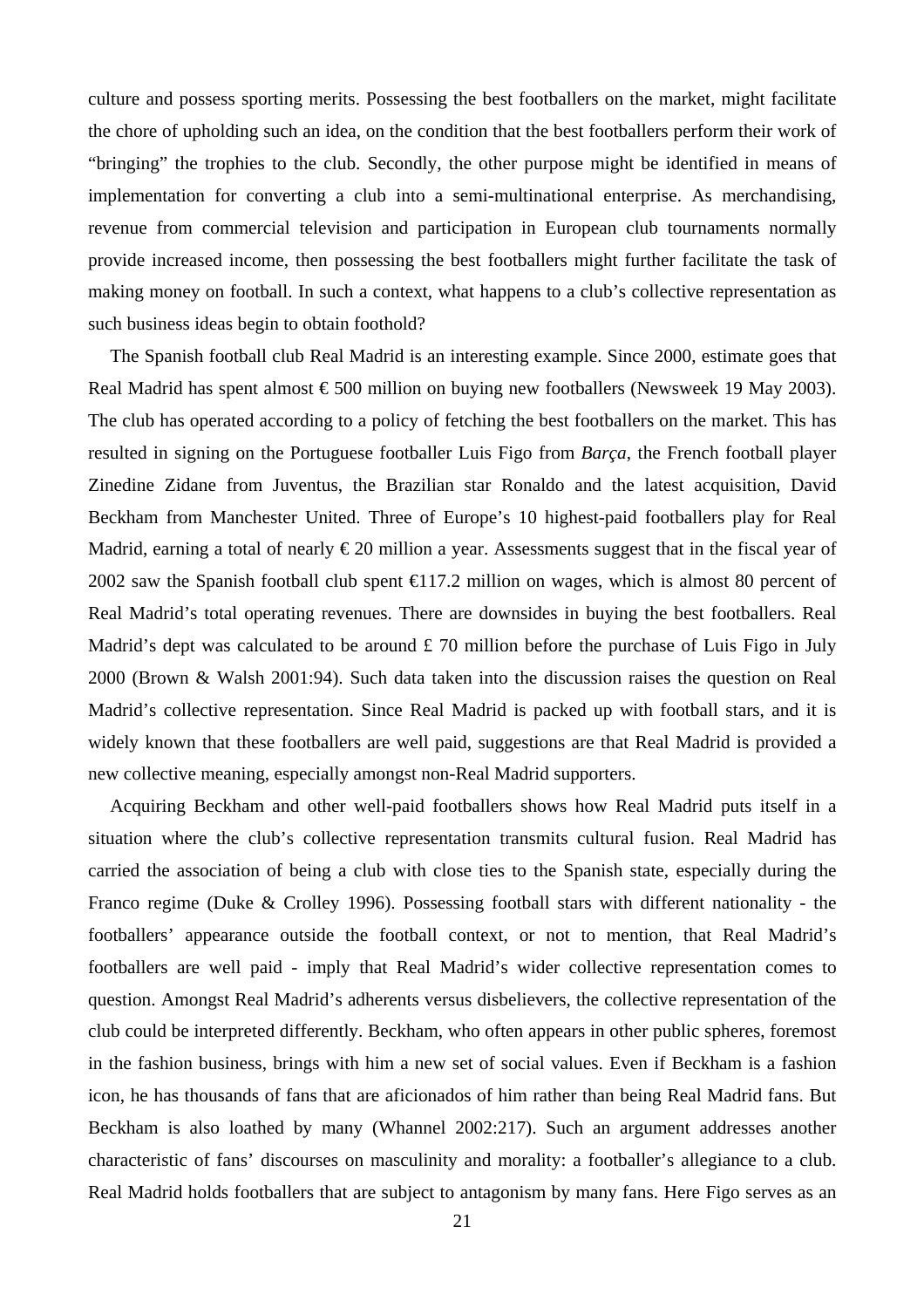unsurpassed example.<sup>[11](#page-21-0)</sup> Footballers that have signed on for Real Madrid are often ostracized because they "betrayed" their previous club. They are playing for Real Madrid merely because it is well paid, if one is to consider an endorsed argument amongst committed supporters. Possessing a great number of footballers ascribed such social values; Real Madrid attains an additional collective symbol. When seen from a non-Real Madrid supporter's perspective, Real Madrid could be interpreted as a club that possesses footballers with less developed ideas of true club loyalty.

Similarly to Real Madrid, *Barça* has also spent considerable amounts on buying footballers. The Catalan pride finds itself in a situation with large dept and "…FC Barcelona's Federation scheme – or that, because of their importance, they are allowed by banks and authorities to operate with massive debt." (Brown & Walsh 2001:94). *Barça*'s spending on acquisitions of players for the 1997/98 season, accounts for 7 billion pesetas according to the club (Burns 1998:349). The strategy of signing on footballers has involved in a rapid augmentation in club expenditures. *Barça* has employed approximately 35 to 40 foreign footballers from 1995 to 2001 according to data obtain from fieldwork. For the period 1990 to 1994, the club employed seven foreign footballers. Although *Barça* has bought footballers in great numbers, the Catalan pride is faced with another difficulty; the market penetration operates within the club structures:

*"{…the traditional Catalan values is somehow outdated. Post-Franco Spain is democracy, Catalonia has got back in large measure its national political rights and institutions… The problem is that in the last 20 years, under presidency of Mr Núñez, our rights as members of the club have been dramatically reduced. In short, as Catalonians our situation has improved, but as members of Barcelona Football Club, our situation has deteriorated.}"* (Brown & Walsh  $2001:94$ <sup>[12](#page-21-1)</sup>

Certain individuals are required to make contact with the footballers and other business interests. These agents can be located in a club's professional staff. Since Spanish football clubs are based on a non-profit-making model, the members of Spanish clubs elect a board that governs the club. In *Barça*, the former president, Josep Lluis Núñez, who was president for 22 years, implemented various reforms attempting to restructure the club. Among such are buying up various land properties surrounding the campus. Throughout Núñez's presidency, the former president consolidated his position within the club structures. It meant that he "systematically eroded the democracy enshrined in the club structure." (ibid.):

<span id="page-21-0"></span><sup>11</sup> See chapter 4, page 103, for an example of *Barça* fans' antagonism against Figo.

<span id="page-21-1"></span><sup>12</sup> Quoted from "Burns, *Barça: A People's Passion.* A. Carabén, A. Godall and J. Laporta, 'The Struggle for Democracy at FC Barcelona and the case for A European independent regulator of professional football', in Hamil, *et al*., *A Game of two Halves?*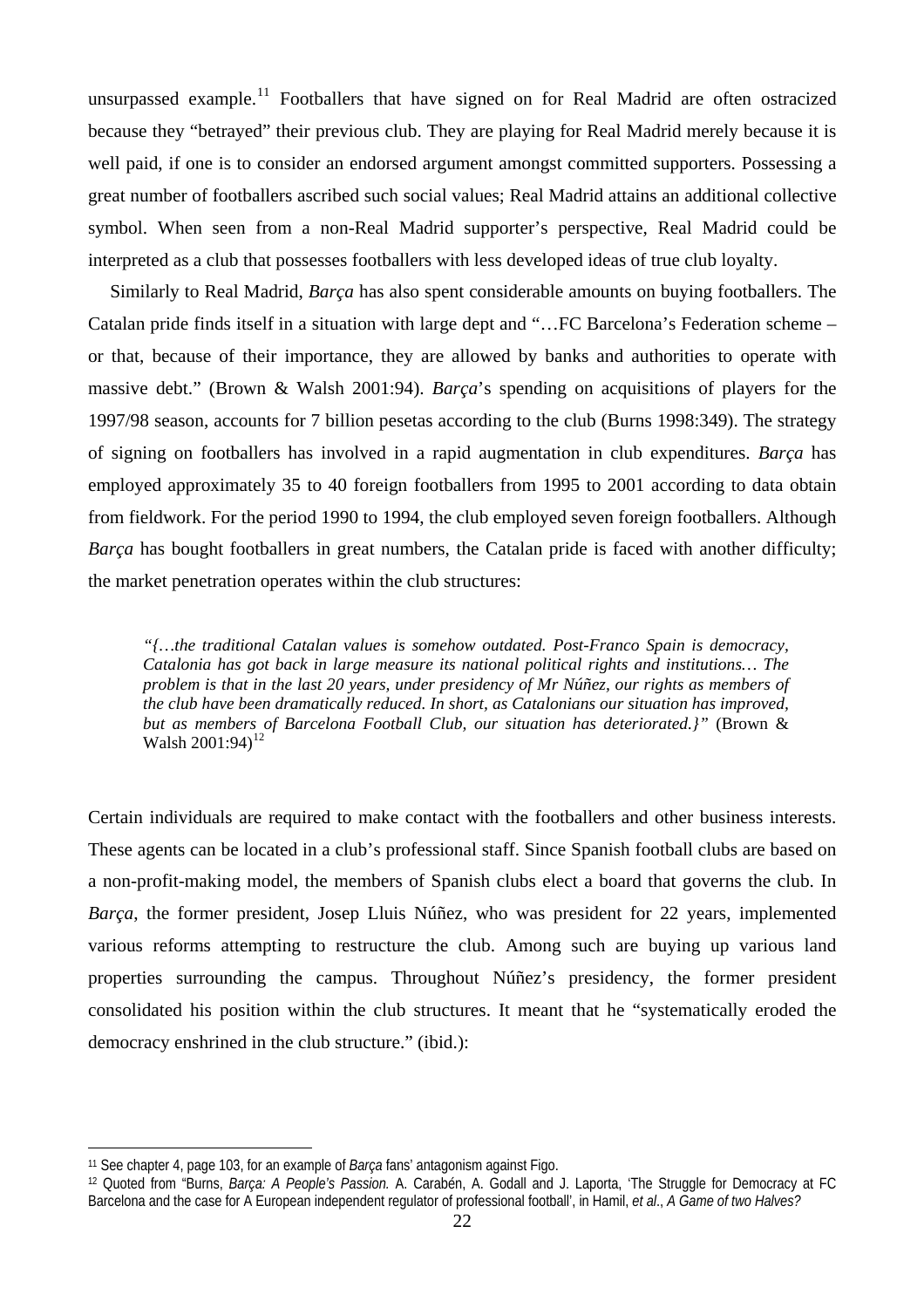<span id="page-22-0"></span>*"Núñez saw his commercializing proposals as 'progress' and his resignation followed the shelving of his Barça 2000 project, which would have turned the site of the Nou Camp into a theme park complete with bars, restaurants and leisure facilities. As a property developer he has made his fortune ripping down the old and replacing it with the new and saw Barça 2000 and his constitutional reforms as a way of updating the Barça tradition."* (ibid.)

In the wake of the market penetration, emerges the question if football clubs are democratic institutions. In contrast to this, do they serve in the interests of their fans? Such an argument has a dual meaning. Club officials who sign contracts with footballers, and provide them with towering wages, might argue that such actions are carried out in order to satisfy the wishes of the masses. Furthermore, if *Barça* has the best footballers, and they perform the assignment of winning the title; such an action fulfils the common interest for all parties involved - to become the champion. In contrast to this, fans might argue that they are a part of a segment possessing a distinct notion of loyalty and commitment, making them vulnerable to economic exploitation. For example, when a club introduces new products and services, supporters might sense a compulsion of buying them. For the social anthropologist, such mechanisms of social discrepancies reveal a social process where the creation of meaning takes place, and are therefore important to investigate.

## **1.4 The conflicting individual agency**

The market penetration's attempt to intermix with Spanish football clubs needs to be understood in the context of a club's regional attachment. Looking into a footballer's role in this project provides interesting remarks. Spanish football clubs are employed as vehicles to express collective identities. The Basque football club Athletic Bilbao is a leading example. Jeremy MacClancy (1996:10a, 1996:181-199b) shows how the club is employed to construct a Basque nationalist community. Footballers play an imperative role in this project. The footballers are employed as an instrument to fortify the idea that the club should be made up of local players. Athletic Bilbao employs a policy of only signing on Basque players, facilitating the claim that the club shares a special unifying role in the city, province and beyond, pulling its supporters together in a shared loyalty, which transcends class or politics (Walton 2001:122). The policy of only signing on footballers originating from the Basque region complies with the notion that Athletic Bilbao has a rigid social position in *País Basko*.

Moving on to the position of *Barça*, being the principal representation of Catalonia, *Barça* is also employed as vehicle for expressing Catalan sentiments. In contrast to Athletic Bilbao, *Barça* does not employ a similar strategy. Communicating the notion that footballers from Catalonia are agents of Catalan values is accomplished through dissimilar means. This is achieved by employing symbolic images from Catalan nationalism. Catalan nationalism, for example, essentialises social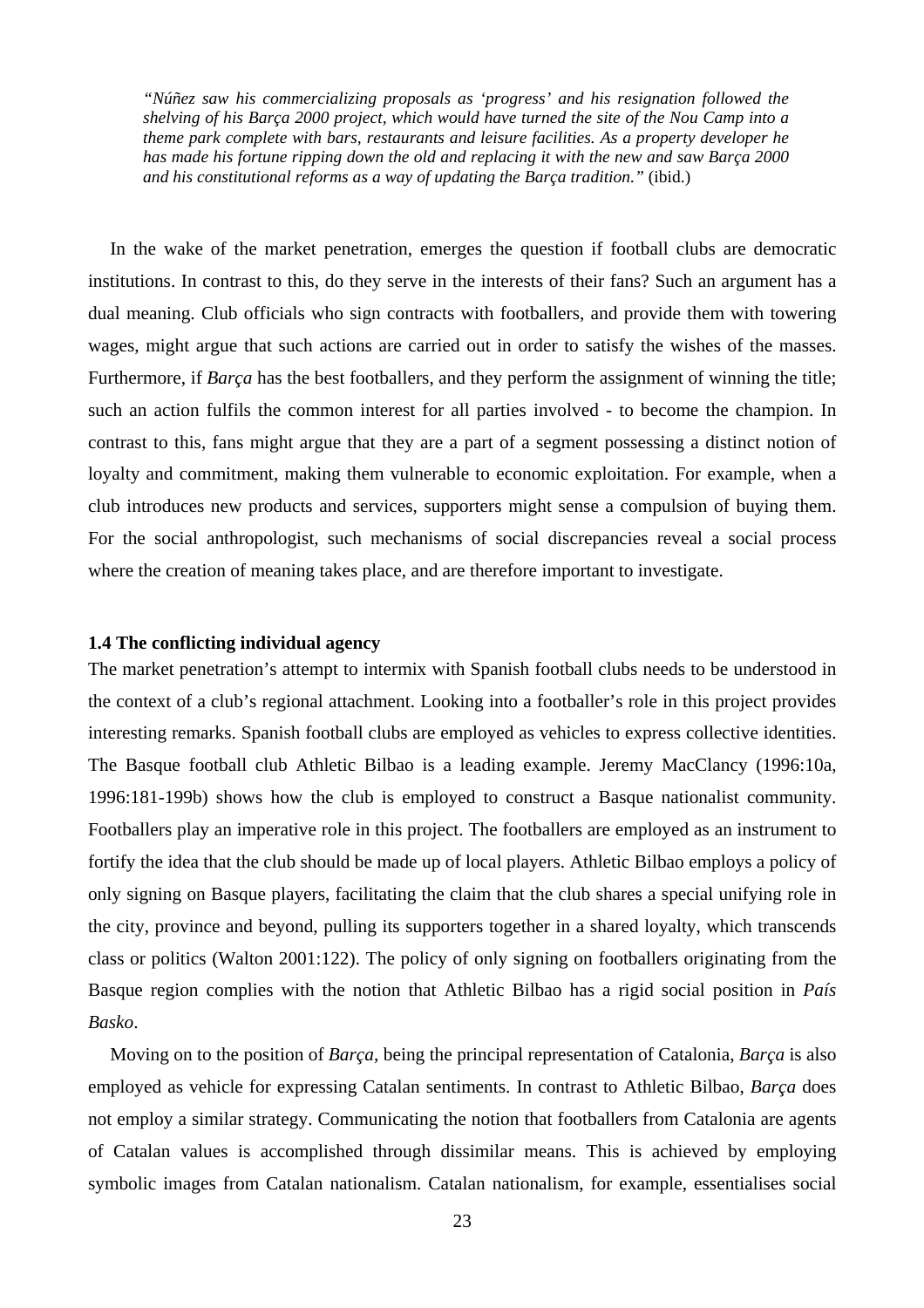values that are believed to be distinctive Catalan and project them through symbols. The symbols are attempted mediated through footballers playing for *Barça*. The countryside in Catalan nationalism evolves as a significant symbol and is ascribed a meaning of purity. The countryside was a place where the Catalan bourgeoisie socialised and performed various cultural activities (Thomassen 1996). Learning the children poetry and establishing an awareness of Catalan history, were imperative activities carried out by the Catalan bourgeoisie in the late 1800s. The former *Barça* player, Josep "Pep" Guardiola, serves as an example of a footballer that supposedly acquired and possessed typical Catalan values (Lien 2001). Guardiola comes from the Catalan countryside and mediates purity. Here the poor playground provided him with his basic football skills, skills that he took with him to *Barça*, and from there developed a special attachment to the club. Although Guardiola mediates the idea of Catalan purity, he converts to be a bodily materialisation of Catalan values and symbolism. In doing so, Guardiola becomes an agent of a collective value, creating unanimity that *Barça* possesses an embedded social position in the Catalan society, bringing further meaning to notions of locality and social belonging.

Mediating Catalan symbolism through *Barça* can be examined from another perspective. The *campo* (the countryside) and *La Masia* (a Catalan rural farmhouse), are social imageries from Catalan nationalism attempted mediated through *Barça* today (ibid.). These Catalan symbols are conveyed through *Barça*'s training program for fostering up young footballers. Next to Camp Nou, *La Cantera* is located. It is the recreation of the Catalan *campo*, where young *Barça* footballers from Catalonia, and other places, live in a rural Catalan farmhouse. Here youngsters are allowed to study and to develop as footballers. The recreation of the *La Cantera* might inspire young Catalans to learn about Catalan values and wear the *Barça* shirt one day. Such an arrangement shows how essentialised aspects of Catalan nationalism are communicated through footballers, being agents of collective values:

*"Through the guidance and teaching within the realms of Barça and the 'safe' and 'protected' la Masia, the young players arriving Barcelona are exposed to pure Catalan setting where la gran familia Blaugrana protects them from the outside world – an exposure they one day will feel when representing the nation in the huge, modern Camp Nou lying besides the old farmhouse."* (ibid.:67)

The market penetration's impact on *Barça* means that the idea of a footballer as an agent of Catalan values obliges to be reconsidered. After the implementation of the Bosman-verdict, an increased number of foreign players from South America and the European Union have started to play for *Barça*, especially from the latter. After the takeover by another Dutch trainer, Louis van Gaal, for the 1998/99-season, an extensive number of Dutch players were brought to *Barça* such as Phillip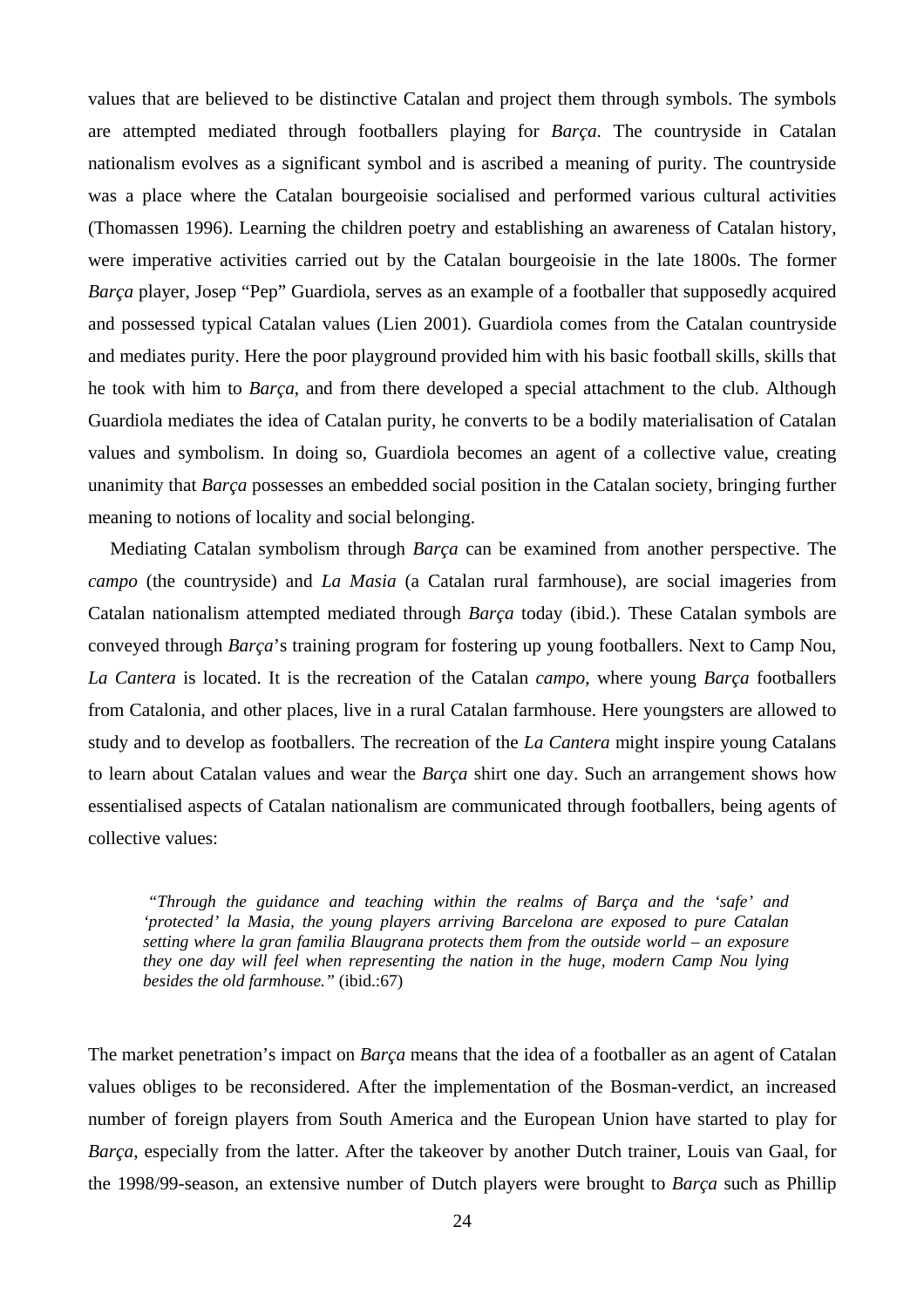<span id="page-24-0"></span>Cocu, Boudwijn Zenden, Patrick Kluivert and the De Boer Twins. One might say that *Barça* has been exposed of an "internationalisation" wave, but this is not big news. *Barça*'s biggest football profiles throughout the history of the club have been international footballers, such as Maradona, Johan Cruyff, etc. So the club possesses a practice of having overseas relations for some time. Even if the official discourse on *Barça* mediates the belief of being a Catalan symbol, *Barça* has had an international foothold before the days of the market penetration.

The difference between footballers playing for the club nowadays, from the early international profiles, differs through the number of foreign footballers and how much they are paid. And this is *significant*. How much footballers are paid, their stardom, which actions they carry out, where they come from, how well they adapt to the club, footballers' loyalty and so forth, are closely monitored by *Barça*'s supporters. This signifies that the *Barça* supporters have countless beliefs and opinions regarding the agents representing the club. The fans' way of being opinionated on dominant footballers means that a creation of meaning takes place and therefore there is unmistakably a social relation between the supporters and the footballers. The means involved in creating such a social relation and how it is put on display, of course, becomes a contextual affair. Viewing the social relation from a supporter's angel, a supporter's way of being opinionated, the supporter is narrating his- or her relation to the footballer, furthermore the supporter's relation to *Barça*. The supporter's narration about the footballer means that social identity is negotiated, and this indicates that a *Barça* supporter is continuously reflecting upon his- or her relation to the footballer and *Barça*. When towering wages and exorbitant transfer fees become dominating topics in the discourse on footballers, implications are that supporters are rather active in their relation to *Barça*. As such is asserted, it also partially confirms that the market penetration has influenced how *Barça* supporters choose to identify with footballers, whereby emphasising its problematical aspects.

## **1.5 Another agent of the market penetration - La Junta Directiva**

MacClancy (1996:5a) argues that sports and sporting events cannot be understood without reference to relations of power. This certainly applies for the market penetration of *Barça*. For the purpose of this study, however, it involves locating the governing body within the club structure. The leading governing body of *Barça* is *La Junta Directiva*, [13](#page-24-1) with its front man, *el presidente* and other official representatives. The governing body of *Barça* is a complex organisation. Besides the president, *La Directiva* consists of five vice-presidents and additional members. The governing body of *Barça* is made up of roughly 20 people. But some 60 to 70 people are interrelated to *Barça*'s governing body. How well these individuals are integrated into the governing body, and furthermore, how well

<span id="page-24-1"></span><sup>13</sup> From now on referred to as *La Directiva*.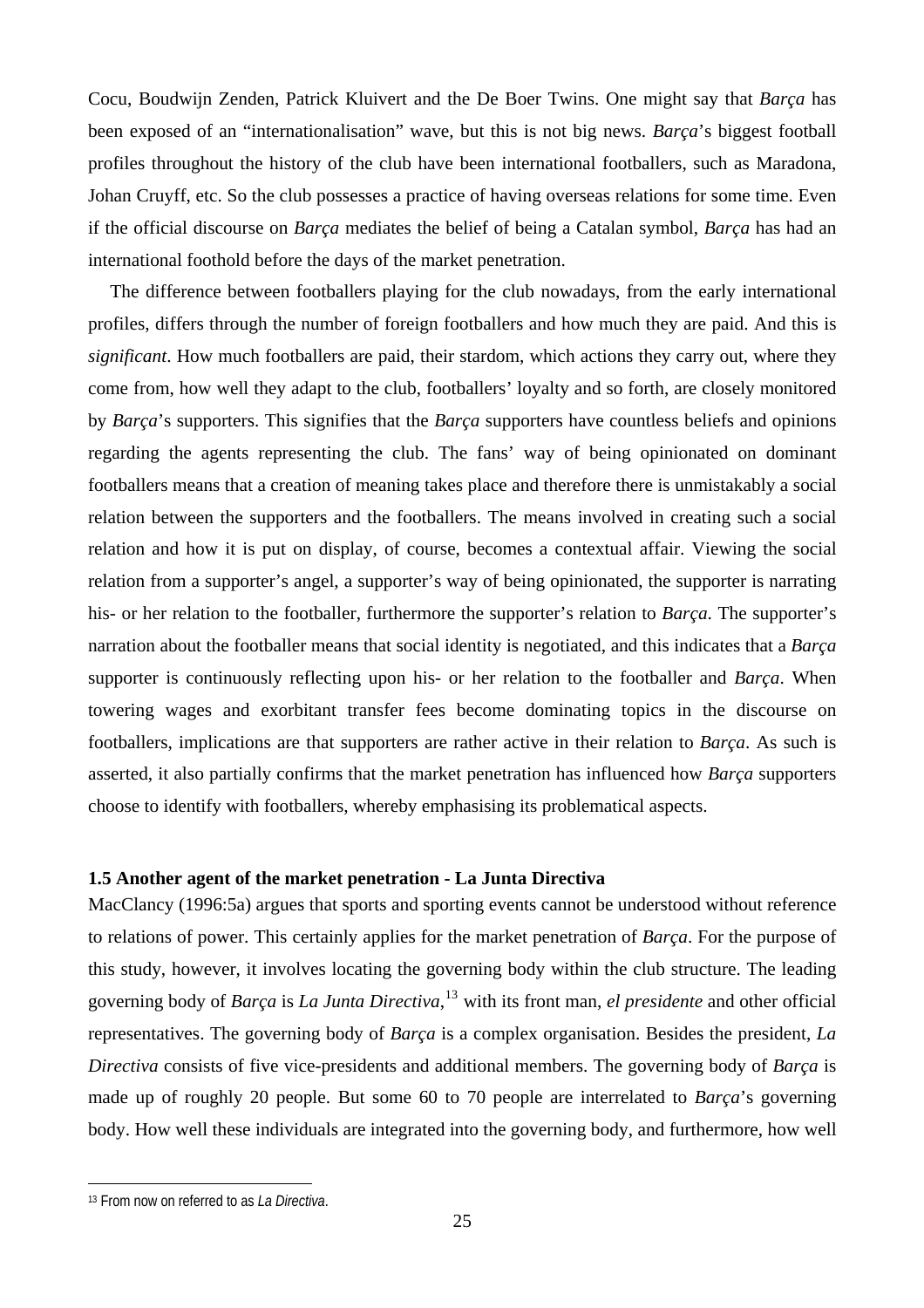these representatives are able to exercise means of influence, is not a particular that will be pursued here. Now, how is *La Directiva* interrelated to the market penetration? For instance, representatives of the board regularly carry out the work of signing contracts with new footballers. *Barça*'s governing body involvement in contract-signing processes, implies that *La Directiva* has played a significant role in bringing the market penetration closer. It also insinuates that *La Directiva* has a central role in transfer cases, indicating that the governing body has been an agent in providing footballers with towering wages.

The relationship between *Barça*'s footballers and *La Directiva* leaves the impression of having an intimate nature, emerging as a private arrangement. The components mentioned, enter into a small-scale network of individuals where only a constrained number of persons possess legitimate admittance. It seems to be a secluded community, but has an outward form. In the secluded community, *Barça*'s footballers spend most of their time withdrawn from the public sphere. But the footballers appear in the public sphere when playing matches at Camp Nou, and in other official club settings. The footballers seem to be provided with a more professional outward form, and this can be related to the sports media. Boyle & Haynes (2000:168) argue that throughout the 1990s, the contemporary governing bodies in sports, individual clubs and athletes, manage sports news input in a much more structured appearance than previous generations. Keeping sports in the media spotlight, sports organisations have become more competent at producing press releases and staging press conferences. This certainly applies for *Barça*, which performs daily press conferences where footballers and management in turn talk with the media. It is in such a context that footballers are provided with a more outward professional form. Besides *Barça* possessing a professional staff dealing with public relations, the sports media have taken over the role of connecting *Barça*'s footballers with the outside world.

The power relations attached to the club structure seem to comprise of a small group of individuals. *Barça*'s governing body, the footballers, the media, etc., possess the legitimate right of entry to the secluded community. The *Barça* supporters have limited access to the secluded community. Obtaining access to it turns out to be a challenging task. Since the sports media have taken over the role of connecting *Barça* fans and the club, the relation between sports journalists, club officials, footballers, etc., enters into a social category subject to opinions. Fans' way of being opinionated of the agents representing the secluded community, implies that a formation of meaning takes place. Especially representatives of *Barça*'s governing body are subject to radical opinions. An accusation put forward by various *Barça* fans during fieldwork, was that members of *La Directiva* hold other key positions in the Catalan society with considerable political and economic power. Employing *Barça*'s significant social value and integrating this into their own business, allegedly the members of *Barça*'s governing body used the club's social value to enrich themselves.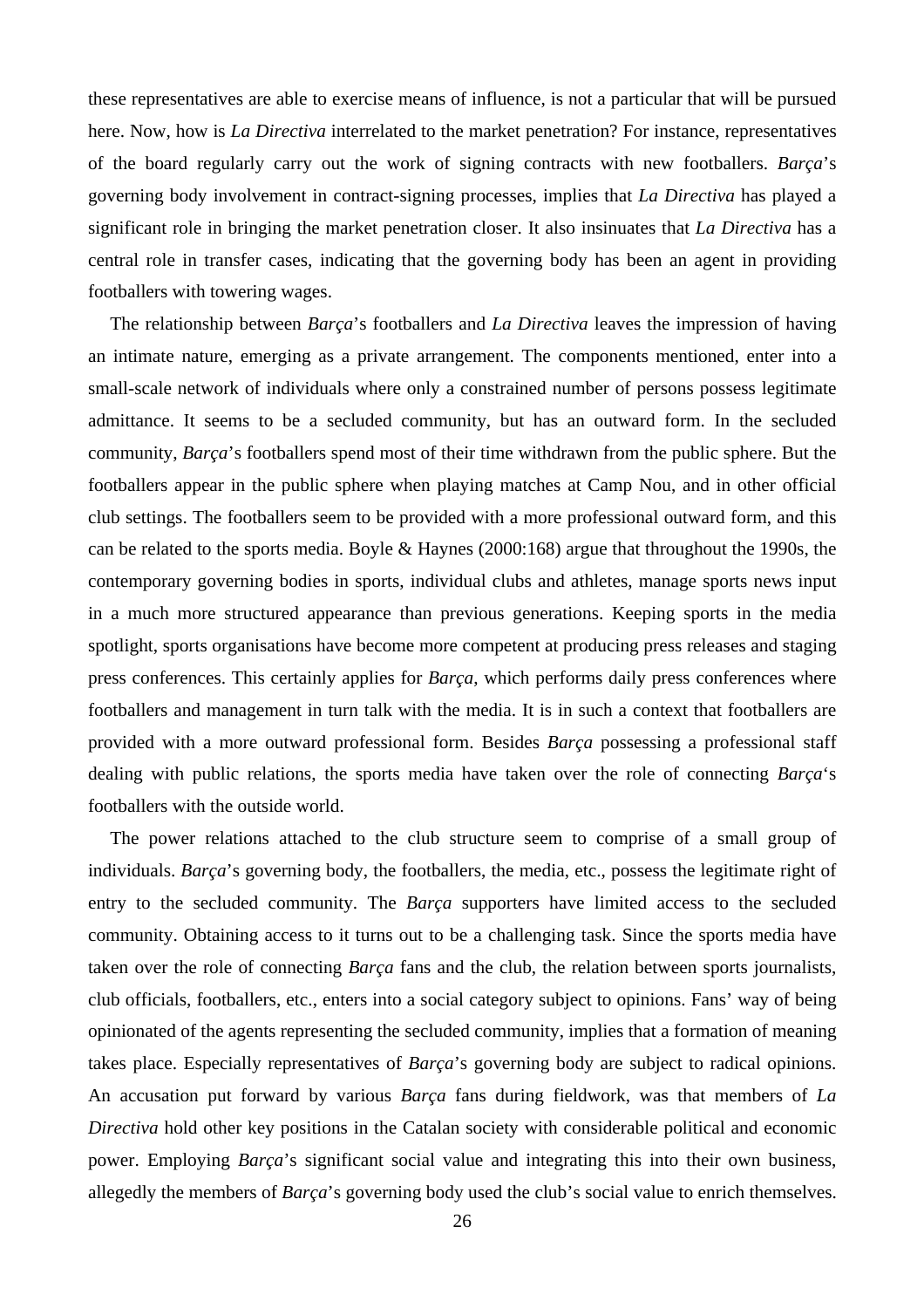Persons permitted access to the secluded community are purportedly only granted access it they hold a social position in the Catalan society regarded as significant:

*"Based on the presidents I know, I'm against the members of the board. Members of the board only think of their personal economic benefits, - those I have seen."* (Interview July  $2002$ <sup>[14](#page-26-0)</sup>

Locating the power relations within the club structure, and comprehending how fans narrate and negotiate themselves in relation to it, helps us understand how a symbolic segregation between the footballers and the fans is being experienced. Dracs' leader stated that supporter organisations appearing at Camp Nou merely accomplished attaining a superficial relation to the footballers. Observations from the fieldwork suggest that this could be the case. Interacting at Camp Nou is a tricky matter. The club's security staff makes it virtually impossible to talk with the footballers. Though the security staff appear at Camp Nou in order to prevent spectator violence, their job also seems to consist of protecting *Barça*'s footballers from passionate fans. *Barça*'s footballers, adored by the many, bring an opposite social picture. Seeing that sports stars need to be protected, they also come forward as symbolic property of the club.

The market penetration of *Barça* appears to be a "hot potato" and comes to view as a controversial topic. Based on field experiences, it seems that the market penetration is infrequently discussed. Addressing the deeper quandaries of the market penetration, and speak unreservedly about it in a public setting, might be considered as an act of condemnation of *Barça*'s governing body. This is not to say that club officials are not aware of the *Barça*'s economic situation, and I am *not* claiming that *Barça* is a non-democratic organisation. My impression rests on that the deeper quandaries of the market penetration seem to be overlooked. I was told, for example, that making enquires regarding the club's spending on transfers might be seen as an action harming the club's public relations. If a journalist started writing critically about *Barça*, the journalist might put himor herself in jeopardy of becoming unemployed, according to informants. Through the narrative below, we find how the leader of Dracs describes his relation to *Barça* and the sports media. The narration about the sports media shows how supporter identity is negotiated. It implies that the member is continuously reflecting upon supporter identity in relation to how *Barça* is somehow governed:

<span id="page-26-0"></span><sup>14</sup> My translation. The majority of the narratives employed are the voice of Dracs' leader, Toni. Toni has been my principal informant throughout the fieldwork. Throughout the thesis, I will try to indicate informants presenting their voice.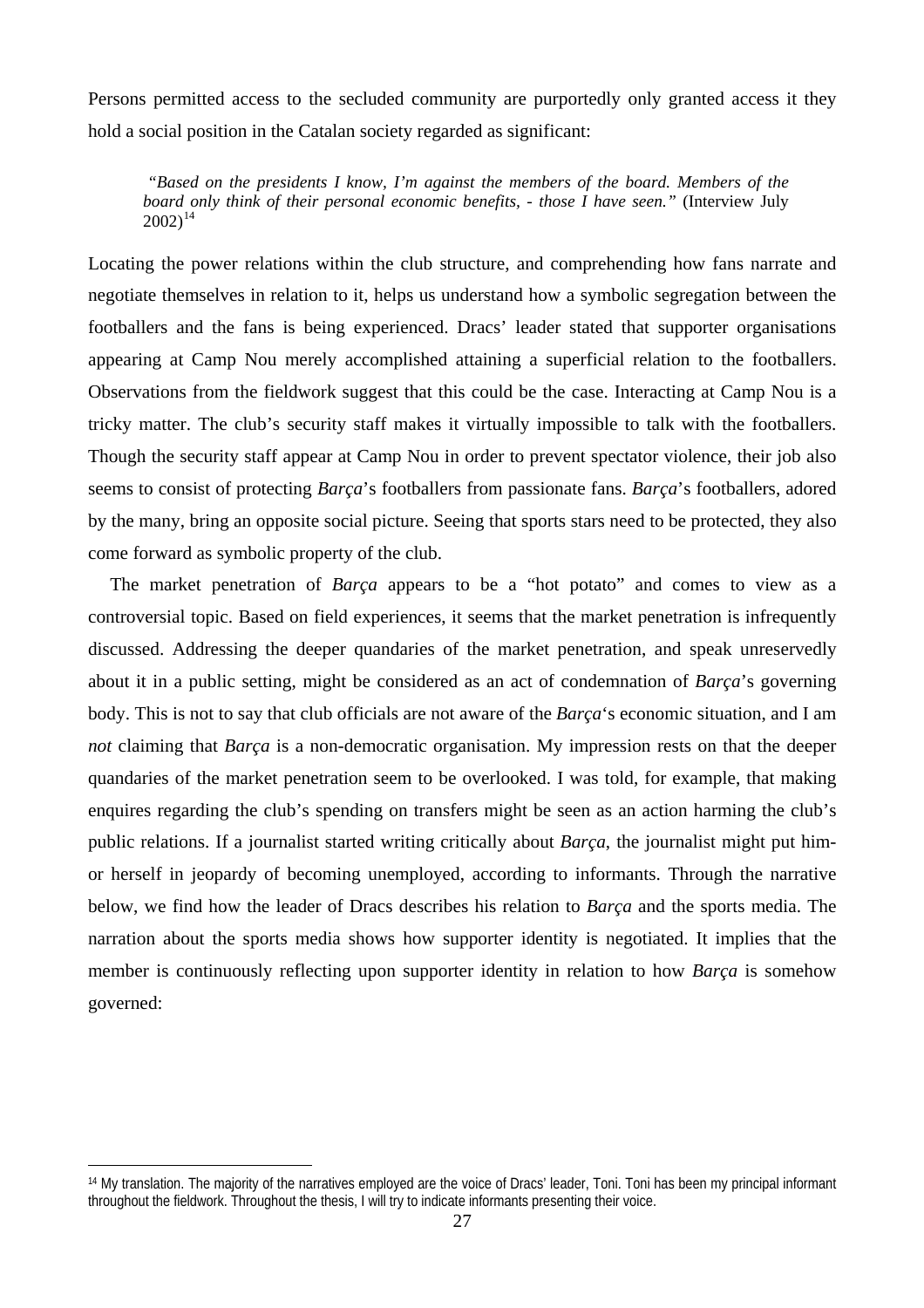<span id="page-27-0"></span> *"It's a symbiotic relation. For example, it is the similar relation that exists between the paparazzi and celebrities. They exist because the other one exists. Barça needs the journalists, for they speak for the club and we read about it. The journalists need Barça to have something to write about. It is a symbiotic relationship, one part does not exist without the existence of the other. It is simply an economic relation. It is a social relation of living together. In the end, the one that pays for it all, is us, the public. They say to us, what we want to hear. If they need each other, for that reason there are fewer problems. Football without television does not exist nowadays, before yes, but now, football without television, gone, television without football, gone. For all of the private commercial channels in Europe the most important thing is football. If Canal + did not have football, what does it serve for? It is a symbiotic relationship between both of them, but it is so special that it goes from being symbiotic to be a parasitic relation. It is in a place of helping itself from passing on to be irritating. Nowadays, football or sports without television and media wouldn't exist."*  (Interview July 2002)<sup>1</sup>

## **1.6 A social drama or a critical discourse?**

I would like to make some preliminary remarks concerning the market penetration. The heading of Boyle and Haynes' (2000) volume, "Power Play", fits to be an adequate idiom describing the nature of the market penetration. The market penetration, construed as a power play, deals with moral and emotional values attached to the legitimate ownership of *Barça*. Is it the committed supporters of *Barça* or is it the guidance of the commercial interests that play? Notwithstanding that supporters employ the term "commercialisation" to describe a period of change, the intension of this thesis is *not* to offer an over-all understanding of how the market penetration influences *Barça*. But nevertheless I claim that the market penetration reflects a process of socio-cultural change evoking emotional and moral sentiments. The term "market penetration" is merely an allegory applied describing a process of change. This position shares some analytical analogies to Gustav Thaiss' argument. Thaiss infers for that social change can be conceptualised through analysis of metaphors, arguing that "…as social scientists use metaphor and analogies in constructing their theoretical model, so theological modes are constructed by religious leader in Iran, with relevant metaphors, to comprehend the realities of changing social system" (Thaiss 1978:13). For *Barça* supporters, it is the sentiment of being part of an era of change that can be connected to metaphors such as "market penetration", "commercialisation", and so on. *Barça* supporters experience that they are caught up in a complex process of socio-cultural change, and find themselves in a state where supposed traditional norms and values are no longer given. The market penetration emerges in such a magnitude that comprehending it becomes problematical. Narrating and negotiating the experience through a simile, which explains a process of socio-cultural change, contributes to construct a certain degree of awareness of a supporter's reality.

<span id="page-27-1"></span><sup>15</sup> My translation. Dracs' leader explains.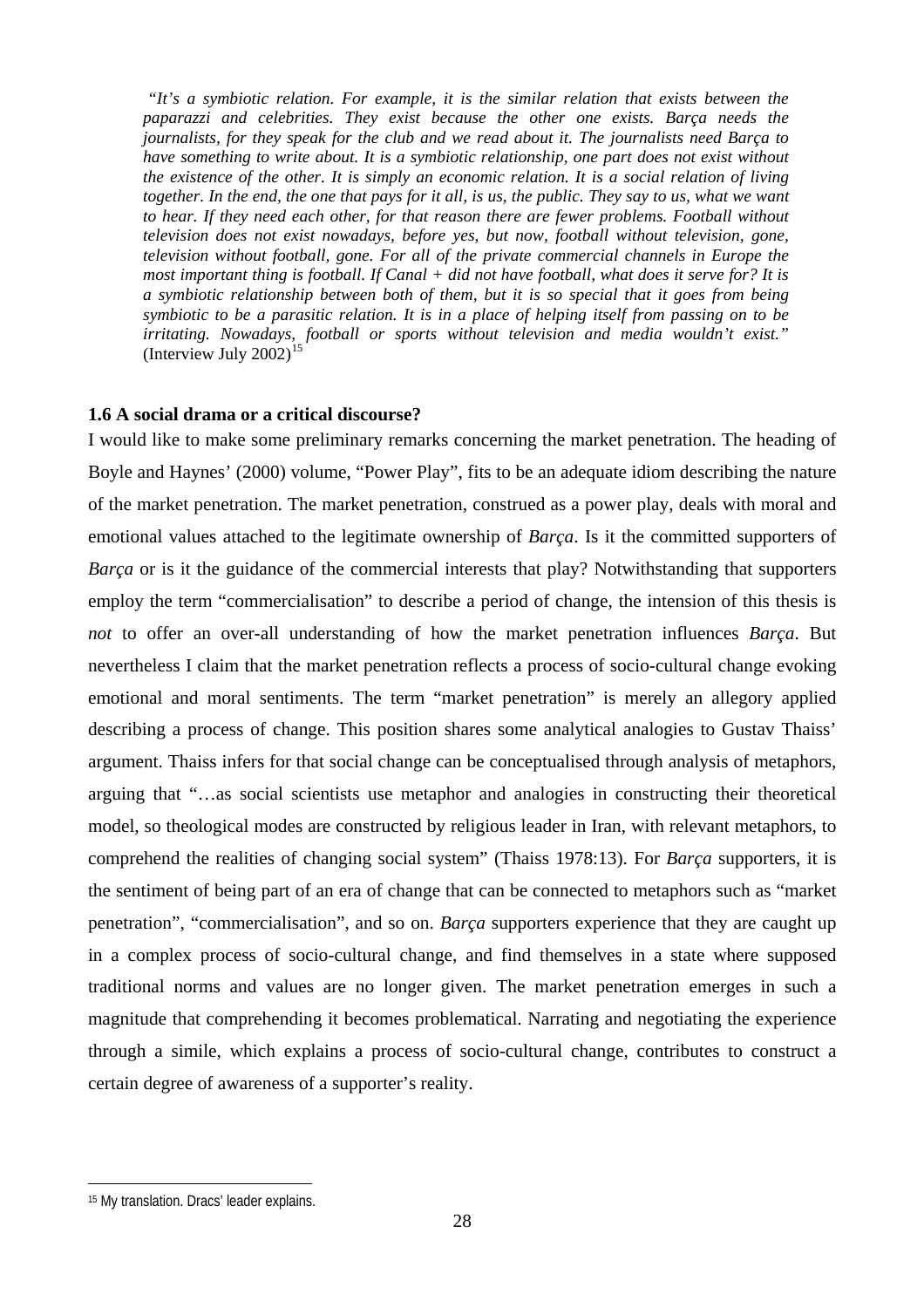<span id="page-28-0"></span>Hence, my inkling from the fieldwork was informants repeated statements with the underlying that *Barça* is in a crisis. How the crisis is interpreted and how it is put on display differs. Dracs' leader, for example, explained to me that *Barça* attempts to project itself as a large club, but for him, the club merely took the form as a seed, which was Toni's way of describing the present crisis. But *Barça*'s lack of winning titles in football is a trait that puts extra pressure on the alleged crisis. Since *Barça* has not won an important title the last years, much effort has been put down in revitalising this project. Attempting to complete this scheme, footballers have been brought to *Barça* in large number and coaches have come and gone. But as the amplified economic development has made its impact through these actions, *Barça* is perceived as being in a state of crisis. Consequently, the alleged crisis share trait of being "…unites of aharmonic or disharmonic processes, arising in conflict situations." (Turner 1974:37a). This involves that a social drama is distinguishing itself in the *Barça* setting. From the social drama is the progress of a critical discourse amongst the *Barça* supporters, a critical discourse characterised by supporters' moral and emotional involvement. It deals with evaluating and conversing about how *Barça* should be managed. For example, is *Barça*'s governing body methodological in their job, or are there any fields that can be enhanced? In sum, as *Barça* fans possess a highly developed awareness of the club's present situation, it suggests a developed sense of ritualised involvement. This will be an aspect for pursuing in the following section.

## **Part II: The abandoning of football: Negotiating supporter identity**

How do the members of Dracs relate to the market penetration in explicit terms? MacClancy's approach to the topic might pertain for clarifications. Concerning sport and identity MacClancy remarks: "Sport may not be just a marker of one's already established social identity but a means by which to create a new social identity." (1996:2a). *Barça* being a leading symbol of Catalonia implies that in spaces where *Barça* is manifested, the Catalan identity is expressed. To analyse the members' supporter identity involves dealing with the Catalan national identity, and this is interrelated to how the members foster the Catalan national identity. Entering into a discussion, which barely deals with how the group is an instrument of reproducing and expressing Catalan sentiments, is not the principal focus for the thesis. But the members' way of expressing Catalan sentiments will be an important theme evolving through the discussion. This implies a postulation that the members' supporter identity might be a discrete social identity, which I fairly believe it is. The identity category "supporter" is complex and interrelates to other identity categories as well. Despite numerous of Dracs' members being occupied with work or studies, indicating a complex social arrangement of different social identities, the main project of this thesis tries to describe how the members experience the market penetration of *Barça*.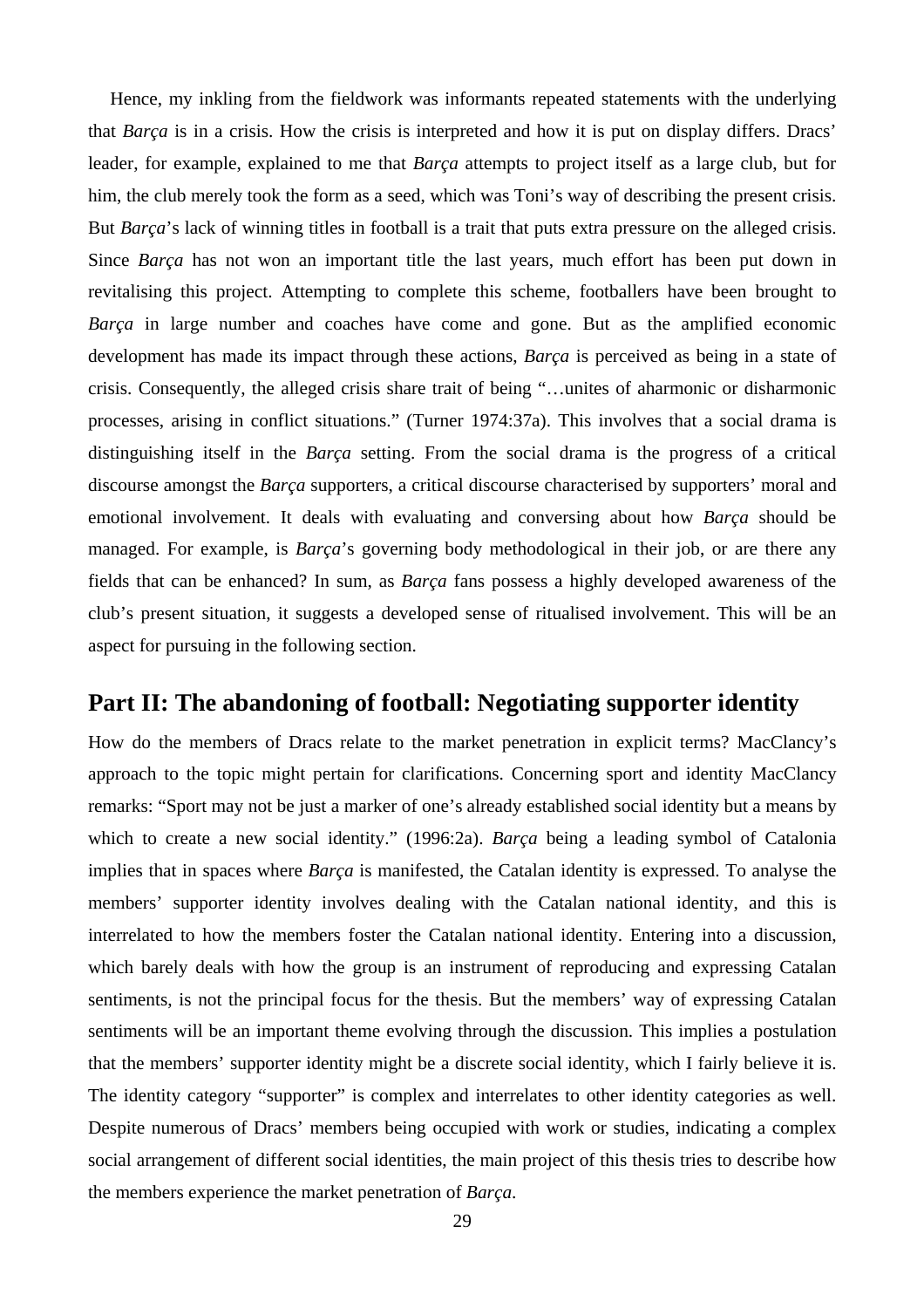However, how do the members negotiate and adapt supporter identity in relation to the market penetration? This could be expressed through the mentioned project of abandoning of football. But how can we locate this more explicitly? For the members, it seems to deal with the establishing of moral and emotional borders between the members and the footballers. The abandoning of football can be established by asking if the members experience a sentiment of solidarity with the footballers. The method of not expressing solidarity with the footballers is recognized through the divergence between the actions of *watching* and *supporting* at a game. The distinction reflects the degree of involvement where *Barça* is celebrated. Considering that the members' prime objective is to *support*, or to create an atmosphere that communicates solidarity with the players, to *watch* the footballers at Camp Nou means to express non-solidarity. Bearing in mind that Dracs started out at Camp Nou, where the group *supported* the footballers, and then afterwards left the football setting for moral and emotional incentives, suggests an abandoning of football. What incentives are then stated for supporting *Barça* in the less professionalized sports?

*"Because it's the sports that Barça has. If Barça had eight other sports, we would support them as well, obviously, if Barça had only two, then we would support them both. Look, currently, football and us no, basketball, handball, fútbol sala and hockey patines, all of them yes. Afterwards, ice hockey,[16](#page-29-0) its a typical North American sport. It's a fast sport, but it endures for so long, it lasts for about four hours and during the game its so incredible cold. Maybe in Norway, but here! It's a sport that is very difficult to unite with our ideas, and the same with baseball and rugby! I think that we are supporting the most important that Barça has, semi professional, as fútbol sala, and the other professional sports."* (Interview July  $2002$ <sup>[17](#page-29-1)</sup>

Avowing that the economic development in football is a large-scale process, that challenges the members' supporter identity, the development in football might correlate to how modernity influences social identity. Putting forward such an assumption requires addressing how these influences work. Over the past 500 years, vast alternations have occurred on the globe influencing the concept of social identity. Social transformations, such as the development of modern technology, enlargement of cities, global migration linked to colonisation and industrialisation, are key elements in the transition to modernity. These alternations have also influenced the significance of social identity's relation to the spatial. The French sociologist Pierre Bourdieu argues that what was taken for granted in urban settings becomes object of questioning as people encounter individuals from other places (Bourdieu 1977:233).

<span id="page-29-0"></span><sup>16</sup> *Barça* has an ice hockey team. Dracs attempted to support *Barça* in ice hockey but abolished this project. *Barça* also has a rugby and baseball team.

<span id="page-29-1"></span><sup>17</sup> My translation. Dracs' leader explains.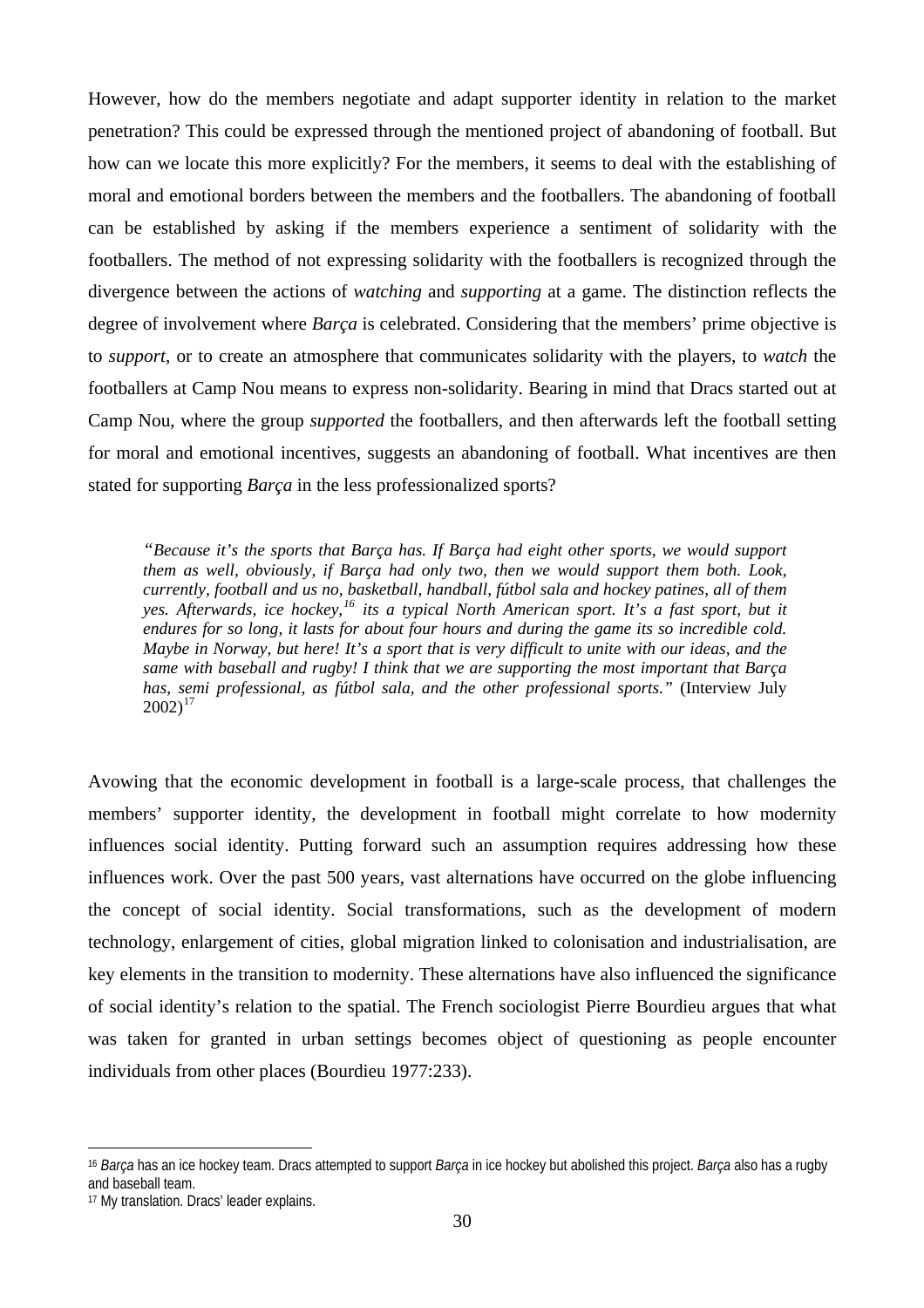Parallels from the argument above can be related to how the members negotiate supporter identity in relation to footballers' agency. The Bosman-verdict has opened for a greater social mobility of footballers. Before the verdict, several national football leagues in Europe were tied up to the footballers' nationality. With the abolishing of the quota system one can identify a higher degree of circulation of footballers across national borders. For *Barça*, the consequence was that a greater number of foreign footballers are now attached to the club. In a situation where the discourse on the footballers is dominated by the towering wages and the exorbitant transfer fees, a foreign footballer's possible task of being an agent of Catalan values and represent *Barça*'s collective identity becomes problematical to bring about. Based on a narrative, it suggests the construction of clearer symbolic frontiers between the members and foreign footballers; moreover, the criterion of identification with the footballer becomes difficult to accomplish:

*"Its very sad. If they could pay the footballers less, it could help the tickets to become cheaper, meaning that people could go the stadium. If the stadiums had been full, it would be different, but the majority of the football stadiums are empty. They are not full. They could pay the footballers less and make the tickets cheaper. But it would go bad, they say. (Author): So they need to set a maximum limit? Toni*: *Yes, they could put a maximum. It is not NORMAL what they earn these days!* (Interview July 2002)<sup>[18](#page-30-0)</sup>

Anthony Giddens argues that reflexivity characterises human action. Humans often keep track of why their actions are carried out (Giddens 1997:34). As humans interact in more modernised societies the notion of reflexivity converts to be of a fundamental nature. The consequence of modernity on social identity, or self-identity, which is the term that Giddens employs, human reflexivity is an essential instrument employed for narrating social identity. Facilitating Giddens' argument might be comprehended by contrasting self-identity in traditional societies against selfidentity in modern societies. According to Giddens' (1991) model, self-identity in traditional societies was more taken for granted. The self was less concerned with questioning the meaning of gender, place of birth and career. In contrast to modern societies, the situation is reversed. Individuals take these attributes less for granted. The self develops into being a reflexive project where individuals are required to narrate identity. Placing fans into the market penetration implies an element of choice as fans keep track of their fan identity. This seems to be the case in British football fandom. British football fandom falls into two general research categories, football sociology and cultural studies (Giulianotti 1997:212). Football sociologists have analysed British fandom in relation to football's internecine period, from the late 1970s to the mid 1980s, where main sources of conflict were related to player wages, football hooliganism and the intervention of the Thatcherite State. The latter analyses football fandom's reflexive virtue, involving an

<span id="page-30-0"></span><sup>18</sup> My translation. Dracs' leader explains.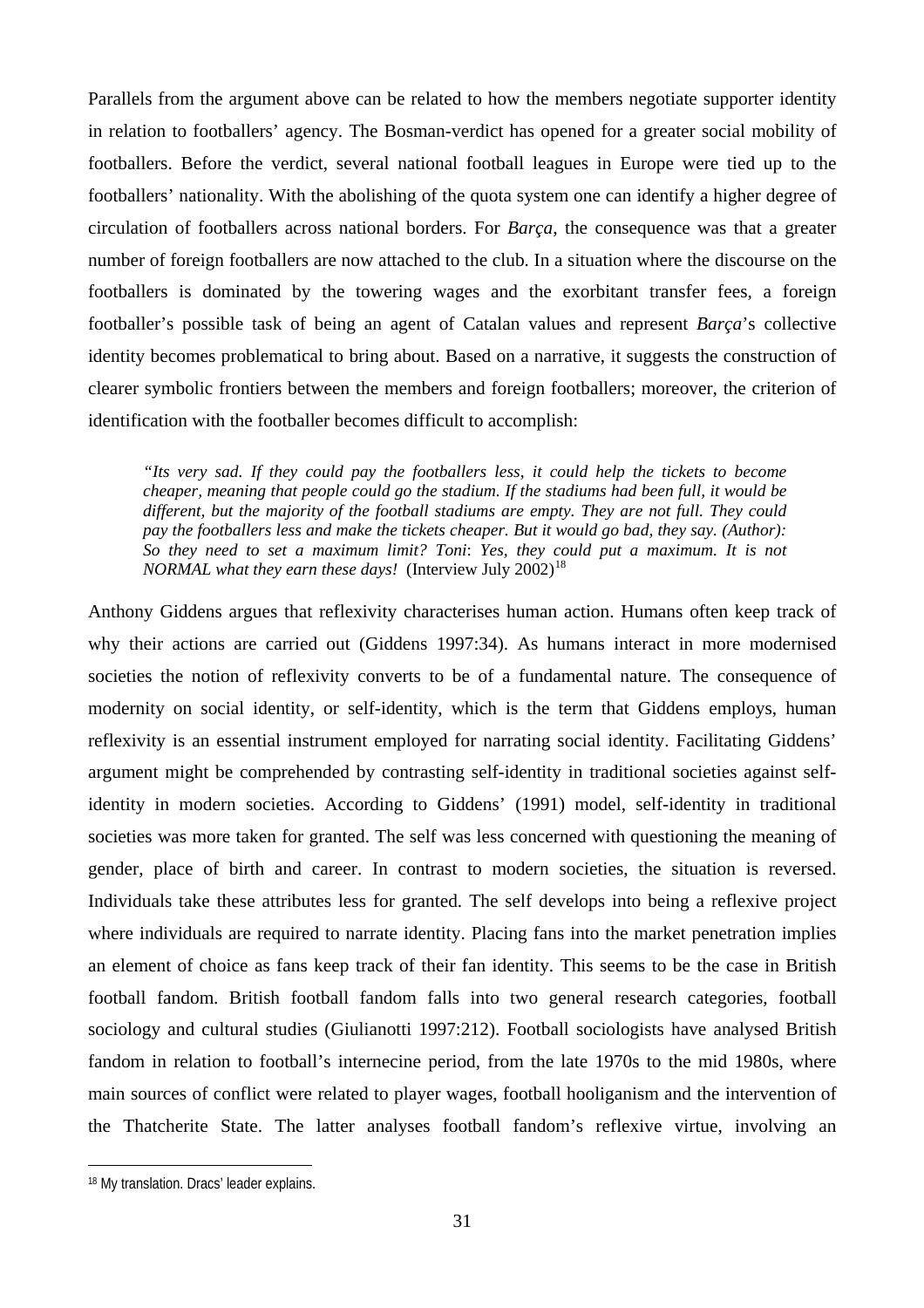investigation of fans' relation to football and how this is expressed through written material. Fans' manner of conversing about fan identity is expressed in social forums located outside the football ground. In these social forums, fans avow powerlessness and incapability:

*"The creative politics of football fanzines have been in the informational vanguard of a 'new social movement' within football, which includes a new oeuvre of satirical plays, books and television shows, broadcasting phones-ins, fan demonstrations against directorial impositions and fan communication links via internet web-pages."* (ibid.:215)

A deliberation occurring in British football fandom, reflecting football fandom's reflexive virtue, can be related to the emerging opposition between the 'traditionalists' and the 'modernizers' (Boyle & Haynes 2000:200). The traditionalists are football fans underscoring a passionate belief for a club, while the latter consists of a fan segment regarding football as a leisure activity. The traditionalists tend to essentialise fan identity. Essentialsing fan identity is accomplished by reflecting upon how a football club holds a wider social significance. This implies that a club is seen to have a history and is an identity marker of locality. A traditional fan comes to think of himself, the club, the footballers, etc., as part of an 'imagined community', with close links to other social segments in society (Anderson 1983). A traditionalist, for example, thinks of a football club as part of a working class culture. The construction of such an idea, that a club possesses a unique history and a tradition, implies that a club is provided with a set of legitimisers. The legitimisers help to create an idea of a club as being seen as historical. Such legitimisers can be identified through mythmaking of former footballers, glorification of the football ground, exhibition of sporting merits, etc. Mediating these legitimisers through media, family, school, supporter clubs, and other social institutions, helps to naturalise the idea of a football club.

Traditionalistic fandom possesses a reflexive virtue where fans try to essentialise fan identity. When fans essentialise a club and fan identity, fans construct a clear link between the past and the present, representing stability and continuity. Essentialsing fan identity might be interpreted as an attempt to deal with alterations in football. The things taken for granted by traditional football fans need to be revitalised because new generations of footballers, fans and commercial interests have entered the field. Traditionalistic fandom is a reflexive project of reflections working as an instrument to oppose the new Other, commercial interests. For example, during the proposed takeover of Manchester United by Rupert Murdoch's media empire in 1998, populist media reactions tended to conceptualise toward an increased use of "mythologized' and ahistorical utilization of the concept local (Brick 2001:12). Untied fans argued that Murdoch's takeover of United, could have involved a demise of United's local significance. Such a claim was employed to oppose the takeover. Employing such an argument is an illustration of how traditionalistic fandom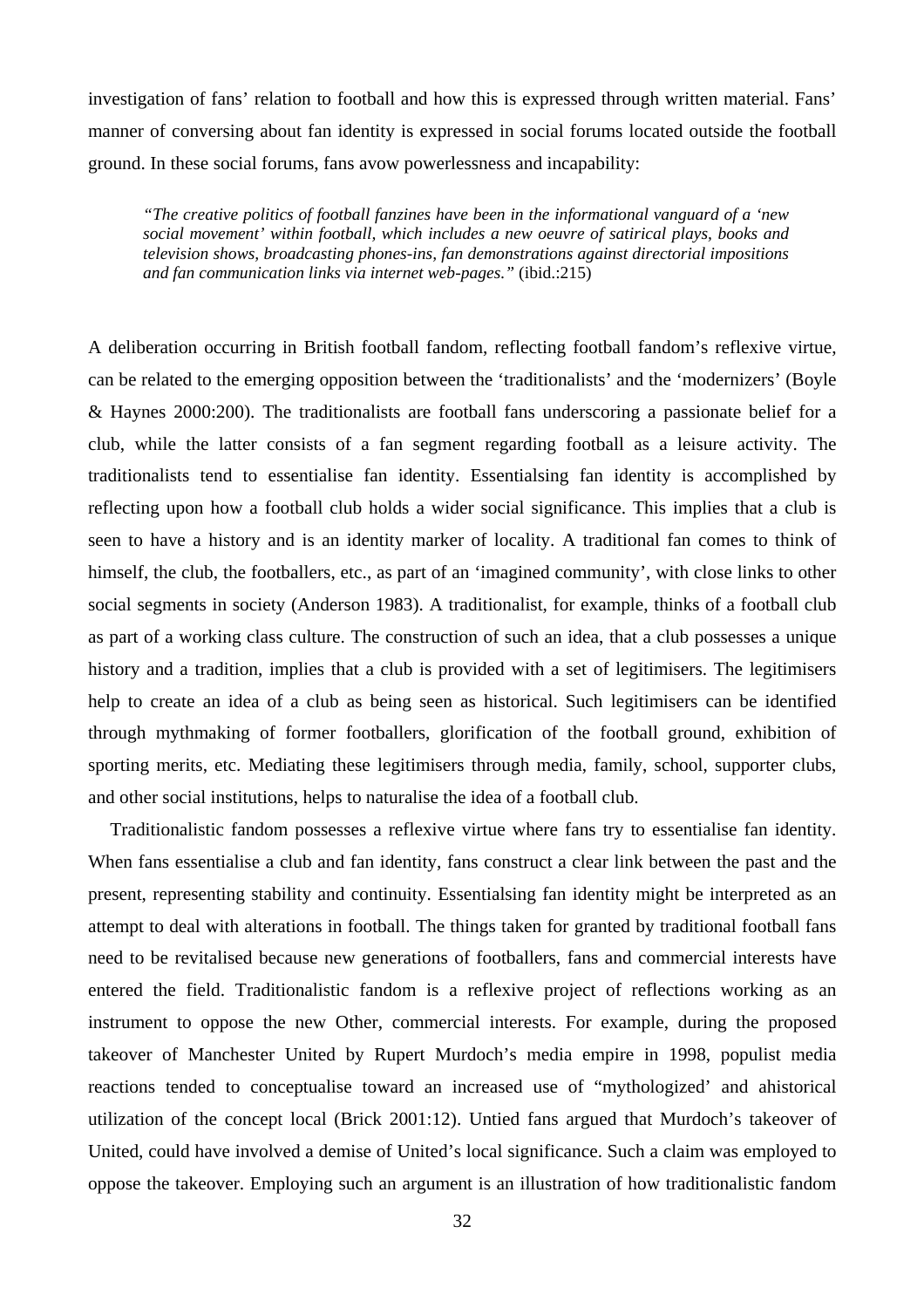<span id="page-32-0"></span>inclines to essentialise United's particular significance, displaying how essentialism appears in contexts of social change. In contrast to this, examples from Scottish football tell another story. The social phenomenon of fanzines is a type of literature written by club fans for fellow fans on a profitless basis. Fanzines are completely autonomous from football authorities, club officials, or mainstream media and demonstrates a type of fandom where fans tend to mediate helplessness, irony and humour (Giulianotti 1997:211). Such type of fan identity expresses distance and alienation to commercial interests' in football.

### **1.7 The meaning of supporting the less professionalized and remaining in Palau**

The human practice of relocating to new places includes that humans invent new practices and provide life to them. The case of hybridisation from South America is an illustration. Millions of people immigrated from all over the planet to South America, a situation that opened for creative hybridisation (Archetti 1999, Papastergiadis 1997). The hybrid is defined as the "creation of a pseudo-species as a result of the combination of two discrete species" (Archetti 1999:25). The related "species", that of the Indian and that of the Spanish culture, consisted as social models for Argentinean nationalist in the construction of the improved *criollo* hybrid. Such an example shows how social identity is negotiated and constructed in relation to processes of immigration. When a set of individuals enters a new social context, they convey a collection of cultural expressions, discover new ones, combine the representations and construct new social and cultural expressions. A sign emerging from modernity is how social change and relocation to new places confront the individual self to reflect upon social identity. Inventing new practices and activities serve as an identity marker providing the social person with meaning. It enables the individual to narrate and negotiate social identity. In the process of inventing new practices, it becomes imperative to have legitimate variables explaining why these practices are carried out. Certain analogies from the mentioned argument could apply to the members of Dracs. This implies to identify the meaning of supporting *Barça* in the less professionalized sports.

Despite Dracs originating from the football context, the members expanded the group' activities to Palau, introducing the meaning of supporting *Barça* to the less professionalized sports. Supporting *Barça* in the less professionalized sports means that the *sports* themselves have a reduced social meaning. It is the *club*, *Barça*, which enlarges social meaning and the relation between the members and *Barça* is emphasized. The meaning of being a *Barça* supporter did not eventually correlate with the idea that a member had to be fond of any sports to be a member of the group. But the member should be fond of *Barça*. This suggests that the members' supporter identity is taken to a higher level of appearance. The interest for sports is seen as one separate subject and the interest for *Barça* constitutes another, but they are seen as interrelated. For example, when it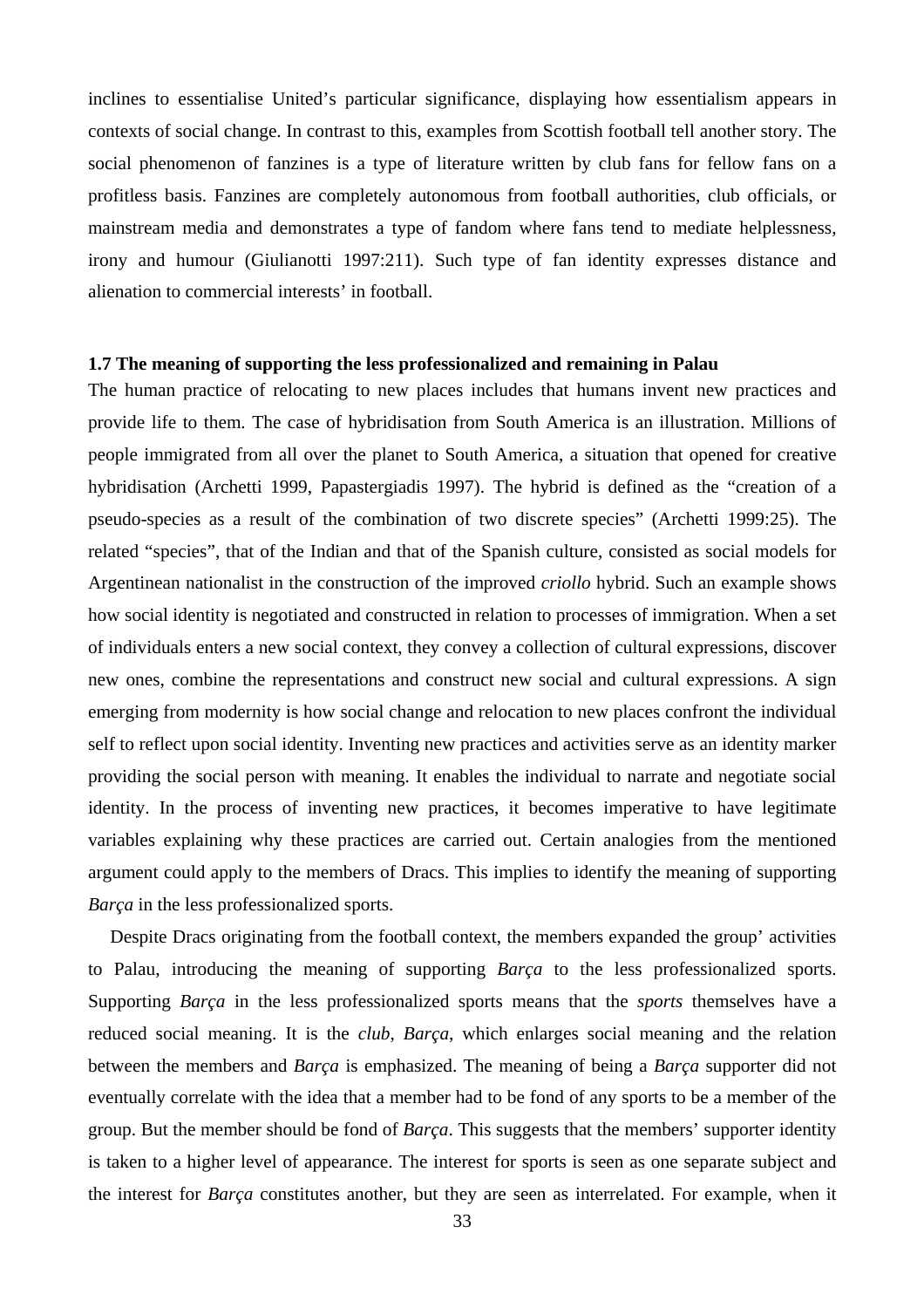came to express fondness for a sport, certain members stated that handball and hockey were tedious sports, while fútbol sala and basketball were the sports preferred. Stating preference for one sport and to dislike another is not to say that a member is not a *Barça* supporter.

Relocated to Palau, the members' supporting are carried out from Curba Sud. Despite Palau being located merely 400 meters away from Camp Nou, the two sports facilities represent contrasting social worlds. In Palau, the members have developed an intricate supporter vernacular, expressing a variety of social meanings. Every sport has its own set of social conditions and social norms. For example, a great number of practices are carried out at each game. Such practices consist of chanting, putting on *tifos*, barricading of the curve with placards, administrative supporter work, the vending of the group's own fabricated merchandise, distribution of Dracs' bulletin, etc. The practices carried out, mediate a number of social meanings such as being a part of *Barça*, stressing locality, loyalty, etc. The members' social life is well organised, reflecting a compulsive nature. Dracs' obsession for Curba Sud and Palau share an analytical parallel to what John Bale (1991) calls *topophilia* (love for a place), involving that the members' relation to Curba Sud and Palau are crucial parts of the members' supporter identity.

Identifying the places where the members express supporter identity, makes it easier to comprehend the reflexive virtues of being a *Barça* supporter. The members' main activity is the act of supporting. Comprehending the practice of supporting as a human pattern of behaviour, an analysis in light of ritual practice might apply. Taking this approach, Victor Turner's studies on ritual life pertains. Turner's theoretical contributions related to *rite de passage* and the meaning of ritual symbolism are relevant in this case (Turner 1967a, 1967a, 1969). The members' social life holds similarities to Turner's analytical approach for a number of reasons. Dracs' social life in Curba Sud is based on a number of activities with ritualised characteristics. Firstly, Curba Sud suggests being a space where the members dramatise and play out supporter identity. Secondly, Curba Sud comes forward as an area where the members essentialise the relation between the group and the players. Thirdly, the curve is a place where the members' antagonism against the Other is performed. Fourthly, Dracs follows a special ritual calendar providing guidance for carrying out their activities from the curve. Illustrating the members' practice of supporting, a basketball match will be analysed in its full extent (Chapter 4 deals with this matter). The game serves as an empirical example demonstrating the ritualised life of the group.

In contrast to this, as the members interact at Camp Nou the spatial meaning alters. Camp Nou represents a contrasting social world. A social world where Dracs' complex ritualised procedure of supporting *Barça* is not performed. The social interaction of the group is distinguished by the mentioned practice of *watching* games. Watching a game appears as a form of symbolic protesting, a type of protest taking an outward appearance with different social meanings. Firstly, it can be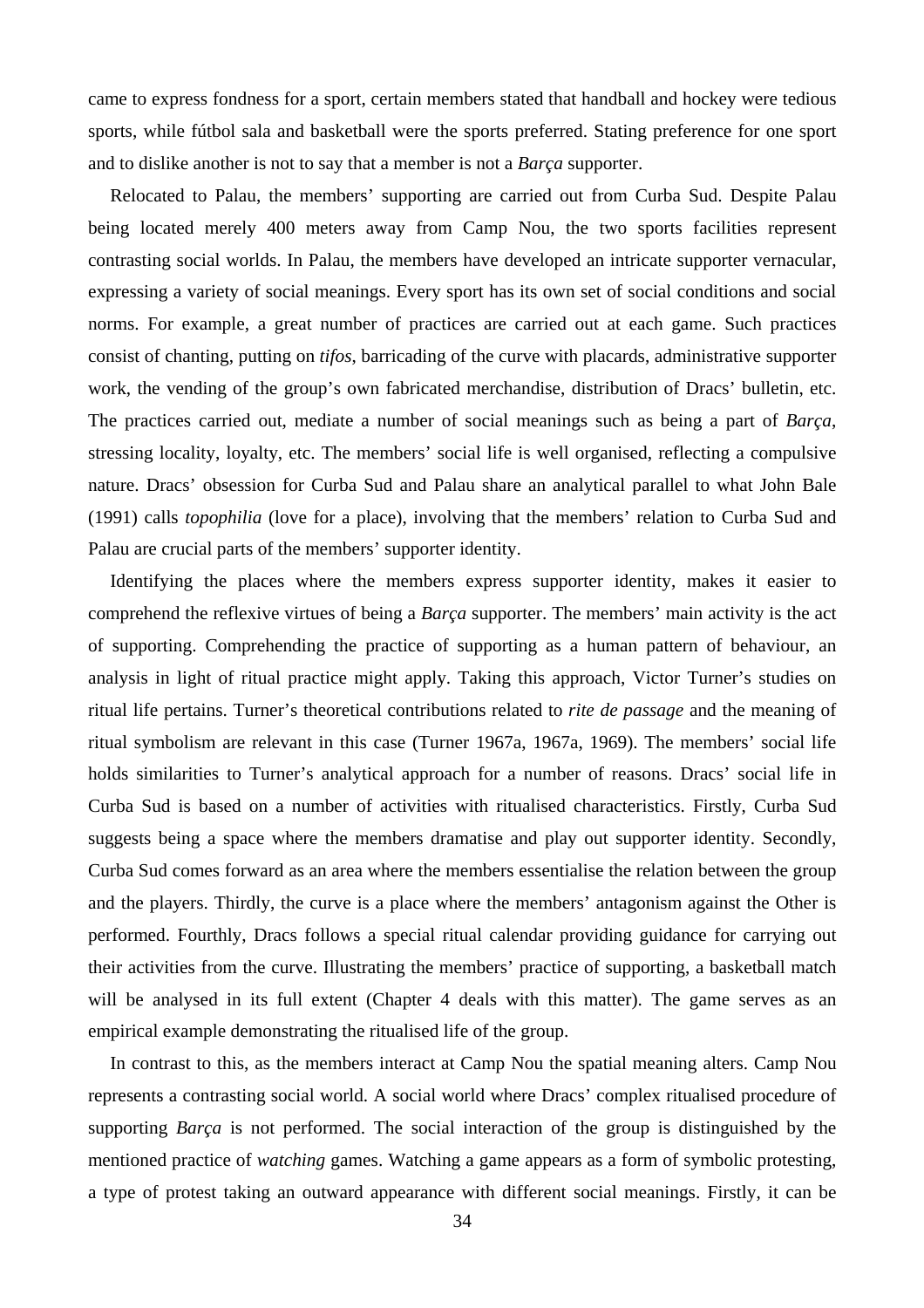regarded as a protest against the market penetration. - Even if *Barça*'s footballers are seen as agents of other collective values that the members cherish, criterion of identification becomes difficult to accomplish. The criterion of identification is difficult to accomplish, because footballers are perceived as alienated and remote. - Secondly, the symbolic protesting takes another outward form. This is connected to the members' sentiment of not being a part of *Barça*. The narrative below illustrates this subject:

*"Always positive, never bad, always good, good, good, good, good, its not. Van Gaal, no. The important thing with Van Gaal, with Barça, if you win titles, you are the best trainer ever, if you do not win, you are the worst. And I do not like this. (Author): What about other trainers? For example the coach in basketball? Toni: Aito, the previous one? (Author): Yes, for example? Toni: With Aito, look, for example, we did not understand what he was doing, his way of coaching. So we went to talk with him, and we asked, why? And he explained to us, for this and that. Then we decided that everybody had to remain in their places. We understood that we had to support the team from the curve, but we did not understand the coaching. Then, you decide to coach and we decided to support, a mutual respect. I respect your work and you respect our work, and with Aito, it worked. It existed with the trainer in hockey, with Alberto, the coach in fútbol sala. We search for the coach's respect. You coach and we support, but we work together. If you have problem, speak! If I have problem, I speak, if not, let us do it together. With Van Gaal, to speak? For Van Gaal, I am an ant! The coach is part of the team and we are a part of the team. For Van Gaal, supporting is not important and the supporting is not a part of the team; therefore, Van Gaal, for me is not important. He doesn't respect my work, and then I don't respect his work!"* (Interview July 2002)<sup>[19](#page-34-0)</sup>

Dracs' appearance at Camp Nou comes forward as a strange undertaking, because the members' idea of being a supporter organisation is not recognized. The idea of Dracs' basic supporter function such as the mutual respect between the members and the coach is socially violated at Camp Nou. As the members stress unquestioned loyalty to *Barça*, Dracs' practice of watching a game at Camp Nou is part of a strained re-socialising process into becoming regular spectators. It is a compelled re-socialising project into the feared and loathed role of the *socio*. [20](#page-34-1) A *socio* is a season-card ticket holder and enters into another mode of *Barça* fandom. The constructed idea of the *socio* displays the image of a spectator who sits and watches a game. Such an involvement with *Barça* is not favoured by Dracs, and represents the opposite idea of being a committed supporter. Therefore, as the members appear at Camp Nou, various incentives were stated for attending matches at this soccer field. The Dracs leader, for example, only attended a couple of football matches during my fieldwork. Attending a football game was more regarded as a "field excursion", an excursion where the aim was to observe the visiting supporter organisation (Chapter 5 deals with the field excursion).

<span id="page-34-0"></span><sup>19</sup> My translation. Dracs' leader explains.

<span id="page-34-1"></span><sup>20</sup> Local modes of fandom are accounted for in chapter 3 of the thesis.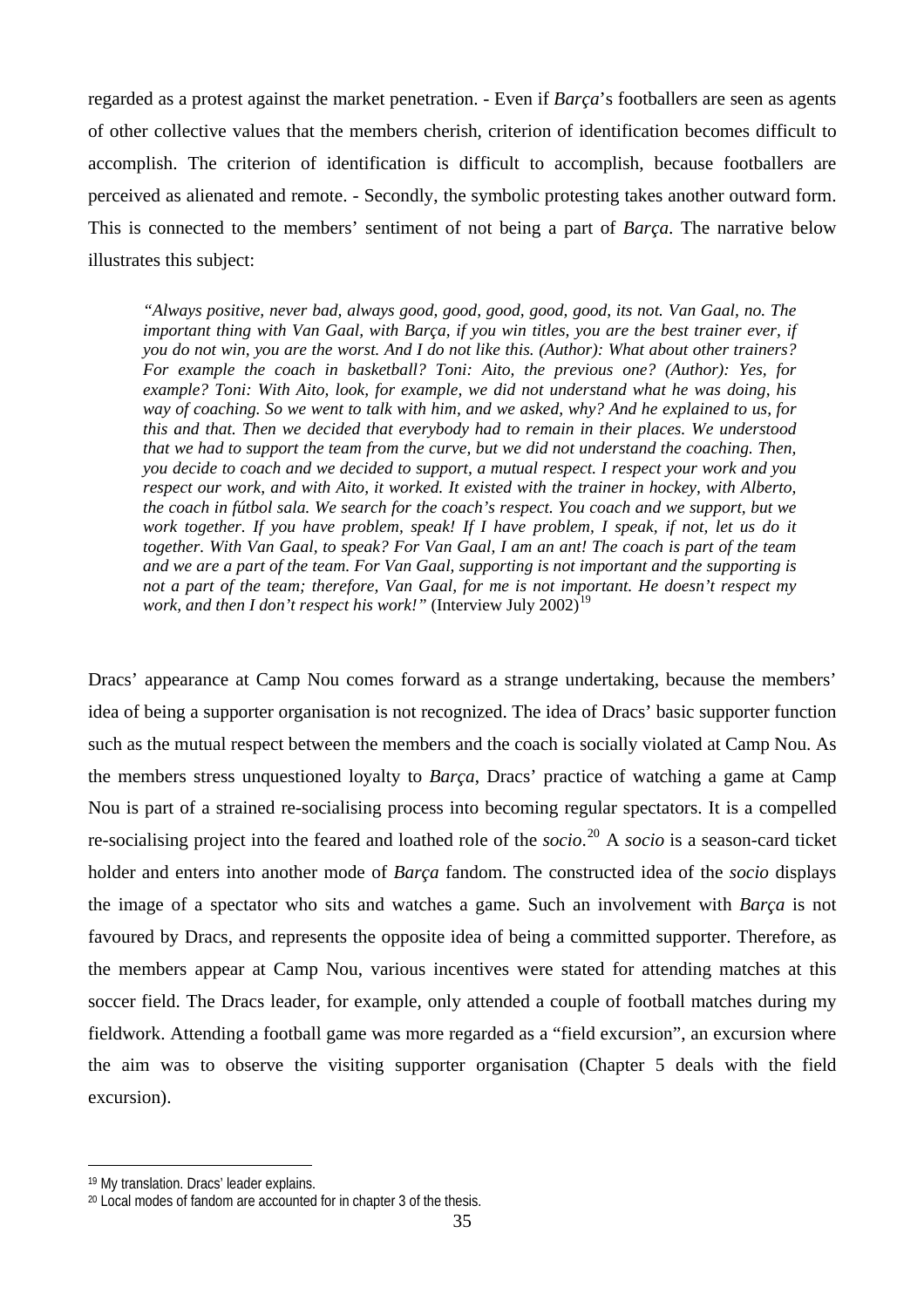<span id="page-35-0"></span>Suffering a violent attack from another supporter organisation (Boixos Nois), and experiencing the problem of spectator violence on the body, for the members of Dracs, to appear at Camp Nou comes forward as a social space embedded with equivocal meanings. (I deal with the violent event in Chapter 3). Experiencing violence on the body and being intimidated by parts of *La Directiva*, suggest that those of Dracs' members who experienced the event hold less positive views of Camp Nou and football. After the group decided to leave Camp Nou, suggestions are that sharing a sentiment of solidarity with established club structures appears to be problematical. An outline of such a process is identified through the particular interaction by the members at Camp Nou, displayed through means of symbolic protesting. But the symbolic protesting might be manifested through the words of the market penetration*.* Returning to Camp Nou, and observing that agents of the market penetration are dominating, to support *Barça* in the less professionalized sports becomes a meaningful practice to carry out.

## **1.8 Economic versus emotional sentiments and the difficulties of identification**

The fact that certain members of Dracs have experienced the relation between supporter and player in two dissimilar places means that the players are ascribed a great deal of opinions. Ascribing the players moral values implies that the members can negotiate supporter identity by seeing themselves in relation to the Other. Comprehending how the members experience and see the market penetration suggests to be understood in context of the established supporting relationship between the members and the players. Examining the members' opinions on the players, which perform both at Camp Nou and in Palau, allows an approach to understand the members' reflexive project of abandoning football. The decision to support *Barça* in the less professionalized sports means that the members are required to contemplate on this situation. The commercial nature of football facilitates the assignment of reflecting upon why the members have remained in Palau.

Through the market penetration, the questioning of a footballer's motive for appearing in the *Barça* shirt, *azulgrana*, [21](#page-35-1) takes form. Although footballers say that playing for *Barça* is related to its honourable task, such statements seem to crumble. The members accuse the footballers of putting to much weight on an *economic incentive* in playing for *Barça*. In contrast to this, the members favour players who have an *emotional incentive*. The emotional incentive is identified through a player's ascribed belief of playing for *los colors*. Players favouring the economic incentive play at Camp Nou, while players that are in for the emotional incentive appear in Palau. The difference between the economic and the emotional incentive, ascribed to players, reflects the dissimilarity between professionalism and amateurship in a given sport. For the members, the higher degree of

<span id="page-35-1"></span><sup>21</sup> The colours of the club. In Spanish is *azulgrana* while in Catalan is *blaugrana*.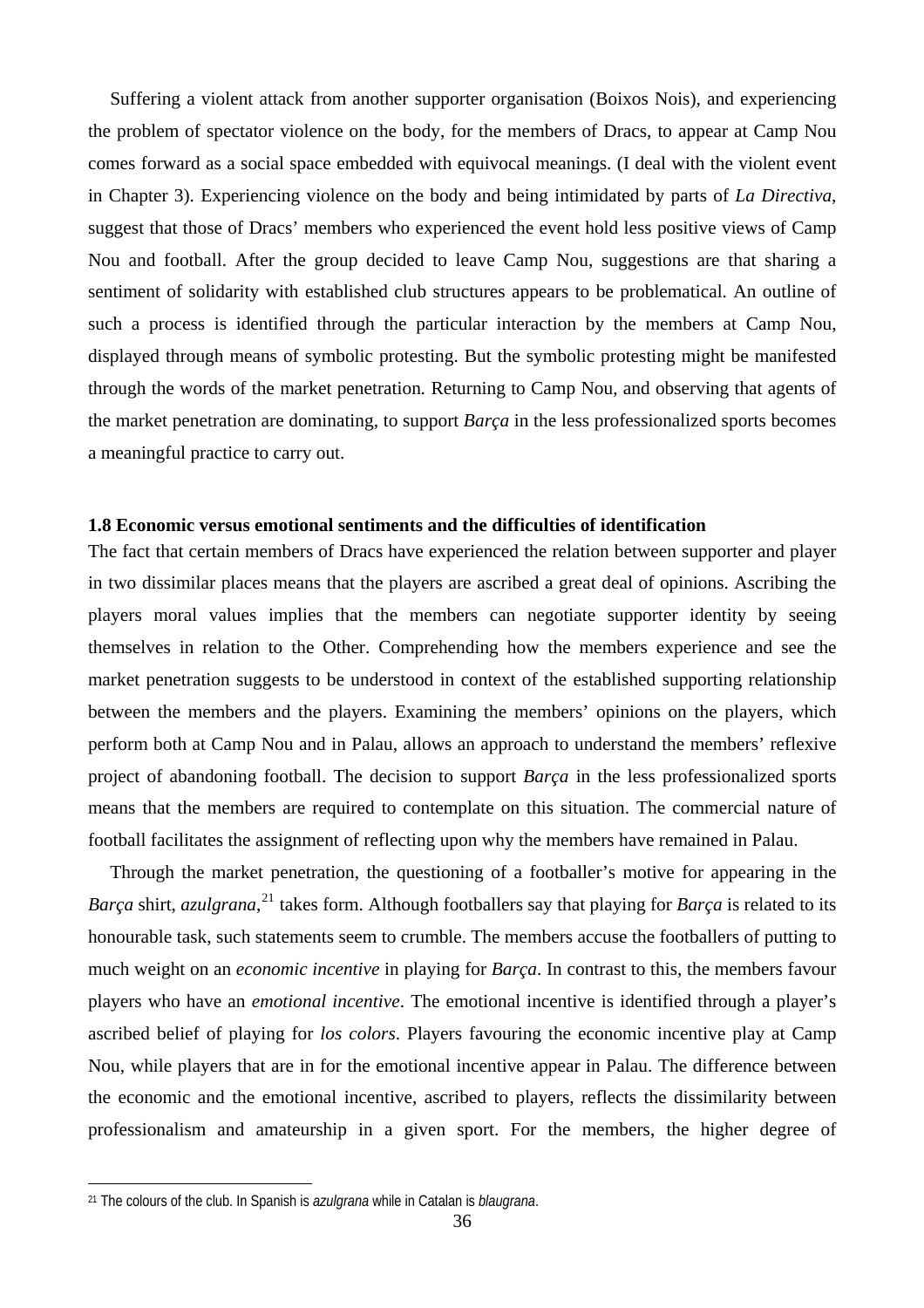amateurship expressed, emphasizes a closer relationship to the emotional incentive. This furthermore points towards identification with players. The members have a higher degree of solidarity with players that perform in sports closer to amateurship. In contrast to this, footballers performing at Camp Nou are seen as corrupt. Here the footballers' agency of being custodians of true moral values is questioned. The opposition to the footballers performing at Camp Nou is connected to the sport fútbol sala. Fútbol sala is an example of a sport that reflects values that the members esteem. The sport has the attributes of amateurship, communicating that the footballer performing in fútbol sala is representing *Barça* because he wants to. For the members, the *Barça* footballer of fútbol sala and the sport in general, is an example of sport disconnected from the economic sphere mediating a purified supporter universe free of towering wages and exorbitant transfer fees.

Supporting *Barça* from Curba Sud involves that Dracs states differentiation from the Other. But the members do not only negotiate and narrate supporter identity in relation to *Barça*'s believed crooked footballers and the players playing in Palau. Stating differentiation from the Other falls into the members' project of narrating supporter identity. The appearance of narration is pending on the actors playing the role of the constructed Other. For that reason, the mode of expressing supporter identity has analytical similarities to Louk Hagendoorn's contention on how ethnic organisations employ cultural values and social stereotypes in the construction of ethnic hierarchies (Hagendoorn 1993):

*"{…ingruop values are used as yardstick to differentiate and evaluate outgroups in the process of self-definition. This fosters negative outgroup stereotypes. Outgruops will be placed further away from or further below the ingruop, the larger and more important these differences are. This means that the process of differentiation entails ethnic a rank-ordering. On the basis of stereotypes, outgruops are rank ordered in ethnic hierarchies.} "* (ibid.:27)

In contrast to Hagendoorn, the members way of narrating differentiation from the Other, does not simply deal with the construction of negative stereotypes, implying that the members construct a rank ordering. I argue that the members have a highly developed awareness of their own actions and ideas of the Other. The interesting aspect with Hagendoorn's argument relates to flexible social categories of the Other, which are constructed stereotypes. These ideas play an imperative role in the members' way of presenting themselves. Based on the narratives presented hitherto, render elaborate ideas of the Other. The Other can for example be *Barça*'s footballers, Van Gaal, the president, various sports, Camp Nou, Palau, etc. In the field where the members of Dracs and the Other interact, formation of supporter identity takes place. The Other is not one simple and static social category, but alters with social and cultural context, above all, the meaning alters with the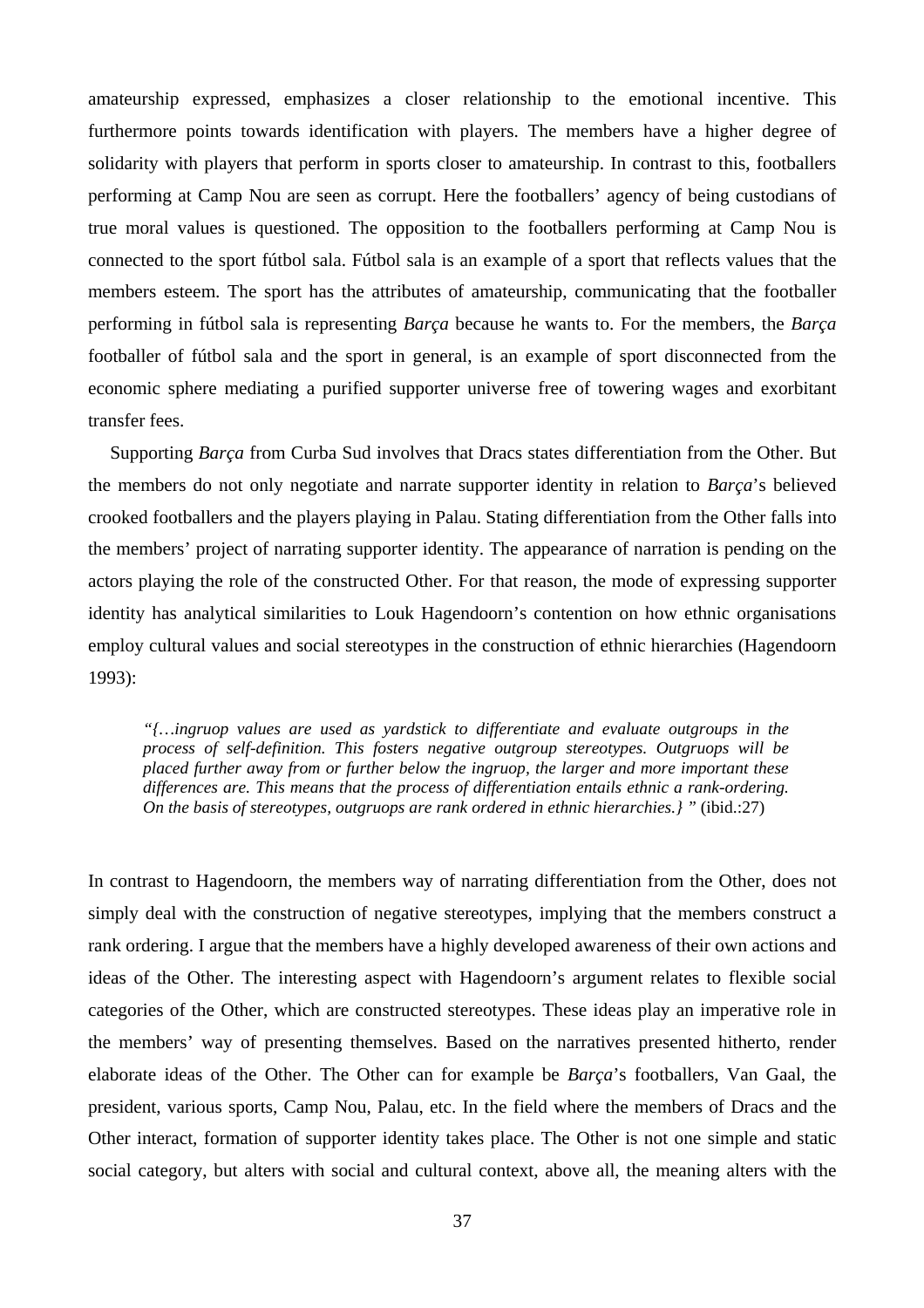position of the role of Dracs' beliefs of the Other. The Other is related to the different agents I have discussed throughout the chapter, but another suggestion can be that these ideas of the Other are crammed with social meaning and are based on the members' social experience in fields where *Barça* is manifested. Through ideas of the Other, which are continuously evolving, facilitates the members' project to narrate and negotiate supporter identity. The members' manner of stating differentiation is an imperative variable that will be focused on and pursued throughout the dissertation.

### **1.9 Conceptualisation of the market penetration through the deep versus the shallow player**

How is it possible to conceptualise the members' experience of the market penetration through the interaction of the members? An assessment following the group's social interaction in places where *Barça* is celebrated could prove valuable. The members' way of demonstrating two distinct manners of relating to *Barça*, pending on the members' interacting responsiveness in Camp Nou and in Palau, provides an approach of analysing the members' way of experiencing the market penetration. This can be done by relating the members' mode of spectating to Clifford Geertz's (1973) distinction between *deep* and *shallow* play. The deep player refers to a player with higher degree of involvement in cockfights. The deep player has a strong identification with the cocks that their whole identity is at state in the fights. In contrast to the deep player, the shallow player refers to a player located in the periphery of the ritual. The shallow player is watching the fights and has not fix loyalty to the cocks.

In relation to the market penetration, a similar idea might be advanced about the members' identification with the players. The members as the deep players in Palau involves that the members sense a stronger identification with the players. The social requisites valid in Palau are of a different nature, making it commonsensical to support *Barça* in the less professionalized sports. The members find social meaning being the deep player. The members are allowed to play out supporter identity, be a part of the team, know the players, and so forth. In contrast to this, the members' shallow play with *Barça* is articulated from Camp Nou. The members' identification with *Barça* at Camp Nou demonstrates the total opposite. The members relocate themselves to the periphery of the football stadium and remain passive. It comes forward as a place where the members feel that they are not allowed to be a part of the club and consequently identify less with the footballers.

In sum, the distinction between the deep versus the shallow player opens for a comparative perspective. It involves an analysis of Dracs as the deep player in Palau and Dracs as the shallow player at Camp Nou. Hence, this involves exploring a case where the members carry out deep play, which is the subject of Chapter 4. In contrast to this, the members as the shallow player are subject to analysis in Chapter 5. It remains to discuss the influence and impact of the market penetration in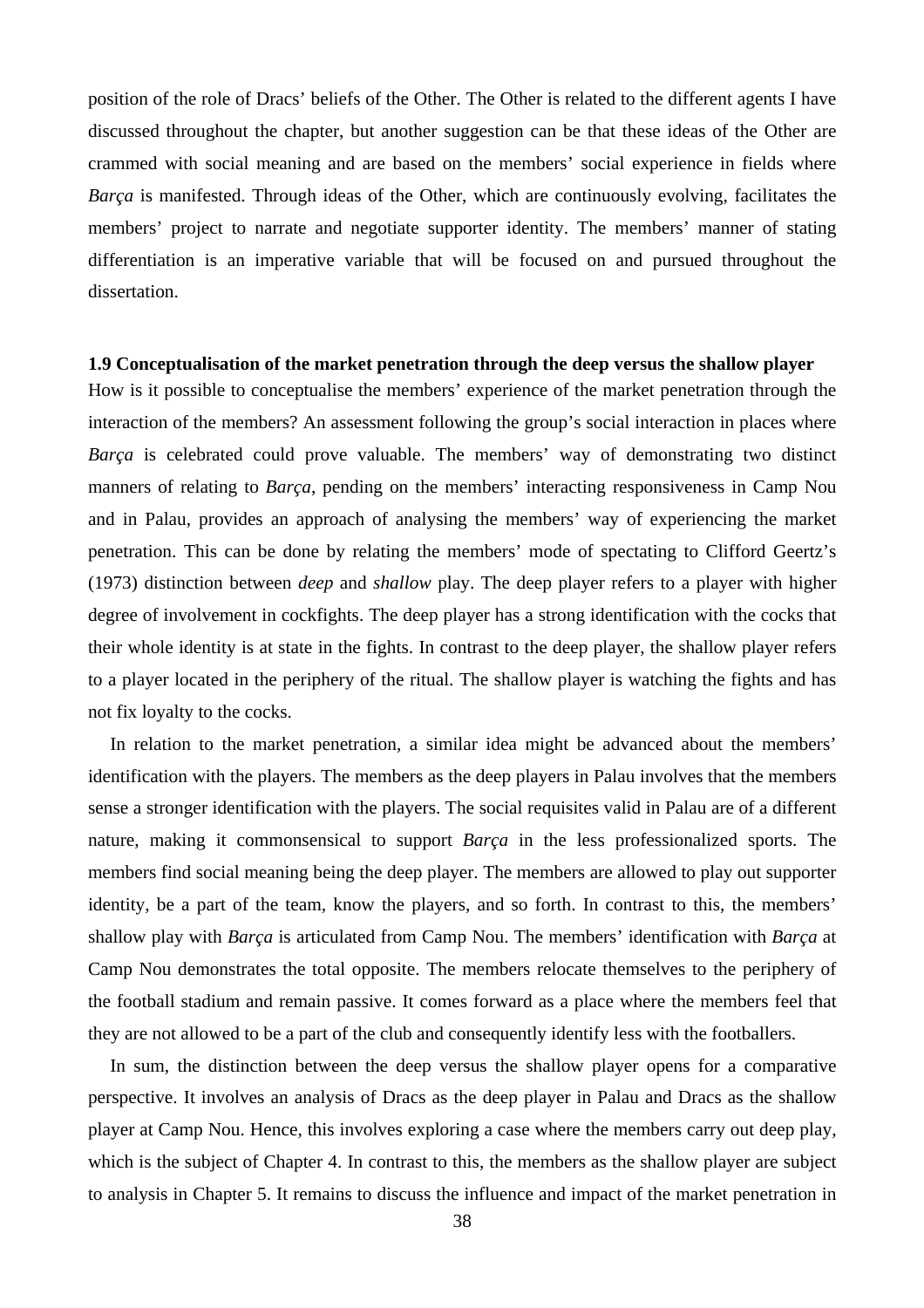the spaces where the agents of the market penetration are *dominating* and *absent*. In Palau, where the agents are *absent*, the members choose *to carry out* the act of supporting, while at Camp Nou, where the agents *dominate*, the members choose *not* to carry out the act of supporting. The incentives for displaying such a relation to the footballers are rooted in the members' idea that the market penetration has constructed a gap between the members and the footballers. The next section puts in explicit terms the members' incentives for remaining in Palau. Here I look at the Catalan national identity and footballers' lacking ability of adapting to Catalan norms and values.

## **1.10 Barça, nationality and the state – not a soul wants to be Spanish**

Considering that the members present themselves to be a group of committed supporters, the group without difficulty is an advocate for *Barça*'s collective representation. As *Barça* is the principal representation of Catalonia, the club is employed as a vehicle to foster the Catalan national identity. Dracs contributes to make this visible through the members' supporting. The group works as an extension of the Catalan national identity through the act of supporting. This social identity is strongly interrelated to the members' supporter identity, implying that the members' appearance in spaces where *Barça* is celebrated, the Catalan identity is equally notable. Bringing the Catalan national identity into the discussion involves that we are not far from coping with the conflicting differences between the regions inside the Spanish state:

*"Football represents society. If one think of the Spanish state, and then you take FC Barcelona and the club's footballers, which say they are not Spanish but defend Catalonia, then you take Osasuna, Athletic Bilbao and Real Sociedad, which say that their footballers are not Spanish but defend the Basque Country. Celta Vigo and El Deportivo de la Coruña also say that their footballers are not Spanish but they defend Galicia. If we take all these parts, and say that these parts are not Spain, what is Spain? (Author): Spain is a country located south of France! (Laughs) Toni: If nobody wants to be Spanish, what is Spain? This is the problem. Why does there exist a Spanish state, if nobody wants to be Spanish. Therefore, the important thing is to cut of all these parts, the Galician, the Basque and the Catalan, who do not want to be Spanish. It is important to alter the ideological representation of these football clubs. In Spain, they have achieved to damage the independent representation of Barça, Celta Vigo and Deportivo de la Coruña. They have not yet achieved damaging Osasuna, Real Sociedad and Athletic Bilbao, because the Basque Country is much more difficult. But for the Spanish state, the image of football is very important, the best! They put presidents, people, footballers that damage these images. Currently, the club Espanyol has more Catalan footballers than Barça, while Barça represents more Catalonia than Espanyol, or represented.*" (Interview July 2002)<sup>[22](#page-38-0)</sup>

<span id="page-38-0"></span><sup>22</sup> My translation. Dracs' leader explains.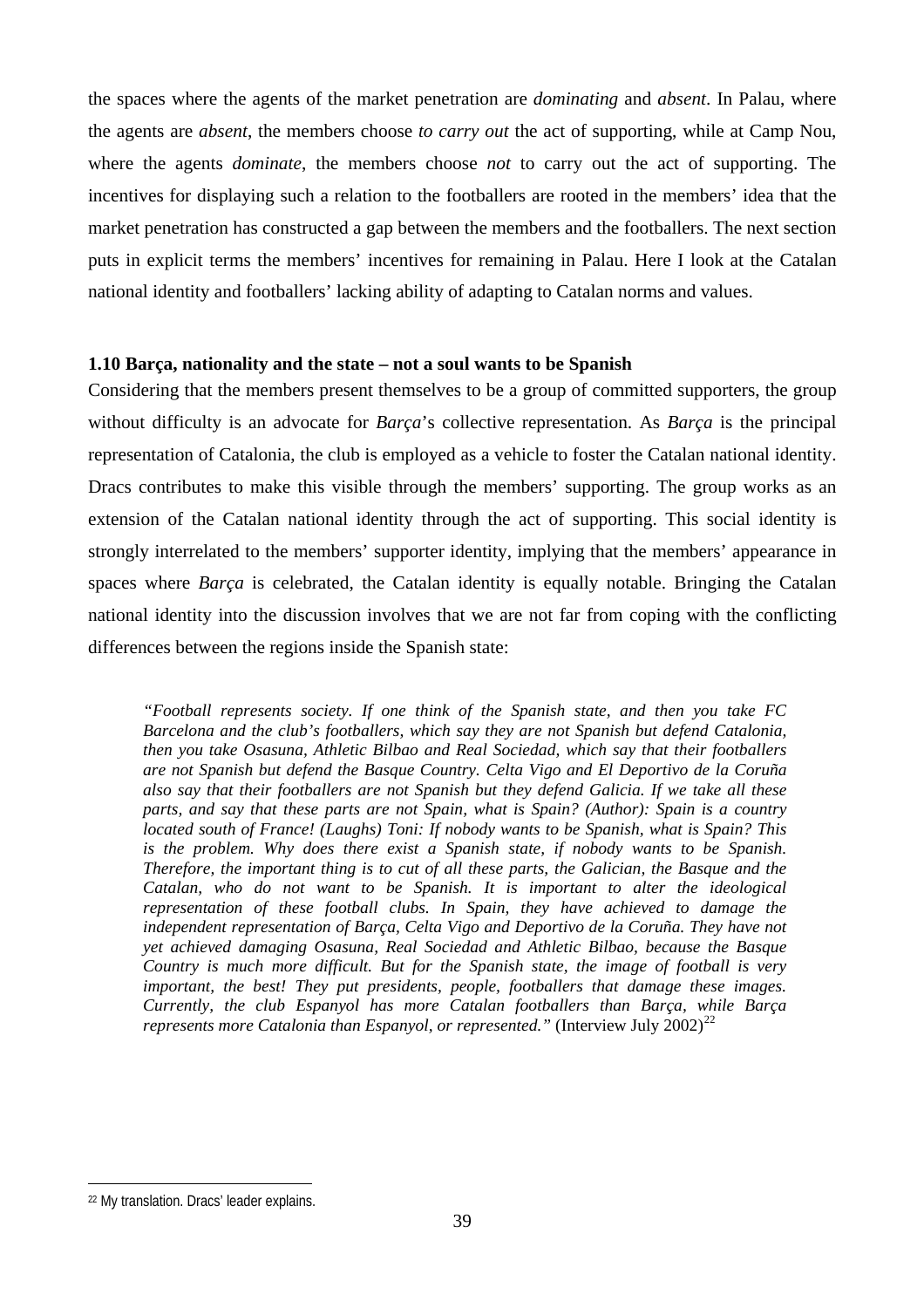The Catalan identity is projected as a national identity, meaning that the overlap between the Spanish state and the Spanish national identity is of an asymmetric character. Football clubs located within Spain are projected as national/regional symbols, and what is more, - as the narrative above puts forward - there exists an intimate relation between the Spanish state, football clubs and national identities. Contextualising these differences are important to account for, a topic that will be the subject of the Chapter 2 below the thesis.

Throughout the Cruyff-era *Barça* enjoined great success in football. During his leadership, *Barça* won the Spanish league four times and additional trophies. Narratives related to the Cruyff period, occurring from the end of the 1980s to the mid 1990s, project a social imagery of *Barça* as united. *Barça* is displayed as a club with robust Catalan sentiments. The club had footballers with close attachment to Catalonia, and *Barça* was displayed as a "Catalan national team". Certain members of Dracs experienced this period. Informants tell that the relation between the supporters and *Barça*'s footballers constituted a different nature. The relation between supporters and footballers was of a more familiar type, reflecting a sense of solidarity. But as foreign footballers started to dominate the arena, the relation between the members of Dracs and *Barça*'s footballers altered:

 *"We prefer to have players from Catalonia or foreign players that understand the meaning of Catalonia. But the club's foreign players do not understand the meaning of Catalonia, or nobody have explained it to them... Before, yes, but it lasted until Cruyff, but after that it stopped".* (Interview July  $2002^{23}$  $2002^{23}$  $2002^{23}$ 

*"Cruyff speak Catalan. Bakero and Txiki Bergiristan are Basques that came to play for Barça. Txiki Bergiristan speaks better Catalan than me. Stoichkov is Bulgarian, but he perfectly understood the meaning of Catalonia. We do not discriminate persons that are not Catalans, but the current players do not want to adapt. There are players that adapt to Catalan values, but there are players that can, but they do not want to."* (Interview July  $2002^{24}$  $2002^{24}$  $2002^{24}$ 

#### **1.11 Studies on football fandom and analytical approaches debated**

A study of Dracs falls into the studies of fandom. This requires a mention of studies conducted on fan identity and a concise history of football. Focus towards a short history of the game gives certain clues to how football links up with modernisation. Football originated as an English sport and quickly became a popular social and cultural activity in England, after the sport was formalised in 1863 (Russell 1999) History indicates that football followed in the wake of British commercial interests spreading around the world. Through this process, we find the classic narrative about how members of the British middle class played football in their spare time. The English played football

<span id="page-39-0"></span><sup>23</sup> My translation. Dracs' leader explains.

<span id="page-39-1"></span><sup>24</sup> My translation. Sol explains, a female member or Dracs.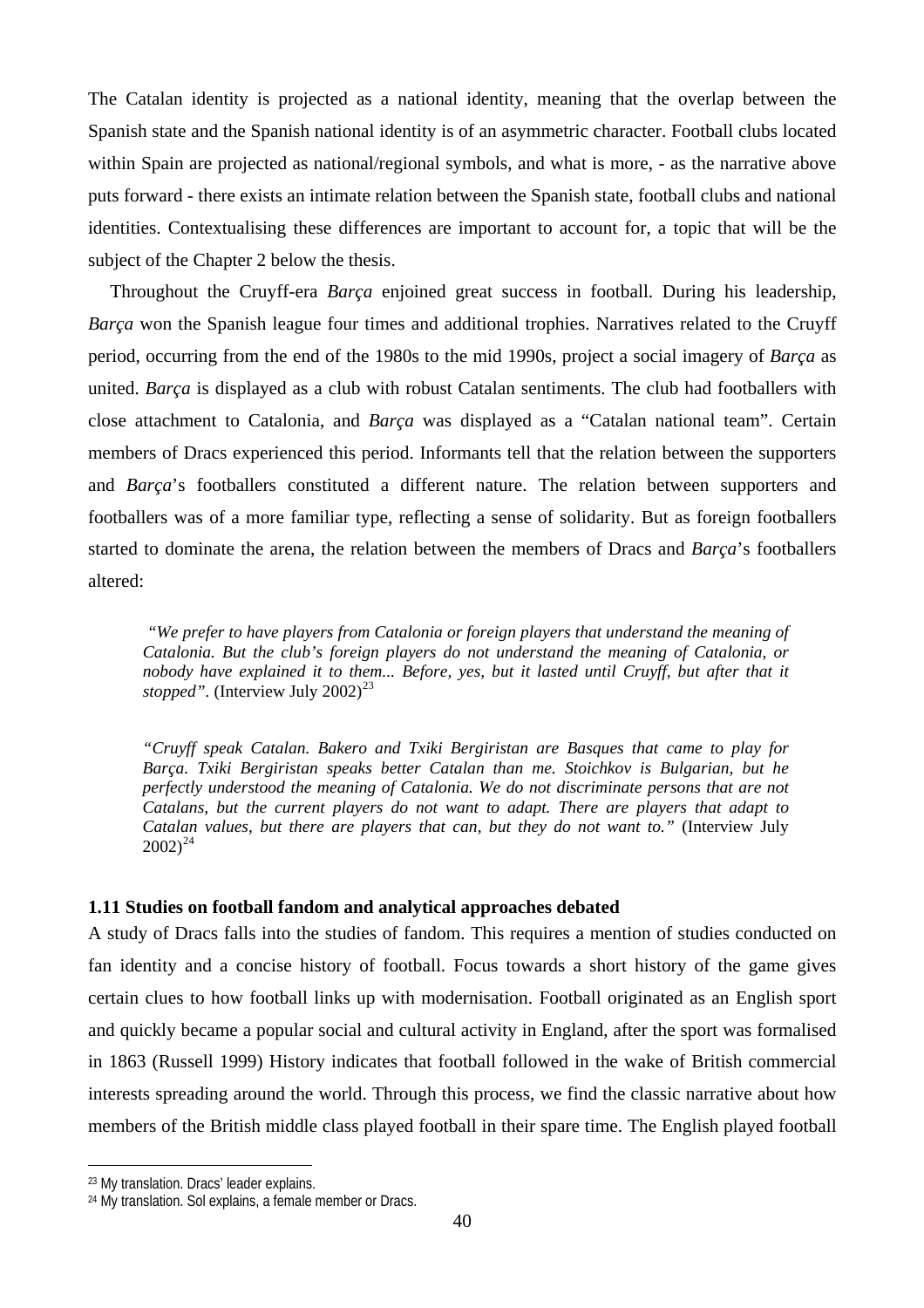in many countries throughout the world. Early participants organised themselves in leagues and introduced the sport to the "locals". For example, this would be the case in Argentina: "In the case of Argentina, the rapid expansion of the game and its internationalization was also related to the importance of the British colony in the last half of the nineteenth century." (Archetti 1996:203). *Barça* suggests to have followed in the same social process. The club was founded by a group of foreigners belonging to an international community, a community located in Barcelona at the end of the  $1800s$ <sup>[25](#page-40-0)</sup> As the game spread quickly in parts of Europe and South America, one might remark that football has possessed a global significance for a long time, making it a masculine obsession for almost 150 years (Lanfranchi 1994, Giulianotti 1999a:6pp).

Even though football has been a masculine obsession for many years, it took decades before social anthropology started to pay interest in the sport. Therefore, anthropology suggests to have failed in adequately addressing the game of football, the players and its supporters (Armstrong & Giulianotti 1997:1). But empirical studies on fan identity have not passed in silence. Patronage from other scientific disciplines such as sociology and history, indicates that studies of British fandom have been devoted time and space (Armstrong 1998, Hognestad 1995, Robson 2000, Iost 2000). The problem of spectator violence has been an apex of focus shaping the understanding of football fans. In particularly Norbert Elias' "civilising theory" (Elias & Dunning 1986), has been employed as an explanation for the meaning of hooliganism. According to this theory, hooligans carry out violent behaviour at football games due to hooligans' age and economic status not having been encapsulated by a mechanism of social control, implying that hooligans were not "civilised". Holding an insignificant position in the British society, which had not been picked up by a civilisation process, was provided as a partial explanation for young men's manner of fighting amongst each other in the football environment.

 Such a theoretical approach has been criticised by Gary Armstrong (1998). Armstrong's study of Sheffield United fans indicates that the social phenomenon is more complex. Through Armstrong's study of Sheffield United fans', which allegedly are violent, Armstrong demonstrates that Sheffield fans' relation to football is characterised by a symbolic contest where shame and honour are displayed. Armstrong's monograph demonstrates that fan identity is articulated in other places than on the football ground. Especially is fan identity articulated in places like pubs or at private homes. While the problem of spectator violence in England has shaped the understanding of football fans a contrasting type of fandom has emerged, expressed through Scottish football. A *carnivalesque* fan identity, which is more positively Scottish (Finn & Giulianotti 1998). This type of fandom is distinguished by the supporters that follow the Scottish national team, expressed through the "Tartan Army". This fan identify is strongly interrelated with alcohol but is decidedly non-violent.

<span id="page-40-0"></span><sup>25</sup> I deal with this issue in chapter 2, page 46.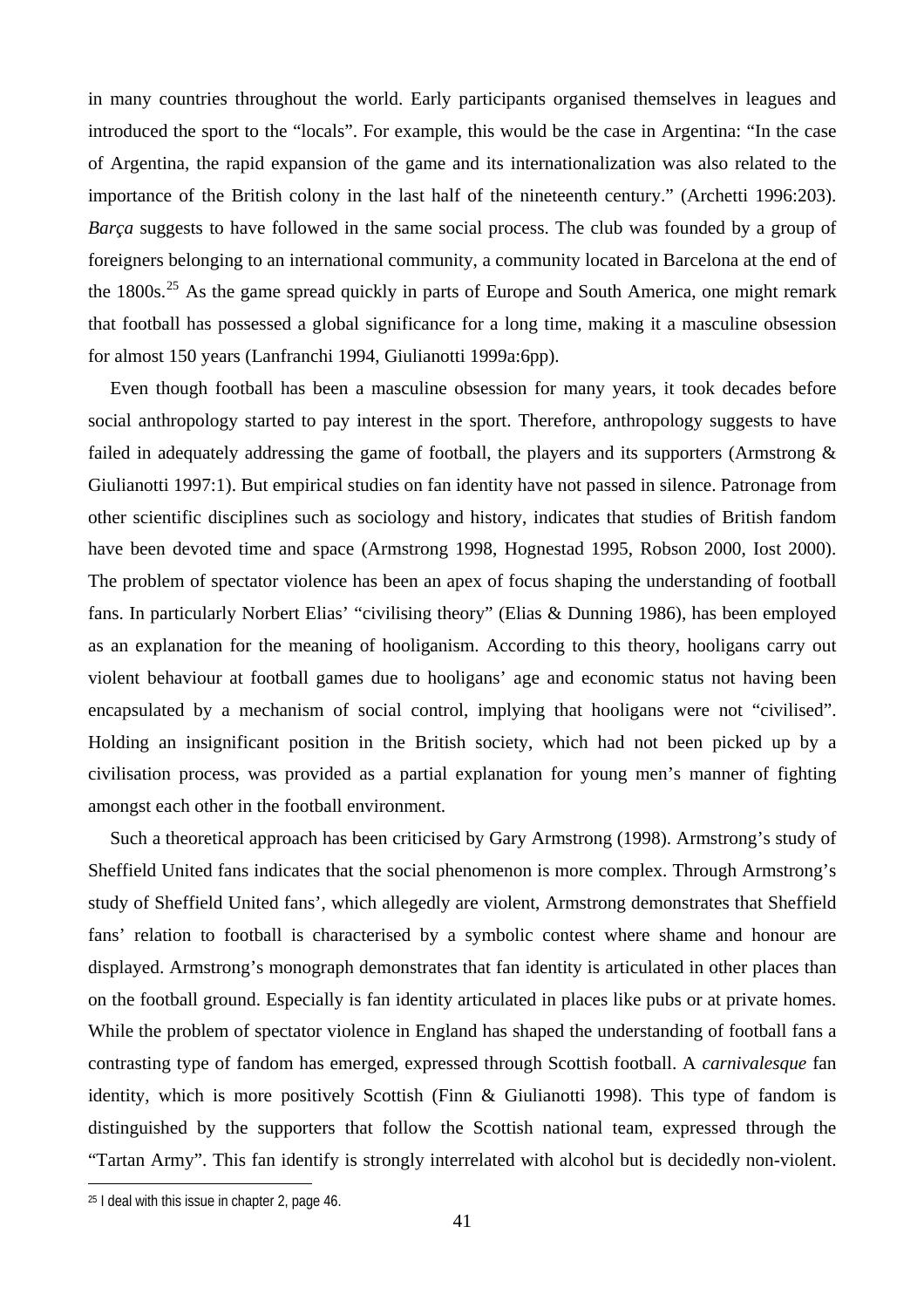Richard Giulianotti (1994, 1999b) and Hans Hognestad (1995) also explore aspects of Scottish football fandom on club level. Their contributions deal with Hibernian and Hearts of Midlothian fans, where focus is on the expressionist aspect of fandom and the subjective experience of being a football fan. The contributions give a more encouraging image of football fans. Here the aim is to understand how males seek liminality and play out fandom in discourses on morality and loyalty.

 Transferring the ethnographic context to the Mediterranean, the understanding of football fans seems to fall into a similar research category as the British one. In Italy, fandom expressed through the *ultra* movement, has played a crucial role in the understanding of Italian fandom. Rocco de Biasi and Pierre Lanfranchi (1997) argue that through the *ultra* movement one can locate a display of local civic identity, extraordinary fan choreography and the nomenclature of the 1970s Italian paramilitaries and international youth culture. Italian *ultras* have passed through four different stages (Podaliri & Balestri 1994). Prior to the 1970s, the political affiliations dominating Italian social life were reflected in which team a fan supported. AC Milan was for the workers and the Left wing, Internazionale for the bourgeoisie and the right wing; the communist dominated region of Emilia Romagna, made the support for the region capital's team Bologna's left wing, while Verona's support reflected Veneto´s conservatism. But the industrial turbulence at the end of the 1960s included new and extreme political formations. This had an influence on Italian supporter organisations. Antonio Roversi (1994) argues that the first *ultra* groups were found in La Fossa dei Leoni (Lion's Den) at AC Milan, the Inter Boys and the Red-Blue Commandos at Bologna. They began as loose supporter organisations and staged shows at Italian football grounds. The early supporter organisations were based on a network of friends and other fans. The loose network of friends was to be redefined by the common membership in extreme right or left-wing groups. In parallel to this development, there was a great deal of imitation of English hooliganism. But the *ultras* differentiated from the English hooligans by the distinct formalised nature of the *ultras*. Developing an extreme political culture, the *ultras* had a tendency to mimic political "commandos" and "militancy, clannishness and toughness" (Podaliri & Balestri 1998). Such groups began to exercise a level of control over their clubs. This can be identified through the monopolisation of the *curves* that became off-limits for non-*ultras*. *Ultras* were also key players in the distribution of tickets, production and sale of merchandise and the staging of shows.

The second phase of the *ultra* (1977-83) movement began to reflect violent rivalry between groups, largely based on political affiliations (ibid.). Violence became organised. It was an increased use of weapons and tendencies to military specialisation of hooligan groups. Several *ultras* started to name groups after left and right wing imageries, where names closely related to political terrorist organisations of the time was an inspirational factor. The *ultras* also started to integrate with the team management. The third phase of the *ultra* movement was that rivalries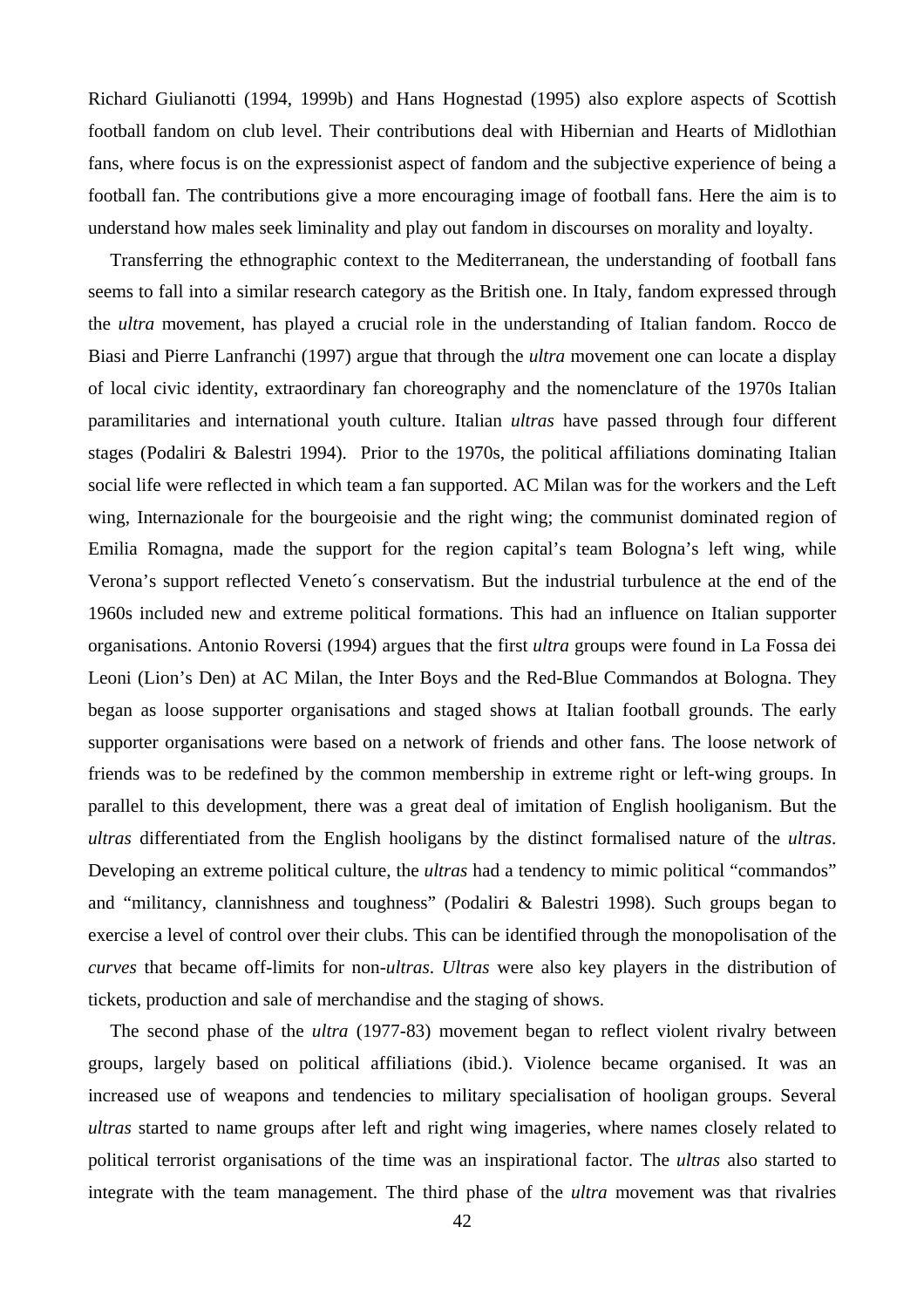began to be dominated by regional affiliations. This was a consequence of local autonomy beginning to dominate Italian politics (ibid.). There was a rise in support among northern *ultra* groups such as supporting the Lombardy League. Almost the whole of AC Milan was employed as a springboard to launch Silvio Berlusconi's political career. In the same period, there was a rise in young *ultras* coming into the football ground. The increased immigration to Italy was also reflected at the football ground, identified through the problem of racism. The death of an *ultra* fan in 1995 began to split some of the *ultra* groups, leading to a re-evaluation of the *ultras* as supporter organisations. *Ultras* started to feel that they were being treated as second-class citizens. Along with this debate was the increased commercialisation of Italian football, which started to concern Italian football fans (ibid.).

That spectator violence has been an apex of focus is reflected within the British and Italian research tradition (see for example Giulianotti, Bonney & Hepworth 1994). But the attempt to understand football fandom has also focused on the meaning of locality, moreover, on how fans make use of football to express ethnic and national identity (Sugden & Tomlinson 1994, Goksøyr 1994, MacClancy 1996b, Hughson 1997, Tuastad 1997, Archetti 1999, Giulianotti 1999b). Locality, in such a context, focuses on how fans connect fandom with the place where they are born. The celebration of locality is about how the eleven footballers on the pitch, or a group of fans, represents the neighbourhood, city or region. Despite anthropologists' focus on spectator violence and locality, football has always been a sport where males have played out their sentiments. Thus, implying football has been a male dominated cosmos free of female virtues. This implies that masculinities have been expressed through fan identity, rendering male virtues such as vigour, assertiveness and stamina (for examples, see Holt 1989, Archetti 1999). In contrast to this, how does this thesis differ and converge from the mentioned studies and approaches? This project looks into approaches such as locality, spectator violence and masculinity. The manner, in which the thesis differs, is through the thesis' main approach and its ethnographic context. The thesis' main approach, I suppose, sheds light on how the market penetration challenges the notion between team, locality and fans.

## **Part III: Methodological Notes**

Carrying out fieldwork in an urban setting represented a major challenge for this research project. Conducting fieldwork in a large city such as Barcelona is not completed without exertions. This implied that practical and analytical issues had to be considered in order to carry out the participant observation. The standard setting for conducting participant observation has generally been a rural location. The social anthropologist enters a remote small-scale society where collection of data has been done on the premises of steadiness and homogeneity. The social milieu I experienced in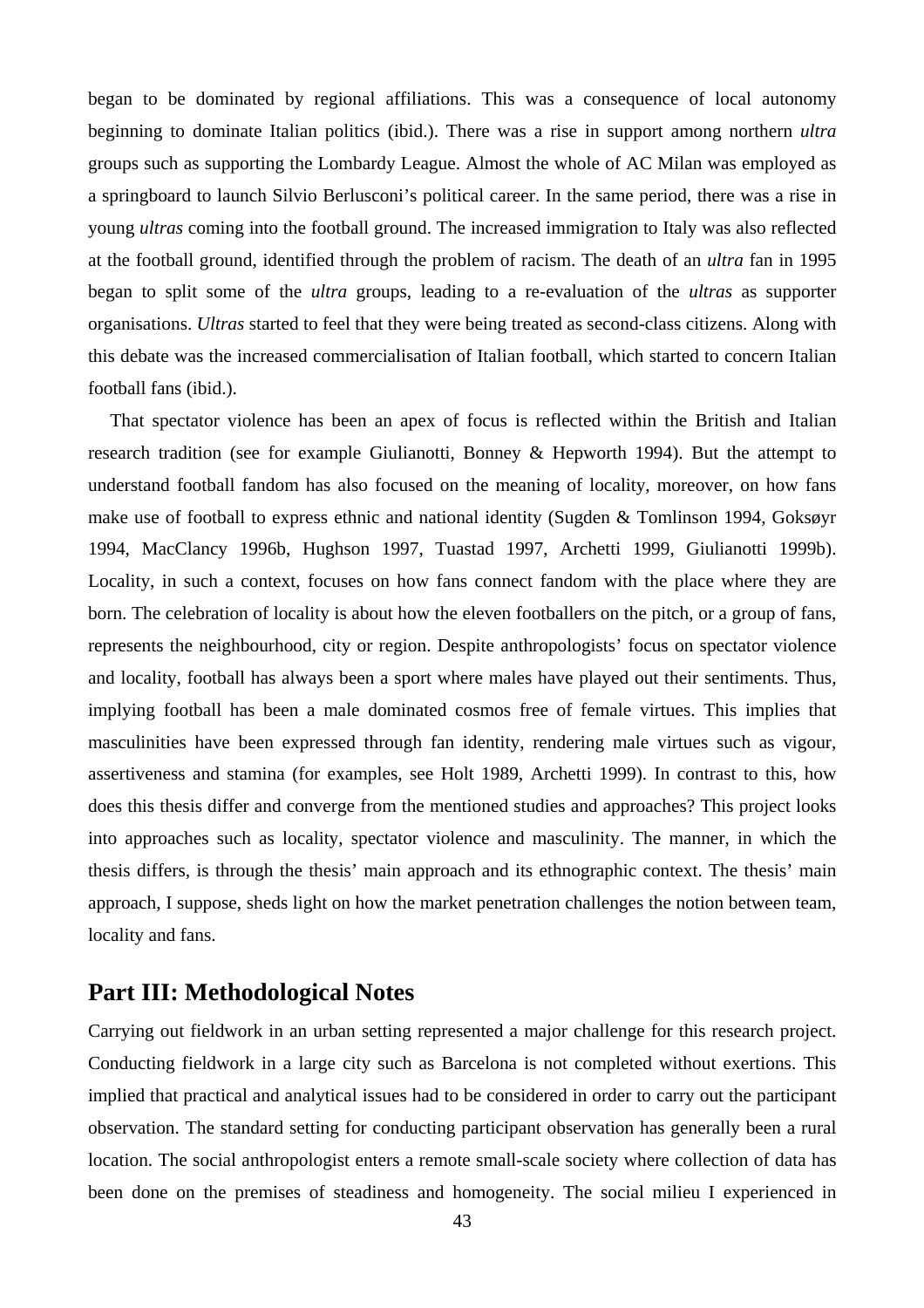Barcelona involved a disparate social setting. Conducting fieldwork in conurbation can be complicated. The urban context implies a degree of fragmentation, specialization and a diversity of impulses. Contextualising such characteristics argues that new modes of practical strategies were required to be included in the collection of data.

Grasping the myriads of supporter organisations interrelated to *Barça* I regard as a potential menace to make over-hasty remarks and simplified generalizations. Carrying out such a project was difficult to accomplish, especially as supporterism manifests itself in an urban context and fans express it differently. This permits countless interpretations of *Barça* as well as different interpretations of the market penetration. But this is to say that *Barça* is a vehicle 'pregnant with meaning', and fans interpret and attach to the club in different ways. Since this thesis does not explore a general understanding of *Barça*, I felt an urge to demarcate the project so as to concentrate on a group of *Barça*'s strongest adherents. Carrying out fieldwork amongst the members of Dracs involved that I had to "become one of them". In doing so, I do not claim to represent them. The anthropological mission to comprehend the members' social life was accomplished by performing the similar activities to those of Dracs' members. Participant observation in Curba Sud was my way of entering into the role of being a committed *Barça*  supporter. In contrast to this, I conducted participant observation at Camp Nou as a regular spectator. An incentive for fulfilling such a methodological operation was interconnected with the members' principle of interacting at Camp Nou on an individual basis. The danger to make overhasty remarks and simplified generalizations are evident in the material I will present.

Armstrong argues (1998:3) that his anthropological study of Sheffield fans has limitations; such a notion applies to the analysis to come. I could have proceeded with the idea of conducting participant observation in other fields where *Barça* is manifested. But I decided to narrow my fieldwork situation by only studying one group of supporters. This involves that the views and the material to come have a biased nature. A great deal of the material is formed by the input from leading members of Dracs, pointing toward the use of informants. The most significant informant for this thesis is Dracs' leader, Toni. His knowledge and commitment for Dracs and *Barça* are staggering. For more than two decades, Dracs' leader has been closely interrelated to the environment surrounding *Barça*. Entering into Dracs' social life and the group's supporterism entail an entry into the life of a committed supporter. As Toni is the founder of the group, the experiences of the market penetration, moreover, the narration of Dracs is partially the life-story of Toni and other supporters close to him. Examining Dracs, we are partially accounting for a life-story project, a life-story project coping with the idea of being a *Barça* supporter. Since Toni has substantial knowledge about *Barça,* and the market penetration, I have chosen to include his beliefs into the dissertation.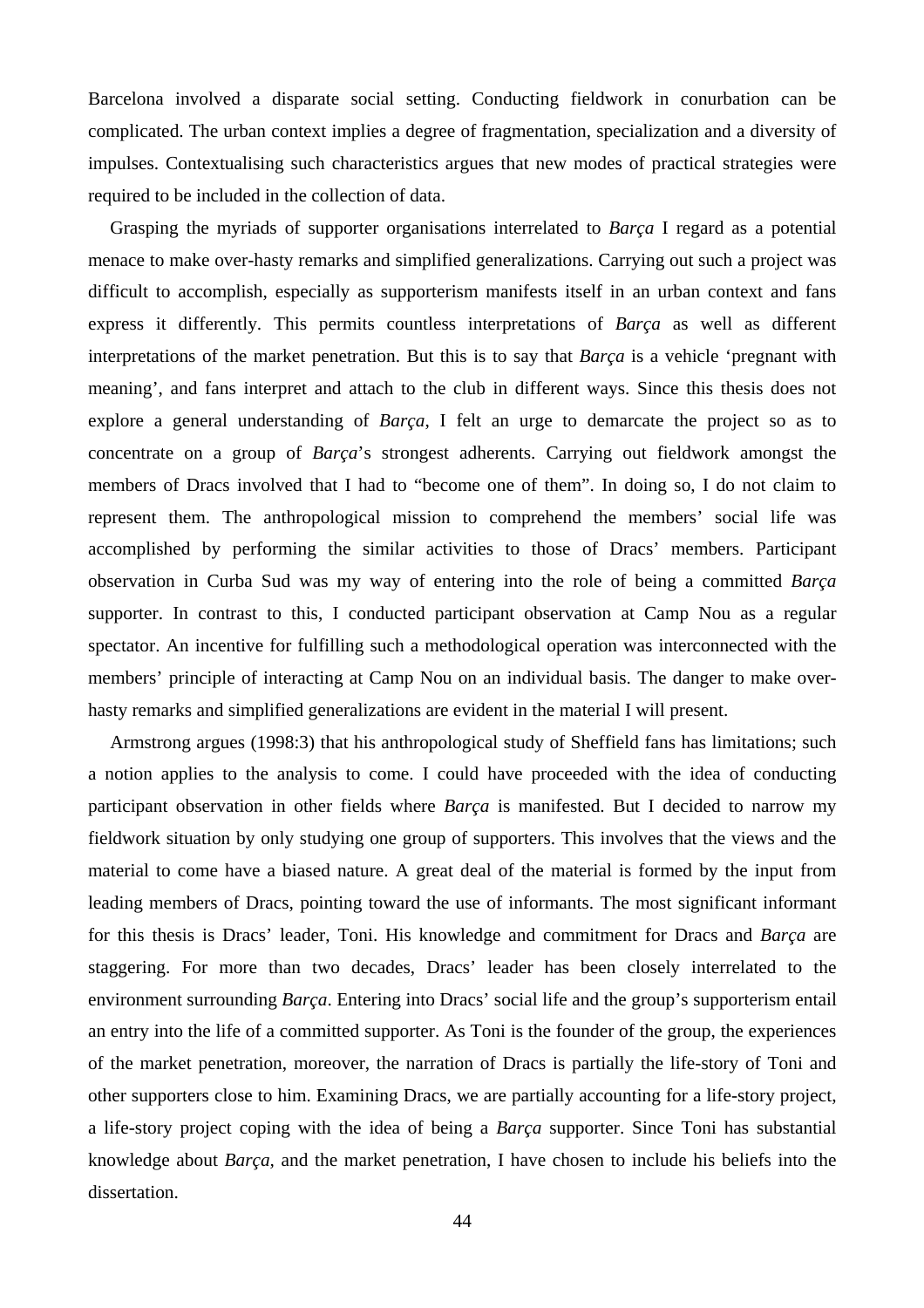Giddens (1991) distinguishes that written manuals and guides are expressions of modernity's reflexivity. Exploring written expressions provides a possibility to understand alternations in social identity. Alternations in social identity can also be grasped by exploring human behaviour and relate human reflexivity to social activities performed by individuals. For this *raison d'être*, the material presented in this thesis is based on a mixture of participant observation, conversations with Dracs' members, interviews with other *Barça* fans and written material. However I have not excluded the possibility of employing narratives and written material as sources for analysing the members' interpretation of the economic development in international football. But I wish to note that, the use of written material as the substantial guide for analysing contemporary society emerges as a second-hand interpretation of reality. For this reason, I suppose, it is imperative to a researcher to learn about the social person by interacting with him or her. Nonetheless generalisations will occur as the text goes on. They might appear as unreasonable and effortless, but writing with an objective voice is unmanageable because the subject that I discuss is full of sentiments and moralities. Since the outcome from the fieldwork is not based on a random walkabout in "the wilderness of supporterism", but is rather a systematic view of experiences from the field, the subject offers a bias opinion. Moreover, it is an effort to procure the members' interpretation of an economic development occurring in the local context. A potential of encountering other beliefs and opinions of the market penetration, of course, fluctuates from the members' beliefs and opinions.

The fieldwork lasted from January 2002 to August 2002. A method employed during the fieldwork was the use of case studies. Case studies refer to the basic descriptive material an observer has assembled by whatever means available about some particular phenomenon or a set of events (Mitchell 1983:191). I employed assorted case studies, which aimed to map out the significance of local fandom interrelated to *Barça*. [26](#page-44-0) As the fieldwork progressed, contact with Dracs was established after one-months stay and I decided to use this as my main case. So my thesis can be regarded as the result of a single case study that I ensued to the end. The fieldwork was divided into a three-way approach; firstly, participant observation with Dracs. Dracs' main activities were concentrated to evenings and weekends. My involvement with Dracs was mainly carried out at the indoor stadium Palau. Secondly, collection of written material was completed on an individual basis, but I also conducted interviews with non-Dracs members and examined other fields and events where *Barça* is celebrated. Thirdly, attending football games at Camp Nou was carried out

<span id="page-44-0"></span><sup>26</sup> I have conducted various cases. These include: a (1) six-month collection of the sport newspaper *El Mundo Deportivo*. (2) Participant observation amongst the members of Dracs, together with formalised interviews and conversations. Mapping (3) of the *Barça* Campus: The Museum, *La Botiga*, the ticket office, Camp Nou in relation to other architectural constructions. Attendance (4) at football matches, of *Barça* 1st, 2nd and 3rd – team, whereas I have focused on the social life at football games, the organised black market and the vending of supporter gear. Formalised (5) interviews with various football fans and non *Barça*-fans. Case study on (6) Barcelona Dragons, an American football team with location in Barcelona. Participant observation (7) at an Irish pub during 2002 the World Cup in Japan and South Chorea, observing fans' long-distance identification. The (8) social significance of bull fighting, and *Barça* in relation to (9) global tourism.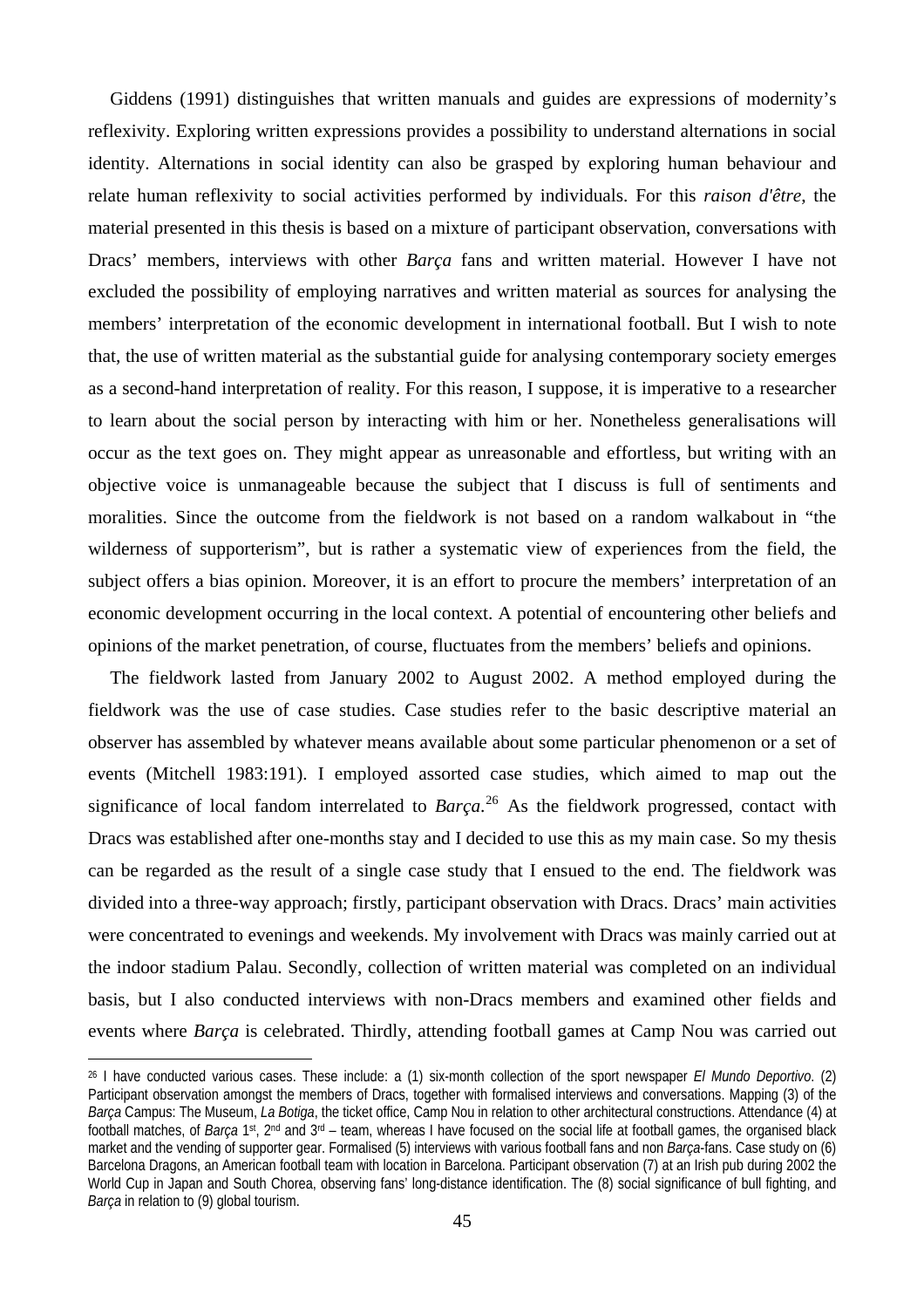on my own initiative with and without Dracs' members. I have spent extensive time in Palau, attending 80 to 90 matches. The being present at the *Barça* campus has moulded the substance of the thesis. Besides appearing in Palau and Camp Nou on match days, I was also at the campus when games were not played. In relation to the analysis to come, a great deal of the empirical examples and descriptions treat the social spaces where *Barça* fans interact and the human activities opening from such locations.

#### **1.12 The structure of the thesis**

The dissertation is divided into five parts. With the introduction, I have attempted to define a perspective for the thesis. Analysing the members' supporter identity in relation to the market penetration is the subject of the forthcoming analysis. The analysis is separated into three analytical levels, consisting of four parts following the order of the chapters. The second chapter is the first analytical level of the thesis. Here I try to provide *Barça* with a contextual reference. This involves accounting for *Barça*'s collective representation. As Spanish football clubs are significant identity markers, clubs are regularly employed as vehicles to express national sentiments. In order to analyse *Barça*'s collective representation, involves investigating the social milieu in which the club originated. Accounting for the Catalan region means to analyse how the Catalans see themselves in contrast to the Spanish national identity. These two conflicting national identities have often been reflected through *Barça*. A closer examination of the relation between football, nationality and the state, exposes how *Barça* has been controlled by the Spanish state.

The third chapter is the second analytical level of the thesis. Here I try to curtail the analytical perspective to deal with local modes of fandom, which are reflected through the *socio* and *peña* segment.<sup>[27](#page-45-0)</sup> Local modes of fandom tend to work as an extension of Catalan sentiments and seldom take a static form. In contrast to this, local modes of fandom are jam-packed with moralities and sentiments. This implies that there are a great deal of opinions and beliefs regarding the Other. Here I will contextualise how the members narrate and negotiate supporter identity in relation to modes of local fandom. The violent event leading to Dracs' decision to leave Camp Nou is also a subject I will look further into.

The fourth and fifth chapter constitute the third analytical level of the thesis. These chapters analyse the social milieu where the members interact. Chapter four deals with a basketball game between *Barça* and Real Madrid. It is an attempt to look at the alternative ritual universe that the members have created after remaining in Palau. In Palau, the members play out supporter identity and live in symbiosis with the players of the less professionalized sports. The fifth chapter deals

<span id="page-45-0"></span><sup>27</sup> In Spanish, the term *la peña* refers to supporter clubs, while in Catalan *la penya*.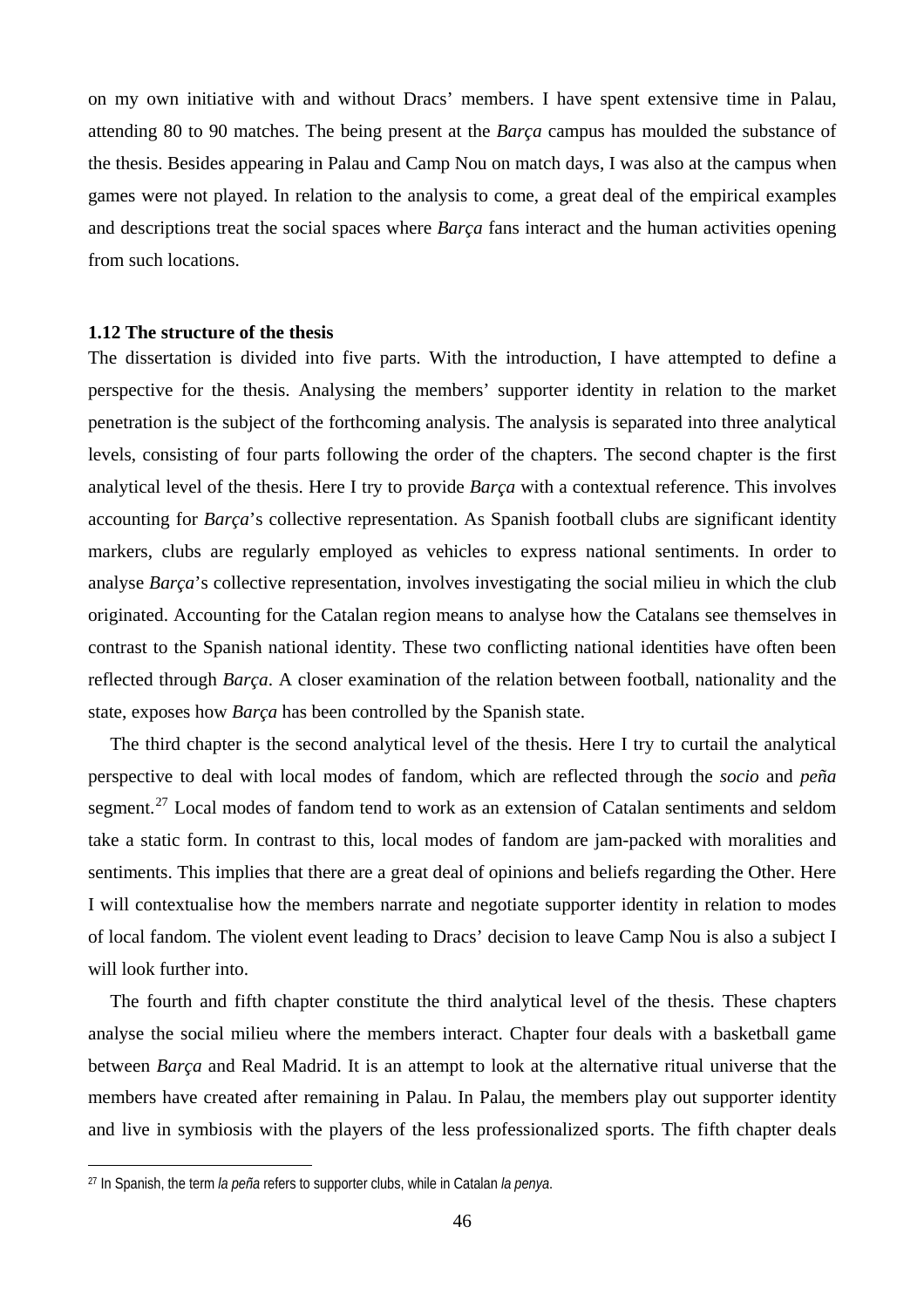with a case where the members first appear in Palau, supporting *Barça* in fútbol sala and then relocate to Camp Nou to attend a football game. The element indicating the members' project of abandoning football is the manner of going from the deep supporting to the shallow play through the act of watching. The final chapter deals with the dissertation's main approach. I intend to show how the members negotiate and adapt supporter identity in relation to process of socio-cultural change. The members' way of negotiating supporter identity can be identified through the group's own principles for interacting in spaces where *Barça* is manifested. I argue that through the members' principle of attending games at Camp Nou on an individual initiative, and the members' way of appearing in Palau as an assembled supporter organisation complies with the thesis main approach. The case illustrates how the members first appear in Palau, a social universe where the agents of the market penetration are *absent*. Here the members perform the practice of supporting. Afterwards, Dracs dissolves as a supporter organisation and the members enter Camp Nou, a social universe *dominated* by the agents of the market penetration. An analysis of the case can bring a clearer understanding to the group's reflexive project of abandoning football.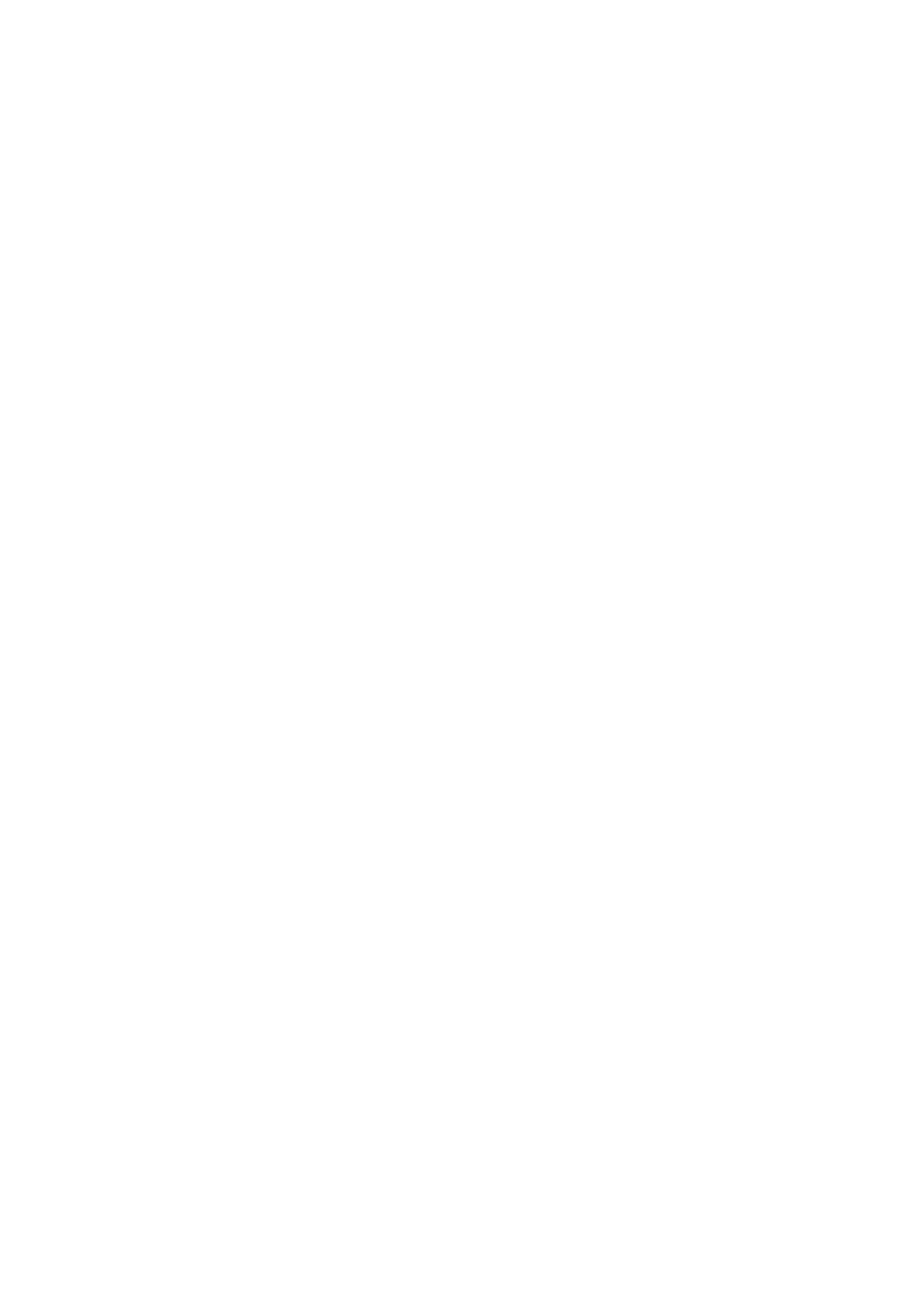# **CHAPTER 2 - NOTES ON CATALONIA**

## **2.1 Introduction**

The common view is that the Iberian Peninsula consists of two nation-states, Portugal and Spain. Getting to know the latter, the idea of one single coherent Spanish nation, unified through a single national identity, seems to be of an ambiguous nature. Today Spain is characterised by how the Spanish state is made up by different regions. The regional identity of Castile has been promoted as the Spanish national identity. Economic and political collaboration across the regional borders might have allowed for a sense of national unity. The regions were granted unlike modes of governmental autonomy by the Spanish centralised power. The virtue of the regional autonomy has worked out differently, depending on the political climate between the Spanish state and the regions. The emergence of modern nationalism in the mid 1800s, the regions' prerequisite of stating differentiation from the Spanish state, identified through the regional movements, is evident. The football clubs located inside the regions are influenced by this advance. In the case of *Barça*, the link between the Catalan national identity and *Barça* suggests being similar. A closer examination of the relationship between football, nationality and the state, one might discover how *Barça* has been employed as an instrument to express Catalan sentiments. If the Catalan national identity has been threatened or at other times strengthened, can be said to be dependent on the political climate. The changes in the political climate between the Catalan region and the Spanish state can be reflected through *Barça*. Exploring this further, we might achieve a clearer idea of *Barça*'s collective representation.

## **2.2 Catalonia**

Barcelona is the capital of the region Catalonia and is located in the northeast of Spain. Catalonia is officially recognized as *Principat de Catalunya* and consists of four provinces; Barcelona, Girona, Tarragona and Lleida. All together, the four provinces add up to about 3230 square kilometres. This makes Catalonia the size of Belgium. Catalonia has about 6 million inhabitants, and Barcelona has historically been an indispensable merchant community attracting people from all parts of the world. This cultural diversity has been conveyed through art, architecture and a turbulent history. The population of Barcelona counts approximately two million inhabitants. It is crucial to underline that the Catalan sentiment goes beyond the borders of the Spanish nation-state. It can be related to *Els Països Catalans*, and extends to other parts of the Mediterranean. In addition to Catalonia, *Els Països Catalans* includes Andorra (where Catalan is an official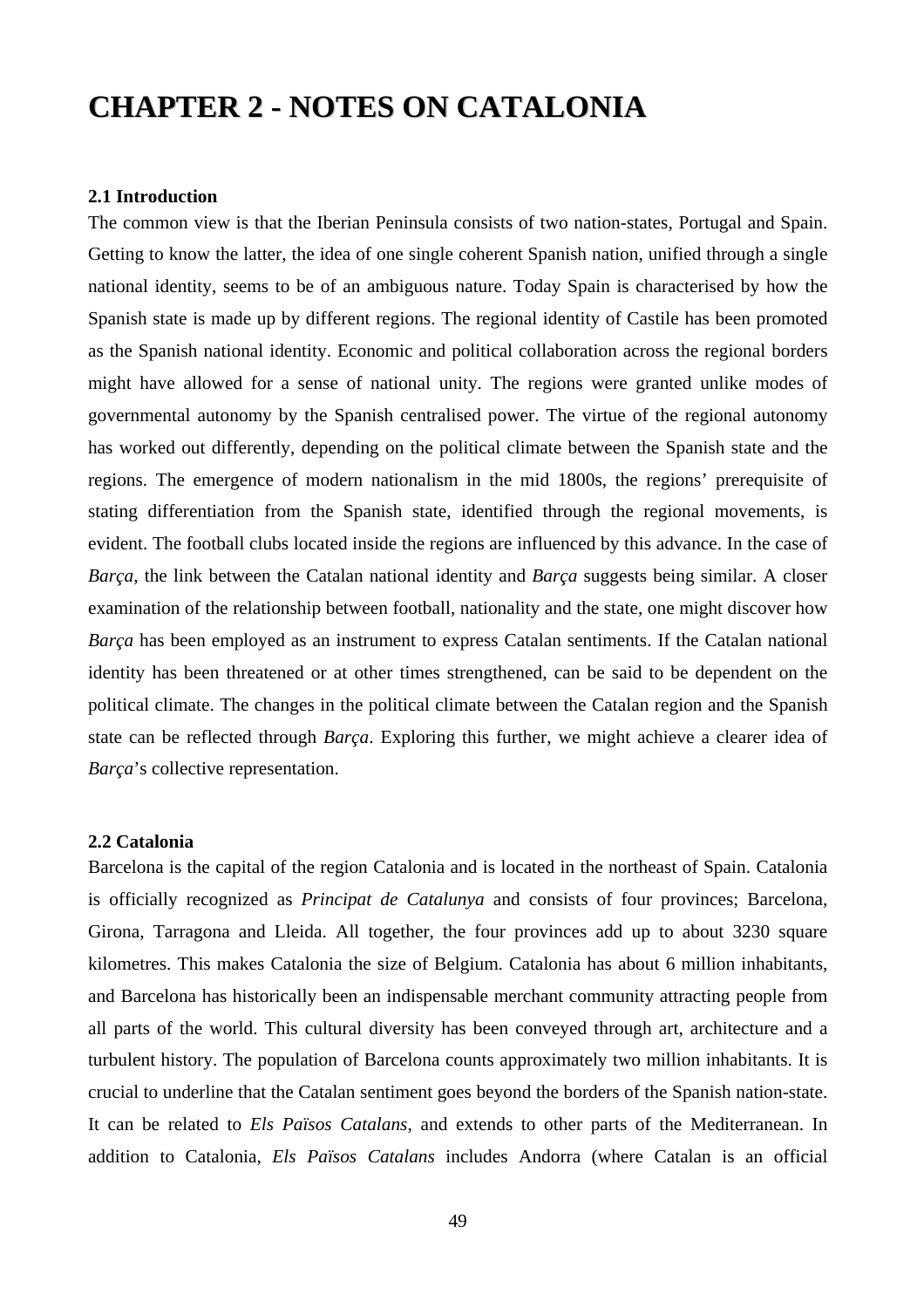language), the Balearic Islands, Valencià and French Roussilon and a minor town in Sardinia. Catalan is spoken in Catalonia and *Els Països Catalans* and adds up to about 11 million people.

The relationship between the Spanish and the Catalan language provides an approach to understanding the existence of a latent Catalan nation. The Spanish constitution recognises both languages as official ones. After the transition to democracy, in the mid 1970s, a normalization process was launched that included the integration of both languages. Catalan is used by Catalan officials as an important instrument in the fostering of the Catalan national identity. Although such measures are taken, the Catalan language runs into disputes with the Spanish language in day-today life. The printed media, for example, is predominantly Spanish. The largest printed newspapers in Barcelona such as *El País*, *La Vanguardia*, *El Mundo* are in Spanish.[28](#page-49-0) There are also printed newspapers that only use Catalan. They are often in opposition to the newspapers printed in Spanish. Which newspaper a person buys can for example reflect the polarised nature between the Catalan and the Spanish national identity. Informants suggest that individuals regularly buying Catalan newspaper come across as more *Catalanista* (Catalan nationalist). Buying a newspaper in Catalan is a symbolic act, allowing the person to differentiate him or her self from the Spaniards. In contrast to this, the use of language in sports newspapers appears as a strange cultural project. As sport is likely to be a method to foster national identity, one should expect that a sports newspaper employs the similar language to the identity it plays a role in cultivating. The two largest sports newspapers in Barcelona, *El Mundo Deportivo* and *Sports*, use the Spanish language.

The relationship between Spanish and Catalan is a disquiet for the Catalan government, causing them to attempt to regulate the flow of languages. With the aim of normalising the position between the languages, a number of laws have been drafted. Given the leading role of Spanish, the Catalan parliament has implemented laws favouring the Catalan language in the media. Laws have been drafted with the aim of regulating use of Catalan in movies, radio, music and literature. A motive for executing such actions might be the strengthening of the Catalan language, to foster national identity. Among the Catalans, there are those who favour Spanish to Catalan. All through my fieldwork, I was asked questions concerning the use of language in media. One time I was drinking coffee in a café in Barcelona, with a Catalan woman. The lady complained that too much Catalan music was played on the radio. Catalan radio stations were favouring Catalan songs, which made it almost impossible listening to Spanish songs.

<span id="page-49-0"></span><sup>28</sup> *Castellano* is a term employed to describe the Spanish language, or *Español*.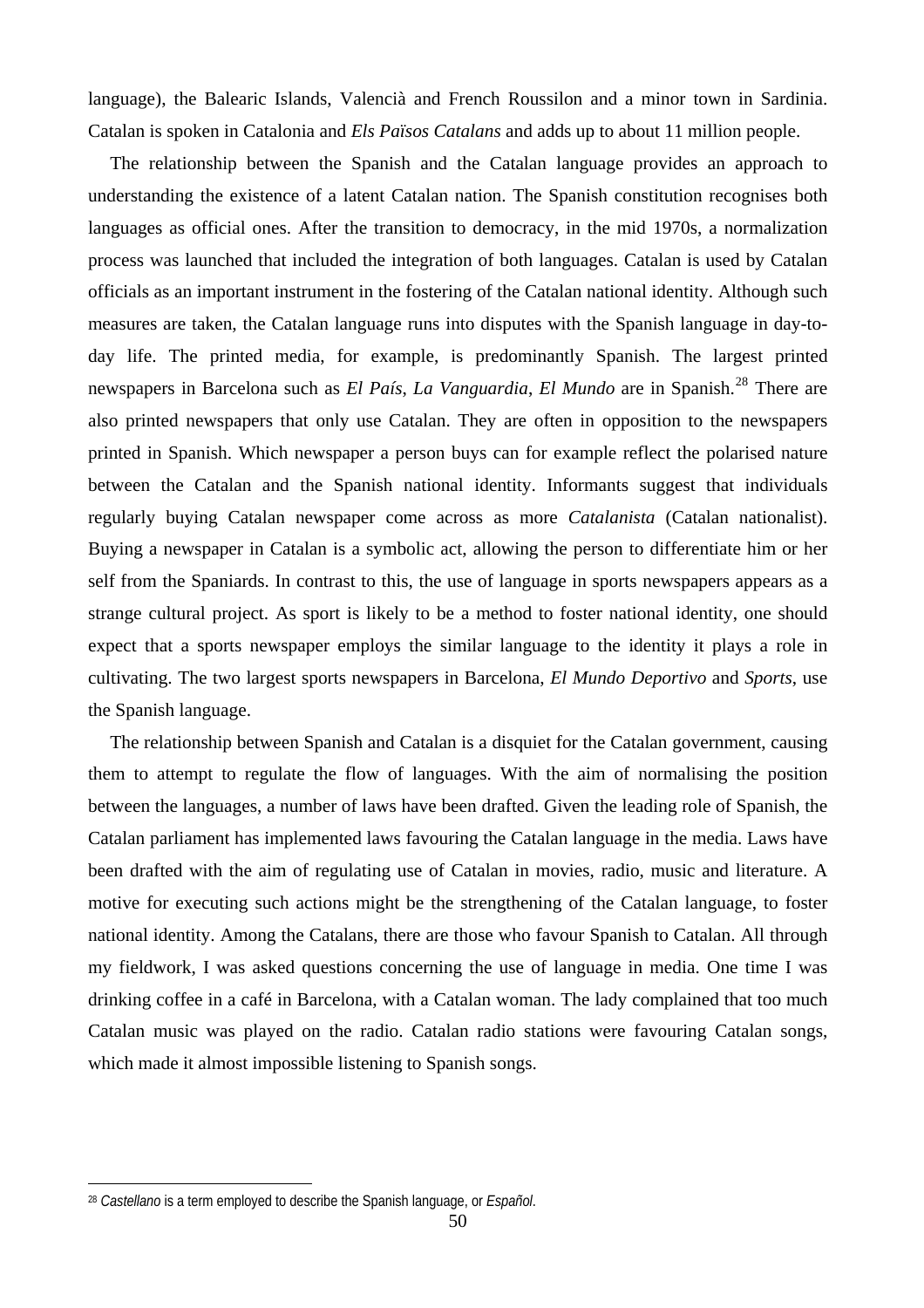## **2.3 Demography and identity**

Another feature of approaching the existence of a submerged Catalan nation can be understood in relation to two different migration processes. The first one relates to an internal process of migration occurring during the Franco-regime. The second one relates to immigration from overseas, taking place in the 1990s (Mas 2002). Following the Second World War, the Spanish nation-state went into political isolation and overseas relations were cut of. As a consequence, former Franco adherent states such as Germany and Italy were defeated by the Western Allies. This involved that overseas relations became problematic to maintain. The situation demanded a shift in national policy, and the creation of national enterprises in centralised areas of the country was initiated (Biesacs & Tuñón 1990). Parallel to this progression, the agricultural sector, concentrated in the southern part of Spain, experienced a crisis. As a result, the population started migrating from the southern part of Spain and into the centralised regions. People from Andalusia, Galicia, and Extremadura, settled in Catalonia. The national migration occurring was related to difficulties in obtaining work in the agricultural sector.

The overseas immigration process has influenced the contemporary situation in Catalonia. It casts light on a new situation, involving challenges on both identity and language. The overseas immigration is characterised by ethnic and national minorities' way of settling in Catalonia. Particularly urban spaces are effected by the overseas immigration. Such a process can be a factor in creating more defined cultural borders between the Catalans and the immigrants. During fieldwork, I was told that the new wave of immigrants amended Barcelona's city picture. Informants tell stories about being insecure and how they avoided certain places, believed to be "dangerous". A stereotypical assumption made about immigrants, is one of ascribing them attributes as potential lawbreakers, being indolent, etc. Immigrants from parts of South America, Africa and Asia were ascribed distinct stereotypical ideas. For instance, in one case, where an employer had the opportunity of choosing between applicants from South America, England, Germany and France, the German would be the favoured applicant. The German would be the favoured due to Germans' alleged capability of being hard workers. In contrast to this, such a capability would not apply to the other applicants. In addition, the overseas immigration also calls attention to the problem of racism, a social issue frequently debated in the media. Due to immigrants experiencing difficulties in obtaining jobs, Catalans were often accused of discriminating against immigrants. Such a process might change the discourse on the Catalan national identity. The overseas immigration makes it necessary to promote a more inclusive role of the new immigrants in order to avoid problems such as racism and xenophobia.

Regarding the national migration process, certain comments can be made. The wave of national migration comprised individuals that had Spanish as their mother tongue. It took place during a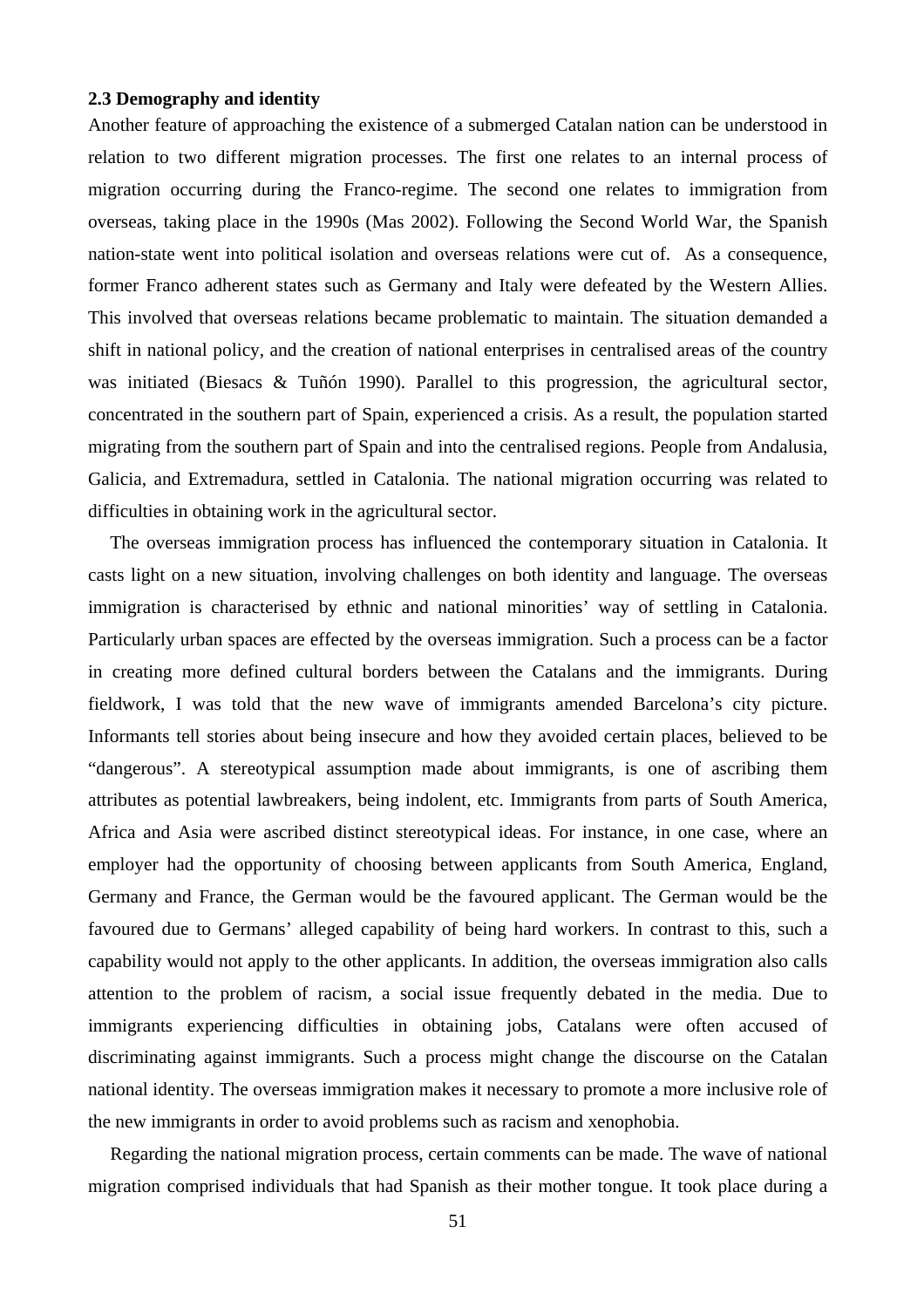period of the Franco-regime where Catalan was forbidden. During the Franco-regime, the Catalan language merely existed as a verbal language, spoken only in the privacy of the home. Facing the current situation, individuals who settled in Catalonia, have either never practiced Catalan or know it badly, both written and verbally. Because the transition has involved a spin-off effect in revitalising the Catalan language, the language situation becomes a polarised topic. It implies that there are great differences in the level of mastering Catalan. Catalans born after the transition, for example, are claimed to master Catalan better than Spanish. Although Catalan and Spanish are both official languages in schools, Catalan proves to be the preferred language. In contrast, the elderly part of the population is claimed to master Spanish better than Catalan. Young Catalans I met during the fieldwork explained how they practiced the languages differently. This meant that they spoke Catalan and Spanish according to different rules and situations. For instance, a boy would speak Catalan with his father and Spanish with his mother and Catalan amongst friends. In doing so, the boy would master both languages and adapt to the general language situation. Language, in such a context, is an imperative identity marker and is certain to have an influence on the self's formation of social identity and belonging.

## **2.4 Economic situation**

The coastal regions, such as *País Basko* and Catalonia, are significant economic contributors to the Spanish economy. Given that Barcelona encompasses a tradition of being an important merchant community, Barcelona has been a central connecting link between harbours in the Mediterranean (Alnæs 2000). Each year the region contributes about 18 to 20 percent of the Spanish gross national product. The presence of an international financial market, intercontinental corporations, the annual shipping traffic and other industrial companies, play a valuable part in the Spanish economy. However, during my fieldwork, Catalonia's significant role in the Spanish economy was used as an argument to declare dissatisfaction with the Spanish nation-state, communicating an idea of being "exploited". It was above all the question of the unfair redistribution of tax-money. Informants remarked that the state's incentive for holding on to Catalonia and *País Basko* merely rested on the substantial amount of levy the regions disbursed into the government's coffer. The levy collected by the Spanish nation-state was not equally redistributed back to the regions. Jokes were often about how the Spanish state would go bankrupt, if Catalonia and *País Basko* had evolved to be free nations. True or not, they reflect the highly developed awareness of a Catalan national identity.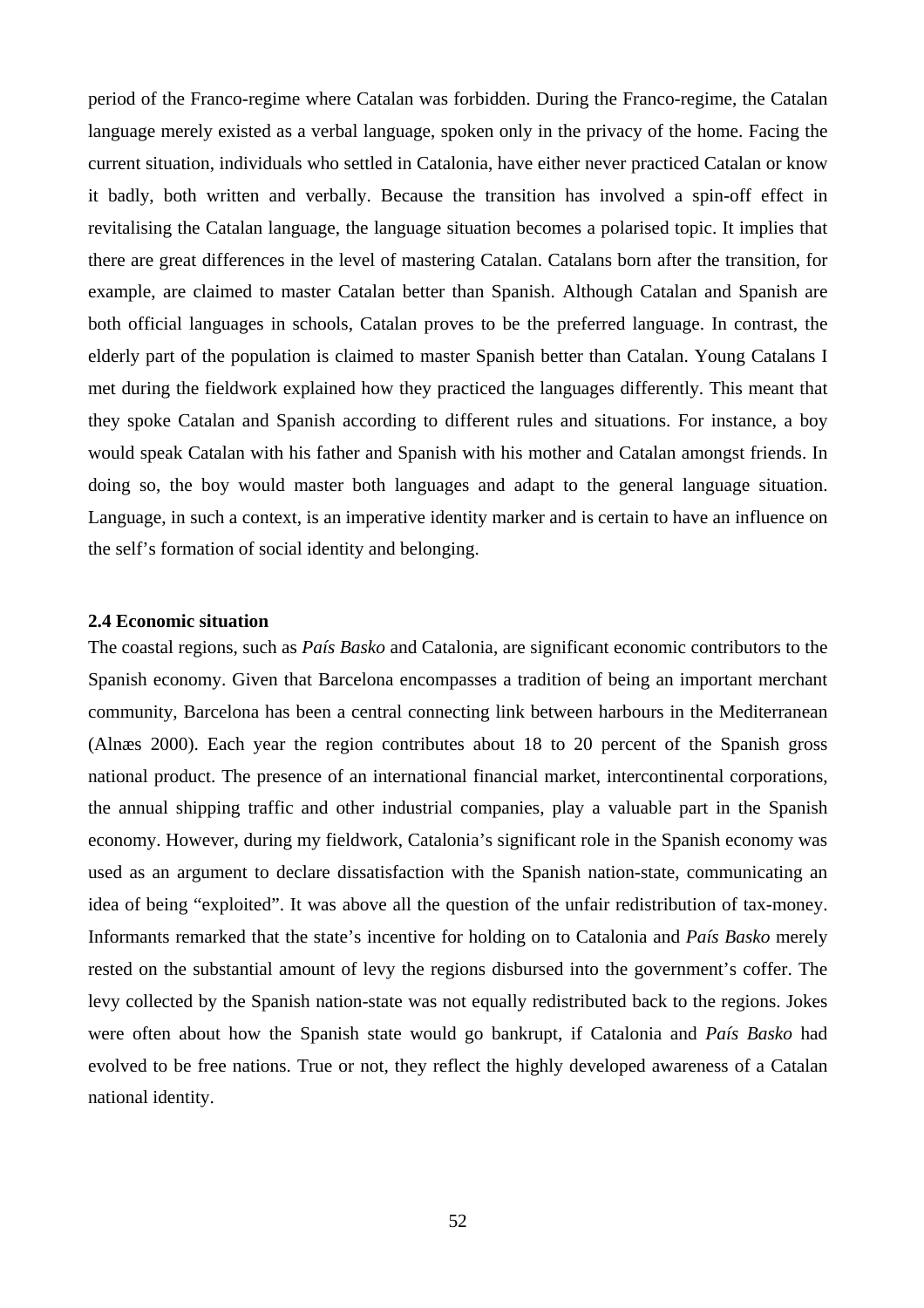#### **2.5 Early regional history**

Dealing with the Catalan national identity implies that one need to examine aspects of Catalan nationalism. One attribute of the Catalan national movement, as it emerged in the mid 1850s, was its attempt to project Catalonia as an ancient culture. The notion of having an ancient culture is present in current discourses on the Catalan national identity. I was frequently confronted with the evidence that Catalonia was an ancient country, moreover, possessing a prehistoric culture. It was claimed that the Catalans were occupying parts of the Iberian Peninsula before the Spaniards. This contributes to draw clear cultural lines between the Catalans and the Spaniards. Projecting the idea an ancient history, and including this into present time activities, is an attempt to create continuity between the past and present. Such statements share similarities to Anthony D. Smith's (1991) notion of national identity. Smith argues that national identity is based on ethnicity. A significant trait of an ethnic group is the believed shared cultural fellowship that connects the group together by sharing the same myth through decent and history. These features are manifested through religion, customs, language and institutions where historical memories generate continuity and structures coherency.

The Catalan nation defines its origin back to the year 801. The borderland south of the Pyrenees separating Charlemagne's Frankish kingdom from Al-andalus, as Muslim Spain was then called, was known as the Hispanic March. It formed the embryo that later would become Catalonia (Balcells 1996:2). The Hispanic March was a territory made up of nine earldoms, which enjoyed equal status. But owing to the decline in power of the monarchy in France, the eastern earldoms became inherited by Count Wilfred the Hairy. In 878, Count Wilfred the Hairy was able to unite them under his rule. He united the earldoms of Barcelona, Girona, Osona, Urgell, and Cerdany. Distinctive of the period up until 1070, previous to the first steps of forming the *Catalan Corts*, a Catalan parliament, are certain traits: The Muslim's sacking of Barcelona in 985 that led to a series of violent attacks, a period of economic growth, the Catalan nation was losing political alliance with the Frankish Monarchy, local nobles seizing of public prosperity and fiscal land and setting themselves up as hereditary lords. In sum, one might remark that this period is exceptionally turbulent, where local king's fight for power or are attempting to consolidate it.

The internal status in Catalonia is characterised by how minor nobles were displaying insubordination. The count of Barcelona, Ramón Berenguer I, would stop this development and impose explicit vassalage on them. In exchange, he had to accept the jurisdiction of the barons, over the land they had usurped. An outcome of Berenguer I's political activities, was the emergence of a Catalan feudal state. A state possessing a highly institutionalised political structure of feudal vassalage (ibid.). Establishing a feudal state, Ramón Berenguer I allotted an agency of aristocrats and lawmakers, which drew up a note of customs recognized in Catalonia. The result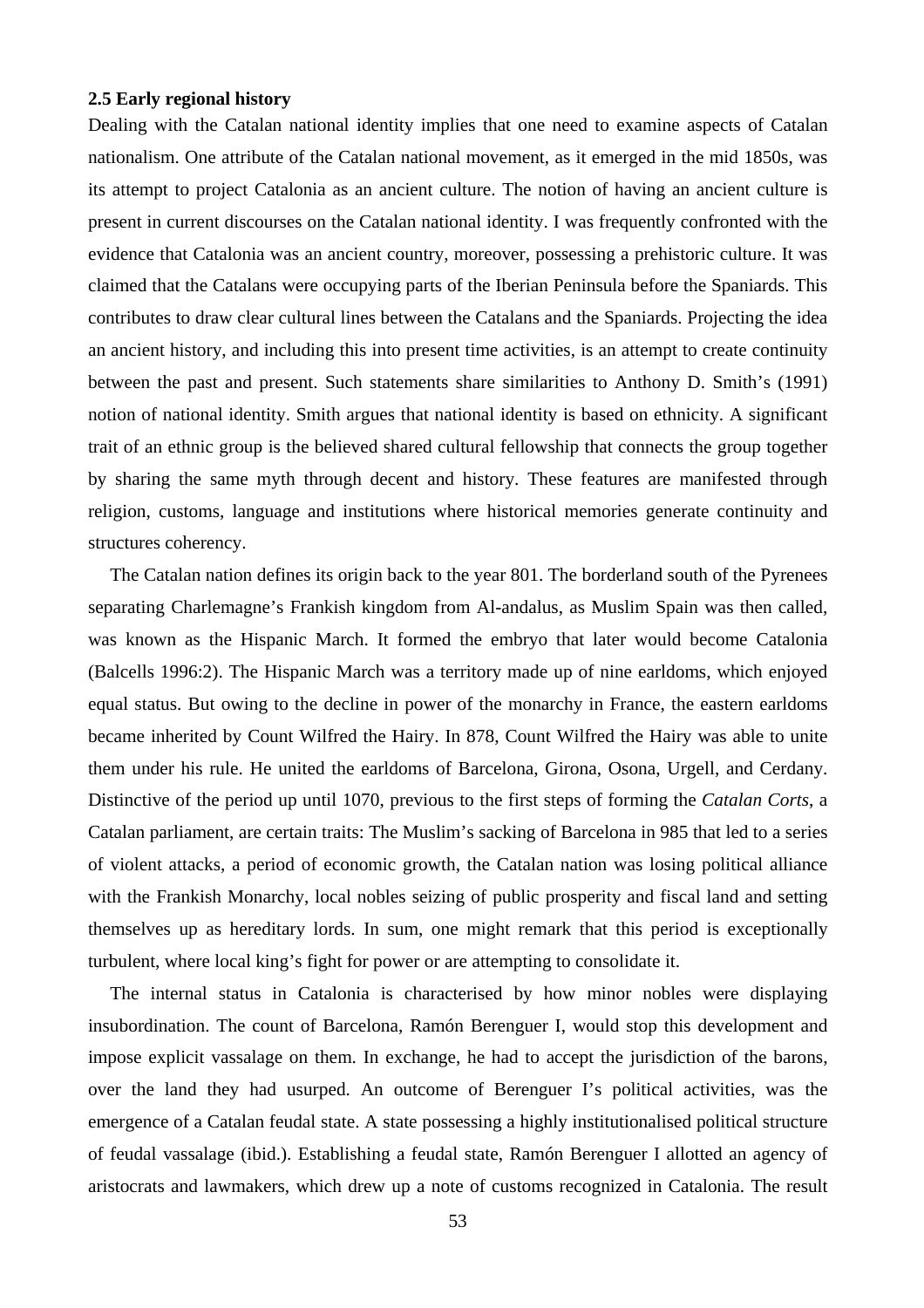was *Usatges* - The Book of Usage (Alba 1975). As noted, the *Usatges* acknowledged the equality of the law of the bourgeoisie and the nobility. In the thirteenth century, the dependency of the nobles was manifested through the creation of the *Corts*. The *Corts* was a governing system providing the leading groups with rights and privileges. It was a political system being made up of three traditional arms: nobles, church and the bourgeoisie. The political institution of the *Corts* cannot be comprehended as a democratic institution in modern sense. According to Albert Balcells (1996:8), one is not dealing with a political institution based on constitutionalism. The consuetudinary nature of the system, based on privileges of the three estates, suggests that it was merely a "complex system based on negotiated agreements" (ibid.):

*"The Catalan parliament, know as the Corts, was born in the thirteenth century when the King summoned the representatives of the self-governing boroughs to discussions, along with the nobles, bishops and abbots. The relationship between the Counts of Barcelona as Kings of Aragon, and their Catalan subjects was seen as being based upon negotiation, and the Corts were a centre feature of this concept."* (ibid.)

Faced with external threats, the King of Aragon (Catalonia was in political alliance with the Crown of Aragon) was forced to grant the three entities joint legislative power. Further steps were taken, as the *Corts* restricted royal power. A committee was established, consisting of parliament members that acted while the parliament was not in session. The committee was called *Diputació del General* or *Generalitat*. But the bourgeoisie would strengthen their part in the committee. The *Generalitat* did not only partake in the collection of money, but also carried out administrative tasks. However, the historical fact of a governing body and its use of Catalan as the administrative language provide the current discourse on the Catalan national identity with a genuine link to the past. It helps the Catalans to distinguish themselves from the Spaniards and gives meaning to that Catalonia is the factual holder of democratic values.

A significant trait within the Iberian Peninsula is the lack of a centralised power that could impose a single Spanish national identity. The political systems that governed parts of the Iberian Peninsula, demonstrate great political shifts, displaying consolidation and oscillation of power. To speak of one single coherent Spanish national identity seems difficult. One ought to note that the relationship between Castile and Catalonia possessed a nature of mutual economic interests. But the Iberian Peninsula consisted of several political units during the Medieval (mid 1300s), the largest Aragon, Castile, Portugal, Navarra and Granada (Linz 1985:38). Facilitating the objective to consolidate power, the marriage between Isabel of Castile and Fernando of Aragon in 1474, marked the shaping of Spain into a political entity. It meant that Castile was the leading political and administrative centre (Tamames 1990). Two years later, they took over a kingdom each,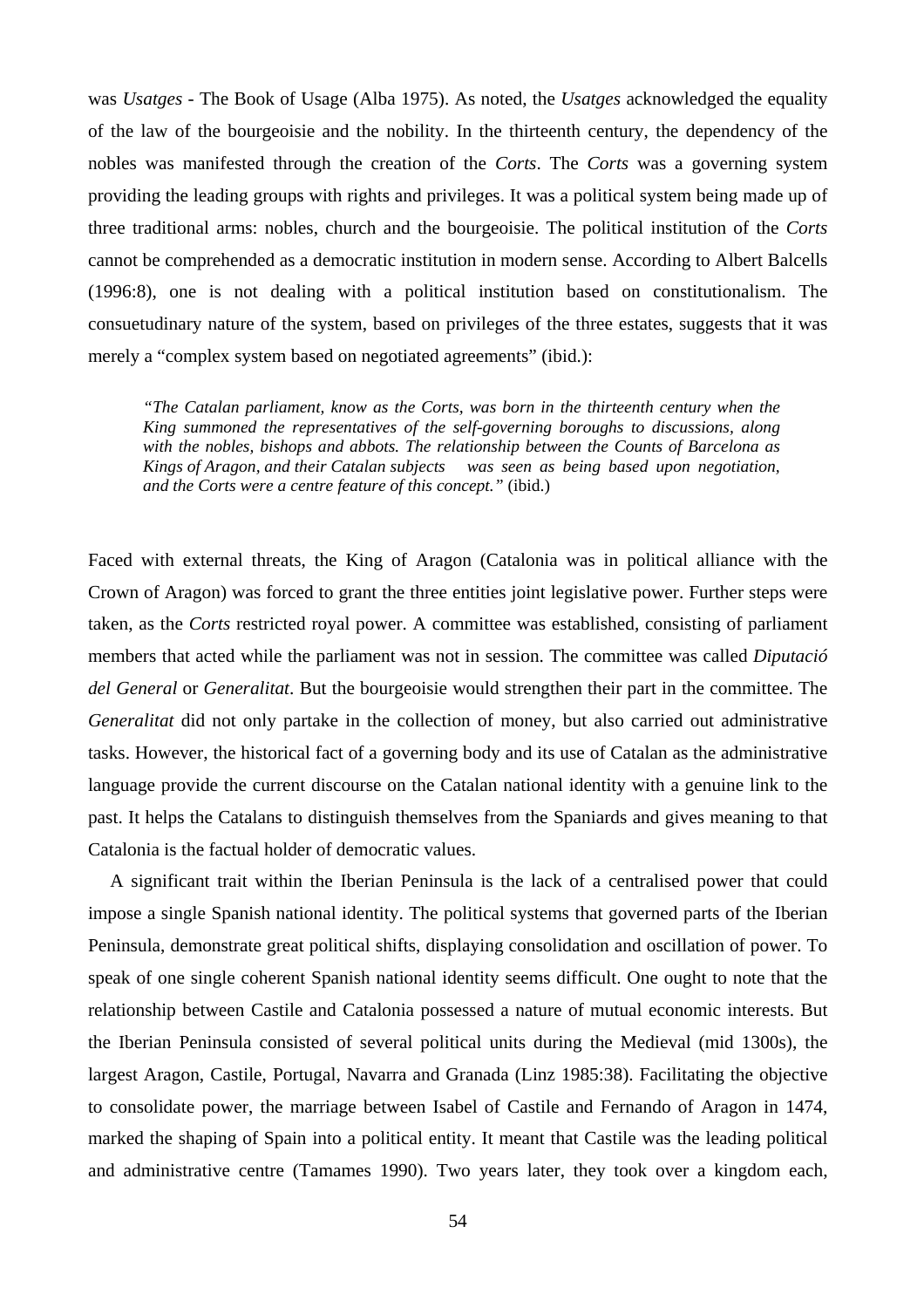Castile and Aragon. But the political system of governing that emerged, bears the trait of being a cluster of independent regions.

The Catalan Empire was at its most powerful in the early fifteenth century. Catalonia's political alliance with Aragon, involved that the empire was controlling large parts of the Mediterranean. The empire was in control of the Balearic Islands, Valencia, Sardinia, Corsica, Italy south of Naples, Malta and parts of Greece. Barcelona was the centre of the empire working as a well-built merchant community. The distribution of power between Aragon and Catalonia was decentralised. It was divided into separate political components. Each political entity had a distinct political institution. The previously mentioned, the *Corts*, had the capability of formulating legislative actions. The power in Catalonia was divided between the King of Aragon and the *Corts*. The *Corts*  had the *La Generalitat*, which acted as a governing body when the *Corts* was not in session. In 1462, due to an internal dispute regarding supremacy, a war broke out between the King of Aragon and the Catalan *Generalitat* (Balcells 1996:11). This indicated that Catalonia's era as an influential region was coming to an end. The centuries to come were going to be characterised by crises, both on a political and economic level. Madrid was soon to become an administrative centre as the imperialistic expansion gained importance (Tamames 1990). An outcome of the imperialistic expansion involved in an increased collaboration across the regional borders. Human and military resources were required in order to accomplish the imperialistic expansion (ibid.). Such an enterprise contributed to the emergence of various economic clusters, located in the regions, which saw the economic potential in collaborating with Madrid. The expanding middle class in Catalonia and *País Basko* enjoyed a beneficial relation with Madrid, and managed to establish close ties to the central kingdom. Along with this process, each of the regions had their own defined imperialistic interests. For example, *País Basko* had connections to South America, and Castile was with North Africa, America and central Europe. Catalonia and Aragon turned to the Mediterranean (Heiberg 1989:2). The unity between the regions was mainly based on overseas conquests, the result being that the idea of uniting in one single nation-state gradually faded away.

Juan Linz (1985:47) argues that the Spanish patriotism, emerging during the colonial age, was not employed to instigate an integration process of a single Spanish national identity. Features indicate that such a process was difficult to complete. It can be found in a budding disintegration process of the Spanish colonial empire, occurring at the end of the colonial period. A Spanish centralised state could only be established, if the regions acknowledged that an economic and political collaboration with Castile were beneficial (Heiberg 1989:2). Therefore, an economic and political centralisation process was implemented at the beginning of the 1700s. It was carried out further in parts of the 1800s. Other features might have played a role in establishing Spain as a centralised state, for example, the role of religion, the crusades, the "discovering" of America and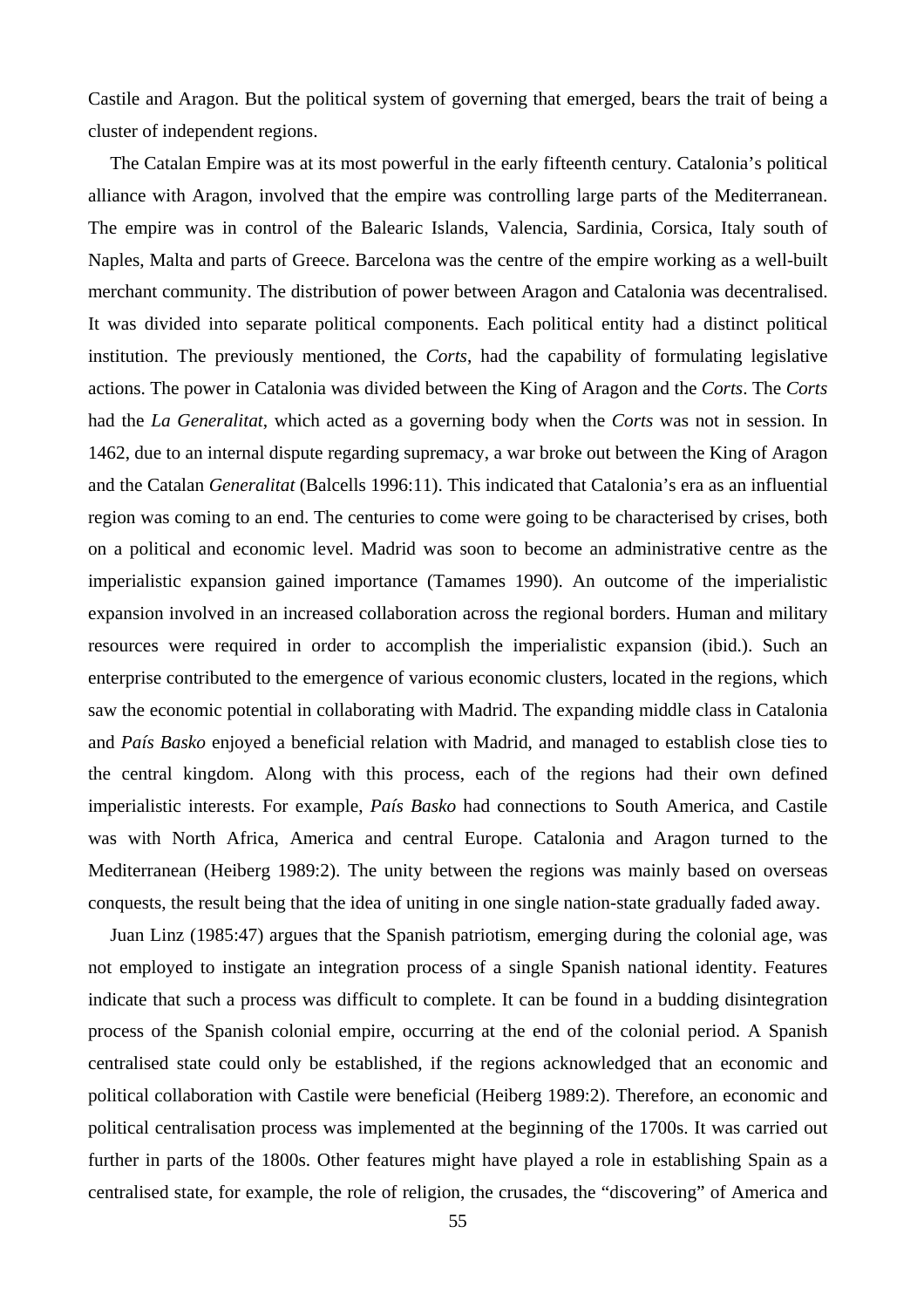the persecution of Jews. At the beginning of the 1800-century, the royal family of Bourban seized power in the War of Spanish succession (1700-14). The Catalans battled against the Spanish Crown and lost. This involved that the Catalans aimed for obtaining a leading political role, but failed in their political project. The Bourbonnais tried to alter the existing political and economic structures of the Iberian Peninsula. It blocked a development of Madrid as the centre of political and economic governance. As the Catalan was the losing party in the war, the *Generalitat* was disbanded, along with the Municipal Assembly, called the *Concell de Cent* (Council of one hundred). Other Catalan political institutions were abolished and Castilian laws were imposed. Catalonia was losing its qualities as an independent nation and becoming officially a part of Spain (Alba 1975:38). But Catalonia preserved certain important institutions for legal tender and language.

## **2.6 An expanding region**

The 1900<sup>th</sup> century in Catalonia became a period typified by urbanisation and an expanding industry. Quite the reverse occurred with Spain, as it "lost" several of its markets, implying a loss in a number of colonies. In experiencing such a transformation, Madrid weakened its supreme political position, while an economic expansion was occurring in the costal areas of Spain, foremost in Catalonia and *País Basko*. The problem of centre-periphery emerges from such a milieu; the segment of political control is subject to back-fall in their economic and political interests and the periphery is taking over. The attempt of defining Madrid as the centre of Spain's economic and political development, failed. It was utterly undermined as the segment of political control was facing a situation where the periphery took over its role. This might facilitate to comprehend Spain's "provincial dilemma", displayed trough the emergence of sturdy national movements in *País Basko* and Catalonia. In the 1800s, one can identify a rising Catalan national movement as a product of a rapid modernisation process. The advance of Catalan nationalism and its significance can be displayed through a literary national movement called the *Renaixença*, as described by Josep Llobera (1998). The nature of the *Renaixença* shows the reinventing and reflection of Catalan culture and language. Romanticising of Catalan culture also appeared, furthermore, it started to take a political form, shaping a number of fields in the Catalan society. The *Renaixença* movement enjoyed substantial espousal from the Catalan bourgeoisie. The Catalan bourgeoisie took an interest in the national movement believing that it could help the bourgeoisie in claiming increased autonomy and improve their business interests. From the *Renaixença*, emerges a political movement appearing as *el Catalanisme* that started to gain significance later in the  $20<sup>th</sup>$  century.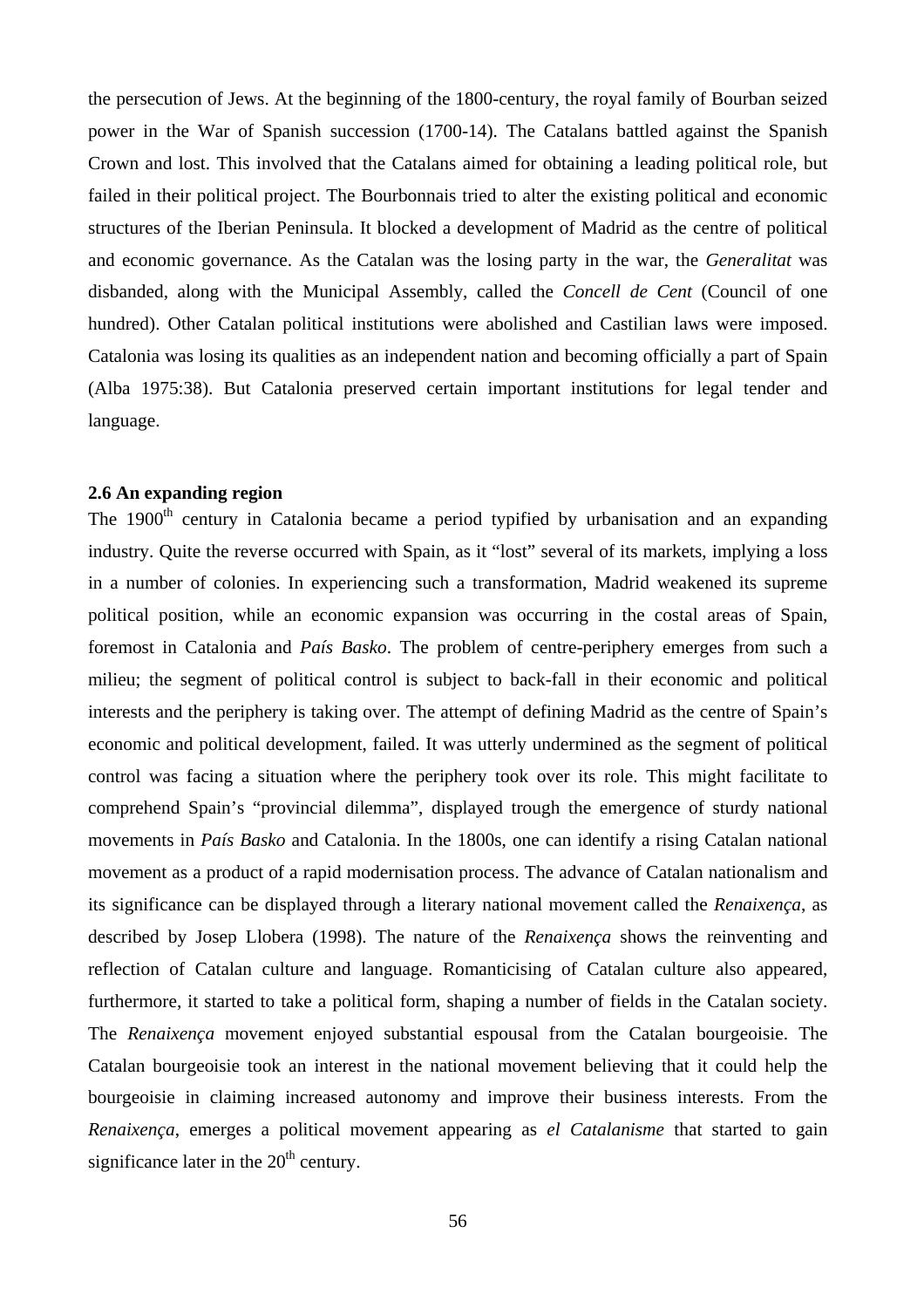In the Catalan legitimising process for an increased independence, early agents of the Catalan movement can be identified. For example, Valenti Amirall, Josep Torras i Bages, Prat de la Riba, La Lliga Regionalista, Centre Catalá, were all organisations and ideologists carrying out the task promoting Catalan culture (Malmstrøm 1992). A range of activities was carried out, emphasising consciousness of a Catalan national identity. But the political campaigning was expressed in various manners: uniting the Catalans in organisations opposing the central government, promoting ideas of a Christian Catalan state, distribution of political material at schools, libraries and at scientific academies, etc. The emergence of Catalan nationalism can be seen as a rejoinder in requirements of improved political liberalisation and restructuring of the Catalan society. Attaining social conversion inside the Spanish state appeared problematic, due to the traditional power segment being made up of nobles and militaries. The Catalan national movement might have assumed that increased awareness on regional differences could have resulted in political upheaval in the rest of Spain. Seen from another perspective, the Spanish state is often regarded as corrupt and inefficient and as exploiting of the periphery. Therefore, the increased awareness of regional differences can be seen as a way of protecting local interests from the Spanish state.

#### **2.7 Barça in a Catalan context**

The Catalan national movement and the socio-economic situation related to the expanding industry and urbanisation of Barcelona is a proper background to comprehend the origin of *Barça*. *Barça* seen in relation to such a background also reveals how the club shares links to modernisation. For example, *Barça* was founded in an era of an expanding industry; also, the club follows as football is spreading around in the world. Indicated earlier in the thesis, football's spread to Argentina was interrelated to the British presence in the country. Eduardo Archetti (1999:48) notes that the majority of football clubs located in Argentina originated from British schools situated in Buenos Aires. Buenos Aires is a city that was with a high concentration of immigrants with different nationalities. The pattern of football's world dispersion is similar to what we find if one is to look into to *Barça*'s origin. We find the classic narrative of how members of an international community, where the majority of the individuals were closely linked to the British industrial interest present in Barcelona, played football in their spare time. And from the community, *Barça* was founded.

 *Barça* was founded in 1899. The community's first partakers consisted of foreigners, mostly from England, Germany and Switzerland. Agustí Rodes i Català (2000:19) notes that the community's members had Protestant background and counted about 430 individuals. From its beginning, *Barça* has been a club characterised by possessing an international foothold. For example, Hans Gamper, the founder of the club, was from Switzerland. The majority of the initial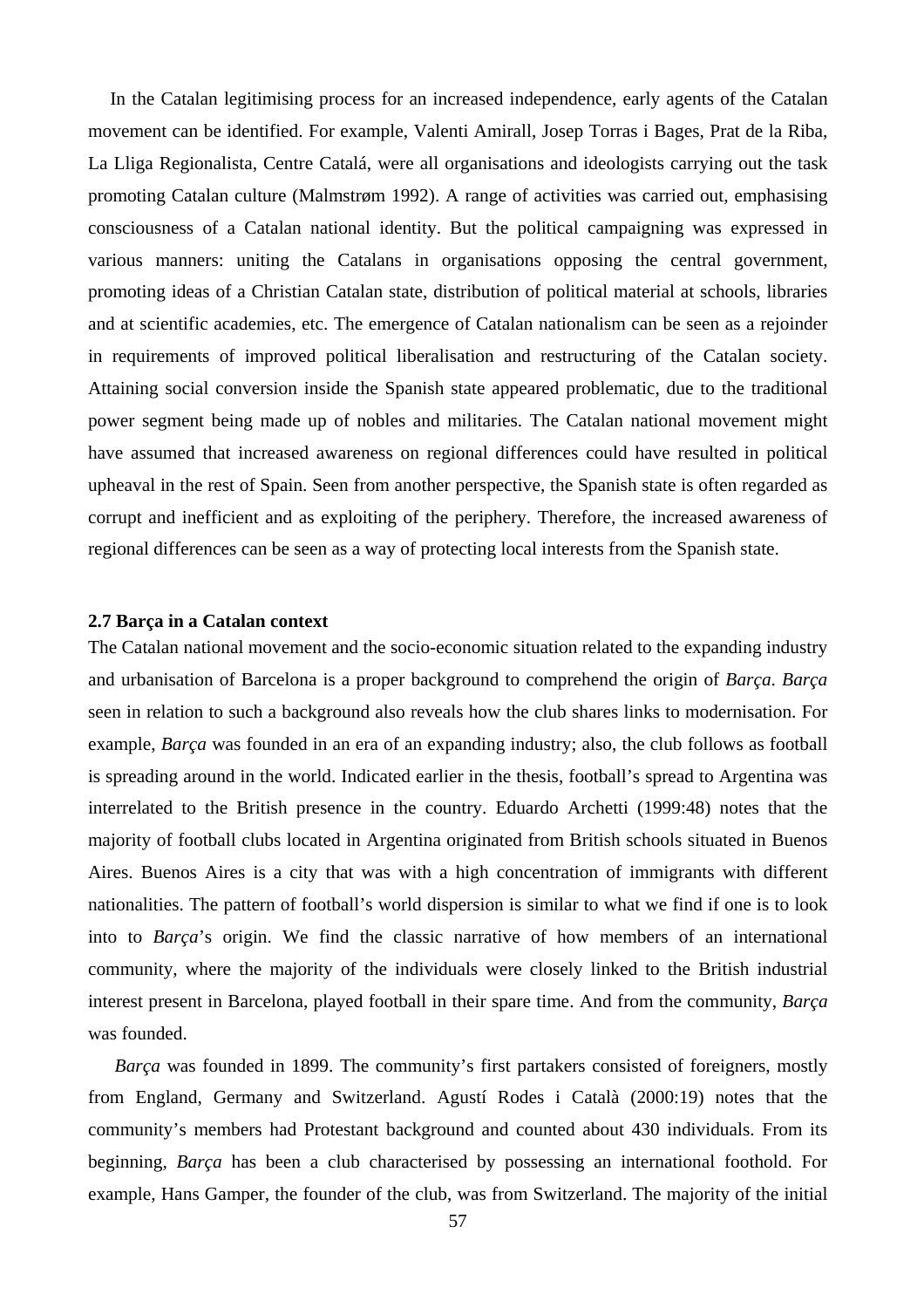*Barça* footballers were English: "While FC Catala was made up mainly of Catalans, the majority of Barcelona's players were foreigners, notably Englishmen." (Burns 1998:70). Although the early partakers of *Barça* being interrelated to the mentioned community, traits suggest that the founders of *Barça* made an effort to make the club a representation of Catalonia. The club emblem is a reliable indication for such a postulation. The Catalan flag, *la Senyera*, and the cross of St George, *St. Jordi*, are attributes incorporated into the club emblem. This provides *Barça* with a distinct sentiment of belonging to Catalonia. The *Senyera* as an integrated part of the club emblem, the story of Catalonia's origin becomes an incorporated part of the club. This establishes a closer link between Catalonia and *Barça*. The *Senyera* has a mythical and heroic narrative worthwhile exploring: The Death of Guifeé el Pilós, the Count Barcelona, died in the year 878. He was asked what type of reward he desired in fighting alongside the Frankish king Charles the Bald. In response, the Count showed his guilded shield to the monarch, dipped four fingers into the Count's open wound, and wiped them across the yellow shield. The Count split his land among his sons without notifying the Frankish King. This action marked the establishing of the Catalan independence and is the original story for the existence of *la Senyera* (Alba 1975:16).

Putting this forward, remarks concerning *Barça*'s origin, and the social circumstances in which the club was founded in, can be made. What is made evident is how the club materializes to be part of a hybridisation process, appearing as a cultural hybrid. Originally, hybridisation and hybrids were concepts developed by natural science. It dealt with how an animal or a plant produced from the mixing of two spices. Hybridisation implies the creation of a pseudo-species as a result of the combination of two discrete species (Archetti 1999:25). Applying such an idea to culture, Néstor García Canclini's work on hybrid cultures in Latin America is significant to mention. García Canclini claims that Latin American countries are the result of "sedimentation, juxtaposition, and interweaving of indigenous traditions, of Catholic colonial hispanism, and of modern political education and communicational action." (1995:46). This is to say that the mixing of tradition and modernity designate processes of hybridisation (Archetti 1999:xv). Creating a hybrid implies that cultural borders between "us" and "them" become manifested on the condition that individuals interacting in a "hybridised" world recognise such a cultural border. It means that the concept of hybrids can be employed when referring to something of mixed origin. This can clarify how *Barça* suggests being a cultural hybrid.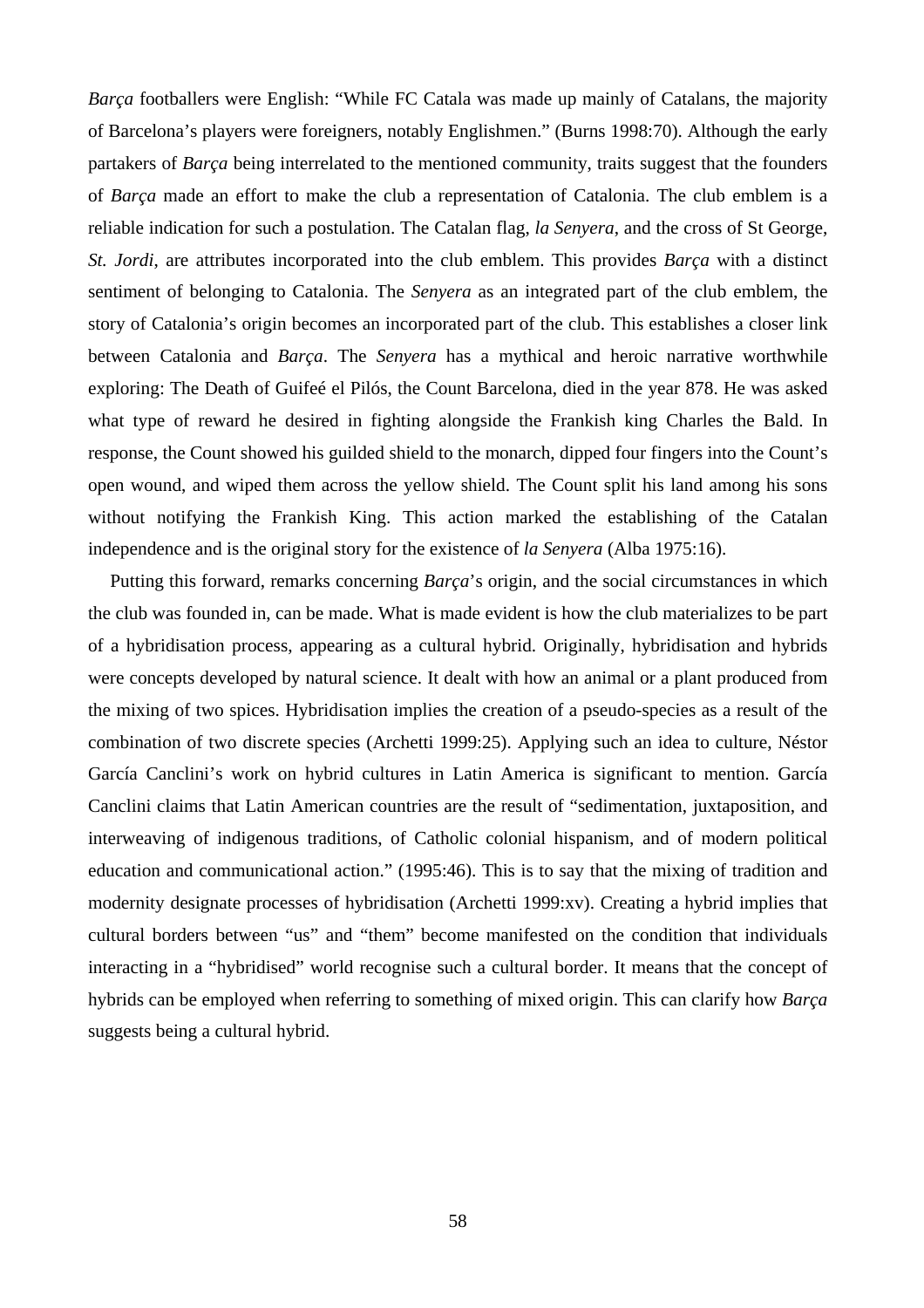It seems to be the intermixing of the pre-modern sport of football and a set of cultural traits, displaying ancientness, which suggest that *Barça* is a cultural hybrid. *Barça* stems to be an integration of supposed traditional traits with a pre-modern phenomenon. Especially *Barça*'s club emblem is a powerful symbolic representation. The club emblem indicates that *Barça* is a sign of a cultural manifestation and is the outline of a human entrepreneurship. Seeing that *Barça* enters into the social milieu where structured opposition is played out, the club is a powerful cultural expression of national capability evoking affirmative force within the cosmos of its adherents. Spanish football clubs' tradition of being coalescing symbols, means that changes in the political and economic sphere are somewhat reflected at the sporting field. Catalan nationalism's distinct anti-Madrid sentiment has often been expressed through *Barça*. Investigating the political climate through two different periods, before and after the Civil war, different examples show how the manifestation of anti-Madrid sentiment has been accomplished through *Barça*. Therefore, one can identify clearer relationship between football, nationality and the Spanish state.

#### **2.8 Catalonia before the Civil War**

The period from 1900 until 1936 bears the virtue of being highly politicised. As mentioned, the central government of Spain was at war with the United States, attempting to secure the last parts of their remaining empire. In 1901, agents of the Catalan movement, represented through *Lliga Regionalista*, promised a more modern and efficient government. The movement managed to secure *La Mancomunitat de Catalunya* in 1914. The *Mancomunitat* was an administrative union of four Catalan provinces and was part of the phase of establishing the *Estatut de Catalunya*. It worked as an autonomous region within the Spanish state. The dictatorship of Primo de Rivera (1923-30) marked an impediment for the development of a Catalan republic. When Primo de Rivera stepped down from power, *Generalitat* was re-established. A referendum was held in order to resolve the issue of the *Generalitat* functioning as an autonomous government. This indicated that the dream of a Catalan Republic was heading for an end as the Spanish Civil war commenced.

The period from the mid 1900s to the establishing of *Mancomunitat* (Llobera 1998) was a pinnacle for the Catalan movement. Agents of the Catalan political movement managed to establish an idea of a Catalan national character (Duke & Crolley 1996). Due to Catalonia being an expansive region, the idea of the Catalans as hard working and progressive developed. The socioeconomic conditions of the North Eastern corner of the Iberian Peninsula, might have contributed to the creation of a distinctive Catalan character. It smoothed the progress of enhancing the differences and the mentality between the regions (ibid.). This was incorporated into the discourse against the central government. Such a task was fulfilled by opposing the conservatives and intellectuals. The conservatives and intellectuals had a tendency to employ romanticism and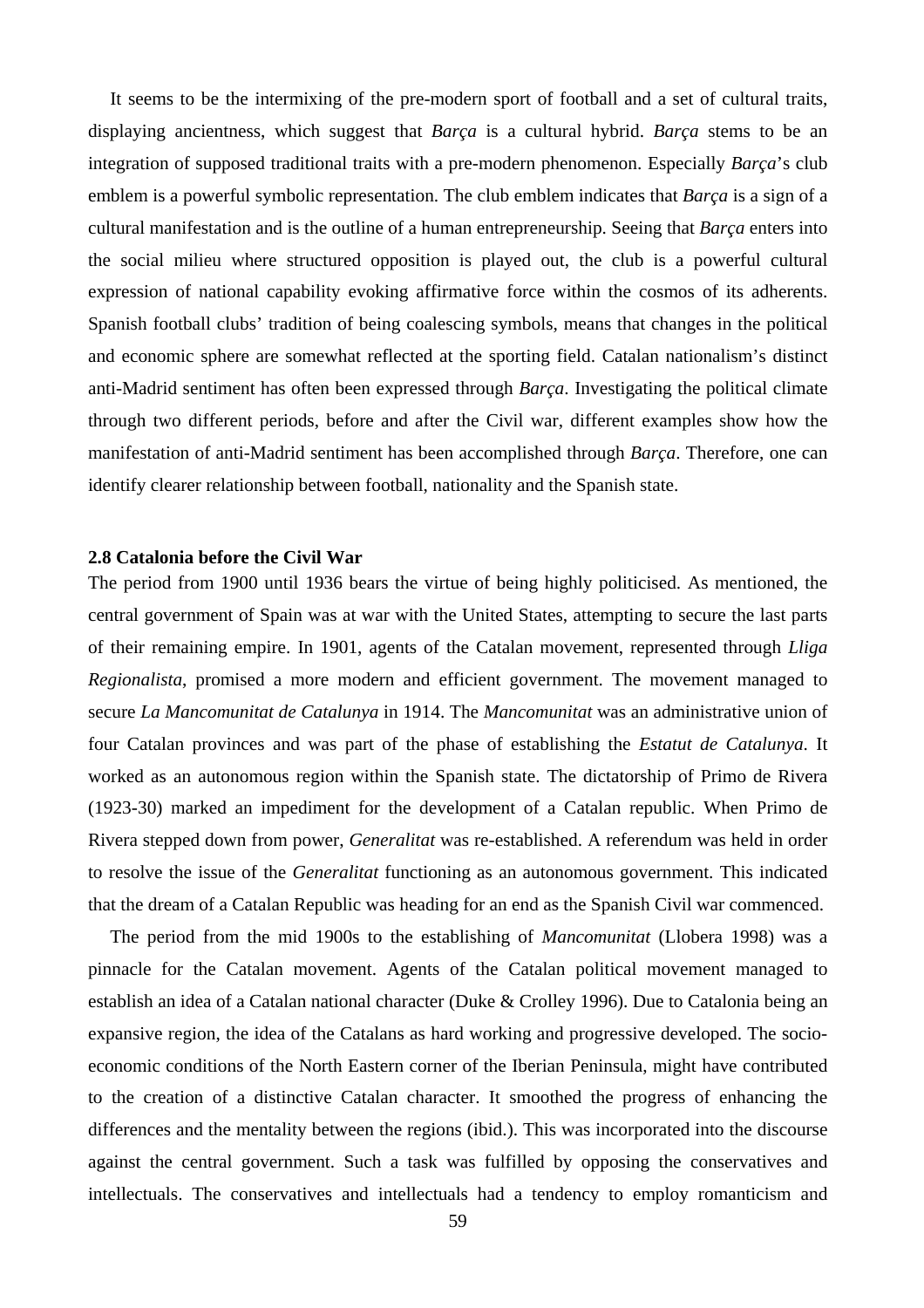glorification of the mythical past (Thomassen 1996). In contrast to this, to advocate for the Catalan character as being part of modern life and an integrated part of the Catalan culture, seems to be the way of coming to terms with economic and political conditions of that time.

Certain examples show how football has been employed to express anti-Madrid sentiments. When Espanyol, the other football team located in Barcelona, was founded in 1900, the club supported a no-foreigner policy. Espanyol was in this period regarded as a representation of the Spanish state, which partially fortified the *Barça* fans' anti-Madrid sentiments. Although *Barça* had numerous international players, this allowed *Barça* to label Espanyol as xenophobic. In 1902, *Barça* refused to play a tournament because of foreign players were not entitled to play. *Barça*'s protest was related to the feeling of being persecuted and punished by football authorities because of what the club represented:

 *"They feel that it is precisely because it is seen as the team that represents Catalonia and anti-centralist Spain that they are treated unfavourably: talk about 'political referring' is common."* (Duke & Crolley 1996:27)

The modes of expressing anti-Madrid sentiments become clearer as social space is subject to social unfolding. This is a distinct social pattern with *Barça*. Being imposed restrictions by the Spanish state Catalans searched for a sanctuary in new spaces where they could express themselves. The football stadium appears to be such a space where sentiments could be displayed. For example, during the dictatorship of Primo de Rivera, the Catalans were suppressed. The football field turned out to be one of the few places where Catalans could express anti-feelings. Significant at that time, was the rise in number of *socios*. When Primo de Rivera stepped down from power, and the Catalan society normalised, there was also a decline in numbers of *socios*. Numbers obtained from my fieldwork could sustain such a statement. *Barça* had in 1922: 6.341 *socios*, 1924: 12.207 *socios*, 1928: 10.045 *socios* and in 1931: 9.581 *socios*. Taking into account that the Spanish national football league commenced at the end of the 1920s, moreover that Barça had played in regional tournaments before that time it is plausible to argue that the football field represented anti-Madrid sentiments for *Barça* fans.

#### **2.9 From the Civil war to transition**

During the civil war, Spain was divided into Republicans versus Nationalists (Duke & Crolley 1996). The defeat of the Republicans in 1939 led to the establishment of the Franco-regime and the country remained territorially divided. The Civil War is a revealing period in the relationship between football and politics. Numerous footballers left Spain during the Civil War, particularly footballers closely connected to the Republican areas. The political division that existed between the regions could be identified through football clubs. *Barça* and clubs from *País Basko* were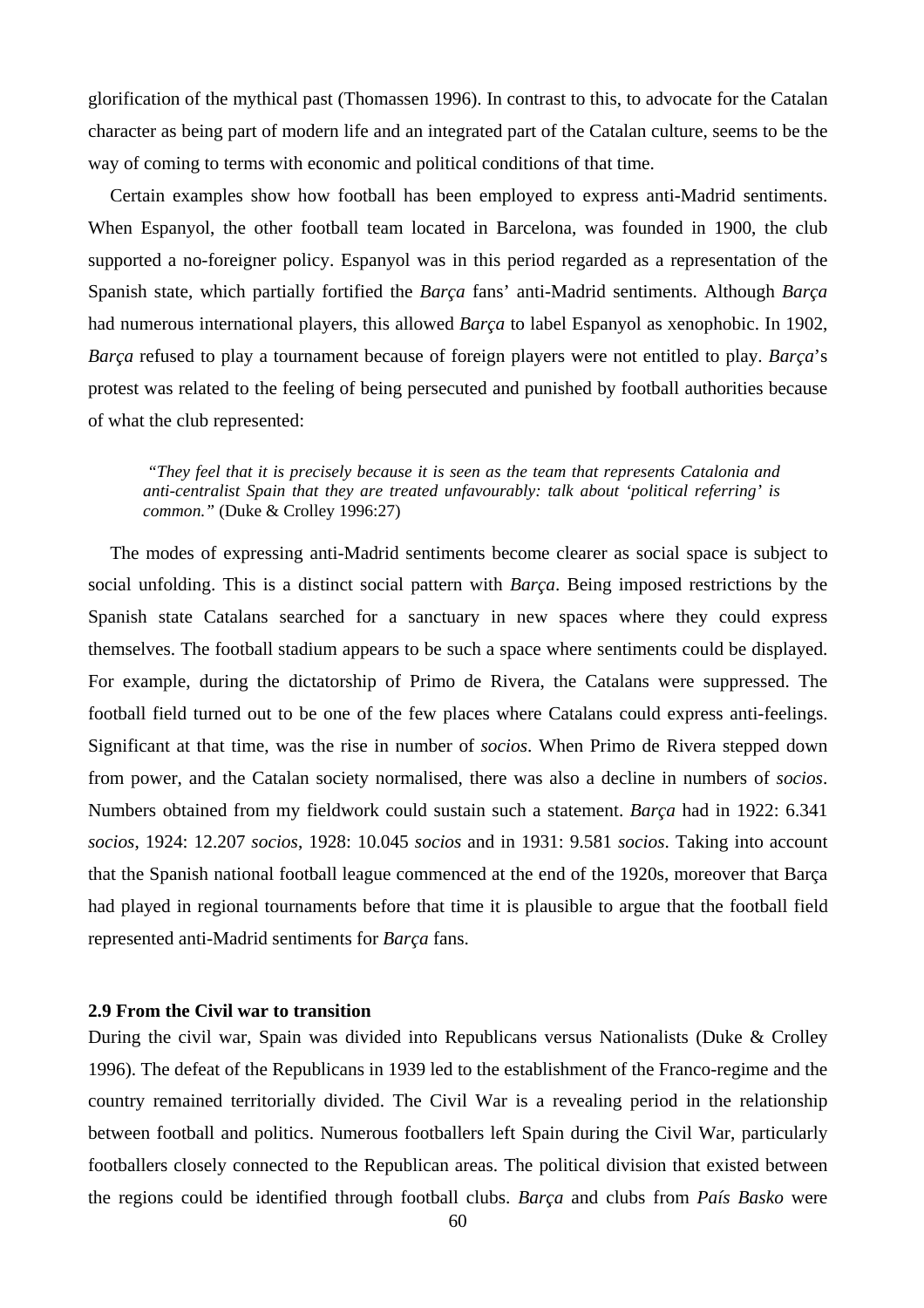synonymous with separatism, signifying nationalist aspirations (ibid.). Clubs like Osasuna and Espanyol represented the regime. Football clubs closely connected to the regime enjoyed various forms of subsidies. Clubs received extra money for financing away trips and players were exempted from military service. Not only football clubs were militarised: The Spanish football association (*Federación Española de Fútbol* ) was run by military figure. Here one can identify how the Spanish state started to intermix with football clubs, which gradually fortified throughout the dictatorship. Vic Duke and Liz Crolley (ibid) note that the state's motivation for engaging with the football field was less related to football being a leisure activity, but had military purposes: "We all need to get used to the idea that in the immediate future, sport is not a pleasant leisure activity, but a necessary way in which the country can improve its men and have them prepared for action whenever they are needed".<sup>[29](#page-60-0)</sup> (ibid.:30). There were no national football competitions during the war. This implied that football was organised in regional leagues. In the absence of a national league, *Barça* went abroad to play. Playing a broad became a manner of expressing anti-Madrid feelings. The club entered into the role of being Catalonia's "national team" and played against clubs located outside Spain.

The Franco regime led to a militarised penetration of the Spanish society. Football clubs, like any other public institution, were subject to government control (Duke & Colley 1996:32). The football clubs' administration, organisation and ownership were under governmental surveillance. The state was militarising Spanish football clubs by appointing military figures into key positions. The existence of a governing body in Spanish football clubs permitted the regime to intervene by ensuring that the "elected" president was loyal to Franco. Such a policy was made explicit and dates back to 1938. The regime appointed the president or ensured that the person in charge was steadfast to the establishment:

 *"Most football clubs, even Barcelona, the club which is today usually considered to have been that which demonstrated most antifranquista feelings, had a directorate which consisted almost exclusively of Franco followers, and were indeed appointed by Franco."* (Duke & Crolley 1996:32)

The governing body of a football club was affected by the regime, and the Spanish football structure was attempted "democratised". The alternations taking place were a reflection of changes occurring in other parts of the Spanish society. One interesting feature with the regime was the concentration of power in the hands of a small number of individuals. For example, in contrast to the first part of 1940s, when the Ministry of Sports (DND) appointed a football club's president, this changed in the late 1940s when elections were held. In 1946, the DND made a decision that

<span id="page-60-0"></span><sup>29</sup> The minister of Sport, general Moscardó, quoted in Vic Duke & Liz Crolley (1996).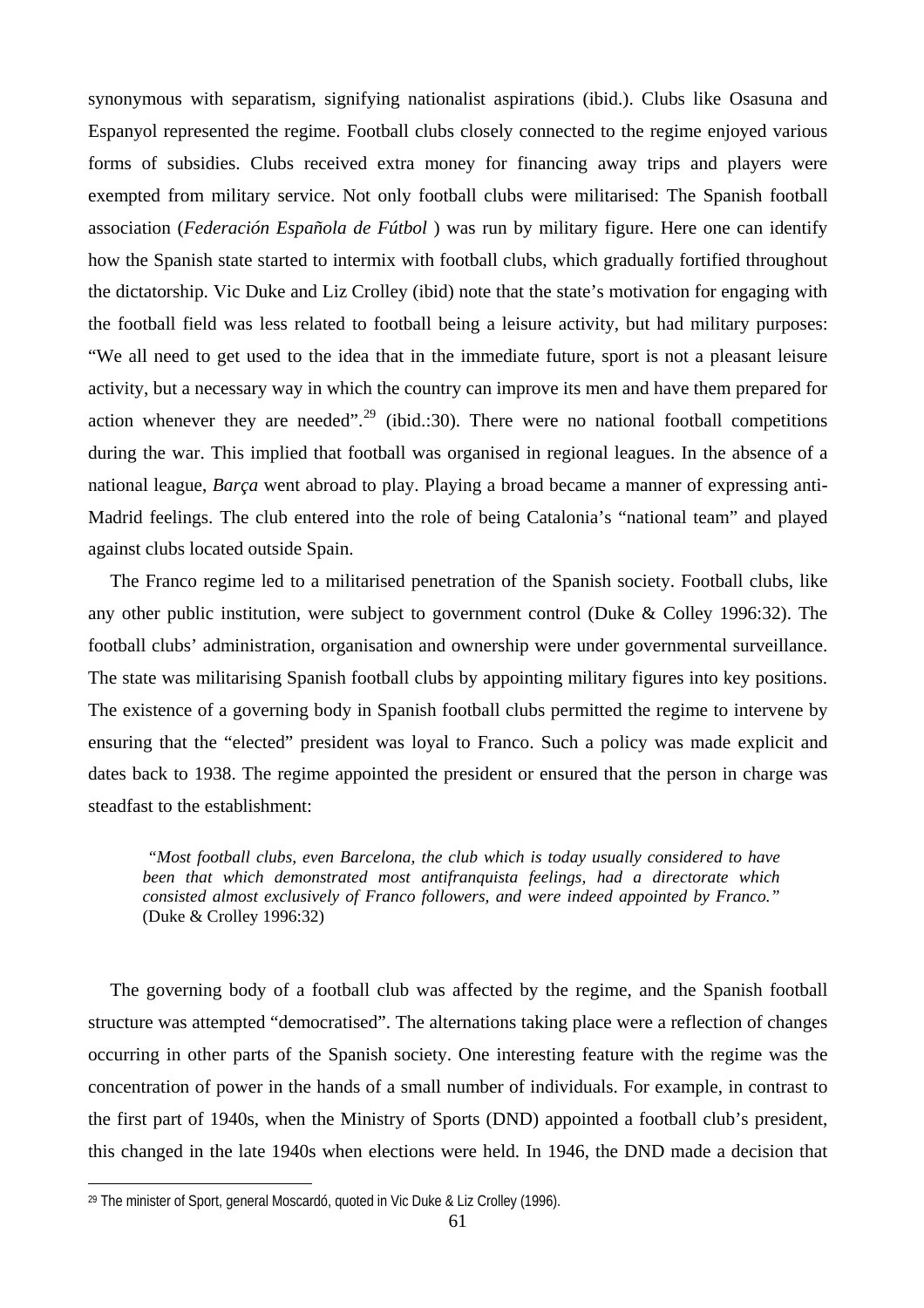the board of directors could elect their own *presidente* on the condition that the president was approved by the Spanish state:

*"Some 200 socios, chosen at random (at least in theory) were to be allowed to attend annual general meeting. In 1948, Barcelona, frequently the pioneer of any moves towards democracy, allowed al its supporters to vote for the presidente: this provoked a rapid response by the DND who immediately made its recommendation which allowed 200 socios to vote legally binding."* (ibid.)

Few efforts were put into having new elections. The national football federation was criticised for not representing the clubs. Until the 1970s, naught was achieved to change the unequal and atrocious conditions in Spanish sports. Sports under the regime were not a successful social enterprise. The individuals holding power of the governing bodies were regarded as unskilled (Shaw 1987). Franco attempted to destroy all institutions that held traces of regionalism or separatism. Languages other than Castilian were proscribed. The Spanish state being well integrated into football, the regime saw the sport arena as an instrument for the fostering of the Spanish national identity. Monopolising central key positions allowed the regime to carry out Hispanicisation of football clubs. The process of Hispanicisation of football clubs is found through the changing of a football club's names. From 1941, follows a directive from the Home Office Department for Press and Propaganda (Duke & Colley 1996:36) commanding all football clubs to have Spanish names. For example, the Basque football club Athletic de Bilbao became Atlético de Bilbao, Sporting Gijón became Deportivo Gijón and Football Club Barcelona became Club de Fútbol de Barcelona. Focusing on the football ground, any effort opposing Hispanicisation was prohibited:

 *"…Las Corts had been converted overnight into a passive theatre of orderly entertainment and harmless encounters between competing teams: not a flag or banner in sight, thousands of spectators in suits applauding respectfully, a few men in uniform here and there, and then the players, doing the one thing they had been called upon to do and nothing more – play football and obey the referee"* (Burns 1998:137)

Any visible traits referring to regional sentiments were harshly dealt with. The Catalan flag, *La Senyera*, was made illegal. In contrast to this, ceremonies celebrating the Franco-regime were favoured. Footballers had to carry out the fascist salute before football matches. By the 1960s and the 1970s, the opposition against the regime started to strengthen. For example, a number of clubs, footballers and fans were often displaying regional sentiments. These dissidents of the regime were constantly portrayed in a negative way by the Madrid-based press. Duke and Crolley (1996:37) argue that Franco did not see the political manifestation that took place in the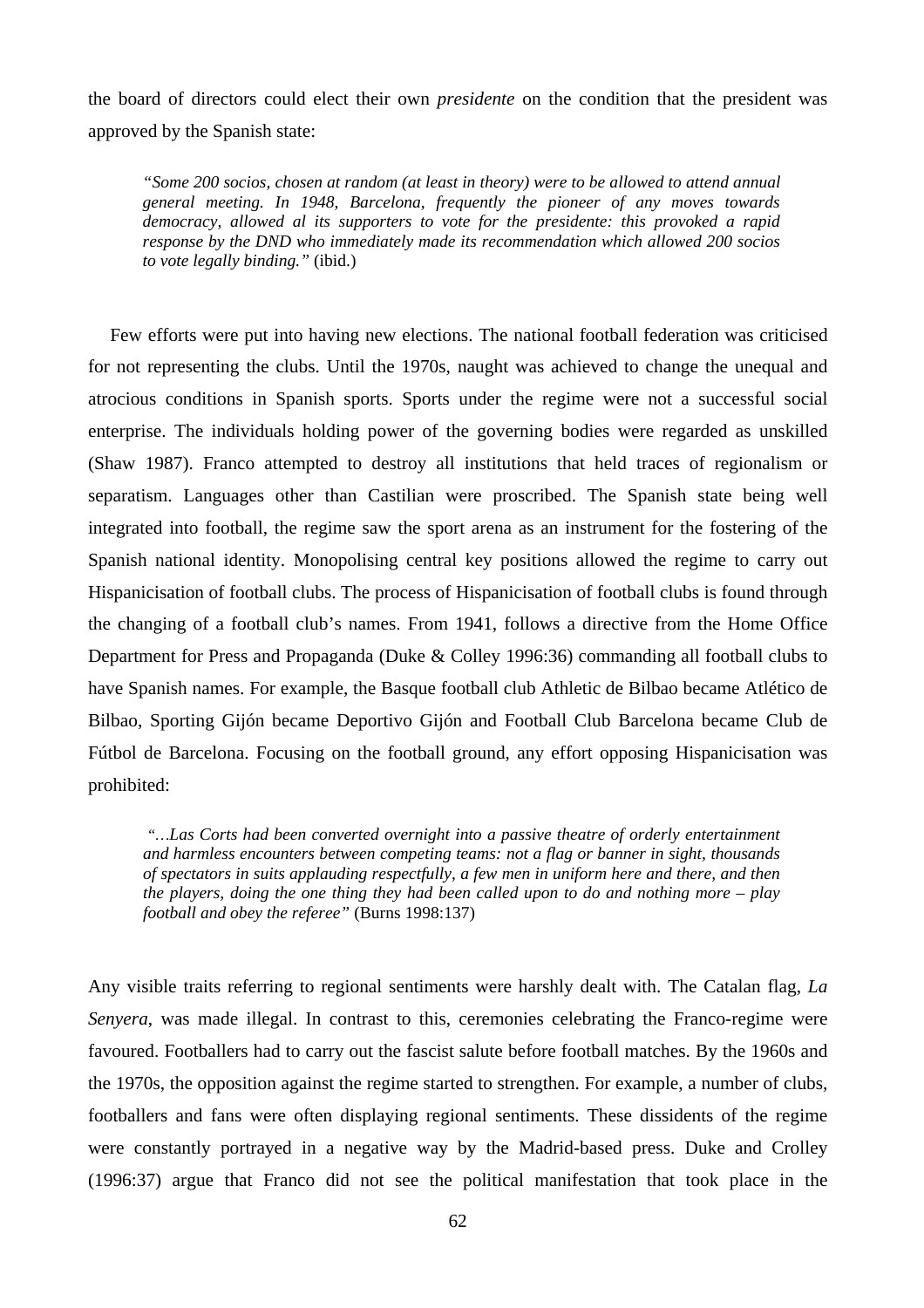footballing context as potentially dangerous. It has been suggested that football was a sort of "escape valve" (Vázquez Montalbán 1975, quoted in Shaw 1987). Former *Barça* player and coach, Charles Rexach, proposed that it was a mistake by Franco to underestimate the strength of the Catalan sentiment expressed through football:

*"He [Franco] tried to get rid of all regional rivalries in Spain, apart from in the footballing context. He promoted football as healthy way for the regions to relieve the tension. But with Barça the dictator made a mistake. As the Catalans had no political parties, or regional government, or any right to use their own language, they put all their cultural pride into Barça. At a Barça match, the people could shout in Catalan and sing traditional songs at a time when they couldn't do it anywhere else."* (National Geographic 1984, Duke and Crolley 1996:37)

The Franco-regime did not only militarise the football structure but also exercised means of power in transfer cases. In 1953 emerged the famous *caso di Stéfano*. Alfredo di Stefano, originally from Argentina, was a footballer that *Barça* wanted to buy. Di Stefano was on loan from Colombian Millonarios de Bogotá but was officially registered with Argentine River Plate (Burns 1998). *Barça* officials believed that they had signed di Stefano from River Plate. But the Spanish FA stopped the transfer, claiming that he was a Millonarios player. Meanwhile, Real Madrid started to negotiate with di Stefano. The Spanish FA was called to arbitrate over who had in fact signed on the player and came to a surprising result: di Stefano was to play a couple of season for Real Madrid and then play some seasons for *Barça*. *Barça* pulled out from the deal, and Real Madrid built a team around the new player and won several national and European cups with di Stefano as the leading footballer.

#### **2.10 The transition**

The transition to democracy involved transformations in the Spanish political system. The regime started to lose its grip during the 1960s and in the 1970s and manifestations against the regime occurred. The transition has been painstakingly debated. The author Gregorio Morán (1992:11) enquires if the death of Franco has guarantied a complete democracy. It is interesting to raise Morán's argument, since it casts a light on how the transition occurred. It has been suggested that Franco planned the transition before his death and the new power-holders lingered to take over. For example, certain individuals I met during the fieldwork claimed that the transition took on a hideous nature. For them, the succession of power had dealt with overlooking four decades of despotism. Pondering if the transition was successful or not, is not a subject I will ensue further. But the transition has involved a refurbishment of regional and national sentiments. The rise in interest of regional identities is obvious, as we look into aspects of cultural activities. There has been an amplified interest for traditional folklore, dances, songs and the promotion of regional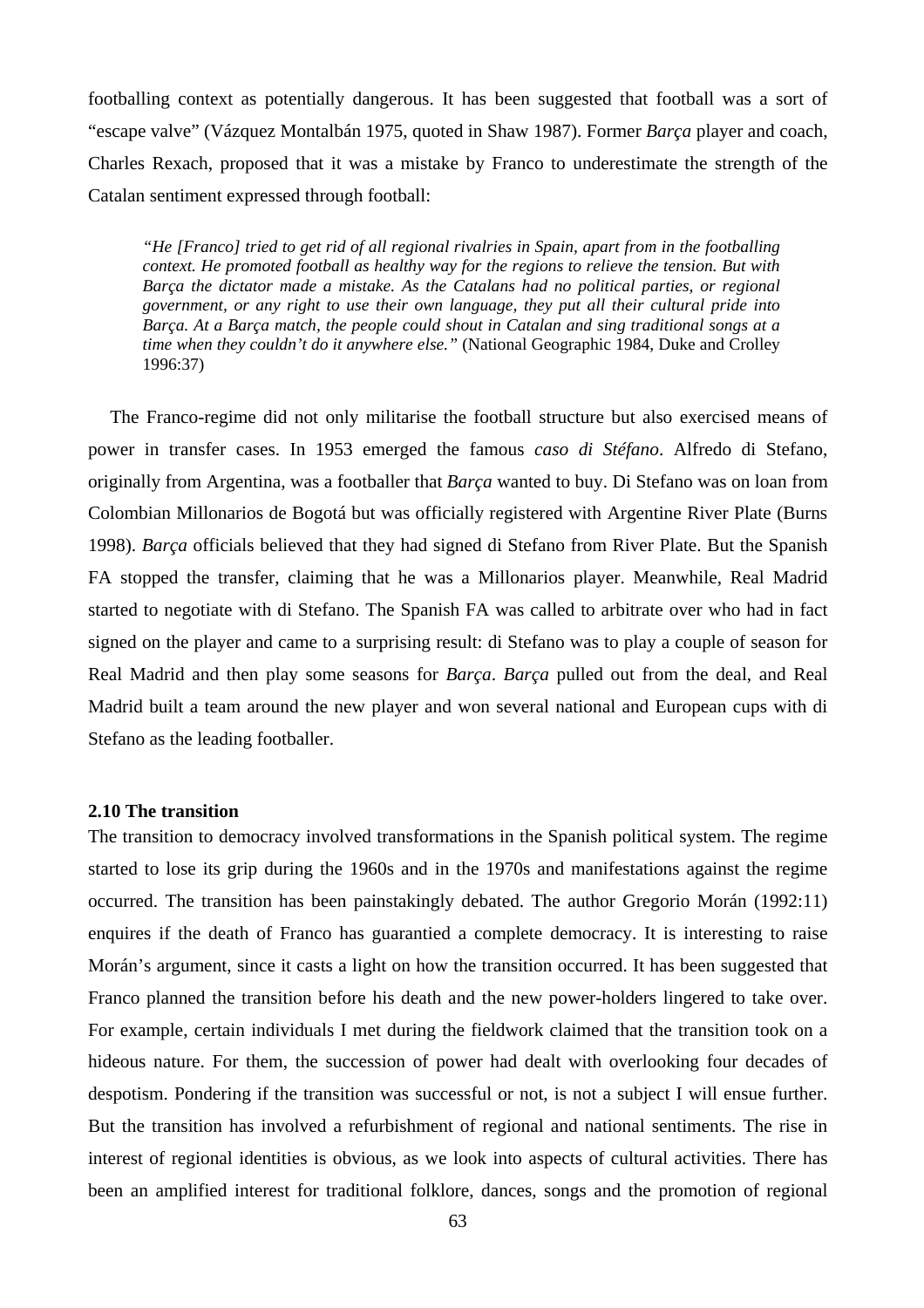languages. The football ground in such a context, has been made an important place for expressing regional and national sentiments.

The Spanish Constitution of 1978 involved the creation of 'states of autonomies'. The assorted *Comunidades Autónomas* have various degree of autonomy in legislation and administration. For Catalonia, the transition involved obtaining autonomy from the Spanish state. This can be expressed through the Spanish state's recognition of Catalonia as a *Comunitat Autónoma*. It is a region with self-governance expressed through the system of *La Generalitat* (Fossas & Colomè 1993). *La Generalitat* refers to a common denominator that governs Catalonia's political autonomy. *El Estatuto de Autonomía de Catalunya* consigns to the constitution of Catalonia and defines *La Generalitat's* supremacy, institutional content and means of financing. Catalonia's autonomic means of governing are restricted to *La Generalitat*'s jurisdiction. What regards the division of political power between regional authorities and the central government, someone is required to fulfil the roles of the political system and exercise a policy. The defined political structures, allows that courses of actions to be carried out with legitimacy. An important policy is the promotion of the Catalan national identity. The policy deals with evoking sentiments of what it means to be Catalan. An aspiration for the politicising of the Catalan identity has various objectives: increased autonomy from the central state, legitimising the existence of Catalonia, etc. The agents of Catalan nationalism can be connected to a movement that perform the "work" of reflecting upon the Catalan national identity. The movement can be portrayed as nationalistic. In preventing any further associations of being a nationalistic movement, a substitution in name has been made. The term *El Catalanismo* is employed to characterise Catalan nationalism.<sup>[30](#page-63-0)</sup> Compared to the Catalan nationalism occurring under the *Renaixença* period, the movement differ in how it promotes Catalonia. An important agent of *Catalanismo* can be recognized through the political movement *Convergéncia i Unió* (CiU). The movement's front man, Jordi Pujol, has agitated for a higher degree of autonomy and been an important agent for *Catalanismo*. The *CiU* might be considered a nationalistic political party where the political aim of the movement is preserving the Catalan culture. But I will leave the issue of Catalan politics, and focus on the aspects of the ideological content of *Catalanismo*.

An ambition for *Catalanismo* is to create awareness of a Catalan national identity. The Catalan national identity is believed to have special social norms and values and these can only be learned through living in Catalonia. The norms and values can be conceptualised through a national character, which is different from the Spanish national character. The norms and values ascribed to the national characters can be displayed through Lien's comparison between Catalan and Castilian stereotypical ideas (Lien 2001:124). For example, the Catalans project themselves as modern and

<span id="page-63-0"></span><sup>30</sup> *El Catalanismo* in Spanish and in Catalan *El Catalanisme*.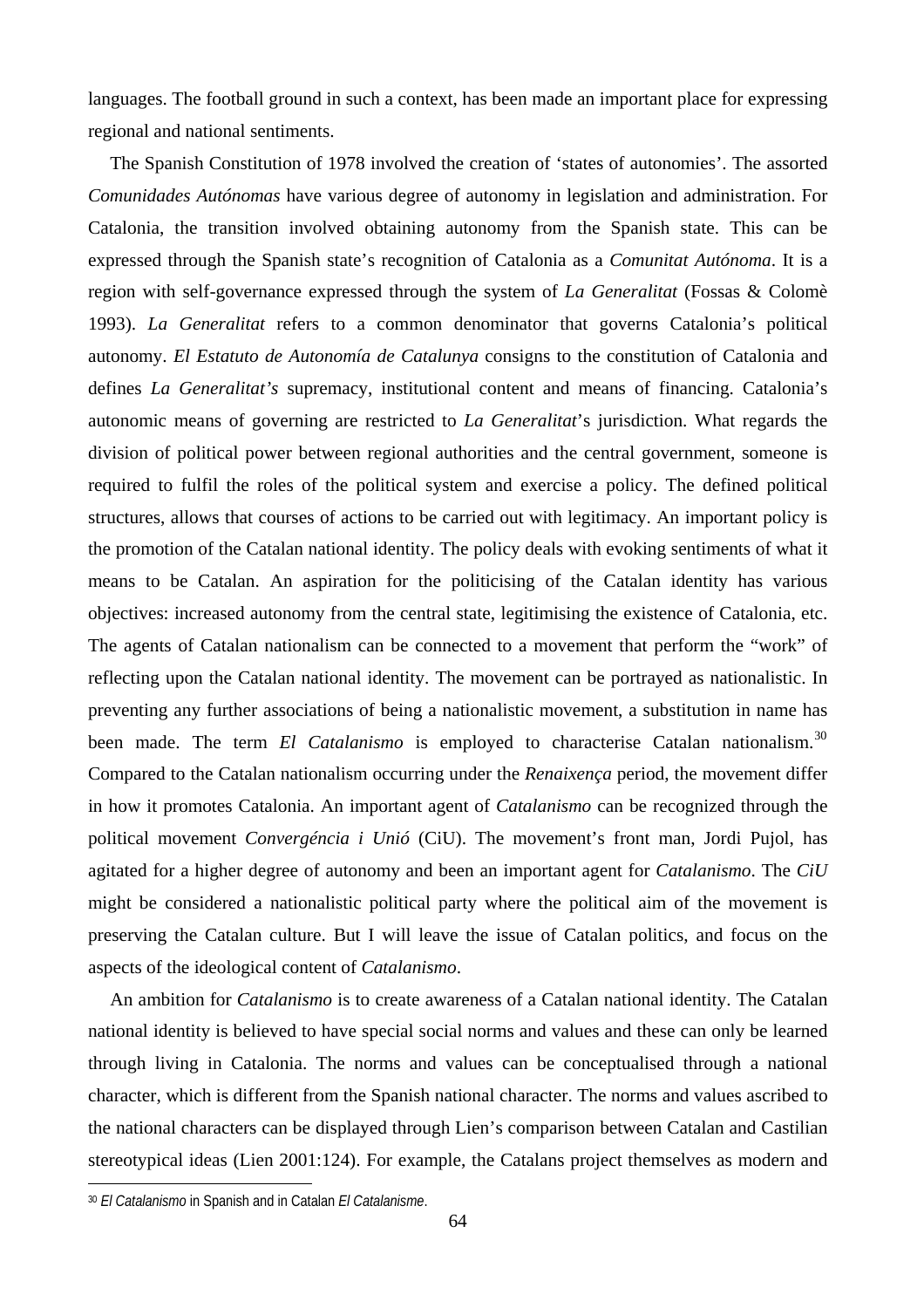dynamic, while the Catalans see the Castilians as stubborn and backward. It has to be underlined that these social values and norms are of a stereotypical nature and are often rendered in media and popular discourse on the Catalan identity. From these social norms and values, emerges a social imagery of Catalonia as a modern society. Being a modern society implies that the Catalans emphasis differences from the Spaniards meaning that the Catalans attempt to portrait themselves as being more "European". Agents of Catalan identity have a tendency to accentuate that Catalans have more in common with countries located further north in Europe, such as Germany, France, The Netherlands and England.

#### **2.11 Concluding remarks**

This chapter explored the first analytical level of the thesis and attempted to provide *Barça* with a contextual reference. It involved accounting for *Barça*'s collective representation, meaning that the club is a leading collective representation of Catalonia. I have also accounted for the social milieu in which the club originated. Since the Catalans often see themselves in contrast to the Spanish national identity, it has been crucial to describe the context in which the national identities take place and how it has been reflected through the football field. The examining of the relationship between football, nationality and the state shows how *Barça* has been controlled by the Spanish state. Carrying out the contextual elaboration is necessary as it facilitates the task to understand the notion of locality. The notion of locality is an essential feature that runs into the project of conceptualising modes of local fandom. Grasping these modes of local fandom is the subject for the next chapter.

The transition to democracy involved alternations in the Catalan society. Catalonia has attained a great deal of autonomy from the Spanish state. This has involved that much work has been put down in strengthening Catalonia's position within the borders of the Spanish state. In the discourse on the Catalan identity, a political issue has been the importance of stressing that Catalonia is a nation and not a region (Malmstrøm 1992:12). The role of prevailing and reinforcing the Catalan culture and language has been a central objective for this matter. For example, the Catalan literature has experienced an enormous progress. Barcelona comes across today as a significant city where modern art and architecture flourish. But Catalonia appears also as a heterogenic society, where the "real" Catalans seem to be a figurative minority. Large groups of immigrants came from various parts of Spain looking for work in Catalonia. This cluster of people does not speak Catalan, or knows the language badly, is considered as part of the Catalan population and make up 60 percent of it (ibid.). The project of promoting the Catalan language and culture becomes therefore a challenging issue. Another important social feature worthwhile looking into is the subject of independence from Spain. Catalonia's autonomy has provided the region with the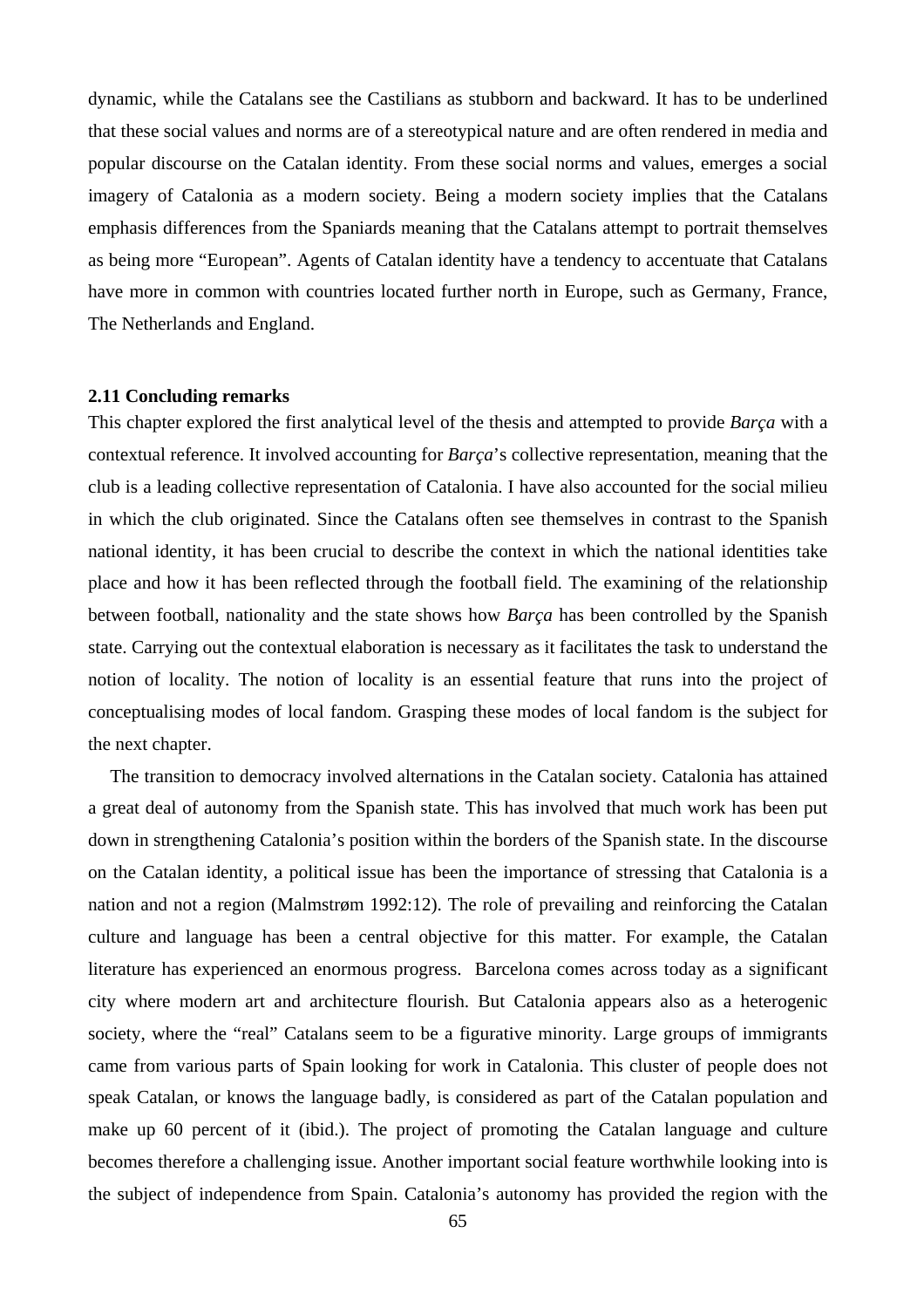possibility to draw up lines concerning the future. The question of independence from Spain seems to divide the Catalans. Certain Catalans think that they have achieved a great deal within the Spanish state's rule. In the debate on independence, recognition as a nation seems to be a desired issue (Duke & Crolley 1996:42).

As the Catalan society has undergone transformations so has *Barça*. The period subsequent to the transition brings up interesting features relevant to the market penetration. For the club's members, the *socios*, one of the first alternations to take place, was the possibility to vote for the club's president. This implied that *Barça* was becoming a democratic institution. Even if *Barça* promotes an idea of being a democratic football club, it needs some reconsideration. Especially considering who is elected president. Núñez was elected as *Barça* president after the Spanish transition to democracy. He held the presidency until he resigned during the 1999/2000 season. Throughout his presidency, Núñez seems to have consolidated his position within the club structures (Burns 1998). A response to this development was the formation of the fan movement *L'Elefant Blau*, an association consisting of *socios*. The movement was founded as a counterpart and endeavoured to campaign against Núñez's attempts to undermine *Barça*'s democracy and the commercialisation of the club (Brown & Walsh 2001:94). Núñez's legacy bears the virtue of restructuring the club in means of implementing a range of "commercial" projects. For example, the "*Barça* 2000" project, the increased significance of merchandising, the establishing a TVchannel, etc, can be identified as measures taken that share parallels to the mentioned market penetration of football. A social process that is difficult to pinpoint directly to one single event, but might be the result of a series of commercial projects that Núñez implemented as president. The *L'Elefant Blau* movement serves as a helpful example of how fans experience to be caught up in a complex process of socio-cultural change.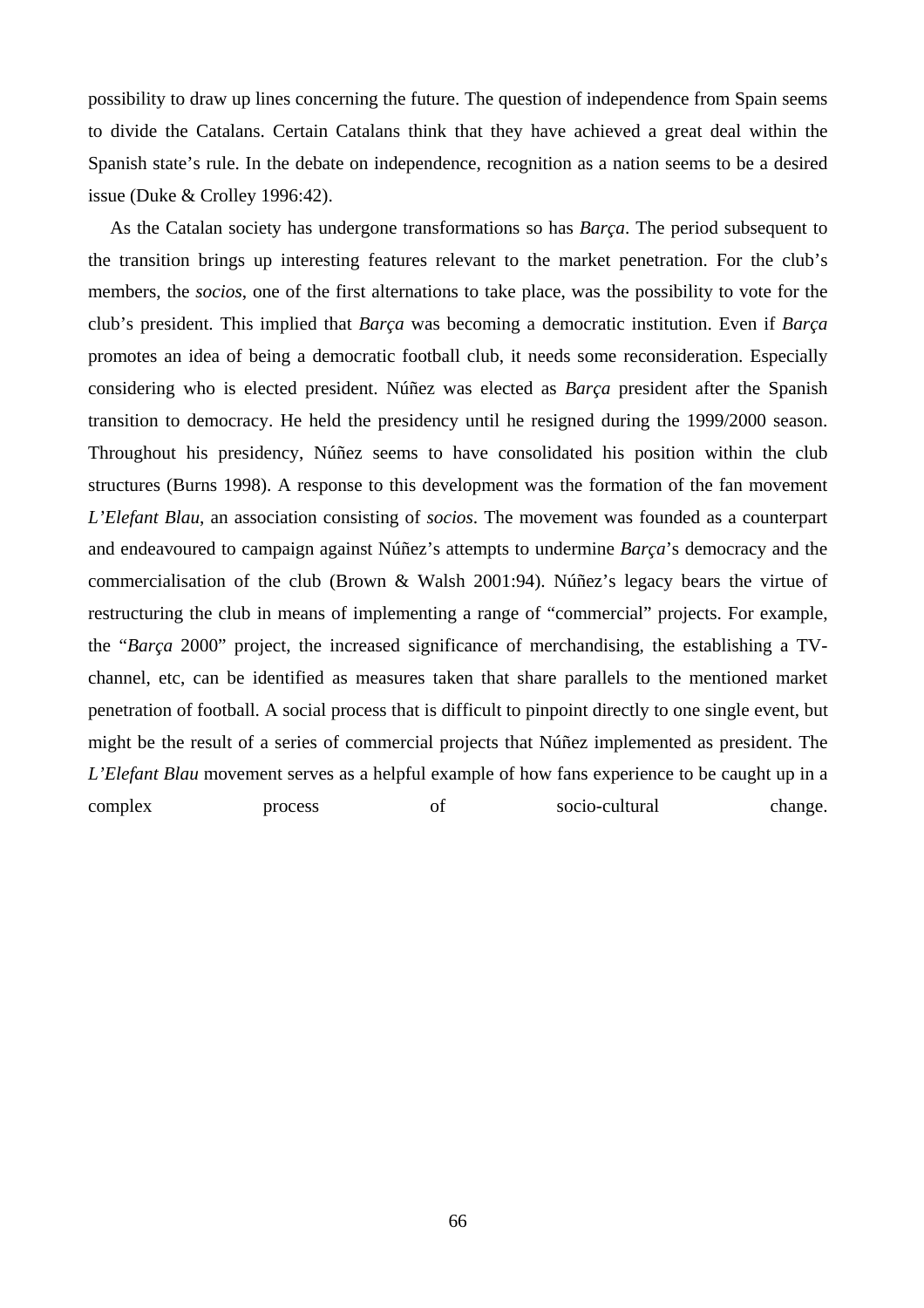# **CHAPTER 3 - MODES OF LOCAL FANDOM**

## **3.1 Introduction**

The previous chapter indicated that the Spanish transition to democracy marked adjustments for *Barça*, and this can be identified through Núñez's projects of "renovating" the club. In response to the progress, the fan movement *L'Elefant Blau* saw the light. This might be one example illustrating *Barça* fans' response to the market penetration. In contrast to this, the members of Dracs have experienced and dealt with the market penetration in completely different terms. The members' way to cope with the market penetration is to support the club in the less professionalized sports. Relocated to Palau, the members have developed a complex supporteristic social life dealing with the idea of supporting *Barça*'s players in the less professionalized sports. Therefore, this chapter aims at exploring the second analytical level of the thesis, implying a curtailing of the analytical perspective. As the previous chapter analysed *Barça*'s collective representation, this chapter looks into local modes of fandom. Local modes of fandom tend to work as an extension of the Catalan sentiment, and one might declare that modes of local fandom are jam-packed with its own moralities and sentiments.

The chapter is divided into two parts: (1) the first part deals with the contextualising of local fandom. Here I will look into the *socio* and the *peña* segment as traits for organising local fandom. Since Dracs is interrelated to this subdivision, it is essential to have it contextualised. The mode of organising local fandom also reflects a set of power relations. Stating this is to come to terms with MacClancy's (1996:5a) argument, that sports and sporting event cannot be comprehended without reference to relations of power. Looking into such relations and the members' beliefs and opinions regarding them, might help to comprehend the members' means to narrate and negotiate supporter identity. Narratives will therefore play a crucial part in the outline of the chapter. The second part of the (2) chapter explores the event leading to Dracs' decision to leave Camp Nou. I believe it is imperative to explore the event as it relates to how the members of Dracs have experienced the relations of power encircling *Barça*. Being subjected to the event might have contributed to construct the unenthusiastic ideas that some members have about footballers and Camp Nou.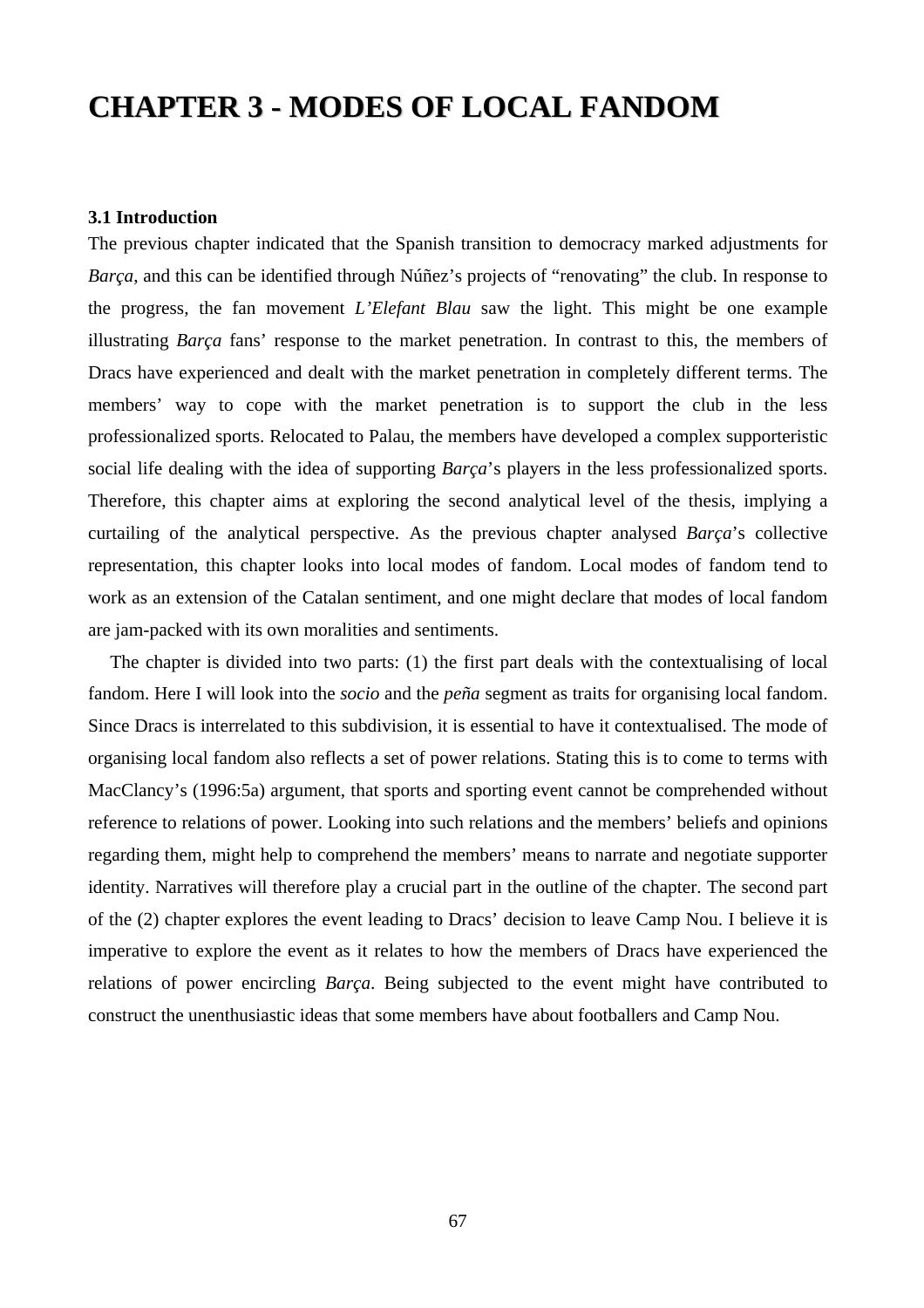## **Part I: Socios, penyes and presidentes**

The modes of local fandom interconnected to *Barça* are officially divided into two types of segments. The first segment relates to that of *socios* and the second segment relates to that of *penyes.* [31](#page-67-0) (1) The segment of *socios* refers to an ownership model employed by *Barça*. Several football clubs in Europe are organised according to various models, ranging from substantial power concentration into few hands or distribution of power into small entities. *Barça* follows a non-profit-making model, where the revenues from the running of the club, are reinvested into the club. This involves that *Barça* is owned by its members. The day-to-day running of the club is administrated by a professional staff, with the development and direction of the club governed by a board elected by the *socios*. Possessing such an ownership model, *Barça* claims to be a democratic organisation. The *socios* elect the president and a board, *La Directiva*, which runs the club according to club statutes, rules and regulations. An interesting feature regarding the statutes is how they lay down rules of representation. The best seats at Camp Nou and in Palau, for example, are pre-reserved for *Barça*'s governing body. This reflects that the relations of power within the club structures are located through Camp Nou and Palau's stands.

 Possessing a non-profit idea as the basis of the club's ownership model, *Barça* claims to have strong ties with the club's grass-root level. The term "*socio*" should illustrate such an idea. *Socio* meaning "partner", "co-owner", or "shareholder", involves that when a person purchases a membership, or a *socio*-ticket, he or she becomes a shareholder of *Barça*. Along with the club's other members, a *socio* possesses the authority to decide the future of the club. The *socios* are provided with a democratic authority as elections are arranged. Any person can become a *socio* and there are no rigid principles of who is allowed to become a *socio*. To become a *socio* means a lifetime investment. It has a tendency of being a social object, which is passed on within families and works as a parameter determining if a person is a *Barça* fan. Buying a season ticket involves that a *socio* is physically acquiring a seat (by paying an extra fee) at Camp Nou, a seat that becomes a *socio*'s personal "item". In principle, no other spectator can employ the seat, as the seat is the "property" of the *socio*.

 The *socio* segment has a symbolic significance for *Barça*. The symbolic significance of the *socio* segment can be viewed from several angles. It somewhat provides *Barça* with a sense of complying with the club's slogan "*més que un club*".<sup>[32](#page-67-1)</sup> The *socio* segment says something about the magnitude of the club, as well as it directly tells us that *Barça* possesses an embedded position in the Catalan society. In fact that most of the *socios* live in Catalonia brings a clearer link between

<span id="page-67-0"></span><sup>31</sup> From now on I will use the Catalan term *la penya* (in plural *les penyes*) throughout the dissertation. It has to be noted that the terms are employed differently. Supporter clubs located outside Catalonia often employ the Spanish term *la peña*, while the supporter clubs located in Catalonia employ the Catalan term.

<span id="page-67-1"></span><sup>&</sup>lt;sup>32</sup> Catchphrase introduced by former president Narcís de Carreras, meaning "more than a club".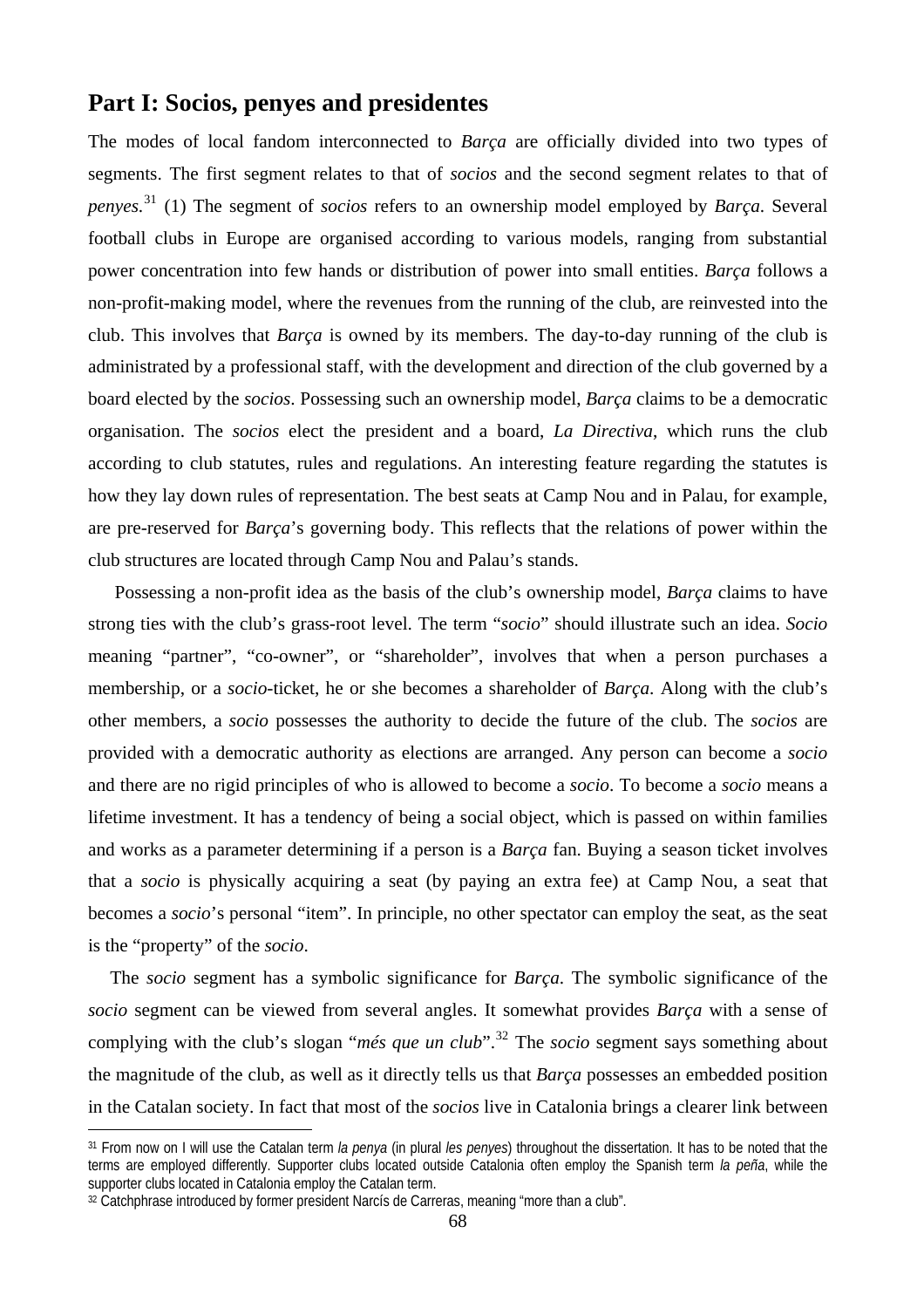the club and locality. The large number of members attached to *Barça* is impressive. For example, the latest figures (1996) indicate that 104.442 were registered as *socios* (La Vanguardia 1999). The magic 100.000 limit has stayed ever since it was passed in 1982 (103.027 *socios* (ibid.)). This provides *Barça* with a rather unique status, and no other football club in the world can measure itself with *Barça* in this way, and the club management is also aware of this fact. This piece of detail often enters into a popular discourse where the club promotes itself to be the biggest football club in the world. *Barça* also enjoys promoting an idea that the club has famous *socios* as well. Underlining that *Barça* has famous members, renders an idea of the club's genuine social interest beyond the borders of Catalonia. The symbolic significance of the *socio* segment also possesses a historical value. For example, as demonstrated in the previous chapter, during the dictatorship of Primo de Rivera (1923-30), *Barça* experienced an increase in the number of *socios*. In such a historical context, the *socio* segment seems to be projected with a mythical value telling *Barça*'s embedded position in the Catalan history, and enlarges its meaning when placed in a context associated with repression and authoritarianism.

#### **3.2 Presidents and amendments**

Despite *Barça* displaying an idea of having a harmonic chord with the fans, there is a great deal of football turmoil related to *Barça*. The football turmoil seems to deal with a tension between the *Barça* fans and the board, and the opposition is displayed on a daily level. How this comes to view and what it deals with, depends. At first glance, one might postulate that the disharmonic chord is linked to the fans' moral and emotional condemnation of the president's actions. *El presidente* is habitually under pressure and is repeatedly criticised by *Barça*'s fans, regardless the circumstances. For example, if *Barça* is performing dreadfully and fails to win, the president converts to be a permissible target of fans' antagonism. *Barça*'s previous president, Joan Gaspart, had to leave the presidency in 2003. He was held responsible for *Barça*'s ghastly situation. No other *Barça* president had spent so much money on new footballers as Gaspart, according to informants. Since his investments in new footballers did not pay off in titles, further antagonism evolved. The fact that *Barça* has not won a significant title the last years makes it easier for the *Barça* to portray the club as being in a "crisis".

Taking into consideration that *Barça* is not winning titles in football, the club is also facing other challenges. The new challenges bring about the question on *Barça*'s collective representation, and what is more, the idea regarding what *Barça* denotes among its nearest adherents. Confronted with a situation where financial transactions are shaping the social connotation of *Barça*, the club has also acquired a fan segment beyond the frontiers of Catalonia. This fan base is not located outside Spain, but has its locality within the borders of the Spanish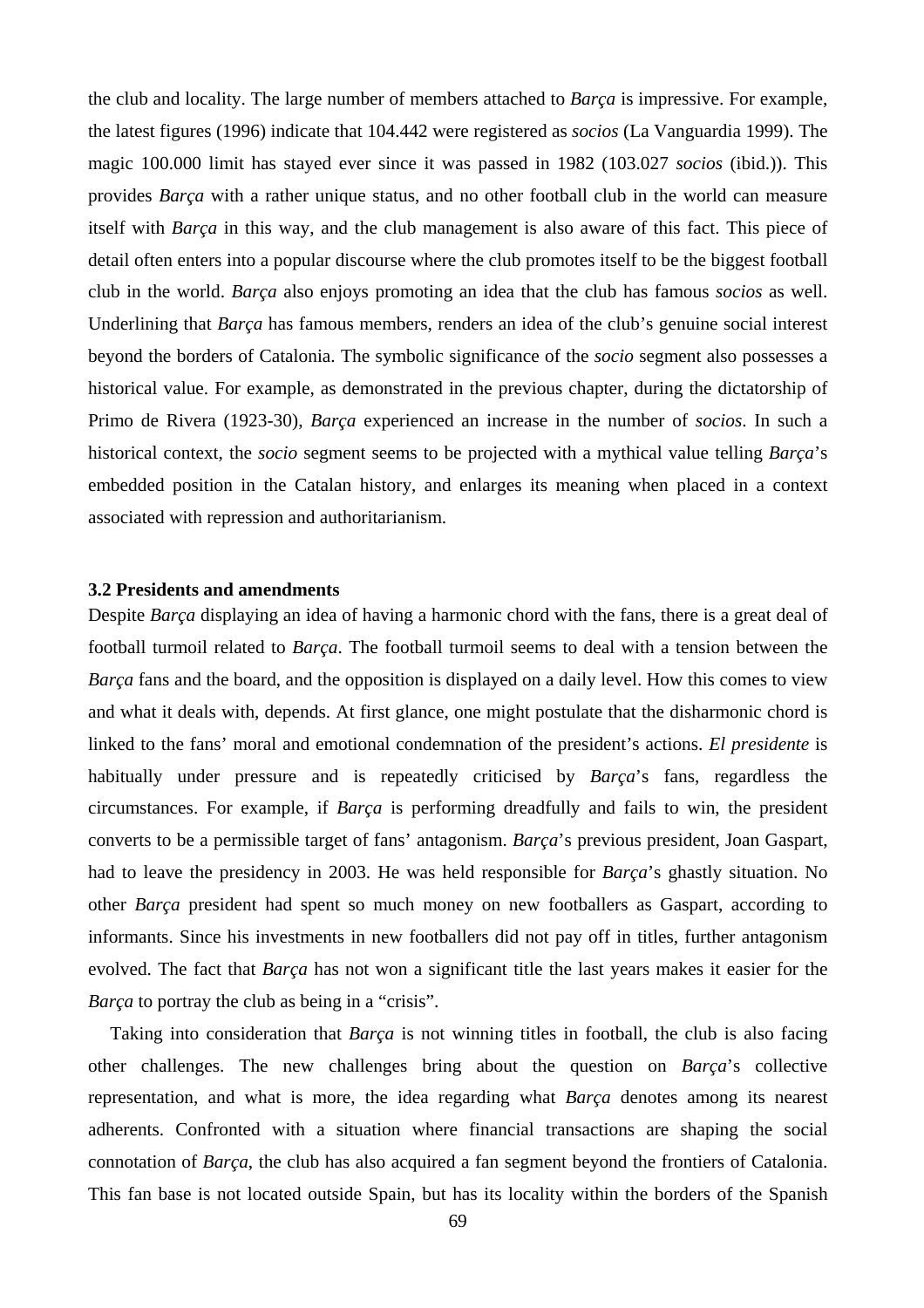state. As *Barça* has numerous *penyes* interconnected to the club, it has been a policy of integrating the supporter clubs further into the club structure. Integrating the *penyes* closer to *Barça* implies that the club takes a plural form.[33](#page-69-0) Incorporating the mentioned *penyes* into *Barça*, for pro-Catalan *Barça* fans, such actions are seen as Hispanicisation of *Barça*. The individual agency carrying out such an action can be identified to Gaspart, according to members' social beliefs. For Dracs' leader, Gaspart is seen as an agent of Spanish nationalism in Catalonia, where Gaspart's scheme of providing priority to the *penyes* with locality outside of Catalonia produces reminiscences from the Franco-regime. For the members of Dracs this appears to represent a dilemma, as the idea between *Barça* and its locality appears to disintegrate:

*"During the Franco-regime and before the dictatorship, Barça represented Catalonia and Espanyol, Spain, but as time passed it changed. The mentality has altered and La Directiva of Barça has changed this image. For example, Gaspart is a representative of Españolismo (Spanish nationalism) in Catalonia and he tried to destroy the unity of the club by giving more importance to the penyes located outside Catalonia, consequently, making them to represent Spain and not Catalonia. The penyes located in Spain were favoured, but the penyes located outside of Spain have a minor significance and were not favoured. He intended to unite an image of Barça and Spain, rather than Barça and Catalonia. He was afraid that Barça represented Catalonia. For the Spanish, Barça is the image of Catalonia in Europe and he had to destroy this image. Because when Barça played abroad, one did not see Spain but Catalonia and this was a problem. Therefore, he tried to destroy it, or to destroy the unity between Barça and Catalonia. I did also explain to you, that some years ago, there was a relation between a penya and an armed resistance group in Catalonia. An armed resistance like ETA and this created problems, because members of the armed group were also members of a penya related to Barça. Then the Spanish government said: it has to stop and one had to destroy this relation. Then the government started to put Spanish representatives in the board of Barça and Gaspart is a clear example. His intention was to destroy the political relation between Barça and Catalonia. It was a relation between Gaspart and the Spanish movement, not any relation between the club and Spanish government. But Gaspart helped to de-Catalanise Barça for personal interests and the interests of the Spanish government.*" (Interview July 2002)<sup>3</sup>

The narrative above suggests that the members of Dracs negotiate supporter identity in relation to the governing body of the club. But the narrative points toward a social category of the Other and narrates where the members choose to position themselves in relation to the club structure's set of power relations. Claiming this, the narrative shares analytical similarities to Hagendoorn's (1993) argument on how ethnic organisations employ cultural values and social stereotypes in the construction of ethnic hierarchies. It is particularly Hagendoorn's analysis of stereotypes that is appealing. Hagendoorn argues that stereotypes provide criteria for social categorization as "…The search for a favourable self-categorization, driven by the differentiating and evaluative functions

<span id="page-69-0"></span><sup>33</sup> *Barça* taking a plural form I mean that the club is obtaining a fan base, which exceeds the club's notion of locality.

<span id="page-69-1"></span><sup>34</sup> My translation. Dracs' leader account.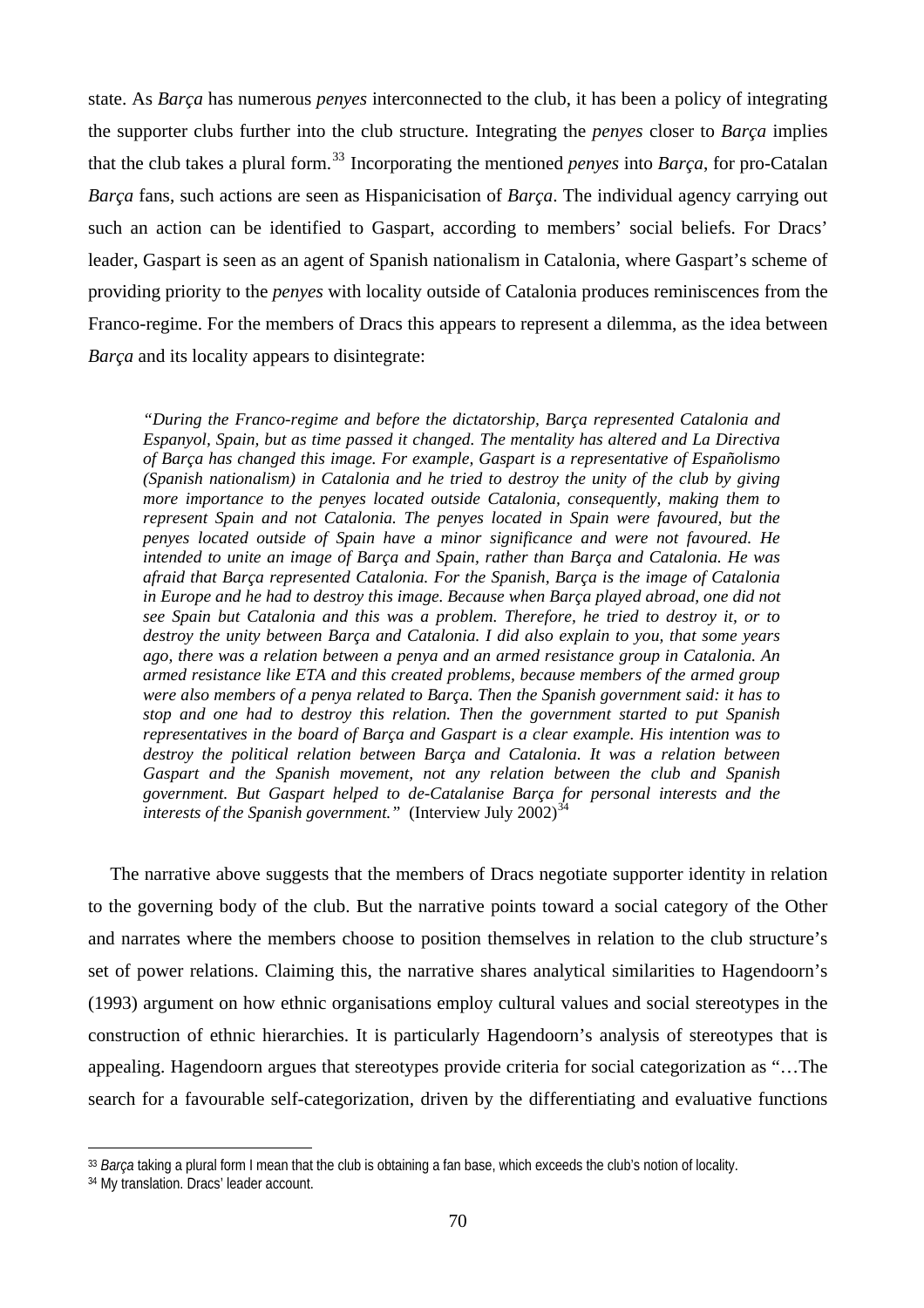of stereotypes, leads to a positioning of the own group relative to other groups." (ibid.:36). The Other in this case is located in the individual agency of the president and *La Directiva* working as the idea of the Other. The members' ideas of *Barça*'s governing body suggests being partly conventional, whereas the board is displayed as fraudulent. This is underlined by the claim that the substantial power attached to holding a position in *La Directiva* is allegedly abused for selfbeneficial incentives. For the members, the way to negotiate supporter identity relates to *La Directiva*'s actions, decisions and way of appearing in public settings. Evaluating the board's actions and decisions, contributes to characterizing Dracs' self-representation of being *Barça* supporters. Taking Gaspart's undertaking of favouring the *penyes* located outside Catalonia is in this case seen as act of Hispanicisation. It suggests that *La Directiva*'s actions of turning the club into a plural project involves that *Barça*'s collective representation alters social meaning.

An interesting social pattern with the presidency and *La Directiva* is how this body seems to have close ties to influential institutions in the Catalan society. This indicates to be a pattern that follows a large numbers of *Barça*'s presidents. For example, the founder of *Barça* and later president, Hans Gamper, seems to have had close ties to a small commerce community located in Barcelona. *Barça* has regularly been associated with nationalistic sentiments, but the club is still careful in denying any close links with the political sphere. There are cases illustrating relationship between *Barça*'s presidents and Catalan political interests. For example, the Catalan Nationalist Party backed a candidate, Cambra, at the club's presidential election in 1989 but did not obtain the presidency (Duke & Crolley 1996:44). Informants suggest that Gaspart had close ties to the Catalan government's Minister of Cultural affairs. In such a context, since *Barça* is such a powerful unifying symbol, the club also materializes as a significant influential institution, and this attracts influential persons.

Former *Barça* president, Josep Lluís Núñez, was *Barça* president for almost 20 years. Núñez comes forward as a symbol of a constructed masculine stereotype of influence. Núñez is the narrative about a Basque, who "immigrated" to Catalonia, made a fortune, is a self-made millionaire, is a workingman, embattled away his opponents, and finally took control of *Barça*. Núñez is an example of a president that runs into a list of presidentes with intimate relations to an influential community in Catalonia. Núñez had close ties to an influential community consisting of individuals running large Catalan corporations, the local banking system and possesses close ties to the political sphere, etc. (Burns 1998). Jimmy Burns describes Núñez as one of the "…new breed businessmen taking charge of football in the 1990s" (ibid.:353). Aside from possessing a significant head, *Barça*'s presidents do not materialize as an exclusive example, implying that *Barça*'s presidents are not released from the political and economic sphere. In contrast, one can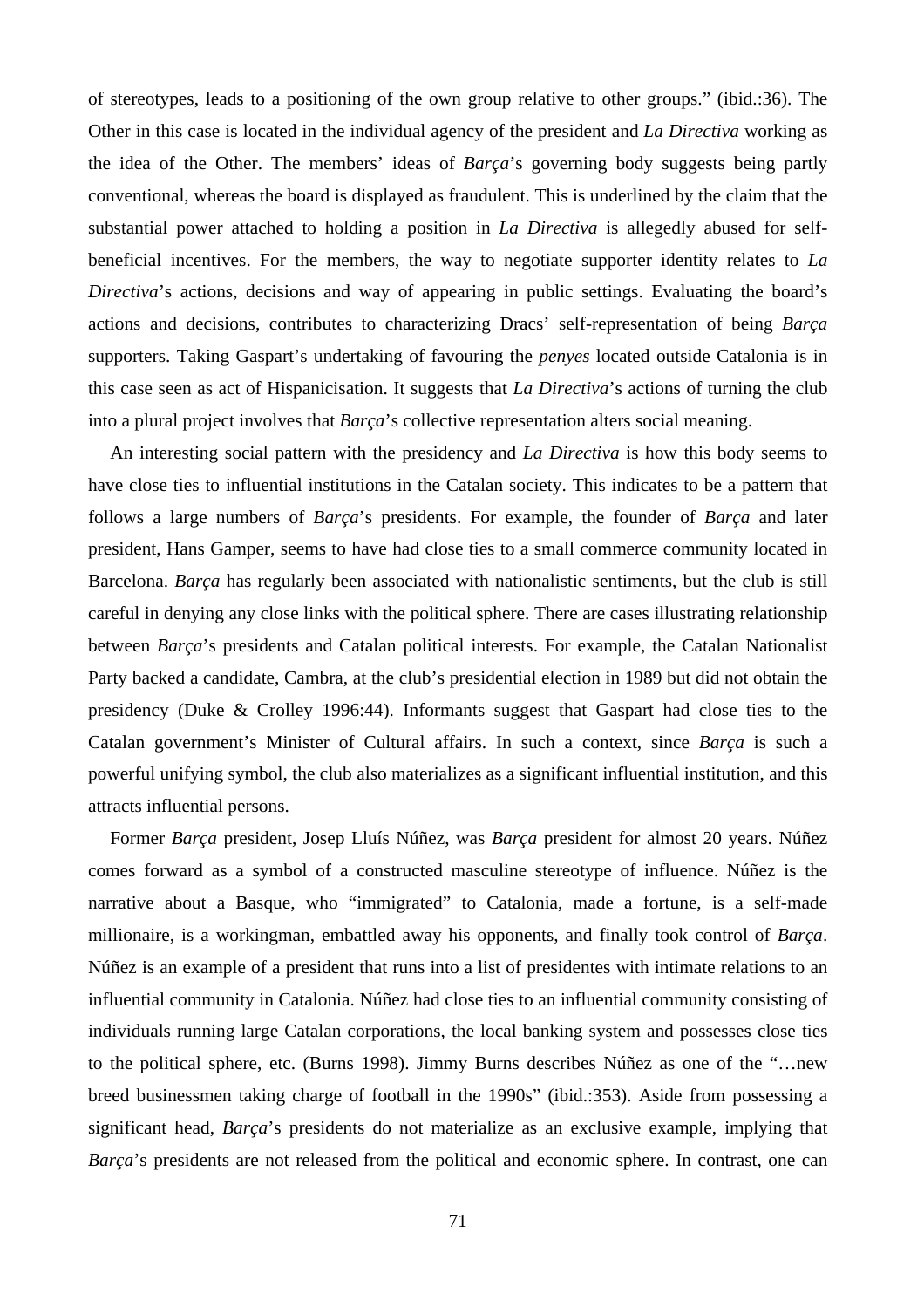say, in cases where there is a large football club perceived as important, agents of the political and the economic sphere are never far way.

In a study of Maltese football, Gary Armstrong and Jon Mitchell argue "…The fact that football and politics are intertwined in Malta comes as no real surprise to those familiar with the country, in which there is an element of politics in everything." (Armstrong & Mitchell 2001:143). Armstrong and Mitchell's study indicates that Maltese football clubs are closely embedded into the country's political sphere. In fact the Maltese state's size suggests that this becomes transparent as the football sphere is analysed. The close ties between football and politics, how it takes form through the agency of an influential person, are further illustrated as we look to Italy. As Núñez can be distinguished as a business tycoon that administrated *Barça*, the current prime minister of Italy, Silvio Berlusconi, emerges as an example that makes the link between politics, economy and football explicit. Berlusconi has large ownership interests in the Italian football club AC Milan. Berlusconi is one of the richest persons in Italy and is the elected leader of the country. An interesting aspect with Berlusconi's interest for football is how he creates an explicit link between the football setting and politics. This is performed by transferring words and expression from the football background into Italian politics:

*"In recent years, this link has been emphasized by Silvio Berlusconi, first when he used football to develop his private television network in 1981, then upon becoming chairman of AC Milan in 1986, and then in his use of a football slogan to christen his political party as Forza Italia! (Come on Italy) in 1993."* (De Biasi & Lanfranci 1997:91)

However, as Núñez was elected president in 1978, he replaced a somewhat patriarchal style of management, with a sharper and ruthless administration, where emphasis was put on maximising the club's economic potential. Burns (1998:349) argues that the economic transformation of *Barça* commenced after Núñez took over as president. Núñez consolidated his position within the club structures and took progressively control of the club's affairs. A reaction to this development is to be found in the grass-root level expressed through *L'Elefant Blau*, a fan movement that started to question Núñez's way of running *Barça*. The fan movement questioned "…the true identity of the members for the assembly of delegates, and about the decision-making process of the economic committee, both of which bodies which seemed to rubber-stamp most plans put forward by Núñez." (Burns 1998:354). As Núñez stepped down from power and elections were held, *L'Elefant Blau* candidate Gaspart won the elections. This implied the downfall of Núñez's long period as president, but Gaspart would suffer the same consequence, as he had to leave the presidency as well.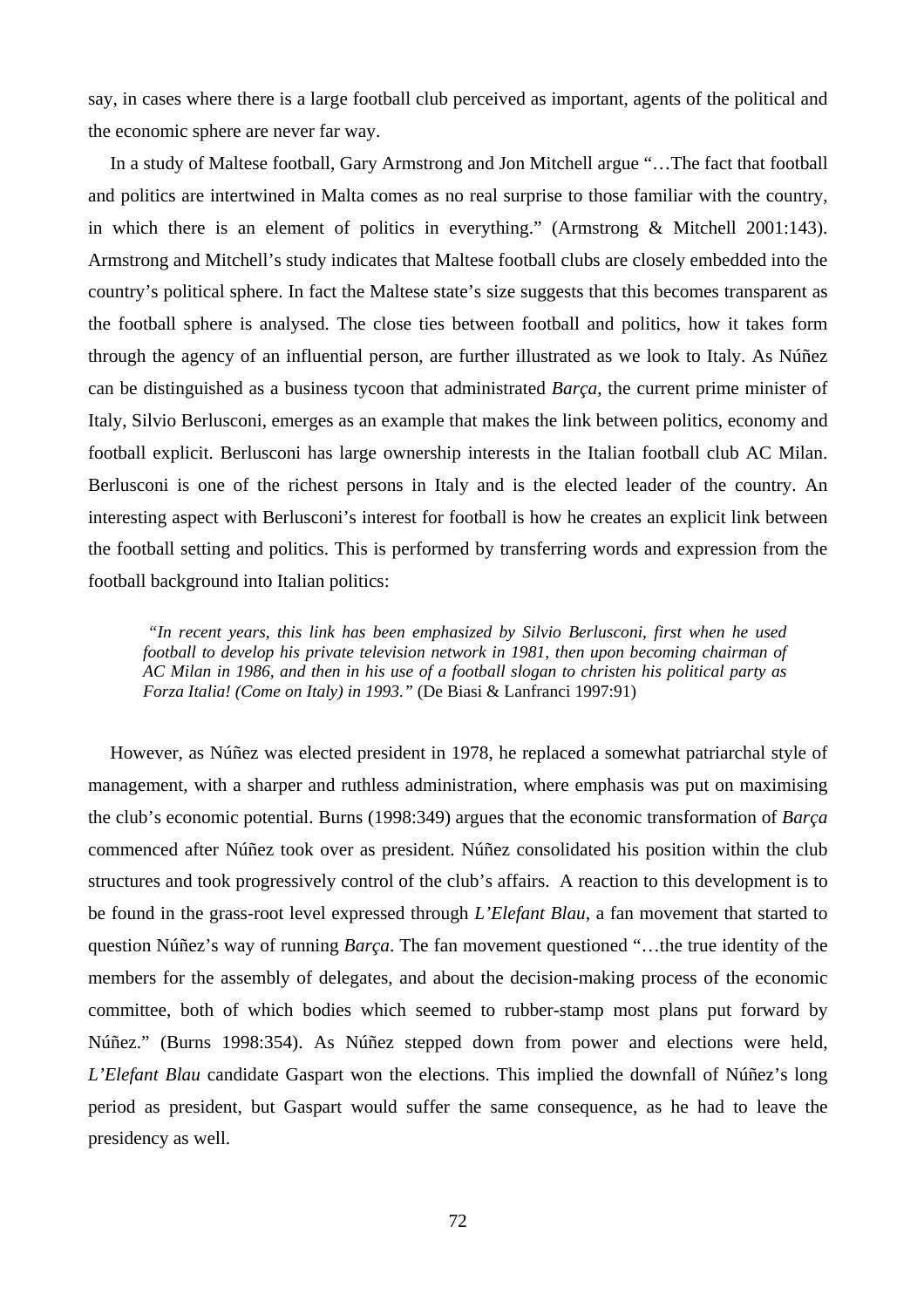The discussion on *Barça*'s presidency suggests that the market penetration is nothing new. Proposed transfers of footballers indicate how the market penetration is expressed in explicit terms. Identifying which role candidates for the presidency play in transfer cases can provide some remedies. For example, at the presidential elections held in 2003, this was articulated in a straightforward way. Candidates running for the *Barça* presidency promoted uncomplicated arguments for why *Barça*'s *socios* should vote for them as president. The candidates competed by proposing the name of several football stars, which the candidates would sign if they became president (Bergens Tidende 5<sup>th</sup> of June 2003). Current *Barça* president, Joan Laporta, launched the proposal of bringing the football stars Thierry Henry (currently playing for Arsenal) and David Beckham to *Barça*. Of course, on the condition that Laporta was elected president. Laporta claimed that he already had been in contact with Manchester United, regarding a prospective transfer of Beckham. Another candidate, Jaume Llaurado, stated: "I was surprised to read that another candidate had signed on a contract with a footballer, which had provided me with his word that he would be mine, the day I would win the elections."<sup>[35](#page-72-0)</sup> (ibid.). An alternative candidate, Josep Martinez Rovira, promised *Barça*'s *socios* that he would sign on contracts with United's striker, Ruud van Nistelrooy, and Rennes' keeper, Petre Cheh, if Martinez Rovira became the president. Surprisingly enough, the expected candidate to win the elections, Lluis Bassat, did not assure the *socios* in fetching any footballers. Bassat assured the fans that he would bring back the previous *Barça* footballer Ronald Koeman. If Bassat became the new president, Koeman would then become the new *Barça* trainer.

The propositions for acquiring the best footballers serve more as an overbidding contest among the candidates. It demonstrates how the candidates act as agents of the market penetration. The candidates, through the competition, contribute to bring the market penetration closer to the local context. As transfers convert to be "political issues", one might postulate that the candidates contribute to alter the symbolic role of the footballer. Firstly, through the candidates' internal competing, secondly, the contenders' racing with other clubs, these actions enter into a discourse of displaying footballers as commodified entities. Footballers are displayed as entities that can be "bought" and "sold". Placing footballers into such a setting socially reduces footballers to commodified bodies, seeming to be "exchanged" among top European clubs. The issue preventing the candidates from buying the footballers are exorbitant transfer fees and other economic means. Such ritual competition within the club and between clubs undermines the true meaning of a footballer as a masculine stereotype. In addition to this, as footballers seem to benefit from such ritual competing, the idea of footballers as moral agents of collective values turns out to be problematic for fans to identify with. For committed supporters, where moralities and loyalty are

<span id="page-72-0"></span><sup>&</sup>lt;sup>35</sup> My translation.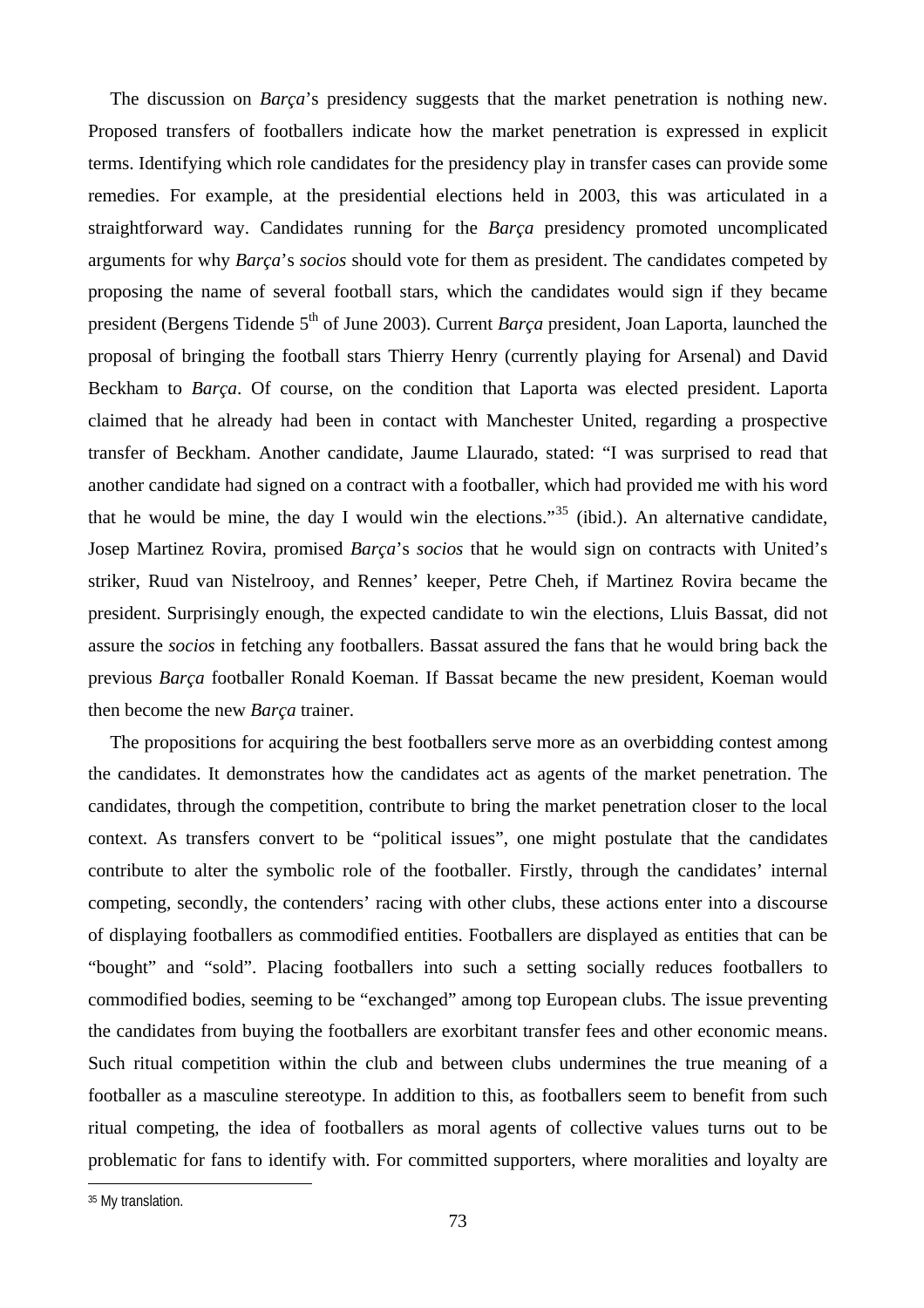cherished social values, observing that footballers are provided with towering wages and exorbitant transfer fees, increasingly put focus on supporters' problem of identifying and sharing solidarity with the footballers.

In 1996, two dissimilar events occurred, two episodes that act as occasional explanatory occurrences on how the market penetration made an impact on *Barça*. The episodes might have been a factor to create the alleged crisis that *Barça*'s fans are experiencing. This can be related to the sacking of Cruyff and the implementation of the Bosman-verdict. For Dracs, they work as two overlapping events, providing the members with legitimate arguments for the group's support of the less professionalized sports. During the Cruyff-era, *Barça* experienced its most successful period ever. It represented a period when *Barça* played with a number of footballers with a local attachment. The footballers were the result of the club's training program for young footballers and the club possessed few foreign footballers. This convincingly provided *Barça* with a Catalan phizog. For Dracs, this period represented a period where the relation between the members and the footballers was of an equal nature. The members, who were present at Camp Nou, tell stories about how they could converse with *Barça*'s footballers. Due to a disagreement between Núñez and Cruyff, regarding the buying of footballers, Núñez went behind Cruyff's back and signed on a contract with a new coach without Cruyff's knowledge:

*"The headline news in the sports paper that morning was that Nuñez together with his vicepresident Joan Gaspart had met with Bobby Robson in Madrid the previous day and singed him as Cruyff's replacement. It was not unusual for Núñez, his vice-president or one or other of his ruling junta to spin a tale or two through trusted journalists, but Cruyff had never in his life suffered the indignity of being fired through the media."* (Burns 1998:326)

After the sacking of Cruyff things changed, implying that agents of the market penetration started to gain importance. The implementation of the Bosman-verdict implied that the quota system was abolished, suggesting that a great number of foreign footballers entered the Catalan setting. Several trainers have also coached *Barça* after Cruyff, such as Louis Van Gaal, Bobby Robson, Frank Rijkaard (current coach), and Carles Rexach. As these agents entered the *Barça* milieu, new ideas entered with them. For Dracs, the Bosman-verdict can be interpreted as a parameter resulting in an increased focus on economic means. Such considerations seem to represent a notion of change. Dracs' manner of narrating an experience of change relates to how social values have altered with time. The conditions that were valid during Cruyff, in the present day have less significance. The members state that *Barça*'s collective representation has started to evaporate. From such a context emerges the idea of players' emotional and economic sentiments in playing for *Barça*, and this distinction seems to have increased its significance, as the market penetration appears more evident. The economic sentiment seems to be favoured by the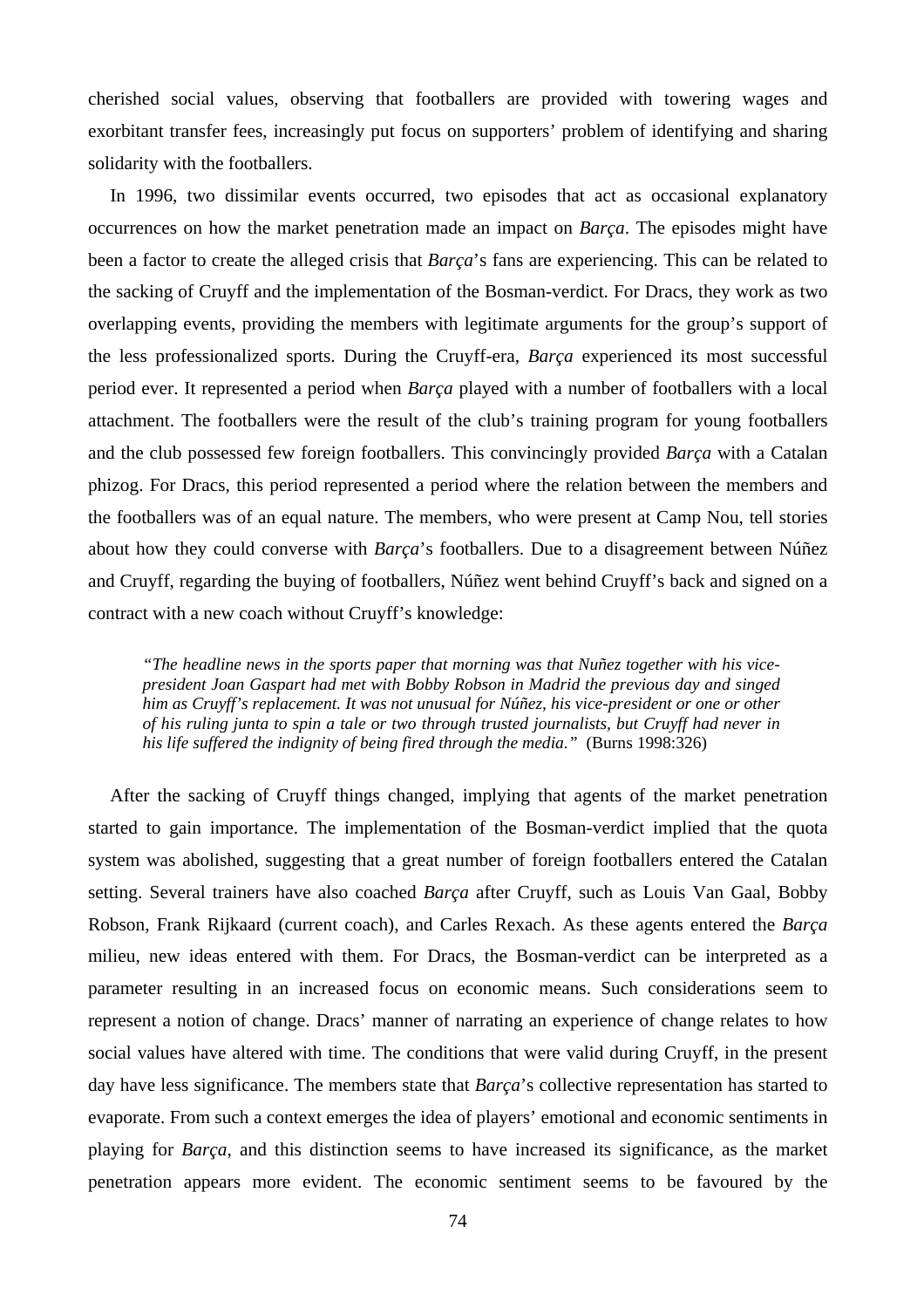footballers, meaning that the members sense the footballers are withdrawn from the public sphere, creating a feeling of distance.

## **3.3 Segment of** *penyes*

 $\overline{a}$ 

The second segment of local fandom is connected to the *penyes*. Dracs is officially organised under this type of fandom. Before I analyse Dracs further, certain characteristics can be made on *penyes*. The *penyes* are small fan clubs that count from 10 to 500 members. The *penyes* operate as autonomic units independent from the club, but the ties between the *penyes* and club officials are intimate. *Penyes* often work as an extension of the club and are habitually employed to promote Catalan sentiments. *Barça* officials are involved in promoting Catalan folklore and culture and help funding *penyes*' activities, enabling the fan clubs to display Catalan folklore (Duke & Crolley 1996:43). Compared to the *socio* segment, to become a member of a *penya* does not provide a fan with similar rights and privileges as the *socio*. As a *socio* is provided with a permanent seat at Camp Nou, it seems that such an arrangement does not equally apply for the *penyes*, according to informants. The *penyes* are in charge of carrying out their own activities, and the *penyes'* activities are performed differently. For instance, it could include attending football matches every second Sunday at Camp Nou or to drop in at other sports where the club is represented, but the majority of the *penyes* tend to favour football.

Each *penya* consists of an elected headship. The elected leader together with a group of assistants, make up the headship of the *penya*. The headship in concert with regular members, named *socios* or *sympatizantes*, make up the *penya* in total.<sup>[36](#page-74-0)</sup> The *penyes* are based on voluntary work, meaning that a membership in a *penya* carries a virtue of being a leisure activity. It is not a professional type of occupation where members are paid wages. Relating to the fact that there are a great number of *penyes* implies that some fan clubs are more active than others. This includes that some of the fan clubs appear as semi-professionalized. For example, specific *penyes* tend to be rather formalised. This can be reflected through assorted members' defined field of responsibility. But a *penya* might distinguish itself as a retailing unit. Certain *penyes* sell self-fabricated merchandise to the organisation's members. The possibility of identifying differentiation amongst the *penyes*, tells something about devotion and commitment. Within a *penya,* there are members that tend to manifest higher degree of commitment and loyalty to the *penya* and to *Barça*. This can be identified through the *penya*'s headship. Taking Dracs into consideration, such an idea is exceedingly valid for the group. Some members merely show up at important games, whereas others make a lifestyle project to be *Barça* supporter expressed through membership in Dracs. At

<span id="page-74-0"></span><sup>36</sup> Relating to the fact that the *penyes* have *socios*, this must not to be mistaken for the *socios* that relates to *Barça*.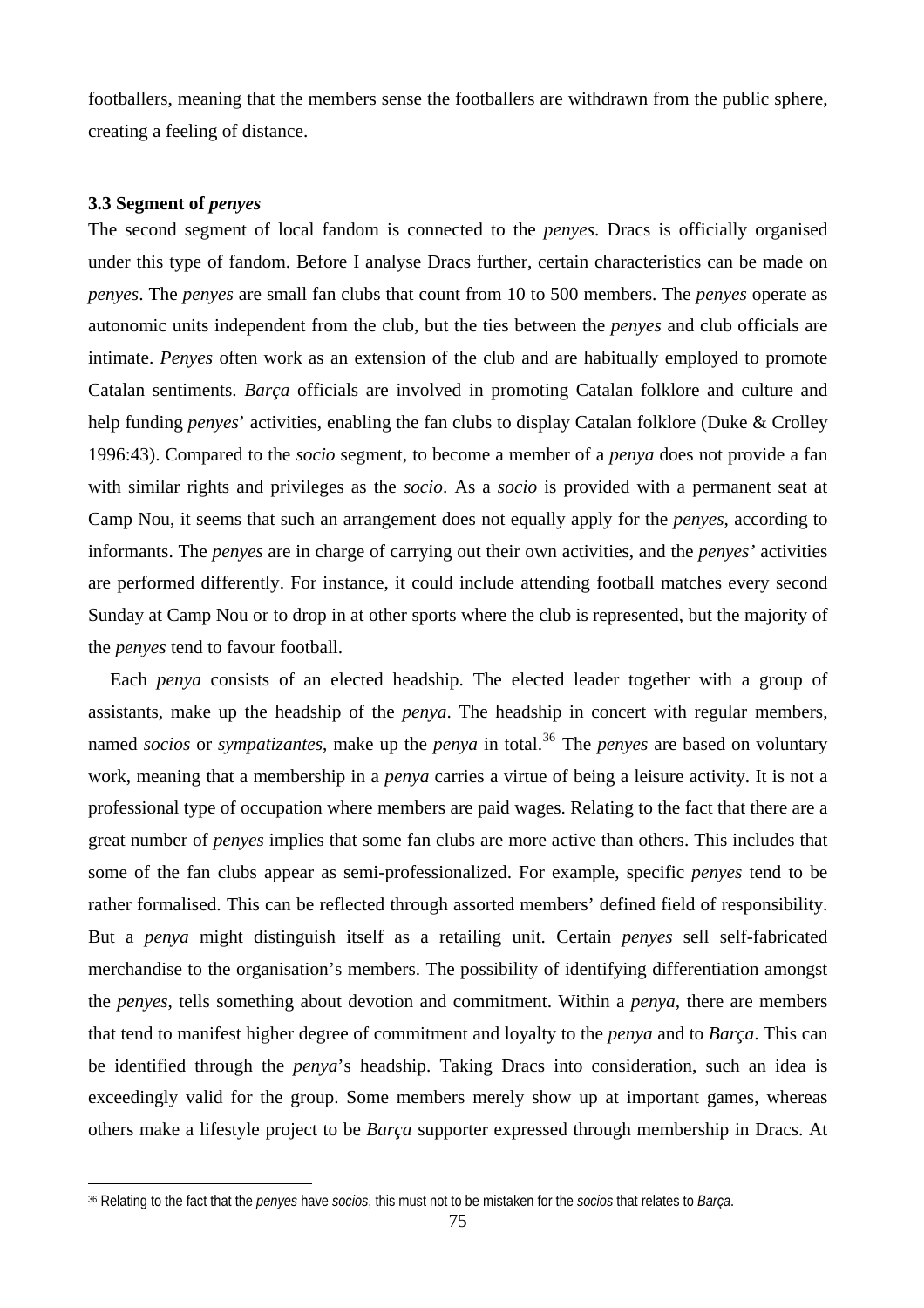games I attended, the Dracs leader and assistants were always present in Palau. Nevertheless, as there appear to be differences amongst the *penyes* and *within* the supporter clubs, a narrative can explain how the members narrate and negotiate supporter identity through demonstrating differentiation from other *penyes*:

*"The penya model lived historically outside Camp Nou because there was no possibility to have all the fans inside Camp Nou. All the culés from one neighbourhood met in a place, in a bar, a restaurant or private place to watch games on TV, and then they founded a penya. Then, it assembled the Barcelonistas that were not socios. And with time, the penyes developed to be very important. Members of the penyes had a limited number of socios and they connected through the various districts in Barcelona and linked up through the cities. It is more important in villages. But a penya of a village unites persons with different social background, and this seems to be a problem. In Dracs, all the members are very similar, but the penyes have members with all kind of different social background. For example, you are from Bergen (the author), then you have to belong to the penya of Bergen and then you say, "I don't like it", but you are from Bergen and that requires that you need to be a part of the penya of Bergen. The penyes located in Barcelona have all kind of different people making it difficult to work together. The age differences are big, there are old members and young members, members that are very relaxed, radical members and they have only one goal, and that is to belong to a penya from one neighbourhood. Socially speaking it is very difficult to unite the members. For example, at a meeting in the Penya Barcelonista Argentona, it is very difficult to get people to work together. But in Dracs, more or less all the members are equal. It is easy to speak together, do we do this, yes, let us do it. But in Argentona, it is a criterion of choosing and it has all kinds of people. Rich, poor, people with culture, people without degrees from school, rational, crazy people, and then the great question is, how do you get all these different types of people to work together? Or, what do we do today? Nothing, the only thing they can do is sit and watch the matches on television, and, Barça is the only thing that unites them and nothing more. And of course, the dinner we do every year, which we did this summer. But the dinner that we do every year, they do not like either.*" (Interview July 2002.)<sup>[37](#page-75-0)</sup>

The narrative deserves some commenting. It is interesting to view the narrative in light of Nadia Lovell's (1998) contention on locality and belonging. Lovell argues that the construction of landscape is the primary source in the establishment of human belonging. Belonging to a place is thus instrumental in the construction of collective identity. The method of integrating collective identity trough a *penya*, this being the collective identity of a town, city or region, is narrated explicitly through the name of the *penya*. In relation to geographic location, applying the name of a place and integrating it into the *penya's* name solves the manner of indicating collective identity. For example, *"La Penya Nouva York"* entails that the geographic location of the *penya* is situated in New York, in the U.S.A.; while *"La Penya Barcelonista Argentona"*, suggests the group is

<span id="page-75-0"></span><sup>37</sup> The narrative is my translation and Dracs' leader explains. According to Jimmy Burns (1998:14-15), the name "*culé*" originated from the early days of *Barça*. A term applied to describe *Barça* fans that could not afford a good seat and had to sit on the wall that surrounded *Barça*'s old football stadium. Bypassers observed the asses fronting the street next to the old *Barça* stadium, Les Corts, and nicknamed the faithful *Barça* fans for culés, meaning "asses" in Catalan. *Barcelonistas* refers to *Barça* fans in general.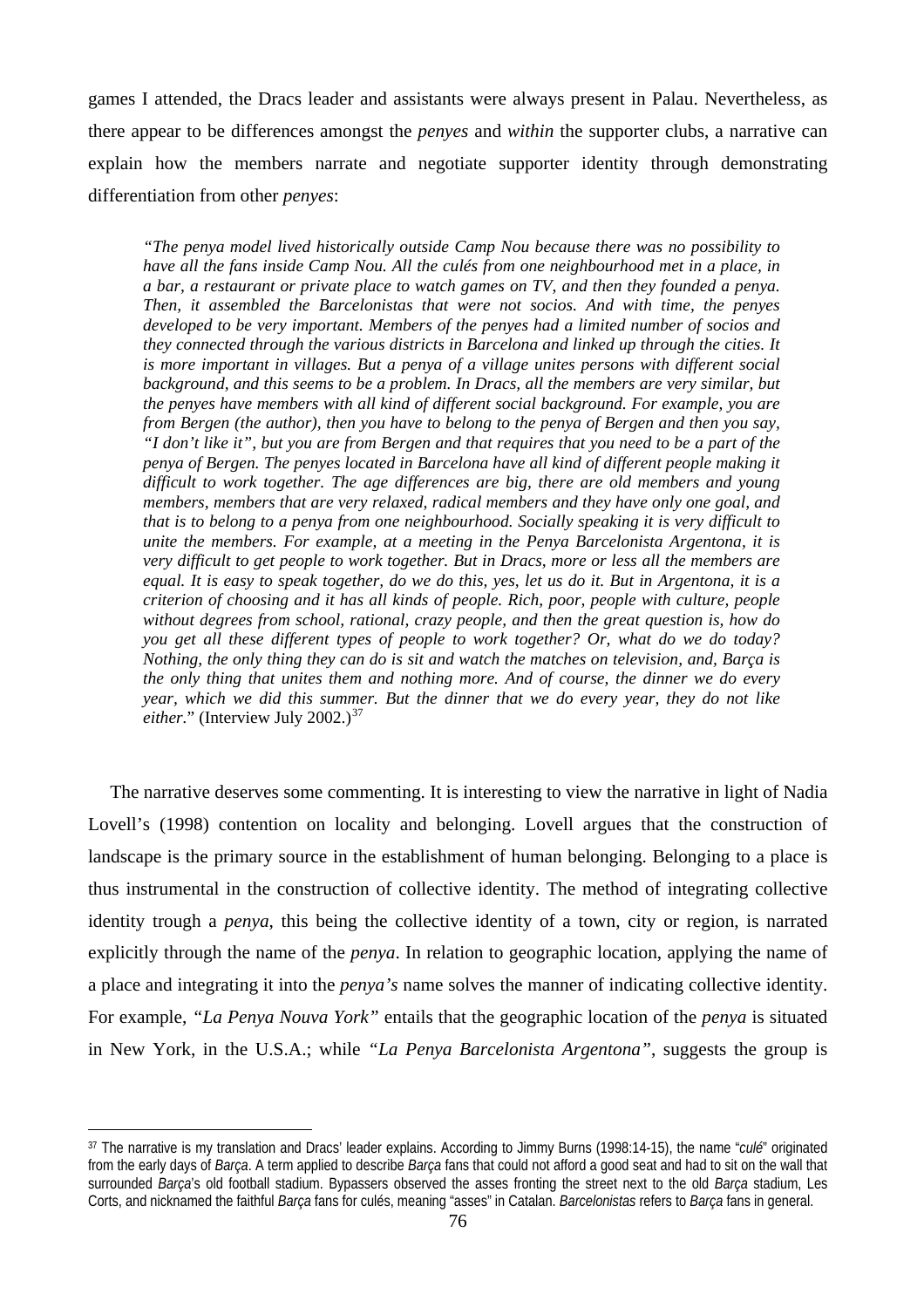situated in Argentona.<sup>[38](#page-76-0)</sup> This means that the collective identity of belonging to Argentona is communicated through the *penya* as well. *Penyes* interconnected to *Barça* are then geographically distributed throughout Catalonia, Spain and the rest of the world.

The *penyes* located in Catalonia and Spain, have a tendency to integrate the collective identity of a town or village into a *penya'*s social significance. Considering that social and cultural opposition between the regions exists, *inside* the regions such structural opposition is equally legitimate. The classic antagonism between the urban and the rural can be identified in Catalonia, where such structural opposition is played out through the *penya* segment. For example, as there is latent rivalry between rural communities, the towns' collective identities have the potential to trigger disputes among the *penyes*. During fieldwork I was explained how certain *penyes* had brawled among each other. The disputes were less related to issues regarding *Barça*, but were merely reflection on how individuals from the various parts of Catalonia played out antagonism against each other. As *Barça* has several *penyes* distributed throughout Spain, the diverse national identities within the Spanish state are also likely to be included into a *penya'*s collective representation.

The narrative above indicates two social characteristics. Firstly, the *penyes* include a heterogeneous nature. Secondly, the narrative allows the members of Dracs to narrate supporter identity in contrast to constructed ideas of a *penya*'s heterogeneous nature. The heterogeneous nature of the *penya* involves that such types of fan clubs attract all kinds of people. It seems that the members see the *penyes*' heterogeneous nature as an obstacle in getting the *penyes* to work jointly. The *penyes* seem to contravene with Dracs' fundamental social belief, which is to carry out the embodied practice of supporting. The *penyes*' ideological and social background convincingly prevents them from carrying out their alleged directive. Since this seems to be produced as common knowledge, a group of *penyes*, which displays itself as more "committed", has evolved. These *penyes* are frequently appearing at the sporting grounds where *Barça* is celebrated. The *penyes* communicate parallels to the Italian *ultras*: "A phenomenon since the mid-1980s in the relationship between football and nationalism in Spain involves the rise of groups of supporters, akin to Italian-style *ultra* groups. Increasingly popular youth movements in Spain are frequently linked to football clubs." (Duke & Crolley 1996:47). Such groups of supporters refer to themselves as *"penyes/grupos de animación"*. *[39](#page-76-1)* Like Italian *ultras*, *grupos de animación* monopolize parts of Camp Nou, and they have located themselves behind the goals, which work as their stakeouts. The practice of *animar* is a significant practice entering into the groups' activities, which then are

<span id="page-76-0"></span><sup>38</sup> Argentona is a town located next to Barcelona.

<span id="page-76-1"></span><sup>39</sup> Can be translated as "a group of supporters".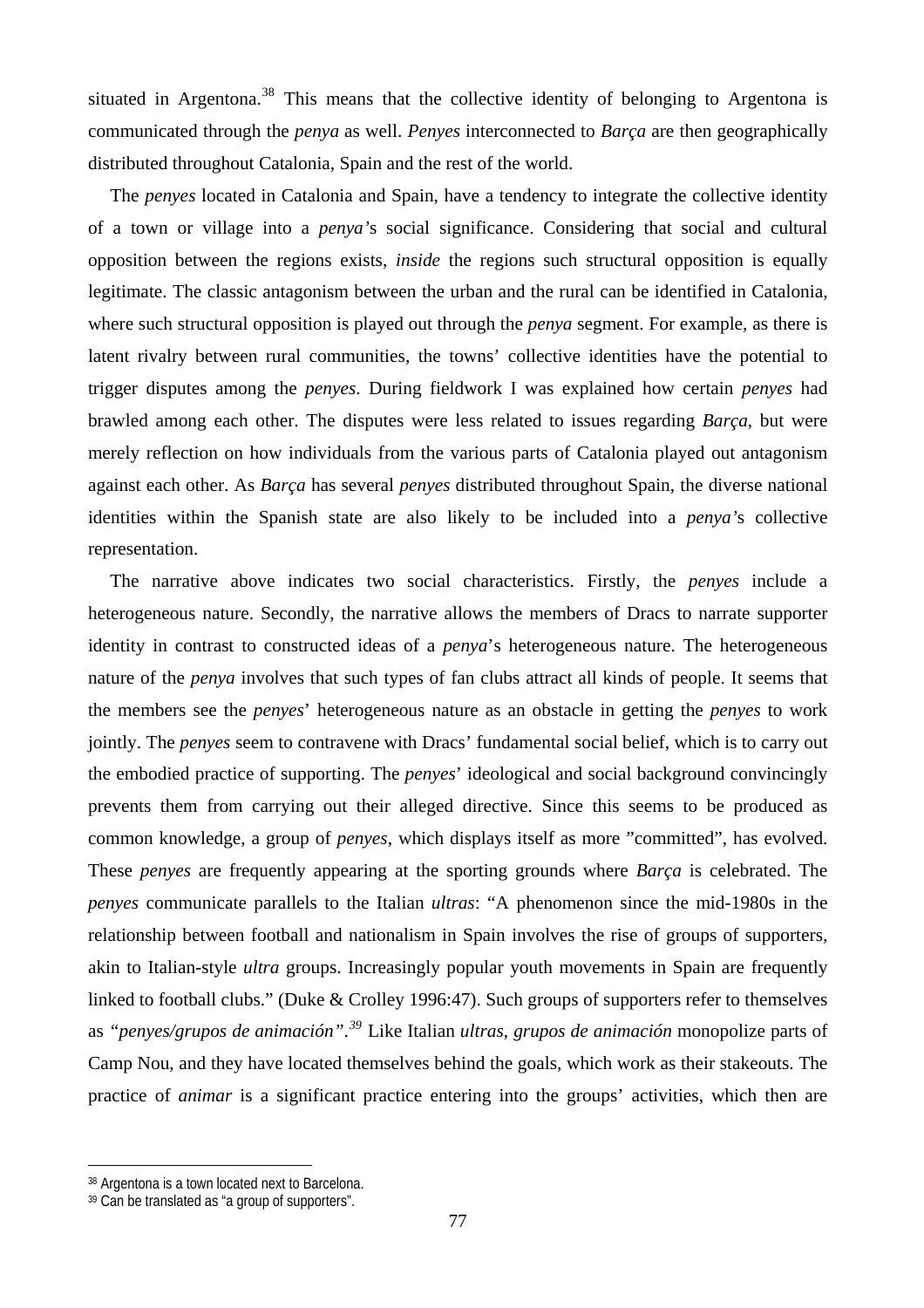performed from their hangouts. *Animar*, meaning to "animate" or "to put things to life", involves that the *grupos de animación* make an effort in creating an atmosphere at Camp Nou.

However, the *grupos de animación* possess other social credentials. They have the ability to convey excessive social beliefs, and they come forward as vehicles of expressing excessive nationalism, racism and xenophobia. These committed supporter organisations have a tendency to foster Catalan nationalism as part of their fan identity. Considering the question of Catalan independence, for example, *grupos de animación* express their opinions very unequivocally: the Catalan Independence flag enters into *grupos de animación*'s supporting of *Barça*. The *grupos de animación*'s manner of appearing as vehicles of Catalan sentiments is regularly performed through an integral of a group's name, the colours *Barça*, *la Senyera* and the cross of St. Jordi. But they have also been related to episodes of spectator violence, and therefore these groups are feared to be violent. The fact that certain *grupos de animación* have been inclined to be violent, has also involved a dilemma for many *Barça* fans, meaning that Dracs has suffered the implication of spectator violence.

However, the *penya* segment possesses a symbolic significance for *Barça*. With the aim of demonstrating *Barça*'s foothold, the *penya* segment enters into a popular discourse narrating the club's magnitude. This involves the showing of the great numbers of *penyes* interrelated to *Barça*. The large number of *penyes* registered work as a legitimatising feature on *Barça*'s popularity. I emphasize this aspect, as there are to be found a great deal of discrepancies in the material I encountered during the fieldwork. Based on the material I encountered, it is problematic to determine the accurate development of the *penya* segment. For example, data provided to me by club officials suggests that in 1978, 96 *penyes* were registered, while for the season of 2000/01, entails that 1450 *penyes* were enlisted. In contrast, Dracs' leader suggested that 1200 *penyes* were enrolled while other official figures advocates for 1451 registered *penyes*. The difference in numbers serves as a statistical particular pointing out that *Barça* is significant.

# **3.4 Attributes of the** *socio*

Until now in the discussion, the modes of organising the *Barça* fans evoke ideas of the *Other*. An approach where Dracs' members apply generalized knowledge to describe the Other can be located in the members' discourse on the *socios.* The members way of comparing themselves in relation to the *socios*, works as a measure to narrate supporter identity. This provides knowledge on Dracs' interaction at the sporting ground and the members' identification with *Barça*. There are a great deal of beliefs attached to the role of the *socio*, which certainly differ from the *penyes* and the *grupos de animación.* The role of the *socio* is of a passive and shallow nature. The role of the *socio* shares certain similarities to Matti Goksøyr and Hans Hognestad's (1999:208) description of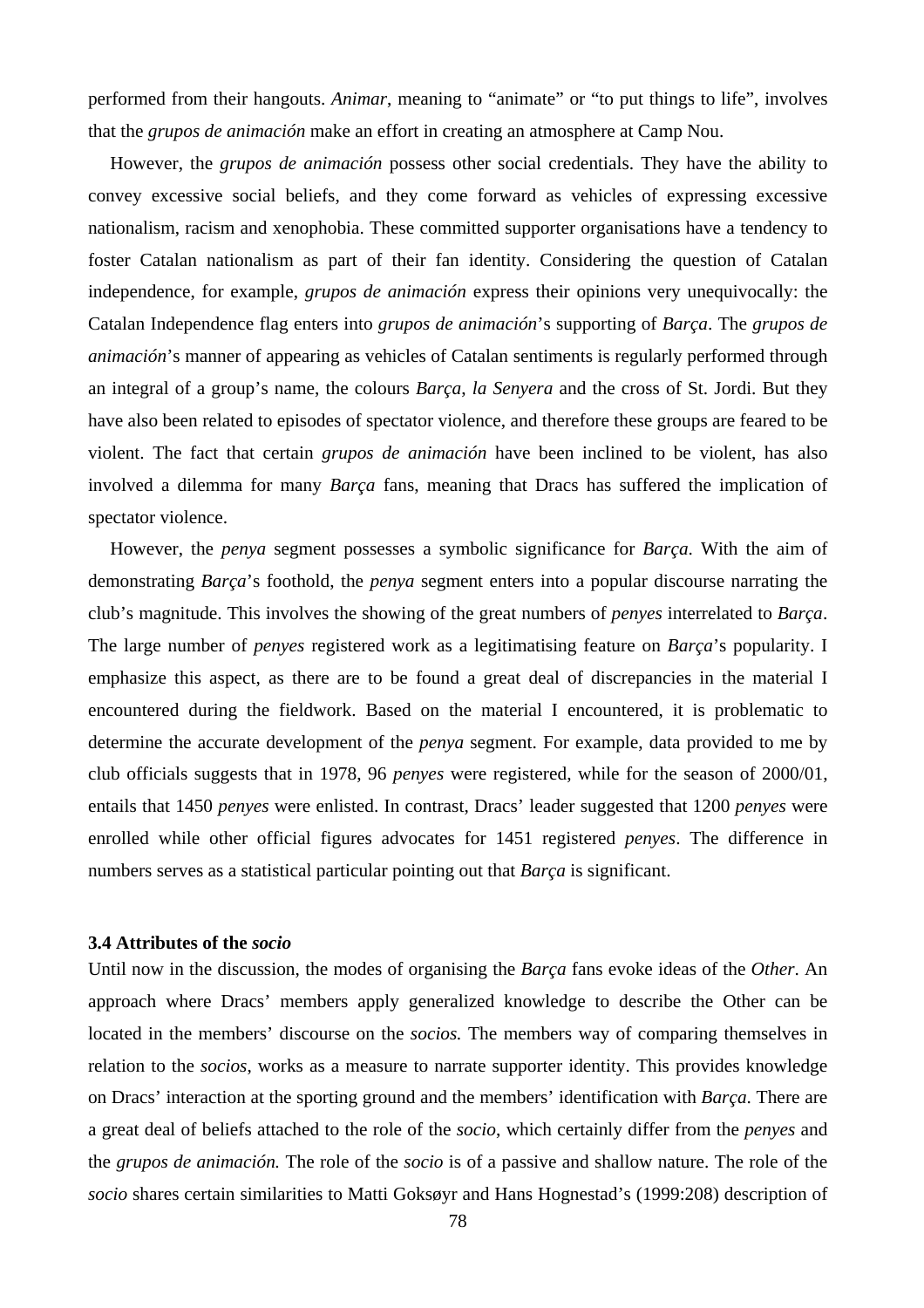Norwegian football spectatorship. The authors argue that Norwegian football spectatorship is characterised by a passive nature implying that participation with the game has been curtailed to polite and positive applause (ibid.). Such an image enters into Dracs' social beliefs on the *socio*. By rule, the *socio*'s relation to *Barça* concerns the action of *watching* a football game. The *socio*'s interest for *Barça* relates to the significance of winning and the aesthetic evaluation of a footballer's performance on the pitch. The fact that the *socios* make up the majority of Camp Nou's spectators the *socios* are often accused of bringing silence to Camp Nou. Furthermore, the *socios* do not participate in creating an atmosphere. The *socio*s' relation to *Barça* seems to be of an individual interaction:

*"The socio, as you have seen him, is a very relaxed socio. He pays to watch a spectacle. We are a part of the spectacle. A socio simply attends a game, where he just sits and watches it. We are not; we are inside the game, playing it together with the players. We are not sitting in the chair and watching. We consider ourselves a part of the team. The socio doesn't. The socio pays to watch a spectacle. This is a fundamental difference between one thing and the other. (Author): Why is there a difference? We are all different. Everybody chooses his path, you in you're life, and other's do things their way. The only thing that a person has to do is intend to choose what they want to do, the socio wants to go to a game without supporting the team. Perfect, but we support the team. (Author): Is there a symbiotic relationship? We intend to give them our respect and they can give it back to us. There is no symbiotic relationship between the socios and us. If there is any symbiotic relationship, it is between the team and us. The relationship between the team and the socios is an economic relationship. It is not a symbiotic relationship.*" (Interview, July 2002.)<sup>[40](#page-78-0)</sup>

Such a narrative indicates Dracs' degree of interaction on the sporting ground and the identification with *Barça*. The members delineate symbolic borders between the group and the *socio*, entailing that Dracs envisages a concept of being *Barça*'s nearest adherents. The differentiation of being "inside the game" and being "outside the game" alleviates the members' task to construct attributes of the *socio*. The members make it an objective to know the player by face, a trait allowing Dracs to display the metaphor of being a part of the team. In contrast to this, this seems not to be an expected conduct of the *socio*. The individual nature of the *socio* seems to fit into a view where the *socios* are part of an anonymous metaphoric community, which takes appearance as the *socios* interact at Camp Nou or at other sporting grounds where *Barça* is celebrated. The meaning of the anonymous metaphoric community, suggests it to be a fellowship of humans based on non-familiarity. This relates to the large number of *socios* that make up a large community where the social relations *within* the community are anonymous, implying that the majority of the *socios* do not know each other. Moreover, the community that constitutes the *socios* and celebrates *Barça* seldom knows the players. In contrast to this, Dracs tries to break the

<span id="page-78-0"></span><sup>40</sup> My translation. Dracs' leader explains.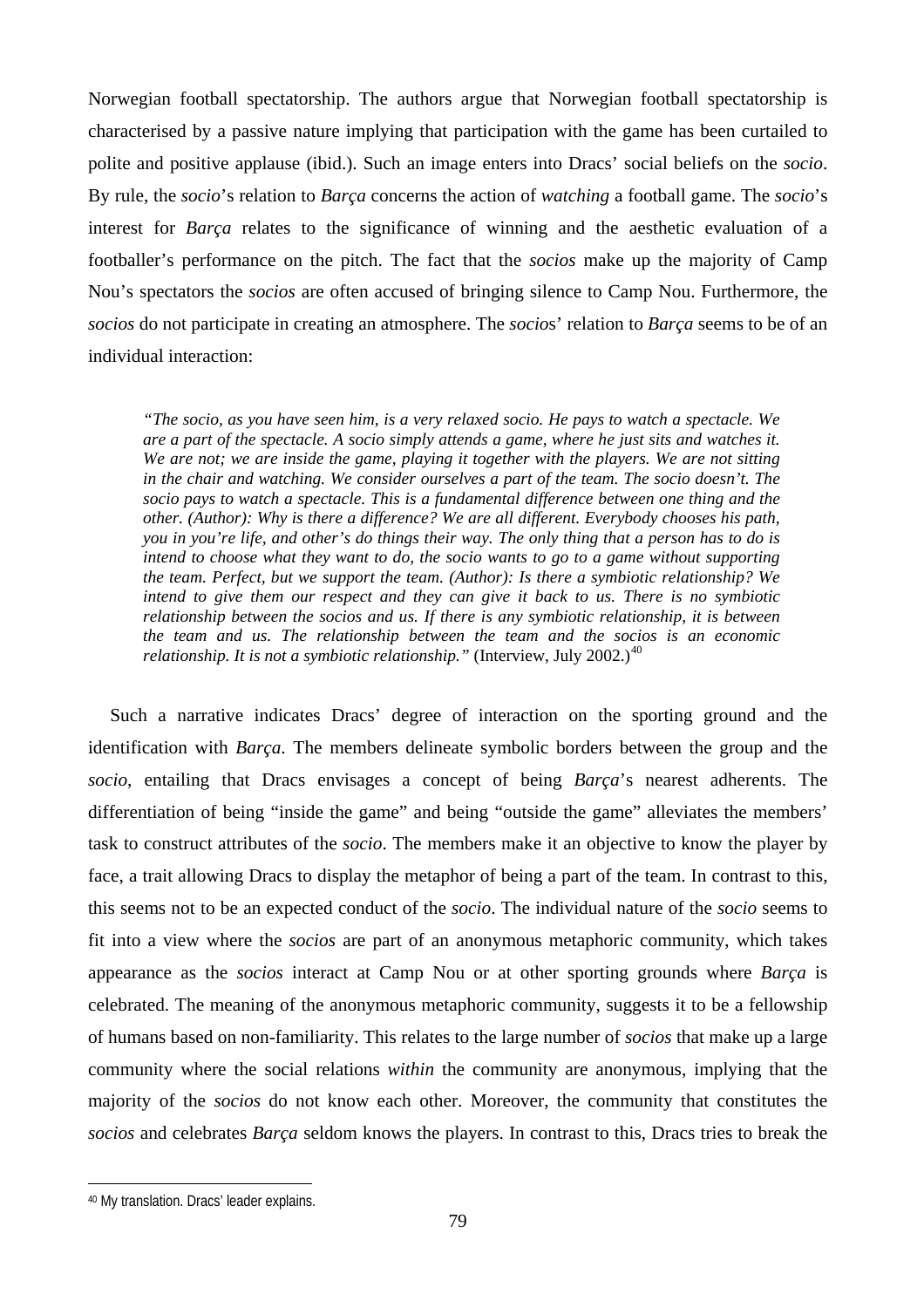anonymous relations within the community by knowing the players, implying that the members can communicate differentiation from other *Barça* fans.

On the other hand, the *socios* interact with *Barça*'s footballers using another approach. The *socios* can be interpreted as the representatives of a critical discourse, emerging from the anonymous metaphoric community. The critical discourse can be connected to certain dynamics. For instance, the s*ocios* provide the footballer with applause as he plays well, and disembark on a critical mission if the footballer performs badly. The *socios* seem to engage with football's aesthetic nature, which consists of evaluating football according to a constructed *football vernacular*. The technical skills and the individual nature of the footballer are the centre of attention. During fieldwork, I frequently observed how the s*ocios* were demonstrating their aesthetic evaluation of *Barça*'s footballers. The fact that *Barça* was not winning all the games I often observed how the *socios* were demonstrating their dissatisfaction by waving a white handkerchief. The waving of the handkerchief possessed several meanings. It could be interpreted as a symbolic uttering of spectator's admiration of a footballer's performance, or to the total opposite, general dissatisfaction. Considering *Barça* is in an alleged crisis, it implied that the *socios* regularly waved the white handkerchief. The waving of the handkerchief was also a sign that *Barça* was not playing well.

The *socio*'s shadowlike relation to *Barça*'s footballers gives the impression that this fan segment is less interested in constructing an intimate relation to *Barça*'s footballers. For a *socio,* it appears that devoted fandom represents a kind of intense fan identity. As *Barça* fans with relation to *grupos de animación* enter into such a fan category, for a *socio*, having a personal relation to the players could represent an intense type of fan identity. In contrast to this, one might point out that *socios* are not interested in possessing devoted relation to *Barça*'s footballers. But one should not exclude such an argument. The fact that *Barça* has experienced cases of spectator violence, occurring several times since the 1980s, sustains such a cultural conjecture. A reflection of this is how it is unusual to come across *Barça* fans that are members of a *penya* and holds a *socio*-ticket, meaning that the *penya* and the *socio* segment appear to operate as two distinct social worlds.

The shallow nature of the *socio* brings about other social attributes associated with this local mode of fandom. For Dracs, explaining the shallow nature of the *socio* aspects of the Catalan charter is applied. The Catalan national character is employed as an explanatory factor for a *socio's* conduct. As mentioned in chapter 2, the Catalan character is considered to have a set of social norms and values believed to be distinctively Catalan. The Catalan character is associated with being modern, dynamic, hard working, serious, intelligent etc, (Lien 2001:114). Relating such social norms and values to the role of the *socio* portray a stereotypical idea of a spectator with a high degree of self-discipline, and is then associated with activities interrelated to high culture: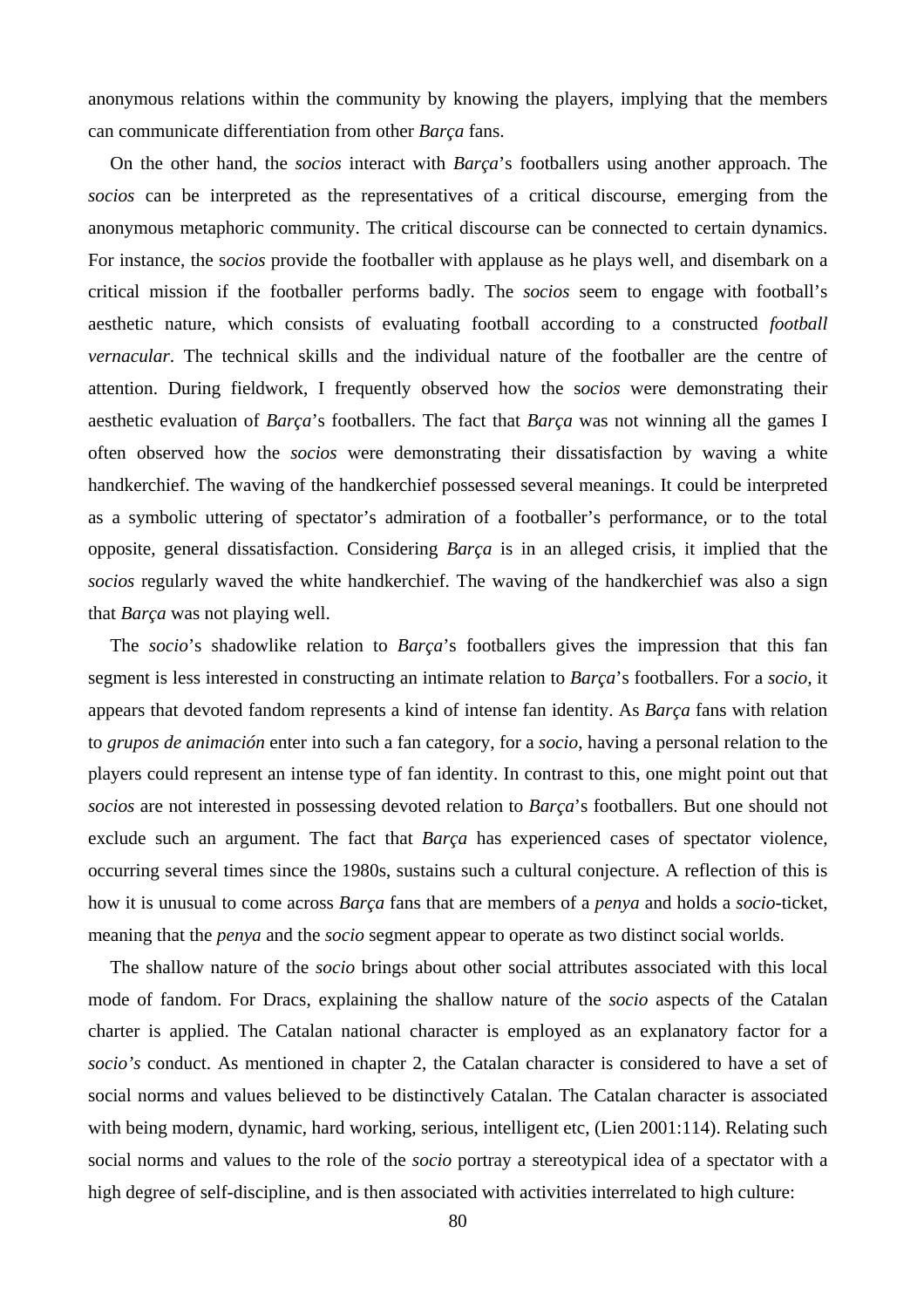*"Here in Catalonia, one always says that a socio is not socio if he doesn't go to the theatre."* (Interview July  $2002.$ )<sup>[41](#page-80-0)</sup>

The *socio* seems to be projected as courteous, and displays a non-emotional relation to *Barça*. Portraying the *socio* as relaxed and including aspects of the Catalan national character into the cultural concept of the *socio*, seems to be seen as a hindrance to carrying out the practice of supporting. Dracs' social categorization of the Other works as a constructed type of fandom the members find difficult to identify with. It operates as the constructed Other where the members can narrate supporter identity in relation to another type of *Barça* fandom.

# **3.5 Approaching Dracs**

Before I start to discuss Dracs more thoroughly the discussion needs to be summarised. So far in the chapter I have sought to contextualise modes of local fandom. Through the s*ocio* and *penya* segment, I have attempted to illustrate the members of Dracs' social beliefs and opinions regarding this segment. Analysing the narratives has permitted to identify how the members narrate supporter identity in opposition to the Other. Moreover, the mode of organising local fandom also reflects a set of power relations. Here I have indicated how the president and the *Barça* board play an important role of bringing the market penetration into the local context. The discussion also shows how the board and the president are closely interrelated to influential institutions in the Catalan society.

Archetti show how Argentinean football (1992, 1999) is a field where masculine moralities are displayed. The football ground emerges as a place where sightless allegiance to club colours is celebrated. At the sporting ground, supporters distinguish themselves as the only true purists left in a time typified by socio-cultural change. The Argentinean football connoisseurs, scrutinized by Archetti (1992:229pp), are exposed to a defeat of misapprehensions. In a social drama where trainers and players frequently swap side, it is a supporter's social vocation to stay loyal. This seems to be Dracs' enterprise, where the members rejoice blind loyalty to *Barça*. The group does not turn up randomly, but always remain in Curba Sud:

<span id="page-80-0"></span><sup>41</sup> My translation. Dracs' leader explains.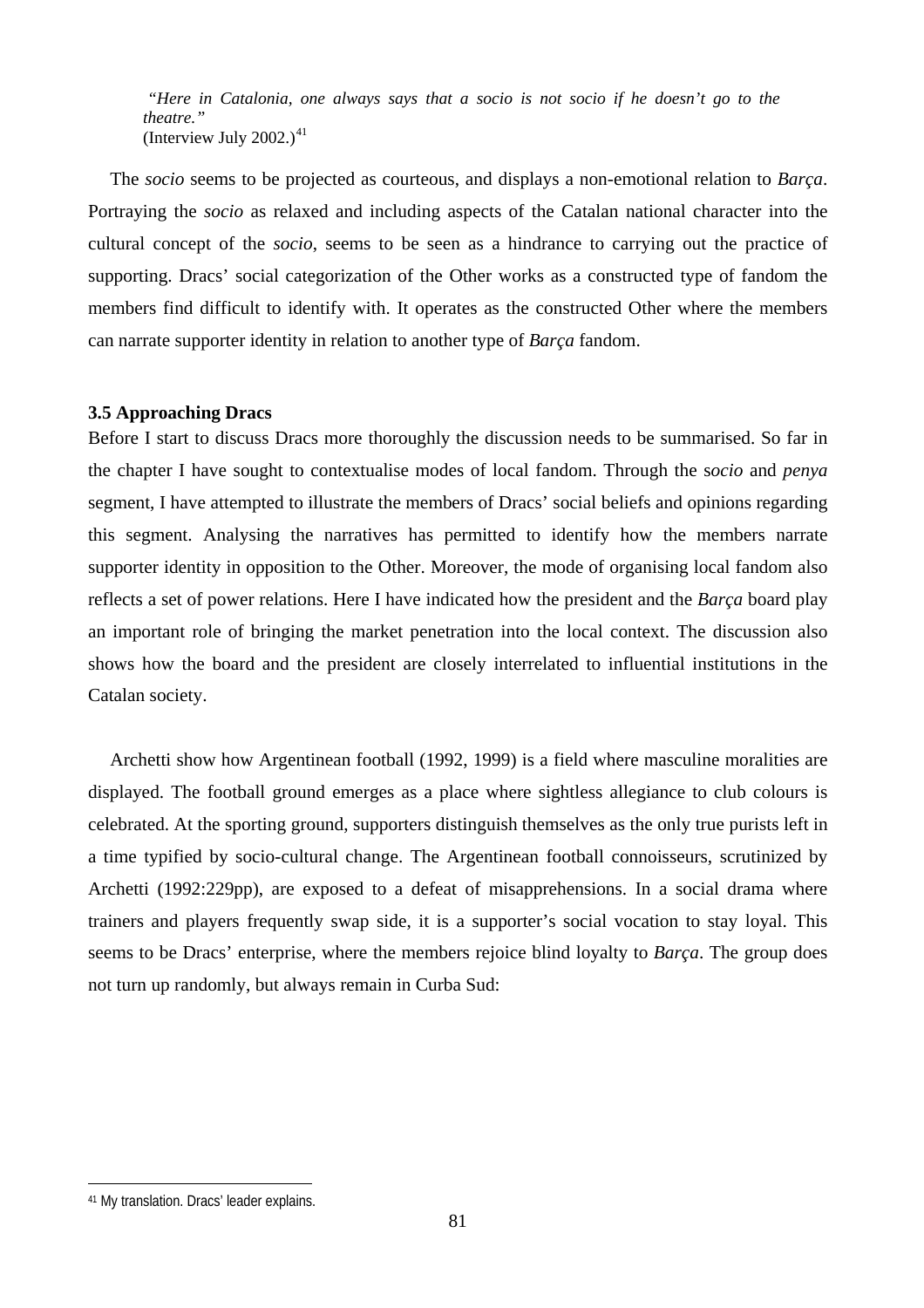*"The Barça fans that are members of the penyes include all types of people, which have different types of social and economic status. I think that this creates problems. Getting the criteria of unification to function among them is hard, and the penyes are not a reflection of Barça. For example, la penya Barcelonista de Poble Sec [42](#page-81-0) is a penya with its problems and has a Catalan ideology, and penya Barcelonista of Jerez de la Frontera [43](#page-81-1) has a Spanish ideology, how do you get these two penyes to work together? You cannot. It is difficult. There is only one thing that unites them, and that's Barça. But for the moment, in football of course, if Barça is not doing well, what's left? (Author) They are at home? Precisely, and nothing more! But us, if Barça doesn't go well, we have a lot of things in common. When Barça doesn't go well, the penyes disappear. It is only the results that count! If we are the champions, "we're your friend", and so on. It is only the titles that are important for the penyes."* (Interview July 2002)<sup>[44](#page-81-2)</sup>

The narrative reflects a moral discourse. Dracs evaluates other *Barça* fans' commitment to the club and considers this in relation to the group's principles of perseverance, meaning that *Barça* fans are required to amalgamate in times of crisis. Relating this to the market penetration it becomes important to unite upon *los colors*. As *Barça* is gradually depending on proceeds from commerce, the question on sport accomplishments converts to be a dominating topic. *Barça*'s success in national and international club competitions fairly moulds *Barça*'s "market value". Despite *Barça*'s alleged imagery of being "more than a club", such a slogan requires maintenance. If the Catalan pride fails in winning titles, *Barça*'s "market value" suggests being shaped according to such circumstances. The contemporary condition that *Barça* is facing bears the virtue of *Barça*'s failure in the project of getting the titles. Therefore, in times of misfortune, the fans vanish from Camp Nou. In contrast, in times of triumph, the *Barça* fans return. The covert idea regarding *Barça* fans is how the Other emerges as a pragmatic fan category, a type of fan category that appears and takes off according to *Barça*'s sporting merits. For Dracs, it is important not to be pragmatic. By not falling into the pragmatic category of the Other, Dracs communicates partisan supporter identity by always supporting *Barça*.

Until now in the analysis, I have focused on how the members compare themselves in relation to the Other. There are other aspects of Dracs, which are advisable to look into. Analysing characteristics of Dracs, in relation to the anthropological framework applied on ethnicity, deduces my case. A characteristic with the members' supporter identity, sharing similarities to the studies on ethnicity, is the meaning of being a *Barça* supporter, which emerges as a naturalised experience, similar to that of primordial ties:

<span id="page-81-0"></span><sup>42</sup> El Poble Sec is a town located north in Catalonia, about two hours drive from Barcelona.

<span id="page-81-1"></span><sup>43</sup> Jerez de la Frontera is located south in Spain not far from Seville.

<span id="page-81-2"></span><sup>44</sup> My translation. Dracs' leader explains.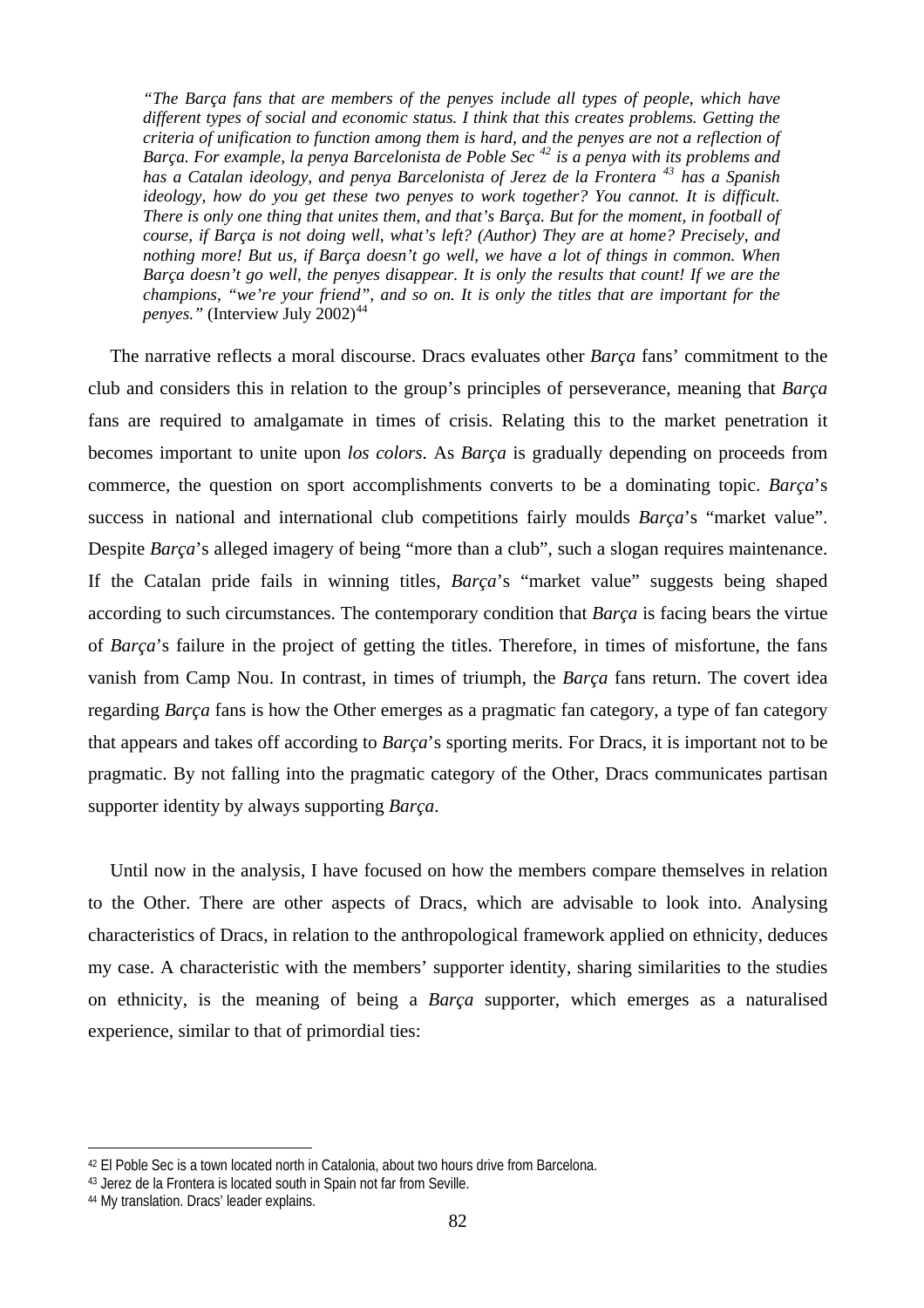*"By a primordial attachment is meant one that stems from the 'givens' – or, more precisely, as culture is inevitably invoked in such matters, the assumed 'givens' – of social existence: immediate contiguity and kin connection mainly, but beyond them the givenness that stems from being born into a particular religious community, speaking of a particular language, or even a dialect of a language, and following particular social practices. These congruities of blood, speech, custom, and so on, are seen to have an ineffable, and at times overpowering, coerciveness in and of themselves."* (Geertz 1994:31)

Geertz notes that primordial ties are characterised by how individuals seek together and are bound together through one's kinsman, neighbour or one's fellow believer. Not as a result of personal affection, but common interest or incurred obligation (ibid.). Geertz argues that primordial ties are "…at least in great part by virtue of some unaccountable absolute important attributed to the very tie itself." (ibid.). Primordial ties appear to be ties that come forward as naturalised. This implies that primordial ties seems not be questioned by the individual. The members' primordial ties for *Barça* seem to reflect the same. The relation between the supporter and *Barça* comes forward as rather given and the sentiment for *Barça* emerges as inexplicable:

*"You have asked me the worst question. I don't know. (Author): You don't know? Toni: No. Genetically? No, it is not genetically. Why I am a Barça supporter, I don't know…Why? Why do you like… I don't know, its like if I ask you, why do I like the sky, etc. It is a thing that you feel here, in the heart, not in the brain. It does not have any explanation, it is a feeling."*  (Interview July  $2002$ )<sup>[45](#page-82-0)</sup>

The term "ethnicity" was first employed in social anthropology to understand how a group of people belonged together by sharing an identical culture and language (Barfield 1997). This conception was soon to be challenged, represented through the work of Fredrik Barth (1969). Barth began with a dismissal of the idea that ethnic groups are definable by some total inventory of cultural traits that their members share. Barth argued "…when one traces the history of an ethnic group through time, one is *not* simultaneously, in the same sense, tracing the history of "a culture": the elements of the present culture of that ethnic group have not sprung from the particular set that constituted the group's culture at a previous time, whereas the group has continual organizational existence with boundaries (criteria of membership) that have marked off a continuing unit." (ibid.:38). Barth proposed that the boundaries of an ethnic group are constituted through "selfascription", where individuals select to employ a few cultural attributes such as dress, language, house-form, or general style of life, as the "overt signals or signs" of their distinctiveness. According to such an approach, the question arises as to why people seek to draw up boundaries, which can be indicated by a small number of "overt signals or signs". Barth's own reply to this might be identified through an ethnic group's capability of providing "important goods and

<span id="page-82-0"></span><sup>45</sup> My translation. Dracs' leader accounts.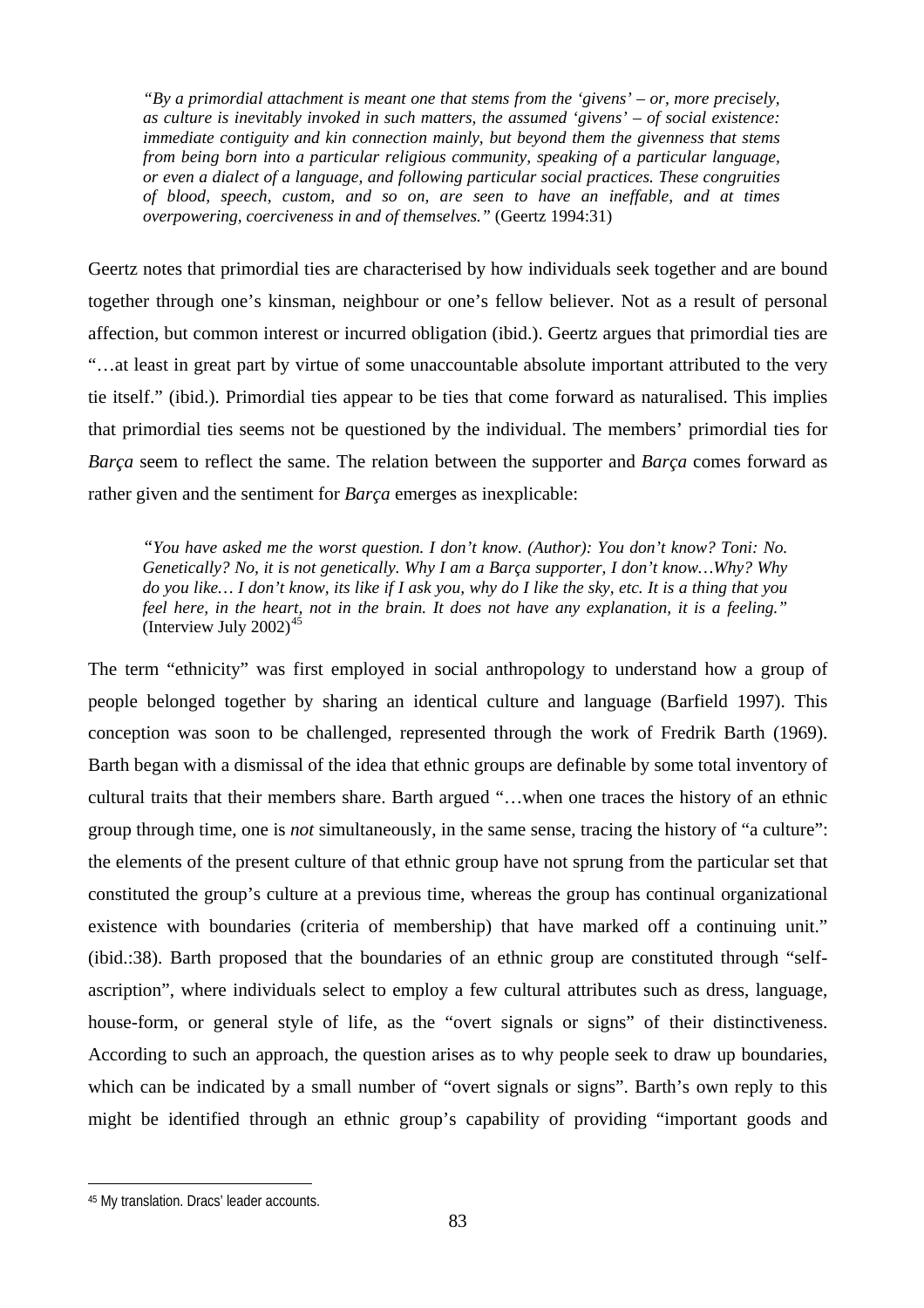services for each other, i.e., occupy reciprocal and therefore different niches but in close interdependence." (ibid.:19).

In our case, with the intention of locating how Dracs is a leading advocate for expressing Catalan sentiments, I argue that "overt sign", can for example be found through the name of the supporter organisation. The name of the group provides insight on how the group makes an explicit link to locality and demonstrates distinctiveness from other *Barça* fans. The name "Dracs" points toward how the supporter organisation employs measures from Catalan popular culture in order to narrate supporter identity:

*"Because Dracs represents, it is the name of a mythological animal, the dragon, it represents a bit an image that the group would like to give and what the group would like to have. It is an image that always has been attached to Catalan mythology, to the legend of St. Jordi and the dragon. The dragon has always been part of these stories, and Catalan popular novels have included the topic of the dragon. It is an animal that always has called my attention and I think it represents a part of the group. A little bit of its strength, the dream, since it is not a real thing. I think it represents very well what the group is. Moreover, as a mascot, it has a good marketing potential as well. The dragon has an aggressive point. It has a sympathetic aspect, allowing you to play with it through different drawings."* (Interview July 2002)<sup>[46](#page-83-0)</sup>

Employing a motive from Catalan popular culture provides Dracs with a social attribute suggesting a belonging to Catalonia. The use of the appellation "Dracs" provides the group with an unbiased social value. Such a name does not provide the group with the hazard of being associated with excessive political or nationalistic beliefs. As Dracs states a link to locality, Dracs also embraces the idea of creating solidarity between Dracs, *Barça* and Catalonia, stating a symbolic liaison. The members of Dracs attempt to transmit the symbolic liaison to the players at matches. Staging a show and carrying out the practice of supporting, the liaison is transmitted to the *Barça* players. Through creating the atmosphere, the group chants in Catalan, flitters the Catalan flag and puts up assorted placards in Palau, which is painted in blue, red and yellow, (the colours of *Barça* and Catalonia), and by so doing, Dracs converts to be an extension of Catalan sentiments.

The members of Dracs' manner of staging a show shares similarities to how the Italian *ultras* create atmosphere at football matches. A significant practice performed by the Italian *ultras* is the staging of a *spettacolo*. [47](#page-83-1) This involves creating an atmosphere through a vivacious and vociferous form of support with an impressive hi-tech choreography performed from the *curva* (De Biasi 1996:116). Dracs and other *grupos de animación* find inspiration in the *ultras'* manner of creating an atmosphere. Therefore, they are liable of emulating aspects of the *ultras*' sophisticated choreography. Dracs' manner of staging an *espectáculo* is located through the group's *tifos*, the

<span id="page-83-0"></span><sup>46</sup> My translation. Dracs' leader explains.

<span id="page-83-1"></span><sup>47</sup> In Spanish "dar un espectáculo", meaning to stage a show.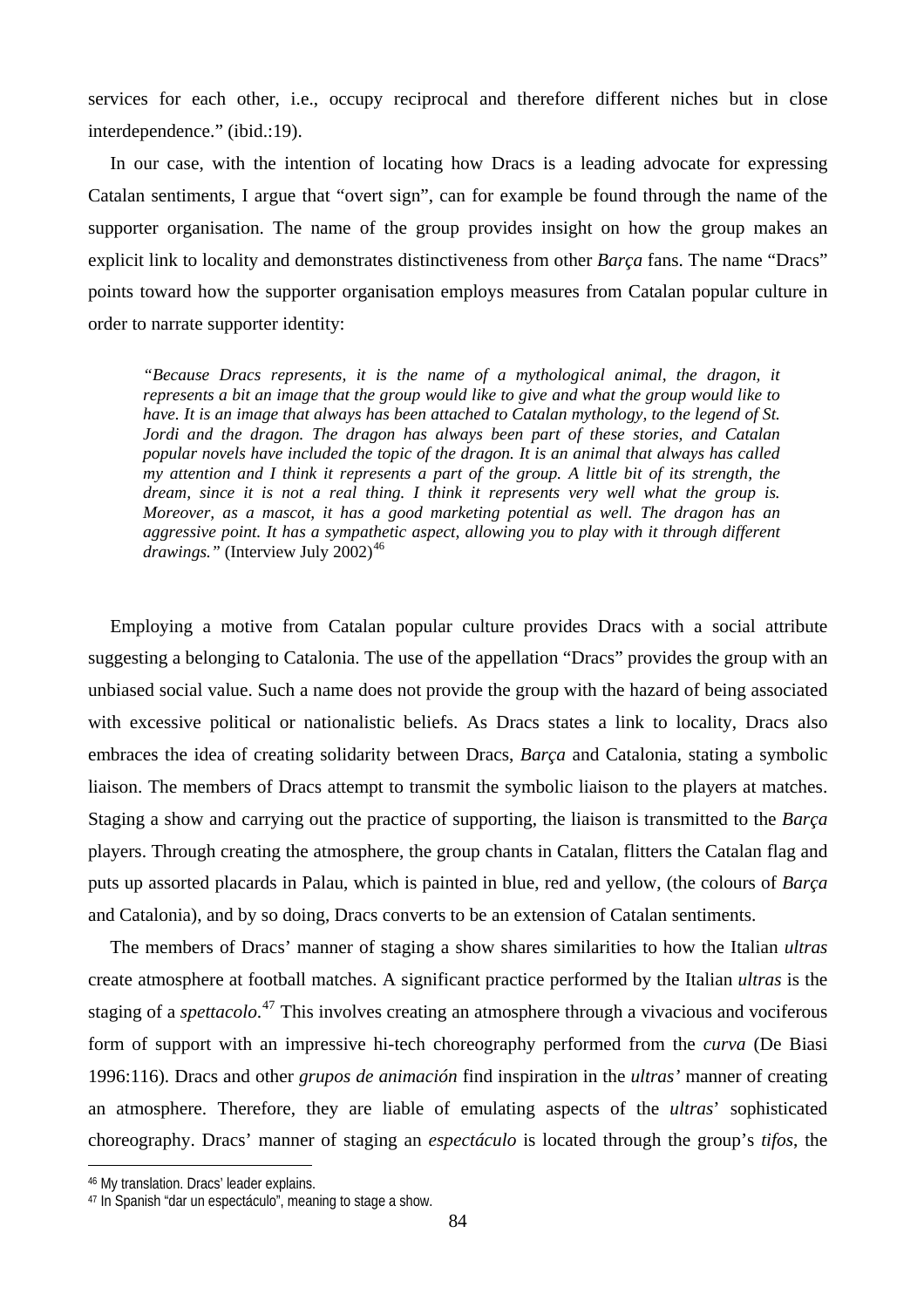usage of banners and chanting. Through the staging of the *espectáculo*, Dracs turns out to be a vehicle of expressing Catalan sentiments. As this event takes place from Curba Sud, staging an *espectáculo* shares similarities to what Hognestad (1995, cf. Geertz 1973) refers to as "a privileged space for deep play". The *espectáculo* allows Dracs to express deep emotions for *Barça* and permits the sentiment of participating in the game. Although the *espectáculo* is carried out in relation to a game, it implies that the members perceive a nearness to the player, where the *espectáculo* essentialises the relation between the members and the players. Stressing this relation, Dracs provides life to a social idea that the supporter organisation is a part of the team and therefore claims to be a part of *Barça*. Projecting the notion of being a part of the club is accomplished by displaying the self-ascribed metaphor of being the *extra player*, a metaphor gaining increased social significance through the *espectáculo*.

#### **3.6 The meaning of animation – to create an ambience**

The staging of an *espectáculo* is a calculated social practice communicating assorted social meaning. Firstly, the supportive act seems to have a psychological idea. For Dracs, the *espectáculo* works to the players' advantage. It is to the players' benefit in the sense that the *espectáculo* might influence a game's development. Secondly, the *espectáculo* communicates the relation between the group and the players representing the club. The supporting of the players involves transmitting feelings to the players, implying that the flags, the noise and the chants are the members' sentiments *to* the players. Thirdly, transmitting sentiments to the players, through the vibrations of *los colours*, entails mediating a message that Dracs is a loyal group of supporters. In sum, staging a show turns out to be the foremost instrument the members employ to narrate supporter identity. And by knowing the players by face includes to have elaborate ideas of what it means to stage a show:

*"Look, with the songs, the rhythms from the drums, the clapping, the banners and los colors, you transmit feelings to the players. You can make them believe in winning, but you have to transmit it to the players. Then, you transmit it through the sound and through the sight of it. All that we do is make the players hear and see us. This is good, because it changes their character. We have songs to support our player's and songs for attacking and destabilising the opposite team. If you ask every player, they are sure to like it. But in the case of the visiting team, you have to look for which songs and things that irritate them. And then you sing it, so they become nervous. It is a little bit of using the player's senses of improving or to make their efficiency worse. It is to play with the colours, where the music can change the emotional phase of the players. (Author): Is it all psychological? Toni: Yes. It is all psychological. It is the only force where there is no contact. You can't touch the ball. We can't touch the ball. The only thing we can do is to influence the emotional state of the players or the referee, then, to adapt us to it. (Author): Does it work? Toni: Yes, it works. If you watch a player from the opposite team, then you can choose to insult him or to support him. There are players that you insult and they become nervous and make mistakes. We support and say: "Bravo, good!", and they become nervous and make mistakes. You have to*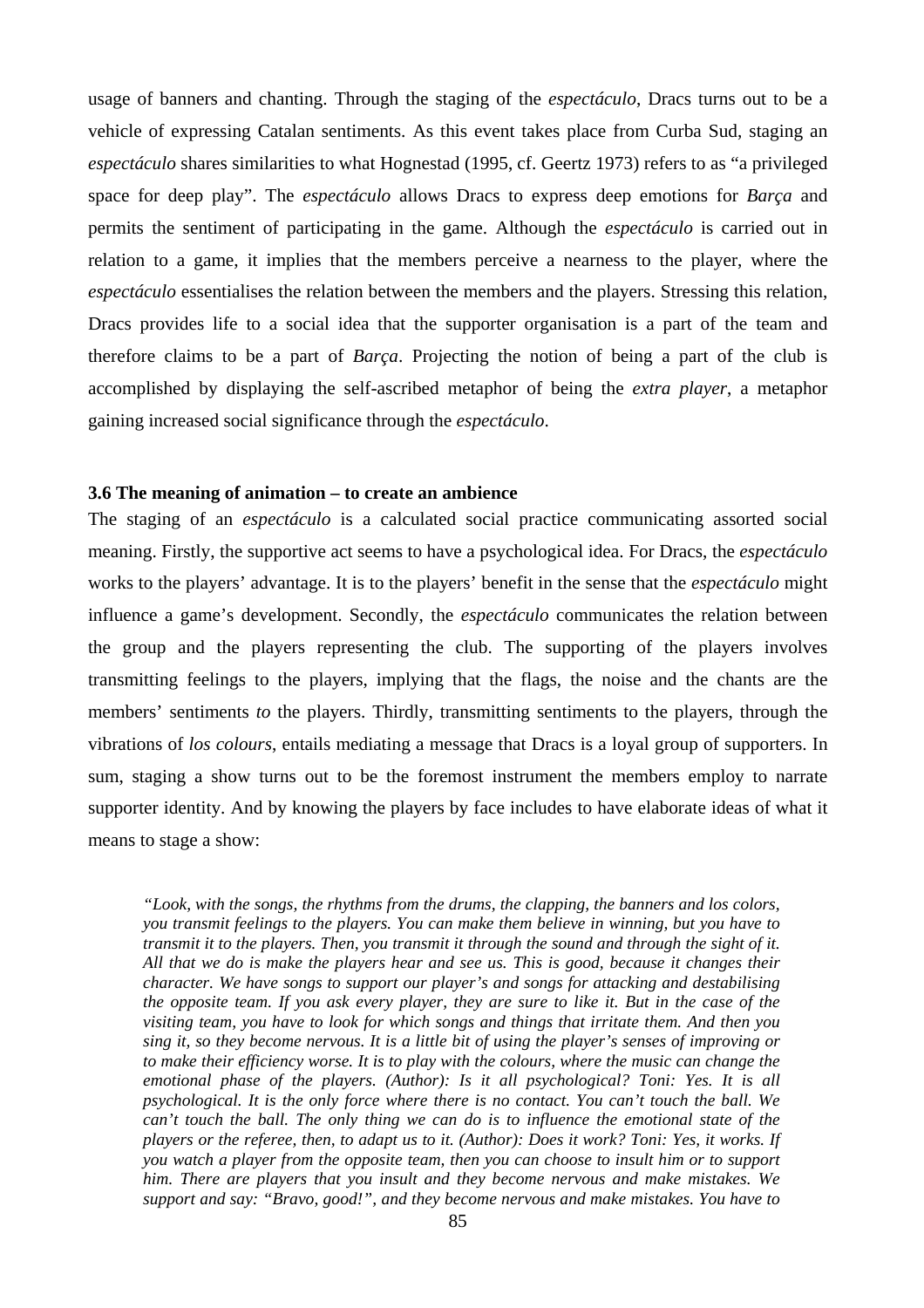*play with your knowledge of knowing the players and of knowing the referees. You play and you have a percentage to work, but it is a minor percentage. Evidently, you don't touch the ball. The players protect themselves with concentration and then it's our work to destroy their concentration. If you achieve it, you win and if they don't spoil their concentration, then they win. Our function is to damage the concentration of the opposite team and to improve the concentration of our team. And all of that, by using the music and los colors."*  (Interview, July  $2002$ )<sup>[48](#page-85-0)</sup>

The narrative points toward Dracs' beliefs on the market penetration and relation to players. The players of the less professionalized sports give the impression of being agents of other collective values than to those of the footballers. The *Barça* players performing in Palau seem to be agents of the emotional sentiment, implying that Dracs see the players as more approachable. The emotional sentiment implies that Palau's players are more open for the meaning of the *espectáculo*. Therefore, Palau's players are ascribed a social meaning which makes possible to attain a true identification with them. The *Barça* players in the less professionalized sports materialize as agents of ideas related to sportsmanship, identify closer with the colours of *Barça*, understand the significance of Catalonia, and they do not appear as corrupt. At Camp Nou, supporters are rarely permitted admission to the stadium's "sacred" places, such as the players' dressing room. In contrast, the conditions in Palau reflect the opposite. In Palau, the members are allowed to access areas where players normally are protected. After a game was over, I observed frequently that the members went to the changing rooms to converse with the players. Such circumstances reflect closeness and facilitate the job to transmit sentiments to the player.

The conditions in Palau as well communicate players' relation to locality. It was claimed that the players of the less professionalized sports were more disposed of adapting to Catalan norms and values. Players that are willing to adapt, become popular and the problem of identification is less absent. The majority of the players learn Spanish instead of Catalan (if they do not speak Spanish) and few Spanish speaking footballers learn Catalan. But there are players with Spanish as their native tongue that learn Catalan. The basketball player Roberto Dueñas was put forward as a player that had adapted to the Catalan norms and values. Dueñas, who is from Madrid, appears as a figure that learned Catalan, and he conversed with the members in Catalan, making him to an agent of collective values the members identify with.

Supporting *Barça* in the less professionalized sports permits Dracs to stress an intimate relationship to the players and have an equal relation. The members project a social idea of the supporter organisation as a part of the team and as a part of *Barça*. Since the members are allowed to know the players, and they possess the option to converse with them, the relation between the members and the player is portrayed as a symbiotic relationship, where each part subsists on the

<span id="page-85-0"></span><sup>48</sup> My translation. Dracs' leader explains.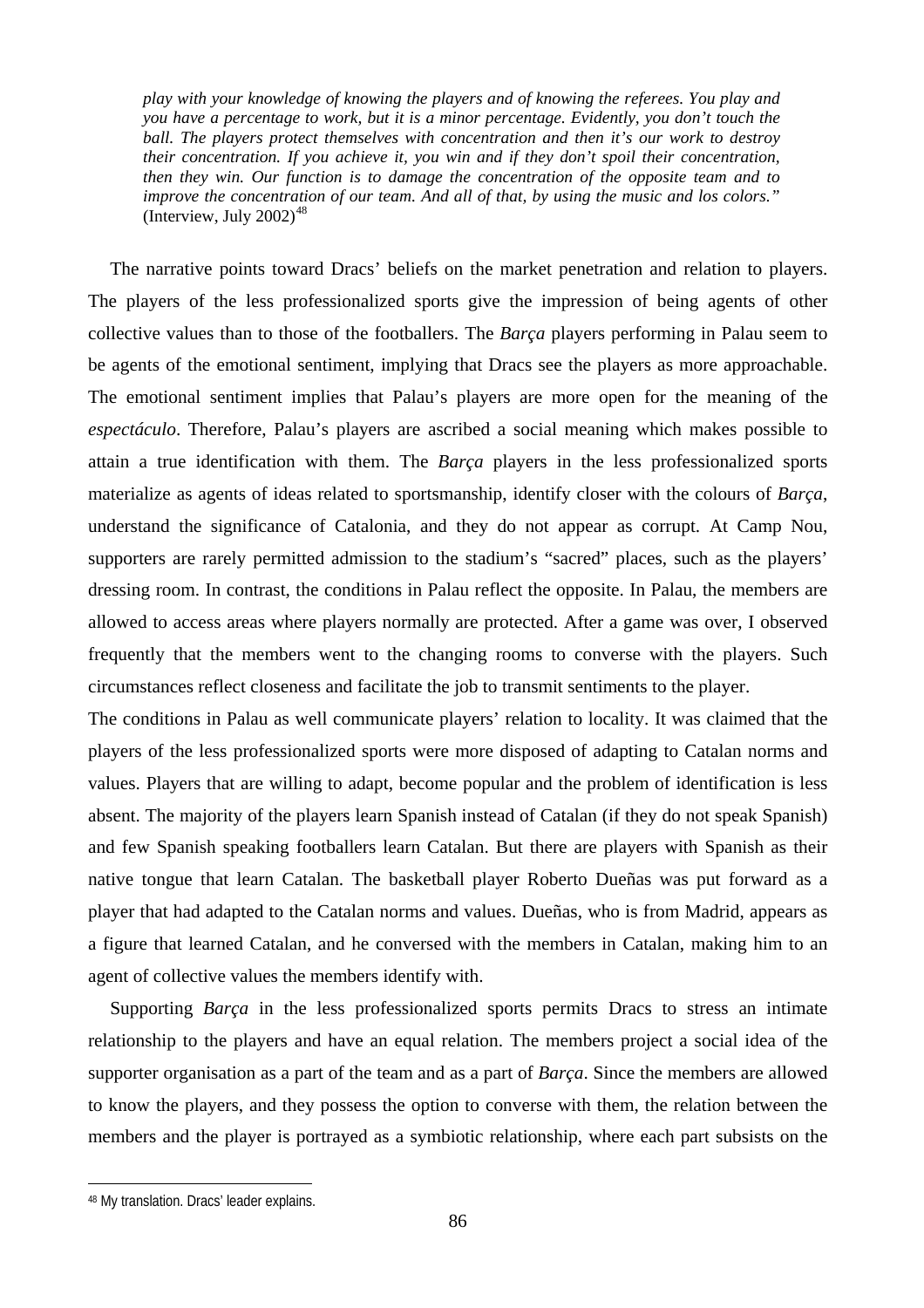*other*. For these reason, Palau appears as a sport facility where the members sense an emotion of solidarity and therefore play out supporter identity.

#### **3.7 Exploring internal attributes**

Dracs has the ability to appear as an assembled and disbanded group according to a ritual calendar, implying that *Barça*'s scheduled season affects the group's social life. Following the ritual calendar can be hard. For example, club officials practice a strict policy where two games cannot be played simultaneously, meaning that a football game at Camp Nou cannot be played concurrently with a basketball game in Palau. Because *Barça* practices numerous different sports, this implies that a great deal of planning has to be carried out. Club official's planning of the games influences Dracs' social life, where the headship of the group only knew *Barça*'s scheduled season a week in advance. The support of *Barça* in four different sports, involved many postponements of games. To be updated on which game to come to and if postponements occurred, was either done by calling Toni or the club officials. Such a ritual agenda reflected which members were the most committed. Even if Dracs has about 250 registered members, not all members showed up at the games. Only a minority of Dracs' faithful members appeared at every game and this group of members is connected to Dracs' headship.

 In contrast to English fandom, which also is articulated in places outside the sporting ground, the members of Dracs make it to a point to communicate fandom within the sports field (Armstrong 1998). I was addressed with the argument that the members express supporter identity in Palau. The group did not assemble in pubs or in private homes to watch games on television. The fandom expressed through Dracs seems to differ from the English fandom through its formalised nature. Dracs' formalised nature discloses a degree of professionalism. The supporter organisation's degree of professionalism can be located through assorted traits: Dracs' headship, the degree of dividing responsibility among the members, the vending of merchandise, development of a web site, the annual general meeting, etc. Dracs shares particular similarities to Italian *ultras*, which are claimed to be formalised in organisation (De Biasi &, Lanfranchi 1997). A trait that has resemblance to the Italian *ultras* is the members' age difference. De Biasi (1996) points out that fandom expressed through the *ultras* consist of young people. The majority of the members are individuals in their late teens to the mid-twenties, while leaders are fans in their thirties. The same could be remarked about Dracs. The majority of the members are young people. It has to be stressed that Dracs does not follow any rigid norms for exclusion and inclusion, whereby the group introduces itself as a heterogeneous supporter organisation including all ages.

Comparing the members' supporter identity in relation to the Other entails a reducing of Dracs. Utilization of the dichotomy, us versus them, involves presenting Dracs as a homogenised group.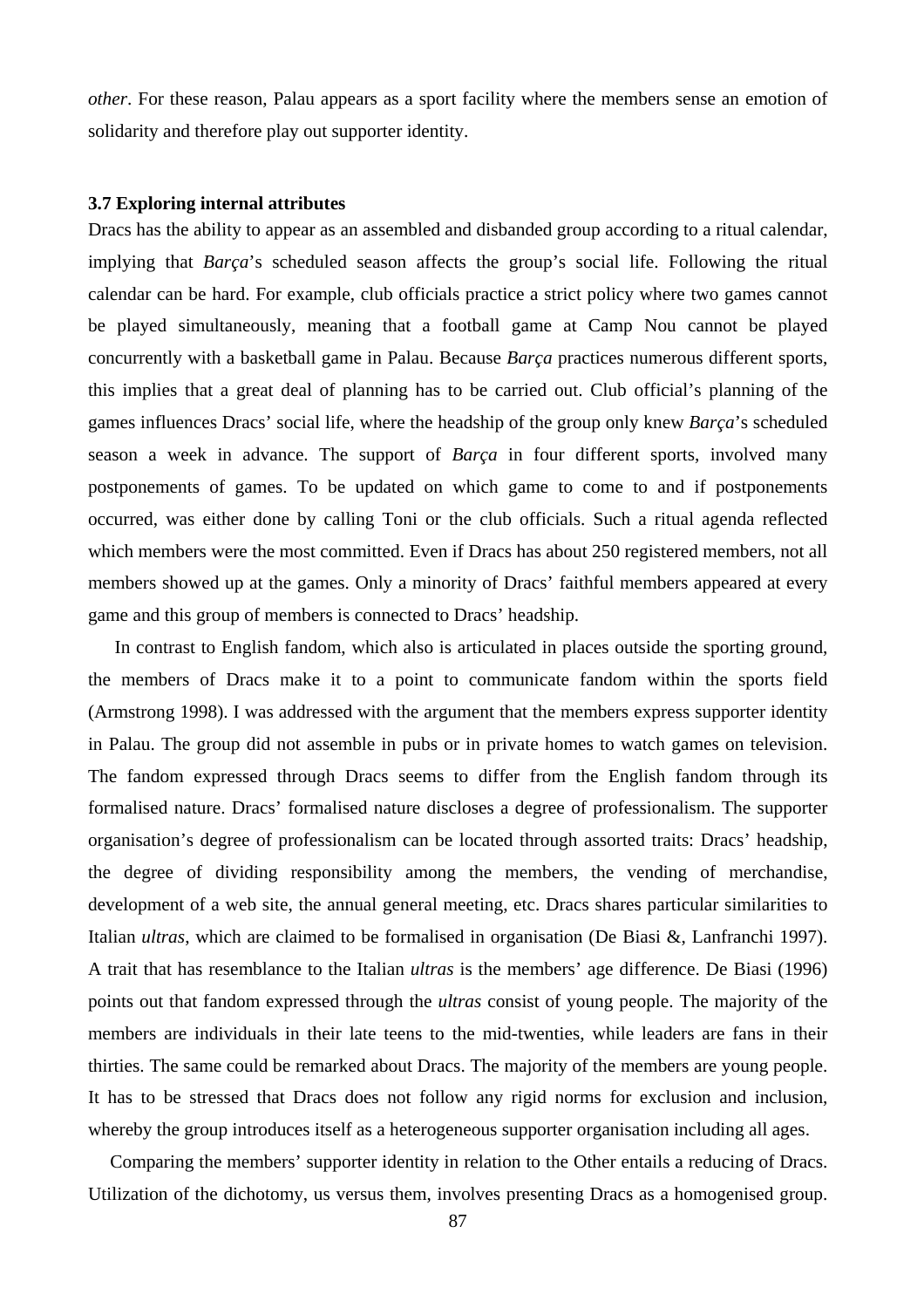So far, I have displayed Dracs as a homogenous supporter organisation. I have to underline that Dracs is a heterogeneous group of supporters including all kinds of individuals. The fact that Dracs includes different type of supporters implies the possibility of having "supporter anomalies". This involves that there are members that do not define themselves as Dracs' committed members. This is an attempt to apply Eriksen's (1993) arguments on "ethnic anomalies". Eriksen argues that individuals of an ethnic group, which do not define themselves as members of one distinct group, or regard themselves as members of several ethnic groups, might be comprehended as *ethnic anomalies*. The interesting parallel to such an argument, suggesting that there are "supporter anomalies" in Dracs, can be located in use of language. My principal informants suggested that Catalan was the only spoken language amongst the members. In contrast to this, I frequently overheard conversations in Spanish.

Dracs' semi-professionalized virtue permits us to explore Dracs' level of integration and this can be compared in relation to the work of Don Handelman (1977). Handelman argues that there are levels of ethnic incorporation. Handelman's approach might be regarded as principles of classification permitting analysis of ethnical-political development or degree of integration (Eriksen 1993). The latter might be of significance for my purpose. Firstly, Handelman suggests that a level of ethnic incorporation deals with *ethnic category*. This is a self-ascribed and ascribed membership of an ethnic group, where membership implies that members are socialised into a common cultural universe of knowledge. To be a member involves that the affiliate is initiated into Dracs' universe of supporting and young people seem to prefer this:

*"The group is for everyone and it's not only for youngsters. It is for youth and older people. What happens is that 90 % of the members of the group are youths, because the majority of the people are not shy of going to the Barça stadium. They also like to scream and to support. But there are older people in the group as you (the author) have seen, so there are people of all ages. In principle, the group is more formatted for youth because of the rebel nature and desire to change Barça, a quality that young people have."* (Interview July  $2002)^{49}$  $2002)^{49}$  $2002)^{49}$ 

Young people are not anxious to enter into a supporter organisation and carry out the act of supporting. Related to the idea that supporting is associated with extreme beliefs and the problem of violence, provide the practice of supporting with a social stigma. Despite violence occurring, supporters also engage in projects where they oppose to the problem of spectator violence. As a consequence of Dracs experiencing a violent outburst, the group has made an issue to be in opposition to this kind of conduct amongst spectators.

<span id="page-87-0"></span><sup>49</sup> My translation. Dracs' leader explains.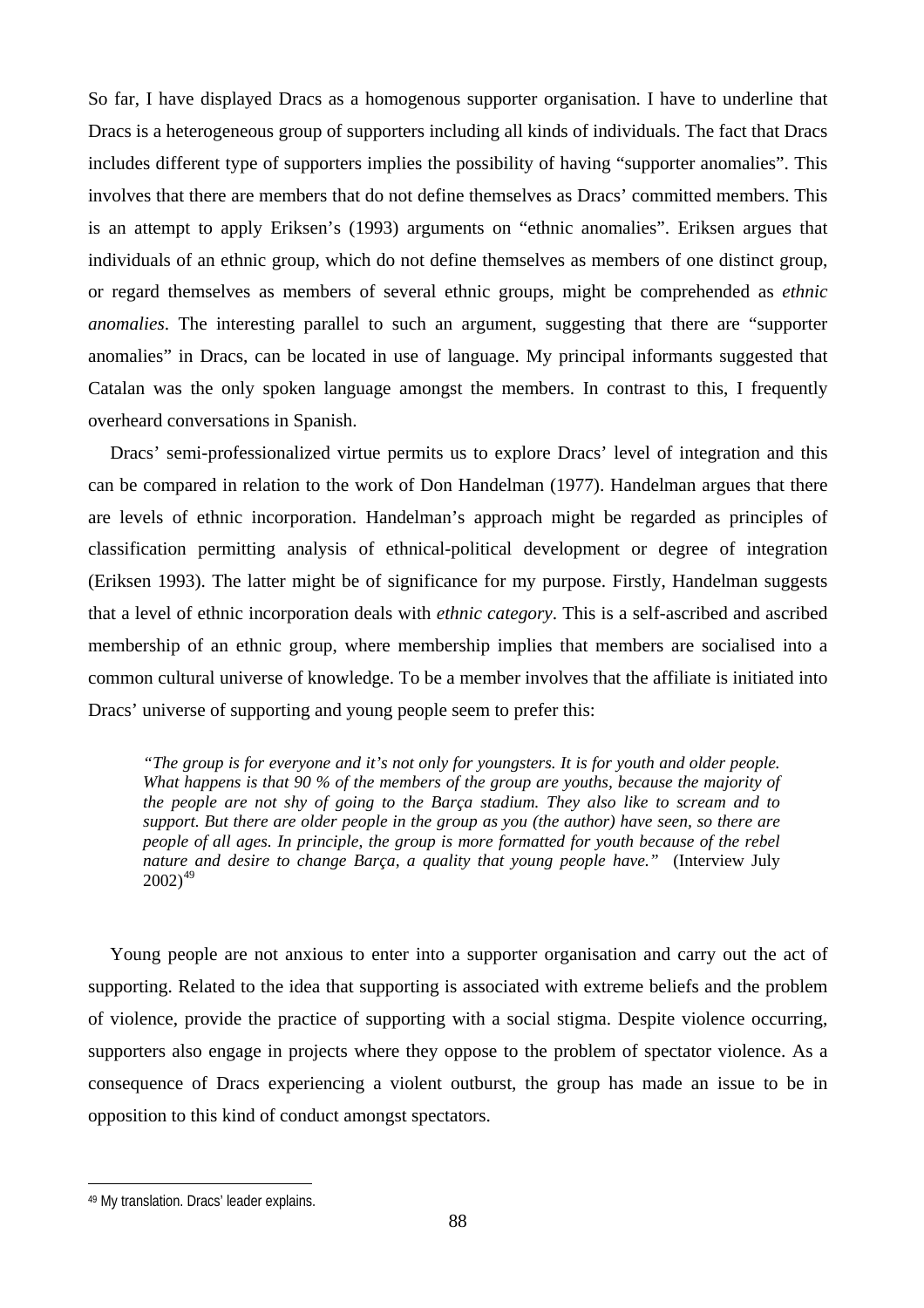The second level of ethnic incorporation can be connected to *ethnic network*. Through an ethnic network, individuals choose to interact with persons of the similar ethnical background. Staying together and promoting a common case works as integration for an ethnic group. In part, Handelman's (1977) contention allows us to explore another characteristic of Dracs. Dracs is a network of sections that acts accordingly to *Barça*'s scheduled season. Dracs' official name, *"Penya Barcelonista Dracs 1991 Supporters Palau Blaugrana"*, indicates that Dracs is a *penya* located in Barcelona, which is the principal section of Dracs. But the group consists of other sections: "*Dracs Argentona*", "*Dracs Cambrils*" and "*Dracs Castellón*". Argentona, Cambrils and Castellón are towns located in Catalonia. Each section has its own members and an elected leader. At match days, the sections' members travel to Barcelona and convene with Dracs' principal section. Such a network of sections permits a different conceptualising of Dracs. For example, it reflects a formalised nature, as the sections are democratic units and possesses dissimilar working responsibilities.

Thirdly, a different level of ethnic incorporation is linked to *ethnic association*. This level of integration involves that individuals with different ethnic origin experience a common interest in a cause and their cause is strengthened if the individuals are united. Social space is ascribed ethnic meaning and projected identities mark a clearer line between them and us. Applying the argument on fandom becomes interesting as supporter organisations unite and oppose a club's leadership. In the Manchester United case, United fans amalgamated and opposed to Murdoch's proposed takeover. In 1998, as mentioned, various *penyes* came together with the *socios* and formed the joint platform named *L'Elefant Blau*. *L'Elefant Blau* opposed to former president Núñez's way of running *Barça*. The president appears as an identity marker that shapes clearer symbolic borders between *La Directiva* and the *Barça* fans, meaning that the mutual coalition of the *Barça* fans demonstrates another level of integration.

# **3.8 To be committed or unenthusiastic – narrating loyalty**

To be a loyal *Barça* supporter needs to be demonstrated. The members of Dracs' way of expressing commitment and allegiance to the supporter organisation and *Barça* are expressed differently. For example, the members' practice of chanting in front of 500 to 1000 spectators, and to perform this practice several times a week, works as a symbolic action demonstrating to be true aficionados of *Barça*. A female member suggested that the supporting of *Barça* in the less professionalized sports is an indication of being a truthful *Barça* supporter. Because of this idea, Dracs' inner circle invests a great deal of energy in bringing this belief to life. The members' presence in Curba Sud several times a week, suggests to be one way of showing what it means to be a devoted *Barça* supporter. In doing so, the group's members participate in a competitive ritual,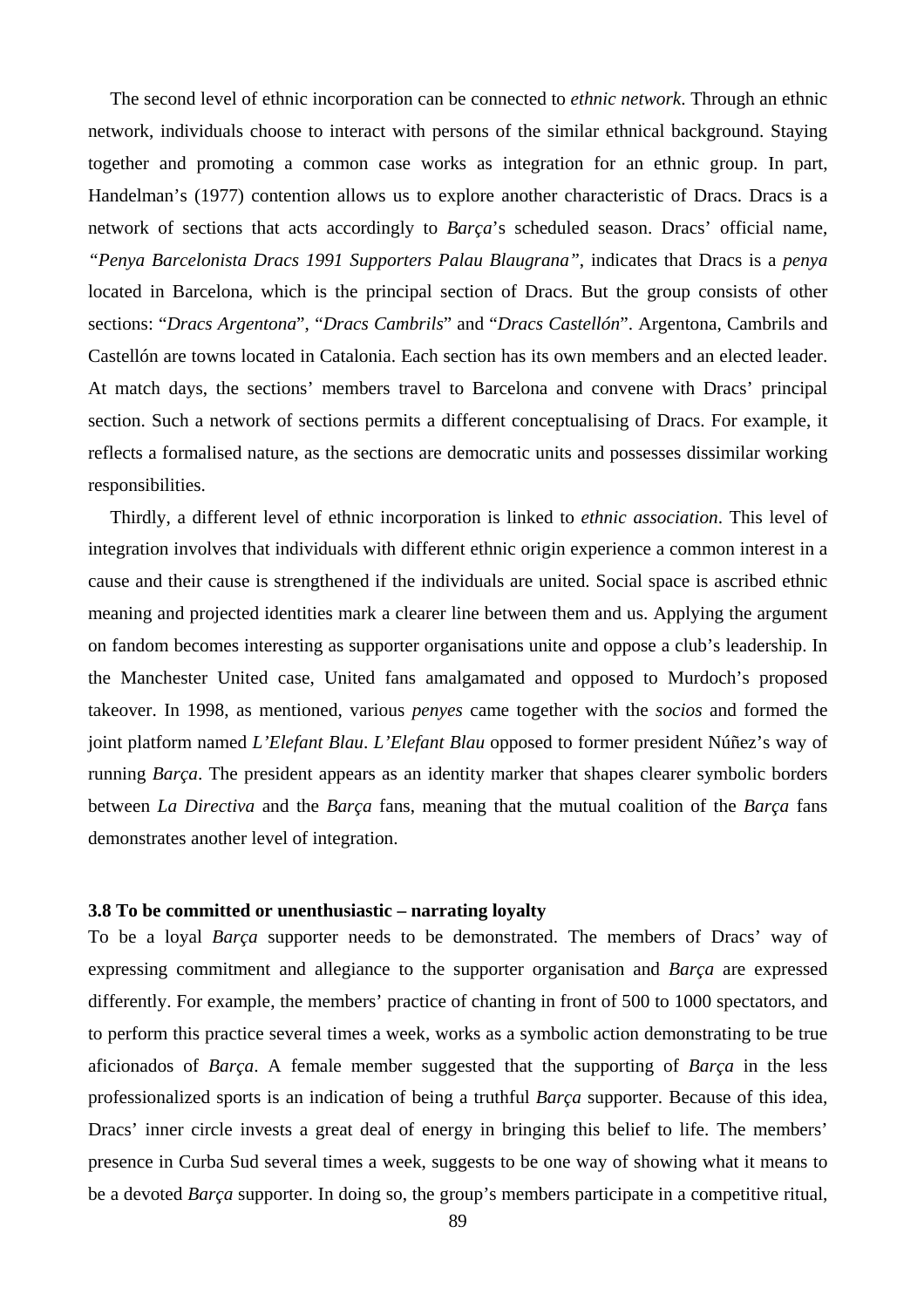where the intention is to display loyalty and vigour. The competition reflects similarities to the ritual of potlatch, as described by Marcel Mauss (1954, 1922). Potlatch is a ritual carried out by certain groups of American Indians, where the groups of Indians attempted to establish a social hierarchy based on consumption of material. Attempting to out-compete the rivalry group by consuming material goods, resolved the question of which group was holding the principal position in the hierarchy. I have to underline that Dracs is not into the same ritual. The interesting parallel is connected to the members' effort to narrate loyalty through authentic narratives. Through the narratives, members show devotion through symbolic actions, rendering drudgery, sacrifice, etc, and working as social verification that a member is loyal to Dracs and *Barça*. From time to time, the idea of not being loyal enough might trigger internal disputes, where loyalty for Dracs and *Barça* can conflict with other social interests in life.

The season of 2002 ended and no more games were played in Palau. Summer meant vacations from supporting *Barça* in Palau, but represented additional work. The members started to prepare for the next season, where the summer was used for making new banners, discussion on new manners of supporting *Barça*, etc. The hangout for the summer was Toni's place, where Dracs' activities for the summer were carried out. For the social anthropologist, the summer allowed an opportunity to converse with Dracs' committed members. The leader of Dracs Cambrils, Carlos, explained that in his section, counting about 20 to 25 members, he was one of few that travelled from Cambrils to Barcelona every week to support *Barça*. Carlos worked full time and carried out the majority of the sections' administrative work, and the travelling to Barcelona several times a week (one hour ride each direction), reflects an idea attesting fidelity to Dracs and *Barça*.

The ritual competition can be narrated from an alternative level. Drawing up a distinction between Dracs and other *penyes*' attendance rate in Palau and Camp Nou allows the members of Dracs to narrate loyalty. The season had ended and supporting of *Barça* in Palau was postponed to September. Penya Barcelonista Argentona, in concert with Dracs, arranged a feast. The members from both groups attended the banquet; roughly, 100 supporters were present enjoying a nice meal in the Mediterranean heat. The feast took place at the main square of Argentona. With the intention of getting to Argentona, Dracs had a regular meeting point in Barcelona. At this place, the members hooked up and drove in column toward Argentona. As we arrived in Argentona, the main square of Argentona was decorated with banners: The Catalan flag, the club emblem of *Barça*, and a range of the placards that Dracs employed at matches. Tables and chairs were staged and the dinner was prepared. Certain bands played Catalan songs and different entertainment acts were performed. The *Barça* fans assembled at Argentona's main square represented two types of fans: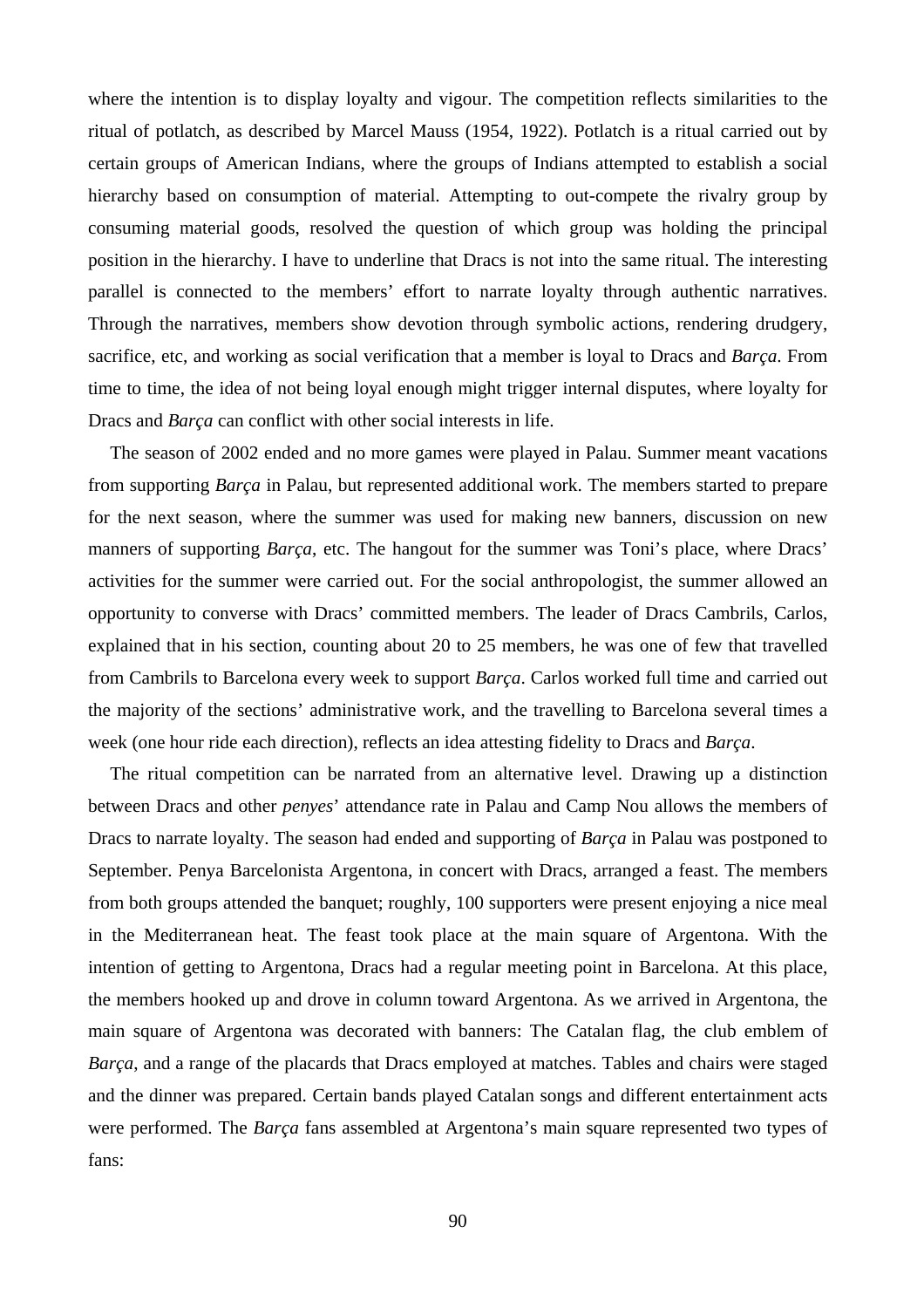*"Toni: How many members of Penya Barcelonista Argentona did you see at the dinner in Argentona? (Author): About 50 to 100. Toni: Ok, about 100. Only a small number go to see games at Camp Nou. In contrast, how many members of Dracs did you see at the feast? (Author): About 20. Toni: All of us go to Palau, and we go there to support. They do the dinner, but only a small part of the penya goes to see Barça play".* (Interview July 2002)<sup>[50](#page-90-0)</sup>

The narrative accents that Dracs often appears in Palau, suggesting that the group's action communicates allegiance. Despite Dracs' attempts to demonstrate devotion, the narrative addresses an obstacle with voluntary work. Dracs' headship had problems recruiting individuals interested in doing voluntary work, and therefore to be a committed *Barça* supporter conflicted with other pastime activities. To be a devoted member of Dracs implied participation in Dracs' internal social life. The fact that the group supports *Barça* in four different sports implies that the rate of attending matches in Palau is high. Attending a basketball game, for example, is a marathon, involving that members spend a whole evening in Palau. Dracs' leader and his assistants regularly met up four hours before kick-off. It is common to attend between three to seven matches a week, considering the extreme occurrences. To be an authentic supporter and partake in Dracs' social life involves that a person surrenders having a "standard" social life. Dracs' social life, which also includes administrative support work, "consumes" a person's pastime. In the end, the genuine member does often not "have time" to cultivate other leisure activities.

The fact that Dracs' social life is based on voluntary work meant that Dracs' headship had difficulties to find members willing to do voluntary work. Once I observed an internal dispute where the headship was fed up with the members' indolence. The headship accused the group's members for not contributing enough to maintain a preferable division of labour. The leader and his assistants were doing all the voluntary work, consisting of showing up several hours before kick-off, putting up banners, etc., and this was considered unfair. As the other members showed up minutes before a game and hardly ever participated in the preparations, the headship claimed that in order to sustain the maintenance of Dracs, the other members needed to enhance their commitment. This involved that the members had to start showing up at games, because the majority of the members declined to do so. But the members needed to do more voluntary work, and the situation the group was facing Dracs was in jeopardy of losing economic advantages, advantages Dracs benefited from the club. If this inclination did not alter, Dracs would simply disperse as a supporter organisation. As a result, Dracs' leader put forward an ultimatum. If a member wanted to be a Dracs supporter, he or she was obliged to contribute with something. In conversations with other members of Dracs after the discussion, a member told me that some

<span id="page-90-0"></span><sup>50</sup> My translation.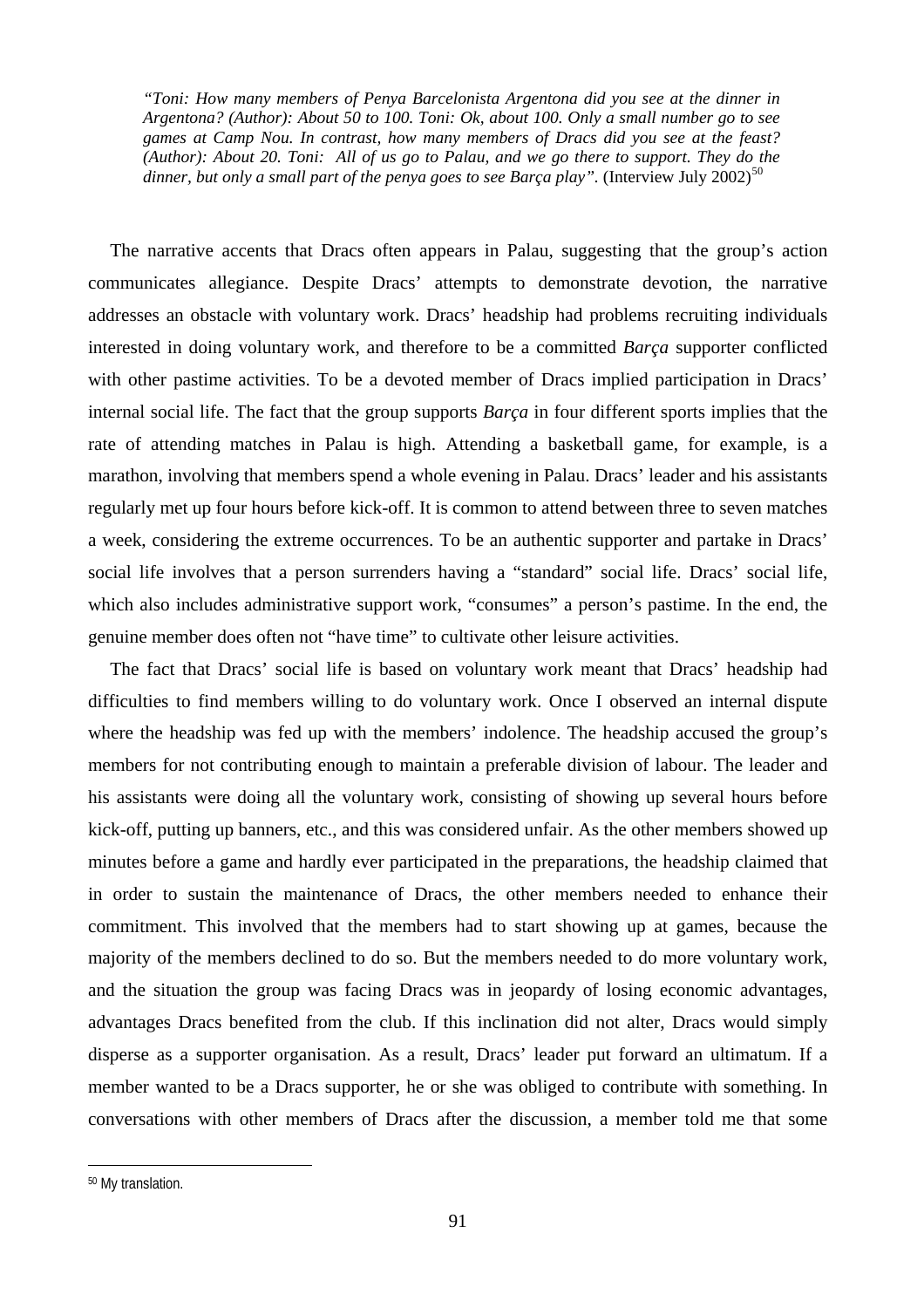prefer to have a life outside Dracs, and supporting of *Barça* was not the only thing that mattered in life. The episode renders the dilemma between choice and obligation for the members (Turner 1974b). For the members, to uphold the notion of being a devoted supporter might conflict with other loyalties.

# **Part II: Departing for Palau**

Until now, I have intended to show how modes of local fandom are organised. To gain knowledge on Dracs' decision to support *Barça* in the less professionalized sports, it is necessary to look into the violent episode that Dracs encountered at Camp Nou. To the members who experienced the episode at Camp Nou, the football stadium is seen as a social space with different type of social meaning. Experiencing violence on the body implies that the members have been exposed by a set of power relations. Therefore, one should expect that the members, who experienced the event, are not to hold positive views of the club and football. The fact that Dracs was attempted restrained by parts of the club's management, suggests that sharing solidarity with the club's established power structures turned out to be laborious. It converts to be even more problematical identifying with the footballers that have started to dominate *Barça*. Returning to Camp Nou, Dracs' disgruntlement with *Barça* is expressed through a sense of symbolic remonstration.

In the wake of the market penetration Camp Nou takes another form. Camp Nou emerges as a space bringing an economic potential. Visits from tourist are one of the most important activities occurring at the *Barça* campus every day. The global tourist's interaction at Camp Nou makes the campus a global space in the local context, and I think it is worthwhile commenting on this phenomenon. The global tourist's interaction at the *Barça* campus is done either on an individual initiative or through a group. As the global tourist has entered the campus, one of the first assignments awaiting the visitor is the purchasing of a ticket to the *Barça* museum. Here the global tourist is confronted with two options; procure a ticket including a single-handed walkabout in the museum, or, the global tourist might buy a ticket containing a guided tour. The guided tour involves a trip into the more "sacred" places of Camp Nou: The tourist is directed into the place where *Barça*'s footballers change before every game, the tourist is allowed to stand next to Camp Nou's pitch. More magnetising is *Barça*'s history told by a trained tour guide. Then the guided tour ends with a compulsory walkabout in the museum, where *Barça*'s sporting merits are exhibited behind show windows. After the walkabout, the global tourist is guided toward *Barça*'s merchandise store, *La Botiga*, where it is possible to acquire *Barça* merchandise.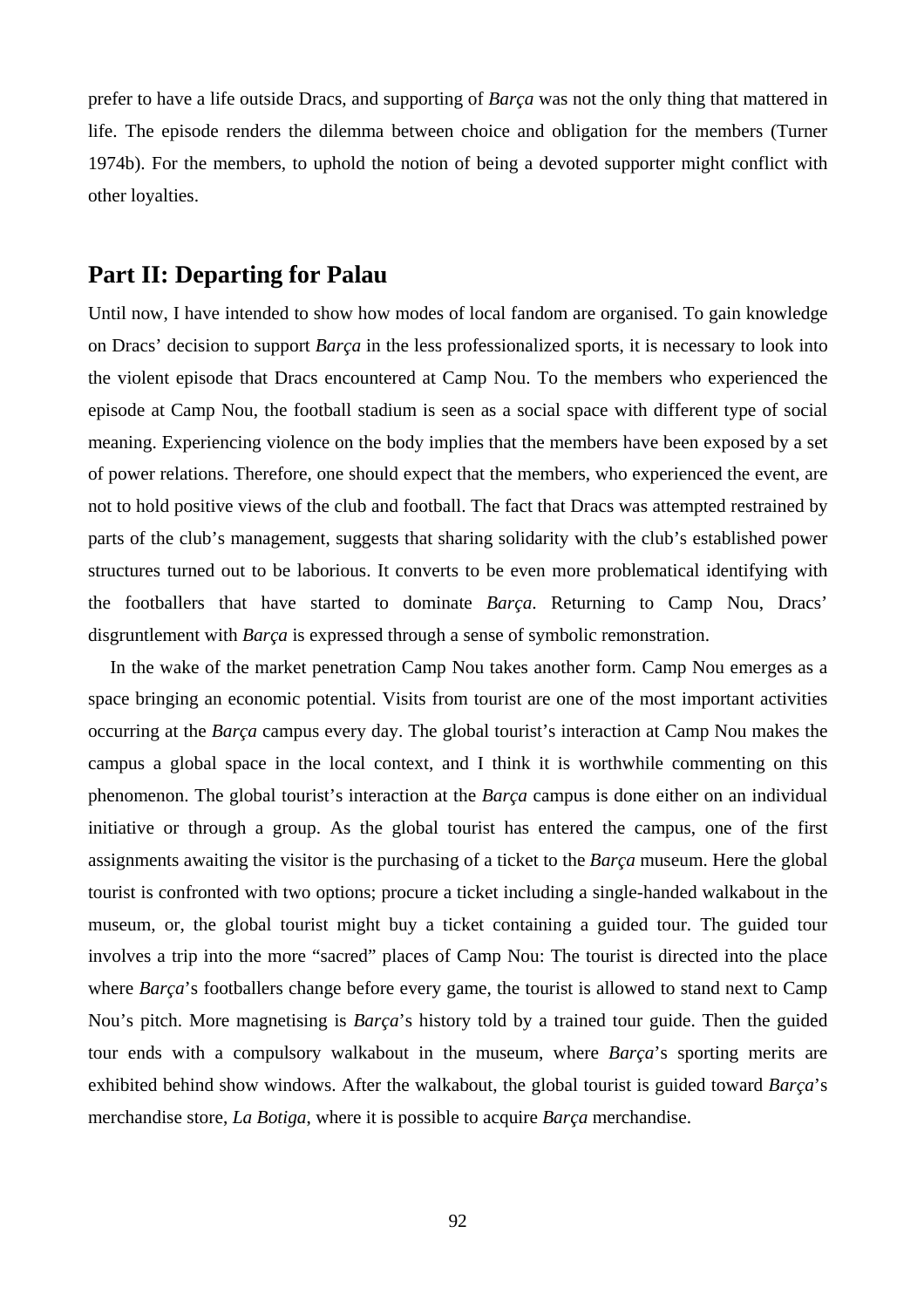The global tourist's visit to Camp Nou emerges as an authentic experience. The *Barça* museum was opened in the 1980s, and nowadays, it is an important tourist attraction in Barcelona. For club officials, the global tourist's visit to Camp Nou provides an extra income. I argue that the incursion of foreign footballers has relatively strengthened Camp Nou's meaning as a tourist attraction. And in this context, the practice of merchandising has expanded its significance, where the individual worshipping of *Barça*'s foreign footballers is valid. The footballers, for example, are reproduced in all kinds of *Barça* merchandise. Among visiting fans, objects with the name of a famous footballer are most likely to be purchased. I often observed football fans dressed up in a *Barça* shirt with the name of their favourite footballer printed on the backside. But the guided tours, exhibition of *Barça*'s history, the possibility to grasp Camp Nou's magic silence, the exhibitions of the *presidentes*, the autobiography of *Barça*'s great footballers, all the trophies etc., the museum might work as a legitimising element contributing to mythmaking of the club, fabricating club history and invent tradition. Having the museum, interpreted as a social institution, one might state that the club becomes "a vehicle of living history". But in this context, the museum is selective in what it decides to narrate to its visitors. The fans' relation to the club, for instance, is displayed on a switchboard and their intimate relation to the club is seldom told.

In sum, as the global football tourist enters Camp Nou, the campus' space is presented with a consecrated meaning. Interpreting the global football tourist as a traveller, disembarking on a pilgrim journey, the campus turns out to be similar to a pilgrim centre (Turner 1974:167b). It is provided with additional social significance, as the campus possesses a social institution narrating *Barça* memories. Camp Nou becomes such a powerful place for the visitor. Furthermore, by the help of a social institution of narration, which connects the past with the present, provides the football stadium with a powerful meaning. As the global football tourist makes a long distance journey and enters Camp Nou, the campus mediates other social values as we place Dracs into context. For the members, the events and experiences associated with Camp Nou produce indifferent ideas. The section to come demonstrates Dracs' biographical account, but certain things can be said about the group's relation to Camp Nou. Regarding the market penetration, the members feel that footballers were gradually fading away from the group. The social ideas Dracs treasured at the football stadium, that of being close to the footballers, are now no longer legitimate. The conditions encircling Camp Nou, before and after the episode, also reflect a set of power relations within the club structure and internal differences amongst the *grupos de animación.*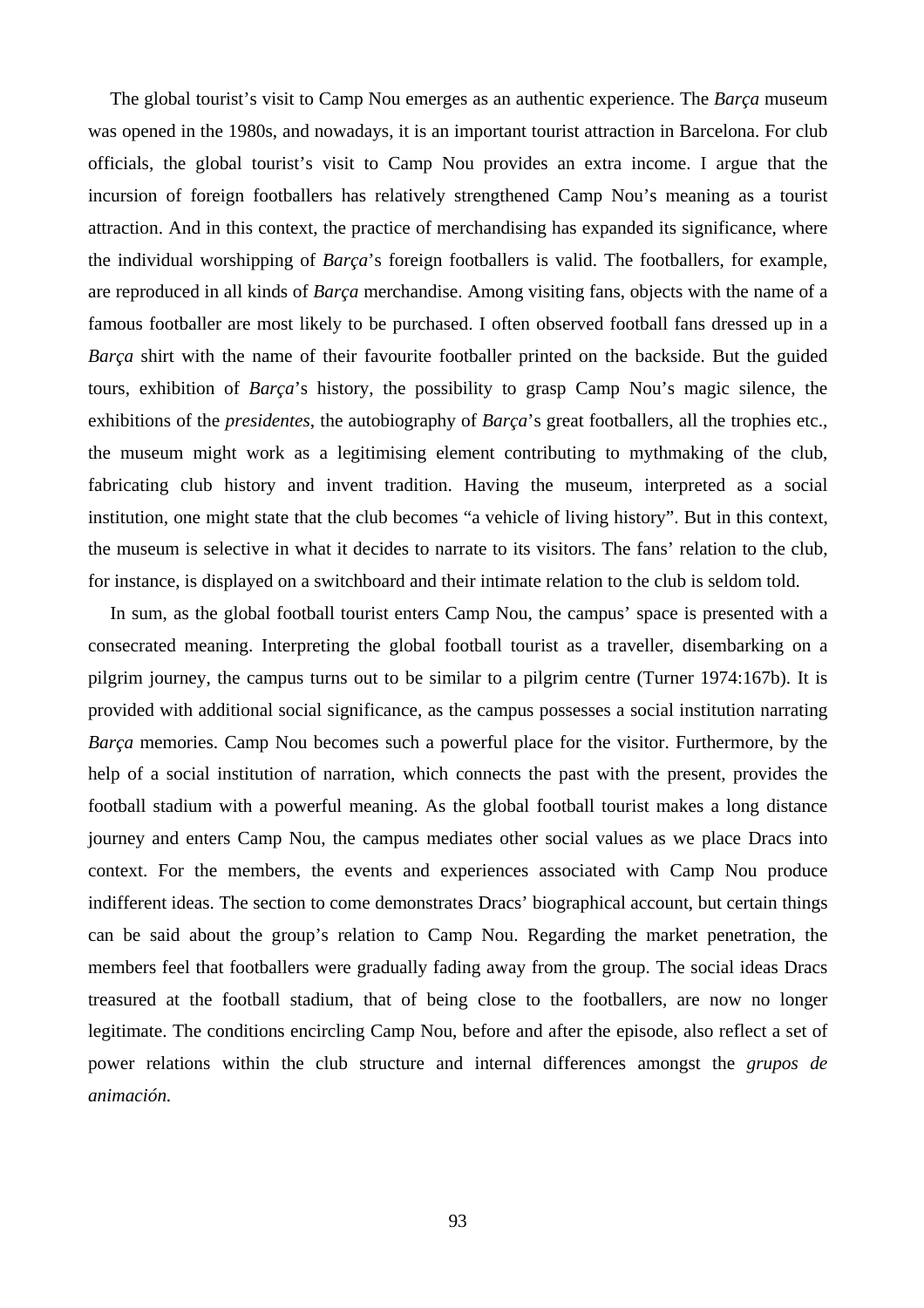#### **3.9 Disputes and social beliefs**

The *grupos de animación* assembling at Camp Nou hold excessive beliefs, similar to the Italian *ultras*, which are notorious for encompassing an "extreme political culture" (De Biasi & Lanfranchi 1997). The excessive beliefs might be connected to the *grupos de animación*'s way of appearing as vehicles for expressing national sentiments. Encompassing excessive beliefs involves that the *grupos de animación* might be capable of altering social beliefs, or struggle to protect them, as they encounter new situations. As *grupos de animación* are susceptible of operating as independent clusters, intervention from the police, *La Directiva* or other influential institutions, might trigger disputes. Throughout the discussion I have argued that the *grupos de animación* consider themselves to be well integrated into the club. Despite the *grupos de animación* being autonomic entities, by some measures, the relation between the club and the *grupos de animación* is intimate. This is especially valid through the *grupos de animación*'s role at Camp Nou, where these organisations claim that their objective is to create an atmosphere. My motive for stressing this point, relates to Dracs' chronicle seeming to be characterised by this pattern.

Throughout the 1990s, the *penya* segment has changed. It can for example be displayed through the increased numbers of *penyes*. Simply reviewing statistical data provided by club officials does not reveal a *grupos de animación*'s interior life. For Dracs, the social life of the supporter organisation during the 1990s can be characterised as turbulent: Experiencing a violent attack, receiving intimidations from *La Directiva*, observing the sacking of Cruyff, altering the group's name, changing resort, enlisting new members, advancing the organisation, etc. A significant experience, which is important for our purpose, is grasping the market penetration's incursion into the *Barça* milieu, something that Dracs relates to the increased gap between supporter and footballer. Ahead of the violent incident, Dracs had commenced supporting *Barça* in the less professionalized sports and was frequently appearing in Palau. The altering subject of football was an incentive for devoting more attention to the players performing in Palau:

*"The group was founded in 1991, but I was member of different supporter organisations from 1982. In 1991, the group was founded, which is the actual group of today, but with the old name. Primarily, we were a group that attended matches in football. Secondly, we divided the group into different sections, and as time passed by, the group had converted into a group of sections, consisting of basketball, handball, fútbol sala and hockey, and afterwards we forgot or left football. (Author): Why did you forget football? We left football because of the content in football changed, due to the significance that football started to possess. It has simply converted to a sport of mercenaries, where the players don't feel anything for the colours of the club. (Author): What does the colours of the club mean? Look! Azulgrana represents the colours of Barça. When you are saying, the love for our colours, you are speaking about the love for your club, for Barça. Every club has its flag and its colours. Every country has its flag and has its colours. When you are talking about the love for the colours, you're talking about the love for your club. Subsequently, the club developed and people changed with it. The club was divided into various groups of persons*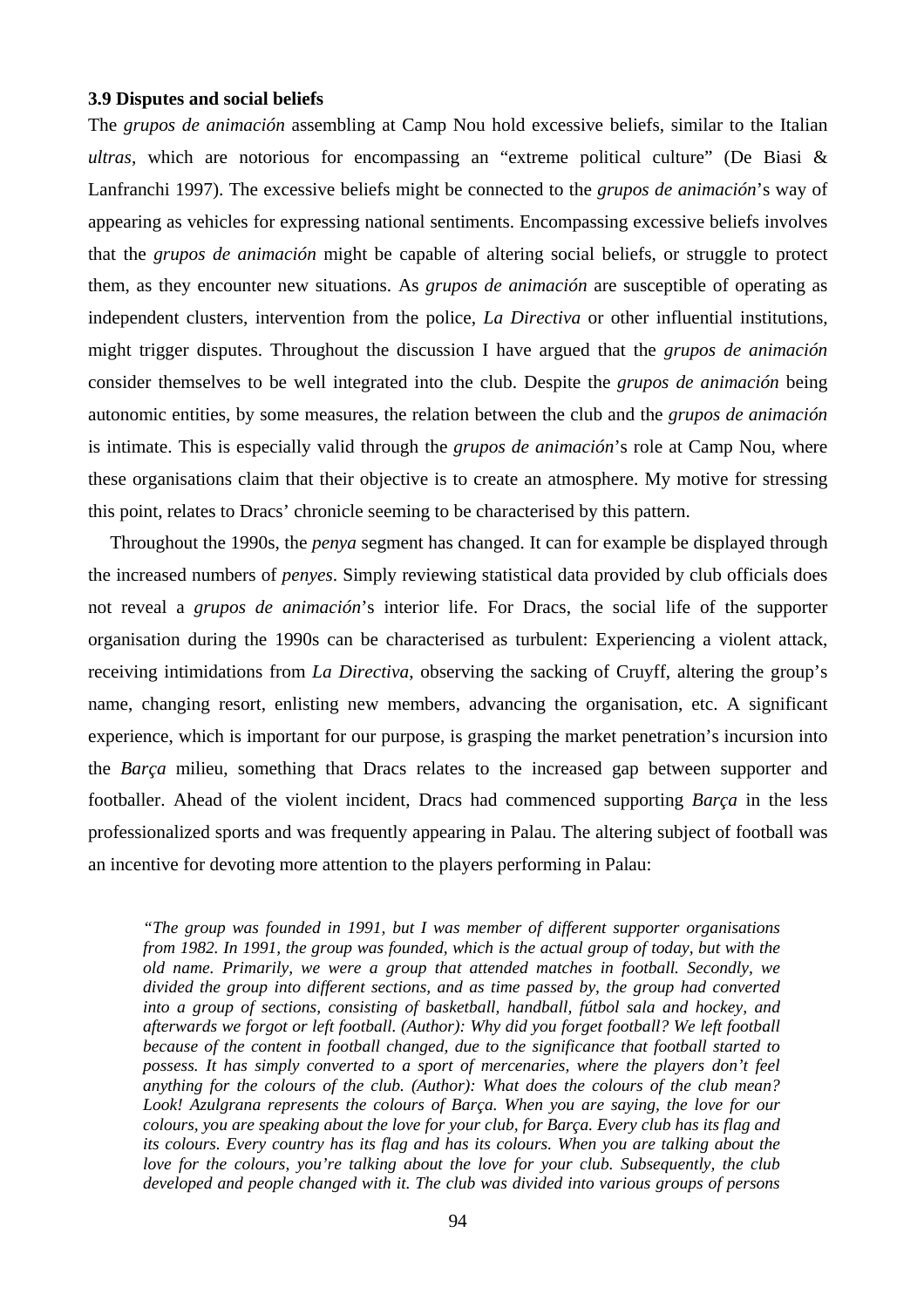*and we changed with it, but we wanted to give attention to the most important thing, which was to be closer to the players and share the sentiments with them, as well as act with them. At the games, we wanted to create a life with them, but we felt a growing distance between the footballers and us. Then the ideas of the group started to change and we became closer to the players in Palau. The players in Palau are more accessible and it is easier to be with them, whereas in the current football team we didn't know anybody. We used to know the players in football and we knew four of five players. We knew Stoichkov, Bakero, Goikoetxea, Txiki Begiristain, but they were all under the Cruyff era, "The Dream Team". In the current team we don't know anybody.*" (Interview July 2002)<sup>[51](#page-94-0)</sup>

Dracs' former name was Sang Culé Cor Català,<sup>[52](#page-94-1)</sup> a supporter organisation that Dracs' leader was a co-founder of. In 2001, Dracs' leader was confronted with a situation concerning a dispute with other Sang Culé members on the subject of using the name "Sang Culé". The dispute might tell us something about the *grupos de animación*'s excessive beliefs. A dispute in a supporter organisation might be an indication how members struggle to protect their ideas as they encounter new situations. Disputes indicate the differences within the *grupos de animación* and upholding a level of integration turns out to be difficult. Toni puts it in plain words that Sang Culé was not functioning. It generally dealt with the internal differences emerging within Sang Culé. The disagreement was linked to Sang Culé's leaders who were alienating themselves from the rest of the group's members. Sang Culé's headship initiated other social activities that did not correlate with the actual meaning of being a supporter organisation. Leading members of Sang Culé were concerned with taking part in activities occurring outside Palau. For that reason, Dracs' leader together with other members, appear to have broken out of the group and together they founded Dracs. The dissidents encountered a new situation involving the permission to employ the name "Sang Culé". Since Dracs' leader was a co-founder of Sang Culé, he felt of having the legitimate right to use the name "Sang Culé". But this would not be the case. The *penyes* officially interrelated to *Barça* are also judicially protected by the club, involving that the name of a *penya* also is confined and cannot be employed by other *penyes*. Still, Sang Culé is an active supporter organisation appearing in Palau, where the group is located in the contrasting Curba Nor (Dracs appears from Curba Sud). Confronted with such a situation meant that Dracs had to register under a new name, and the dispute implied that Sang Culé's out-breakers had to use the summer of 2001 to create new banners, flags, placards boards etc, and gave birth to Dracs.

<span id="page-94-0"></span><sup>51</sup> My translation. Dracs' leader explains.

<span id="page-94-1"></span><sup>&</sup>lt;sup>52</sup> From now on referred to as Sang Culé.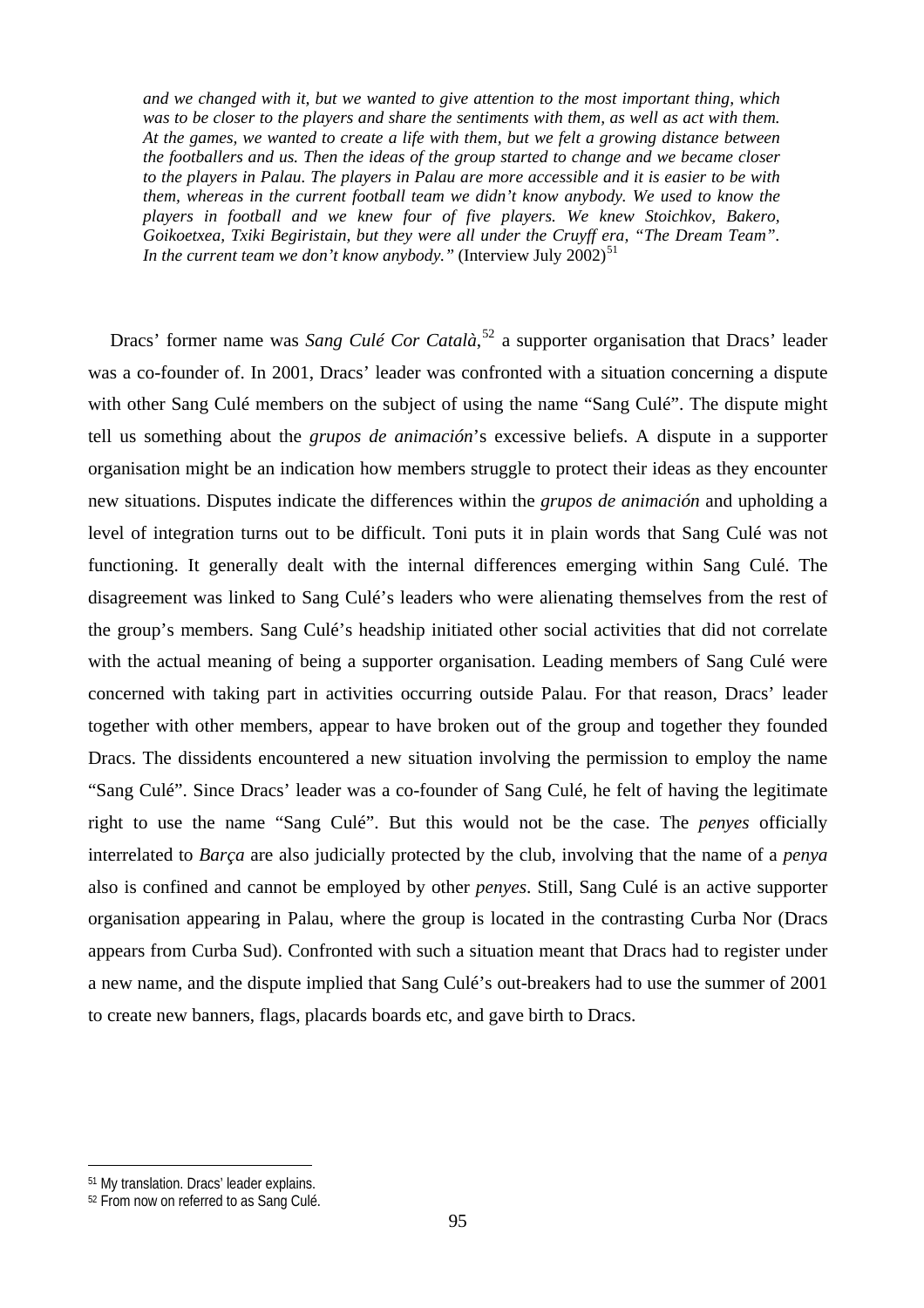A further examination of Dracs facilitates the case of comprehending the group's decision to support *Barca* in the less professionalized sports.<sup>[53](#page-95-0)</sup> Sang Culé began as a supporter organisation at Camp Nou in 1991. As football was the primary subject of supporting, Sang Culé annexed Camp Nou's second gallery located behind Gol Sur. The first four years at Camp Nou are characterised by how the group experienced a rapid increase in number of members, where the group reached a peak with 1.000 members. Along with the supporting of *Barça* at Camp Nou, Sang Culé expanded the group's supporter activities. This meant a dividing of Sang Culé into sections. It included that Sang Culé started to support the club in the less professionalized sports. But previous to Sang Culé's entry into Palau, the sports in Palau had not been subject to supporting. At this time, Sang Culé consisted of five sections, involving that the supporter organisation was appearing at Camp Nou and in Palau. Along with this progress, representatives from *La Directiva* and *Barça*'s leading *grupos de animación* went into a joint project that attempted to assemble all the supporter organisations in one curve. Locating all the *grupos de animación* in one curve was an attempt to create better conditions for supporting and enhancing the atmosphere at Camp Nou. But the project was to become a failure, because the supporter organisations' different beliefs were problematical to unite.

# **3.10 Unifying the disunited – La Grada Jove**

 $\overline{a}$ 

Until the beginning of the 1980s, supporting did not encompass much rooted tradition among *Barça* fans. Toni claims that the World Cup held in Spain in 1982 was the first occasion where *Barça* fans were introduced to the practice of supporting. The World Cup provided Spanish supporters with an opportunity of acquiring knowledge on how to stage an *espectáculo*. Along with the World Cup came supporters from abroad that were notorious for their supporting. In order to learn from other supporters, Spanish supporters had to attend matches. At matches, supporters had to learn by observing how the supporting was performed and afterwards test it out by themselves. For Toni, the supporting carried out by the Argentinean supporters, represented the ideal. A reason for claiming this relates to the conditions for supporting in Argentina is a wellintegrated element of the Argentinean society.

From such an argument emerges an idea that the *Barça* supporter organisations look to other countries for inspiration in their work of developing their own practices for supporting. The supporter project, *La Grada Jove*, comes into view as such an example. Through this project, *Barça* supporters looked to Italy for inspiration. The Italian *ultras'* manner of supporting was a preliminary factor of bringing the project *La Grada Jove* to Camp Nou (El Mundo Deportivo, 26<sup>th</sup>

<span id="page-95-0"></span><sup>53</sup> I have noted that Dracs swapped name from Sang Culé to Dracs in 2001. The two sections to come will account for the period before 2001. Therefore, I will refer to Dracs as Sang Culé in the two proceeding sections.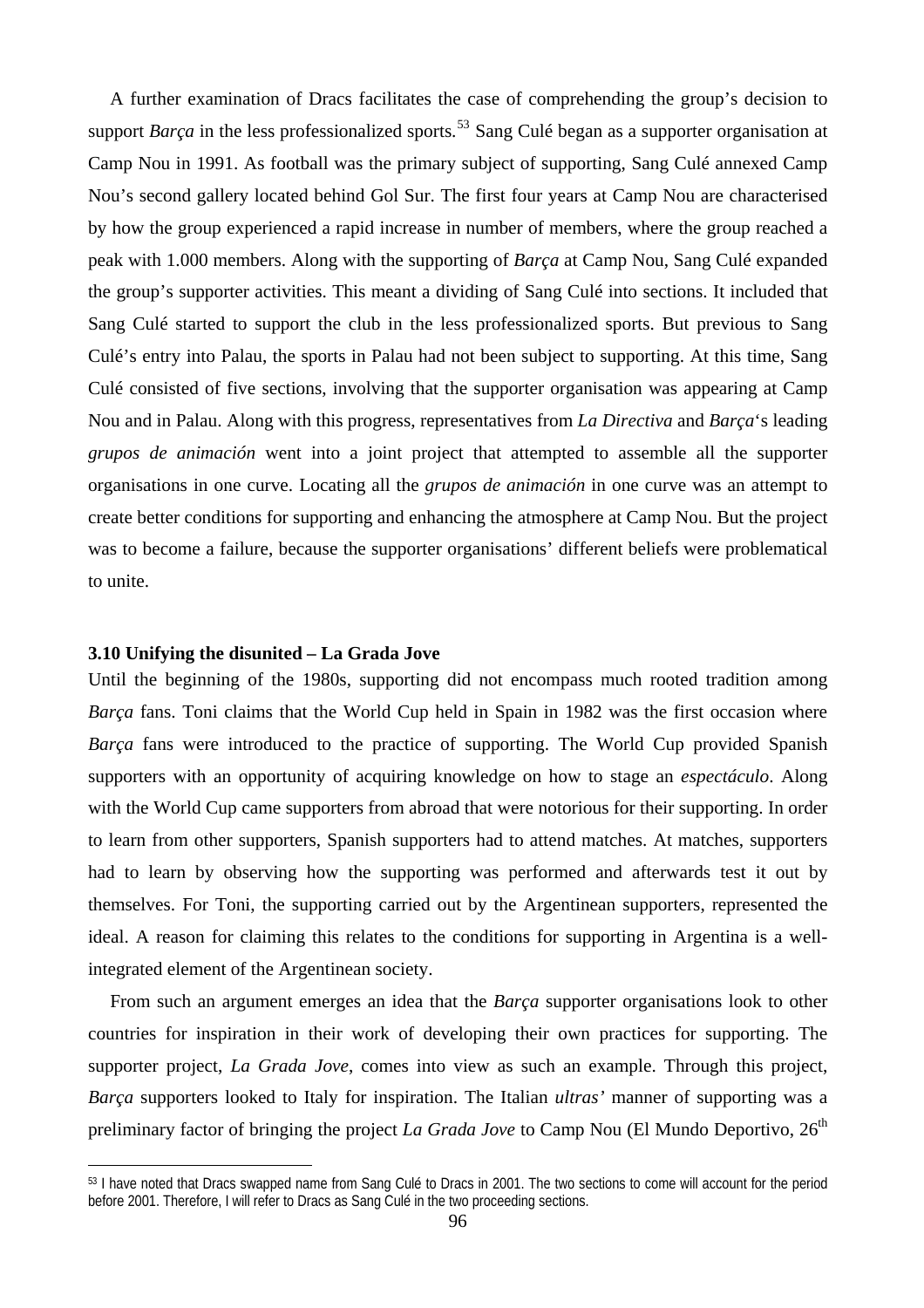of April 1994). But the *grupos de animación*'s manner of integrating excessive beliefs into their fan identity was a factor leading to the dissolution of the project. In 1994, came the initiative to join forces in the multiparty project. The various supporter organisations present at Camp Nou, such as Boixos Nois, Almogàvers, Kaos Culé, Unibarçataris and Sang Culé, located at several places at Camp Nou, left their hangouts and reunited in Gol Nor:

*"They, several thousand youth, of age and spirit, have taken the responsibility of organising tonight's atmosphere and conduct the orchestra that will pressure Oporto and encourage all and each of Barça's attacking actions*" (ibid.)<sup>[54](#page-96-0)</sup>

The project *La Grada Jove* was an attempt to locate all the committed supporter organisations in one curve. Due to the size of the football stadium, it was difficult to put on an agreeable atmosphere. Each supporter organisation had its own designated hangout distributed throughout the stadium, involving that the sound from each supporter organisation was merely consumed by Camp Nou's size. Locating all the *grupos de animación* in one curve, the groups intended to improve the atmosphere at Camp Nou. *La Grada Jove* was to be catastrophic, because of the supporter organisations' internal differences:

*"You were asking about the motive and the history of the group. We started out at Camp Nou and stayed there for four seasons, at the top gallery in Gol Sur. We were supporting and the group started to expand. I think that in total we were about 1000 people. It was a potential group and I think that this always is a problem for other supporter organisations because they get envious. To begin with, the groups, Almogàvers, Boixos Nois and us, originally Sang Culé, were located at different places at Camp Nou. After three years, the group expanded and the other supporter organisations started to envy us, and I think this always creates problems. Afterwards, we joined the other supporter organisations, in the project La Grade Jove, a project where all the various supporter organisations assembled in Gol Nor. There we stayed half a season in each season. But it didn't work. Every group was completely different. There were differences in personality and behaviour. In the end, we decided to obliterate La Grada Jove and we went. The other groups did not like this at all, La Directiva, as well. We went back to Gol Sur and then we started to expand. It was many problems with La Directiva, because they intended to dominate our group, but they couldn't. They intended to tell us: "Come here, to this" and we said: "No, no". We went our way. We received threats and ultimatums but we stayed until the 20th of December 1997, where we suffered an aggression from parts of Boixos Nois. Then the group was dissolved for eighth months. After these eight months, we decided exclusively to dedicate ourselves to the other sections, and this was based on two reasons. Firstly, the bad feeling which we had suffered, which was related to the problem of spectator violence in Spanish football, which has occurred several times, and secondly, the issue of mercantilism and economy that started to gain significance in Spanish football.*" (Interview July 2002)<sup>[55](#page-96-1)</sup>

<span id="page-96-0"></span><sup>54</sup> My translation.

<span id="page-96-1"></span><sup>55</sup> My translation. Dracs' leader explains.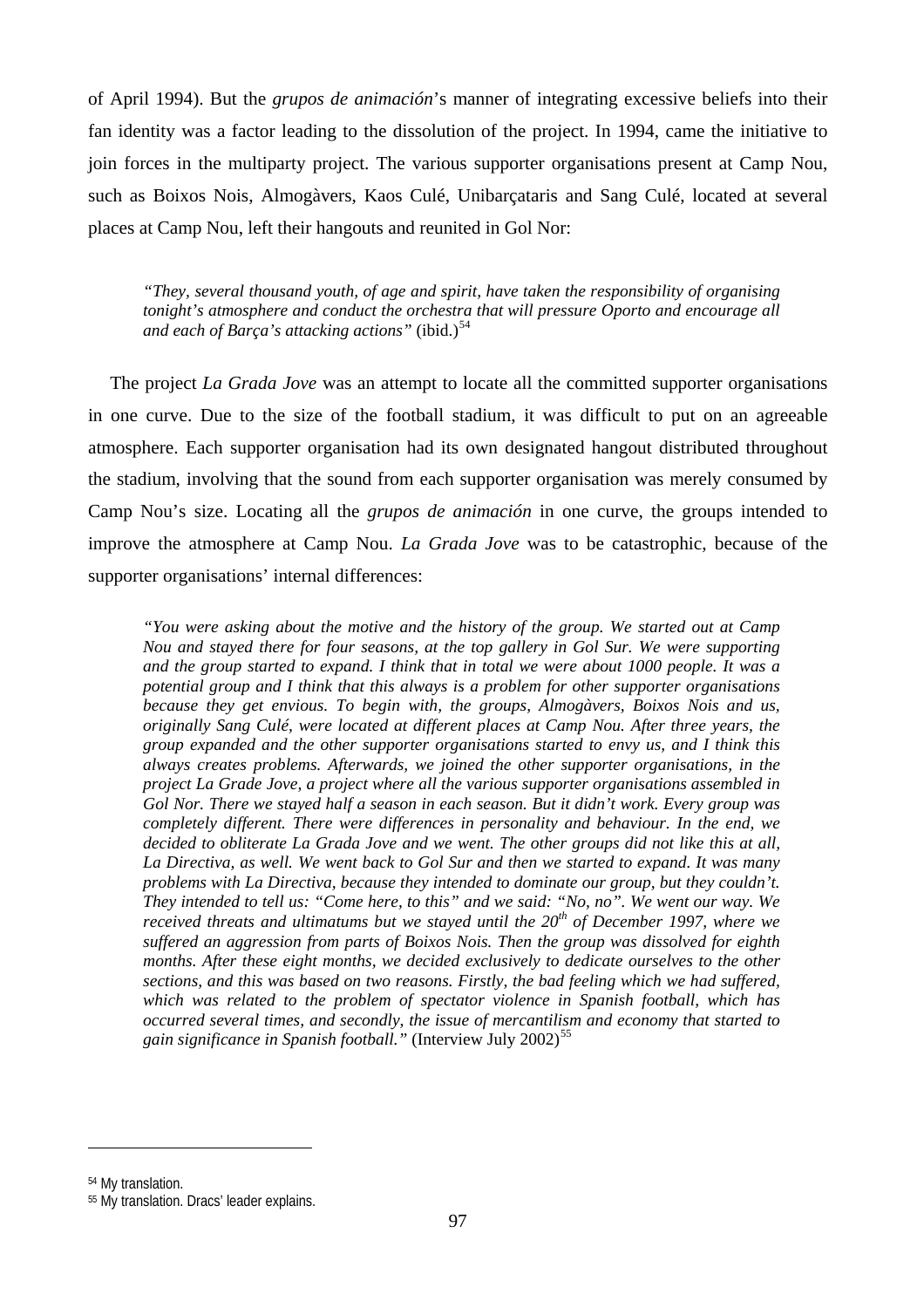It was the football match between *Barca* and Atlético de Madrid, the 20<sup>th</sup> of December 1997, which marked Sang Culé's final departure from Camp Nou. One of Boixos Nois' members died in a traffic accident. As an expression of respect, Boixos Nois demanded that a ceremony should be carried out to remember the deceased member. *La Directiva* granted Boixos Nois the permission to perform the ceremony. During the ceremony, a cluster of individuals located next to Sang Culé's resort, started using abusive language. Boixos Nois interpreted this as a sign of contempt and invaded the pitch. Assorted members of Boixos Nois headed for Sang Culé's hangout and with the aim of attacking Sang Culé. Dracs' leader, who attended the match, claims that the individuals who carried out the abusive actions were not related to Sang Culé (El País 22<sup>nd</sup> December 1997). In the wake of the pitch invasion, Dracs' leader explained to me that he was taken to a secret location outside Barcelona for one weekend and had police protection for one month. Nevertheless, Sang Culé decided within 48 hours to leave Camp Nou:

*"After seven years of existence – they were going to complete their seventh year the 6th of*  January, the supporter group Sang Culé, announced yesterday their disbandment, in a brief *press notification.* (El País,  $22<sup>nd</sup>$  of December 1997)<sup>[56](#page-97-0)</sup>

 In the wake of the outburst, Sang Culé dissolved as a supporter organisation. But the group returned to Camp Nou in between the eight months while the group was dissolved. During the eight months as a dissolved supporter organisation, the group started to support *Barça* in other sports before the group appeared at Camp Nou again:

*"The penya Sang Culé Cor Català returned yesterday to Camp Nou, where they have not been since the 21 December, after the incidents related to the game against Atlético de Madrid, where they decided to dissolve as a grupo de animación. Nevertheless, since that day the pressure put on them did hold them back from returning. The previous week they appeared for the first time at a basketball game against Gran Canaria, and yesterday, before the football game, they also appeared at a hockey game between Barça and Anoia. They finished their round with a basketball game between Barça B and Valls. In their return to the Camp Nou, it was only displayed certain placards by the group, but they supported the team throughout the ninety minutes in Goal Sud and they gave back the atmosphere that has been lost since their disbandment.*" (El Mundo Deportivo, 16<sup>th</sup> of February 1998)<sup>[57](#page-97-1)</sup>

<span id="page-97-0"></span>56 My translation.

<span id="page-97-1"></span><sup>57</sup> My translation.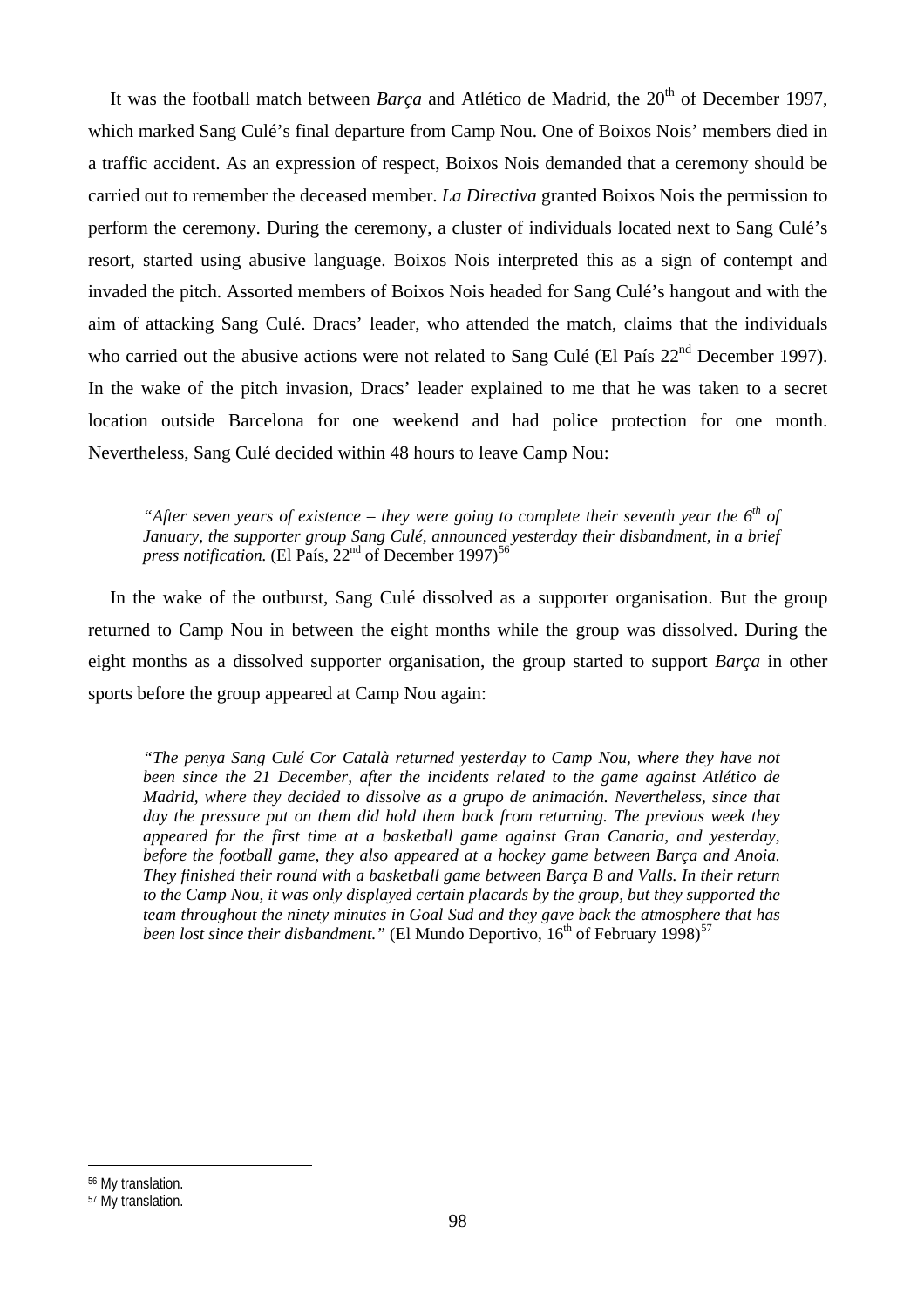# **3.11 The aftermath**

I will not deal with the total epilogue concerning the violent incident, but I will shortly look into two important attributes. Firstly, *Barça* fans started to question if it was secure to enter the football ground. The fans jumped to the crucial question: how could it occur? A necessity to provide blame is a subject that arose. The security staff were criticised for their approach to the incident, whereas the fans asked critical questions regarding their ability to deal with violent supporter organisations, because a supporter organisation managed to attack another. The practical organising of security and the club's safety agreements with the local and national police were also subject to discussion (El Mundo,  $24<sup>th</sup>$  of December 1997).

Secondly, the violent incident brings about memories from the past. The fact that the Francoregime had close ties to fascism and the regime intermixed itself with *Barça*, having a supporter organisation interrelated to *Barça* with ideological similarities to fascism, the club was facing a turbulent situation. *Boixos Nois* was accused of having a right-wing nationalistic agenda and was characterised as violent. The *grupo de animación* seems to be ascribed attributes of hooliganism, as certain members of the group had used narcotics and allegedly engaged in far-right nationalistic activities. As such a supporter organisation was being closely linked to the club, *Barça* was dragged into a minefield of emotions and memories. Voices suggested that the immense concentration of supporter organisations in one curve, and allowing one minute of silence to a group with neo-Nazi sympathies, the incident was inevitable (El Mundo Deportivo,  $20<sup>th of</sup> January$ ) 1998). The involved supporter organisation declined giving comments to the media days after the incident (El Mundo Deportivo, 23<sup>rd</sup> of December 1997). Núñez was being accused of protecting the Boixos Nois making the process of dealing with the violent event even more difficult. The fan movement *L'Elefant Blau* (El Mundo 1997), made accusations that it: "…was a big mistake permitting one minute of silence..."<sup>[58](#page-98-0)</sup> (ibid.). Permitting the group to carry out the ceremony appears to have been difficult for many *Barça* fans to grasp. The polemic debate reflects a play with sensitive ideologies. The fact that several *socios* experienced the Franco-regime and having a right-wing supporter organisation related to the club, these elements triggered disputes amongst the *Barça* fans.

 However, *La Directiva* made attempts to bring Sang Culé's back to Camp Nou. The dissolution of Sang Culé created a series of reactions amongst fans, where amongst Sang Culé was accused of being *Barça*'s dividing factor. In order to create harmony among the fans, *Barça* officials wanted to create "peace" in *La Grande Jove* (El Mundo Deportivo 23rd of December, 1997). Sang Culé's decision was attempted altered by former president Núñez. Núñez tried to intervene and converse with Sang Culé and wanted to "end the conflict between the youth supporter organisations which

<span id="page-98-0"></span><sup>58</sup> My translation.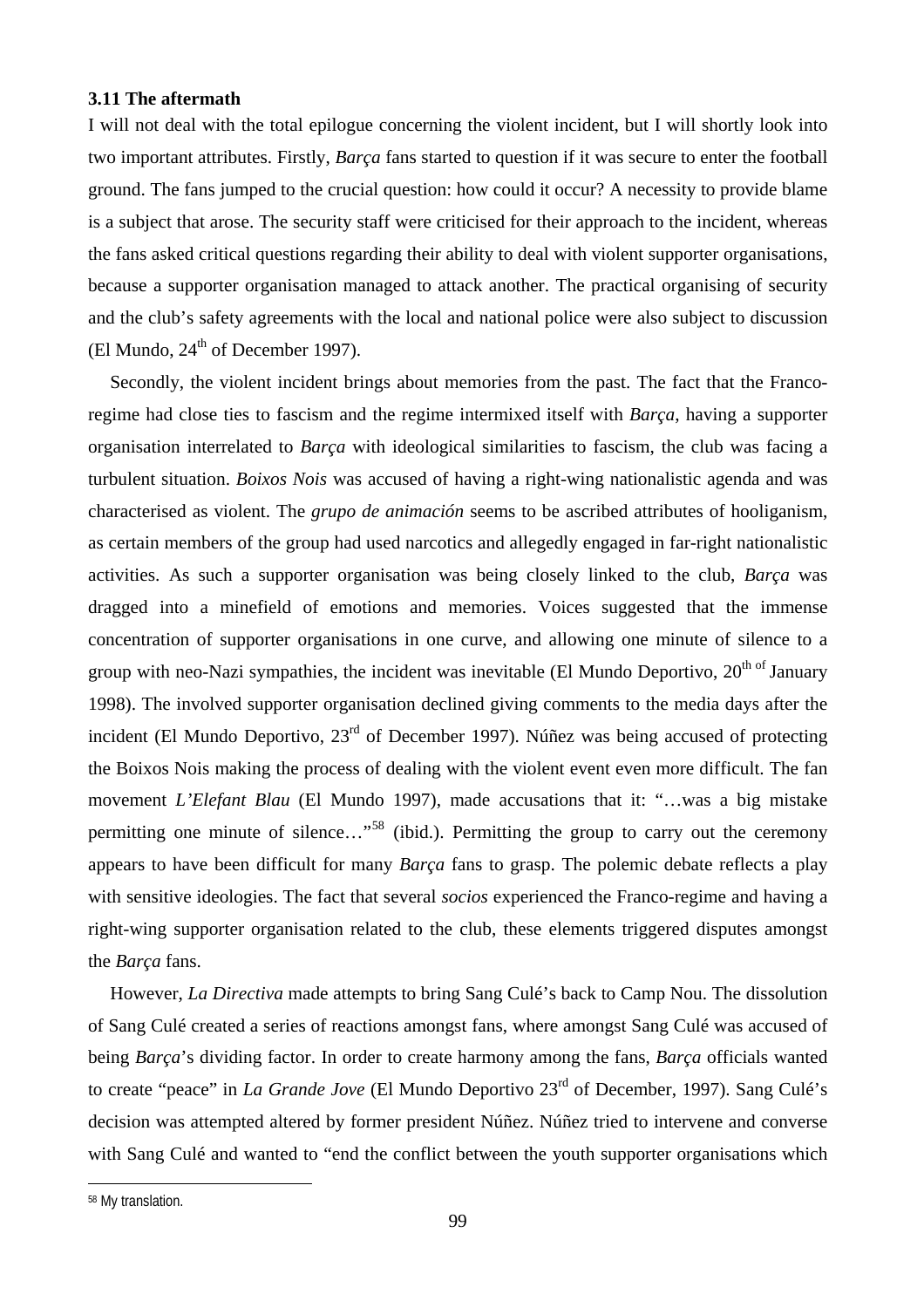provoked the dissolution of Sang Culé<sup>", [59](#page-99-0)</sup> (El Mundo Deportivo,  $20<sup>th</sup>$  of January, 1998). Subsequent to Sang Culé's return to Camp Nou, the group decided to close the football section. After the group had settled down in Palau, another internal dispute was to emerge concerning the right to use the name "Sang Culé".

# **3.12 Concluding remarks**

The intention with this chapter has been to account for Dracs' motives for supporting *Barça* in the less professionalized sports. The chapter has also attempted to provide answers for the structuring of local modes of fandom, where this has been located to the *socio* and *penya* segment. I have also discussed how Dracs relates to this subdivision.

The main approach of this thesis is to comprehend how the members of Dracs negotiate and adapt supporter identity in relation to a global process. Considering that Dracs has "forgotten" football, one might say that the advance in football has influenced the members' supporter identity a great deal. As Dracs is not staging an *espectáculo* at Camp Nou, implying that the act of supporting is not carried out, provides additional meaning to Dracs' project of abandoning football. It is especially statements such as "…football has simply converted to a sport of mercenaries, where the players don't feel anything for the colours of the club" (Interview July 2002), and the members' feeling of being distant to the footballers, which indicates that the market penetration has gained significance. On the other hand, such remarks indicate that a social transformation has taken place in the local context. Through Dracs' narration, the separation between the members and the footballers reflects the degree of essentialism the members ascribe the relation between the group and the players.

Palau emerges as a reclaimed world where the member can experience nearness to the players, nearness that the members have "forlorn" at Camp Nou. Claiming this, we are dealing with wellconsidered ideas on supporting and a high degree of reflexivity. The members are reflected upon why they decide to carry out their actions. The meaning of spectating takes form, implying that the staging of an *espectáculo* reflects Dracs' solidarity with the players. The staging of an *espectáculo*, interpreted as Dracs' deep play, pinpoints to the moral idea of playing for *los colors*. Because the members state to favour a fervent identification with the players, the staging of an *espectáculo* includes being close to the ring and experience the game with intensity. In addition to this, the staging of an *espectáculo*, suggests which beliefs the members have on players' motive for appearing in the *Barça* club shirt. To appear in the *blaugrana* means that a player should regard it as an honourable task and have an emotional incentive for wearing it. As these conditions seem to

<span id="page-99-0"></span><sup>59</sup> My translation.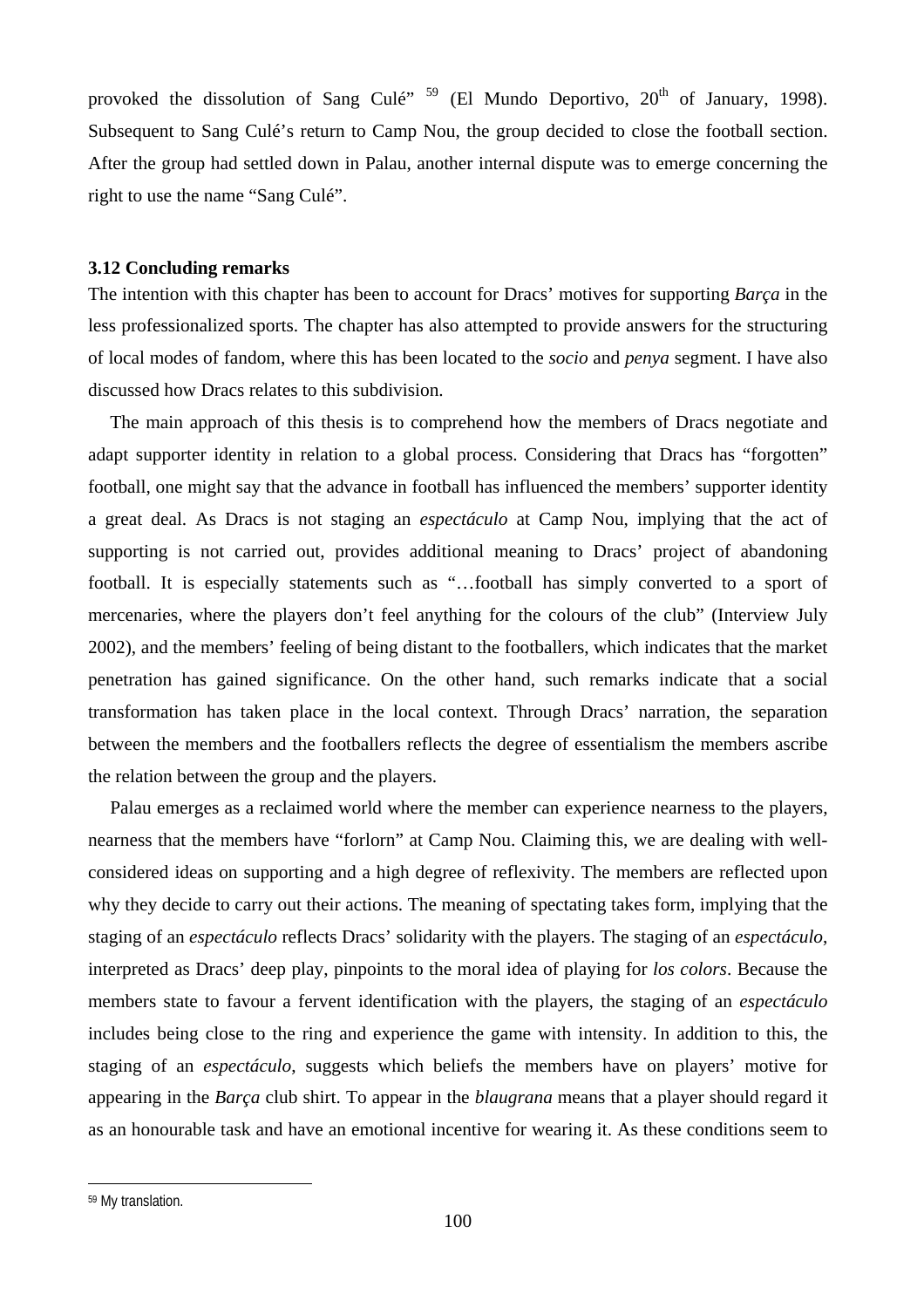be mediated through Palau, the members carry out the supporting from there. In doing so, we go back to the difference between professionalism and amateurship in a sport. The closer a sport is to be based on amateurship, the more it reflects the meaning of *blaugrana*. Moreover, the significance of players' towering wages does not hold a dominating position. For the members of Dracs, the higher the degree of amateurship in a sport, the closer it is to a player's emotional incentive in playing for *Barça*. For that reason, it is easier to share solidarity with the nonprofitable players and live in a symbolic relationship with them. This brings up the subject for the next chapter. The next chapter attempts to explore Camp Nou's alternative world, a world where the members play out supporter identity. In doing so, we move on to the thesis third analytical. The third analytical level deals with the social milieu where the members of Dracs interact.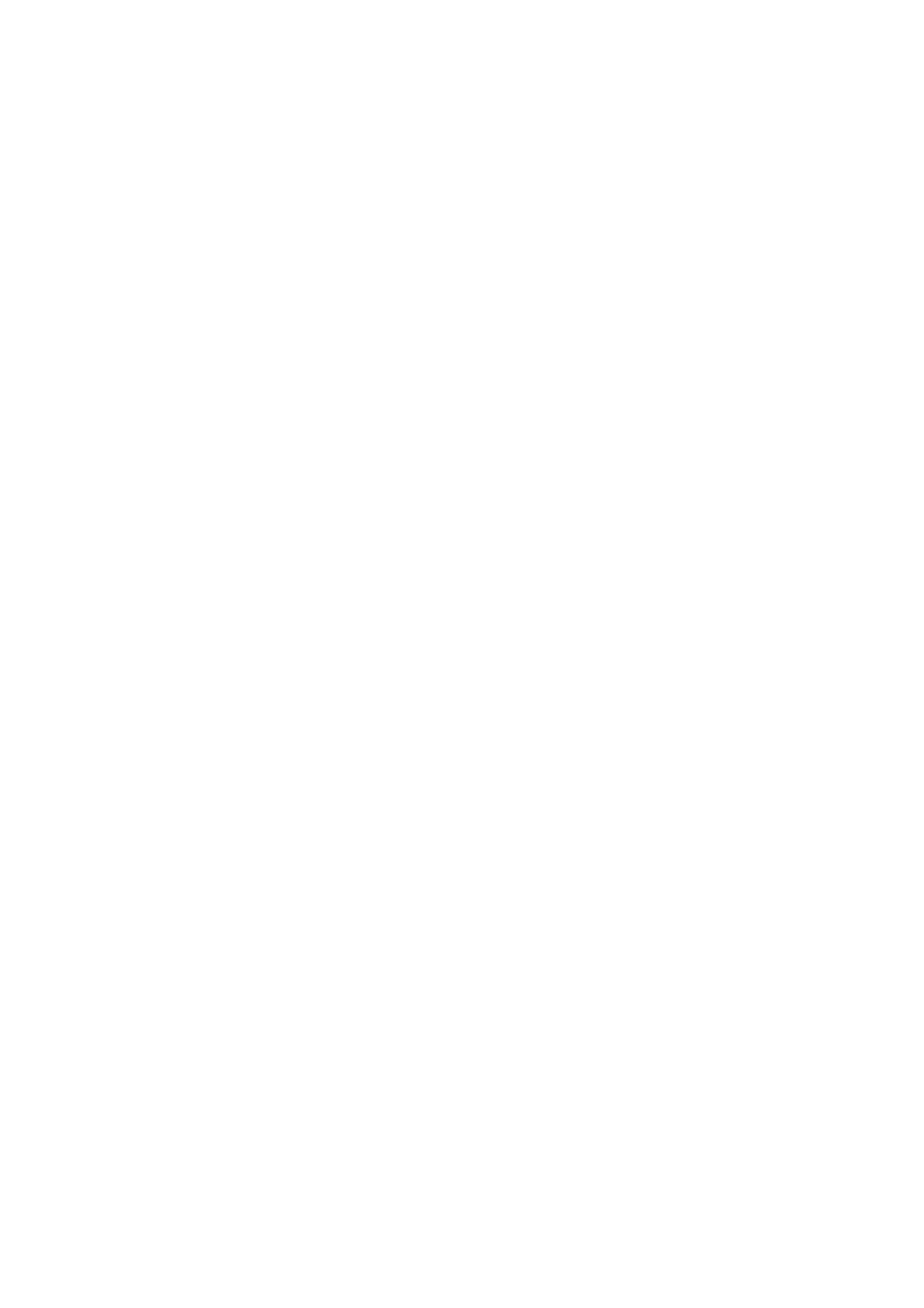# **CHAPTER 4 - DRACS' ENTERING OF THE DEEP**

#### **4.1 Introduction**

In this chapter, I intend to demonstrate how the members of Dracs put on an *espectáculo*. Through the *espectáculo,* the members perform the practice of supporting. So far in the discussion, narratives have played an important role, analytical focus will now turn toward ritual practice. To stage a show means that the members enter into deep play. Analysing the stages to put a show on allows following in line of three features: firstly, the members' presence in Palau communicates a fervent relation to the *Barça* players, a relation nurtured and stressed through various means. Secondly, the group is capable of working as an extension of Catalan sentiments. The chapter deals with a basketball game between *Barça* and Real Madrid. Through the game two communities are projected and dramatised, whereby the game provides the members with a chance to play out antagonism against the Other. Thirdly, the members have a special relation to Curba Sud, which seems to be of an obsessive character.

The analysis of the basketball game tries to explore parts of Dracs' social life. Despite the practice of supporting being performed in opposition to the dominating world of Camp Nou, investigating Dracs' social life familiarises us with the degree of reflexivity in the members' supporter identity. The practice of supporting will be analysed in terms of ritual practice. This involves coming to terms with Victor Turner's study on *rite de passage* and ritual symbolism, and therefore Turner's framework will be employed as analytical tools in the analysis of the basketball game (Turner 1967, 1969). Using Turner's analytical framework permits a conceptualising of the rivalry's difference in social meaning. This becomes clearer as we focus on fans' social interaction during the ritual event. The members of Dracs, for example, meet seven hours before the basketball game starts, while other *Barça* fans arrive minutes before the game begins. In contrast to this, certain *socios* see the game as an opportunity to make money, while we have cases of antagonistic conduct, showing that the rivalry evokes deep emotions.

## **4.2 Knowing the players**

For the members, the conditions in Palau represent an active relation to the players. The most committed members know the players, meaning that the members' relationship to the players goes beyond the idea of knowing them by face, they actually converse with them. The members' relation to the players seems to be of an exclusive nature, and this familiarises us with the players' agency. It connects to how the players are seen as entrepreneurs of true moral ideas, something that distinguishes them from *Barça*'s footballers. The symbolic significance of football's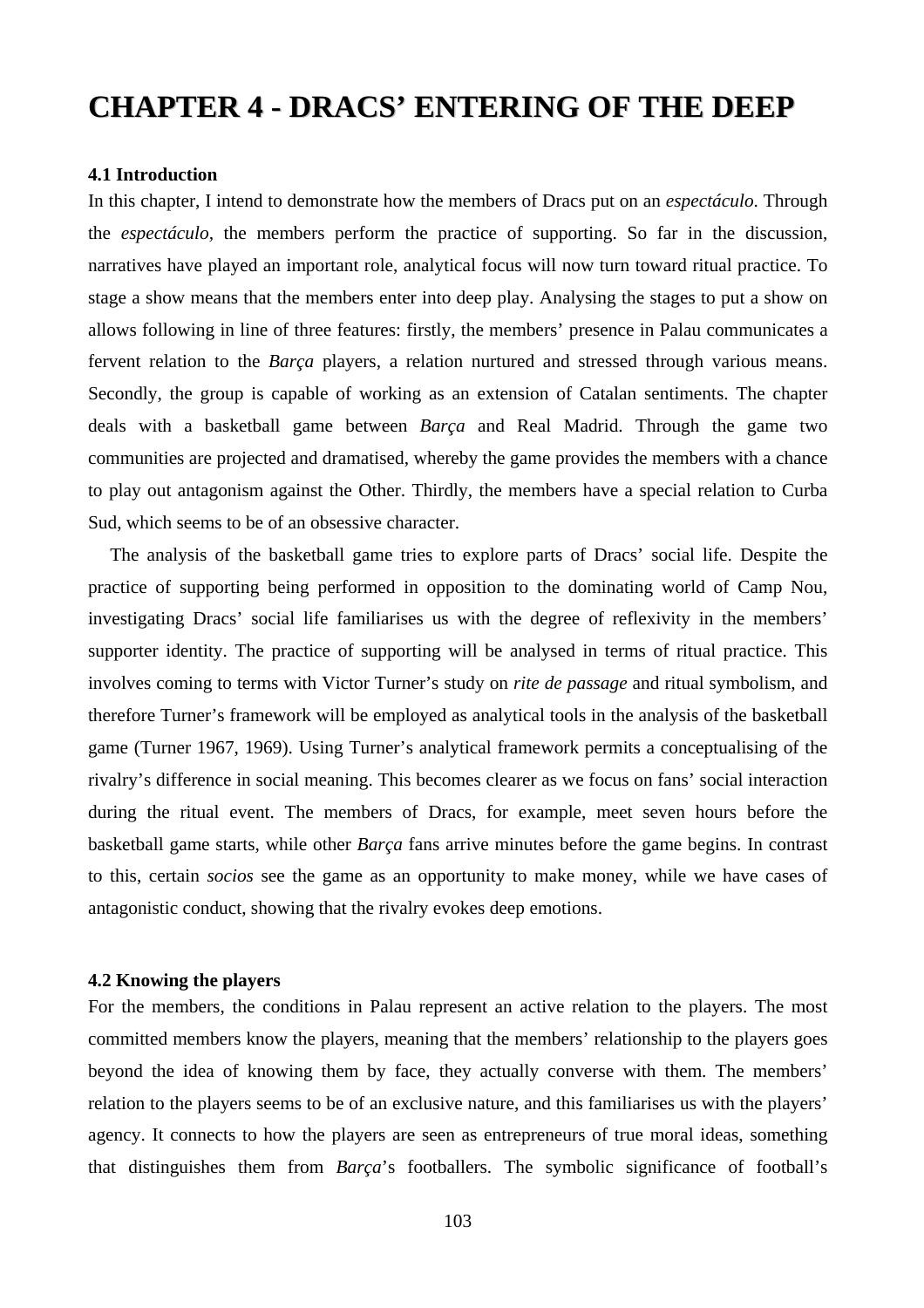exorbitant transfer fees and wages are less valid amongst Palau's players, suggesting that the members see the players as agents of not being corruptive. The players are in a way regarded as custodians of noble values, where the degree to which they appear as commodified agents, such as footballers, is less evident. The closer a player is connected to an amateur sport, the more the player suggests being an agent of true moral values. One might say that the members see Palau's players as having an emotional incentive for appearing in the *Barça* shirt.

The members do not identify zealously with the players, meaning that the members merely groom and cuddle with them. The players' agency applies to how the members see the players as accessible. The players of the less professionalized sports are accessible for a number of reasons. Firstly, the sports practiced in Palau are not subject to a high degree of public attention. Secondly, the players are not living in a secluded community cut of from the public sphere. Thirdly, the players appear to interact with the fans. In doing so, the players are perceived as informal in their appearance. This permits the members to underline intimacy with the players. According to informants, the players were satisfied with the members' supporting. Receiving such feedback provides the members with a motive for continuing their work. The fact that the players in Palau are perceived as accessible denotes that the relationship between the members and the players is nurtured and stressed in various ways. The group has personal chants about the players, the members put on special *tifos* for the players, etc. A great deal of exertion is put into stressing the relation to the players outside the pitch as well. I often observed how players approached the members and paid the group gratitude for the group's supporting. Normally it is the other way around, where fans scamp after footballers and fancies their autograph.

Being a part of the team is the members' way of expressing solidarity with the players. This is expressed through the metaphor of being the *extra player*. Supporter organisations in football present themselves as being a team's 12<sup>th</sup> player. The *grupos de animación* appearing at Camp Nou portray themselves as *el jugador numero doce.*[60](#page-103-0) For Dracs, the situation is slightly different as we are dealing with basketball. Here Dracs comes forward as *el sexto jugador*. [61](#page-103-1) The metaphor of being the extra player plays a crucial role in the members' deep play. Being the additional player insinuates certain meanings. The metaphor, for example, mediates that Dracs works as an extension of the team, providing the players with psychological support through the *espectáculo*. Through the chanting and creating of noise, the members put effort into influencing a game's development. The way of influencing a game is facilitated if the members know the players, but it depends on the players' motivation to engage in a dialog with the members. Informants claimed that it relied on the members' and the players' possibility to converse in advance, and informants

<span id="page-103-0"></span><sup>60</sup> Spanish for "the 12th player". My translation.

<span id="page-103-1"></span><sup>&</sup>lt;sup>61</sup> Spanish for "the 6<sup>th</sup> player". My translation.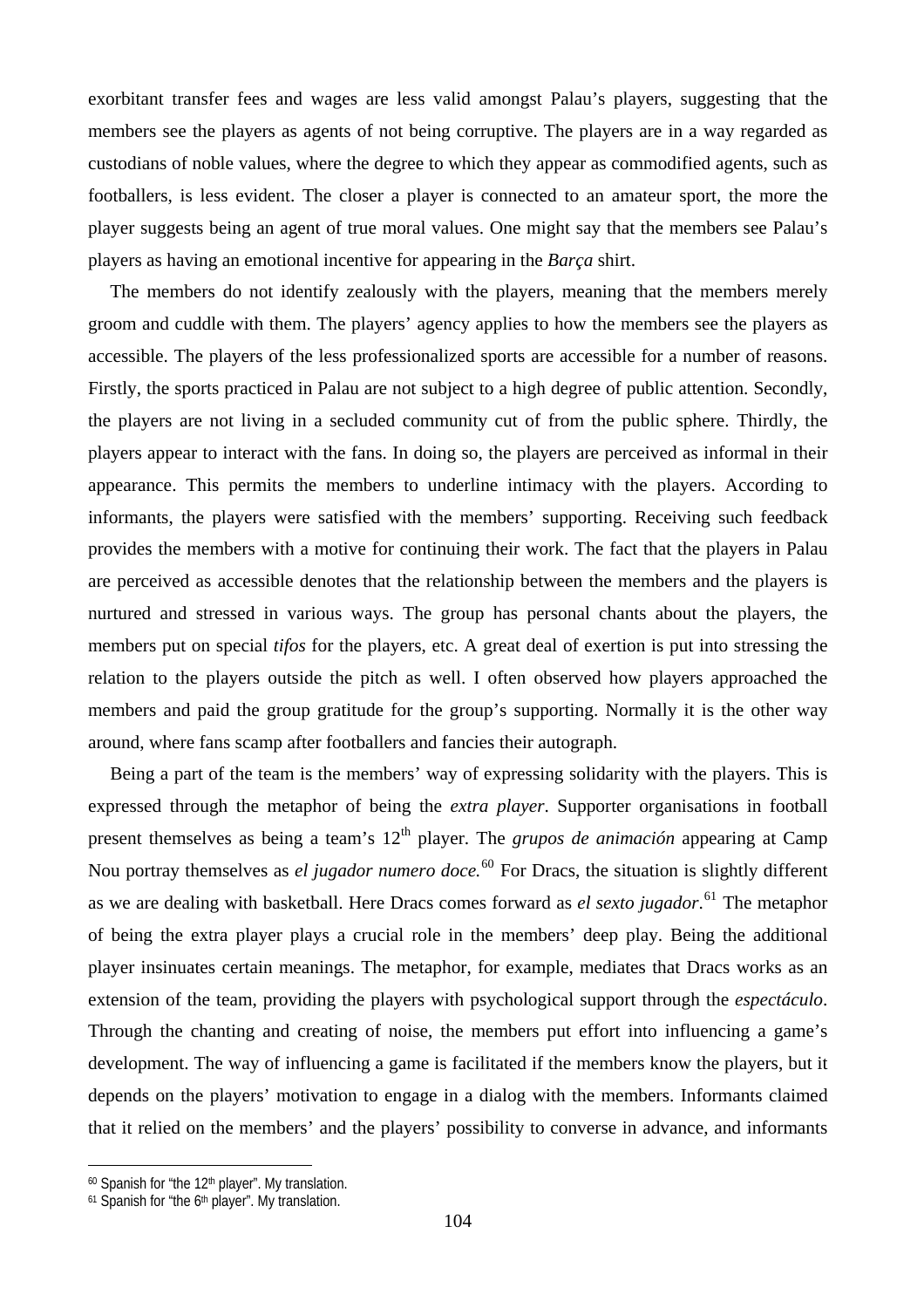illustrated this with an example: If the players had an important game and they were uncertain how it would proceed, the players could approach Dracs. The players could tell the group to gather all its members and put on a supportive act. And making this work, the players and the members need to know each other.

The relation between the *Barça* players and Dracs has been the subject of moral reflections as the market penetration has gained significance. Through a narrative below, the players in the less professionalized sports are seen as agents of noble values. In contrast to this, *Barça*'s footballers are seen as corrupt. The narrative shows how the basketball player, Roberto Dueñas, is seen as an agent of a constructed masculine stereotype, reflecting how the player is the holder of true moral values, while the Brazilian footballer, Rivaldo, is seen as the crooked:

*"The majority of the footballers play for the money. Very few play for the sentiments. In football, all of them play for the money. In other sports, there are some players, look! I think that all of them play for the money, but there are some players that sacrifice themselves more as they earn less. There is a lot of money in football, but in other sports, where they earn less they sacrifice themselves more. For example, in fútbol sala, they do not earn a lot of money, but they give more of themselves. After many hours of training, they go to work. But there are players in basketball, such as Roberto Dueñas, who earns money, but he differs since he sacrifices himself for the pain. He has pain in the back, pain in the body, he is given physical treatment, etc. No footballer is like Roberto. Roberto inserts painkillers into his body in order to avoid pain so that he can play. You only do this because you love basketball, in football, never. In football, if a player gets a scratch, he cannot play, it's different. What about Rivaldo (author)? Toni: The Brazilians sacrifice themselves for their national team, but in clubs where they play, never. When Rivaldo is playing for Barça he is always in one position, but for Brazil, there he plays. Every player has his own flavour, but*  for the clubs, no, always money. In handball, there are much more sentiments than in *football. There are some players that earn enough to live, but they sacrifice themselves a lot. It is different sports, in the smaller sports, where the sentiments are more important than the money. No basketball player, no handball player or hockey player earns enough money to live like the footballers. But for the footballers, it's only the money and nothing more."*  (Interview July 2002) $^{62}$  $^{62}$  $^{62}$ 

 The narrative shares parallels to discourses on masculine symbols. This can be exemplified through a soldier's relation to the nation. Bruce Kapferer's comparative analysis on Sri Lankan and Australian nationalism emphasizes how nationalism tries to evoke ideas of passion and deep sentiments (Kapferer 1988). A soldier's relation to the nation puts emphasis on the worth of dying for the nation. Soldiers that have sacrificed themselves in wars are often displayed as martyrs and are powerful symbolic representations of masculinity. Their actions are often displayed as morally true, and questioning a martyr's accomplishments can evoke social disputes. In the same way as a soldier sacrifices his body for the nation, the same is portrayed through Dueñas and his painkillers. In fact for Dueñas attempts to defy the pain in his body to represent *blaugrana*, he complies with the idea of being a player that loves his sport. The player rejects the symbolic significance of

<span id="page-104-0"></span><sup>62</sup> My translation. Dracs' leader explains.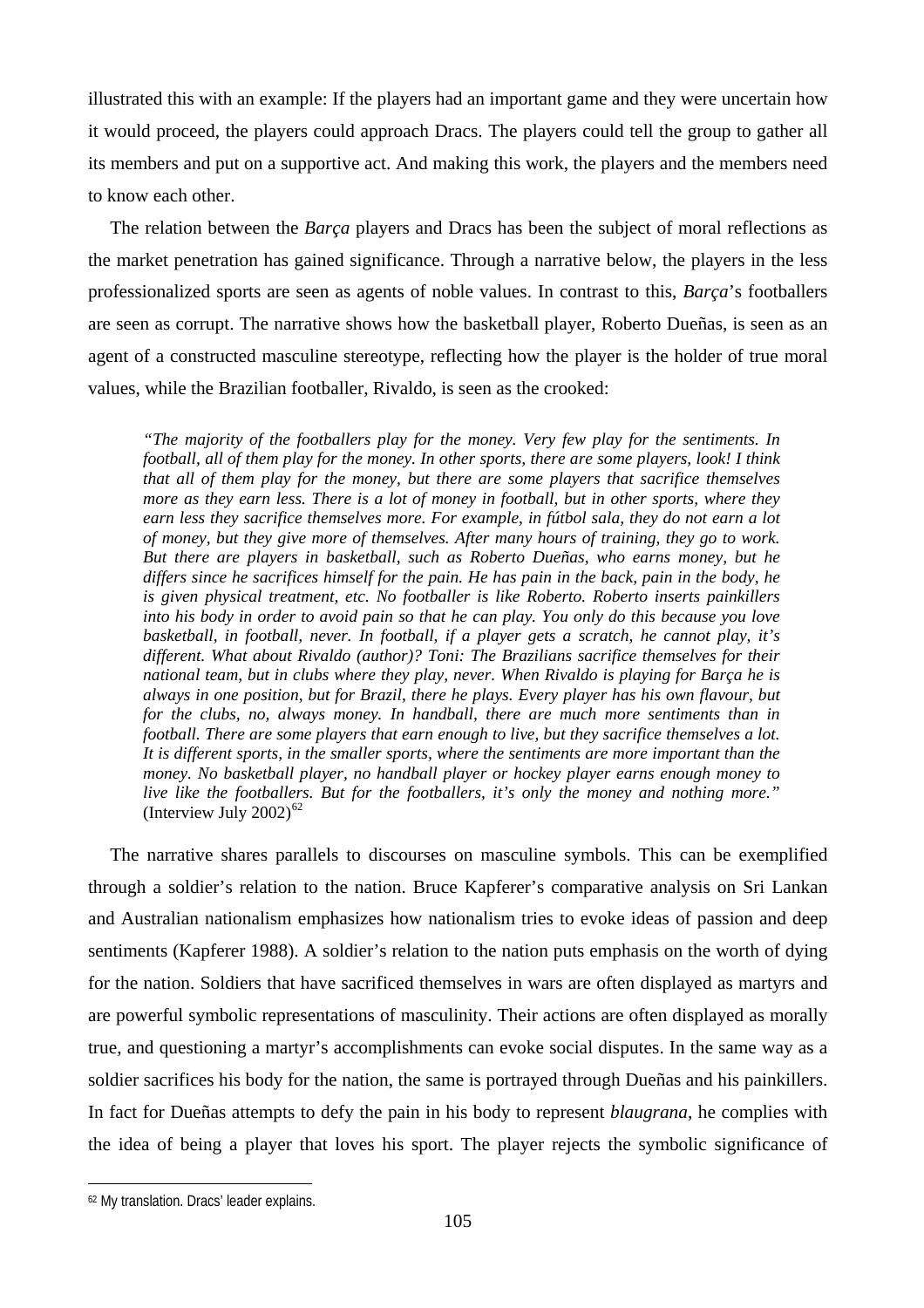wages as an important motivation in representing *los colors*. The pain in his body has a symbolic meaning denoting that to defy the pain is to demonstrate true sentiments for *Barça*. This is in contrast to Rivaldo, who is understood as a footballer living in a secluded world where supporters have limited access. Rivaldo's performance on the pitch is judged by his economic incentives for appearing in the *blaugrana*. [63](#page-105-0)

# **4.3 The sacred curve**

Clifford Geertz's analysis of the Balinese cockfight describes how men closest to the ring have a closer identification with the cocks, while males located further away are less involved (Geertz 1973). The interesting parallel to Geertz's study is the place where the betting takes place. It is therefore important to account for the place where the members' deep play is performed. Dracs, like the Italian *ultras*, monopolises a part of the stadium. In Palau, the members have claimed the ownership over Curba Sud, and the members' obsession for Curba Sud is similar to Bale's (1991) use of the term *topophilia*, which he employs to describe individuals' love for a place. The most committed members spend a great deal of time in Curba Sud and the curve is visited several times a week. The curve is also visited when *Barça* is not playing matches. In fact, the members' frequent appearances in Curba Sud means that Dracs has an autonomic status within the club structure. Club officials do not habitually interfere with the members' habits for entering and leaving Palau. The *Barça* officials tend to regulate other *Barça* fans access to the sport facility, but Dracs' privileged position is practically never discussed by club officials.

Before every game, parts of the curve are barricaded with flags and banners. The barricading consists of making the curve ready for Dracs' deep play, entailing a "catalanising" of Curba Sud. Curba Sud provides the outside world with awareness of Dracs' existence. One interesting trait is the group's use of a gallery for basketball games, while the group re-locates to a lower part of the curve in other sports. In the lower part of the curve, the members support the club in handball, hockey and fútbol sala. Dracs' headship frequently shows up four hours before kick-off in basketball games. But the group employed less time in barricading the lower part of the curve. Here the members show up "only" one or two hours before a game starts. In the barricading of Curba Sud, the group employs *pancartas.*[64](#page-105-1) I have entered Palau on many occasions, where Curba Sud appears not to be the hangout of a dedicated supporter organisation. Curba Sud emerges as rather "naked"; the only way of identifying that Curba Sud is the "property" of someone, is visible through "Dracs" scribbled on seats and banisters.

<span id="page-105-0"></span><sup>63</sup> Rivaldo left *Barça* after the 2001/02-season.

<span id="page-105-1"></span><sup>64</sup> Placards used to barricade Curba Sud.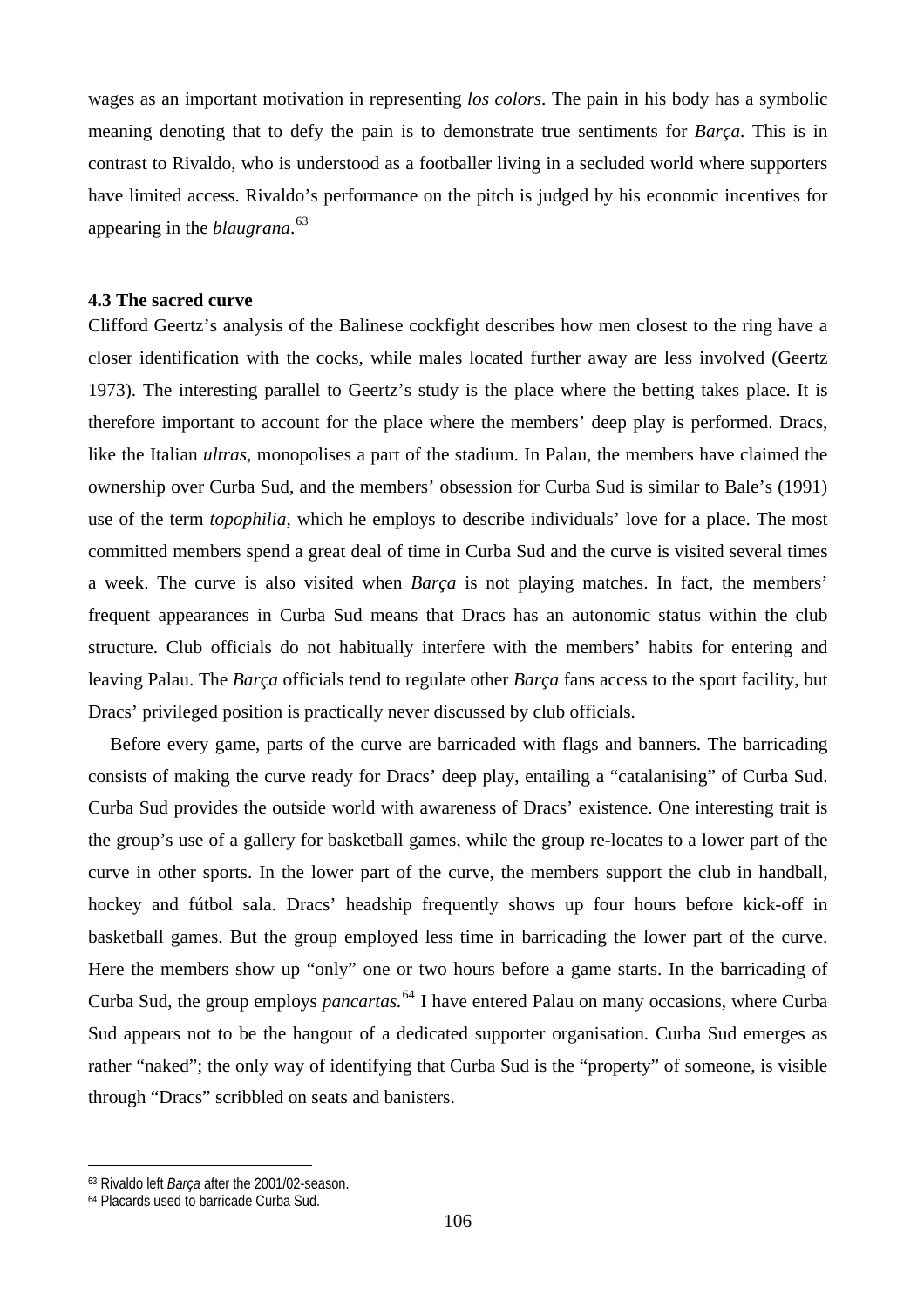There are features indicating that Palau has a domestic significance. In one of my first encounters with Toni, he explained to me that Palau had been his second home for almost 14 years. Toni referred to Palau as "*mi secunda casa*." [65](#page-106-0) Dracs' leader spent most of his spare time in Palau and he moved between three locations: work, home and Palau. The matching trait could be said about other members as well. If a member was a *socio*, the member also attended matches at Camp Nou. Palau's particular significance becomes clearer if we look at the members' manner of spending time in Palau, where weekends emerged as the extreme example. One Saturday I attended three different games in Curba Sud. In total I spent 12 hours in Palau. In between the games, Palau was emptied for spectators, but the members were not forced to leave Palau. Other *Barça* fans had the habit of showing up at games only minutes before they started and left before the games finished, and this provided the members an occasion to communicate loyalty. The reasons given for fans' leaving a game before it was over, was related to the fans' fear of being caught up in traffic-jams. Dracs' leader expressed discontent with this type of behaviour, making it clear that the fans had to remain in Palau until the game was over.

Such a statement reflects discourses on morality and solidarity with social space, and it describes how the members' supporter identity is narrated. Appearing in Palau on a regular basis, Dracs mediates strong solidarity with the sport facility. The members' observations of other fans' disappearance from Palau allows the members to distinguish these other *Barça* fans as disloyal. In contrast to this, the members lay emphasis on remaining until the game is over, serving as a normative action for how a supporter should conduct him or herself. The difference between leaving a game before it is over, and to remain until the game is finished, permits the members to display themselves as loyal supporters because the group favours the action of staying in Palau to the end of a game. If a supporter loves his club, the supporter should remain until the game is over, meaning that the members' approach to stating differentiation indicates that Palau is charged with emotions. The fact that the group is not supporting the club in football, the members have detailed ideas on what type of spectators that attend games at Camp Nou and in Palau:

*"The people that go to Palau are more specialists in sports. At Camp Nou, you have the general public. Palau is attended by a much more specialised public; people who like the sport that is being played, because they have practiced the sport and know the rules. They are much more specialist, because they have lived more with the sports. In contrast, Camp Nou is more general, it's more Barça in general. The spectators in Palau are more a part with the players than at Camp Nou. They are more permissive than at Camp Nou, where the public is more demanding. The spectators in Palau know the players well and allow more failures, when the game goes against the players. At Camp Nou on the other hand, not at all. At Camp Nou, it is only the result that counts. If they win - good, if they lose - bad. For the spectators in Palau, it's more than the result, it's the play that counts. If you can accept that* 

<span id="page-106-0"></span><sup>65</sup> Spanish for "my second home". My translation.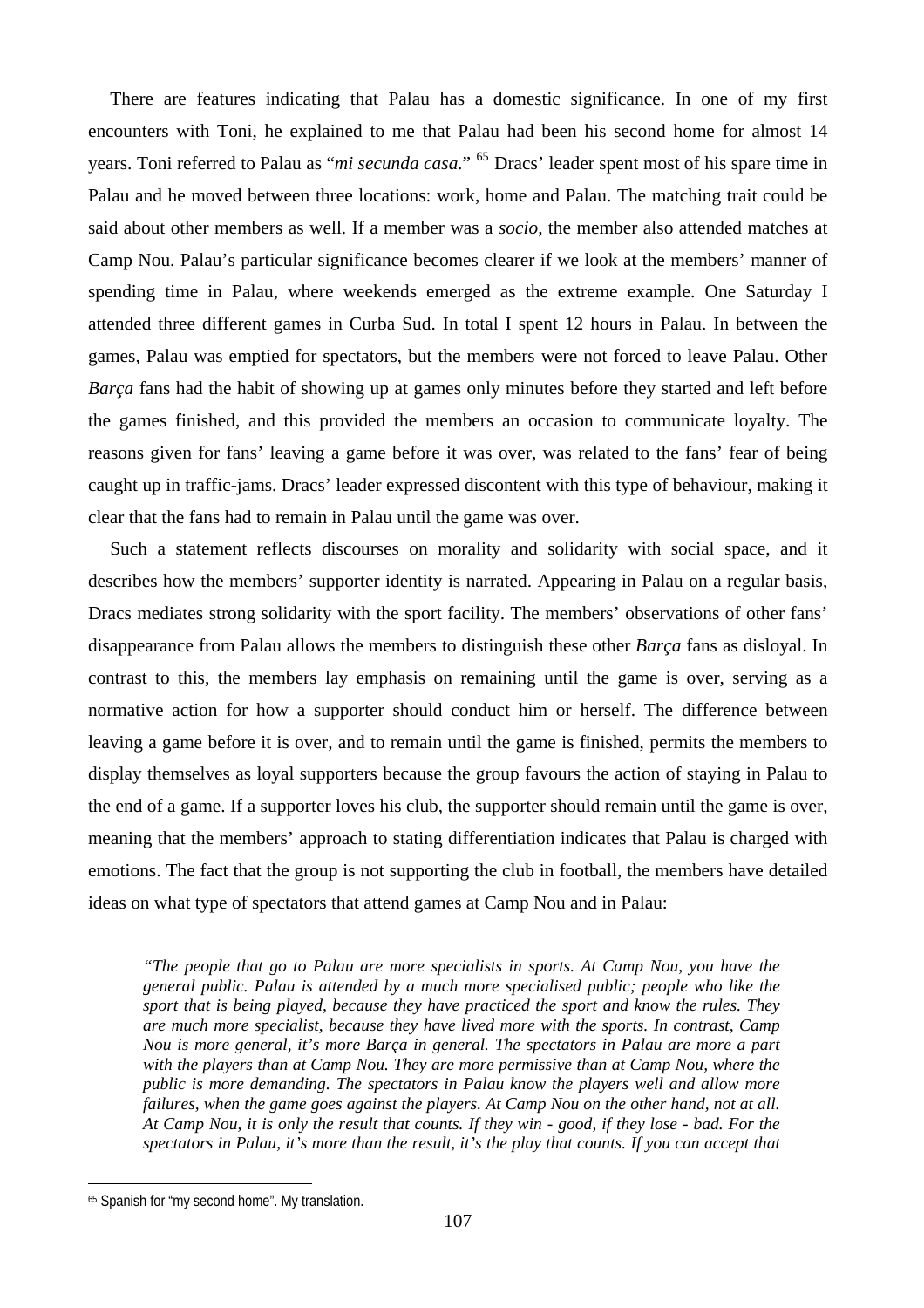*they loose, they can still have played well, if it has been a good game. It is a different audience, a sport orientated public, much more into sports. In relation to our supporting, nowadays, supporting in Camp Nou does not exist. There are not any supporter organisations that take the supporting to the stadium. It is only two reduced supporter organisations that intend to support, but do not achieve anything. Besides from the size of the stadium, Palau is much smaller and closed. This is something that helps us to make the supporting easier. While we were supporting at Camp Nou, we had to be 1000 persons in order to make it work. Palau is much nicer, it helps you more in the act of supporting. Camp Nou is so big, and you need a lot of people to do the same type of work."* (Interview July  $2002^{66}$  $2002^{66}$  $2002^{66}$ 

The narrative above distinguishes between two dissimilarities: Firstly, the individual relation to the practiced sports, and secondly, the significance of success. The narrative emphasizes how the understanding of Camp Nou and Palau is formed according to which individuals interact at the sport facilities. Palau's audience is accommodating and forbearing. The spectators differ from Camp Nou's public through their prior social knowledge of the sports. This brings forward an important understanding of the members' initiation to fandom: several members of Dracs had practiced the sports performed in Palau earlier in their life. Dracs' leader, Toni, had been an active basketball player for several years. Sergi, a young member had also played basketball. Alex, who had a *socio* ticket for Camp Nou, played football in his childhood. A *Barça* supporter's awareness and emotions towards to the club can be formed by prior social knowledge of having played the sports that the club represents, whereby this prior social knowledge seems to influence the understanding of Palau's spectators.

The second aspect of the narrative points to the meaning of success. The significance of success is important for *Barça* and for its fans. Lien argues that *Barça* needs to demonstrate a winning culture in order to have legitimacy amongst its adherents (Lien 2002:132). If *Barça* is not winning titles, for example, the *Barça* fans start to question the clubs' cultural representation. The importance of winning appears to be the subject separating Camp Nou from Palau's spectators. Camp Nou's audience does not favour losses in football. What matters for Camp Nou's audience is not simply that footballers have to win, but it is also a theme *how* triumph is attained. *Barça*'s footballers have to win games according to aesthetical values, according to a *socio* I interviewed. He explained to me that footballers are required to win in style, where the footballers' performances are then closely related to the meaning of winning, as this is reflected in the sports media. The sports newspapers *El Mundo Deportivo* and *Sports* have developed a football vocabulary, a language consisting of debating tactics, team-formation, player endurance, etc, rendered in graphical layout. *Barça* fans' manner of leaning and interacting at Camp Nou according to the constructed football language, might suggest a new approach of relating to

<span id="page-107-0"></span><sup>66</sup> My translation. Dracs' leader explains.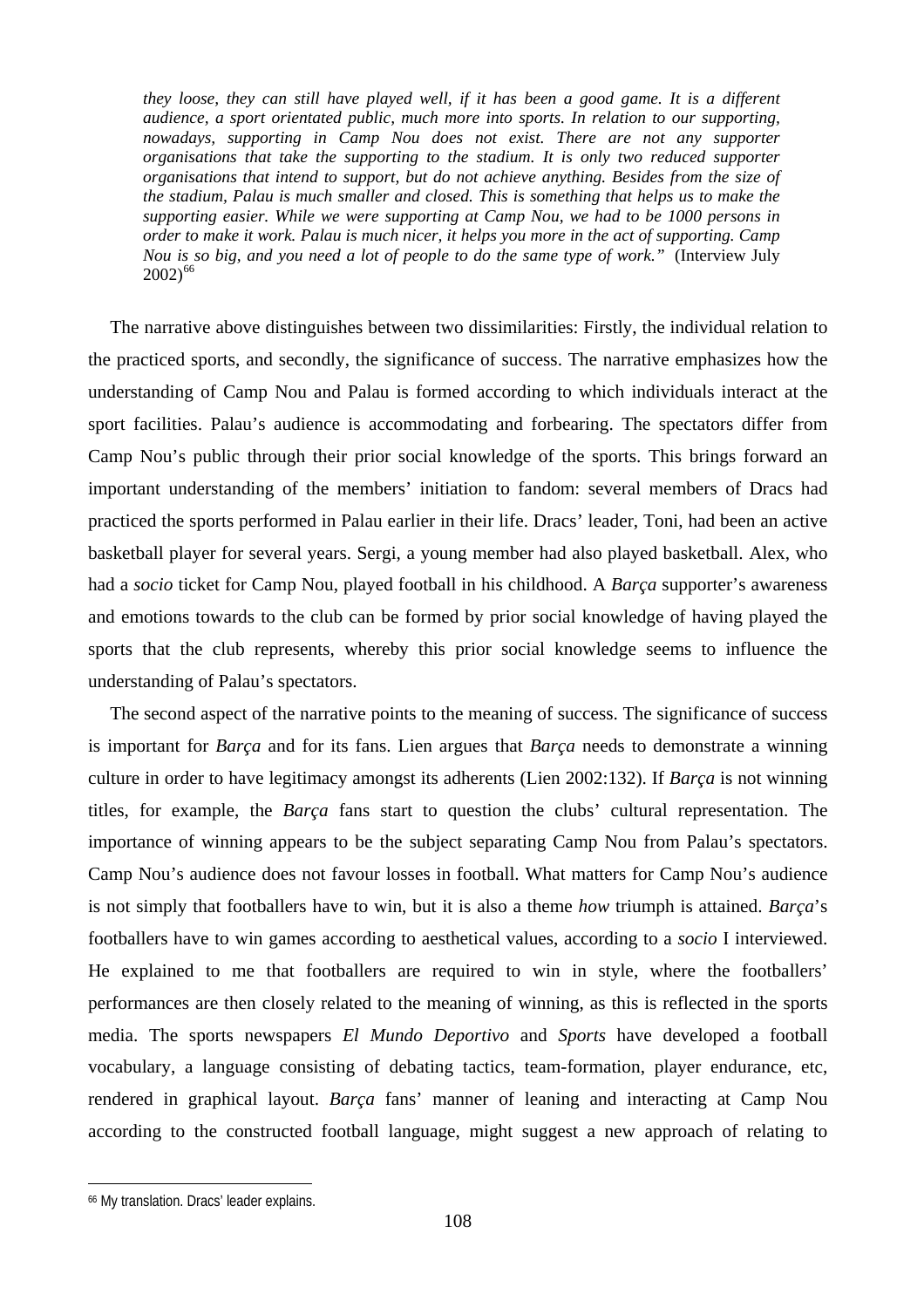football. A case illustrating the significance of success and the use of football's tactical language can be identified through Louis van Gaal's return as coach. Van Gaal returned to *Barça* for the 2002/03-season, a job that he left in 2000. In order to convince the *Barça* fans that success would return, Van Gaal was regularly appearing in the Catalan media explaining the tactical formations that would bring *Barça* success. Van Gaal thoroughly accounted for several tactical formations, and he described *where Barça*'s footballers would run, *how* the footballers should pass the ball, the team's defensive role, which player should score the goals, etc. He failed in bringing the wanted results and had to leave the job as *Barça* coach later in the season.

#### **4.4 Opposing the Other in football**

Analysing a club rivalry provides an opportunity to comprehend the dramatization of two opposed social identities. The rivalry between *Barça* and Real Madrid is more complex than just being a game where two conflicting national identities are projected through a football game. Within the rivalry itself there are social actors who relate to the rivalry from different approaches. Where the game is played in football, the rivalry is also played in basketball. I was not aware that Real Madrid had a basketball team. In one of my first encounters with Dracs, I was explained that an important game would take place. *Barça* was to play against Real Madrid. In comparison to other basketball games, the social circumstances surrounding the game reflected that the rivalry had great social significance, involving a higher degree of integration of the group. This can be displayed through actions carried out by the members. For example, the members showed up earlier, the staging of the *espectáculo* had to be incredible, the full presence of all the members, etc. In sum, being completely prepared was a driving force behind the rivalry.

Analysing club rivalries in football is the project of the volume "Fear and Loathing in World Football". The contributions attempt to explore the social and historical construction of football identities (Armstrong & Giulianotti 2001:2a). The contributions are illuminating, but the contributions deal with club rivalries from a sociological and historical framework, and examining club rivalries from such an approach offer a predetermined analytical framework. It is not certain that social actors interact within the given identity categories of a club rivalry. Gary Armstrong and Richard Giulianotti offer seven structured relations as means to comprehending the underlying social nature of football rivalries (Armstrong and Giulianotti 2001:267-279b). The writers are aware that football rivalries cannot simply be understood within the framework of structured relations: "…There is also no insistence here that these structured relations are universal in their manifestation or intrinsic to the human mind. Such a broad claim would underplay the cultural complexity and diversity of human societies that are dramatized, in part, through football." (ibid.:269-270b). I claim that within a club rivalry there is a great deal of cultural complexity, and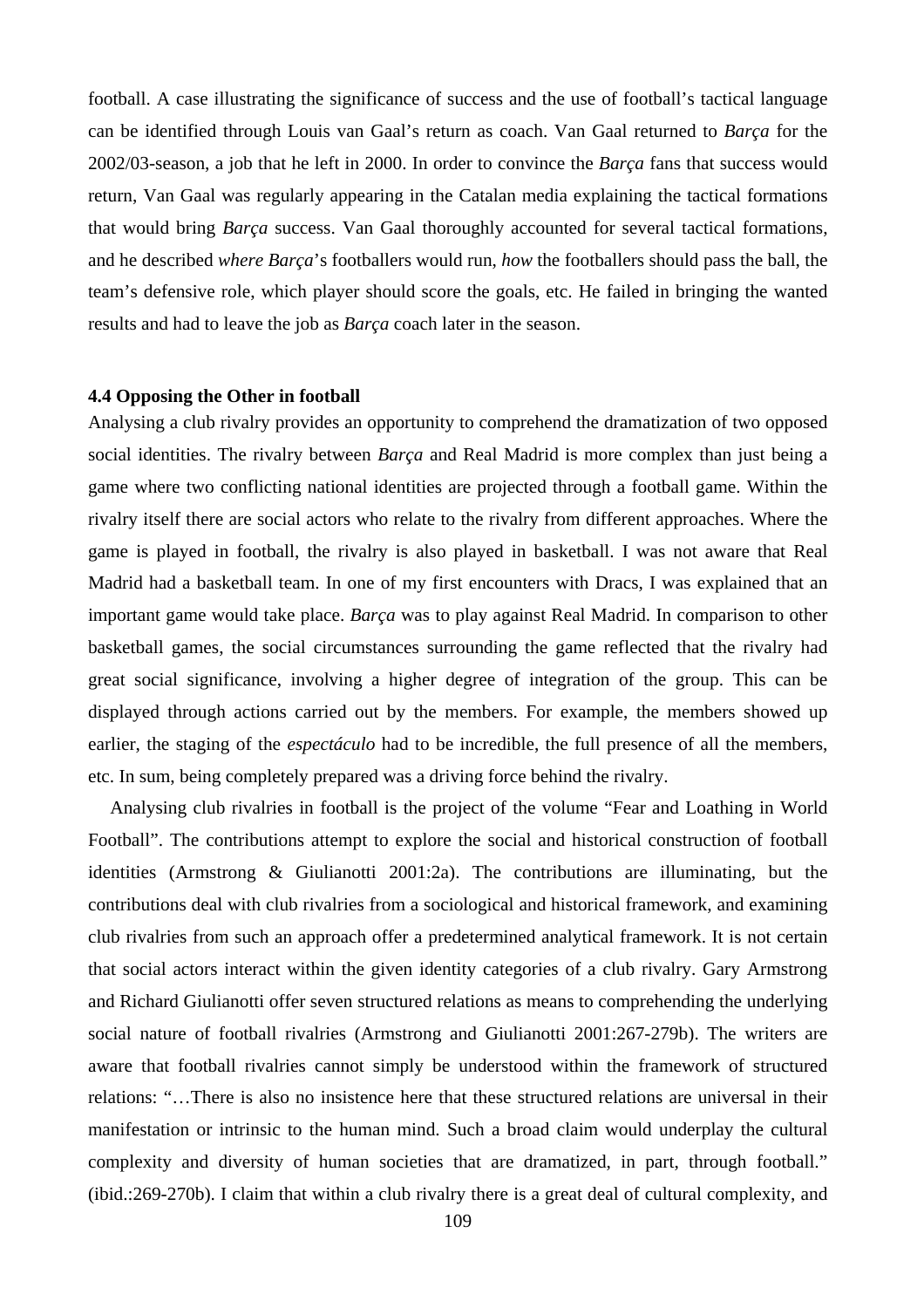I regard a club rivalry as a temporal social event. Therefore I believe it is important to grasp parts of this cultural complexity through social actors' interaction within the social space where the club rivalry is celebrated. In contrast to Armstrong and Giulianotti's approach, my purpose is to deal with the minor social events transpiring within the social and cultural complexity of the club rivalry.

Interpreting Armstrong & Giulianotti's approach, the rivalry between *Barça* and Real Madrid enters into a scheme of "the construction of conflicting identities" (ibid.:270b). Some contextualisation and material from the field helps us to comprehend how the rivalry reflects the social tension between the Catalan and the Spanish national identity, and therefore we can start with the football field. The media plays a crucial role in dishing up the ambience before the rivalry takes place, and the media has a social importance in that it narrates how the Catalan society synchronizes and prepares for the game (Lien 2001:127). There is frequent reporting on *Barça*'s preparations, injuries and earlier encounters. Sports journalists are making comparisons between the teams, speculating on how the game will evolve. The general debates harden, evoking abhorrence, contributing to trigger antagonism. The sport media is full of stories describing the rivalry's real essence, but emphasizes the importance of winning against Real Madrid.

The rivalry exposes a tenuous idea of one single Spanish national identity. Catalonia's autonomic status and the flourishing of Catalan sentiments' are communicated through the rivalry. The discussion in chapter 2 of the thesis, indicated the conflicting regional interests between Catalonia and Castile. The rivalry is partially capable of reproducing the two conflicting social identities. Despite *Barça* being used as a vehicle for expressing Catalan sentiments, Camp Nou's social space converts to being a contemporary field for political manifestations. The fans, for example, often use flags with a political meaning, display placards expressing political opinions. Observable amongst the *Barça* fans is the widespread use of the Catalan separatist flag, "*la bandera de Catalan de independencia*", and using the flag is to express a political message to the central government through the football context.

The game's international attention is used to tell football fans outside Spain that Catalonia is a nation. At a Champions League game between *Barça* and Real Madrid (spring 2002), for example, a minor social event deserves commenting. It is an example reflecting how Camp Nou is a social space employed for minor political manifestations. At the game, assorted Catalan nationalists were carrying out information activities. The game was an occasion where the world outside the Spanish borders was notified that Catalonia is a confined nation within the borders of the Spanish state. In contrast to other football games, the field close to the pitch was always packed with advertising signs. But the advertising signs had been covered, making Camp Nou to a "commercial free zone". Instead, the advertising signs were plastered with a white tarpaulin, communicating that a game in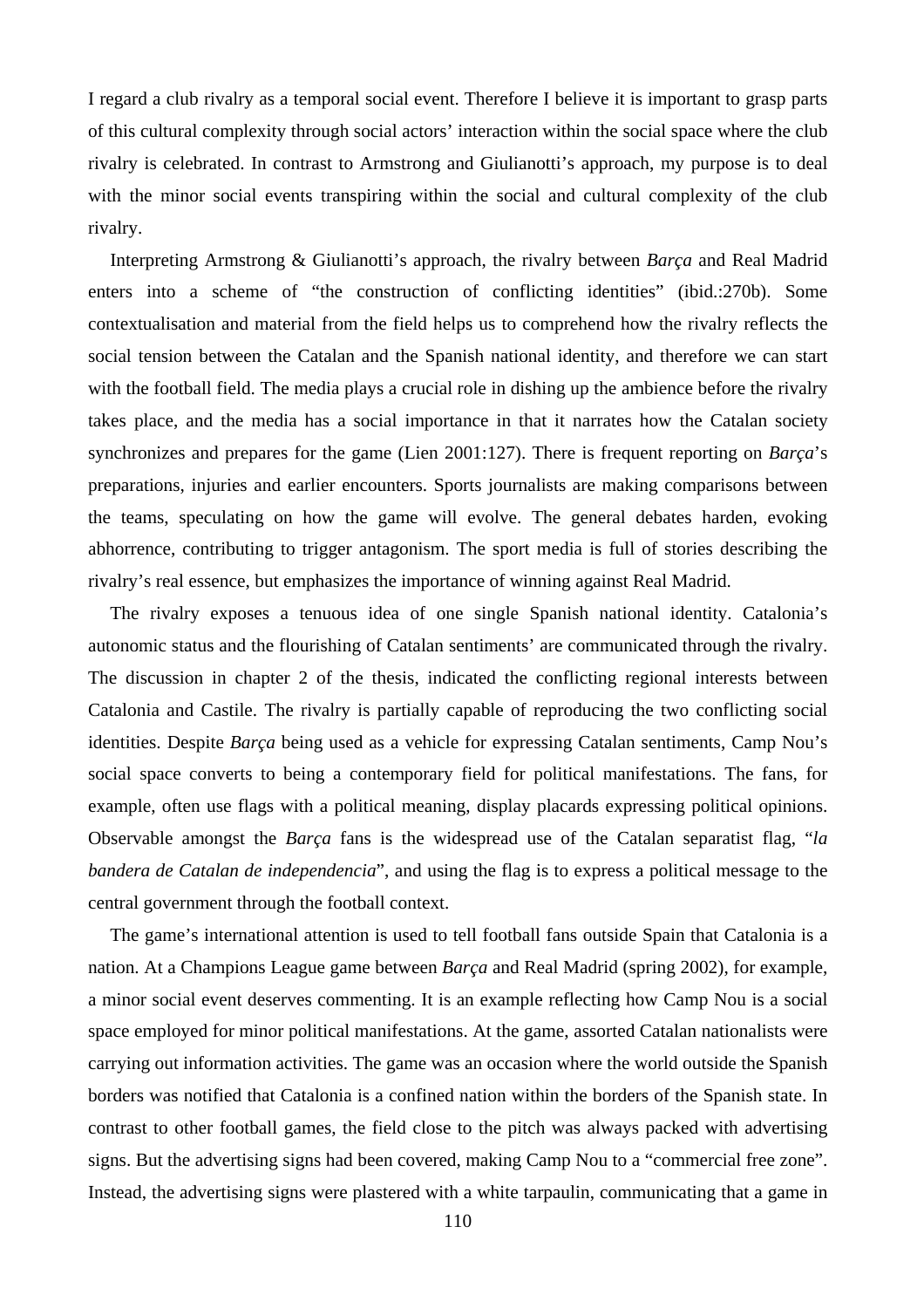Champions League was taking place. After the game had commenced, the white tarpaulin was covered with a placard, clearly within the range of the TV-cameras stating: "Catalonia is not Spain".

The rivalry's social meaning has often been explained to deal with memories from the dictatorship. Putting this kind of political manifestation into the rivalry's social context, the underlying social nature of the club rivalry argues for the including of new elements. In chapter 2, I noted that the Catalans present themselves as being more "European", working as a measure to project a national identity. The social image of Catalonia as a nation is less familiar to the world outside the Catalan borders. For the Catalan nationalists, this constitutes a dilemma and therefore the idea requires to be fostered. For instance, young Catalans experience that going abroad involves reflections and negotiating of the Catalan national identity. Young Catalans are often confronted with being Spanish while they regard themselves as Catalans. Being confronted with such a condition indicates how national identity becomes subject to reflection. Young Catalans reflect upon national identity and adjust to how they choose to present themselves in contact with the Other. The same is shown on the football ground, where the game is used as an occasion to stress that Catalonia is not a part of Spain, indicating that *Barça* is employed as a vehicle to express political opinions.

#### **4.5 A case of structured antagonism**

An underlying social characteristic with the rivalry is its mobilising force. The rivalry's mobilising strength is shown through social actors' antagonistic conduct, meaning that the rivalry evokes deep sentiments and are displayed through the rivalry's theatrical virtue:

*"An exceptional interweaving of identifications, a unique occasion for the theatricalisation of social relations, the football match offers – by its dramatic texture, its antagonist characteristics and its instrumental strategy – a privileged field for the affirmation of a certain number of values; values which the supporters express through its rigorously ritualised forms (the result of an apprenticeship and not a spontaneous manifestation)."*  (Bromberger 1993:133)

The interesting parallel to Bromberger's argument is how the rivalry places an extra vigour on social relations. The rivalry's dramatic texture seems to be manifested through social actors' antagonistic performance within the space where the rivalry is celebrated. Antagonistic behaviour is not only expressed inside the football stadium, but is also expressed outside Camp Nou.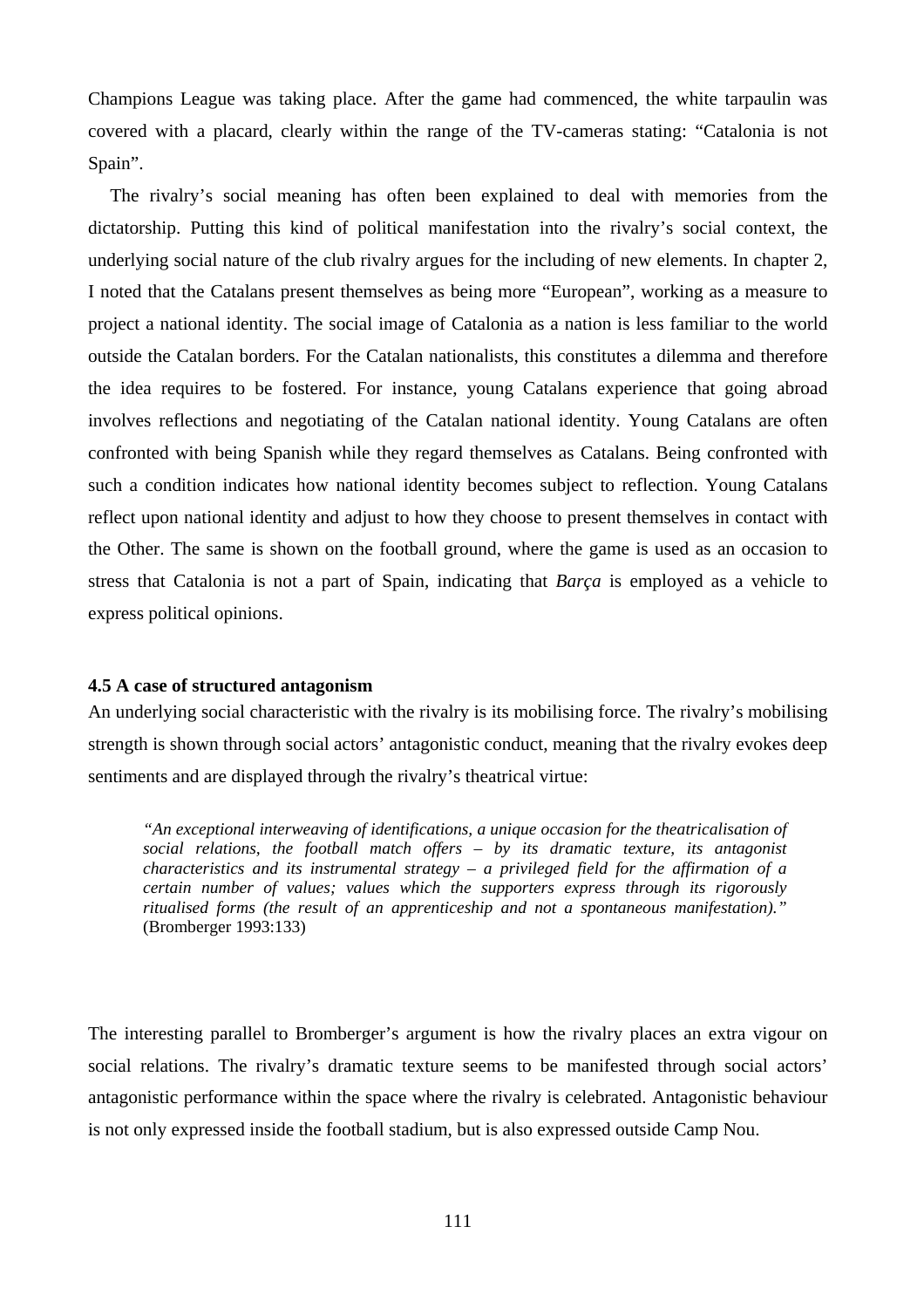A narrative used to describe the hostility between *Barça* and Real Madrid, is how Camp Nou was a "free zone" for the Catalans during the dictatorship. Despite the fact that the Catalan language, culture and flag being outlawed by the Spanish state, Camp Nou was a place where the Catalans could freely express themselves. The outlawing of *la Senya* meant that the Catalans started to identify with the *Barça* flag, and the colours of *blaugrana* served as a uniting symbol creating Catalan unity. In contrast to the conditions during the regime, there are symbols and social actors who interact within the expected context of the rivalry. However, as the rivalry takes form in 2002, it creates eccentric coalitions and powerful symbolic representations, which seem to work instrumentally:

*"I was standing outside the campus and taking photos. To avoid confrontation between the Barça and the Real fans, the Spanish national police escorted Real Madrid's supporter organisation, "Ultra Sur", into Camp Nou. At the same time as "Ultra Sur" was chanting songs in Spanish, the group displayed the Spanish flag. Outside the fence, certain Barça fans assembled and shouted "hijo puta de bandera",[67](#page-111-0) most likely members of Boixos Nois. Along the Boixos Nois, an elderly man was showing the finger to the Real supporters. In the same moment, a Barça fan passed me, running. He was chased by a police officer, but the police officer stopped chasing the supporter as he passed me. It seemed that the intention behind the chase was to make a statement, namely who was in power."[68](#page-111-1)* 

The observation needs some commenting. What we see is the display of evocative and controversial symbols in a public sphere, and social actors' use of these symbols, which seem to trigger antagonism. The Spanish national police's escort of Ultra Sur is a symbolic action triggering antagonism. The Spanish national flag and the Spanish National Police are symbolic of the central state representing an extension of social values associated with subjugation and totalitarianism. As symbols of totalitarianism are allowed to interact freely in a place associated with Catalan freedom, the conflicting social identities are instrumentally forced through the actors' action. The social actions are provocative, implying that Ultra Sur and the police are aware of which reactions the symbols can create. For Ultra Sur, the act is seen as a possibility to demonstrate Real Madrid's symbolic arrogance. The police seem to be aware of the potential danger that such an act can bring about, and are therefore required to safeguard Ultra Sur. The case of structured antagonism also demonstrates how social space is politicised and emerges as dangerous, which is reflected through the agency of the social actors in question; The Spanish National Police and the conduct of supporters. Through the actions of the committed *Barça* supporters, Catalan nationalism's distinct anti-Madrid feeling is communicated, and the political climate between Catalonia and the Spanish central state is projected through social actor's

 $\overline{a}$ 

<span id="page-111-0"></span><sup>67</sup> Spanish for "son of bitch of a flag". My translation.

<span id="page-111-1"></span><sup>68</sup> Personal field notes.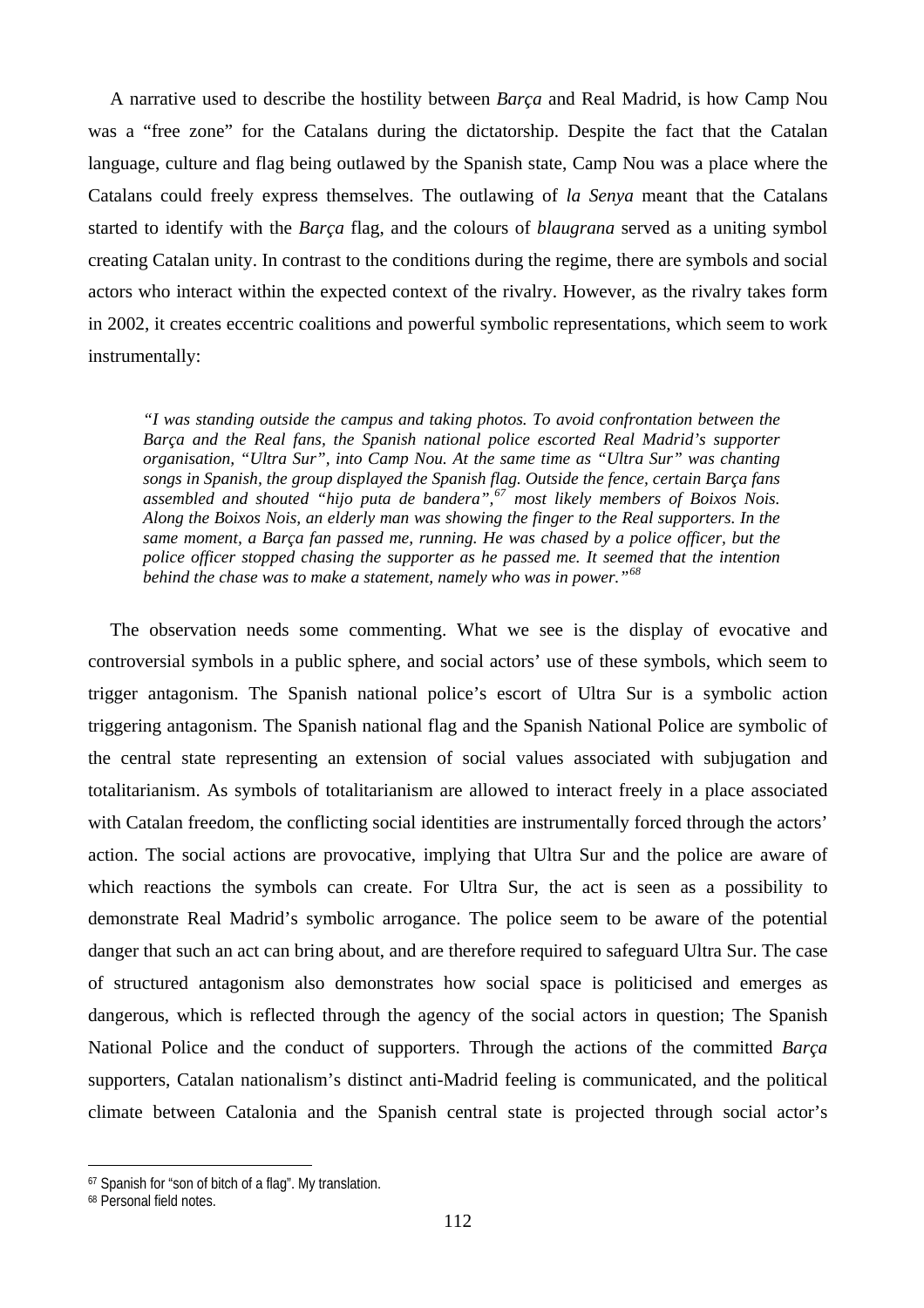antagonistic behaviour. Because the antagonistic behaviour is attempted controlled by the state, one can identify relations between football, nationality and state.

#### **4.6 The deep play in basketball**

The two minor social events demonstrate that the rivalry communicates differences in social meaning, where the cases show how social actors choose to interact within the given identity categories of the rivalry. During my fieldwork, I attended three games between *Barça* and Real Madrid, two football games and one basketball game. The cases from the games are based on personal observations, and they are my own interpretations of the rivalry's social meaning through an anthropological framework.

Analysing the rivalry's ritual meaning means to explore the stages the members undergo to put on the *espectáculo*. For Dracs, the basketball game is an event where the members partake in two contemporary communities; Firstly, the community which constitutes Dracs, and secondly, the community which constitutes all the spectators in Palau. Through the basketball game, two communities are symbolically battling, the Catalan nation fighting the oppressor from Madrid. For the members, the club rivalry represents an emotional occasion where the members mobilise and stress differentiation. Dracs' role in the rivalry can be connected to how the group enters into a social scheme of becoming an agent of a projected national identity. This involves that the members are part of a culture that "…foster a nationalist identity that may envisage a separate nation-state." (Armstrong & Giulianotti 2001:271b). Dracs' role in the rivalry is related to how the members turn out to be an extension of the Catalan national identity, and by so the group fosters a nationalist identity envisaging the idea of a separate Catalan nation-state sentiment. This is communicated through the *espectáculo*, where the members' chant in Catalan, and the use of the Catalan colours function as measures of projecting the group as an extension of Catalan nationalism. The *espectáculo* communicates social values such as locality and loyalty. But the *espectáculo* serves another purpose as well. It underlines the members' relation to the players, where the members attempt to help the players towards victory. This can be applied to the members' antagonism directed at the Real Madrid players. The *Barça* fans' way of identifying with the basketball game differs as well. For instance, parts of Dracs plan to experience the whole event, while other members show up a couple of hours before the game starts. In contrast to this, the *socios* who relate to the rivalry by being passive displays a different type of identification with the ritual.

The rivalry will be analysed as a ritual, where the members go through three phases to put on the *espectáculo.* Describing the basketball game as a ritual involves mentioning important studies on ritual life conducted by social anthropologists. An important contributor to the study of rituals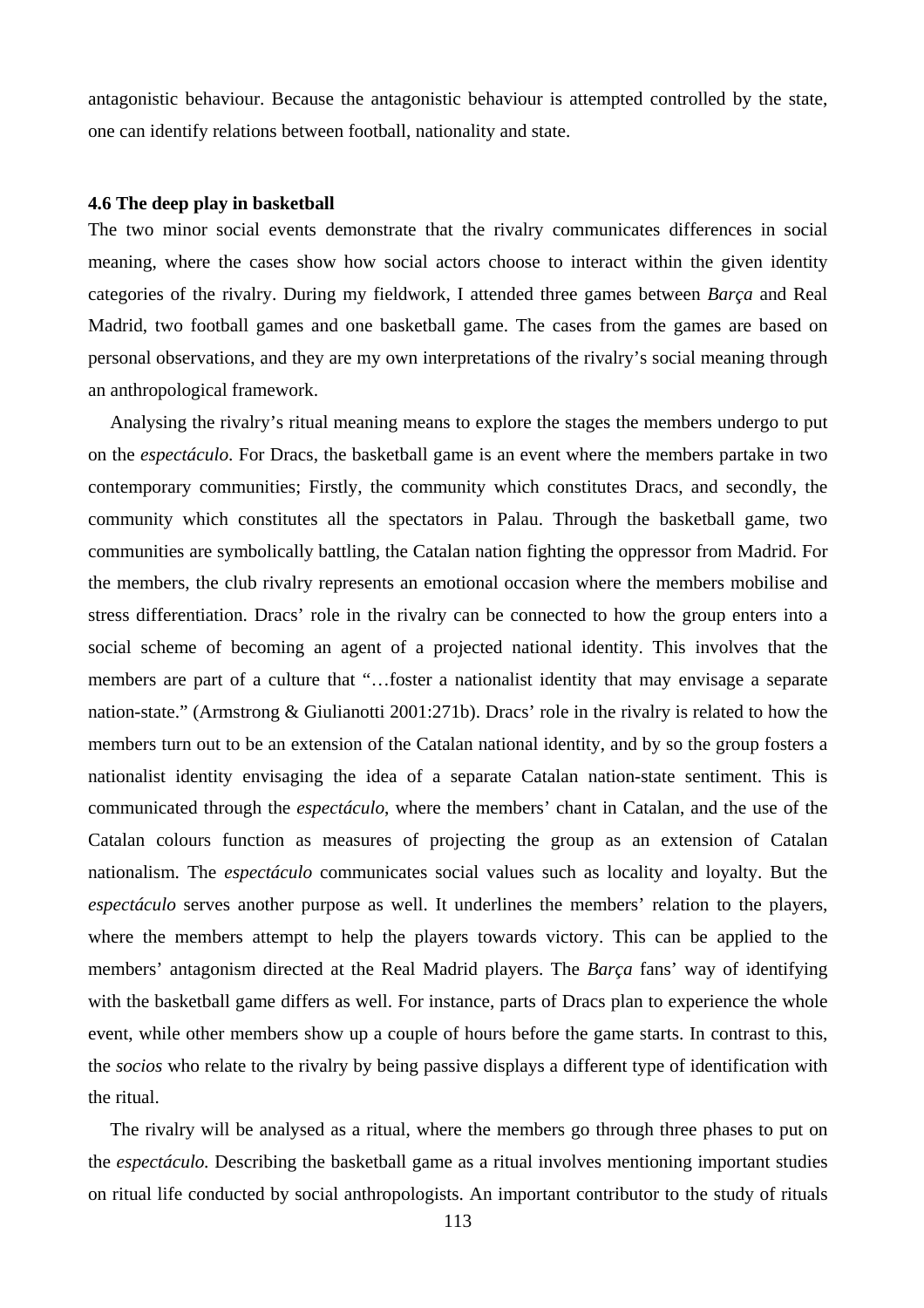is Turner's elaborated analysis on *rite de passage* (Turner 1967b, 1969). Turner's contribution emphasizes that a ritual evolves through different phases, making a ritual to a process. The first phase of a ritual is characterised by *separation*: "The first phase (of separation) comprises symbolic behaviour signifying the detachment of the individual or group either from an earlier fixed point in the social structure, from a set of cultural conditions (a state), or from both." (Turner 1969:94-95). Dracs placed in this phase, involves that the members are performing a set of practices in order to put on the *espectáculo*. For example, the members appear in Palau four to seven hours before the rivalry begins, involving that the separation phase could be characterised as time-consuming. But the separation phase has also traits indicating an establishing of the fellowship that constitute Dracs.

In the second part of the ritual, Turner argues that the ritual individual or group enters the phase of *liminality*: "…the characteristics of the ritual subject (the "passenger") are ambiguous; he passes through a realm that has few or none of the attributes of the past or coming state" (ibid.). I argue that the members' deep play follows the progression of the game. It is in this phase where the relationship between the members and the players appears as fervent. Moreover, in the second part of the ritual, the metaphor of being *el sexto jugador* increases its meaning. Turner argues that the phase of liminality establishes an undifferentiated community, or that of *communitas*:

 *"What is interesting about liminal phenomena for our present purposes is the blend they offer of lowliness and sacredness, of homogeneity and comradeship. We are presented, in such rites, with a "moment in and out of time", and in and out of secular social structure, which reveals, however fleetingly, some recognition (in symbol if not always in language) of a generalized social bond that has ceased to be and has simultaneously yet to be fragmented into a multiplicity of structural ties. These are the ties organized in terms either of caste, class, or rank hierarchies of segmentary oppositions in the stateless societies beloved of political anthropologists. It is as thought there are here two major "models" for human interrelatedness, juxtaposed and alternating. The first is of society as a structured, differentiated, and often hierarchical system of politico-legal-economic positions with many types of evaluation, separating men in terms of "more" or "less". The second, which emerges recognizably in the liminal period, is of society as an unstructured or rudimentarily structured and relatively undifferentiated communitas, community, or even communion of equal individuals how submit together to the general authority of the ritual elders."*  (ibid.:96)

I claim that during the game an undifferentiated community appears where the members enter into a role of being *Barça*'s extension. In the liminality phase, the members provide the players with psychological support through the *espectáculo*. Displayed through the undifferentiated community, the members and the players work jointly for the same cause. Before the undifferentiated community takes form, the members go through a makeover process. Ahead of entering Palau, several members are dressed up in "normal" clothes, implying that the members do not explicitly display their membership in Dracs. The members are not wearing clothes saying "Dracs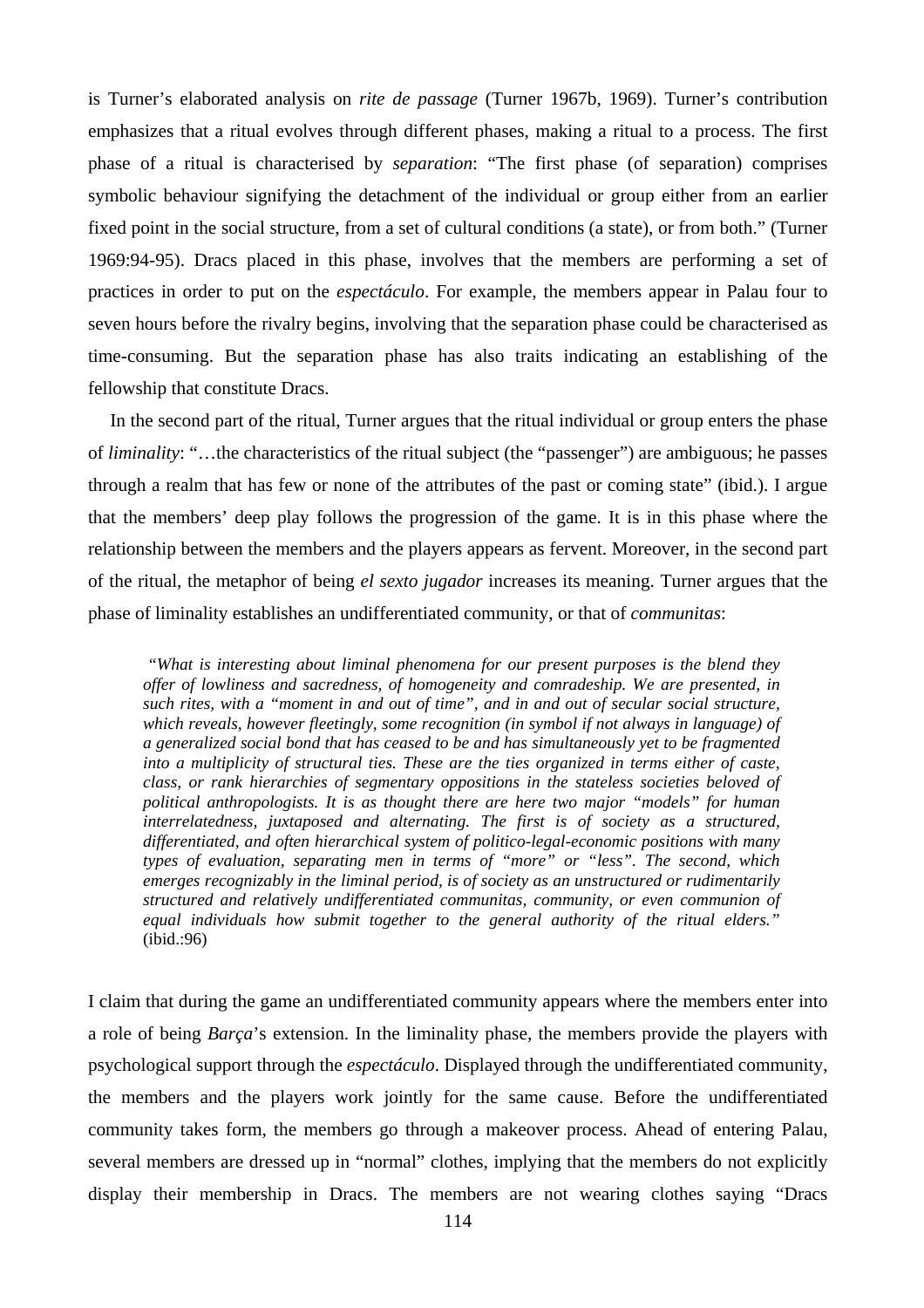supporters" nor do they have any replica of a *Barça* shirt. Making their way to Curba Sud, the members put on their supporter gear, making themselves observable as *Barça* supporters. When the game is over, the ritual enters into its third phase, which is marked through the *reaggregation* phase. This means that the ritual's subjects have consummated the passage (ibid.:94-95). For the members, this phase consists of dismantling the fellowship and removing of the *pancartas*.

In addition to establishing an analytical procedure for analysing the basketball game as a ritual process, the rivalry has a multitude of ritual symbols. I will not get involved in a discussion that deals with the rivalry's complex ritual symbolism. But as Turner argues, symbols are the smallest unit of a ritual (Turner 1967:19a). Excluding the meaning of ritual symbols from the analysis would be an improper analytical move to do. Including this aspect, permits us to analyse the rivalry's difference in social meaning. This implies that fans relate to the rivalry very differently and the concept of ritual symbolism allows us to grasp this difference. Turner makes a point that illustrates the argument "…when the third mode of interpretation, contextual analysis, is applied, the interpretations of informants are contradicted by the way people actually behave with reference to the milk tree. It becomes clear that the milk tree represents aspects of social differentiation and even opposition between the components of a society with ideally it is supposed to symbolize as a harmonious whole." (ibid.:22). Indeed, it is the rivalry's diversity in social meaning that is interesting to look into. For the purpose of this study, it includes locating how social actors interact during the rivalry. In contrast to Dracs, the *socio'*s relation to the rivalry is also interesting to investigate. Certain *socios* appear to have discovered that the game's social milieu offers an economic possibility. This can be identified through a highly organised black market, which comes into view at specific spaces located outside the *Barça* campus. But I will return to this feature later in the chapter. This indicates that the market penetration becomes visible in other social fields. The market penetration operates on another social level than only being linked to commercial projects within the club structure.

Turner argues that ritual symbols have three properties: (1) *Condensation*, (2) *unification of disparate significata*, (3) and *polarization of meaning* (ibid.:27-28). The property of *condensation* refers to: "Many things and actions are represented in a single formation. Secondly, a dominant symbol is a *unification of disparate significata*. The disparate *significata* are interconnected by virtue of their common possession of analogous qualities or by association in fact or thought. Such qualities or links of association may in themselves be quite trivial or random or widely distributed over a range of phenomena." (ibid.). In the context of the club rivalry, the dominant symbol is located in the *Catalan nation's* encounter with its *suppressor from Madrid*. Interpreting Turner, the fans' manner of interpreting and relating to the ritual in different ways, makes it possible to unite on the rivalry's ritual meaning. This brings us to the third property of ritual symbols,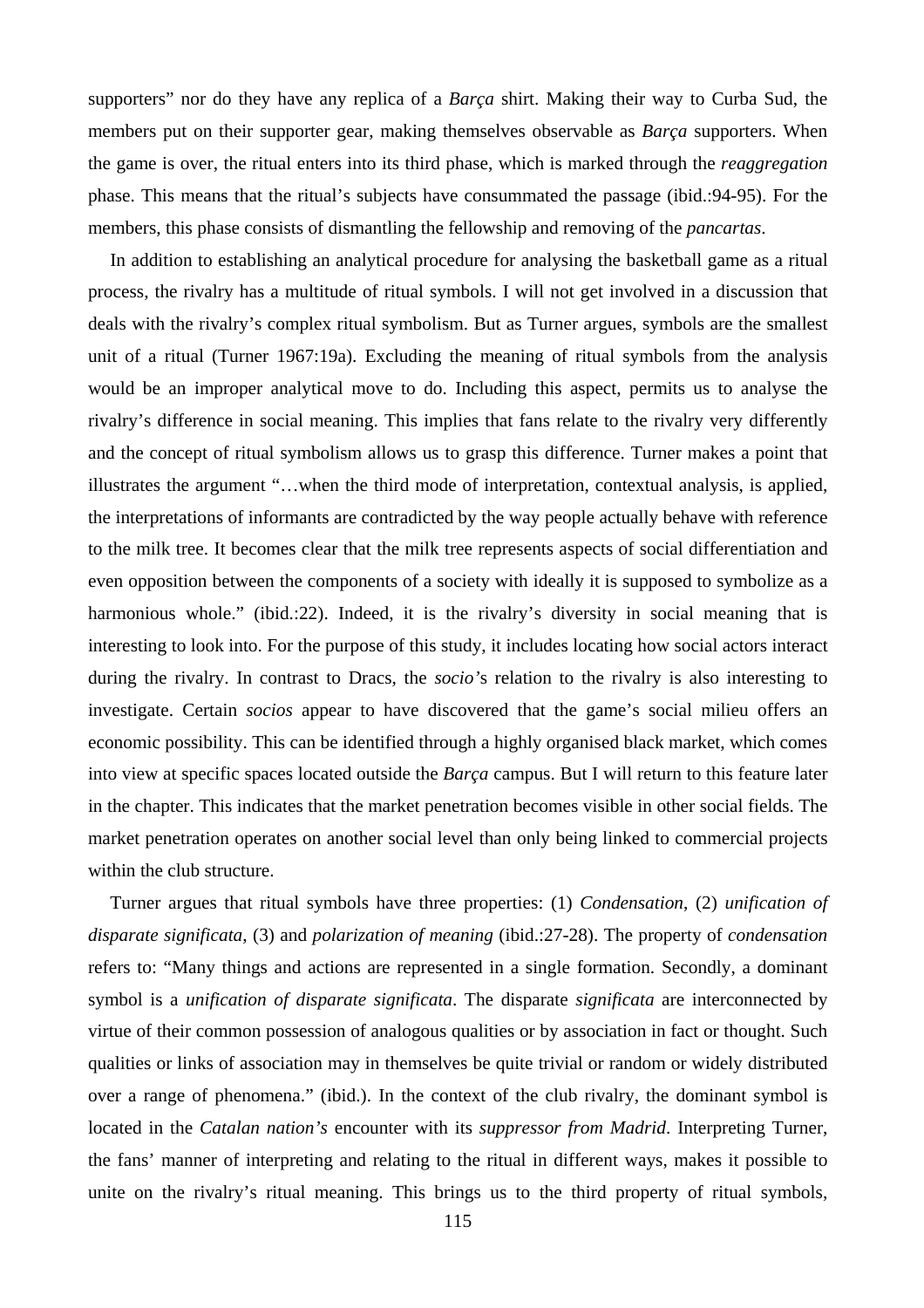implying that the dominant symbol is polarization of meaning: "Not only the milk tree but all other dominant Ndembu symbols possess two clearly distinguishable poles of meaning." (ibid.). The dominant symbol is poles of meaning that relates to: "…the sensory pole are concentrated those *significata* that may be expected to arouse desires and feelings: at the ideological pole one finds an arrangement of norms and values that guide and control persons as members of social groups and categories." (ibid.).

I would like to make certain remarks on the symbol's third property, concerning *polarization of meaning*. For the member, the game evokes sentiments of being Catalan. The members' antagonism levelled at the Real Madrid players complies with the "sensory pole" of the ritual symbol. Dracs' antagonism reflects how the members are expressing emotions by making insults. The insults deal with ascribing the Real Madrid players, the Real Madrid coach and the referee female attributes. The phrase "*puta*", meaning, "whore", was often employed throughout the basketball game. The remembrance of the Franco-regime is reflected through the antagonism directed at the Real Madrid players.

The "ideological pole" is located in how the members endeavour in experiencing the whole rivalry as a single event. It involves entering Palau before other fans and it includes leaving Palau as the ritual's final participants. One might say that the "ideological pole" of the rivalry directs how the members choose to interact throughout the game. The dominant symbol of the rivalry appears to put the members in a higher degree of "alertness", including that it is important for the members to be united. For example, all the members have to show up, the *espectáculo* has to be astonishing, etc. In contrast to Dracs, the *socios* appear to unite on the rivalry's dominant symbol from another angle. The *socios* seem to display a servile conduct, where chanting and experiencing the intimacy to the players seems not to be the *socio*s involvement with the ritual. The *socios'* relation to the dominant symbol has a shallow nature, where the *socios* turn up minutes before the game begins.

# **Part I: The Separation - The Barricading of Curba Sud**

The separation phase of the ritual is characterised by certain ritual practices. For Dracs, the separation phase deals with the preparing of the *espectáculo*. Firstly, the members barricade the curve. Secondly, the members try to *outsing* the Real Madrid players. Thirdly, a ritual practice can be located in the group's sale of own-designed merchandise. In sum, I suggest that the ritual's separation phase deals with the hours before kick-off. But the separation phase includes other ritual practices as well, which are performed at other places on the *Barça* campus. Based on field material, I have chosen to include other ritual practices into the analysis. These are ritual practices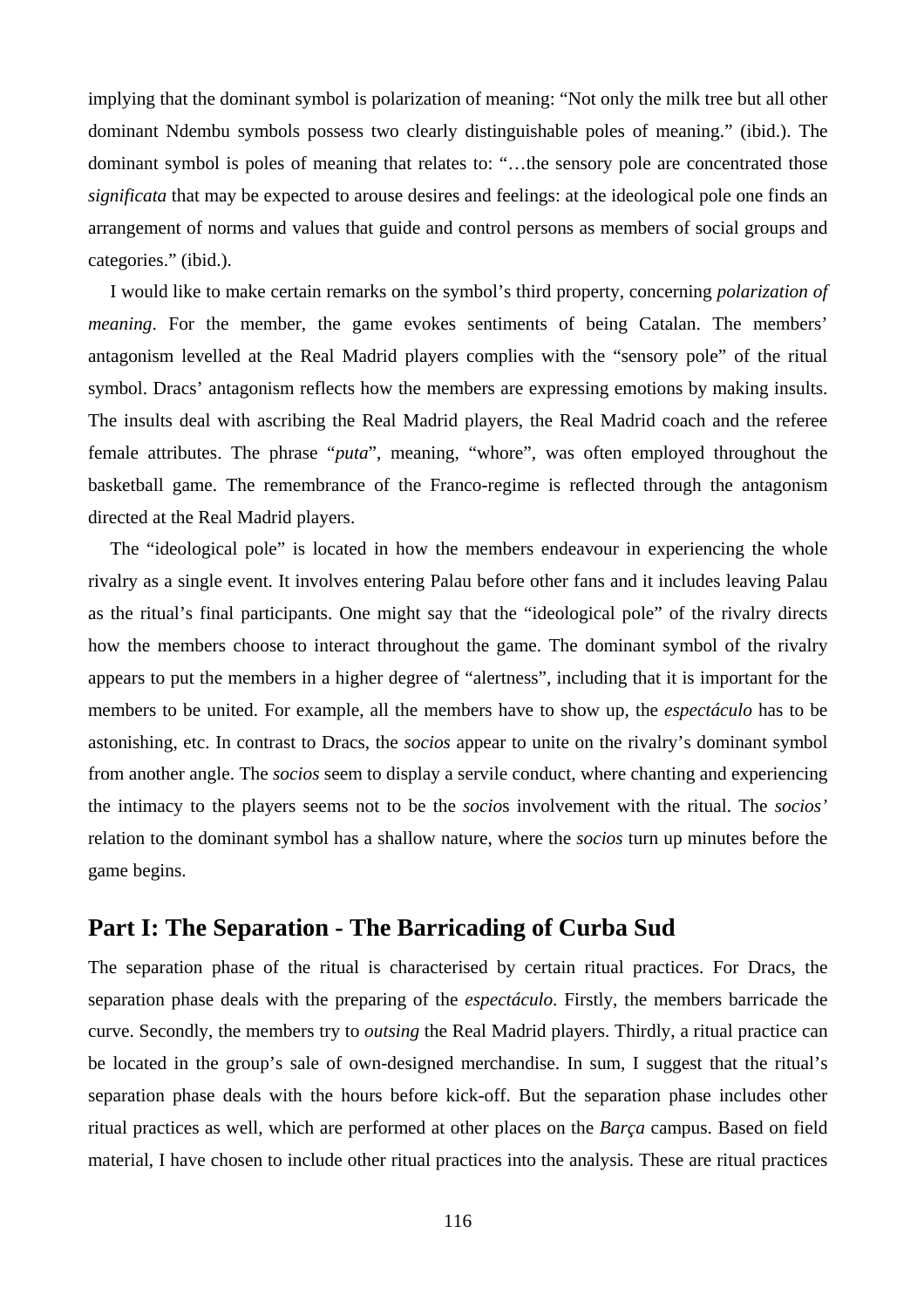that are not performed by the members of Dracs. I include these aspects into the analysis to demonstrate the cultural complexity of the rivalry and the ritual's difference in social meaning.

I had made an appointment to meet Toni and the others outside Palau at noon. None of the members were waiting. This implied that they were already barricading Curba Sud. I looked through the window and spotted certain individuals who were up to something. I phoned Toni up, notifying him of my presence. Toni instructed me to hook up with them inside. Inside Palau, various types of activities were being carried out. For example, other *penyes* were carrying out their preparations, the Spanish commercial television station, Canal Digital, was setting up the technical equipment. The members of Dracs had already brought with them their *pancartas*, which the members employed to barricade Curba Sud. The group had other type of gear stored in Palau, such as flags, drums, etc. My first task was to take part in the barricading of the curve.

The members' way of barricading Curba Sud followed a ritualised routine. Each *pancarta* had its specific location in Curba Sud. The large *pancartas* with the group's name on were always located next to the pitch. An interesting feature concerning the *pancartas'* location shows how the members located them to specific places in the curve. The specific location of a *pancarta* was based on the idea of telling the outside world of Dracs' existence. This was especially evident for the *pancartas* located in range of TV-cameras. As the TV-cameras would move to take in the perspective of Curba Sud, the *pancartas* would be picked up by the TV-cameras. The *pancartas* worked the same way as advertising signs, where the members employ the same strategy of large companies using football matches to communicate commercial messages to potential consumers. The *pancartas* were located within range of the TV-cameras to spread the knowledge of Dracs' existence to the Spanish TV-audience. Knowing the potential of a TV-transmitted match was something that the members exercised to their own benefit.

Certain remarks need to be stated regarding the use of *pancartas*. A *pancarta* is a homemade placard, similar to advertising boards, which it is possible to observe at football matches. The *pancartas* have all kind shapes and sizes. The common dominator for the *pancarta* is the way of mediating an integral of Dracs, *Barça* and Catalonia. How these social values are designed into the *pancartas*, diverge. The use of colours turns out to be an important attribute. The colours of *Barça*, blue and red, Catalonia, yellow and red, and the cross of *St Jordi*, red and white were displayed differently.

In order to make a better understanding of a *pancarta*; let me provide the reader with an example. The *pancarta* "Dracs Supporters 1991", rendered in yellow, blue and red, was placed on the banister next to the pitch. The size of the *pancarta* and the contrast of the colours provided a possibility to see the *pancarta* at a distance. Designing the *pancarta* in such a way allow communicating various social values. The *pancarta* explains the name of the group and when it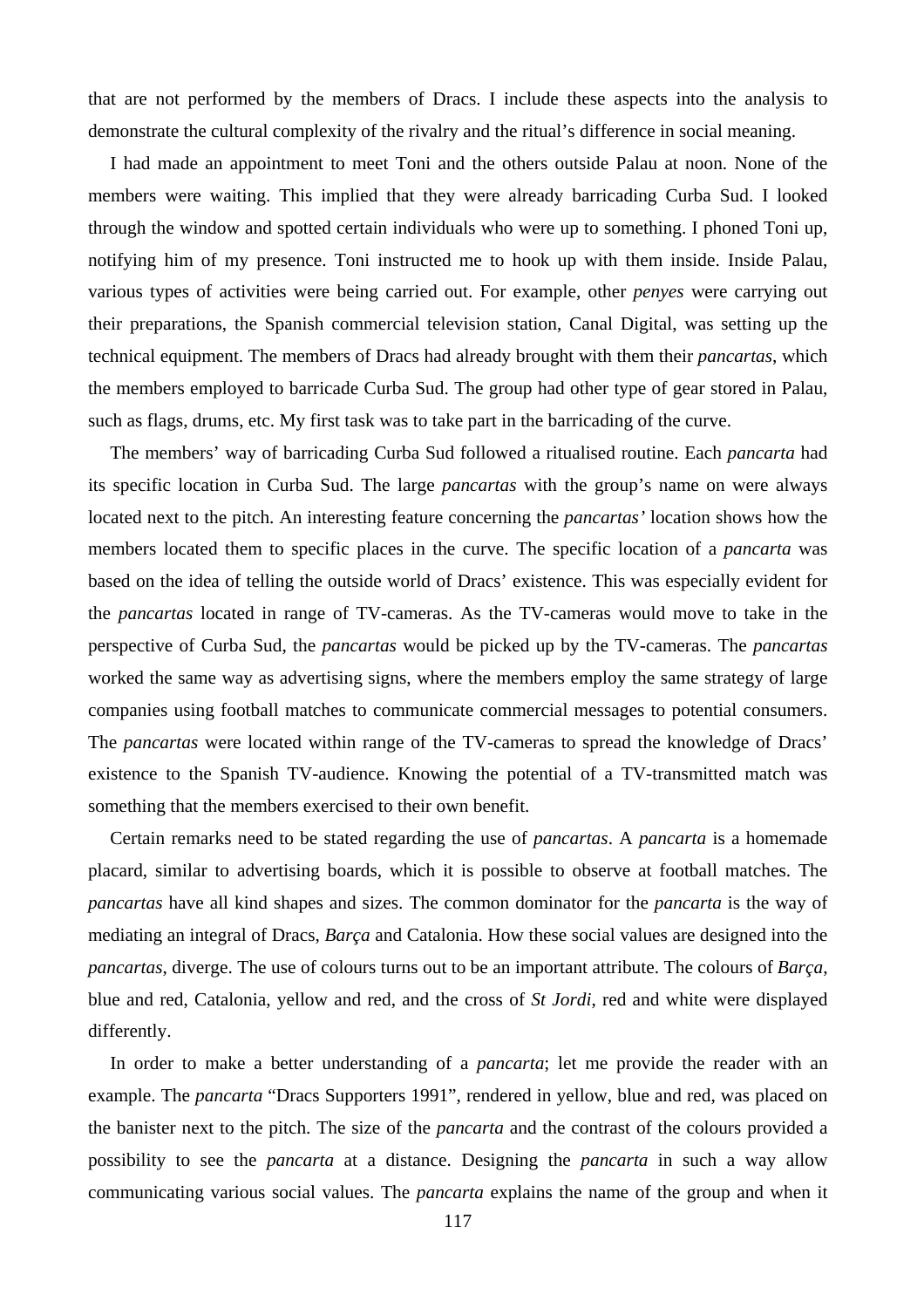was founded. Centring the name "Dracs" in contrast to the colours of *Barça* and Catalonia, renders the idea of Dracs' locality to Catalonia. Other types of placards were also employed. A regular trait is to use the *Barça* emblem and combining it with various aspects of the supporter organisation's mascot. Dracs' leader stated that the dragon could take various forms, such as being aggressive, happy, relaxed, gangster like, etc. For the members, it was important to provide such behaviouristic attributes to the group's mascot. The members often displayed a placard of a "forceful" dragon and often painted in red, blue and yellow.

The *pancartas* serve two purposes: (1) Symbolic frontiers and (2) ritual meaning in the performance of *tifos*. *Tifos* play a central part in staging the *espectáculo*. *Pancartas* served the intent to indicate that Dracs is the "occupant" of Curba Sud and help the members to draw symbolic borders between the group and other *Barça* fans. But the members moved in and out of the coved part of the curve. At basketball games, for example, where Dracs used 1/3 of the southern gallery, several members *sat* next to the covered part, while other members were *standing* and chanting within the barricaded part. In addition to this, not all the members were participating in the chanting. Some members were standing behind the chanting members watching the game. This type of observation indicates that the members identify differently with *Barça* and are liable to expressing this through social behaviour. Hence, as *pancartas* serve the objective of being symbolic borders, they also help the group to be observed by the Other, telling visitors that *Barça* has loyal supporters.

The second (2) intention with the barricading is to show how it enters into the context of putting on *tifos*. A *tifo* gives the impression of being a supporter practice carried out by supporter clubs in the Mediterranean and South-America. A *tifo* is similar to the Italian *ultras*' manner of putting on a "sophisticated choreography" at football matches (De Biasi & Lanfranchi 1997:98). I will deal methodically with a *tifo*'s social attribute later in the chapter, but particular comments can be made. A *tifo* deals with the transmitting of a message to the players and the audience. The transmitted message depends on the game in question. Simultaneously as the *Barça*-hymn is played, while the members are flittering banners and flags, a placard is displayed with a message. The performance of the *tifo* is carried out from the demarcated area of Curba Sud, and the position of the *pancartas* in the curve emphasizes where the *tifo* is performed.

In sum, the barricading process of Curba Sud involves transforming a part of Palau from a "naked" place to a recognizable outfit where the members express supporter identity. The transformation of the curve denotes that the members' hangout is ascribed a social significance where it is possible to meet the players at equal terms. The barricading enters into becoming a part of the ritual, contributing to establish the temporary community symbolising the Catalan nation. This appears to be an underlying nature of the club rivalry. To create an impression that all the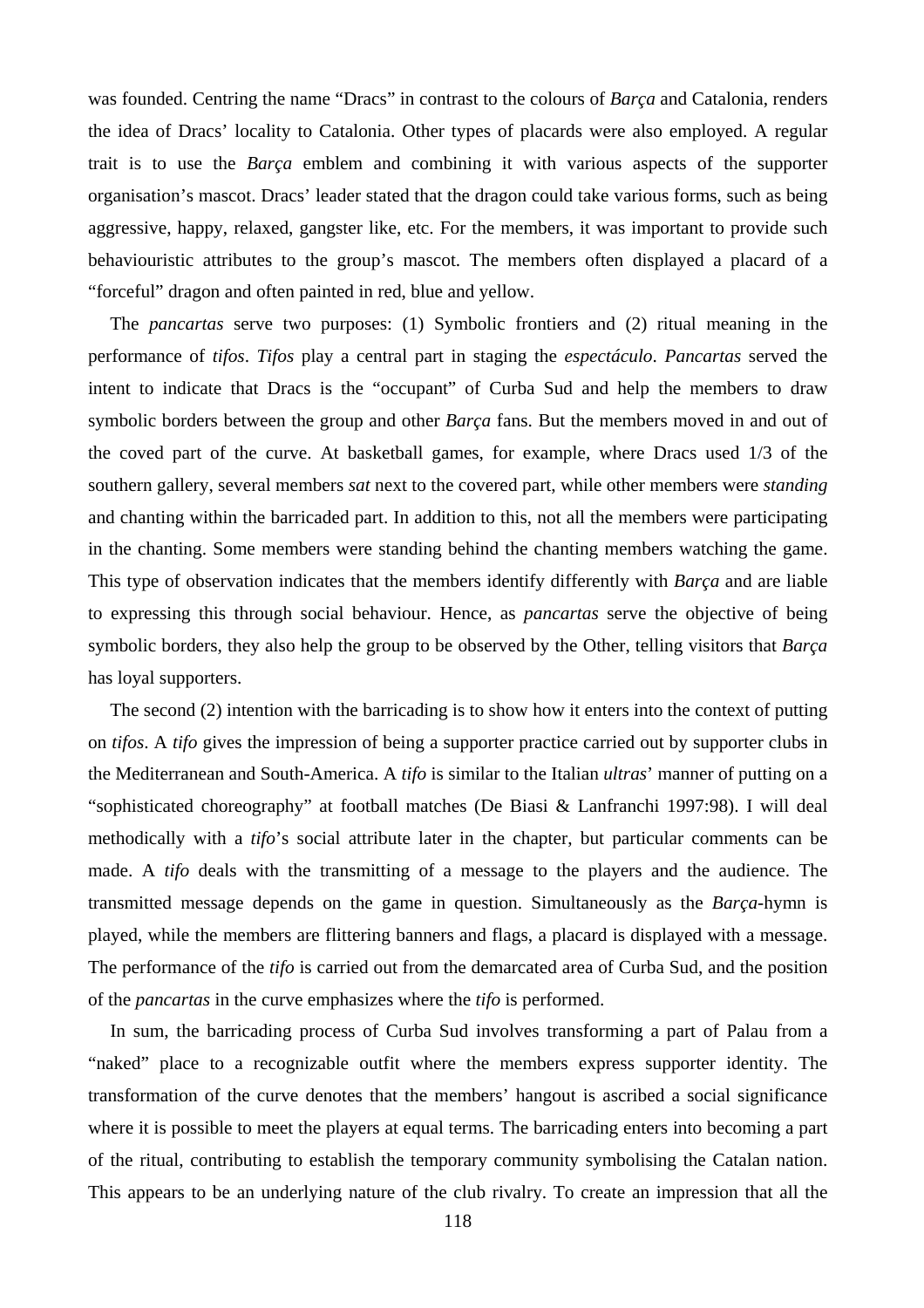*Barça* fans are united, this is attempted reconstructed through a choreographed supporter act. This implies that *within* the community, there are differences, but it needs to take an outward form communicating that the fans are united. A way of making this possible is accomplished through the performance of a *principal tifo*. The principal *tifo* is performed from specific parts of Camp Nou or Palau. How the principal *tifo* is performed and what it communicates differs, but the colours of the club and Catalonia are regularly rendered in the principal *tifo*. The fans' preparation of the principal *tifo* is the subject of the next section.

## **4.7 Preparing of an extended community**

When *Barça* plays important matches against clubs such as Real Madrid, Roma, Inter or Milan, it is imperative to display unity. To demonstrate Catalan unity, a ceremony is performed, displaying *Barça* as Catalonia's collective representation. This is identified through the performance of the principal *tifo*. [69](#page-118-0) The principal *tifo* is a short ceremony occurring at important matches, both football and other sports. The execution of the practice follows a distinct routine. Simultaneously with the players entering the pitch, the *Barça*-hymn is played. The long sides of Camp Nou portray the club's name, which are rendered in gigantic letters contrasted in red, yellow, blue and white. Considering the rivalry between *Barça* and Real Madrid, to perform such a ceremony might serve the need for articulating differences from the Spaniards. In the spectators' participation in the principal *tifo*, the principal *tifo* fairly renders an extended community constituted of spectators. The principal *tifo* is in this case, an embodiment of a "submerged nationhood" (Giulianotti & Armstrong 2001:273b).

For the purpose of this chapter, it is interesting to look into the prearrangements of the *tifo*. To make a *tifo* come to life, a piece of coloured paper is located on a seat in the part of the stadium where the *tifo* takes place. As the *Barça*-hymn is played, every spectator unfolds the piece of coloured paper and holds it into the air. At a distant sight, the *tifo* is a spectacular sight. In the context of the basketball game, a principal *tifo* was performed. This involved that members of the other *penyes* were carrying out the prearrangements of the principal *tifo*. The preparing of the principal *tifo* is time-consuming. In relation to the separation phase, the preparing of the principal *tifo* serves as an example of how committed *Barça* fans endeavour to include the *socios* into the community. The prearrangements were carried out five to six hours before kick-off, meaning that no regular spectator had showed up in Palau. Such an observation reflects that the ritual's most devoted believers attempt to communicate the rivalry's importance to the less committed adherents. The ritual's closest adherents attempt to integrate the ritual's shallow aficionados to

 $\overline{a}$ 

<span id="page-118-0"></span><sup>69</sup> See appendix, example 1, for illustration of a principal *tifo*.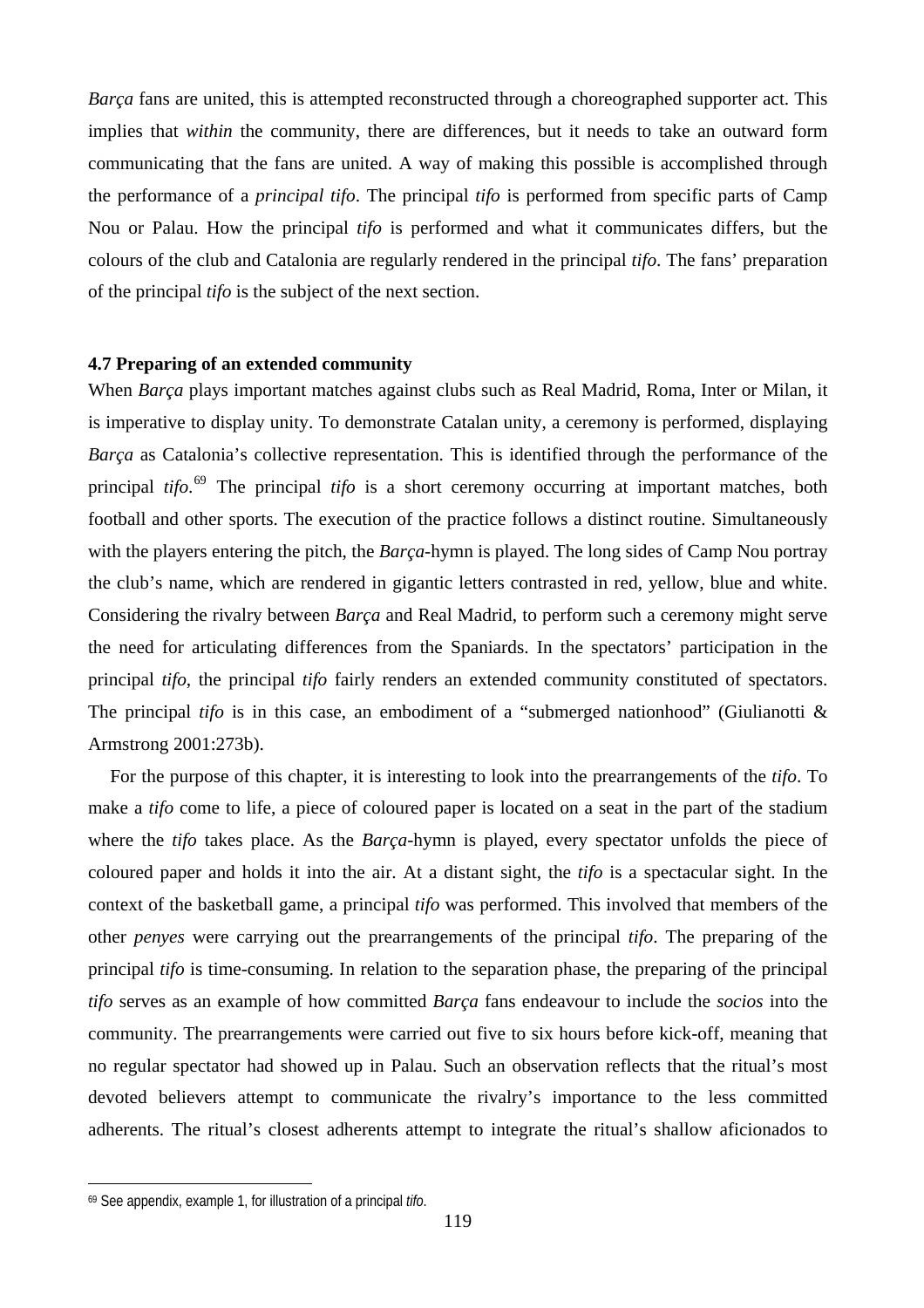become deeper involved by preparing the principal *tifo*. Such diversity reflects the *polarization of meaning* of the rivalry's dominant symbol, which is expressed through *socios*, *penyes* and *grupo de animación*'s disparate interest in the ritual.

#### **4.8 Antagonistic retailing socios**

The members completed the barricading of Curba Sud and continued with other preparations. It was several hours before the game commenced. Therefore I headed outside Palau where I could check the regulations for entering and leaving of Palau. I had not understood the significance of endurance, insinuating that I did not bring with me provisions. To facilitate the need to refuel my body, a fast-food location had to be visited. In advance to the rivalry, I had completed numerous walkabouts on the *Barça* campus. Certain *socios* tried to persuade me to buy a ticket to the rivalry. Frequent walkabouts and detailed observation allowed me to map out the black market for tickets, a rather peculiar phenomenon I think, which deserves a comment.

Fredrik Barth's (1981) classic essay on economic spheres in Darfur helps us to grasp another part of the rivalry. It reflects that the event is used by social actors to exercise entrepreneurial activities. In order not to deal with Barth's study on the Furs too extensively, Barth's commentary on entrepreneurship is relevant: "On purely logical grounds I have argued elsewhere that entrepreneurs will direct their activity pre-eminently towards those points in an economic system where the discrepancies of evaluation are greatest, and will attempt to construct bridging transactions which can exploit these discrepancies." (Barth 1981:1976). Barth's example of the Arab merchant, which enters into Mountain Fur economy, is interesting for my purpose. The Arab employs aspects of the economic system, where he within the social norms and values attached to it, maximises his assets working to his own benefit. The interesting case about entrepreneurs is how their social actions are economic advantageous and demonstrates human creativity. Through an already existing economic system, the entrepreneur locates discrepancies and profit can be achieved. The entrepreneur violates explicit or implicit social regulations for how things ought to be done, which partially could be said about the *retailing socios*. The retailing *socio* has discovered discrepancies within the club's official ticket system, which the retailing *socio* uses to his own economic advantage.

The *Barça* ticket-system, which is characterised as being a season-card system, has opened for "holes" that certain *socios* know how to use to their own financial advantage. This can be identified through a highly organised and complex black market. Understanding the logic behind the black market's division of organisation helps us being au fait with the degree of a *socio*'s entrepreneurship. Some contextualisation is required. Acquiring a season-card, involves that an individual becomes a member of *Barça*. The membership provides a person with a regular seat at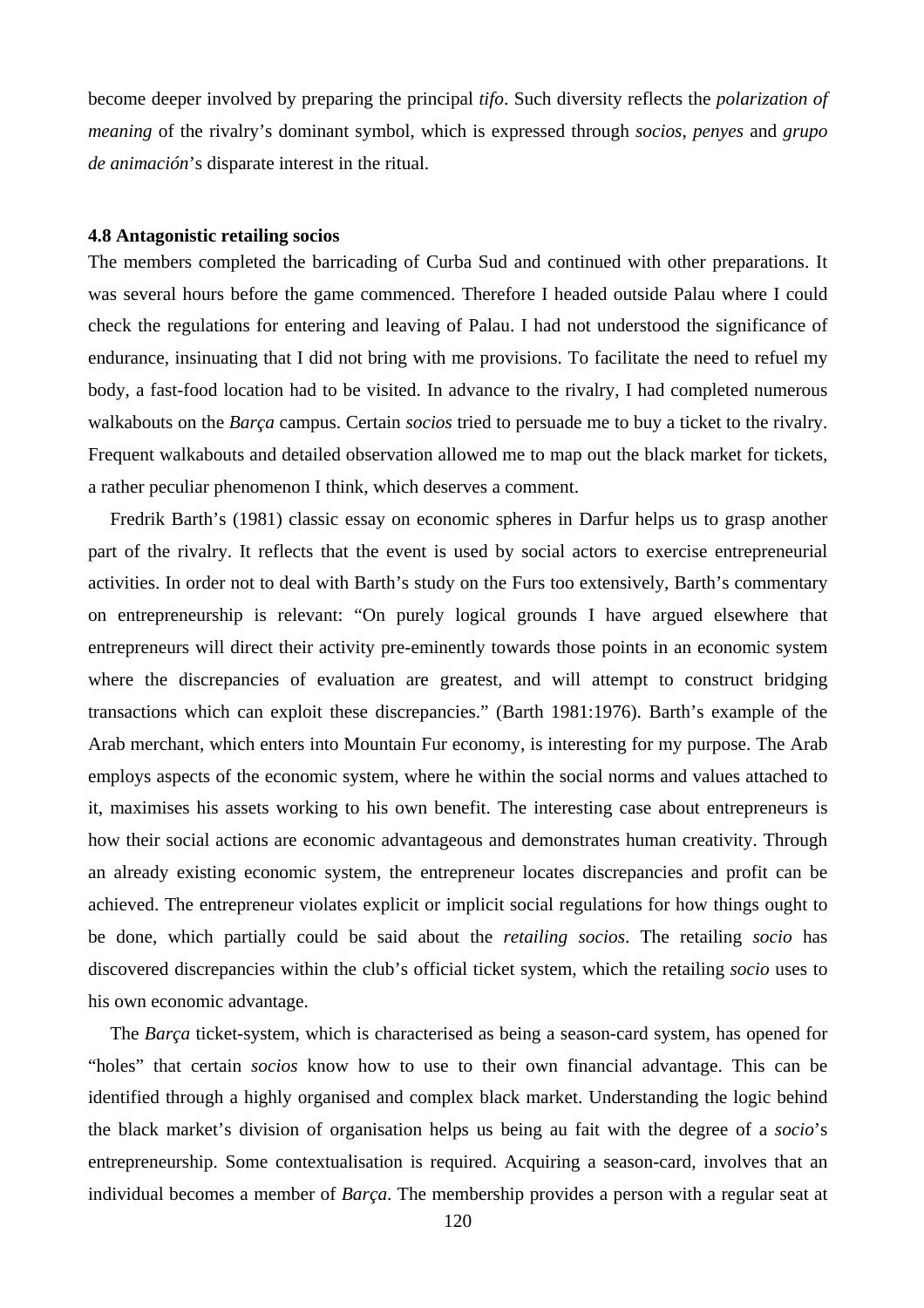Camp Nou. A season ticket is not expensive, compared to other top European clubs. Informants suggest that a *socio*-ticket gives a person access to all the football games in the Spanish League, all the Champions League matches, and other fringe benefits. On an average, I was told, attending a match would cost a person about  $\epsilon$ 10 to 15 when using a *socio*-ticket. In comparison, buying the cheapest regular ticket to a football game was priced at  $\epsilon$ 24 to 30. In order not to deal with the various alternatives a *socio*-ticket offers, the general idea appears to be based on getting hold of tickets at a low price and sell at a higher price, and from this a *socio* can make profit.

The social mechanism of defining football matches and basketball games as important events, work as economic indicators for how much a *socio* might profit. But individual selling skills are also imperative for how much a *socio* might earn. The s*ocio*, who decides to engage in this form of activity, also needs to know which person to profit from. Generally, the "local" *Barça* fans were not the most profitable clients. This meant that the retailing *socios* would target global football tourists as potential customers. But how can a *socio* tell the difference between a "local" and a global football tourist? Language, skin colour and by approaching any person who seems to be looking for something specific, appears to be part of a *socio*'s cultural knowledge in the vending of tickets. The social interaction between the global football tourist and the retailing *socio* appears to be characterised by how both divisions know how to find each other. In fact for a football tourist's desire to see a *Barça* match, the obvious place to seek out is *Barça*'s official ticket office. One would believe that this selling of black market tickets in front of *Barça*'s ticket office was in violation of club rules. Despite the *socio*-ticket being a personal belonging, it seems to be used for economic profit. As the *socios* are in principle co-owners of the club, they are entitled to exercise such activity without club official's interference.

At *Barça*'s ticket office, it is possible to buy a ticket. But it also represents the place where a football tourist is most likely to get "ripped of". If a buyer cannot get in contact with a *socio* at the place mentioned, *socios* were strolling around on the campus, shouting "tickets, tickets". The tickets, which are sold to football tourist, are normally overpriced. This appears to be an imperative trait with the black market and provides it with life. The vending of tickets takes place at various places at the *Barça* campus. Certain places emerge as expensive while others are seen as cheaper. The further away from the official ticket office a trade takes place, the more likely a trade is to go in favour of a low price. The price of a ticket is also influenced by a buyer's cultural competence to negotiate. Therefore a trade can be illustrated through an example: A buyer can encounter a *socio* at various places outside the campus. Afterwards negotiation over the price begins. The price is influenced by a fan's ability to haggle with the *socio*. Many *socios* ask how much a person is willing to pay. The most skilled *socios* in vending tickets are generally those who approach a buyer first and offer an overpriced ticket. In cases when it is possible to buy an official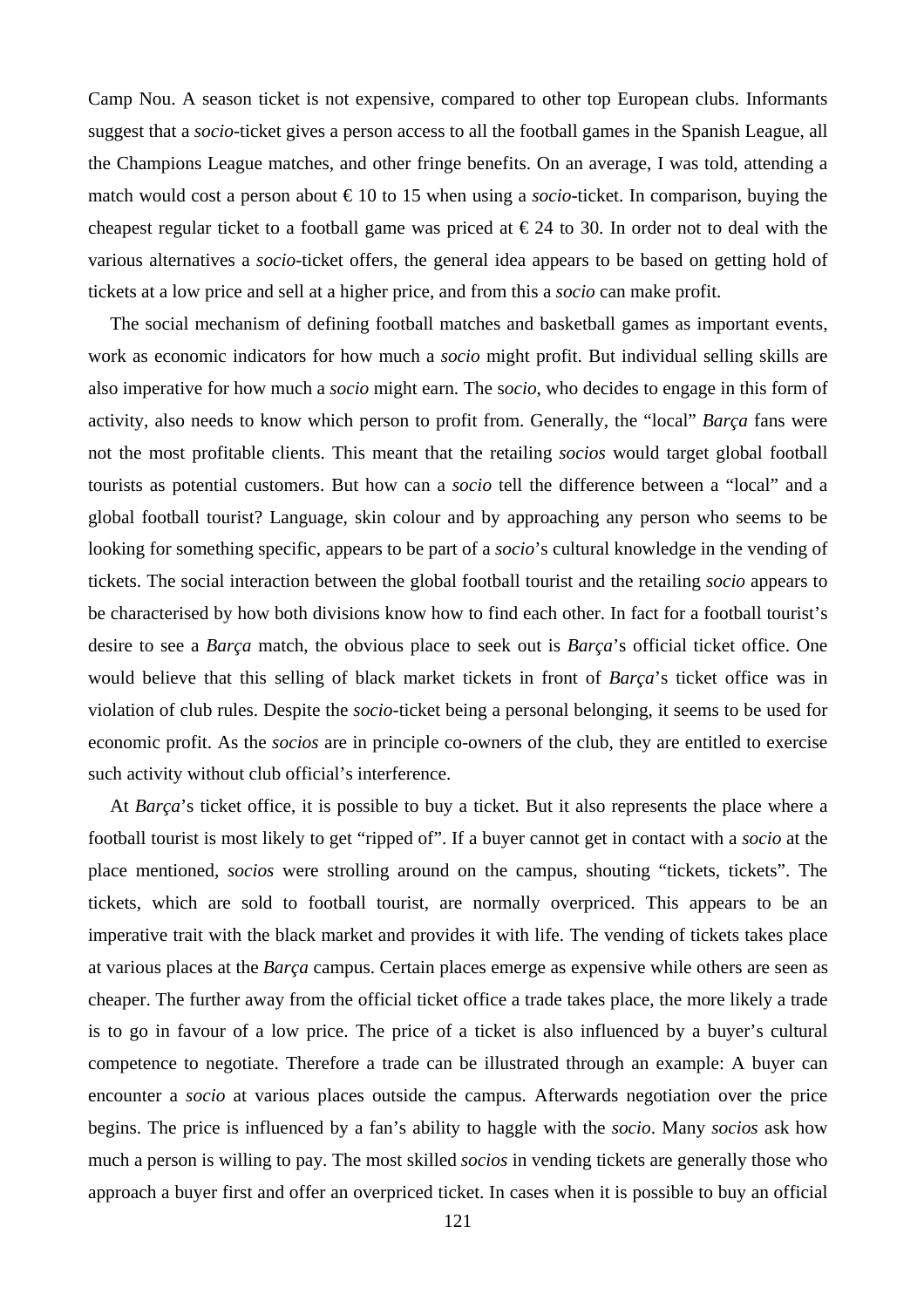ticket, the *socios* try to convince the buyer that the buying a ticket from the club's ticket office is really illogical as they have better seats to offer. After a deal is made, the buyer enters Camp Nou together with a *socio*. If a football fan has bought an official ticket, he does not enter together with the *socio*. When I am speaking about entering Camp Nou together with a *socio*, this involves that the buyer "borrows" another *socio*'s seat, which is not present at the game. A *socio* membership involves that each *socio* is provided with a *carnet* (card) a plastic card similar to a credit card. The *socio* brings with him/her the *carnet* to games and grants the *socio* admittance to *Barça*'s sporting grounds. When a buyer is entering Camp Nou, the buyer accompanies the *socio* using another *socio*'s *carnet*, which is not present at the game. I employed this method myself. I haggled over the price, then, I entered Camp Nou together with a *socio*, using the *carnet* to pass the security staff, and returned the *carnet* back to the *socio* and settled the payment when we had found the seats. In most cases, I had to sit next to a *socio* at games. One would think that such an entering to Camp Nou could involve problems, but I employed this manner of entering Camp Nou and was never refused access.

The black market prices fluctuated according to a game's social significance. This was evident at rivalry matches. At important games, club officials are not selling tickets to the general public. Only the *socios* and the members of the *penyes* are guaranteed access. This allows the retailing *socios* to set the prices as they please. Sometimes they tend to press the prices to the limit. In fact of the great public interest to see important games, implies that the ticket prices of the black market are high-priced. At the first rivalry I attended between *Barça* and Real Madrid, in March 2002, I was offered tickets to  $\epsilon$ 350 for one single entrance. The normal price would be to  $\epsilon$ 150 to € 200 for a ticket. The price of a ticket was also defined according to a ticket's location. For example, the seats located next to the pitch were the most expensive ones, while the seats located further away from the pitch were the cheapest. The black market appears to be complex and seems to consist of professional ticket-dealers who made a living through the selling of tickets.

Returning to the basketball game, one should expect that the game would not attract retailing *socios*. The sale of tickets to the basketball game had commenced. Due to my pale and white skin, I was considered as a buyer. Several *socios* approached me asking if I was there to see the game. In sum, the rivalry's social mechanisms for admittance, and its potential of mobilising a community, establish an economic system with discrepancies admitting entrepreneurial activities. The retailing *socio* and the practices of the black market is part of the rivalry's cultural complexity. It demonstrates that social actors interact differently within the expected identity categories of the rivalry. While the members of Dracs consider it as important to experience the rivalry as one single event, for certain *socios* the rivalry is an occasion that opens for entrepreneurship and economic advantage.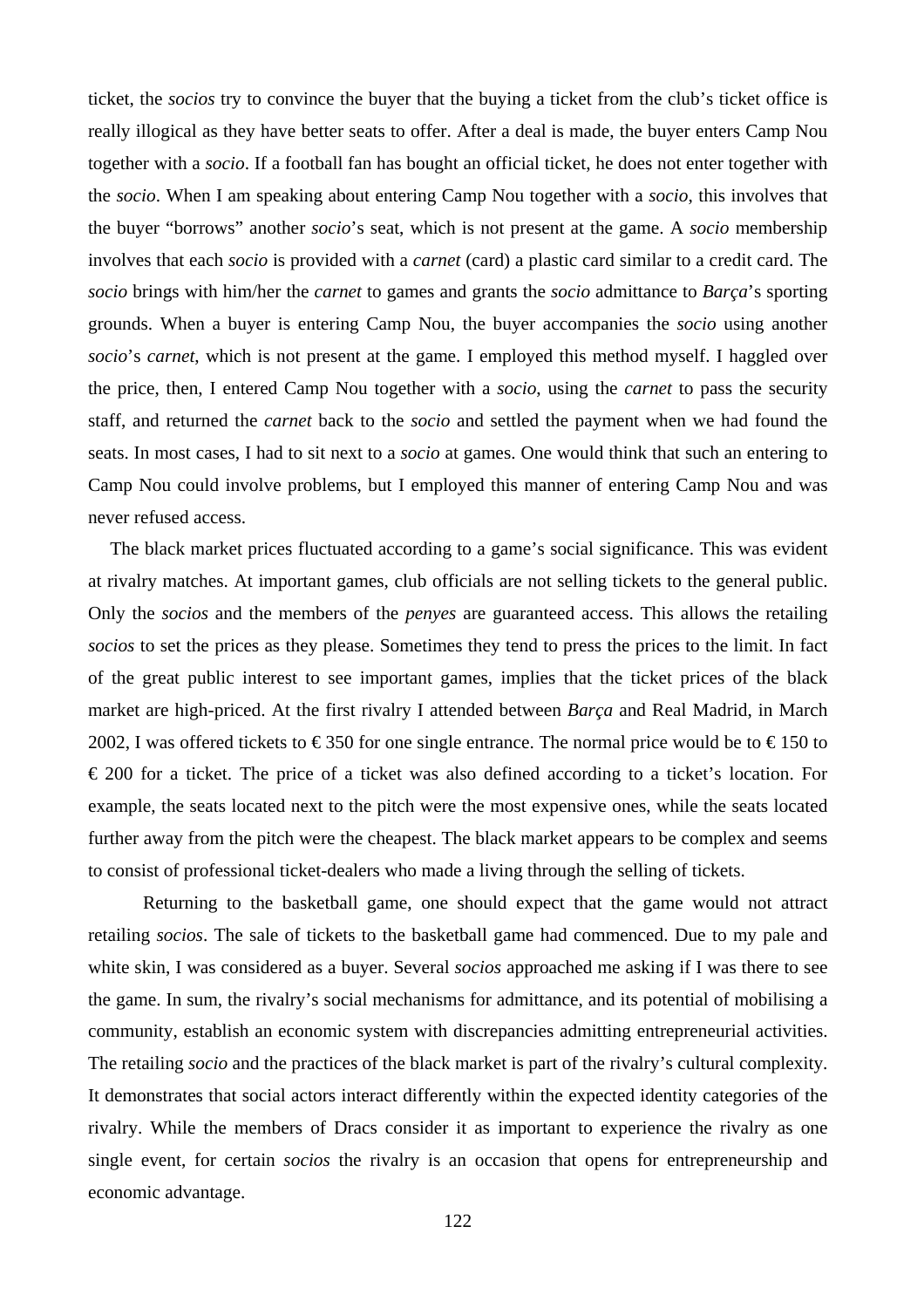### **4.9 Antagonistic player influx**

 $\overline{a}$ 

The rivalry's ritual symbolism, concerning the sensory and the ideological pole, shows how the dominant symbol of the rivalry is being dramatised through metaphors of warfare. Through fans' antagonism directed against the Other, in this case at footballers, metaphors of war are expressed directly. When an ex-*Barça* footballer returns to perform at Camp Nou representing the archrival Real Madrid, for example, it triggers and charges a *Barça-*Real Madrid game with intense emotions. The social value of treachery is something former *Barça* footballer, Luis Figo, was ascribed by *Barça* fans as he retuned to play against *Barça* wearing the Real Madrid shirt. Figo's action for signing on with Real Madrid makes as an illusive illustration, which demonstrates the masculine ideas of deceit, loyalty and morality in fans' discourses on footballers. Socially speaking, Figo is an agent of corruptive ideas, as he signed on for Real Madrid at a critical moment. What is more, his motive for signing on with Real Madrid was ascribed with economic incentives. The transfer enters into a larger football political drama, which makes the topic a bit more emotional. During the Real Madrid presidential elections held in 2000, current Real Madrid president, Florentino Perez, promised Real Madrid's *socios* that he would bring Figo to the club if he became club president (Aftenposten  $25<sup>th</sup>$  July 2000). Whether it was this promise to the Real Madrid fans, which had him elected is not certain. But Figo's transfer to Real Madrid made Figo the most expensive footballer ever.<sup>[70](#page-122-0)</sup> In Figo's return to Camp Nou in 2001, Figo was met with intense antagonism by the *Barça* fans. Being *Barça*'s captain suggests that Figo was a popular player. According to informants, the fact that Figo made pro-Catalan statements and played several years for *Barça* provided Figo with positive social values. For many *Barça* fans, it was difficult to comprehend why Figo wanted to play for Real Madrid since he was regarded to have a deep attachment to the club, implying that he would never play for the archrival Real Madrid. But he went for the money, as Lien (2001:140) remarks, breaking the unwritten rule of loyalty and trustworthiness. Figo's moral condemnation by the *Barça* fans took an explicit form, as he retuned to Camp Nou. The scene awaiting him was a rainfall of bank notes. Loads of copies of false bank notes had been made with Figo on the main figure. They were distributed throughout the air as Figo entered Camp Nou, making his "homecoming" a spectacular episode.

In the case of Figo's experience of fans' antagonism, one has to comment that Real Madrid players are subject to antagonism regardless of the circumstances. This addresses an interesting part on Dracs in separation phase: The members' practice of antagonistic chanting. Returning to Palau, I observed that other *Barça* fans were standing in line outside Palau. Assorted members of Dracs started to show up, and they were waiting for someone: The Real Madrid players. The Real Madrid players arrived in a white bus. Sergi, a member of Dracs, approached me and said:

<span id="page-122-0"></span><sup>&</sup>lt;sup>70</sup> The transfer was done in 2000. After the Figo transfer, other footballers have been transferred with a higher transfer fee.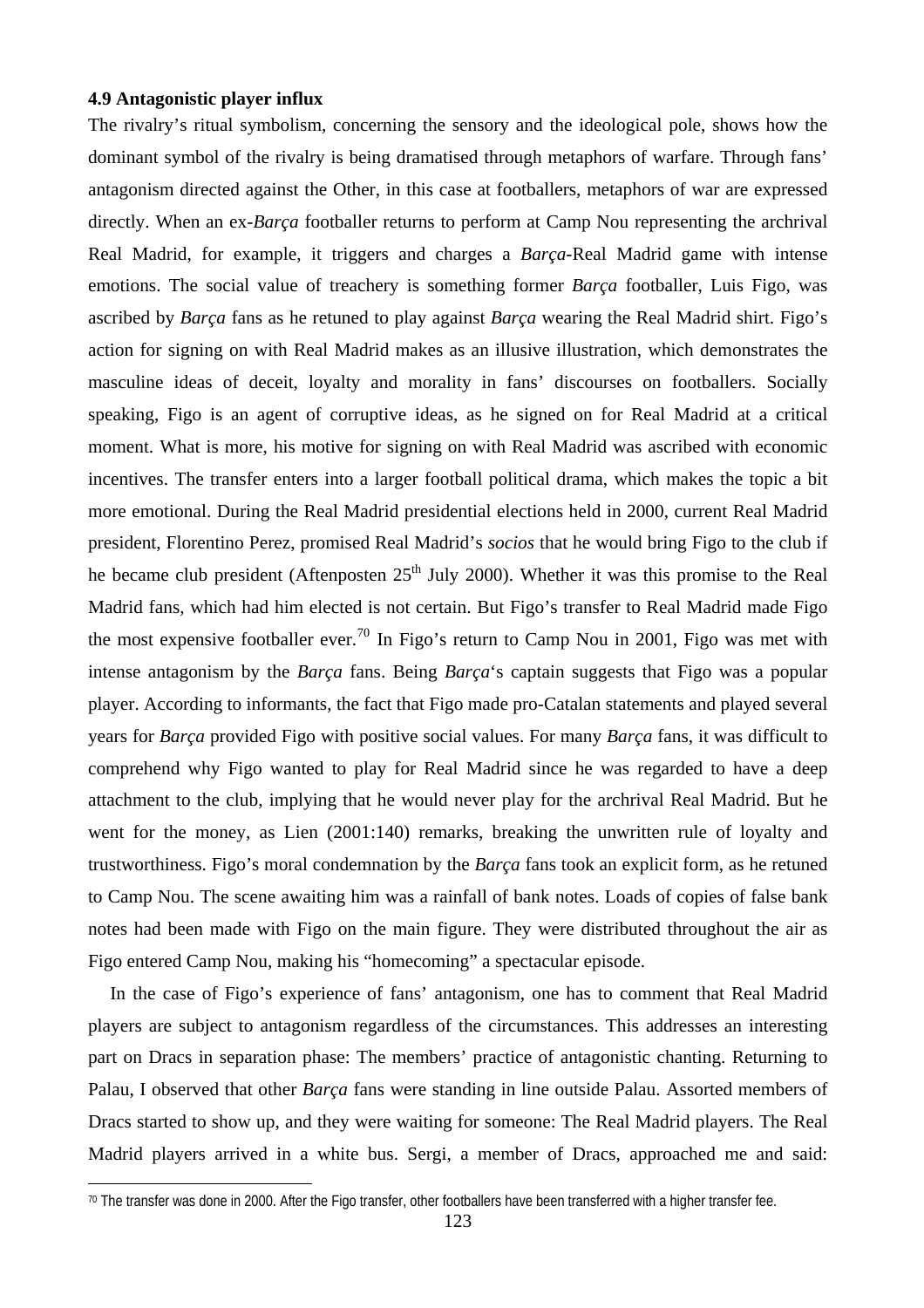*"Halvdan, mira, los jugadores."* [71](#page-123-0) Following the Real Madrid players' entrance, it was about two hours before the rivalry commenced. The members started to antagonise the Real Madrid players. The members lined up in the curve and they were preparing themselves to chant. Palau was not yet open for the general public and a rather strange situation occurred. Palau's stands were empty, implying that the only individuals present in Palau were the ritual's closest participants. The pitch had not been subject to much activity, but as a single Real Madrid player entered the pitch to warm up, the members started to chant:

*"Real Madrid, Real Madrid, Real Madrid, Real Madrid, Real Madrid, Real Madrid, Real Madrid, Real Madrid, hijo de puta, Real Madrid"* [72](#page-123-1)

The chanting continued until the game started. When the Real Madrid players were on the pitch, Dracs chanted, and when Real Madrid was not, the members were not chanting. The interesting feature in Dracs' demonising of Real Madrid is the degree of theatricalisation of social relations. The theatricalisation takes form through the members' ritualised manner of stressing that Real's players are agents of female attributes. Chanting that Real's players are the holders of negative masculine values, serves to outsing the Real Madrid players. But the members are carrying out one of their principal tasks in the ritual, where the outsinging can make *Barça*'s victory easier. In sum, the members' chanting is an illustration of the ritual's cultural complexity. It demonstrates that within the identity categories of the rivalry, Dracs might be seen as a social actor, which identifies strongly with the social meaning of the ritual.

Regarding the sensory and the ideological pole of the rivalry, *Barça* fans tend to become emotionally involved. This is reflected in the social space's temporal transformation. The rivalry's dominant symbol seems to be regarded as dangerous and therefore the underlying social nature of the rivalry is attempted controlled. This is observable through the presence of the police at the *Barça* campus. The police's assignment seems to be found in that of controlling the *Barça* fans' emotions and to prevent, or to control, antagonism directed against representatives of the Other. This can for example be the Real Madrid players, supporters or other social agents of the Other. The police's dominating role in the ritual can be located in their visible appearance and the police's legitimate right to the use of violence. Any *Barça* fan's antagonistic conduct is quickly interpreted as a potential menace to the ritual order and is swiftly dealt with. While the Ultra Sur's case illustrates the bizarre use of police force in the ritual, the ritual also takes place in Madrid.

 $\overline{a}$ 

<span id="page-123-0"></span><sup>71</sup> Spanish for: "Halvdan, look, the players". My translation.

<span id="page-123-1"></span><sup>72</sup> Spanish for: "son of a bitch, Real Madrid". My translation.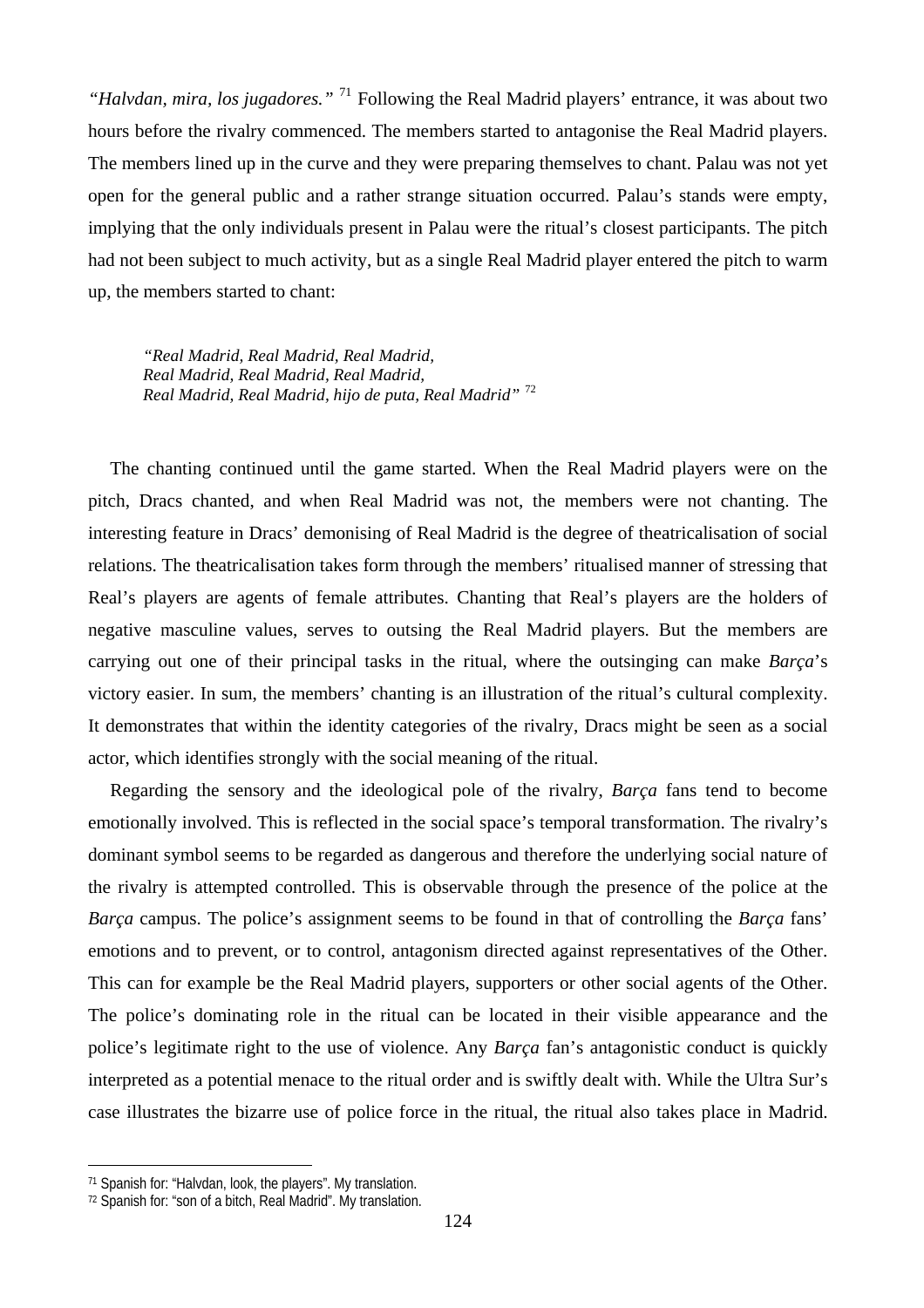Here the two conflicting identities are also expressed through the same ritual, but the conditions are reversed. In Barcelona, the *Barça* fans find themselves in the majority in expressing their emotions and experience the police as somewhat regulating their sentiments. And to their discontent, the police are protecting the Other. But if a group of committed *Barça* supporters goes to Madrid, they will find themselves in a minority situation. Here the Real fans will most likely play out their antagonism against the *Barça* fans, and the police will be set to guard the *Barça* supporters.

However, the police's attempt to control fans' emotions can be demonstrated through an example I experienced during fieldwork. A distinct ritual procedure for entering the campus is performed in front of each game played at Camp Nou. *Barça*'s footballers and the visiting team's players normally stay in Barcelona before match day. A couple of hours before the game starts, the players arrive at Camp Nou by bus. The inner part of the campus is bared, involving that only club officials are allowed to enter. As the buses with the footballers are approaching Camp Nou, the buses enter the campus from two different gates. There is one gate for the *Barça* players and another gate for the visiting team. Outside the gates, large crowds of fans assemble to catch a gleam of the footballers. At the gate where the *Barça* buss arrived, the large crowd of *Barça* fans meet the players with applause. In contrast to the *Barça* gate, at the other gate crowds of *Barça* fans would assemble from time to time. As a rule, one can remark that it was not common to come across *Barça* fans assembling at the visiting team's gate. This involved that the buses containing players from the visiting team would often pass the fans in silence. When both buses had entered the campus and the footballers were secured into the dressing rooms, Camp Nou was made accessible for the public.

The 20<sup>th</sup> of March 2002, being present at the gateway where the bus containing the Real Madrid players entered, appeared to be very dangerous. Outside the gate, a large crowd of *Barça* fans had assembled. The actual passing of the bus did not last for more than five minutes. As the buss passed, the crowd bombarded the Real Madrid bus with all kind of objects. It seemed that the police had not anticipated such an episode. The police swiftly intervened and separated the crowd. Certain fans were arrested for their unjustifiable actions. But the event was to occur again. Now the police realized what they had to do in order to avert antagonistic supporter conduct. *Barça* and Real Madrid met to contest later in the 2001/02 season. Presumably, the police made an unforeseen error in permitting the crowd to stay at the gateway during the first rivalry encounter. I tried to experience the event again, but the police made their precautions. No individuals were allowed to assemble in front of the gateway. Each person standing waiting was told to leave the place. In contrast to the first rivalry, the police allowed the fans to watch the passing of the bus.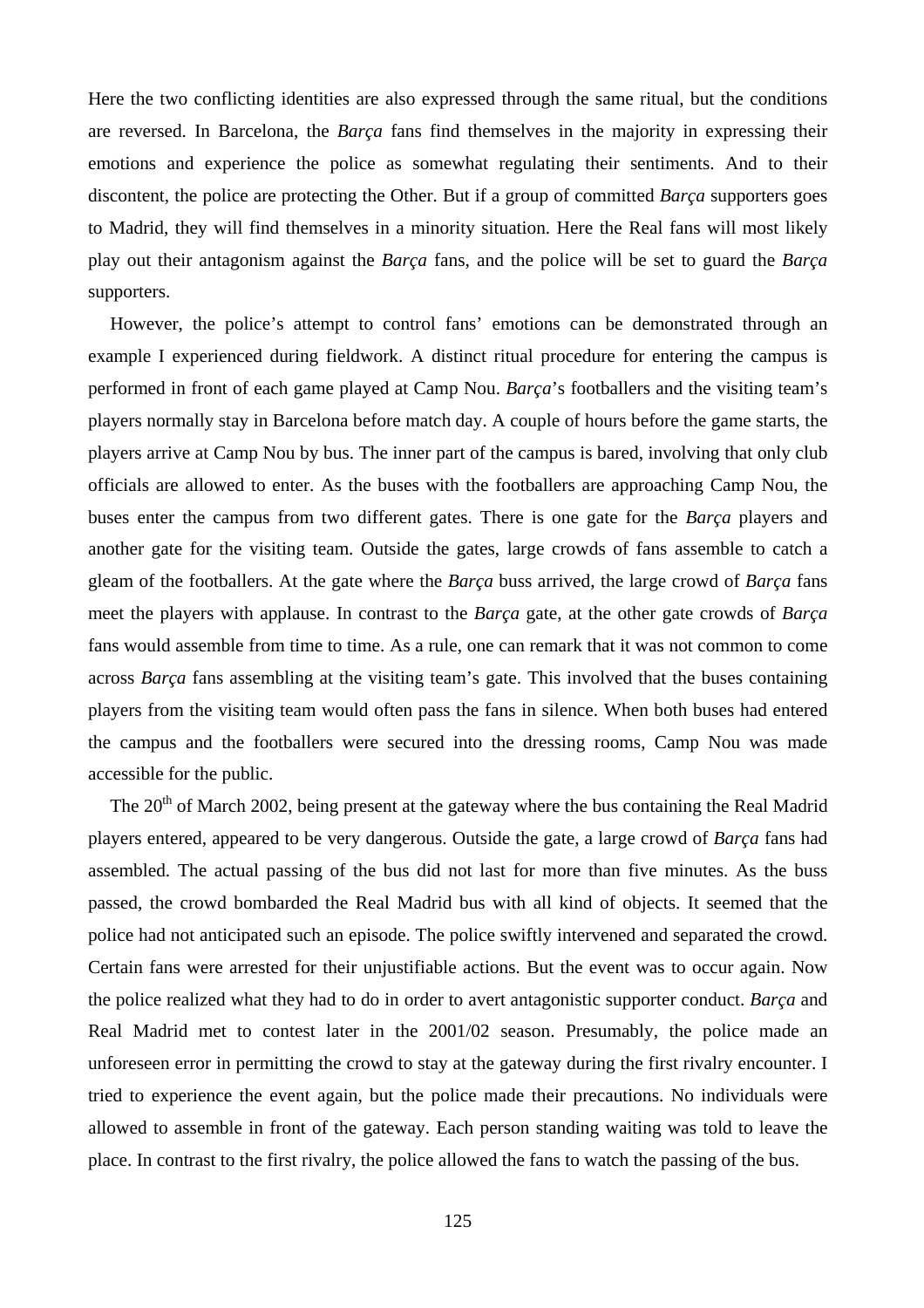The event reflects how the bus was loaded with emotional significance. It means that throwing objects on the bus was seen as a justifiable action to carry out. The passing of the white bus is dominated by social actors representing the underlying social nature of the two conflicting identities: The Real Madrid players represent the central government, while the *Barça* supporters appear as en extension of the Catalan nation. In between are the police struggling to control fans' emotions, whereby the police's attempt to control the *Barça* fans' emotions, tells us something about the idea of danger associated with rituals.

#### **4.10 Selling the Dragon**

The establishing of the community marks that the ritual is approaching the liminal phase. The barricading of the curve was completed, antagonism was frequently carried out, and Palau was opened to the public. Here it becomes imperative to describe a ritual practice that has great significance for the members' supporter identity. The ritual practice bears the virtue of being identified as an economic distribution system of clothes and other commodities providing Dracs with a uniform nature. What type of economic distribution system we are dealing with is problematic to determine. While more and more spectators are entering into Palau, the members locate themselves at specific entrances to the curve and sell different types of self-designed merchandise. The merchandise that is for sale communicates the supporter organisation's relation to *Barça* and Catalonia, involving that the merchandise has a social significance beyond the meaning of exchange value. The merchandise can be interpreted as visible "communicators" of the members' supporter identity. Therefore it shares parallels to Mary Douglas and Barron Isherwood's notion of consumer goods' concept of being "communicators", meaning that the merchandise renders visible and stable categories of culture (Douglas & Isherwood 1979).

In modern capitalist societies, the role of consumption appears to be important. Individuals make use of body, clothes, speech, leisure pastimes, eating and drinking preferences, working as indicators for their lifestyle activities, reflecting an aspect of modern social identity. The role of merchandising appears to enter into the role of consumption. This can for example be displayed through the act of purchasing *Barça* clothes that is a part of the role as a football fan. Especially as we look to the global football tourist which, "…combines a cosmopolitan stroll through European grounds and fixtures with a hint of the bohemian, in toying momentarily with the authenticity of local club cultures." (Armstrong & Giulianotti 2001:2a). But as several large football clubs appear to have discovered the significance of merchandising, the idea of merchandising seems to be adapted by committed supporter organisations as well. Large supporter organisations sell selfdesigned merchandise. As has Dracs. This addresses an interesting practice of how the Catalan identity is communicated.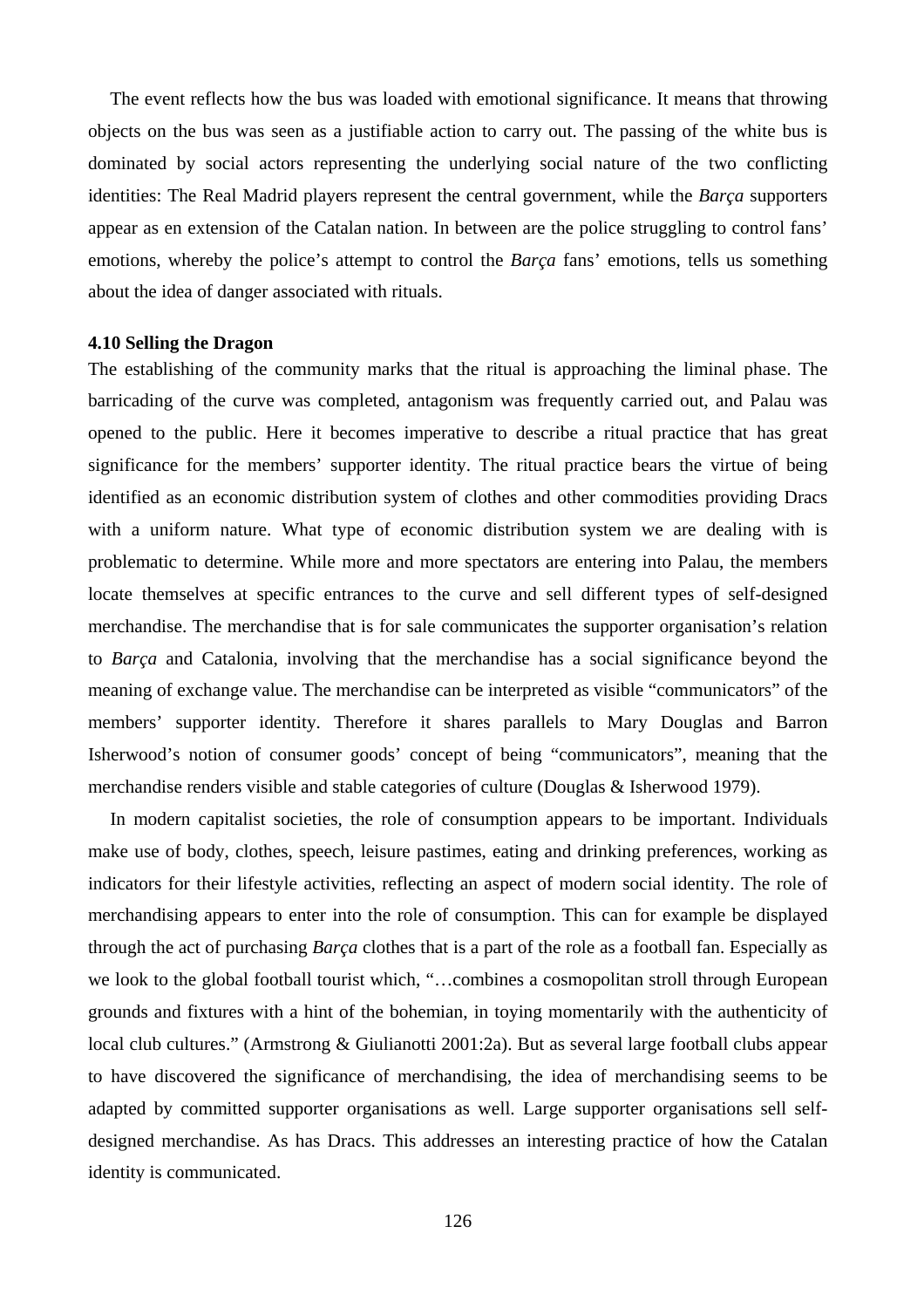The difference between club official's approach of vending *Barça* merchandise, and other retailing units' manner of fulfilling the similar idea, is made very explicit when it comes to the sale of Catalan symbols. Throughout my fieldwork, I browsed through *La Botiga* in the hunt for the Catalan Independence flag, but I never found it. I came across the flag at the various street traders' booths located outside the *Barça* campus. Although *Barça* being a symbol of Catalonia, the manner of articulating sentiments for Catalonia appears to be displayed differently. To sell a flag, which passes on an explicit message that Catalonia should be provided with independence from the Spanish state, appears not to be part of the clubs official stock. The circulation of such a commodity, the flag, appears to draw cultural borders between the *La Botiga* stores and the street traders' booths. Despite the merchandise sold at *La Botiga* and at the street traders' booths being virtually identical, to sell the Catalan Independence flag seems not to be an official club policy.

The *Barça* campus reflects two dissimilar spaces, which communicate disparate social meaning. The fence surrounding the campus appears to be a symbolic border, which marks the difference. Parts of the *Barça* campus are guarded 24 hours a day. The club has a security staff watching the entrances to the campus. Although the security staff guarding the campus every day, as a rule, fans are admitted entrance during the campus' opening hours and at match days. Inside the fence, we find the important institutions that embody *Barça*: Camp Nou, Palau, the *Barça*museum, the club's official administration, assorted training fields, *La Botiga*, etc. Within the fence, space is dominated by social actors who make the campus a neutral zone. These seem to be institutions that do not favour circulation of commodities and practices associated with extreme social ideas.

The vending of Dracs' self-designed merchandise only comes to life at basketball games. The members bring with them shirts, caps, pictures, scarves, etc., and these are sold to individuals entering the curve. The merchandise comes to view as communicators of the members' supporter identity. Through the merchandise, the group makes explicit remarks on Dracs' relation to *Barça*, Curba Sud, Palau and Catalonia. The merchandise has imprinted messages, rendering ideas on the group's loyalty to *Barça*, locality, and morality. Therefore, we can look at some examples. A shirt often used by the members was a yellow background with letters in black, with the message; "Dracs supporters 91", while the back stated: "*Pel Barça i per Catalunya!!!*".[73](#page-126-0) Other shirts were also used: A black shirt had the Catalan flag printed on the front stating, "*Dracs 1991*" and "*F.C. Barcelona*", while having the loyal sentiment on the backside in yellow: "*Estem sempre aquí!*".<sup>[74](#page-126-1)</sup> A shirt illustrating that Palau is the home to a dragon, having the capability to put on an

 $\overline{a}$ 

<span id="page-126-0"></span><sup>73</sup> Catalan for "for *Barça* and for Catalonia". My translation.

<span id="page-126-1"></span><sup>74</sup> Catalan for "We are always here". My translation.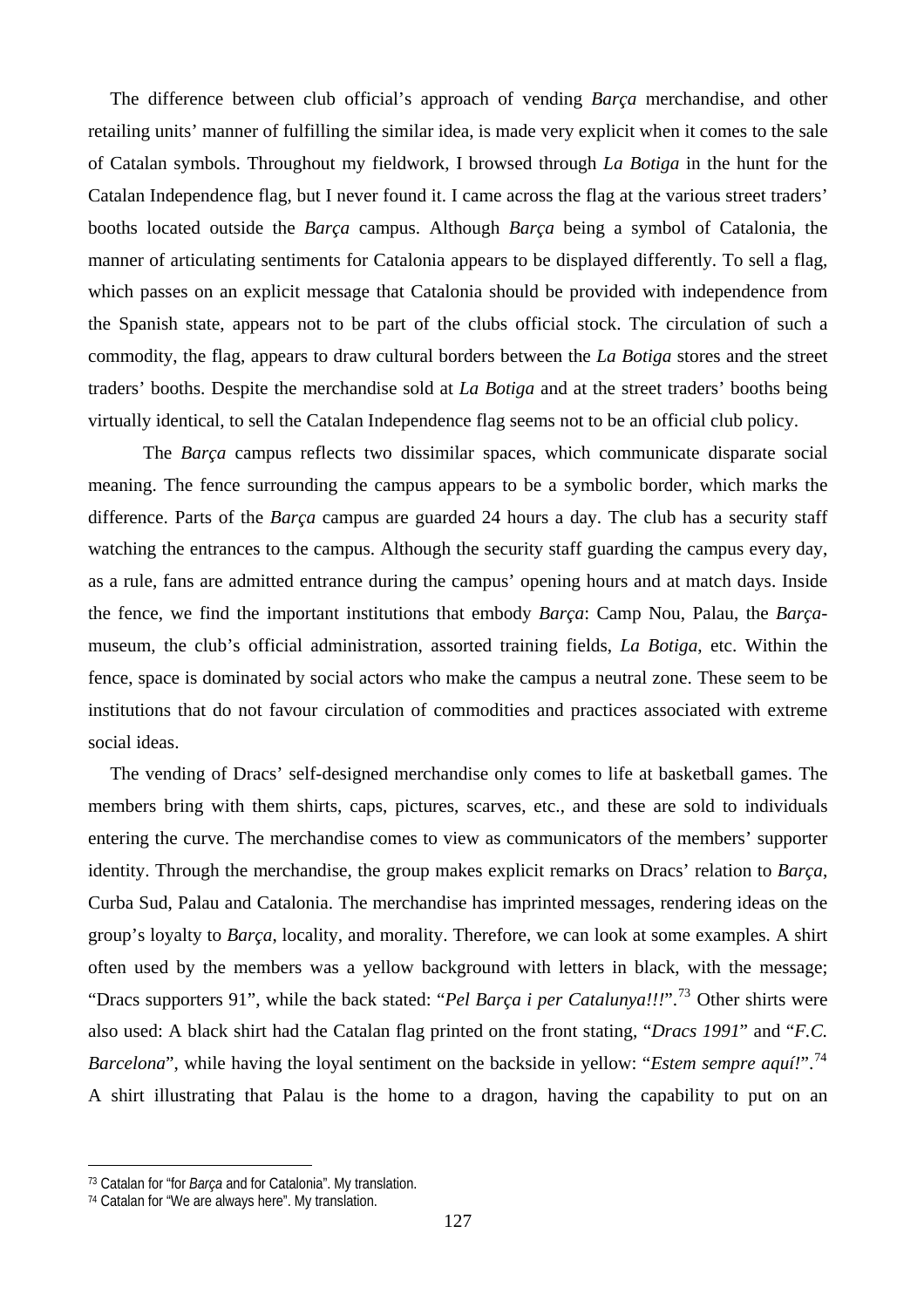*espectáculo*, could be illustrated through a jumper with the message: "*L'alè del drac escalfa el Palau*"<sup>[75](#page-127-0)</sup>

Other things were also sold, such as photos, stickers etc, portraying that Dracs is a wellorganised supporter organisation. The supporter gear provides the members with a uniformed appearance. The uniformed nature permits us to make certain observations regarding the members' supporter identity and the group's role in the ritual. Commenting on the latter, the goods allow the members to state differentiation from the Other. Dressing up in all kinds of gear and locating themselves in the covered part of the curve, denotes that the members try to communicate an idea of being "inside the game". In addition to this, it displays an idea of being the ritual's nearest participants. Chanting, creating noise, waving the Catalan Independence flag and dressed up replica of *Barça* merchandise, advocate for how Dracs can be seen as an extension of Catalan sentiments. In sum, the vending of the merchandise, demonstrates parts of the rivalry's cultural complexity. Regarding the members' supporter identity, performing such a practice reflects a creative arrangement of loyalty, morality and emotions.

# **Part II: The Deep play**

Before I deal with the second part of the ritual, the discussion needs to be summarised. Regarding Dracs, the discussion has dealt with the probing of three ritual practices: That of barricading Curba Sud, antagonistic chanting and the vending of Dracs' merchandise. Through the discussion, it has been necessary to include other empirical examples from the football field. My inducement for stating this rests on the argument of avoiding a one-dimensional description of the ritual. The other examples demonstrate the difference in how social actors interact within the identity categories of the rivalry. This implies that the rivalry does not only cope with the reproduction of conflicting identities and memories from the Franco-regime. The proceeding section deals with the second part of the ritual process, implying that the members approach the liminality phase of the ritual:

*"The attributes of liminality or of liminal personae ("the threshold people") are necessarily ambiguous, since this condition and these persons elude or slip through the network of classifications that normally locate states and positions in cultural space. Liminal entities are neither here nor there; they are betwixt and between the positions assigned and arrayed by law, custom, convention and ceremonial. As such, their ambiguous and indeterterminate attributes are expressed by a rich variety of symbols in the many societies that ritualize social and cultural transitions."* (Turner 1969:95)

 $\overline{a}$ 

<span id="page-127-0"></span><sup>75</sup> Catalan for "The Breath of the Dragon warms Palau". My translation.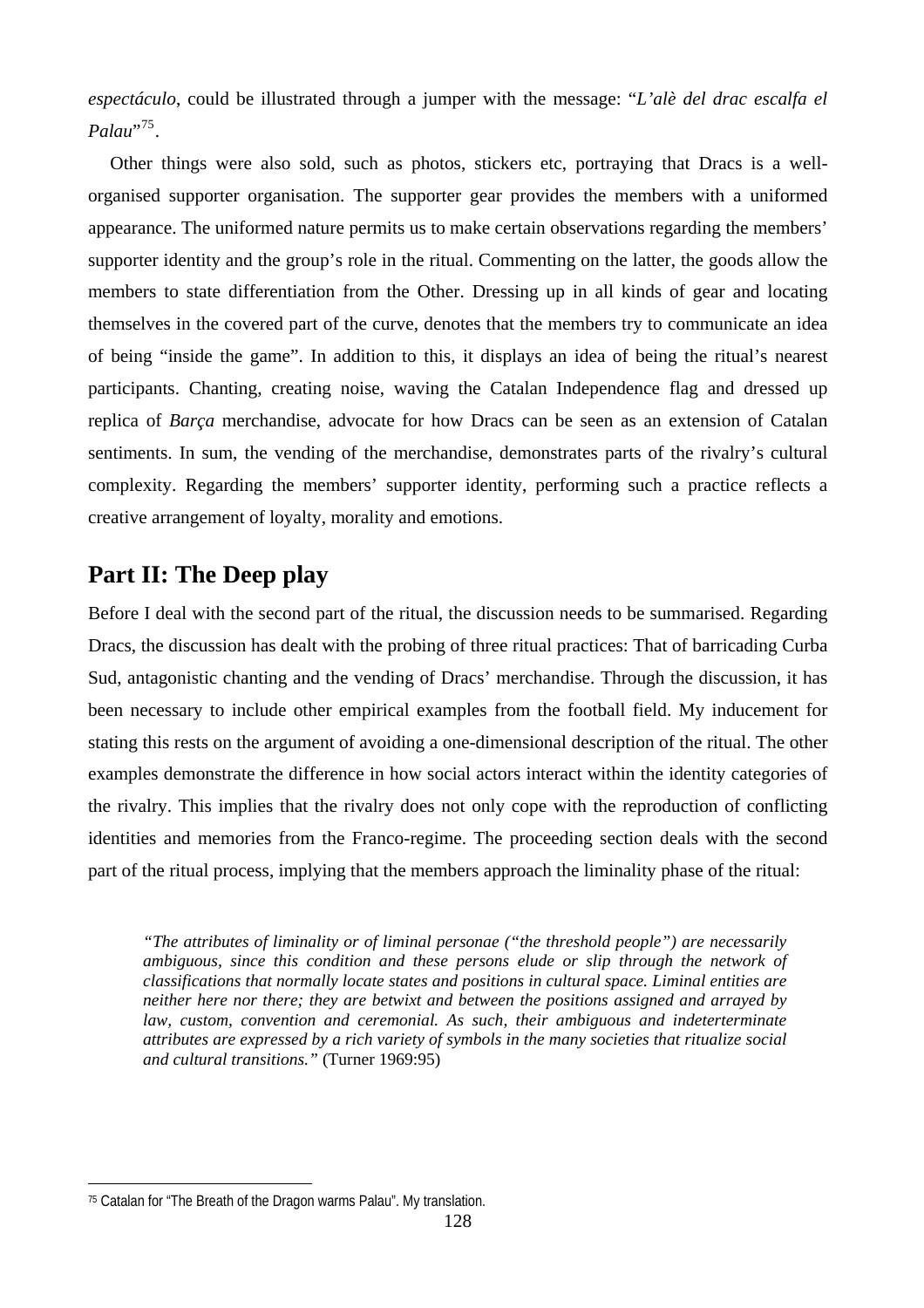Through the liminality phase, the ritual's participants experience solidarity expressed through a comradeship. Therefore this section deals with the undifferentiated community, which constitutes Dracs. Through the undifferentiated community, the members stage the *espectáculo* and the group enters into the role of being an extension of *Barça*'s basketball team. The practices performed by the members that of putting on a *tifo*, and that of the choreographed practice of chanting, articulate certain social values. The social values stress solidarity and equality with the players. The performance of the ritual practices follows the progress of the rivalry. The practice of chanting is norm-governed by how the rivalry evolves, and the members frequently communicate amongst each other in how they decide to support the players. In Dracs' deep play, the community is filled with its own ideas of morality, commitment and loyalty. Hognestad argues that rather than viewing football fandom as constitutive of sub-cultural formations, the football space should be seen as more a constitutive of a different reality (Hognestad 1997:196). The members' supporting of *Barça* suggests that we are dealing with a differentiated reality where ties to Catalonia are stressed and sentiments against the Other are played out. Moderately speaking, Dracs' deep play attempts to categorise between friend and foe, whereby being friends with the *Barça* players and to be Real Madrid's foes (Schmitt 1927, in De Biasi & Lanfranchi 1997:99).

#### **4.11 The first playback**

Club officials had a special charity arrangement that took place at every basketball game. The arrangement was also performed at the rivalry. A group of youngsters were provided with the privilege to sit next to the sacral pitch throughout the game. The youngsters were also photographed together with *Barça*'s basketball players. But the photo session followed a ritualised procedure. Half an hour prior to kick-off, the *Barça* hymn was played through the loudspeaker system. The invited group was located at the centre of the pitch. Afterwards, the *Barça* players came running out from the dressing room. They saluted the audience, and located themselves together with the youngster. When the *Barça* hymn was played over the loudspeaker system, the members started to chant the hymn. The members had been engaged in *outsinging* the foes from Madrid, focus was now redirected towards being friendly. From the curve, the members chanted and fluttered various banners and flags, whereby chanting of the *Barça*-hymn meant emphasising the members' fervent relation to the basketball players. But it was carried out moderately. It was not carried out with a passion, the way it would be performed 20 minutes later. The first playback of the hymn marked that the game would commence in about 20 to 30 minutes.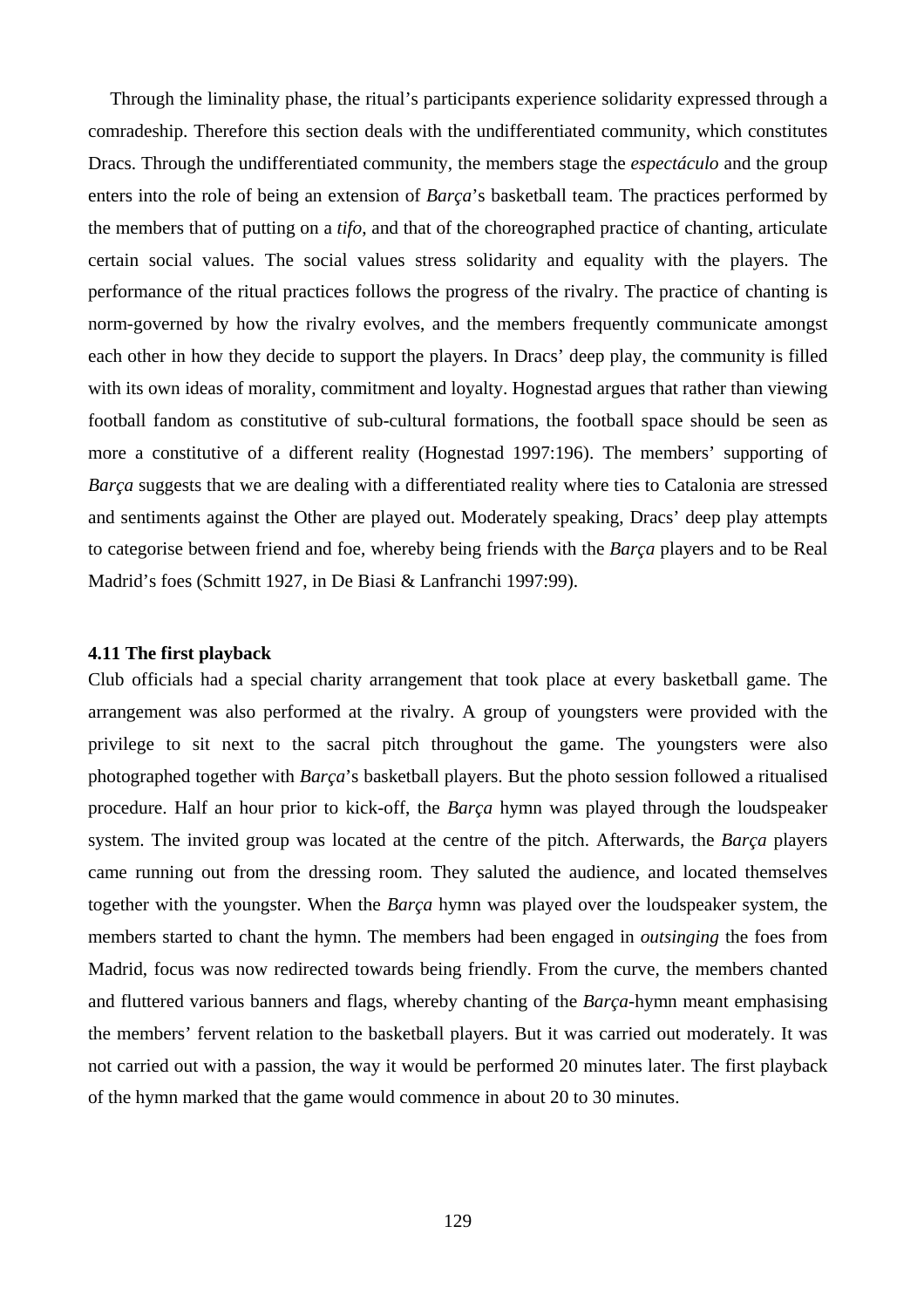The ritual meaning of chanting the *Barça* hymn has certain similarities to how nationalism is celebrated at football matches between nation-states. The footballers enter the pitch together with the referee. Afterwards, they line up in a row and the national anthems are played. While the national anthems are played, the crowd stands up and chant together with the footballers. This marks how footballers and adherents are paying respect to their nation and express this in unity. Performing such a ritual indicates that footballers and adherents are part of an "imagined community" (Anderson 1983). The footballers being the centre of attention shows how footballers are agents of a collective identity, that of a national identity. Some footballers are also fond of demonstrating national unity by performing symbolic actions. During the World Cup in 2002, Brazil's footballers entered the pitch hand in hand. While the Brazilian national anthem was played, all the players were standing in line facing the Brazilian flag, with the arms on each others shoulders expressing Brazilian unity.

The described ritualised procedure seems to differ in how the *Barça* players and the adherents perform the *Barça* hymn. The hymn stresses that the *Barça* fans should unite on the *Barça* flag, they should know the strength of the club, the significance of winning and the hymn tells how well known the club is to the world, etc. The first playback of the hymn (the hymn is also played a second time, about six minutes before the game starts), reflects certain differences to the described ritualised procedure. While the hymn was played, the players started to warm up, and Palau's spectators where mostly seated and did not chant the hymn. One has to remark that such type of social demeanour reflects polarization of meaning to the dominant symbol of the rivalry.

#### **4.12 The practice of** *tifo*

Earlier in the chapter, I describe the practice of performing a principal *tifo*. The principal *tifo* aims to include all the spectators in Palau. The members perform their own *tifo*, which differs from the principal *tifo*. But all together, the performance of all the *tifos* makes them to one collective *tifo*. The principal *tifo* and Dracs' *tifo* articulate differences in social meaning. The principal *tifo* stresses *Barça*'s relation to Catalonia, communicating locality, while Dracs' *tifo* utters an explicit message to the players. The members articulate their relation to the basketball players by holding up several placards with the name of each basketball player. Dracs' *tifo* and the principal *tifo* would work jointly together as the hymn was played the second time. A difference between Dracs' *tifo* and the principal *tifo* is reflected through manners of preparing them. The members barricaded Curba Sud and carried out the *tifo* from the curve. In contrast to Dracs, the other *penyes* and the *socios* did not perform such a ritual practice. In order not to deal too extensively with social actors' ritual practices, it is vital to look at which social significance Dracs' *tifo* renders and what it deals with. Such a task can analytically be grasped by describing general traits of *tifos*.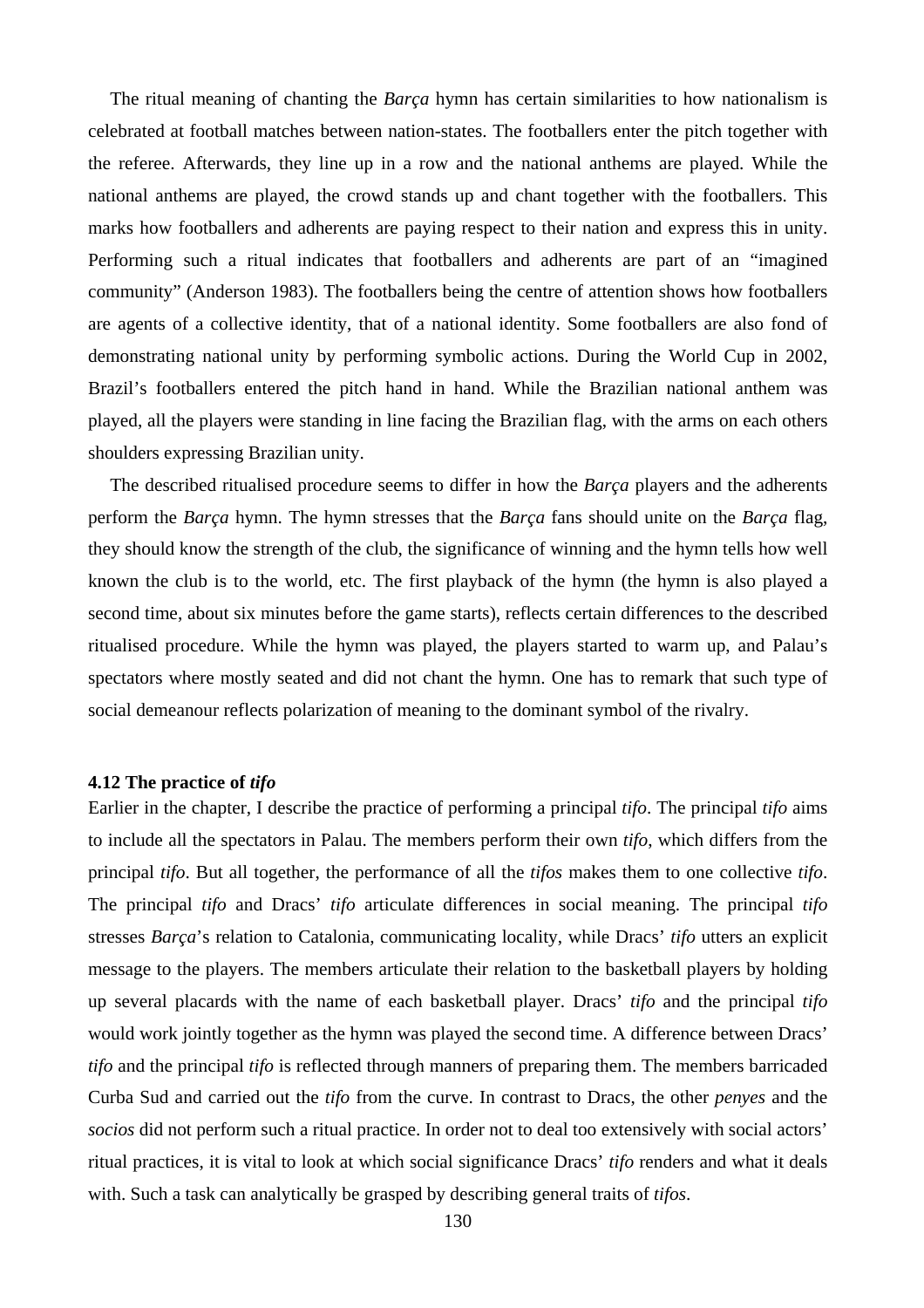A *tifo* is a choreographed supporter act, and aims for transmitting a message to the *Barça* players and the audience. To transmit the message, the members assemble in the curve. All the members are required to participate in the performance of the *tifo*. To plan and conduct a *tifo* calls for extensive planning. Dracs' headship and other members are obliged to know which game is being played, what social context it enters into, etc. These features influence the message to be transmitted. *Tifos* are performed at handball, fútbol sala and hockey games. Based on fieldwork experience, the *tifos* performed at basketball games require the most planning. As basketball encompasses a particular and rather exclusive significance among the members, certain remarks could be stated on the members' way of staging *tifos* at basketball games.

Appearing in Palau before a game involved that the members checked how the *tifo* would work out. The members exchanged opinions on how the *tifo* could be enhanced. For example, could the group add an extra dimension to the *tifo*, etc. The game in question also reflects which *tifo* was employed. It seemed that the members had a repertoire of using various *tifos*. Moreover, the *tifos* were employed at different occasions. For example, at the rivalry between *Barça* and Real Madrid, a specific *tifo* was employed. The *tifo* had references to the rivalry's social context. Because the rivalry was an important occasion, it was imperative to stage a *tifo* reminding the players and the audience what the rivalry was about. In sum, to stage a *tifo* enters into the over-all practice of staging an *espectáculo* and shares similarities to the "*carnivalesque*", or have "*carnivalistic*" traits, as described by Richard Giulianotti (1991, 1993, 1995). Carnivalesque football fandom enters into the construction of Scottish football fandom and stands in contrast to fandom associated with hooliganism (Finn & Giulianotti 1998). Carnivalesque football fandom is in opposition to the negative English football fandom. Carnivalesque football fandom displays a non-violence attitude. Such fandom is an attempt to interrelate supporter conduct within the milieu of the carnivalesque, where carnivals are characterised by the abandonment of the hedonistic and the psychosocial *jouissance* of eating, drinking, singing, joking, swearing, wearing of costumes, engaging in elaborate social interplay and enjoying sexual activity (Hall 1993:6, on Bakthin). The similarity to the carnivalesque regards how the practice has behavioural traits, which can be found in performance of the *tifo*. A *tifo*'s stylish aspect, with using flags and different type of colours, are traits one might find in the carnival context.

The *tifo* is performed when the *Barça* hymn is played, meaning that a *tifo* lasts for about three of four minutes. As the *Barça* hymn is played, the members wave the banners and flags, while other members are displaying the placard with the message. The *tifo*'s message needs to be portrayed in the *tifo* itself. If the members display a message communicating that Dracs is *Barça*'s extra player, it needs to be communicated. The solution to the message is to display a gigantic shirt during the performance of the *tifo*. Often observed in the actual performance of the *tifo* was the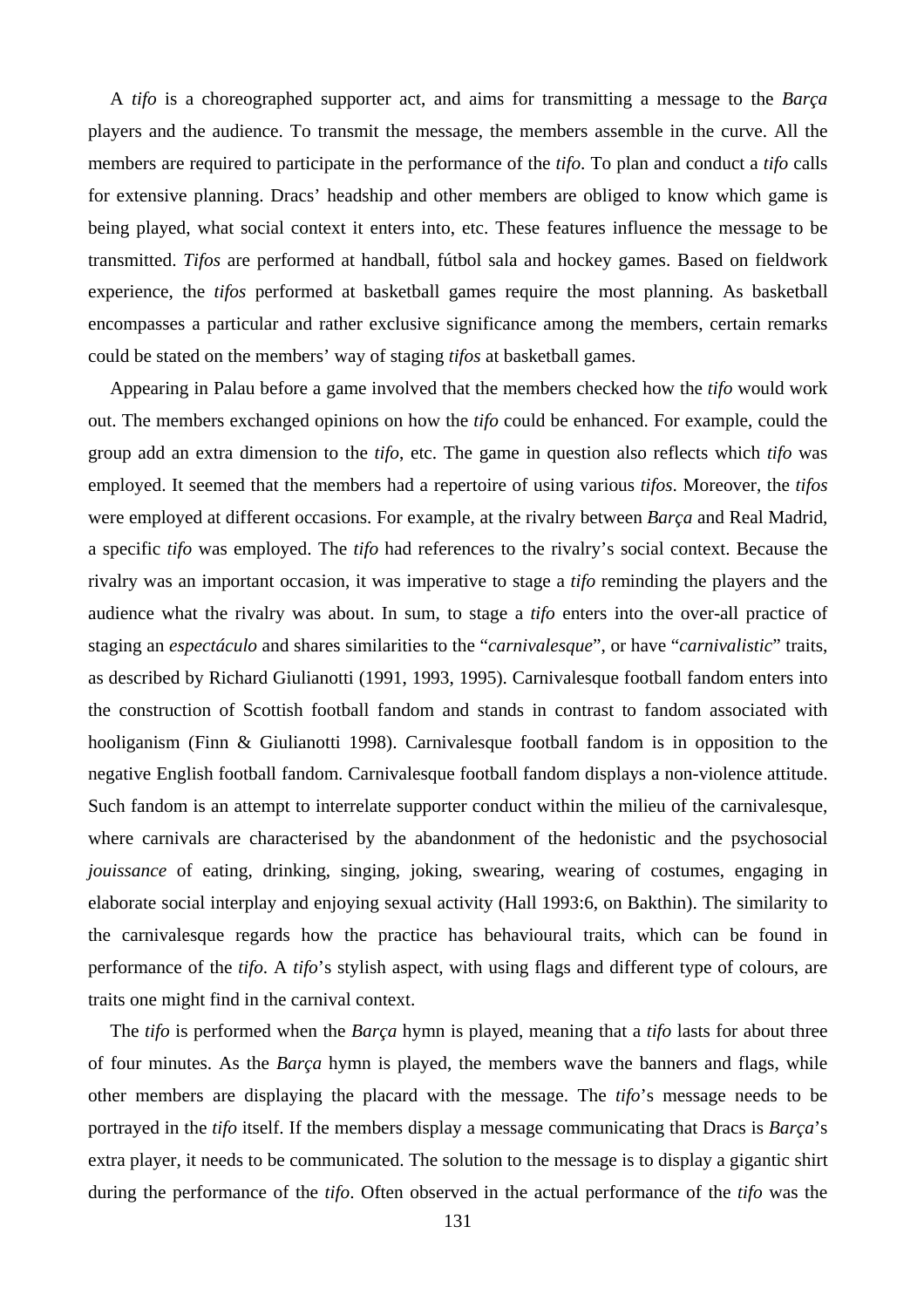members' way of covering an area beyond the barricade part of the curve, meaning that the members located themselves amongst seated spectators in the curve.

## **4.13 Various** *tifos*

 $\overline{a}$ 

Now it is important to look into some *tifos*. The message transmitted to the players and the audience states: "*L'ACB tornará a ser culé"*. [76](#page-131-0) "ACB" refers to the Spanish basketball league, while "*culé*" refers to the *Barça* supporters in general. The colours of the club are blue and red. In between the stripes, the members are holding up the balloons in yellow, expressing *Barça*'s relation to Catalonia. Providing the reader with a small interpretation of the *tifo*, one can observe how Dracs is displaying a message to the players. Dracs is setting the agenda for the evening, underlining the importance of winning. The message implies that *Barça*'s basketball players will be assisted by Dracs in their job of bringing the league trophy to *Barça*. For that reason, one can identify how the essentialised relationship between the members and the players is being communicated and nurtured through the *tifo*. What is more, it is being projected and displayed through the *tifo*. To win, the basketball team will be provided with support from *Dracs*, where the members will *outsing Barça*'s opponent and destroy the adversary's concentration.

Another *tifo* can illustrate how the members intend to express a fervent relationship between the group and the *Barça* players. A placard is used to transmit the following message: *"Blaugrana al vent"*. [77](#page-131-1) The phrase is taken from the *Barça* hymn. In this case, the message transmitted to players and audience needs to be reflected in the *tifo* itself. Emphasising that *Barça* is in the wind highlights the meaning of winning. The members are provided with a flag, in blue and red, where the members symbolically display themselves to be *the wind*. Transmitting such a message to the players involves displaying a way of playing with the metaphor of being the extra player.

## **4.14** *Tifo* **employed between Barça versus Real Madrid**

Less then 10 minutes remained before the rivalry between *Barça* and Real Madrid started. The members were preparing themselves to perform the *tifo*, a *tifo* aiming to transmit the purpose of the evening, to *win*. Each member had been provided with a special assignment. In co-operation with another member, the anthropologist had been given the task of displaying a placard with the name of the Latvian basketball player Jasikevicius. I was told to display the placard six minutes before kick-off.[78](#page-131-2) Afterwards, when six minutes had passed, parts of the *tifo* were put into life. The

<span id="page-131-0"></span><sup>76</sup> Catalan for "League ACB will return to be Culé". My translation. For illustration of *tifo*, see appendix, example 2.

<span id="page-131-1"></span><sup>77</sup> Catalan for: "Blue red in the wind". My translation. For illustration of *tifo*, see appendix, example 3.

<span id="page-131-2"></span><sup>78</sup> A basketball game in Spain is played 10 \* 4 quarters, whereby one quarter is 10 minutes efficient play. Two quarters make up on half, and between the 1st and 2<sup>nd</sup> half there is a break for 15 minutes. Before the game commences, there is an actual countdown for 20 minutes.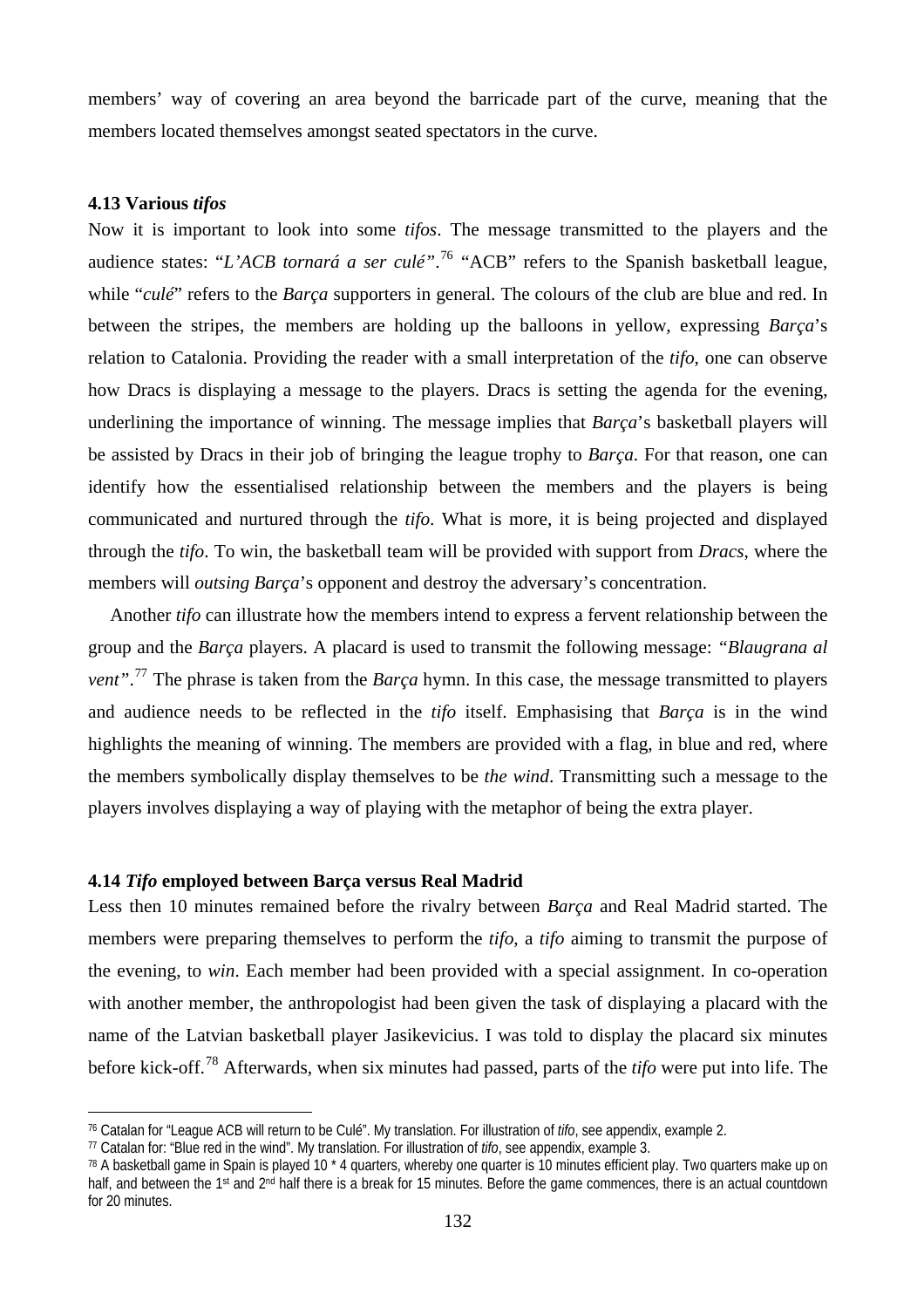Real Madrid players were already on the pitch and the *Barça* hymn was played for the second time. Dracs began transmitting the winning message to the *Barça* players. Dracs' *tifo* was initiated together with the principal *tifo*, and in unison, the two *tifos* marked the symbolic act of establishing a community where the Catalan nation was to play the suppressor from Madrid. The members chanted the hymn and the players entered the pitch to applause from the spectators.

Although Dracs' *tifo* converging with the principal *tifo*, there are attributes that mark the difference between the *tifos.* Through Dracs' *tifo*, the group stresses the relation between the group and the basketball players. An additional attribute also marks the difference from the principal *tifo*: The *Barça* shirt is attempted shown through the *tifo*. [79](#page-132-0) Furthermore, a placard is displayed where the social theme of the rivalry is transmitted. Despite *Barça* promoting itself as a large club, the rivalry permits an occasion to articulate this idea to the opponent. Hence it is important to stress the social idea of winning over Real Madrid and this idea is directly transmitted through a placard displayed to the players and the audience: "*La vostra victoria es i sera sempre el nostre orgull*" <sup>[80](#page-132-1)</sup>. It reflects the rivalry's social circumstance, where the spectators, other supporter organisations, the players and club officials are reminded of the rivalry's social, cultural and historical context. Dracs projects itself as playing an important role in the ritual. For the members, it is imperative to display themselves as the team's extension and help "their boys" to win the game.

The ritualised nature surrounding the performance of the *tifo* provides interesting notes. The *tifo* promotes social values such as morality, loyalty and locality. For my purpose, I think it is interesting to look into the mediating of morality. It seems that the members are endeavouring a calling on the masculine cultural category of pride. The players are reminded that they are individual agents of a collective identity, and that their play does not only have an effect on the players' own self-esteem. The play is decisive for the self-esteem of a larger population, which identifies fervently with the identity category the players are representing. Through the *tifo*, the members indicate the start of the ritual. One can locate how male pride should be favoured instead of the economic significance of playing for *Barça*. The task of the evening is to win against a team representing an ex-dictatorship, which suppressed the Catalan nation for almost four decades. After the performance of the *tifo*, the ritualised practice of chanting takes over as the ritual's principal practice, where the chanting follows a distinct pattern and routine.

 $\overline{a}$ 

<span id="page-132-0"></span><sup>79</sup> For illustration of *tifo* see appendix, example 4b. The attempt of rendering the *Barça* shirt is displayed to the left.

<span id="page-132-1"></span><sup>80</sup> Catalan for: "Your victory is and will always be our proud". My translation. For illustration of *tifo*, see appendix, see example 4b.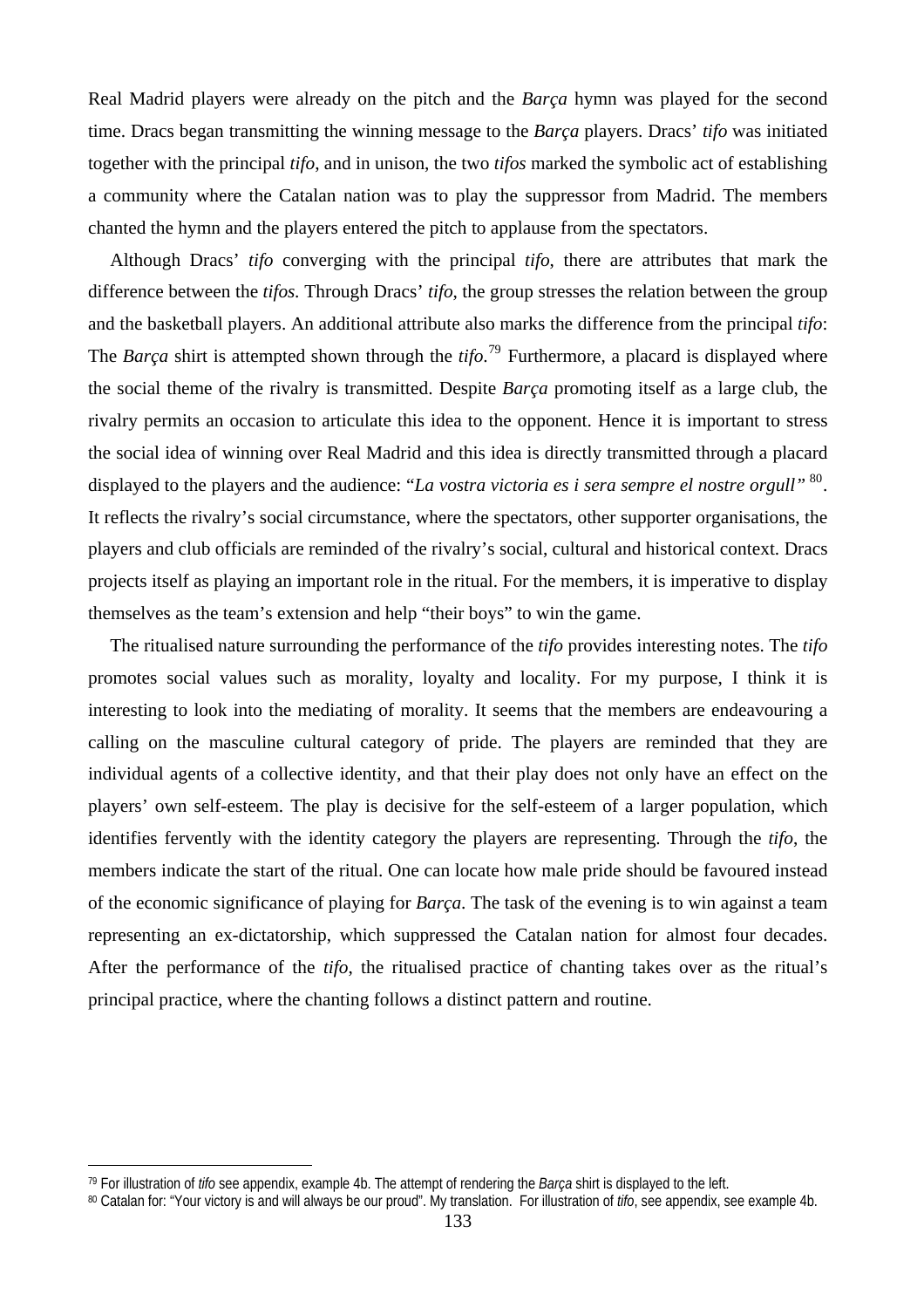## **4.15 The practice of chanting**

Chanting is a central part of the *espectáculo*. The practice of chanting deals with a vital aspect of Dracs' deep play. The members' chanting stresses the fervent relation between the members and the players. According to field experience, chanting follows the progress of a game and the manner of performing the chanting seems to differ. Chanting takes a more formalised form at basketball games, because the majority of the members are present. But the chanting is less intensive when the group is supporting the club in handball, hockey and fútbol sala. Through the chanting social values are communicated, such as chants about the group, about their relationship to the players, the group's love for Catalonia, the loyalty to Curba Sud, etc. Despite the members chanting about locality, morality and so forth, chanting categorises strongly between being friend and foe. This is especially evident as we look into *when* the chanting is performed. The members' chanting in context of the rivalry reflects this notion fairly well. When *Barça*'s basketball players are attacking, the members are chanting, projecting an idea of being friends with the *Barça* players. While the Real Madrid players are attacking, the members are not chanting. In doing so, Dracs creates noise where the group is trying to damage the Real Madrid players' concentration. Being Real Madrid's foes complies with the idea to play out the members' antagonism against the Other.

The chanting provides the curve with a particular spatial meaning where symbolic affection for *Barça* is expressed. The group employs about 40 to 45 chants, but not all chants contain lyrics. In these cases, the words are swapped with humming of the chant's melody. Clapping and the use of drums accompany the practice of chanting. In assessing the members' way of stressing ties to Catalonia, one should assume the group only chanted in Catalan. However the members chant in three different languages, Catalan, Spanish and English, but the members most frequently employ the chants in Catalan. The practice of chanting gives an understanding of Dracs as a supporting choir, a choir that employs chants according to the progress of the ritual event. The choir appears to interact according to the ritual's intensity, and in such a context, a member's way to get emotionally involved and to share the same feeling as the other members, depends on how well the members know the chants. It is therefore imperative that the members know the chants by heart. To know all the chants a member is required to learn through social interaction. According to informants, a new member needs one season to learn all the chants perfectly. How well a member masters the chants depends on how committed the member is as well. If a new member attends all the games throughout the season, the new member would become skilled in knowing the chants. The fastest manner of learning the chants is to listen to them and learn by practicing.

The role of chanting among English football supporters is a practice that allegedly has been associated with belligerent masculine behaviour. It has been involved in the construction of the stereotypical football supporter projected through the hooligan. Hooligans supposedly carry out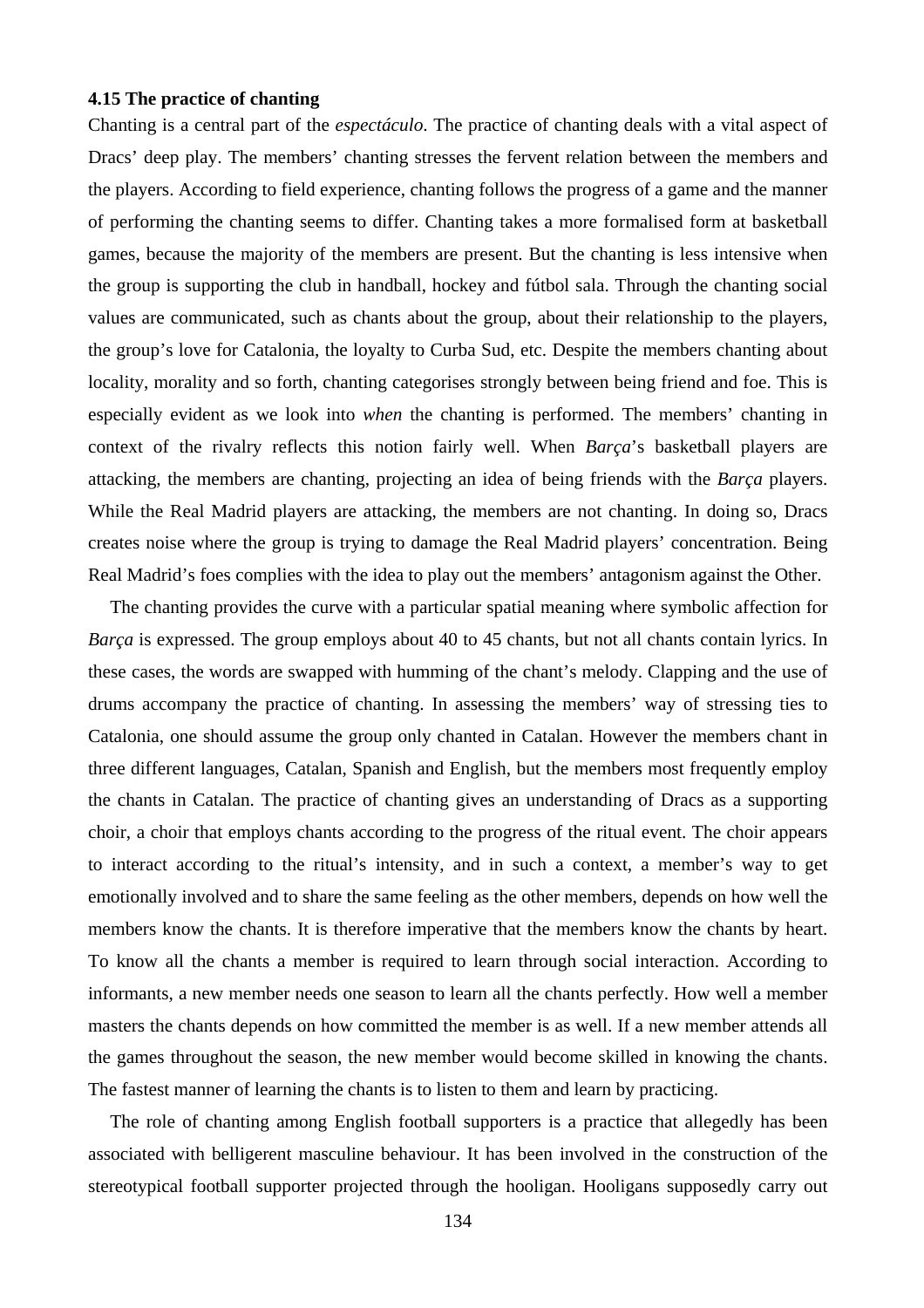chanting at places associated with football. But the hooligan's practice of chanting appears to constitute a type of social conduct, which police authorities disapprove of. As hooligans have been identified as the potential source causing spectator violence, the hooligan has been regarded as a potential hazard to the public order. For legislators, addressing the problem of spectator violence seems to be rooted in a necessity of criminalizing fans' social behaviour. In such a context, the practice of chanting seems to work as a potential indicator that football fans constitute a menace to other football fans and the public order. In Armstrong's (1998) empirical work on Sheffield United supporters, Armstrong describes this very well:

*"Aware of how this inertia was possible, the hooligans apparently deliberately organised chanting and mass clapping because: 'the hooligan want to be part of a large group, he is a would-be leader, a sort of "warlord"; when he hears chants in unison behind him it gives feelings of greater power."* (Armstrong 1998:126)

The idea of chanting attracting potential "warlords" seems to echo the police authority's need to impose a moral order on the public. My incentive for addressing this, relates to the members' fascination for English supporterism. In the context of Spanish supporters, the problem of spectator violence has also been reported in Spain. But it seems that Spanish supporters have not experienced a similar type of regulation and security measures as English football fans. Nevertheless, as the constructed idea of the hooligan has been projected as a dominating social idea shaping the understanding of supporters, it involves questioning if the stereotypical idea of the hooligan was valid among Dracs. Despite the members' way of performing a practice associated with belligerent masculine behaviour, the idea of hooliganism seemed to be absent. Based on field experiences, the members were more concerned with making a stand *against* spectator violence. Certain games could get a bit tense, but the members demonstrated a strong self-discipline where the members opposed any sign of belligerent masculine behaviour.

An interesting feature regarding the chants is how they tend to follow certain etiquettes of international standardisation. The Italian *ultras'* use of chants, for example, might be similar to the chants that the members use. The difference can be found in how words are altered and adapted to the social and cultural context in question. Even if the context alters, the melody of the chant often remains the same. For example, the melody of the song "You'll never walk alone", a chant ascribed social origin to FC Liverpool fans, is a chant that the members have used by swapping the words and making their own version of it. The members' version has been adjusted to include the relation between the group and *Barça* and it is chanted in Catalan. Another example is to be found in the song, "Go West", written by the English popular band Pet Shop Boys. "Go West" was a number one hit and dominated the music charts in the 1990s and the melody has been annexed by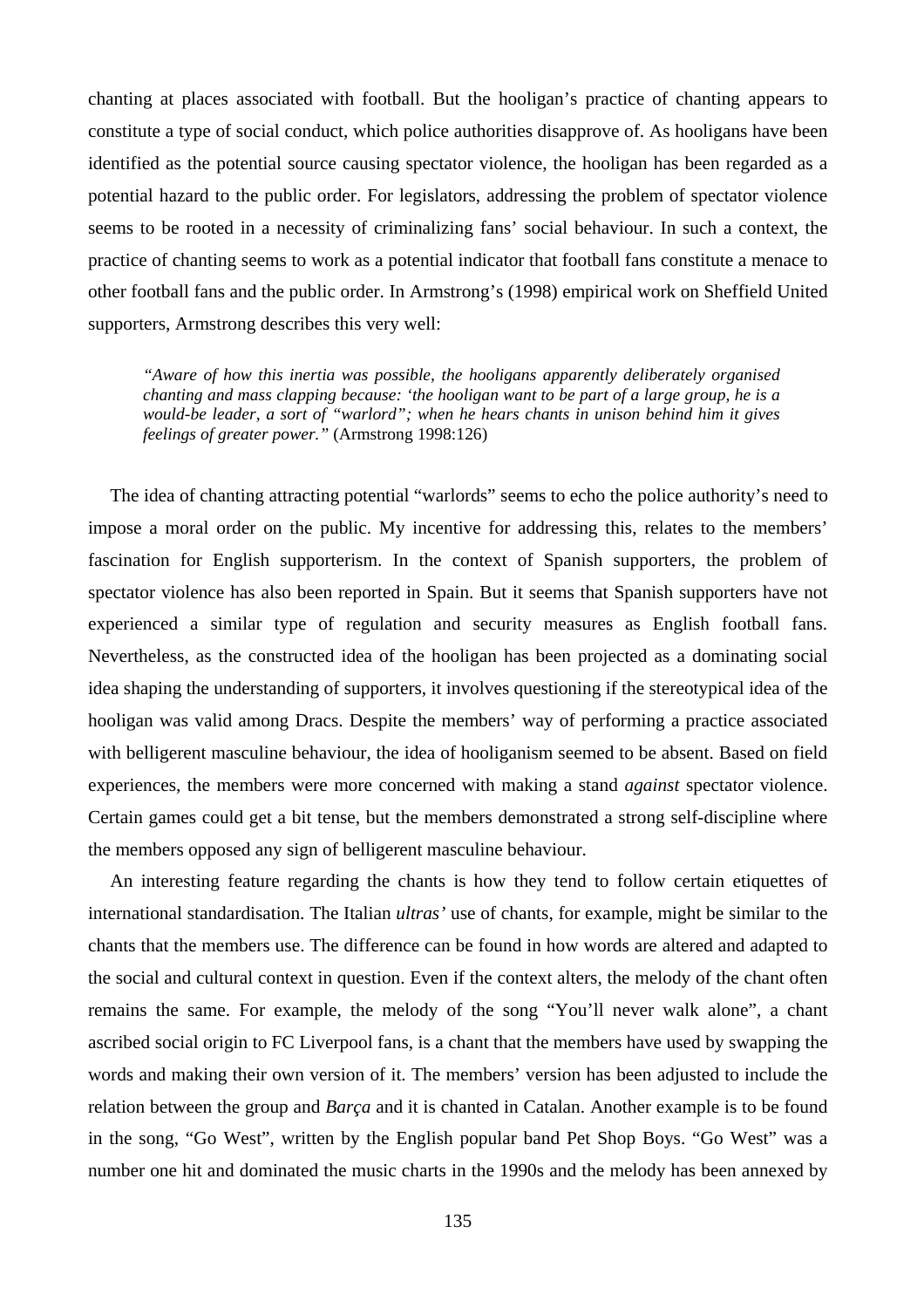supporter organisations on a worldwide scale. The melody is often hummed but chanted with other words. The members have made their own version of "Go West". A subject reflected in Dracs' chants, is the group's chanting about the Other, but the meaning of the Other seems to change with context. The Other can be connected to Dracs' relation to the club, the player, Catalonia, other clubs, Curba Sud, etc.

#### **4.16 The choreographic nature of chanting**

The members' chanting follows the progression of a game and is guided by a distinct choreographed pattern. This can be identified through two practices, that of (1) drums and clapping, and (2) that of chant-leadership. Use of drums serves as an accompaniment to the chanting, and the members use five drums at basketball games and one or two drums in the supporting of the club in other sports. The most experienced members often carried out the drumming. The drummers located themselves in front of the group, by being nearest to the pitch. Throughout the rivalry, the members employed additional drums in order to create extra noise. The motive for employing extra drums was related to the group's ambition of getting Palau's spectators more involved in the ritual.

The chant-leadership consists of Dracs' leader and other experienced members. There did not seem to be any strict norms for who was being given access to be part of the chant-leadership. The chant-leadership's objective is to monitor the game's progression and to select appropriate chants. The chant-leaders were always moving around amongst the members, encouraging the members to chant louder. According to informants, the chanting could have an influence on the players. For example, if the members chanted well, this could lead to a better performance by the *Barça* players. A feature reflecting the choreographic nature of chanting, can be connected in how chanting is carried out in correlation to the players' attack and defence play. At the rivalry, while *Barça*'s players were attacking, Dracs chanted. When Real Madrid was attacking, Dracs tried to *outsing* the Real Madrid players by performing the exclusive Real Madrid chant. In addition to this, the members were constantly applauding the faults committed by the Real Madrid players.

Chanting is also subject to aesthetic evaluation. For example, if a chant were not performed well, the chant-leadership would to stop the chanting. In contrast to this, if *Barça* was playing attacking formation, and a Real Madrid player snatched the ball from a *Barça* player and the Real payers was on his way to score, the members immediately stopped the chanting. This would involve supporting the Real Madrid player; moreover, it reflected a symbolic defeat for Dracs. But certain chants were regularly employed at distinct moments throughout the game. At time-out and the short beaks, between the 1<sup>st</sup> and 2<sup>nd</sup> quarter and the 3<sup>rd</sup> and 4<sup>th</sup> quarter. Dracs performed the chant "Indis-1899". A member played a drumbeat that lasted for about 30 seconds. Afterward the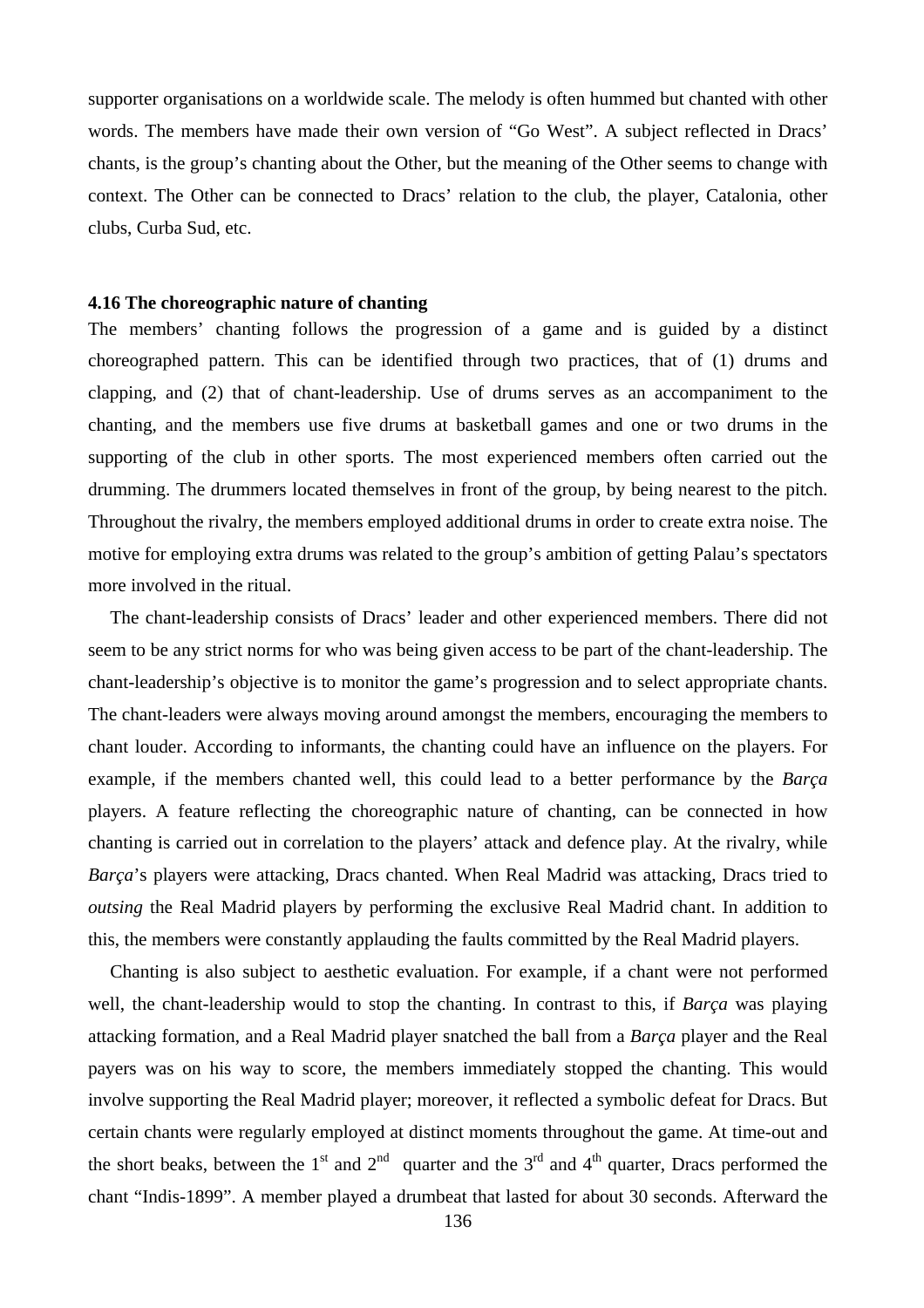members yelled: "In eighteen ninety-nine, the club that I have in my heart was born, blaugrana is the colours, Futbol Club Barcelona" and then the group chanted "Futbol Club Barcelona".

 In sum, what do the analysis tells us about Dracs' participation in the ritual? The practice of chanting and the staging of the *tifo* illustrate how the members are permitted to play out antagonism against the Other. Through the ritual, a continual altercation between the two conflicting identities is played out and Dracs plays a central part in the dramatisation of the conflicting identities. This can be related to the members' attempt at transmitting sentiments to the players. The members are reminding *Barça*'s basketball players of their role in the ritual: The players are representing *Barça* and Catalonia. But the staging of the *espectáculo* reflects the members' identification with rivalry. To perform the *espectáculo* according to the social context and the progress of the game suggests how the notion of deep play is a flexible analytical category. Dracs' monitoring of even a game's smallest detail reflects the dialectical relationship between the members and the players' movement on the pitch, meaning that the members' deep play is related to the players' bodily movement on the pitch. Despite Dracs not touching the ball, the group puts effort into influencing the opponent, the game and the referee by staging the *espectáculo*. Nevertheless, one should question if the deep play is an act of celebrating the group itself. De Biasi & Lanfranchi (1997:98), for example, argue that in Italian football fandom, expressed through *ultras*, the *ultras* are often engaged in celebrating themselves and lack involvement with what is occurring on the pitch:

*"According to Roversi, their chants and choruses (which he terms their 'autonomous modulation') intimate a lack of attention to the match itself: ultras prefer to celebrate themselves instead of the match"* (Roversi 1992, quoted in De Biasi & Lanfranchi 1997:98)

 Based on the material I have presented so far, the analysis suggests that such a claim is not valid amongst the members. This might be valid in Italy, but I believe the members' incentive for appearing in Palau is less connected to the idea of a celebration of the group. I claim that such an argument fail to distinguish a supporter organisation's main objective. Supporters assembling in organisations suggest being rather preoccupied with what is taking place on the pitch then celebrating themselves. This implies a deep involvement with the game itself and I find it difficult to see that Dracs' involvement in a game is related to a lack of interests for the match itself. As Palau has domestic significance for certain members, the celebration and the staging of the *espectáculo* reflect a dynamic, flexible and emotional relation to the players, Curba Sud, Palau and *Barça*.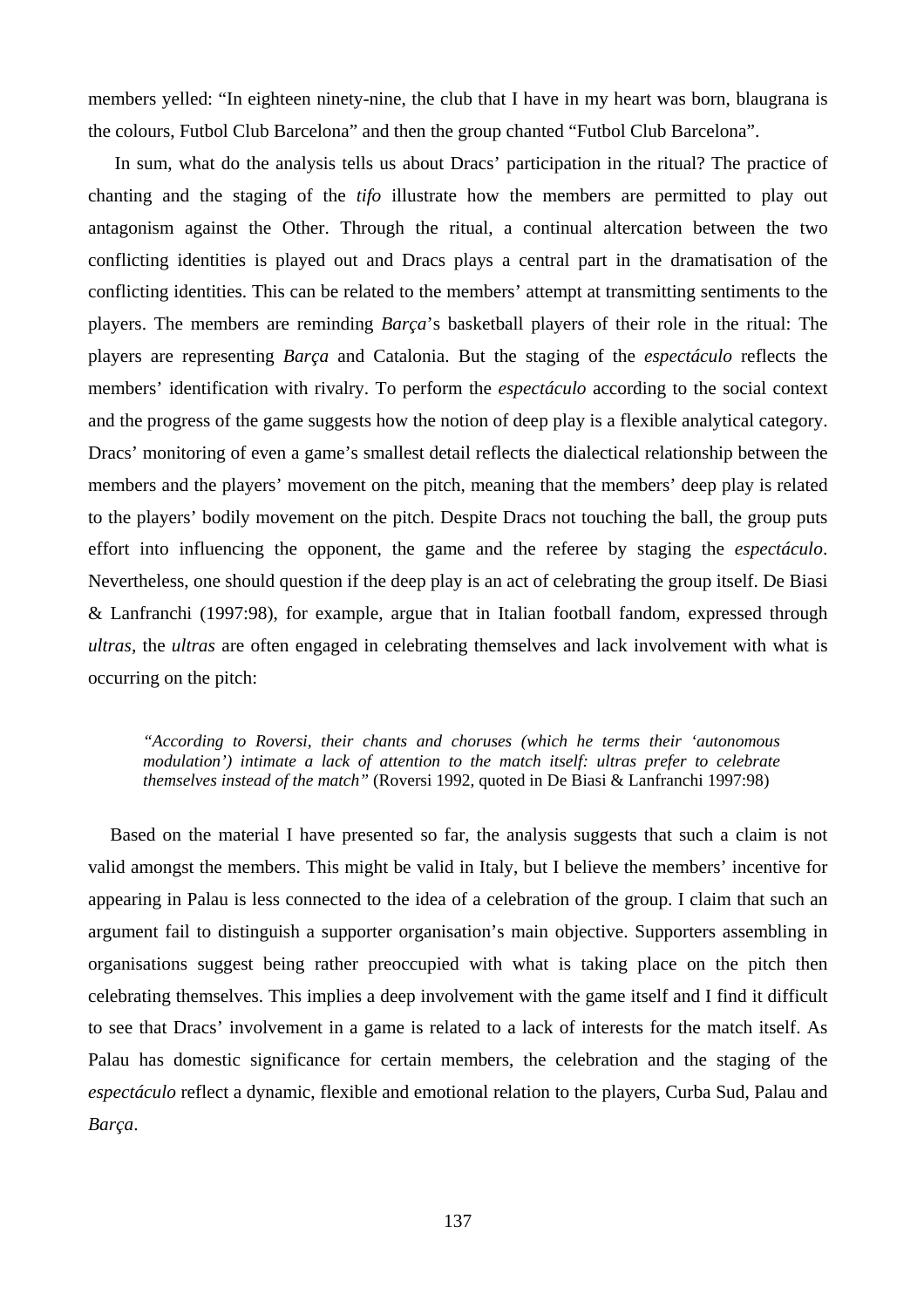# **Part III: The aggregation phase - Game over**

The third stage of the ritual process relates to the aggregation phase. In the aggregation phase of the ritual, the subject is in a relatively stable state and has right and obligations vis-à-vis others of a clearly defined and "structural type" (Turner 1969:95). For our purpose, it remains to locate the beginning of the aggregation phase and the end of the liminal phase. There does not seem to be any rigid principles for when the liminal phase ends and when the aggregation phase begins. One might even remark that they are overlapping. But the aggregation phase is marked by the ending of the game, where it is performed as a set of ritual practices.

It became clear that *Barça* was heading for victory. For Dracs, the group started to chant *"L'hora dels adéus – 1899- guanyarem"*. [81](#page-137-0) Such a context argues that the ritual's closing is near and the ritual's adherents return to their normal ties. The undifferentiated community constituting Dracs is dissolved and the same applies for the extended community that constitutes Palau's spectators. Several spectators were leaving Palau. Despite the game being over, the *Barça* hymn was played for the last time and Dracs performed the closing *tifo*. As the hymn was played throughout the loudspeakers system, *Barça*'s basketball players thanked Palau's spectators for their support. The basketball player Roberto Dueñas expressed his gratitude by making an exclusive gratitude gesture to the members.

The rivalry's aggregation phase points towards different ways of leaving Palau, meaning that the fans had various manner of leaving Palau. Such a pattern reveals that Palau's exodus of *Barça* fans reflects the ritual's polarization in social meaning. This difference becomes clearer as we look at the *socios'* and the members' approach of leaving Palau. To empty Palau is not uncomplicated as many *Barça* adherents were in a hurry. The majority of the spectators appeared to leave the sport facility for several reasons; firstly, the fear of being caught up in a traffic-jam. Secondly, as it was evident that *Barça* was going to win by 20 points, certain fans might find it difficult to remain to the end. After all, *Barça* was winning. In contrast to the basketball game, one might imagine how the circumstances appear at the annual encounter in football as 100.000 spectators want to leave Camp Nou simultaneously. Following the end of the football game, a chaotic situation emerges where every *Barça* fan is looking for the closest public transportation. In contrast to this kind of conduct, there are minor groups of *Barça* aficionados that always remain, whether it is Camp Nou or Palau. As the *socios* have left the ritual arena, the members of Dracs remain and experience the ritual to the end.

For Dracs, the *socios*' manner of leaving Palau was not approved of, as mentioned. In contrast to the *socios*, the members demonstrated their love for *Barça* through another belief. It generally

 $\overline{a}$ 

<span id="page-137-0"></span><sup>81</sup> Catalan for "It's time to say goodbye – 1899 – we have won". My translation.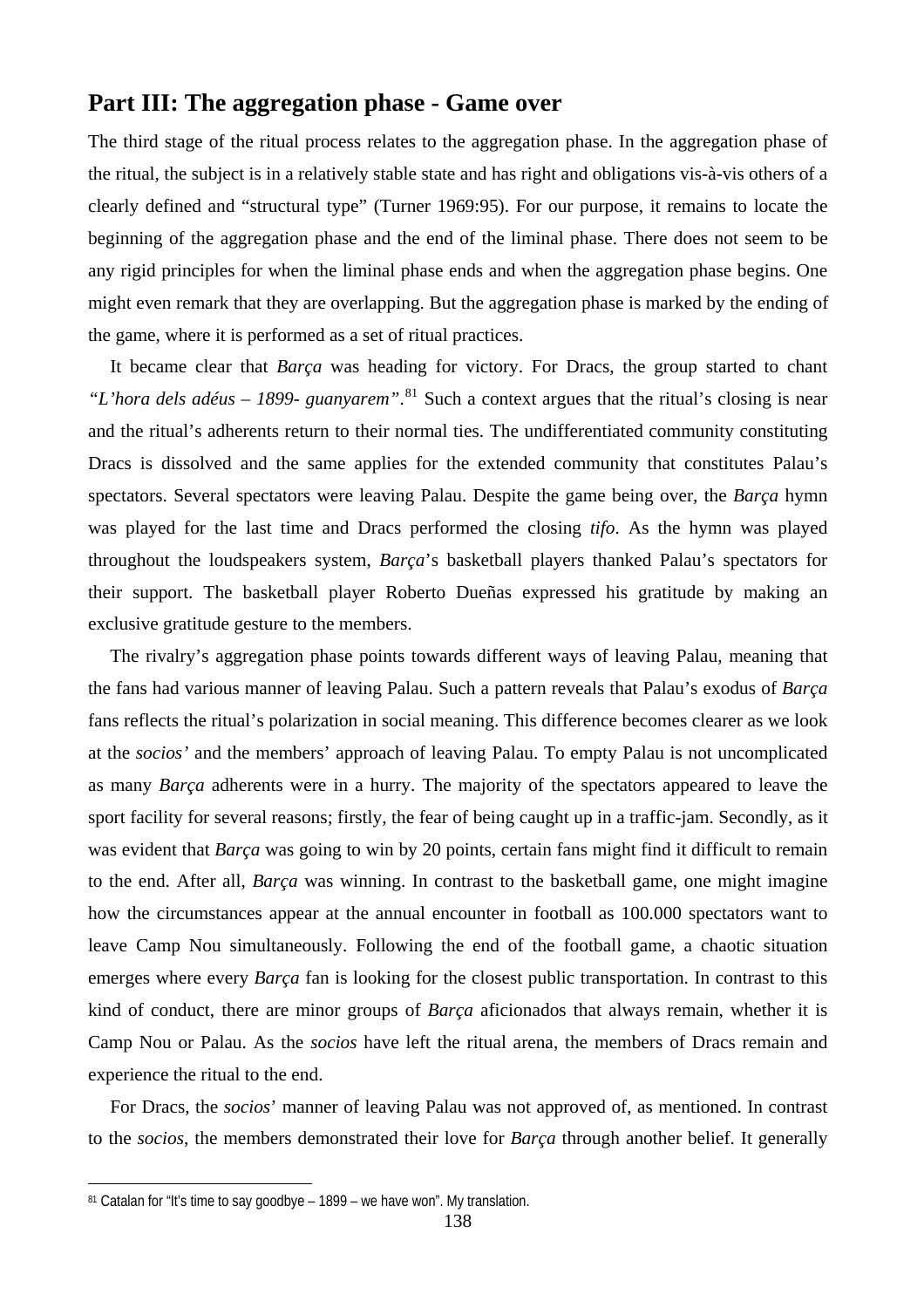deals with entering the ritual arena first and being the last ones to leave. As the *socios* had vanished, the member remained and carried out a set of ritual practices. Following the chanting of the hymn, the members start to un-barricade Curba Sud. The group also performed a set of practices, which deal with the nurturing of the relationship to the *Barça* players. By and large the members' un-barricading of Curba Sud involves cleaning up the curve. The group's gear is placed to its designated place. In contrast to Dracs' entering of Palau, where the members used hours to barricade the curve, the process of disbarricading Curba Sud was completed within the hour. The disbarricading of Curba Sud marks a temporary dissolving of the supporter organisation, as the members' obligations in the Catalan society await them the next day. After the game was over, the members resettled to the pitch. The pitch was often used as a place to reorganise the equipment, which the members had employed. For example, *pancartas* were folded and counted and put into the bags that Toni brought with him. Flags and banners were rolled together and put back into a booth together with the drums. Information was passed on when the next match was going to be played.

### **4.17 Practice of enumeration and dressing room incursion**

Despite the members' entering of the sacred pitch, the hour following the end of the game was often used to converse with the *Barça* players. During fieldwork, I had the opportunity to employ this practice. *Barça*'s handball team played against the Norwegian handball team, HK Drammen. HK Drammen's goalkeeper, Lars Olav Olaussen, is from Vestby, a village located outside Oslo. It is also where I went to school as a child. I explained to Toni that I went to school with Olaussen and that he was an acquaintance of my friends from Vestby. When Drammen came to play against *Barça*, prior to the game and after it, I had the opportunity to converse with Olaussen. In doing so, I experienced the phenomena of Norwegian transnationalism, something which led to a sudden and legitimate incentive to converse with Olaussen. After the game I was escorted by Toni into the Drammen's wardrobe where we exchanged a few words about my incentives for staying in Barcelona, how it was to play against *Barça*, and so on. The members constantly employ this practice, and the practice emerges as an example illustrating how the members stress and nurture the relation to the *Barça* players. One might also state that it explicitly marks the members' incentive to support *Barça* in the less professionalized sports.

The practice of enumeration demonstrates another manner in how the members stress and nurture the relation to *Barça*'s basketball players. This practice is only performed after basketball matches. As certain members are occupied with organising the gear, other members were busy voting for *Barça*'s best basketball player. The practice shares certain parallels to a valuation system developed by sports journalists. The valuation system of footballers is often employed by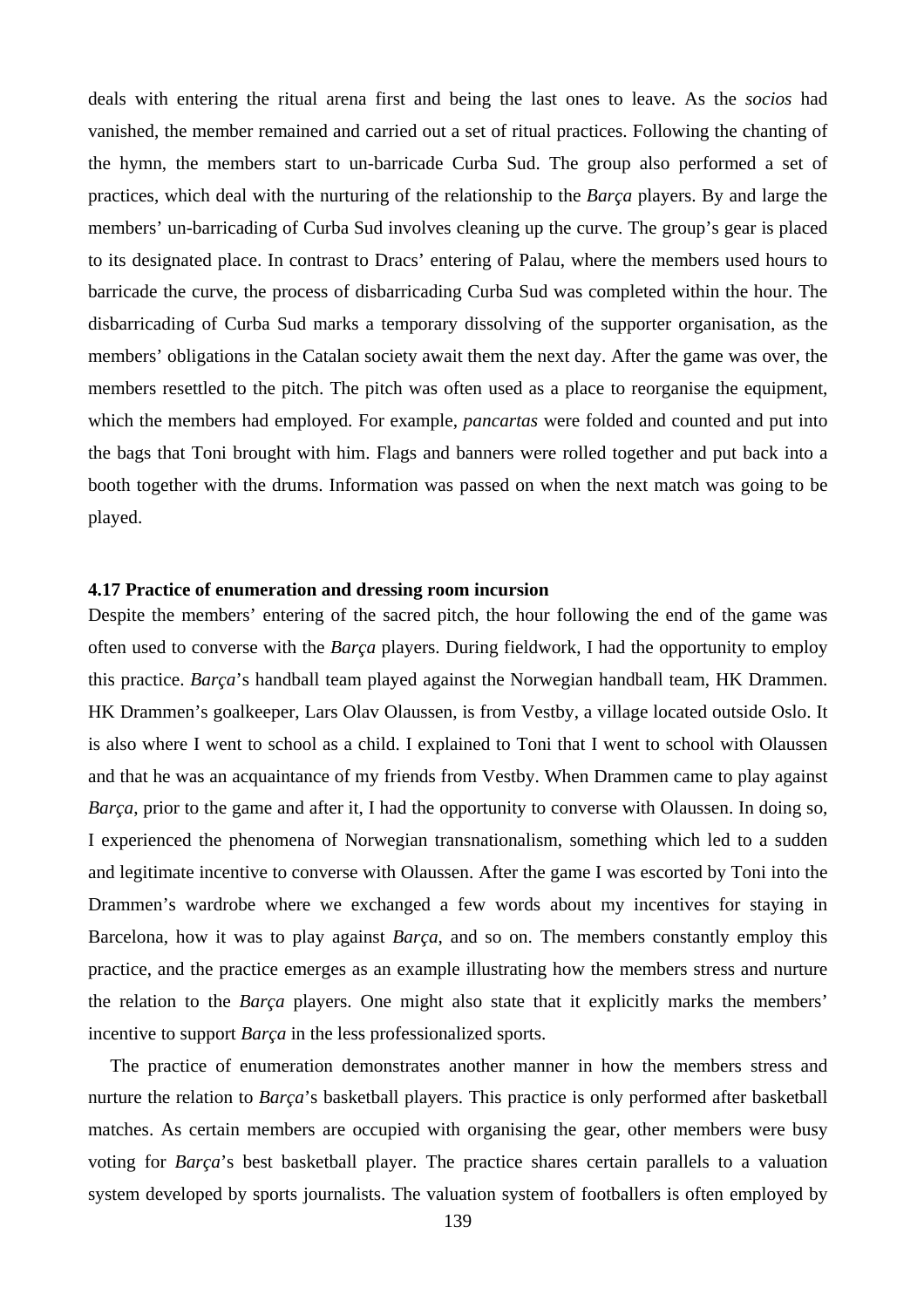sports journalist to evaluate footballers' performance on the pitch. Footballers are continuously evaluated by the media through the valuation system where journalists provide footballers with marks on their performance. For example, the point "1", indicates the ranking's lowest mark, while the mark "10" indicates that a footballer has performed excellent. Displayed through a matrix, the subjective valuation system renders a quantification of a footballers' performance, which determines if a footballers is of high-quality class or not. The practice employed by Dracs is based on the same principles. The members are given a piece of paper before the game begins. After the game, the members have an opportunity to rank the three best players of the match. Relocated to the pitch, the members carry out their voting. One of the results of the voting system is the members' selection of their "most valuable player" of the season.

## **4.18 Concluding remarks**

This chapter has attempted to explore aspects of Dracs' supporteristic social universe. Focal point has been connected to the members' practice to put on an *espectáculo*. Analysing the *espectáculo* has involved accounting for the members s' deep play with *Barça*'s basketball players. The analysis has allowed us to examine certain characteristics. Firstly, the members' presence in Palau mediates a fervent relation to the players. Secondly, the rivalry between *Barça* and Real Madrid demonstrates how Dracs works as an extension of the Catalan national identity. But the analysis also illustrates how the rivalry projects and dramatises two conflicting national identities. In this context, the members have played a crucial role in dramatising the two conflicting identities. The members' antagonism against the Other argues that Dracs fosters the Catalan identity through the practice of supporting. Thirdly, the analysis shows that Dracs' hangout, Curba Sud, has a special spatial meaning.

Scrutinizing the rivalry between *Barça* and Real Madrid in light of an analytical framework applied to comprehend the meaning of rituals and ritual symbolism, requires certain concluding comments. To begin with, I could have dealt with the rivalry's ritual symbolism more methodically, for example by analysing the rivalry's complex system of ritual symbolism. As such, I could have analysed the rivalry's ritual symbolism through a historical and sociological framework. The ritual symbolism through a historical and sociological analysis could have been employed to analyse how the rivalry's ritual symbolism is somewhat reproduced through the rivalry. In contrast to such an approach, the analysis has attempted to stress another analytical point. I have striven to emphasize that social actors interact *differently* within the expected identity categories of the rivalry. For example, the committed members of Dracs gather in Palau seven hours before the rivalry starts. In contrast to this, certain *socios* arrive minutes before the rivalry begins. But as we have seen, a particular social actor, the retailing *socio*, sees the rivalry as an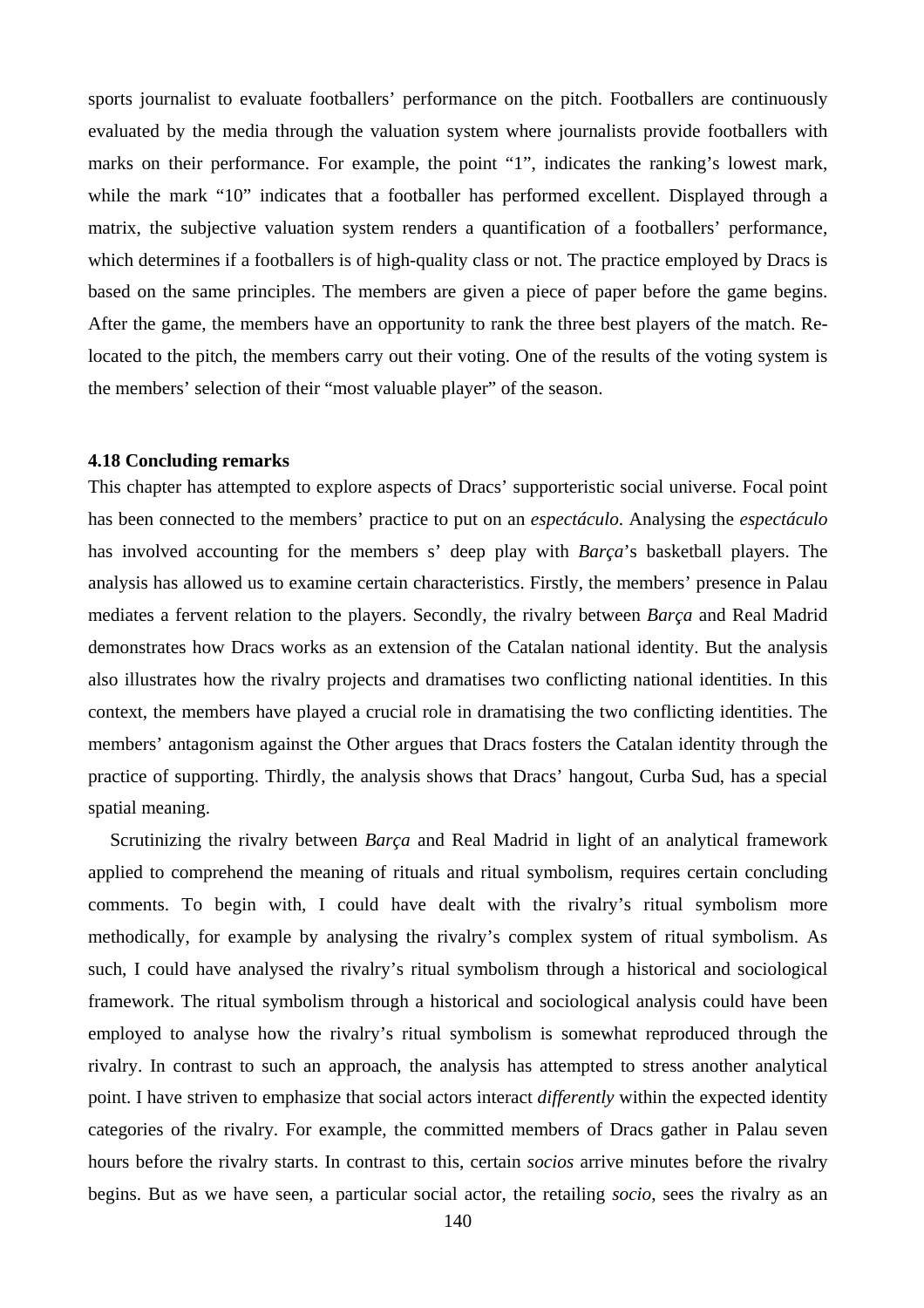occasion to exercise entrepreneurship. The human economic entrepreneurship, which takes place in the more informal zones of the *Barça* campus, is a reflection of how the market penetration comes to view in an unexpected way. Therefore, this brings up one of Armstrong and Giulianotti's seven themes to analyse the underlying social nature of football rivalries:

*"Our seventh, final theme centres on how "disorganized capitalism" is rewriting the framework of football oppositions. Since the late 1980s, world professional football has undergone a fundamental economic restructuring and expansion. The main sources of this boom are income from satellite or subscription television stations, and merchandising revenues from kit and other products. The other, notable structural change has been through the Bosman ruling that opened up a free market in European transfers."* (Armstrong & Giulianotti 2001:276-277b)

Considering such an observation and relating it to the rivalry I have analysed, certain comments can be made. Since the rivalry between *Barça* and Real Madrid is associated with the football field, the analysis of the rivalry in basketball implies that one needs to include new elements into the framework in analysis of rivalries. Firstly, alternations in Catalan nationalism, suggest that the rivalry does not only deal with reproduction of memories from the Franco-regime. Social actors' way of using the rivalry to communicate that Catalonia is a nation, advocates for how parts of the rivalry has altered social meaning. This implies that shifts in the Catalan society are somewhat reflected through the football field. Secondly, the members' relation to the rivalry's social milieu means that other elements need to be included in analysis of rivalries as well. Interpreting the members' way of interacting within the expected context of the rivalry, including that the members have relocated themselves from the football context to the basketball context, suggests how the members provide the rivalry with a new social meaning. Partially, the economic restructuring of the football field have influenced how the members negotiate their relationship to the rivalry's social meaning. For the members, it appears that economic restructuring of the club structure creates new conditions on how the members choose to support the club; moreover the economic restructuring determines if it has any *meaning* for the members to support the club in football. This appears clearer as we look at members' incentives for attending the game in football. For Dracs' leader, the rivalry's social meaning had altered. Despite supporting *Barça* at Camp Nou for many years, an incentive for attending the game was not related to the idea of watching the match. Toni's motive was based on an administration of the Other; Toni went to see how Real Madrid's supporter organisation, Ultra Sur, supported Real Madrid's footballers.

Even though the members having different motives for attending the football game, Toni's statement and the members' supporting of the less professionalized sports, tells us something about the group's reflexive project of abandoning football. I suggest that Dracs' reflexive project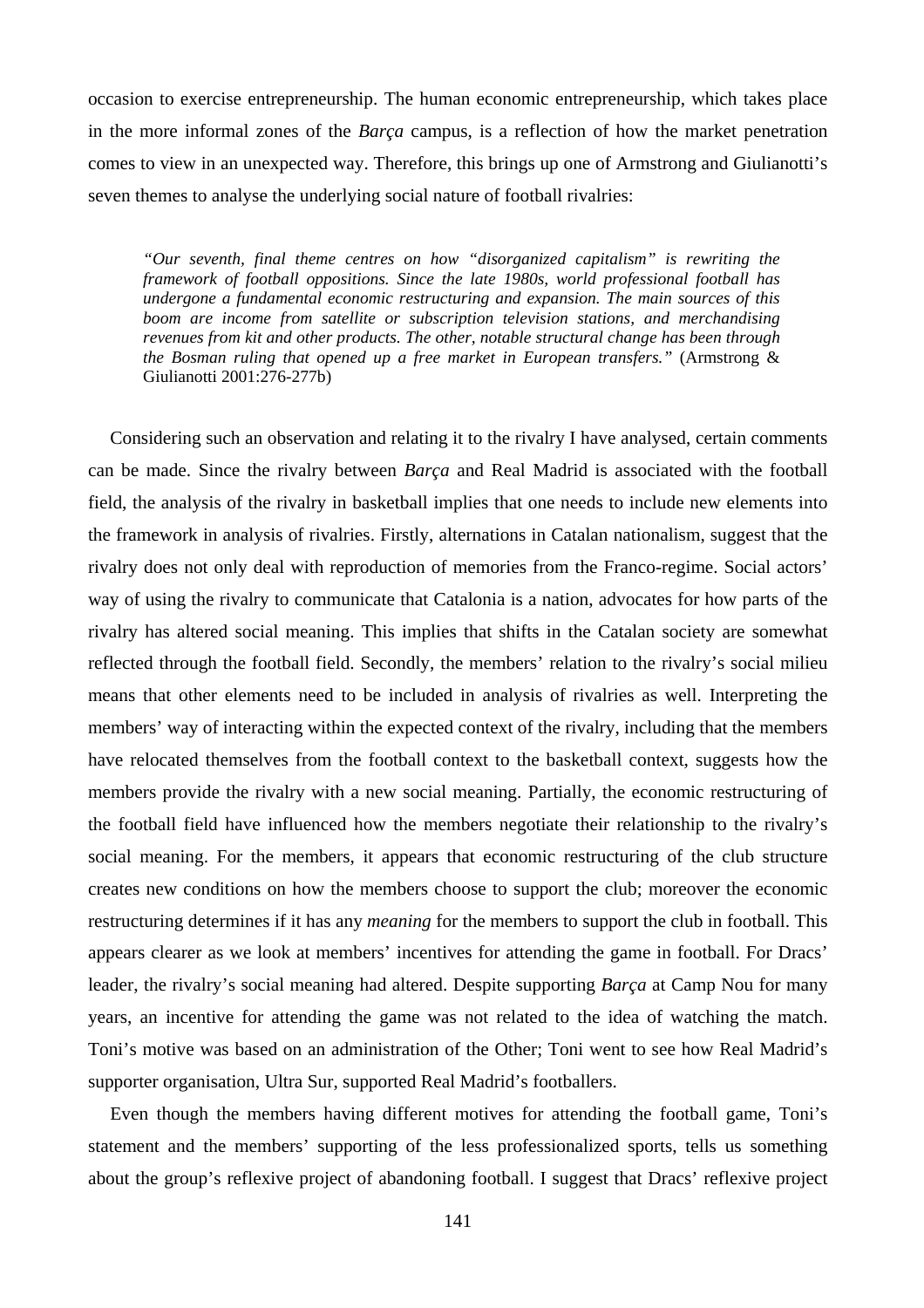of abandoning football reflects certain parallels to how social identity is negotiated and adapted in relation to humans' relocating to new places. Relocation to new places tends to be displayed through human practices, such as providing life to a new set of cultural expression and activities. As mentioned in the introduction of the thesis, the hybridisation of cultures from South America might be an illusive example. The hybridisation of cultures reflects how humans create new practices in the process of moving to new places. When a set of individuals enters a new social context, they bring with them a collection of cultural expressions, learn about new ones and then construct new social and cultural expressions. This implies that when the social person enters a new social context, the social person reflects upon social identity. Inventing new practices serves as identity markers providing the social person with meaning, making an individual able to narrate social identity. In the process of inventing new practices and new activities, it becomes imperative to have legitimate variables for explanation for why they are carried out.

The same can be said about the group's narration about experiencing the market penetration. The group expanded its supporter activities from Camp Nou to Palau. It turns out that the members' social idea of possessing an equal relation to the *Barça* players, regardless of the sport, was valid as the group was interacting at Camp Nou and in Palau. Although the incursion into Palau, one might state that the members also brought with them a set of practices and social ideas from the football context. Supporting *Barça* in the less professionalized sports gave life to a new set of cultural ideas regarding the equal relation between player and supporter. In the meantime, a set of changes occurred in the football context: increased player wages, new foreign footballers, new presidents, etc. Regardless of the alternations occurring within the club structures, the members appear to have experienced these changes from their curve in Palau. Supporting the club in the less professionalized sports might serve as a legitimate variable in how the members have experienced a process of socio-cultural change occurring in the context where they interact.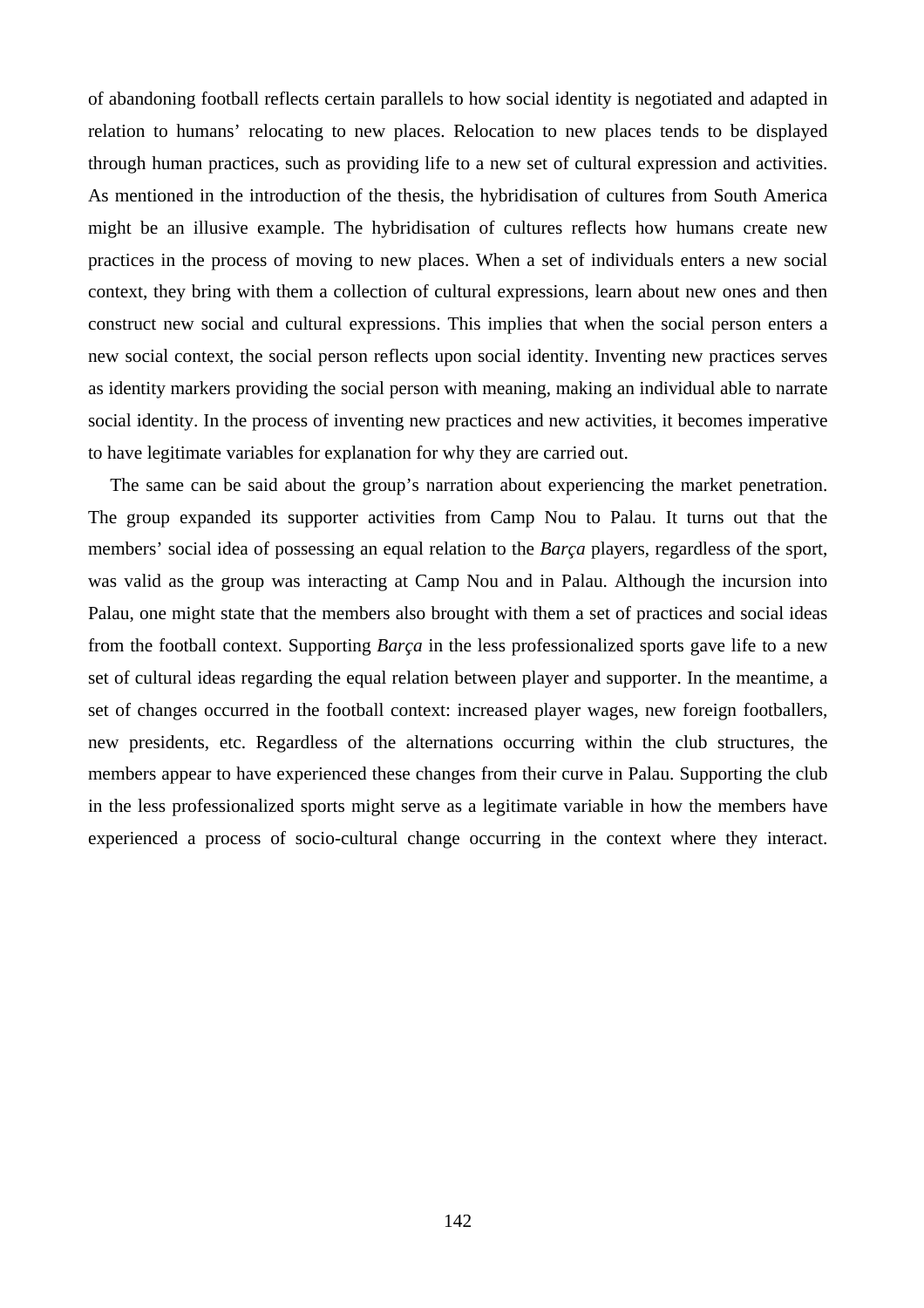# **CHAPTER 5 – THE SHALLOW PLAY WITH** *BARÇA*

#### **5.1 Introduction**

The previous chapter described the members' relation to *Barça* in detail. Examining the fervent relationship between the members and the basketball players rendered Dracs' deep play. In contrast to this, this chapter looks into the members' shallow play (Geertz 1973). The intension with the analysis is to show how the members choose to play out supporter identity in spaces where the agents of the market penetration are *dominating* and *absent*. This means a closer investigation of the thesis' main approach. Negotiating supporter identity is reflected through the group's rules of interacting in spaces where *Barça* is celebrated. I argue that the members' way of appearing in Palau as an assembled supporter organisation, and the rule of attending games at Camp Nou on an individual initiative, is in line with the thesis' contention. The chapter illustrates how Dracs first appears in Palau, a space where the agents of the market penetration are *absent*. Here the members perform the practice of supporting *Barça*. Afterwards, Dracs dissolves as a supporter organisation and enters Camp Nou, a social universe *dominated* by the agents of the market penetration.

This brings up the content of the chapter. Firstly, the chapter accounts for an evening I experienced with Dracs. The members attended a football game in Palau, where the members supported *Barça*'s footballers in fútbol sala. Later the same evening, the members went to see a football game at Camp Nou between *Barça* and the Greek team Panathinaikos. At this point, the members enter into the role as regular spectators, appearing in the loathed role of the *socio*. Secondly, in the first part of the chapter, I endeavour to analyse the members' relation to *Barça*'s footballers in fútbol sala. The central issue that remains to explore is how the footballers' agency in fútbol sala communicates social values that the members esteem. Fútbol sala's relationship to amateurism means that the footballers' agency mediates social values such as *commitment*, *noncommodified* and *familiarity*. The footballers in fútbol sala are seen as moral agents of true sportsmanship, with the subsequence that the members decide to support them. Thirdly, the second part of the chapter is an analysis of Dracs' practice of appearing as a dissolved supporter organisation at Camp Nou. Furthermore, the second part analyses the social meaning of the members' shallow play. The members' shallow play will be analysed in relation to how *Barça*'s footballers are violating the members' social values and moral ideas. This means that the members are not supporting and share less solidarity with *Barça*'s footballers as the footballers violate the members' ideas of *locality*, *commodified* and *loyalty*. Therefore it is important to identify how the market penetration contributes to violate the members' moral and social values.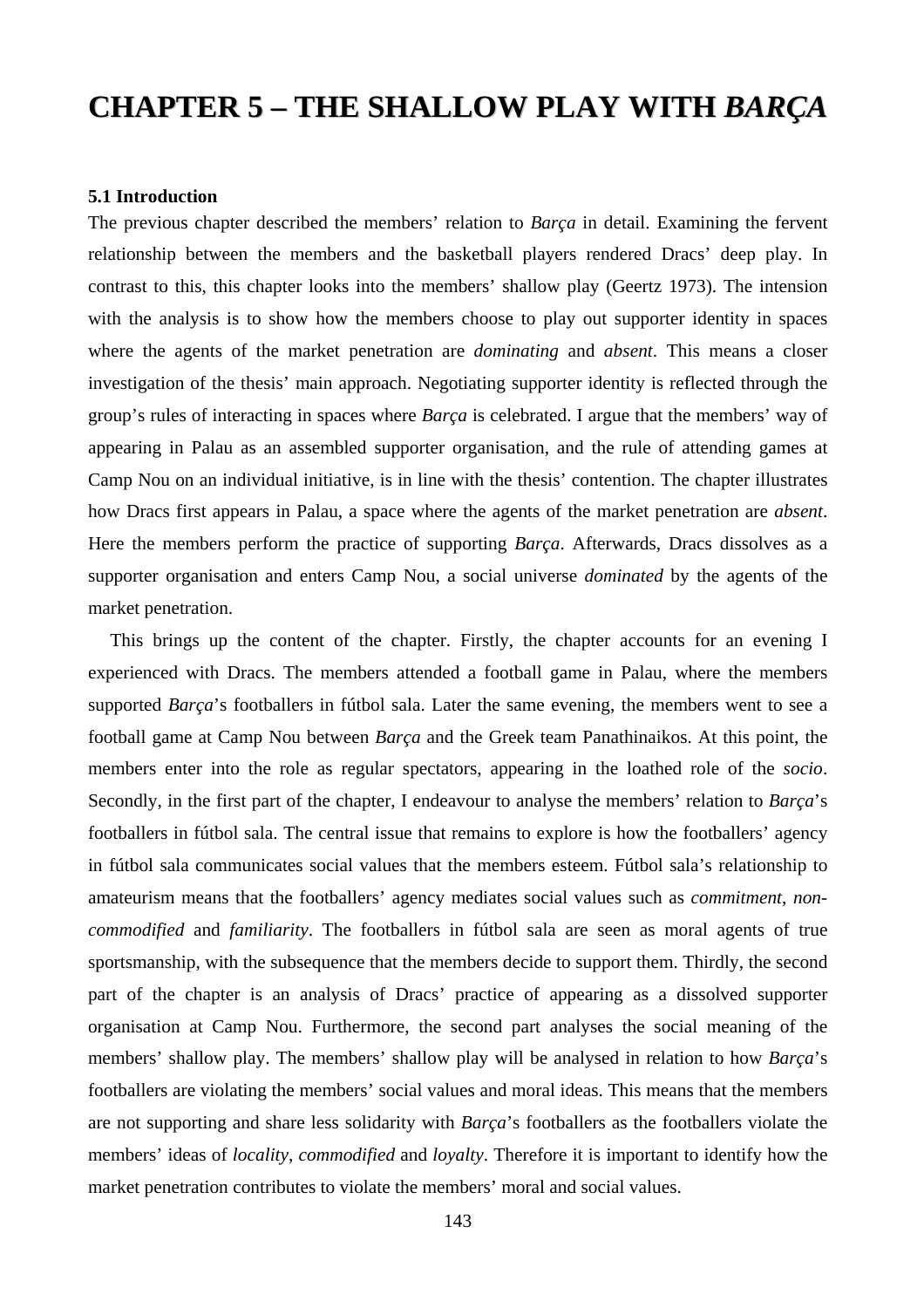# **Part I: The social manoeuvring within two opposing football worlds**

Camp Nou is one of the largest football stadiums in Europe. The history of the background for the construction of Camp Nou is quite interesting. It describes how the popularity of the Hungarian footballer, Ladislau Kabula, was the reason for Camp Nou being built. *Barça*'s previous home stadium, Les Corts, appeared to be too small and could not house all the *Barça* fans wanting to see Kabula play. Therefore, a new site had to be found. *Barça*'s board decided to buy a piece of land next to Les Corts, and Camp Nou was completed in 1957 (F.C. Barcelona 2003). The narrative explains the belief that a footballer's agency worked as a unifying aspect for the construction of Camp Nou, illustrating that the *Barça* fans identify with Kabula's agency. Consequently, Camp Nou's spectator capacity is a reflection of *Barça*'s relation to its members. The fact that Camp Nou has extended its spectator capacity several times reflects an idea that the *Barça* fans have frequently consulted Camp Nou to celebrate ideas such as morality, loyalty and locality. Nowadays, the majority of Camp Nou's spectators are *socios*, and constitute the mass that allegedly idolizes footballers' performance at Camp Nou. But does *Barça*'s fans, in unison, identify with the footballers in a time distinguished by the market penetration?

A case from my fieldwork attempts to illustrate the line of reasoning. One evening I attended two different football games with Dracs. Partially this allowed me to experience how the members negotiate supporter identity within the context of the market penetration. The first football game was a league match in fútbol sala played in Palau. At the game, the members carried out the similar supporter activities as described in the previous chapter. The members' supporting of *Barça*'s footballers in fútbol sala was carried out from the lower part of Curba Sud, in a part of the curve located next to the pitch. When the game was finished, the members attended a football game at Camp Nou. *Barca*'s 1<sup>st</sup> team in football played against the Greek football team, Panathinaikos, in the second leg of the quarter finales in the European Champions League. At the game, the members appeared as regular spectators.

Before I deal with the case, certain remarks can be made. Even if Dracs first appears in Palau and then relocates to Camp Nou, this action reflects how the members are interacting within two contrasting football worlds. The first football world, that of fútbol sala, relates to ideas of amateurism. The sport and the footballers, communicate social and moral values that the members cherish. It entails that the members identify and share solidarity with the footballers, and both segments meet on equal terms. If this is valid, this means that the members see themselves as a part of the club. But the absence of *Barça*'s well-paid footballers implies that the social world of fútbol sala increases its social meaning, and the sport's positive feature of being an amateur sport game entails that the sport is idealistic for supporting. For Dracs, the game is disconnected from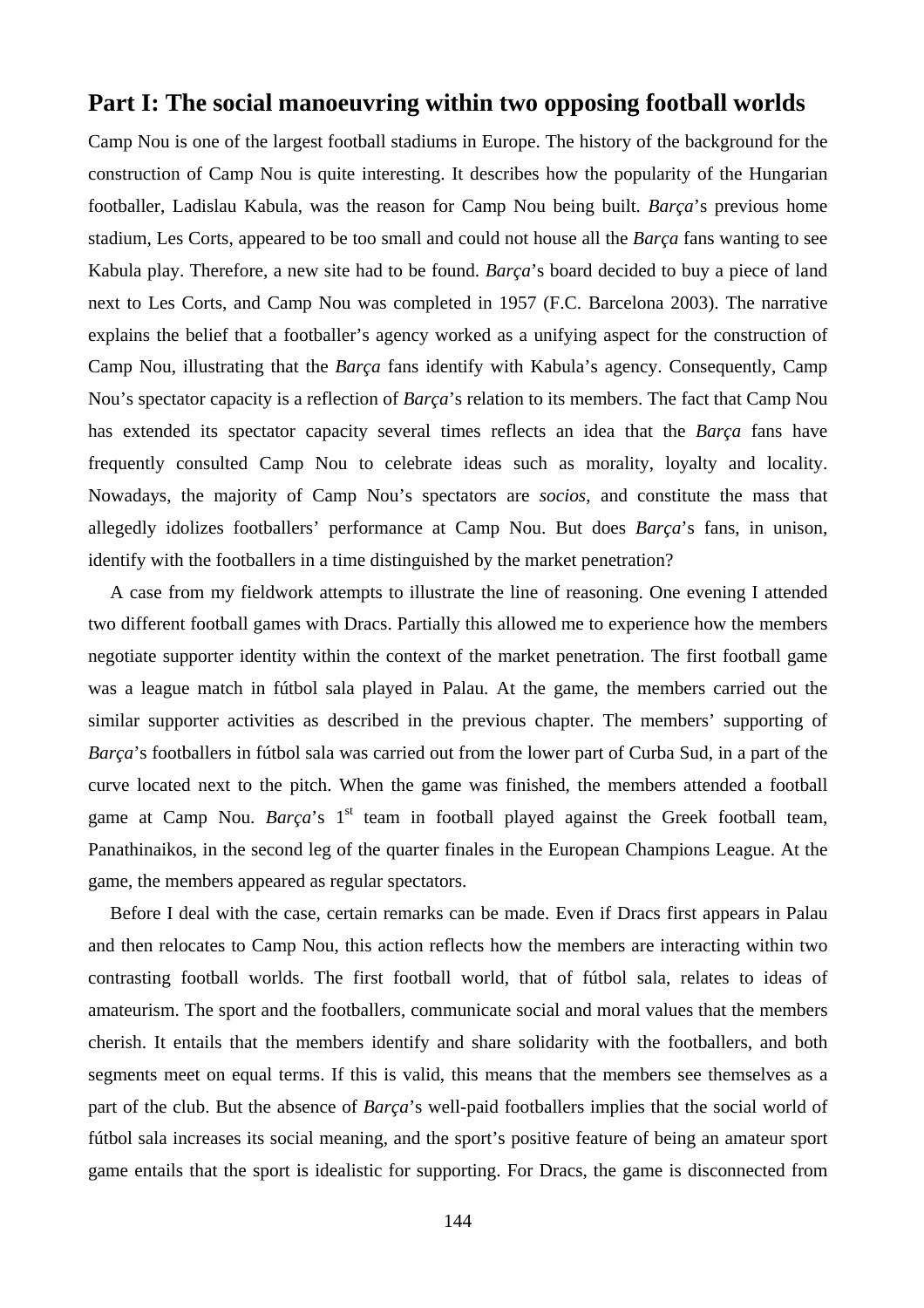the economic sphere mediating a purified supporter universe free of towering wages and exorbitant transfer fees. The second football world, that of Camp Nou, relates to professionalism and portrays the opposite. At Camp Nou, the members sense that they are not a part of the club and there is a growing distance between the members and the footballers.

The meaning of amateurism means that the footballers' agency in fútbol sala communicates social values that the members identify with. Having this social attribute, the footballers are the pole apart from the footballers performing at Camp Nou. The agency mediates social values such as locality, solidarity, loyalty, etc. One fundamental value is to be found in the footballer's agency as entrepreneur of true moral values, denoting that the meaning of exorbitant transfer fees and towering wages have a minor importance. For the members, the footballers of fútbol sala have an emotional incentive for appearing in *blaugrana* and they are not regarded as dishonest in their appearance. As these social values are dominating in the members' discourse on the footballers, the agency signifies that these footballers are seen as custodians of true sportsmanship and are therefore simpler to identify with.

### **5.2 Locating an agent of true moral values**

Fútbol sala is one of the less professionalized sports that Dracs supports *Barça* in. The sport is played indoors and is played on a handball pitch where a team consists of five players, four outplayers and one goalkeeper. Informants referred to fútbol sala as a *deporte minoritario,*[82](#page-144-0) involving that the sport is in opposition to the largest sport in Spain, football, which is organised in *La Primera División*. Fútbol sala is inexpensive to practice, for players, clubs and spectators. There is a Spanish national league that organises teams in fútbol sala and the footballers are semiprofessional. Whether or not all of the footballers are semi-professional is difficult to make any concluding remarks on. Informants suggests that the footballers are either working part-time or studying, but they are compensated enough to cover vital expenses. The technical skills of the footballers are of an outstanding nature. Fútbol sala share the traits of being a fast sport, and due to the sport being practiced and performed on small squares, high technical skills are required of the sports performers. Fútbol sala works after similar principles as in regular football. A game is played by two half's of 20 minutes, efficient playtime involving that time is running only when the ball is in play. A special system for team faults is also practiced, equal to the fault system employed in basketball. Fútbol sala is practiced and organised in other countries as well, among other in parts of South-America and in the Mediterranean. But the footballers in fútbol sala find themselves in the shade of the footballers playing at Camp Nou. So which difference can one trace

 $\overline{a}$ 

<span id="page-144-0"></span><sup>82</sup> Spanish for "minority sport". My translation.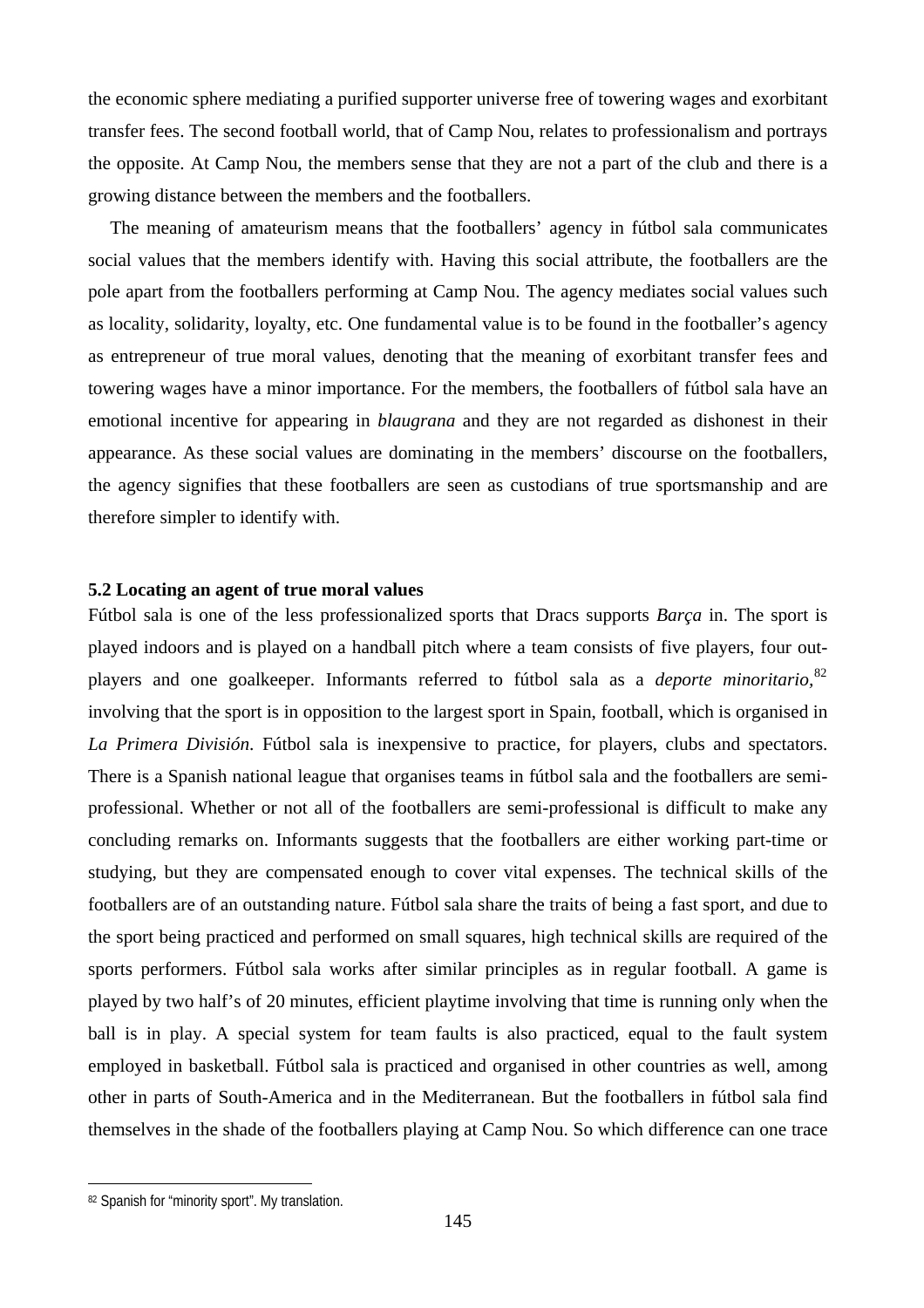between fútbol sala and football performed at Camp Nou regarding the agency of the footballers and the members identification with them? The narratives bellow explains the members' incentives for identifying with the footballers:

*"We don't value the titles and the technical level. We value the persons, their effort, and the respect they have for the support that we do. This is more important. Despite the team in fútbol sala did not win many games, when the season was over they came and thanked us for our support. By doing this, they won our gratitude. This is more important than Barça becoming European Champion in football. We don't value the trophies. Of course, we want them to win, but this is not the thing that we value the most.*" (Interview July 2002)<sup>[83](#page-145-0)</sup>

### Toni underlines that:

*"Football (performed at Camp Nou) is a professional sport and fútbol sala is an amateur sport. Fútbol sala consists of players that play because they want to. In fútbol sala, there are no professionals. The sport consists of players that after work practice and play football. But they also defend the Barça shirt. For us it has more merits. It is simpler to go to Madrid with a group of supporters consisting of 50.000 persons that helps the team to win. But it is more difficult in fútbol sala without the group of supporters, which insults and chants and so on. But the footballers in fútbol sala try to fight and they win. But nobody knows them. In contrast, Rivaldo says, "I'm the greatest!", no! The best footballer in the world is not the one that says that he is, without that people saying he is the best. Rivaldo, no, for us no, he is not the best footballer in the world. There are footballers in fútbol sala, which are much more above than Rivaldo, Kluivert, and all of those. For us, for example, if the telephone rings, and it says, "hey, I'm Rivaldo", and then; "and...!"* (Interview July  $2002$ )<sup>[84](#page-145-1)</sup>

The narratives pay special notice to the members' relationship to the footballers. The significance of winning has a somewhat reduced social meaning, while the narratives emphasis the human qualities of sportsmanship. Therefore, the footballers are seen as entrepreneurs of true moral values. A case from the fieldwork exemplifies the social relation between the footballers and the members and demonstrates an entrepreneur of true moral values. The case surrounds the idea of a footballer having an emotional incentive in playing for *Barça* and gives reasons for why the members choose to identify with him. During the fieldwork, I was familiarised with the *Barça* footballers Lincon. Lincon is a black footballer from Brazil, possessing a particular position among the Dracs. Lincon is displayed as a masculine representation of a footballer mediating moral values that the members support. Such a moral value can be established through the notion of *commitment*. Throughout the season, Lincon was often injured and did not play many matches for *Barça*, but Lincon was often seen in action. He frequently defied the bodily pain caused by the injuries. In doing so, Lincon enters into the similar moral category as the basketball players Roberto Dueñas. Lincon, like Dueñas, through symbolic means of action, becomes a solider that

 $\overline{a}$ 

<span id="page-145-0"></span><sup>83</sup> My translation. Sol explains, a female member of Dracs

<span id="page-145-1"></span><sup>84</sup> My translation.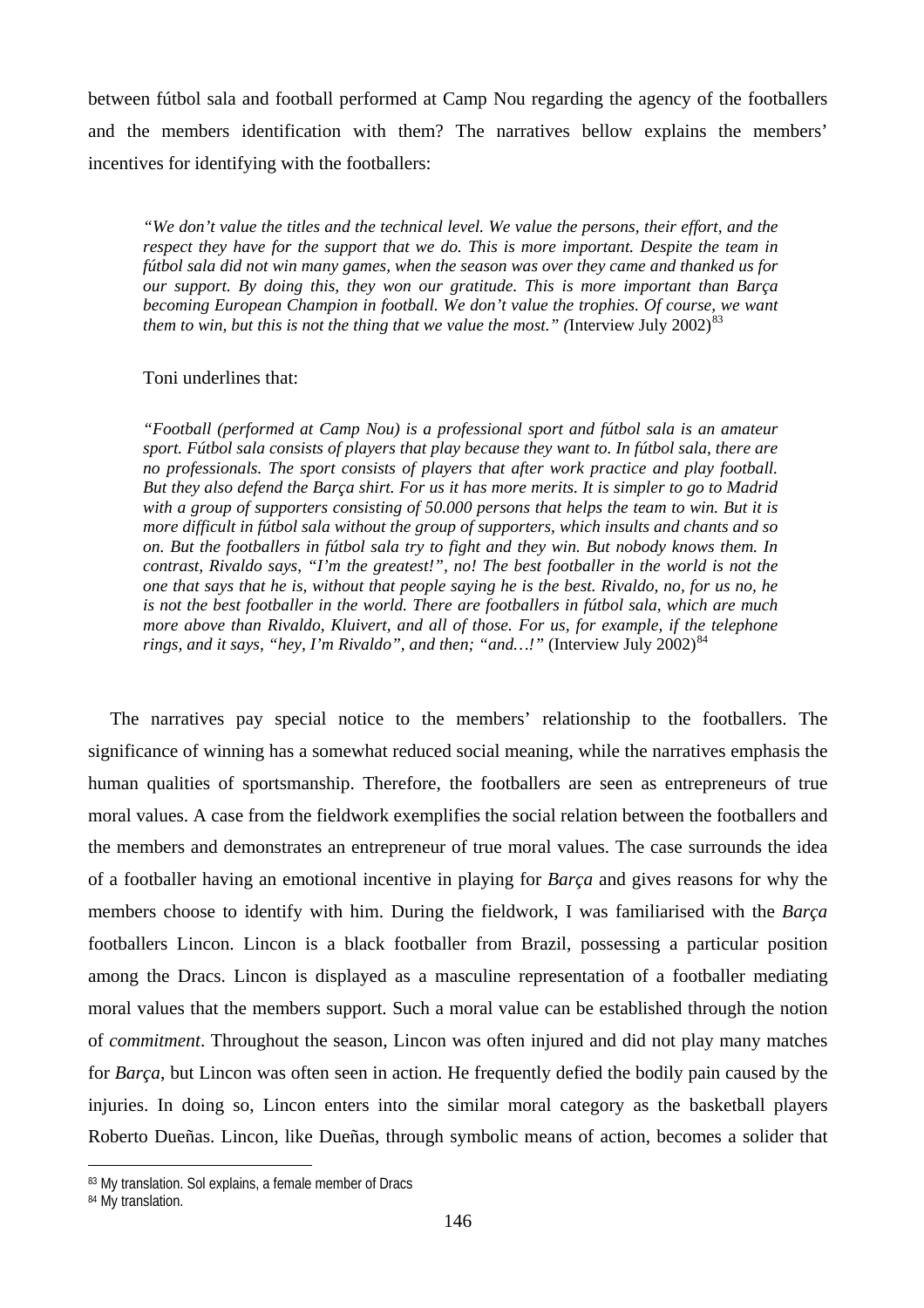sacrifices himself for a cause, to represent *blaugrana*. Lincon complies with the social value of being a footballer that feels affection for the sport that he practices. Lincon's performance is morally true and he becomes a reconciling dignitary rejecting the symbolic significance of towering wages as a motivation for representing *los colors*. The bodily pain is of a symbolic nature, meaning that to defy the pain demonstrates true sentiments for *Barça*. Lincon's bodily sacrifice for a sport where wages are without significance means that he becomes an entrepreneur of true sportsmanship.

Being ascribed the value of having commitment for *blaugrana* Lincon is an agent of a collective idea that the members identify with. The footballers and the members are running for the same cause where symbolic sacrifice for *Barça* is communicated. Because this social enterprise is accomplished without the catalysing stimuli of economic incentives, the transmission of Corinthian idealism exposes another social value: Lincon appears as an agent of *noncommodified* values, meaning that the agency includes unpolluted ideas and appears as the contrasting agency to the footballers representing *blaugrana* at Camp Nou.

Mediating commodified ideas requires some commenting. When seen from a committed supporter's perspective, it can for example be that a footballer does not have to be paid large amounts of money to play for the club. Within a committed supporter's approach of viewing a footballer, I assume, there exists rigid moral principles for what is regarded as normative actions for a footballer to perform. One normative principle mediated through supporters' discourse on footballers can be connected to that it is morally wrong to provide footballers with towering wages. When a committed supporter experiences that a footballer surrounds himself with social images associated symbols of extravagance, such as driving around in expensive cars, possessing a large house, and then display a lifestyle within Thorstein Veblen's (1925 (2000)) concept of "conspicuous consumption", indeed evokes moral reflections amongst supporters. Such social demeanour can easily be connected as the result of footballers' towering wages. The display of wealth can evolve in that those who cherish them then question the footballer's status as a true symbolic representation of a masculine symbol:

*"The combination of new wealth and celebrity placed by Beckham and Posh at the heart of a tableau of conspicuous consumption and display. Within a culture absorbed more than ever by question of style, in which television and the press are dominated by styles guides and transformation scenarios, the dress, interior decor and lifestyle of celebrities have become a focal point of media attention."* (Whannel 2002:209)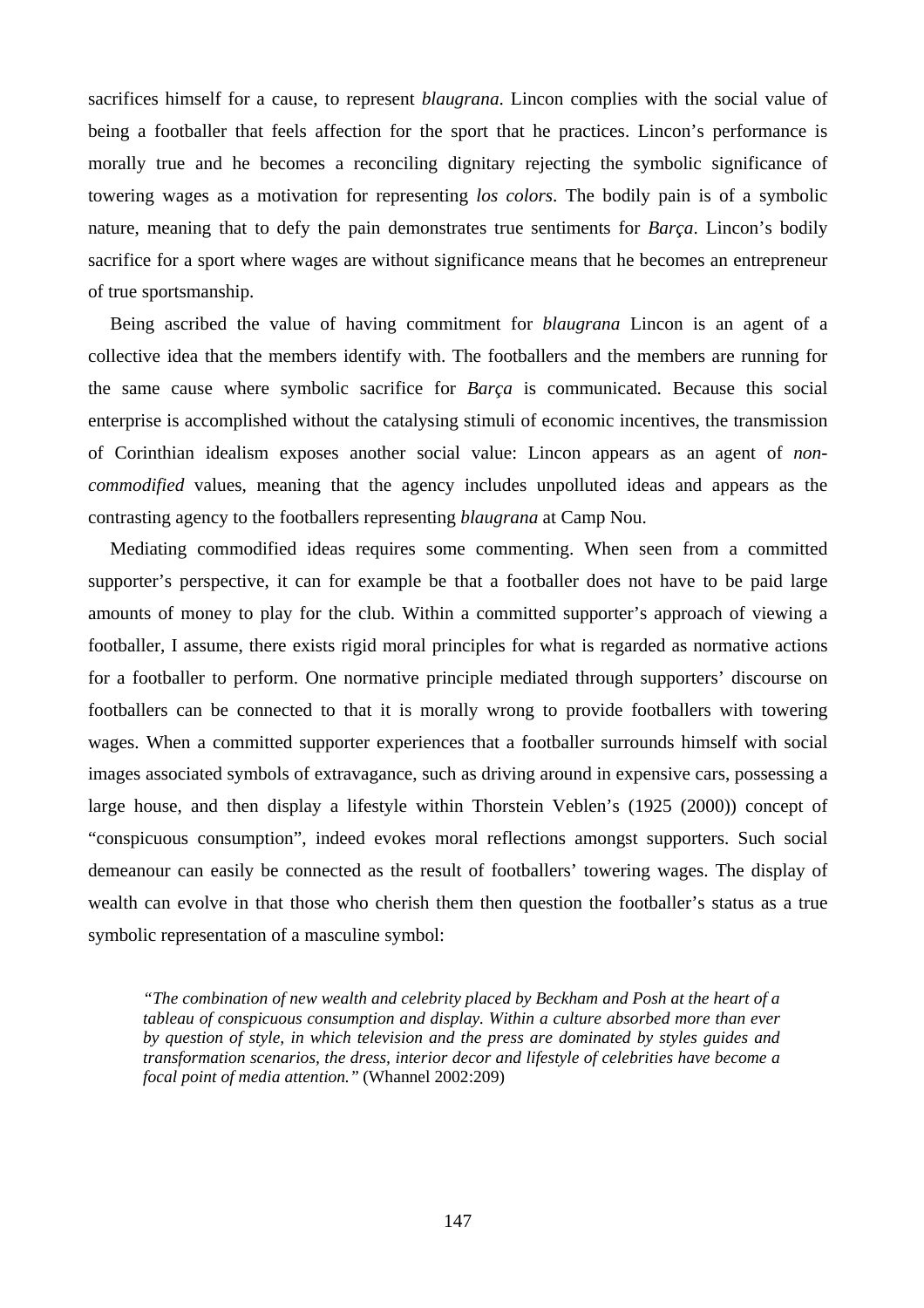The stereotypical idea of the footballer presented by the media, displays a footballer that has expanded beyond the sporting ground. It shows a picture of the footballer's personal fame, moreover, that the footballer is interacting in social spheres associated with exchange value. For instance, the media portrays certain footballers as businessmen, while in other cases, footballers are displayed as commodities that are exchanges between clubs through transfer cases. In consequence, footballers are provided commodified values. In contrast to this, Lincon's agency breaks with the commodified value, where his agency communicates the non-commodified and copes with the idea of delimiting his action within the football setting. Through Lincon's agency, one finds the ethical structure of fair-play with the supporters, something that separates him from the economic sphere. Lincon's body has not yet been attempted redefined by the economic structure and he performs his actions in an arena where he is nurtured by Dracs. The absence of capitalistic institutions means that he becomes a symbolic role model representing the true moral values of a sportsman.

Lincon being morally pure of the economic incentive in playing for *Barça* means that his agency communicates the moral value of *familiarity*. The social value of familiarity is a significant belief that the members cherish. Being accessible means that the members can converse with the footballer, and this feature separates Lincon from footballers interacting at Camp Nou. Despite *Barça*'s footballers in fútbol sala being average, their bodily sacrifice did not affect their popularity amongst the Dracs. The footballers' popularity is exemplified through the special relationship between Lincon and Sergi, one of Dracs' committed members. The social relationship surrounds Lincon's agency of familiarity, while Sergi can be seen as Dracs' symbolic envoy. The nature of the relationship shows that it is possible to possess an equal relation between supporter and footballer. Regardless of this, the social relationship was nurtured and underlined in different ways. Throughout the fieldwork, I was told that Sergi and Lincon were conversing outside Palau. Sergi explained to me that he once received an SMS-message from Lincon. Lincon thanked Sergi and the members for the support that they had provided Lincon and his team-mates. The relation between Lincon and Sergi can be grasped through other symbolic situations. The season was at its closing stage and it became clear that the team did not make it to the play-offs. At the decisive match, that *Barça* lost, Lincon expressed his gratitude to Sergi by handing him the *Barça* shirt that Lincon had used throughout the season.

In sum, the Lincon case shows how the members negotiate and adapt supporter identity in relation to a non-agent of the market penetration. The degree of amateurism in fútbol sala reflects the members' means to negotiate supporter identity. The meaning of expressing supporter identity increases its value in the absence of the agents of the market penetration. The non-attendance of well-paid footballers, the practice of merchandising, the representation of *La Directiva*, implies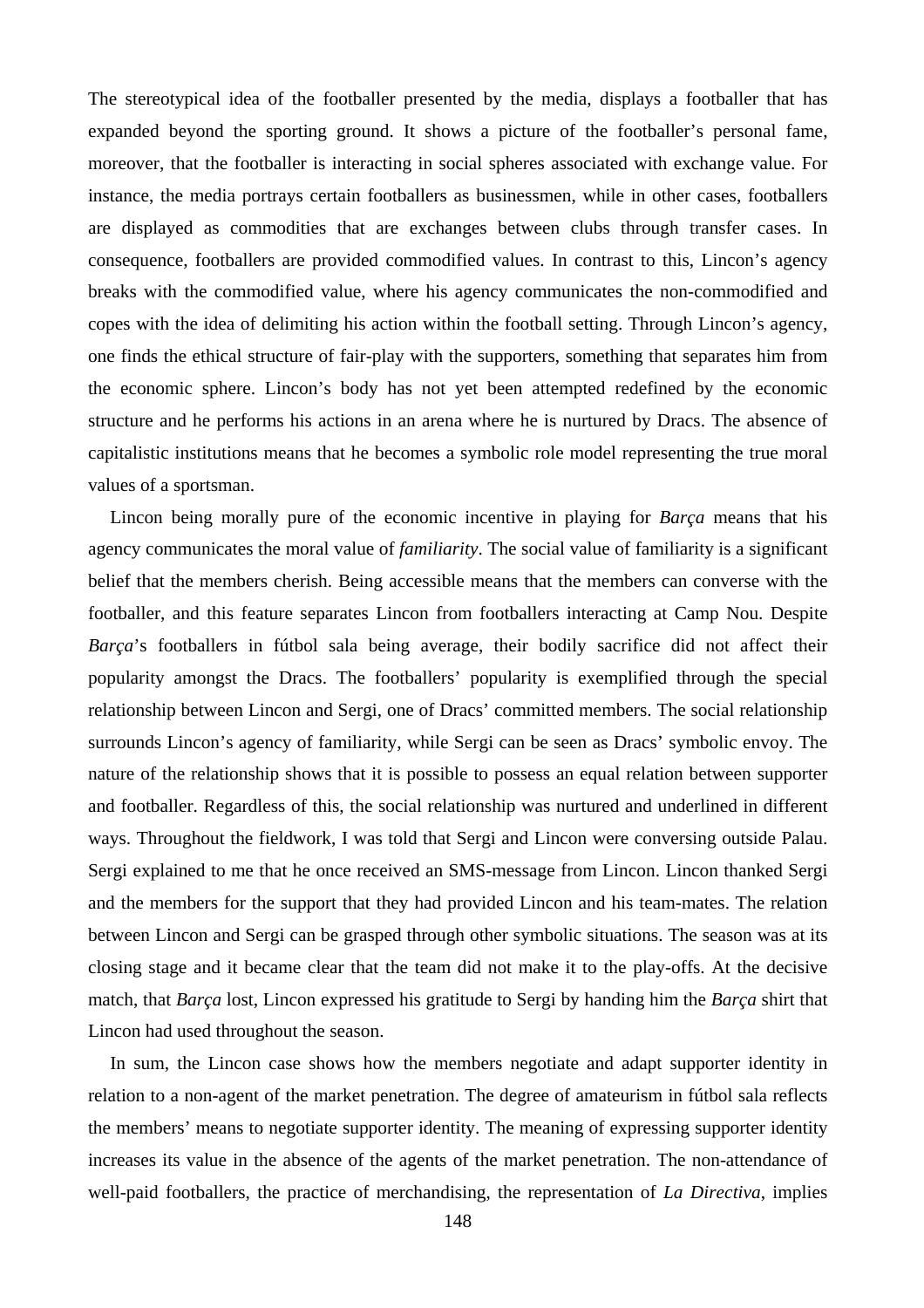that Palau and the practiced sports are important elements that enter into the members' practice of experiencing and play out supporter identity in a time distinguished by socio-cultural change.

#### **5.3 Observing Mad Boys**

The members are conscious of *Barça* being damaged by its social significance. When the members appear at Camp Nou, the members' relation to footballers has a shallow nature. If the agents of market penetration dominate Camp Nou's social space, meaning that the footballers transmit moral values that the members do not identify with, why go? Toni explained that his intention for seeing a game was connected to the purpose of studying a visiting supporter organisation's way of supporting. It involved observing how the visiting supporter organisation staged an *espectáculo*. Observing the Other had educational purposes, whereby the members could learn new approaches for augmenting their own supporting. Toni made it clear that throughout the season 2001/02, he only attended a couple of matches. One of these games was *Barça* against Panathinaikos and *Barça* against Real Madrid. The football game was irrelevant, since he was barely interested in how other supporter organisations staged a show. Toni made an explicit comparison regarding our motives for attending the football games. We were both fieldworkers studying supporter conduct. I had travelled all the way from Norway to study Dracs, while Toni walked from Palau to Camp Nou to study supporters as well. Returning to Camp Nou, for Toni, denotes as a rather strange undertaking. Being the place where he started out as a *Barça* supporter, supporting *Barça*'s footballers and then suffering the violent episode, revisiting Camp Nou implies having unexplainable sentiments. The members had different motives for attending the game. Some members expressed similar ideas to Dracs' leader, while others commented that they wanted to enjoy a game of football. Dracs' leader attended the game with the purpose of studying Panathinaikos' supporter organisation Mad Boys.

The case from the fieldwork follows the objective of being of an explanatory nature, and the example shares scores of the ritualised practices that I accounted for in the previous chapter. The members' way of attending the game in fútbol sala follows the three-divided ritualised procedure. Firstly, the members enter Palau and make their way into Curba Sud. Here the group barricades the lower part of the curve. Secondly, the members carry out the practice of supporting, involving a deep play with the footballers. Thirdly, the members un-barricaded Curba Sud and cleared away the equipment that the members had employed. Although, I will not go into an extensive analysis of Dracs' activities performed in Palau this particular evening. The preceding chapter was subject to this matter. However, a number of differences between fútbol sala and basketball are worthwhile commenting on. One difference is to be found in the lesser number of members that showed up for games in fútbol sala. An interpretation of such an observation can interrelate to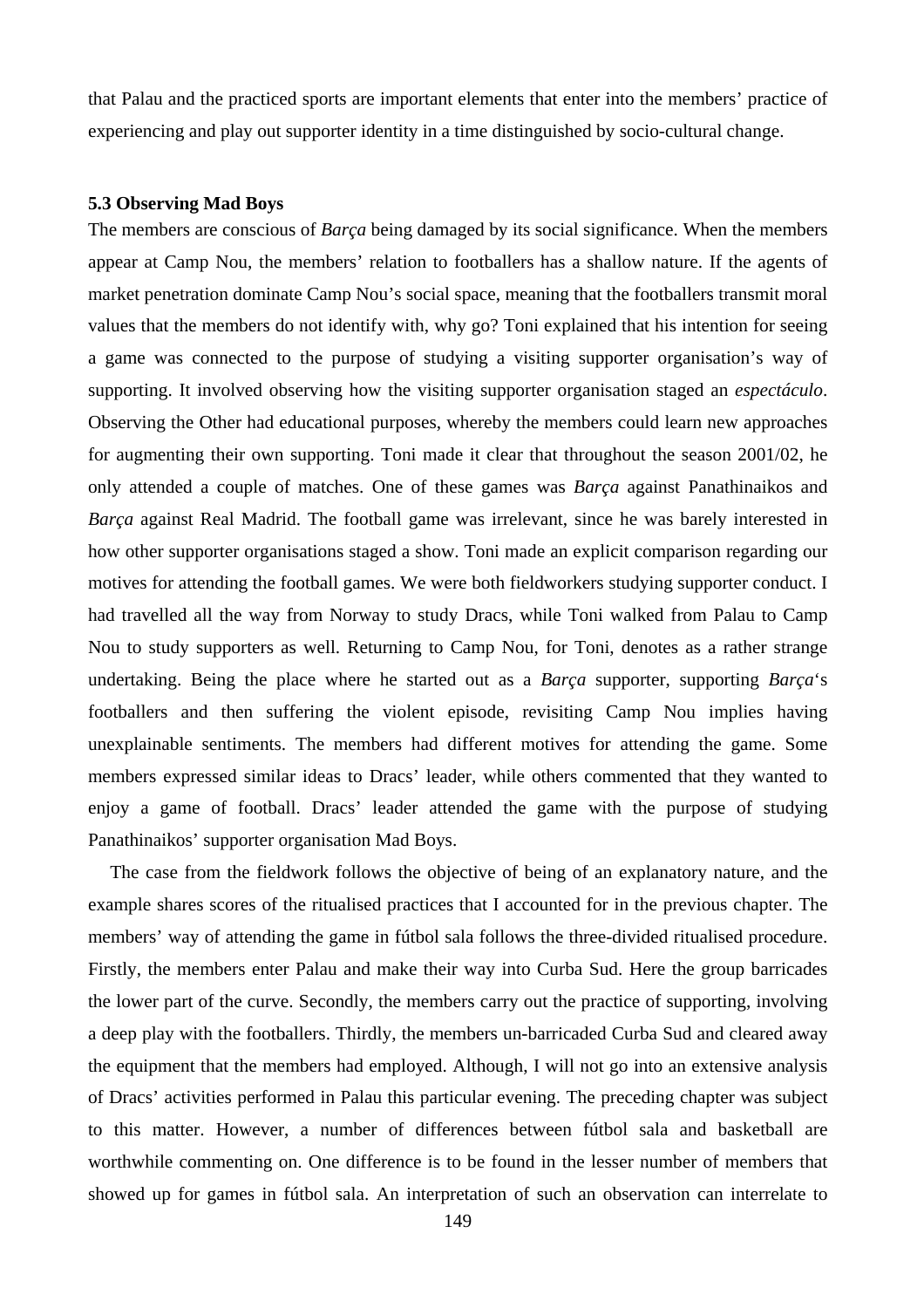members' obligation in modern life. Work and studies regularly figured as explanatory reasons for the absence of the members. The members appeared to favour modern life's obligations and gave them priority, and this is particularly reflected through fútbol sala, hockey and handball. The majority of the members did not to show up at these sports, where only a handful of loyal members regularly supported *Barça* in these sports. The members' obligations in life were also reflected at the fútbol sala game, as only ten to 15 members showed up.

Other discrepancies between basketball and fútbol sala can be spotted. The way of barricading Curba Sud at fútbol sala games, distinguishes itself through small details. The members employ a smaller numbers of *pancartas*. To barricade the curve takes less time. Other *pancartas* were utilized, the location of *pancartas*, the curtailing of the symbolic frontiers, a less developed routine of evaluating the aesthetic nature of hanging up the *pancartas*. Barricading Curba Sud in other sports than basketball is provided with an added contextual meaning. In hockey, several of the players are from Argentina. Aiming to express the members' solidarity with the Argentinean hockey players, the Argentinean flag was regularly placed amongst the *pancartas*. In fútbol sala, in order to express solidarity with the Brazilian footballer Lincon, the members also located the Brazilian flag amongst the *pancartas*.

Supporting *Barça* in fútbol sala, the members carried out less practices. From time to time, the members skipped certain practices that normally were carried out at the basketball games. This included the vending of merchandise, a less intensity in chanting, less use of drums and flags, omitting to chant the *Barça* hymn's first playback, etc. Observations argue that the social attractiveness of a sport determines which practices are performed. This also influences how well the practices are carried out. Bringing the practice of *tifo* into light provides further knowledge to this supporteristic dilemma. While the *Barça* hymn was played for the second time and the *Barça* footballers came running out from the wardrobe, Dracs began performing the compulsory *tifo*. The *tifo* was carried out from the barricaded part of Curba Sud and each member was provided with a banner. From a specific location inside Curba Sud, each member commenced waving the flags as Dracs chanted the *Barça* hymn. Comparing the performance of the *tifo* at the basketball game with the *tifo* carried out at the game in fútbol sala, a number of differences can be identified. Firstly, the advanced choreographic nature differed. Secondly, there was not carried out an extensive planning to perform the *tifo*. Thirdly, the use of the placard to transmit the message to the players was absent. In sum, the practices carried out by Dracs render the equivalent principles as described in the previous chapter. The notion of expressing locality and the underlining of Dracs' extended role of the team were communicated through the performance of the *tifo*.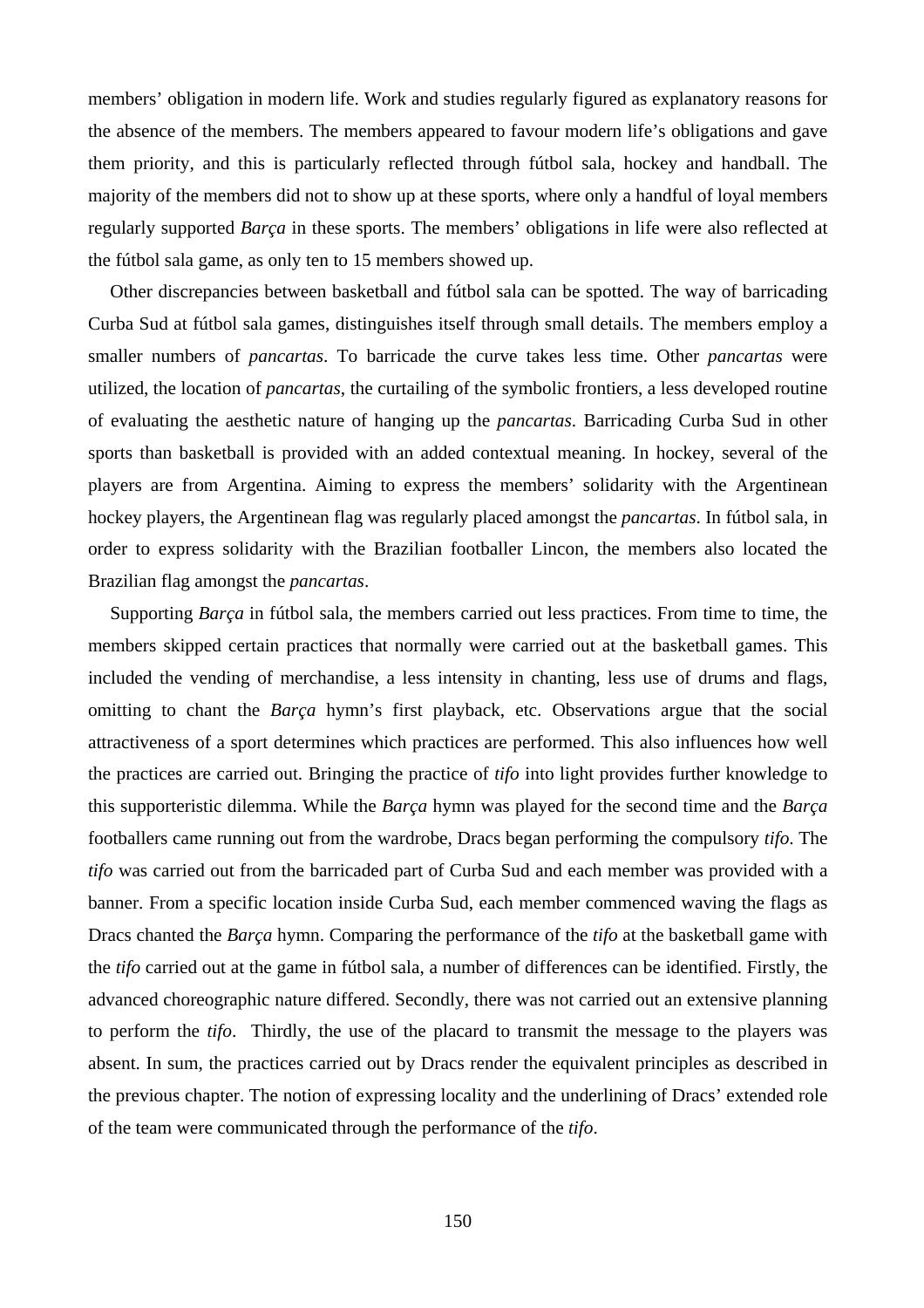Prior to the Champions League, I made a number of walkabouts on the campus. At various occasions, retailing *socios* regularly approached me with the intension of vending tickets. Since the club was not vending tickets to the public, the social actors of the black market were permitted to delineate the value of the tickets. This I had to take into consideration in order to attend the game. I am raising this issue because my intension for the evening was to employ the black market. Eventually I was not required to make use of the black market due to that an unexpected situation occurring. Previous to my attendance in Palau, I arrived by detecting that the members had already barricaded Curba Sud. I phoned up Toni and awaited further instructions. The group was to meet an hour before the game in fútbol sala, but the members were already present in Palau. Through Palau's windows, I distinguished Dracs' *pancartas*. Afterwards, Toni met me at the main entrance. The football game at Camp Nou was subject for discussion. I explained to Toni my practice of purchasing tickets from the black market. Toni responded that I had paid too much for the black market tickets and therefore I could use one of his *carnets*, involving that Toni is a *socio*, and he has a season ticket for Camp Nou. This entailed that I followed the group for the evening. Originally, and following Dracs' principal idea of attending games at Camp Nou, my plan for the evening was to attend the football game on an individual initiative. But for a short time, I would enter the role of the *socio* and be admitted entrance to Camp Nou together with the other members of Dracs.

The football game in fútbol sala commenced. The members carried out the practice of chanting. But the members were accompanied by a group of non-Dracs acquaintances. Because the game in fútbol sala was played a couple of hours before the game at Camp Nou, a large number of *Barça* fans were assembled outside Palau. It gave the impression that Palau's gates were open for public admission. This implied that the *Barça* fans were leaving and entering Palau. A minor group of *Barça* supporters used this occasion to hook up with Dracs. Passing Dracs' symbolic border, they jumped over the *pancartas*, and shortly after started to chant and support *Barça* in alliance with the members of Dracs. The minor group of non-Dracs affiliates were apparently acquaintances of the members. Judged by their behaviour, the assembly of the non-Dracs affiliates were visibly under the influence of alcohol. The group of four chanted along with Dracs, enlarging the group of *Barça* supporters. But the group left minutes before the game at Camp Nou began. *Barça*'s fútbol sala team lost the game and the members commenced with the un-barricading process of Curba Sud. *Pancartas*, drums, banners and other types of equipment were quickly placed back to their original spot. The members split into small groups, comprising of pairs or groups of three to four members. The members swapped their self-designed merchandise with other types of outfit making them unrecognisable as members of Dracs. In doing this, the members symbolically transformed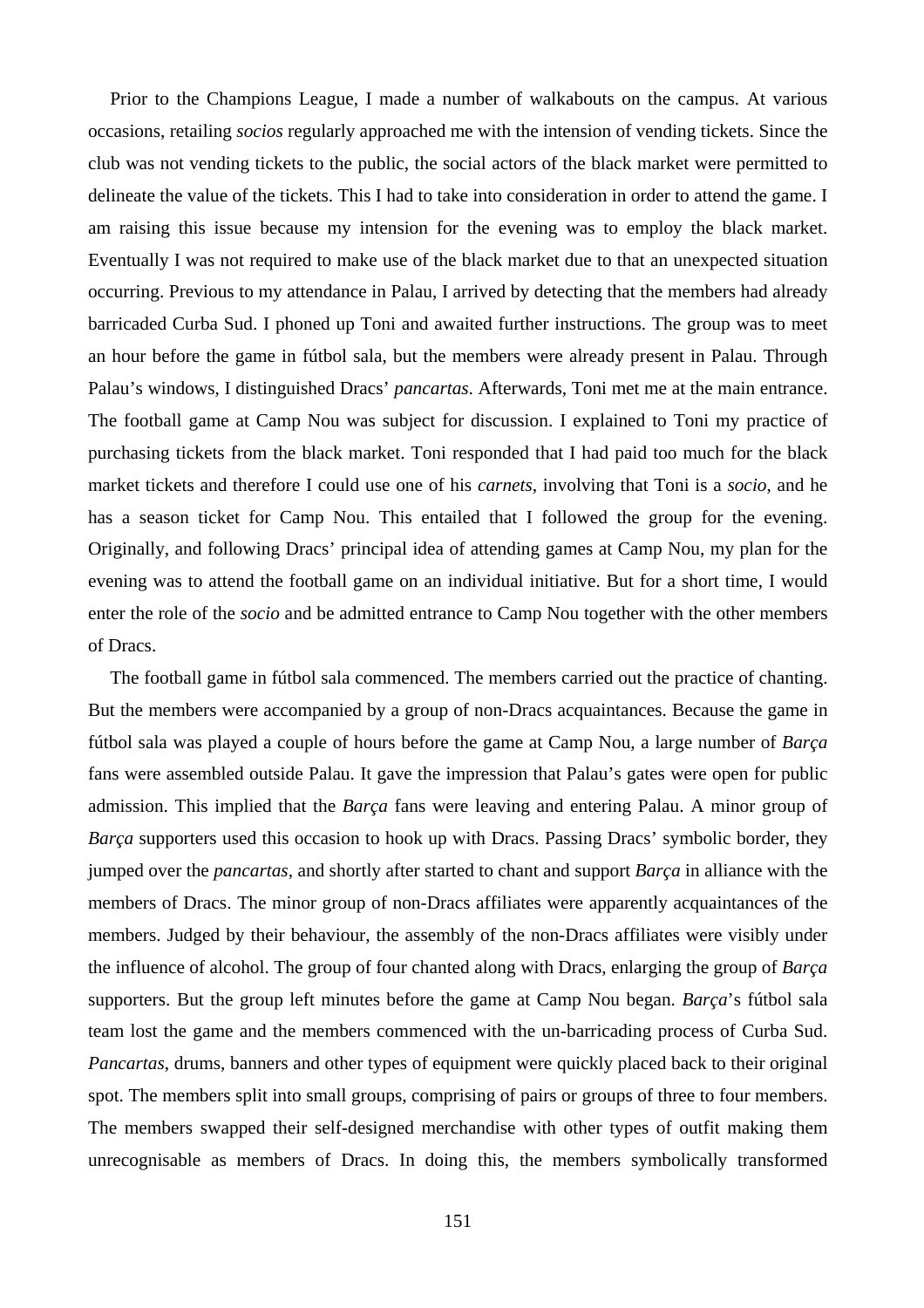themselves to *socios*. Dracs dissolved as a supporter organisation and the members dispensed themselves to various places at Camp Nou.

About ten or 12 members attended the game at Camp Nou. But certain members hooked up again as they relocated inside Camp Nou. The members attending the game in Palau decided to enter the giant football stadium in groups. The group that I accompanied entered Camp Nou last. The fraction had to hang around for Toni's girlfriend, Sol, which came directly from work. Sol did not have a *carnet* and had to use one of Toni's *carnets*. The remaining group was waiting outside Palau and Dracs' leader was frequently calling his girlfriend, making enquires on her geographic location. The traffic situation in Barcelona involved that Sol was a bit delayed. With the intention of not missing large parts of the game, the last group decided to relocate to a place next to one of Camp Nou's wickets. Ahead of making the decision, the group was approached by a group of individuals. A group of *Barça*'s handball players drew nearer and the players conversed with Dracs' leader. Toni started to be a bit concerned about the absence of his girlfriend. While the group, relocated to a gate next to Gol Sud, a thunderous shout rose from Camp Nou. The Mad Boys celebrated Panathinaikos' goal. In contrast, the members of Dracs were standing outside Camp Nou waiting for Sol. Later, Sol arrived and the group moved towards one of Camp Nou's many entrances. The members headed for the equivalent location that had been Sang Culé's former hangout. Now it was approached with the purpose of observing Mad Boys.

### **Part II: Locating incentives for Dracs' shallow play**

The members' practice of appearing as an assembled supporter organisation in Palau, where the group distinguishes itself as a visible extension of *Barça*, the contrasting practice of appearing as anonymous spectators at Camp Nou, deserves further commenting. It emphasizes how the members negotiate supporter identity in relation to express solidarity with players representing *Barça*. Expressing solidarity means to carry out the practice of supporting and the staging of an *espectáculo*, involving a deep play. The shallow play with *Barça*'s footballers at Camp Nou means that the members are not communicating solidarity. The difference between the deep and the shallow play, suggests that Camp Nou's footballers are violating the members cherished moral values. It means that the members have no rigid loyalty to the footballers. However, is it possible to identify the moral and social values that Camp Nou's footballers violate?

Turner's (1969) theory of different types of communitas is of analytical assistance. One imperative incentive for linking Turner's theory into the discussion relates to how communitas is connected to forms of human solidarity. Turner distinguishes between (1) *existential* or *spontaneous* communitas, which is the direct, immediate, and total confrontation of human identities that tends to make those experiencing it think of mankind as a homogenous, unstructured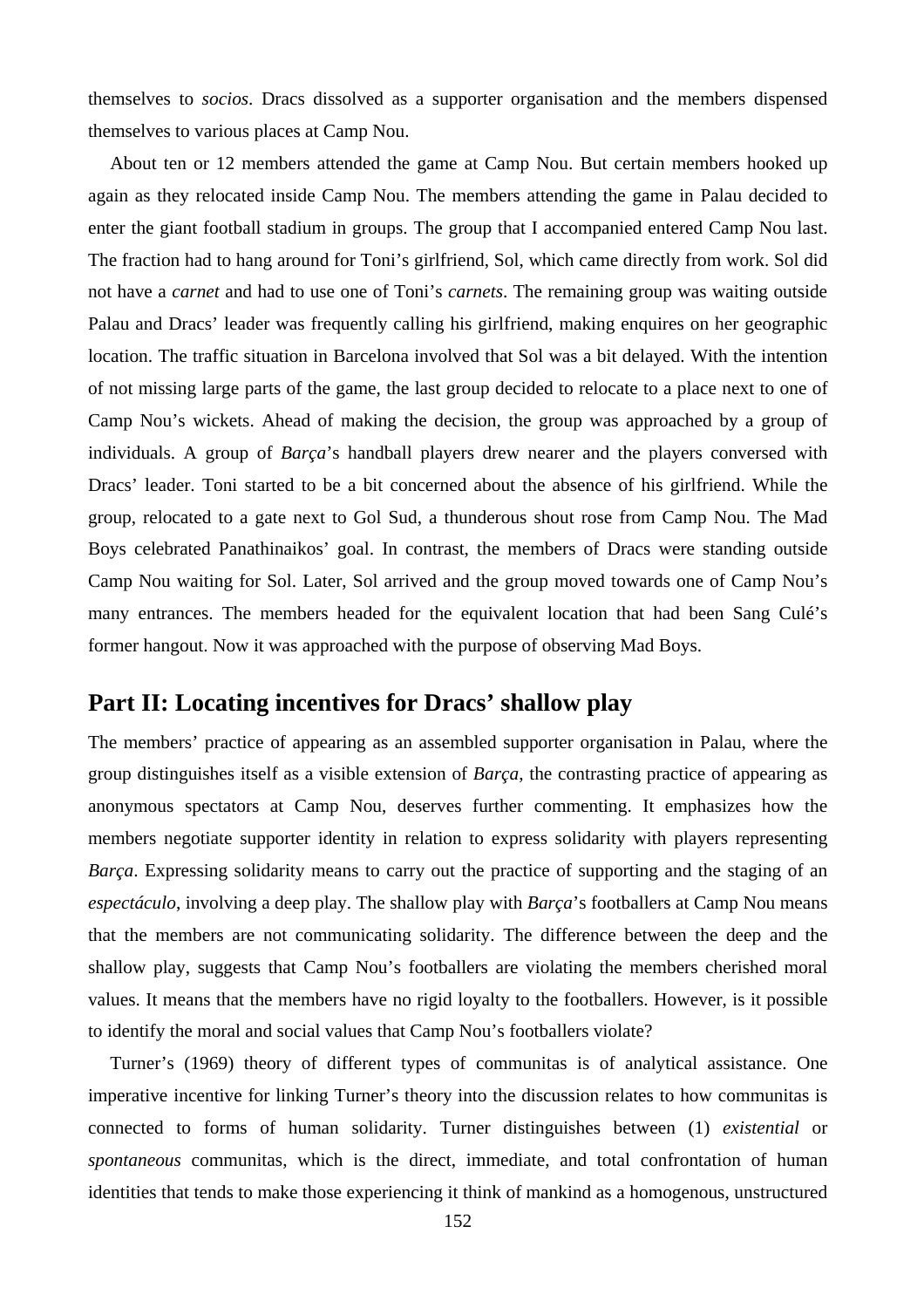and free community. An example of an existential communitas can be a happening or a short event that binds individuals together. The second (2) type of communitas relates to that of the *normative*. This is a type of communitas where social bounds between individuals need to mobilize and organise resources in order to keep members of a group alive and thriving. Such a communitas requires a degree of social control amongst members. The third mode (3) of communitas is that of the *ideological*. Ideological communitas is an attempt to describe the external and visible effects – the outward form; it might be said – of an inward experience of an existential communitas.

What suggests that we are dealing with a case that can be distinguished as a communitas? This can be recognised through Dracs' necessity of being manifested through a temporal event. The communitas materialises within the milieu of the game in fútbol sala and the members' appearance at Camp Nou. But the members communicate distinct forms of solidarity. Based on the empirical material presented, forms of solidarity can be located. Firstly, the members communicate solidarity with *Barca*'s footballers in fútbol sala, through the performance of supporting the footballers. Secondly, solidarity is communicated amongst the members. Thirdly, means of solidarity is also communicated through the member' action of supporting *Barça* with the other supporters. The members' way of sharing solidarity with *Barça*'s footballers in fútbol sala is negotiated by a process of social interplay through specific social circumstances. Such a specific social circumstance is the interplay between the footballers' agency in fútbol sala and the members' ascribed moral values of the footballers, etc. The moment when the members close down their practice of supporting raises two important questions. Firstly, are we still coping with a communitas? Secondly, is there a social fissure in communicating solidarity through the communitas? Answering the first question, interpreting the whole evening as a temporal event, I claim that we notwithstanding are dealing with a communitas. Commenting on the latter question, the moment when the members leave Palau and enter Camp Nou, the members' way of communicating solidarity alters. From the communitas, one another type of solidarity emerges. This solidarity, pinpoints to admire another supporter organisation's practice of supporting. While the members appear in Palau, the practice of supporting deals with communicating solidarity with the footballers. In contrast to this, the non-supporting of the *Barça* footballers performing at Camp Nou, implies that Camp Nou's footballers are violating the members' moral ideas and the members have no fix loyalty to the players. This suggests that one needs to locate the social and moral values that Camp Nou's footballers are violating. It means to discuss which role the market penetration plays for the display of the members' shallow play.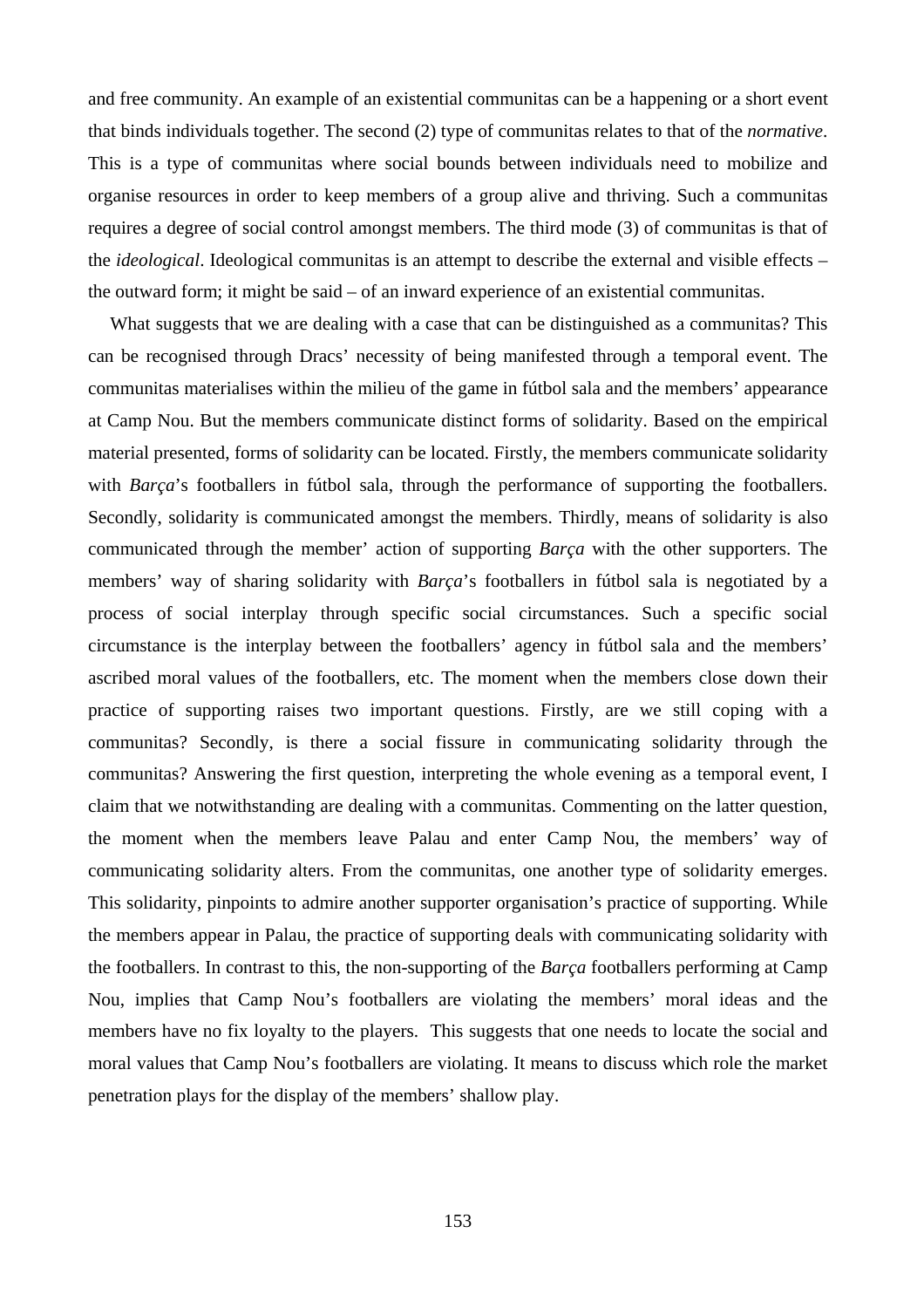### **5.4 Shallow play – the violation of locality**

The social value of *locality* is a social attribute that distinguishes the footballers of fútbol sala from Camp Nou's footballers. This peculiarity influences the members' way of expressing solidarity and determines if the members have a rigid loyalty to the footballer. Despite dealing with two contrasting football worlds, there are certain common denominators between the sports. Both sports deal with *Barça* and the issue that a football team should be made up of local players. Locality in such a case, communicates that a *Barça* footballer should origin from Catalonia. For the members, the meaning of locality is seen to have more validity amongst the footballers in fútbol sala. Several footballers in fútbol sala have social origin from Catalonia, something that simplifies the members' project of expressing solidarity. It was claimed that the *Barça* players, who performed in the less professionalized sports, were more conscious of socially and culturally adjusting to Catalan norms and values. Lincon was often projected as an agent that had the determination of adapting to Catalan norms and values and understood *Barça* as Catalonia's leading representation. Such a social acknowledgment also renders the idea of demonstrating loyalty to *Barça*. In contrast to this, Camp Nou's footballers violate the members' idea of locality.

### *"Before it was many Catalan footballers, but now there is none."* (Interview July 2002)<sup>[85](#page-153-0)</sup>

Then, what part does the market penetration play in bringing cultural fusion to the meaning of locality? While Johan Cruyff was *Barça* coach, the club had a number of footballers with social belonging to Catalonia; moreover the club had footballers that purportedly understood the meaning of *Barça* as Catalonia's leading symbol. Several of *Barça*'s footballers had partaken in the club's own education program of young footballers. Pep Guardiola, Albert Ferrer and Sergi were amongst the footballer that had been to *La Masia* and therefore reinforced the notion of locality. Lien (2001:107) brings about a case in regards to the Bulgarian footballer Hristo Stoichkov. The footballer achieved *Seny* or *Catalanitat*, said to be Catalan values that immigrants begin to posses after staying in Catalonia for some time. Stoichkov opened a restaurant, learned Catalan and supported Catalonia's claim for independence, all symbolic actions attempting to reinforce the notion of locality. But as new trainers and footballers started to have a dominating position in the *Barça* setting, the notion of locality became endangered. This is connected to how *Barça*'s football team nowadays allegedly is made up by footballers that do not originate from Catalonia or do not adapt to Catalan norms and values.

 $\overline{a}$ 

<span id="page-153-0"></span><sup>85</sup> My translation. Dracs' leader explains.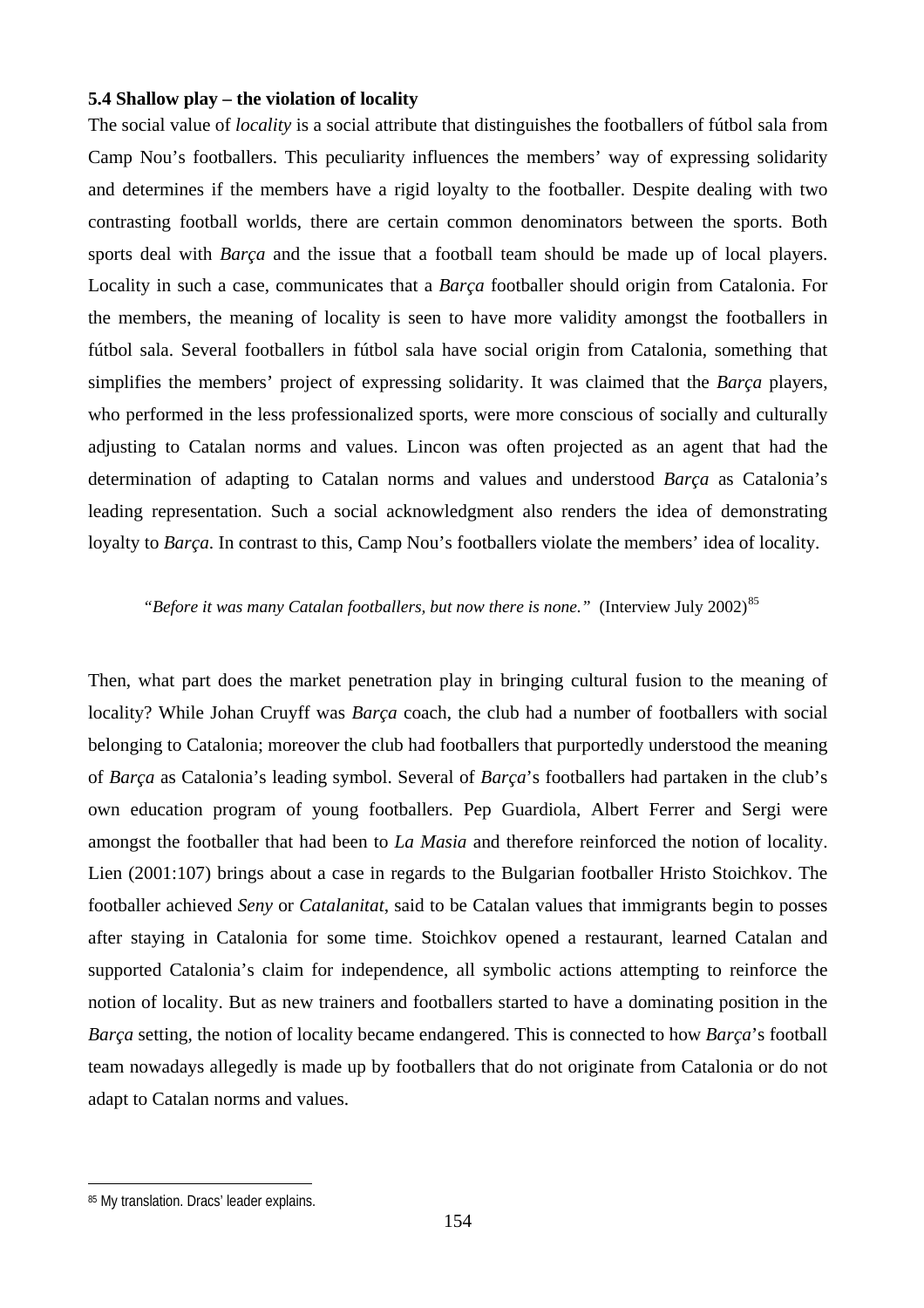The actions of the Dutch trainer Van Gaal, provides an explicit example of how *Barça*'s notion of locality is endangered.[86](#page-154-0) Van Gaal was *Barça* trainer twice. One of his first actions was to acquire new footballers. His means of buying new footballers give the impression of being a zerosum game. His first tasks appear to be the job of evaluating the club's stable of footballers. Footballers that did not fit into the coach's scheme were either sold or told to find a new employer. Taking over as coach, the Dutchman made repairs on *Barça*'s stable of footballers. Mainly it involved selling off footballers with strong local ties and bringing in new footballers. Buying and selling footballers becomes therefore an important source in explaining how the market penetration gained importance. Van Gaal seemed to be provided with an amount of money to buy footballers by club officials. The sell off of footballers implies that the coach could have extra currency to acquire new footballers. Consequently, in transfer cases it is important to question the social origin of the new footballers that a coach brings to a club. Van Gaal was coach in a period when the repercussion of the Bosman-verdict started to take effect. The ramifications can be reflected through the new footballers arriving having a different social origin to *Barça*'s locality. During Van Gaal's period as coach, *Barça* started to be dominated by foreign footballers, where new profiles emerged. Despite *Barça*'s footballers were idolized during Cruyff, the subject that distinguishes the new type of footballer is nationality and wages.

The club being dominated by foreign footballers addresses the subject of *Barça*'s collective representation. In conversations with members, the lack of Catalan footballers pointed towards it being unfounded to claim that *Barça* is a representation of Catalonia. Instead the situation is turned around. The other football club located in Barcelona, Espanyol, finds itself in a rather perplexing position. The majority of the club's footballers are from Catalonia. Espanyol has traditionally been linked to the Spanish national identity and the Spanish state. Moreover, this is a cultural representation often projected by Espanyol's supporters. The idea of Espanyol having such collective representation turns out to be a strange undertaking considering that the club has more Catalan footballers than *Barça*. Such an argument merely enters into the numerous social inconsistencies concerning the field of football. Throughout *Barça*'s modern history, the club has been dominated by international footballers. Although *Barça* has always been fronted as a representation of Catalonia, the large profiles that have been assigned the task to represent the club, have seldom had the same origin as the club claims to represent. Among the mentioned footballers we find; Maradona, Ronaldo, Gary Lineker, Michael Laudrup, Ronald Koeman, etc. However, if we try to comprehend a football club's collective representation through the individual role of a footballer, moreover, pinpointing to the footballers social origin, *Barça*'s

 $\overline{a}$ 

<span id="page-154-0"></span><sup>86</sup> See Lien (2001) for further examples and analysis, where Lien's analysis on Gulliermo Amor's departure from *Barça* is illustrating.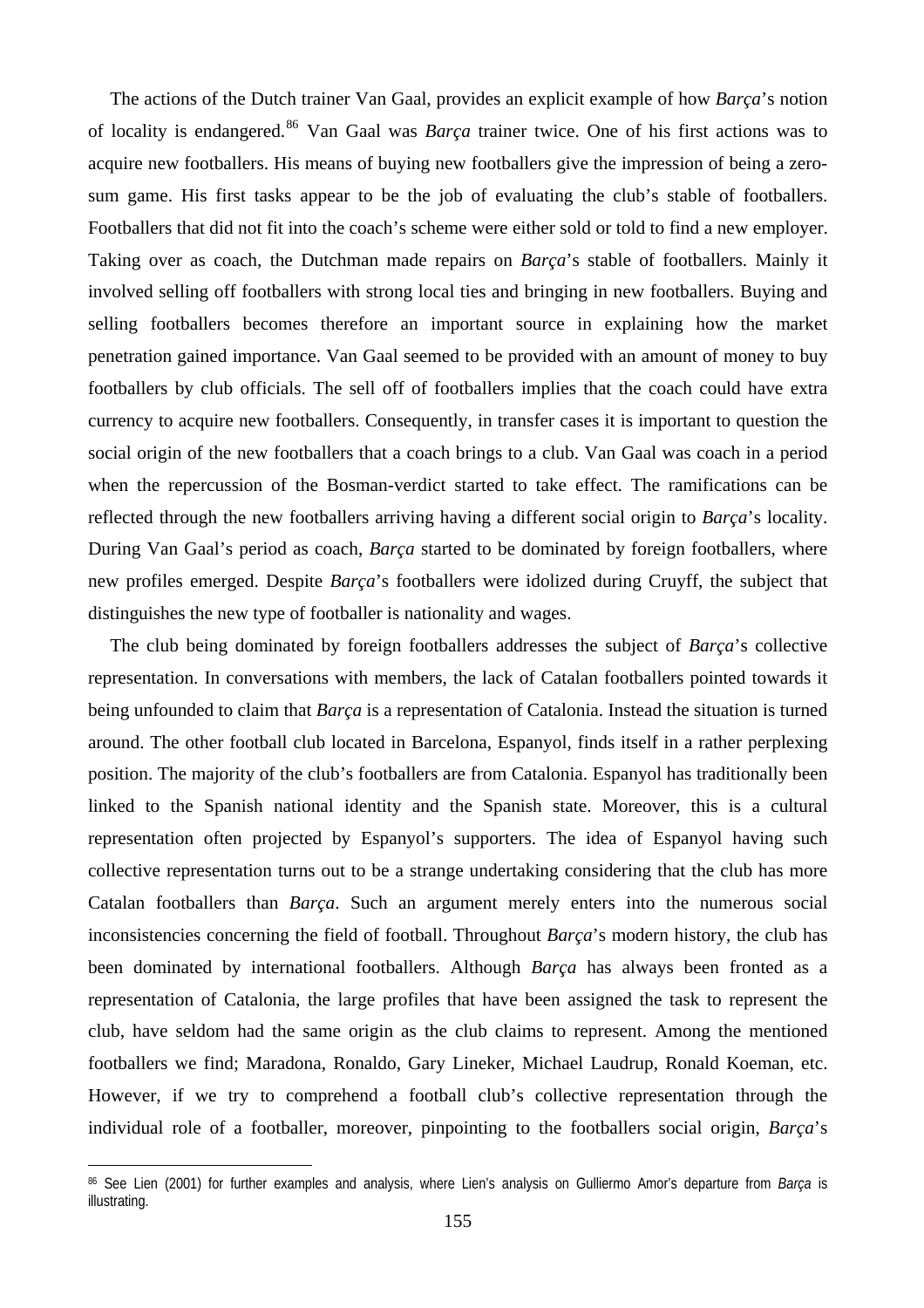collective representation is negotiated by the members of Dracs. With the arrival of new footballers, following the glory days of Cruyff, the dominating issue of footballers' transfer fees and towering wages emphasizes that *Barça*'s collective representation is being negotiated.

### **5.5 Shallow play - the significance of the commodified**

Does the practice of appearing as unidentified spectators at Camp Nou, narrate an inward experience? Does the members' shallow play at Camp Nou introduce another social value that *Barça*'s footballers violate? I claim that the members' shallow play can be identified through another social value, that of the *commodified*. Since the 1980s, multinational companies seem to have struggled in fabricating social imageries of a company's name or logo as a legitimate part of a consumer's everyday life. More interesting is how this social process manifests itself in the field of sports. Naomi Klein's (2001) description of the American multinational company Nike is in particularly interesting. Following the analytical congruence of Klein's examination, Nike appears to employ a strategy projecting an idea that the use of Nike's sportswear is a natural part of the sports setting. The consumer is lead to believe, that it is imperative to dress up in Nike's sportswear when the consumer goes to the gym.

Nike's master narrative seems to tell the consumer that the use of Nike products is a way of life and enters into a lifestyle scheme. Nike's master narrative is utterly strengthened by signing on advertising deals with sports performers such as Michael Jordan. Jordan's fantastic basketball skill, such as hanging in the air in distinct manner, earning him the moniker "Air Jordan", moreover, being a symbolic rejuvenation of a masculine sports hero, partially assists Nike and Jordan in narrating that purchasing of sportswear is a legitimate action. Jordan is a globalised sports hero with millions of fans that identified with him. As Jordan performs dunks and strolls through the air, dressed up in a distinct sportswear, the sportswear is *not* monopolised, but instead, his adherents are provided a chance to be like him. Fans seem to be offered a possibility to be like Jordan merely by procuring Nike sportswear. Therefore, we can locate a new market segment, consisting of fans:

*"Through his agency Pro-Serv, Jordan capitalized on the 'sneaker' as an essential element of black urban street style through his promotion of Nike footwear under the signature of 'Air Jordans'. The 'sneakers' or 'trainer' universally represents youth, hedonism and the individualization of consumption. Indeed, in many respects, the style wars of the 1990s' have been fought on the feet of millions of people, for whim the trainers represents the ultimate in 'hip', 'cool', and 'chic'."* (Boyle & Haynes 2000:97)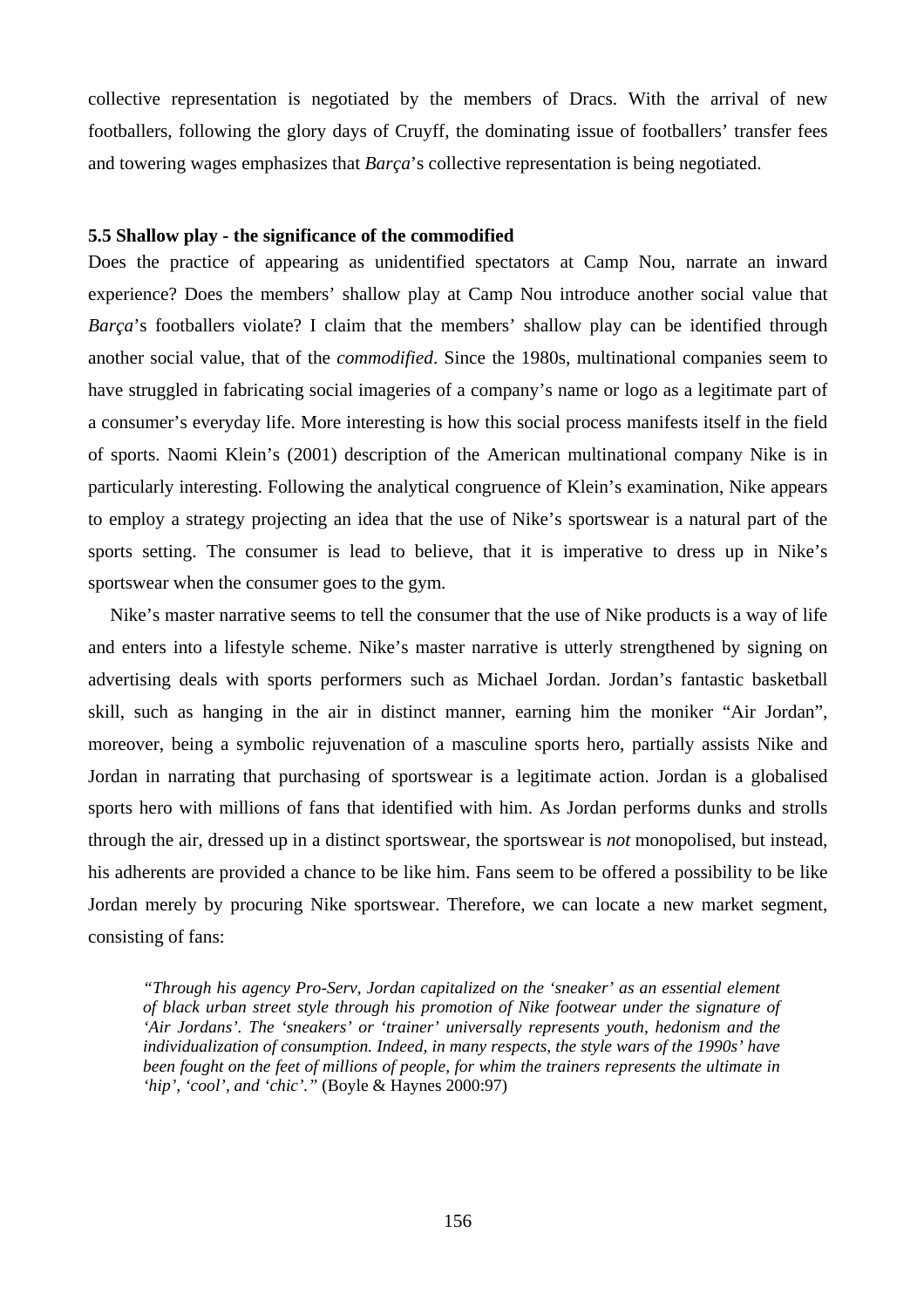On the agenda to multinational companies, moreover, their collaboration with agents in the field of sports reflects how a new mainstream culture is projected. Transmitting social ideas that sportswear is a natural part of the African-American culture, illustrates a tendency of how mediasports production and marketing interests transform sports performers into a cultural category. The collaboration between marketing interests and agents within the field of sports reflects how the relation between sports performers and the audience transforms into being producer-consumer orientated. The incursion of multinational companies into the sports field, to a sense, is a market penetration. But the defined market segment appears to be active in the act of consuming, implying that the purchasing of merchandise reflects a meaningful human practice. Despite media playing a significant role in projecting stereotypical ideas of a culture, it also involves social transmission of commodified values through the sports performer. In contrast to this, is it possible to locate this in the milieu where the members of Dracs interact, furthermore, what role do the footballers play?

The *Barça* footballers seem to partake in transmitting commodified values. This can be related to the club's collaboration with the sportswear manufacturer Nike. Here the practice of merchandising plays a significant role. Let me illustrate this with an example I experienced during the fieldwork. Prior to a football game I was strolling around on the *Barça* campus, a couple of weeks before the start of the 2002 World Cup. Outside Camp Nou, it was a teeming street life. It looked like that such occasions were regularly employed to distribute flyers for commercial purposes. Frequently I observed how individuals approached me handing me a note containing a message. One time I was handed a flyer containing a strange message, which I could not figure out. Recognisable through the note were drawings of faces, drawings of famous *Barça* footballers. This included the faces of Javier Saviola, Carles Puyol and Luis Enrique Martínez. There was no indication that they had a relation to *Barça*. On the note was printed an Internet address, implying that if one consulted the web site, one could obtain a solution to the enigma. I consulted the web site but did not become any wiser. The mystery remained unsolved. Shortly after I received the note, I noticed that a commercial ad was running on Spanish television. It possessed numerous similarities to the acquired note. I shortly discovered that the acquired note was part of an advertising campaign. It was part of Nike's advertising campaign in connection with the company's launch of a new sportswear collection. It was an advertising campaign that took place prior to the World Cup. Several leading footballing celebrities participated in the commercial showed on worldwide television. After the World Cup, the advertised sportswear could be purchased in *Barça*'s department store *La Botiga*. However, the interesting parallel to the Jordan/Nike case is how *Barça*'s footballers run into an identical project. *Barça*'s footballers, like Jordan, are projected as masculine sports heroes through the advertising campaign mediating a message to the fans. *Barça*'s fans are proposed the option to be like their football heroes by buying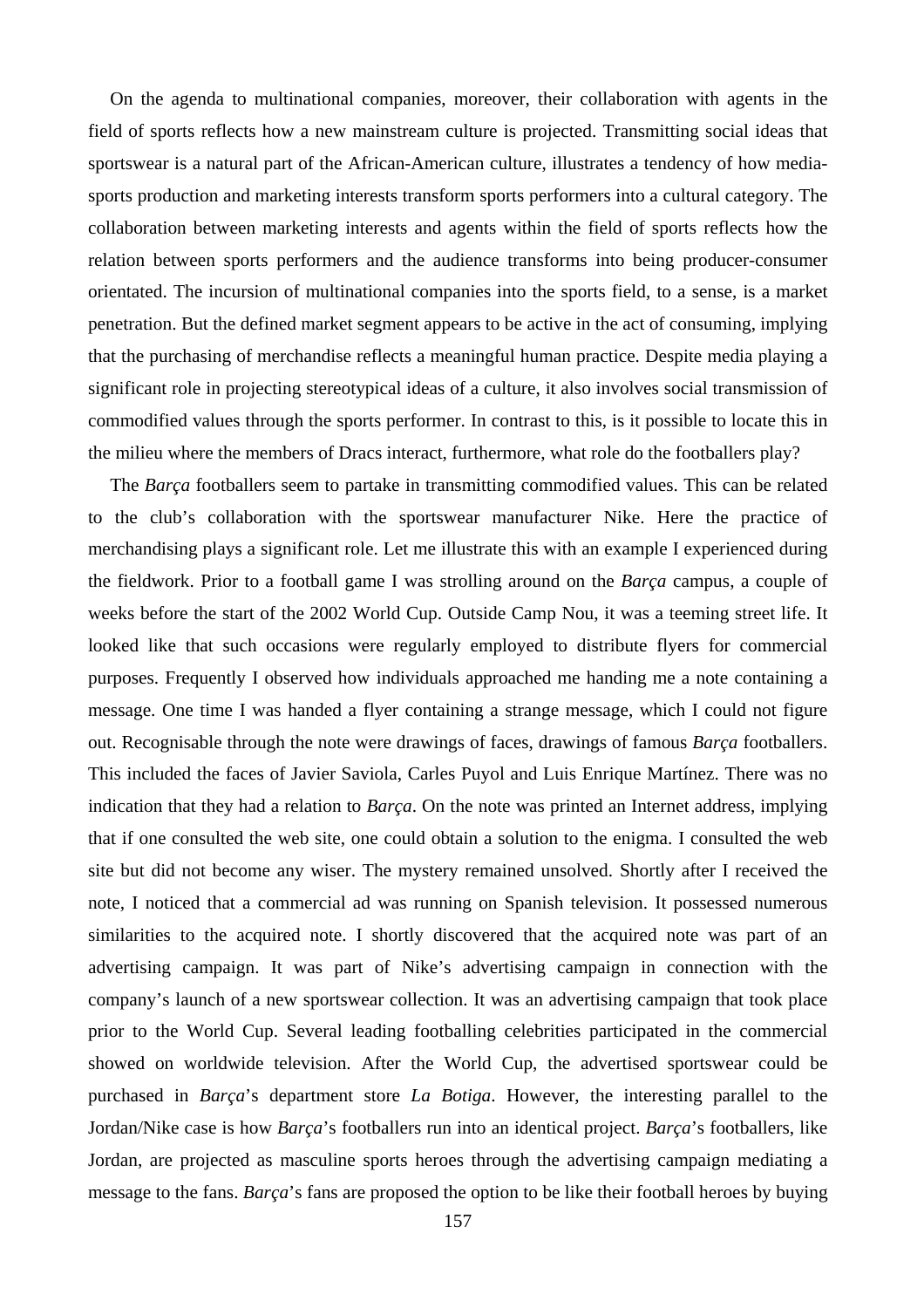the same sportswear as the footballers are wearing. Such an act can be realised by attending a visit to *La Botiga*, where the merchandise is sold. The case displays the complex links between marketing interests and the football field. *Barça* footballers' appearance in the marketing sphere fairly indicates how footballers transmit commodified values.

### **5.6 Shallow play with untrustworthy footballers**

Emerging ties between *Barça* and commercial interests propose to be an incentive for the members' way of not expressing solidarity with the footballers performing at Camp Nou. Since the market penetration takes a more rigid form through sponsors, the sporting media, the club's governing bodies, and other economic structures, it gives the impression that these elements monopolise the footballers. In contrast to this, one could continue discussing if the *Barça* footballers are the property of multinational companies and club officials. The question can also be raised if the footballers set the agenda through their increased autonomy. Entering into a discussion on who has the ownership of the footballers, *Barça*, etc., or who possesses the dominant position within the club structures, is not a subject I will look further into. But it plays a crucial role for the *Barça* fans. My experiences from the field, reflects how the social dynamics of the principal agencies within the club structure, such as *La Directiva*, the trainer, and the media, play a significant role in how the members negotiate and narrate supporter identity. A case showing how the members and other *Barça* fans negotiate fan identity in relation to principal agents of the market penetration is exemplified through transfers of footballers.

Transfers of footballers, I suggest, become one the most imperative sources in comprehending the social dynamics of how a process of social-cultural change takes form in the field where the members of Dracs interact. Transfers cases follow a rather ritualised pattern, which can be connected to the great deal of regulation surrounding transfers. This involves for example that a footballer can only be collected at given periods throughout the season. How this works in practical terms varies from country to country. Reading sports newspapers one could get the impression that transfers of footballers are taking place throughout the season. But when the football season is completed, the transfer market normally opens up and quickly develops to be distinguished by passion. Such a pattern was traceable at the fieldwork. The passion that surrounded the transfer of the Argentinean footballer, Juan Ramón Riquelme, is worth looking further into. Leading *Barça* officials attempted signing a contract with Riquelme in 2001, but due to disagreements between Riquelme's Argentinean club, Boca Juniors, and *Barça*, a transfer was not settled. But the same *Barça* officials went to Argentina in the summer of 2002 and managed to settle a transfer with Riquelme's club. Riquelme had figured as one of South America's leading football personalities. There was expectation for what Riquelme was capable of performing. The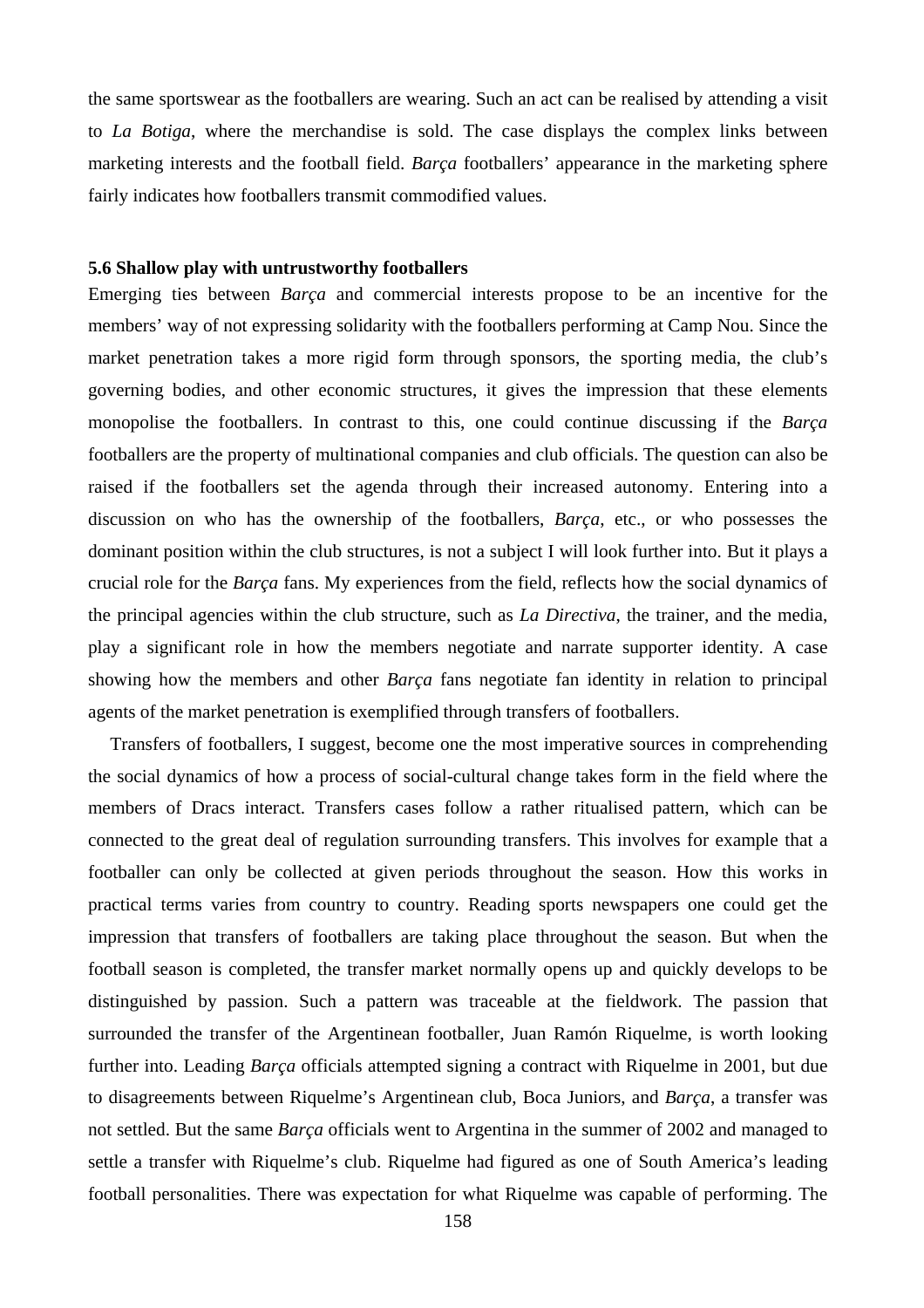great Argentinean football star, Maradona, stated that Riquelme was one of his favourite footballers. Maradona meant that Riquelme was the natural inheritor of the Argentinean national shirt of number "10" (Nettavisen 2003). When Riquelme arrived, it was displayed as a masshysteria through the Catalan sports media. *El Mundo Deportivo* and *Sports* were the leading voices for stating that *Barça* had signed on a "crack", <sup>[87](#page-158-0)</sup> where *El Mundo Deportivo* stated "*Riquelme: El primer Crack*<sup>[88](#page-158-1)</sup> (El Mundo Deportivo 1<sup>st</sup> of June 2002). But the passion took a ritualised form through Riquelme's arrival at the airport. Hundreds of *Barça* fans were assembled at the airport welcoming the footballer. After the transfer, things did not turn out the way as it was first projected in the media. Van Gaal was sacked midways through the season 2002/03. Radomir Antic took over and Riquelme was obliged to spend a lot of time on the bench. The *Barça* officials did not extend Antic's contract, meaning that things got worse for Riquelme. As Laporta took over as *presidente,* another Dutchman was employed as coach, Rijkaard. With Rijkaard as coach, Riquelme did not enter into Rijkaard's plans and the Argentinean left *Barça* on loan to the Spanish club Villarreal.

Transfers of footballers pinpoint to social mechanisms that influence how *Barça* fans negotiate fan identity. Transfers also distinguish an aspect of the market penetration. But a transfer of a footballer does not merely deal with the signing of a contract. It needs some elaboration. A transfer is a complex juridical process with different types of social meaning. Firstly, a transfer of a footballer appears to be a legal process dealing with the signing of contracts. The parties involved seem to be representatives from the clubs in question, the footballer and other professional law advisers. With the implementation of the Bosman-verdict, and its influence on the transfer-system, implies that judicial consulting has gained significance. Secondly, as negotiation of transfer fees and the use of contracts have become important parts in transfers of footballers, which involve legal advising also deals with economic questions. Legal advisers' deeper involvement in transfers denotes an increased focus on footballers' individual careers. In such a process, it is plausible to assume that in a footballer's star potential and the development of his professional career, economic proceeds play a crucial role. Professional legal advisers are often observed in transfer cases. Thirdly, with the implementation of the Bosman-verdict, includes that footballers has gained increased autonomy. But there are other traits suggesting a development of how footballers are focusing on their individual careers. Boyle & Haynes (2000:101) note that in England, organisations like the Professional Footballers Association (PFA), have lobbied long and hard to ensure that footballers from professional ranks receive fair reward for their talents and secure their careers.

 $\overline{a}$ 

<span id="page-158-0"></span><sup>87</sup> Term employed in Spanish and South American football to describe the individual genius of a footballer.

<span id="page-158-1"></span><sup>88</sup> Spanish for: "Riquelme: The first Crack". My translation.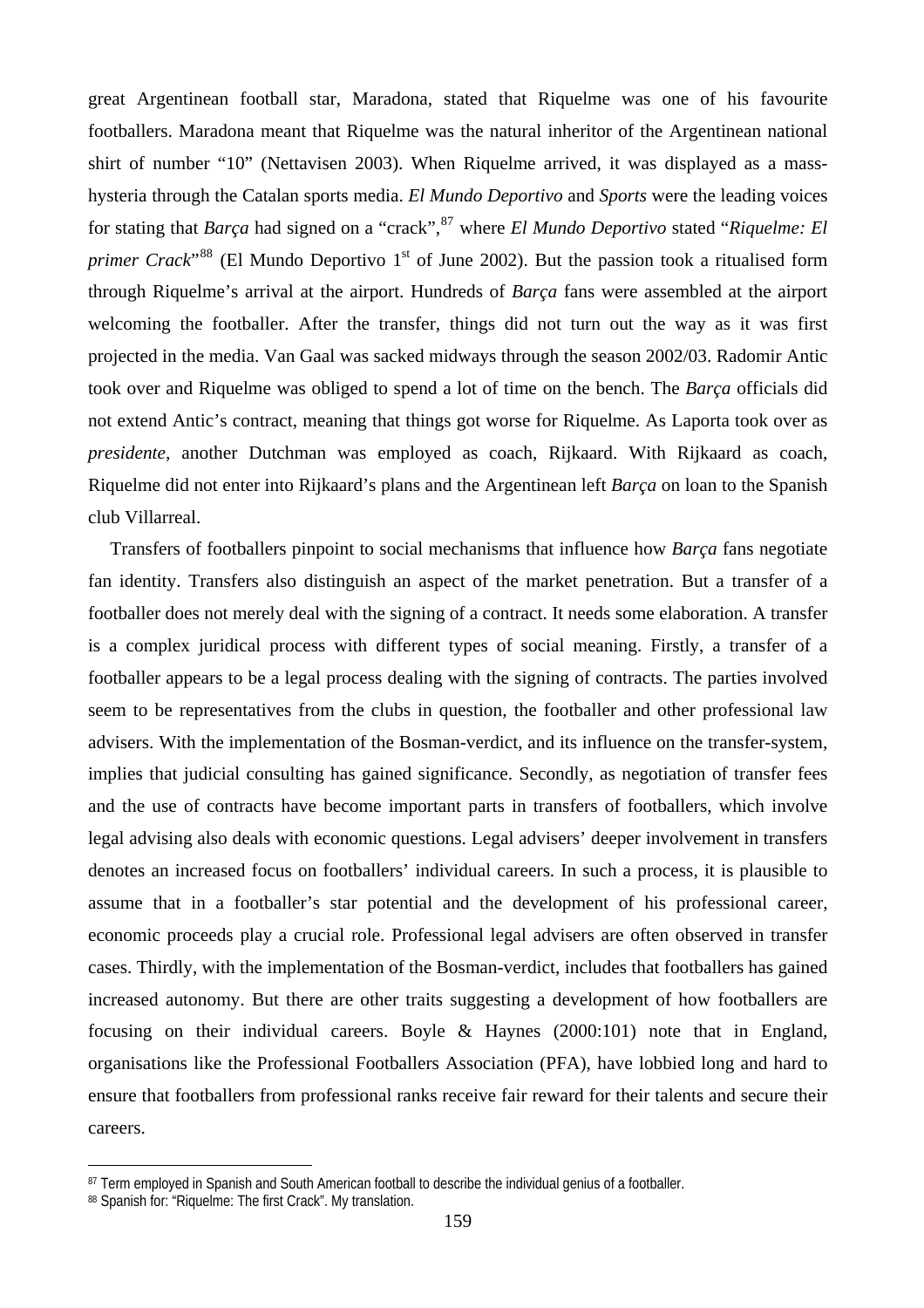The Bosman-verdict and footballers' increased focus on their professional careers might generate social disputes. Football clubs often employ financial means to fetch footballers on the market. It gives the impression that these means are employed to meet demands of short-time success. Along with abolishing of the quota system, and simplifications of the transfer system, competition with other clubs fancying the best footballer on market, might lead to the contract offered includes wages and sporting means to meet demands of success. The outcome might be reflected in the exorbitant transfer fees and towering wages. As exorbitant transfer fees and towering wages are dominating issues in the discourse on footballers, the members of Dracs begin questioning footballers' incentive for appearing in *blaugrana*. Although footballers say that their incentive of playing for *Barça* rests on a great honourable task, meaning to stress an *emotional sentiment*, footballers seem to be ascribed an *economic incentive*. Footballers hint they have emotional incentives for appearing in *blaugrana*. For example, in an interview with the Swedish footballer Patrick Anderson, which I conducted during the fieldwork, he stated that winning titles and representing *Barça* are important issues. Anderson agreed that many European football clubs were run as large business firms. Anderson said that he was never in doubt that he would turn down the possibility in playing for *Barça*. However, this does not exclude that the motive for playing for *Barça* is the high pay-cheque.

Placing Dracs in such a context, where the dominating idea of the economic incentive enters into a discourse transforming the cultural representation of the footballer, the members demonstrate non-solidarity by remaining passive at Camp Nou. For the members, it is imperative to know the footballers by face, beyond the superficial nod. Being present at Camp Nou represents, to a sense, a symbolic alienation. This happens to be worth taking note as a female member stated that the Bosman-verdict led to her lack of enthusiasm for football. This implied that *Barça*'s 1<sup>st</sup> team in football did not matter to her anymore. With footballers developing to become global sport stars, the members' task of familiarising themselves with the players, becomes problematical. The agents of the market penetration appear to be granted first priority in knowing them. Footballers' vast fame requires that they are protected, meaning that the projected idea of an equal relation between footballers and the members is then problematical to uphold. In sum, the process of socio-cultural change seems to have absorbed the footballers away from the supporter sphere, leaving the members of Dracs behind with the opportunity only to gaze at them.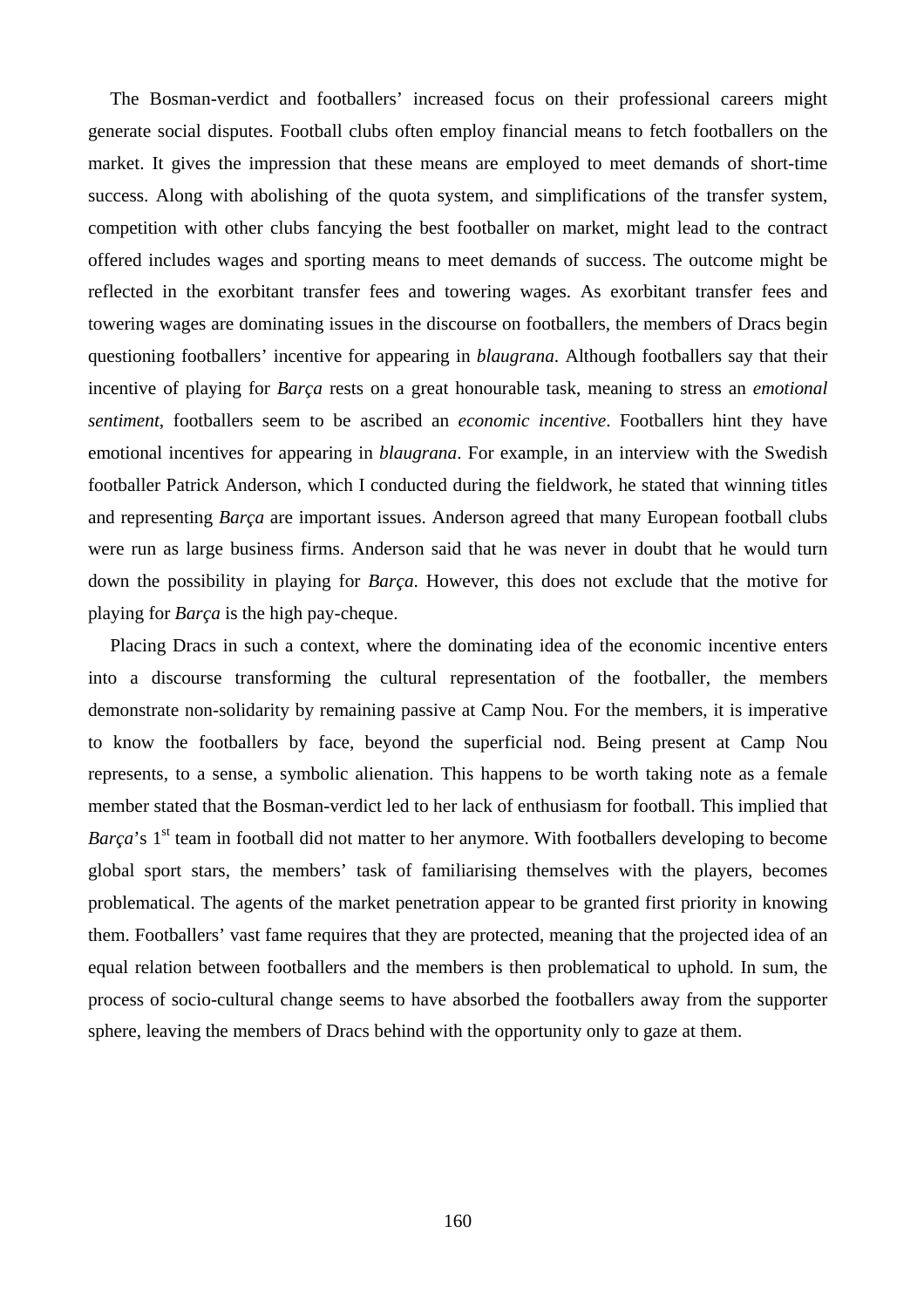### **5.7 Entering the role of the socio – symbolic protest?**

The remaining members hooked up with the rest inside Camp Nou. As 35 minutes of the first half had passed, the group found their seats. Certain members were watching the football game, while others were paying attention to Mad Boys' *espectáculo*. Dracs' leader brought with him his binoculars in order to get a closer view of Mad Boys' performance. The binoculars were used in turn by the members. In turn, the members were observing the game and the *espectáculo*. Despite Panathinaikos being in the lead, and *Barça* coming back to win, some members displayed their indifferences. When *Barça* scored the equalizer, Camp Nou exploded into one celebrating roar. Together with the other *Barça* fans, I celebrated the goal by providing the ritual applause. In contrast to this conduct, Dracs' leader sat resolutely in his seat. Toni and the other members symbolically re-socialised into the role of *socio*, displayed shallow play with *Barça*. But other members also celebrated the goals. The scoring of a goal, a social state associated with celebration; moreover, being a snapshot moment when supporters are expected to release emotions, the reversed was now displayed.

The social action of not celebrating the goals can be interpreted as the members' way of not communicating solidarity. Considering that Dracs' prime objective is to support *Barça*, regardless the sport, *watching* the footballers at Camp Nou indicates a kind of supporteristic dissatisfaction. Concealed is a symbolic resentment against representatives of the market penetration. The members' silent protesting, blame is principally ascribed the footballers and parts of *La Directiva*. It might be asserted that the members' way of dissenting with the economic development, discloses particular similarities to parts of Jim Scott's definition of peasant class resistance. Especially his emphasis on the third aspect: "…the definition recognises what we might call symbolic or ideological resistance" (Scott 1986:22). Rejecting to have a rigid loyalty to the footballers is a way of stepping out of the category associated with being a loyal supporter. In contrast one finds the members' supporteristic dissatisfaction is carried out through the role of the *socio*. As the *socio* evokes the notion of being the opposition of the members' supporter identity, the members' disagreement with the market penetration is reflected through the role of the *socio*. Toni's way of expressing approbation for another supporter organisation's performance is a toying with the members' opposition of being committed supporters. It can be regarded as a way of turning things up side down in order to make a social belief implicit; that the members are not content with how the club is managed. Claiming interest for attending a football game, moreover that it rests on the idea of admiring a visiting supporter organisation's performance, which normally is the subject to committed supporters' antagonistic behaviour, indeed, is a perilous play with capricious ideas. Such a play with the representation of the Other, gives innovative meaning to the identity category of the Other and displays supporteristic reflexivity.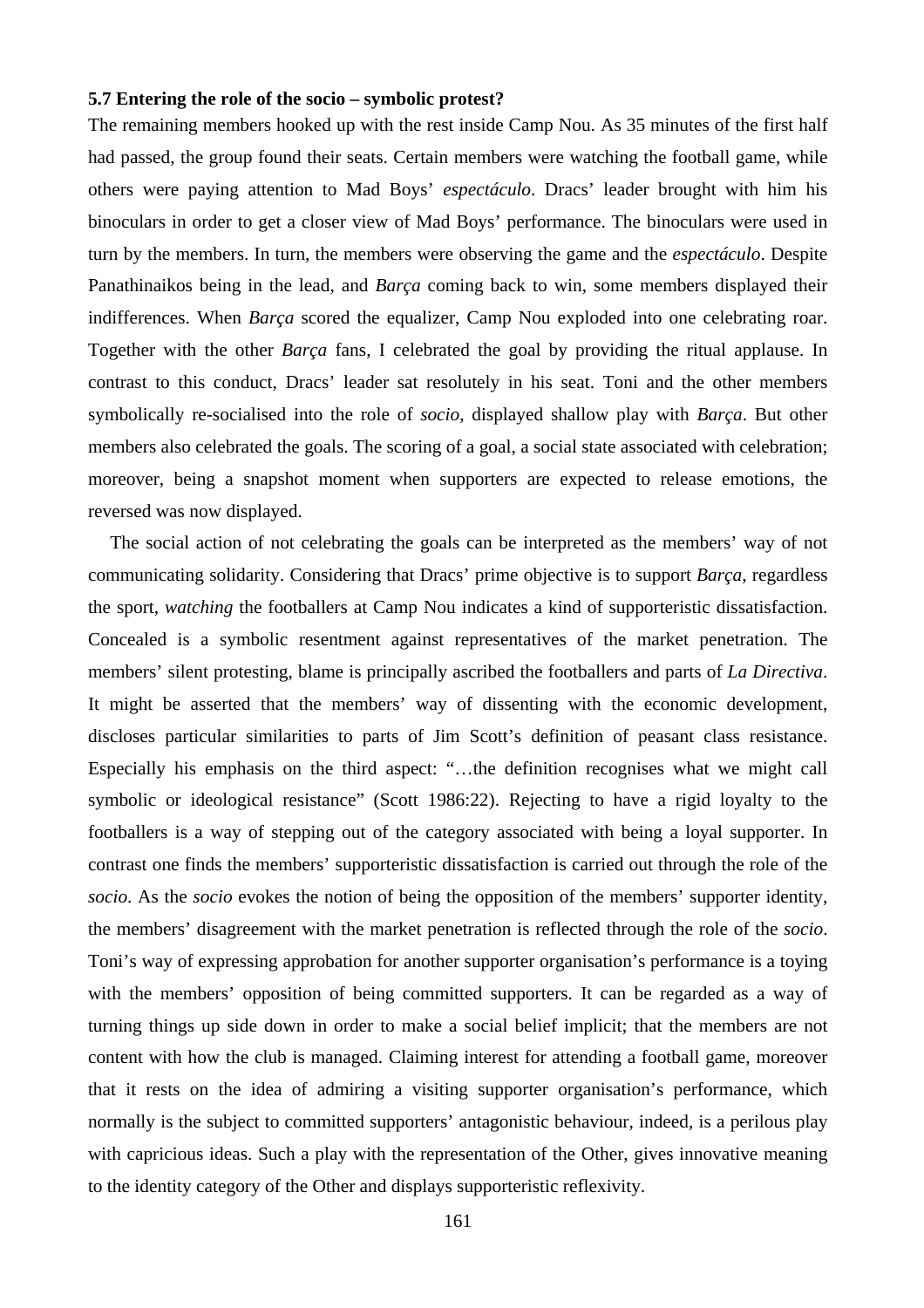However, an interesting characteristic is how the symbolic protesting is performed through the role of the *socio*. The members are symbolically required to constrain themselves to a non-liked role. Demonstrated earlier in the thesis, the role of the *socio* represents quite the reverse of Dracs' social beliefs. The stereotypical idea of the *socio*, displays the idea of a spectator that is seated and stares at the game (ritual). While Dracs projects an idea of bringing an atmosphere to the stadium, the *socio* performs the opposite. A *socio*'s principal task is less associated with the act of supporting, merely comprising of being critical and result orientated. The members' entry to Camp Nou as *socios*, and the way of observing Mad Boys, reflect a symbolic action of observing and admiring themselves. To a degree, it could be interpreted as a style of changing focus, a change in focus away from the activities taking place on the football pitch and the emphasising that the *curve* is a vital part of the club. It reflects a statement of how the market penetration has symbolically absorbed the footballers away from the members. In sum, performing the descried practices at Camp Nou implies that the members put emphasis on that the market penetration has altered the intimate relation between supporter and player and it needs to be changed.

One fascinating facet with the practice of observing the Other is the progress of a critical discourse, a critical discourse, reflecting the members' high-developed ideas of *Barça*'s social and cultural meaning, notions of loyalty, locality and moralities. The members' critical discourse reflects a righteous and emotional involvement with *Barça*, turning out to be imperative variables influencing how the members negotiate and narrate supporter identity. The members' way of evaluating the market penetration is accomplished through means of reflecting upon their relation to *Barça*'s governing, the increasing gap between footballers and supporters, the meaning of remaining in Palau, and so forth. This in sum, points toward the members' highly developed awareness of the current situation in international football, and the contemporary situation in international football has some bearing on the social milieu where the members interact.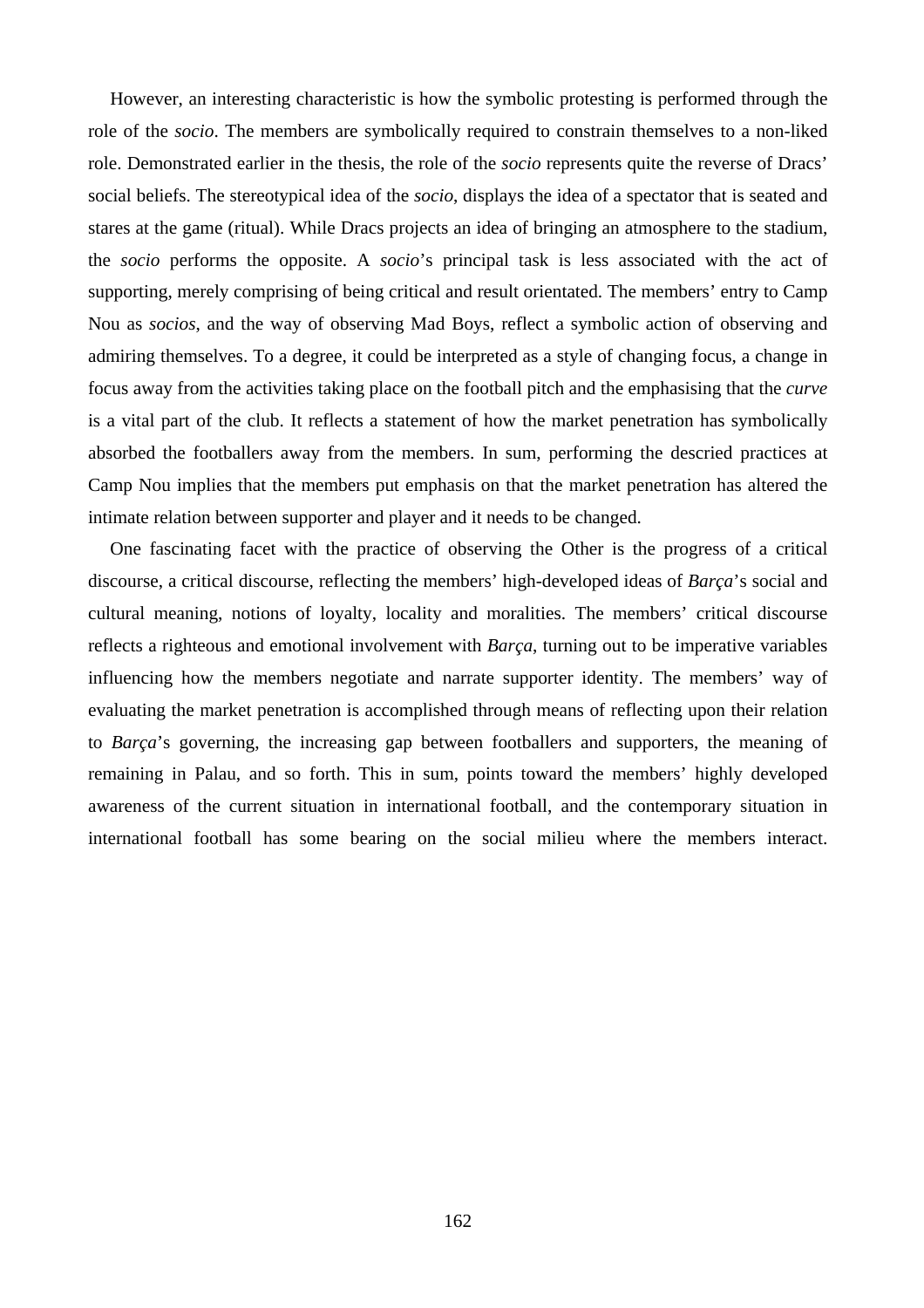# **CHAPTER 6 - CONCLUDING NOTES**

The contemporary situation in international football can be traced to an economic development happening throughout the 1990s. I have referred to this development as the market penetration. The market penetration is among other things characterised by footballers' towering wages and exorbitant transfer fees. These changes have influenced *Barça*. The members of Dracs' way of dealing with and adapting to the market penetration are expressed through the group's reflexive project of abandoning football. The main approach for this dissertation has dealt with the understanding of how the members have interpreted the market penetration of *Barça*. Analysing parts of the group's social life, the discussion has made it clear how the members' negotiate and narrate supporter identity in relation to a process of global change. Consequently, recapitulating the order of the chapters allows us to comprehend Dracs' venture of abandoning football.

The discussion has been divided into five different chapters. With the introduction, I attempted to define a perspective for the thesis. The increased meaning of economic transactions in international football, defined to be a market penetration, has somewhat affected football's social and cultural meaning. I argued that this can be interpreted as a process of socio-cultural change. In context of this process, I claimed that there are representatives, or agents, of the market penetration. Through the discussion, I tried to identify these agents of the market penetration to be the footballers that play for *Barça*. But the analysis has also demonstrated that the agents of the market penetration can take different forms. For example, the governing body of the club has been interpreted to be an agent of the market penetration as well. The agents have a somewhat dominating position within the milieu where the members of Dracs interact. As a consequence, the agents play a crucial role in how the members choose to negotiate and narrate supporter identity. The way to negotiate supporter identity has dealt with the choice of sharing solidarity with agents that represent the club or not. The members' approach to the market penetration copes with the supporting of the club in the less professionalized sports, and plays out the supporter identity with the players of these sports.

Analysing the members' supporter identity required some contextualisation. Therefore I divided the analysis into three analytical levels. The second chapter was the first analytical level of the thesis. Here I tried to provide *Barça* with a contextual reference. It involved accounting for *Barça*'s collective representation. Since Spanish football clubs are significant identity markers, clubs are regularly employed as vehicles to express national sentiments. Analysing *Barça*'s collective representation, involved investigating the social milieu in which the club originated. Accounting for the Catalan region meant to analyse how the Catalans see themselves in contrast to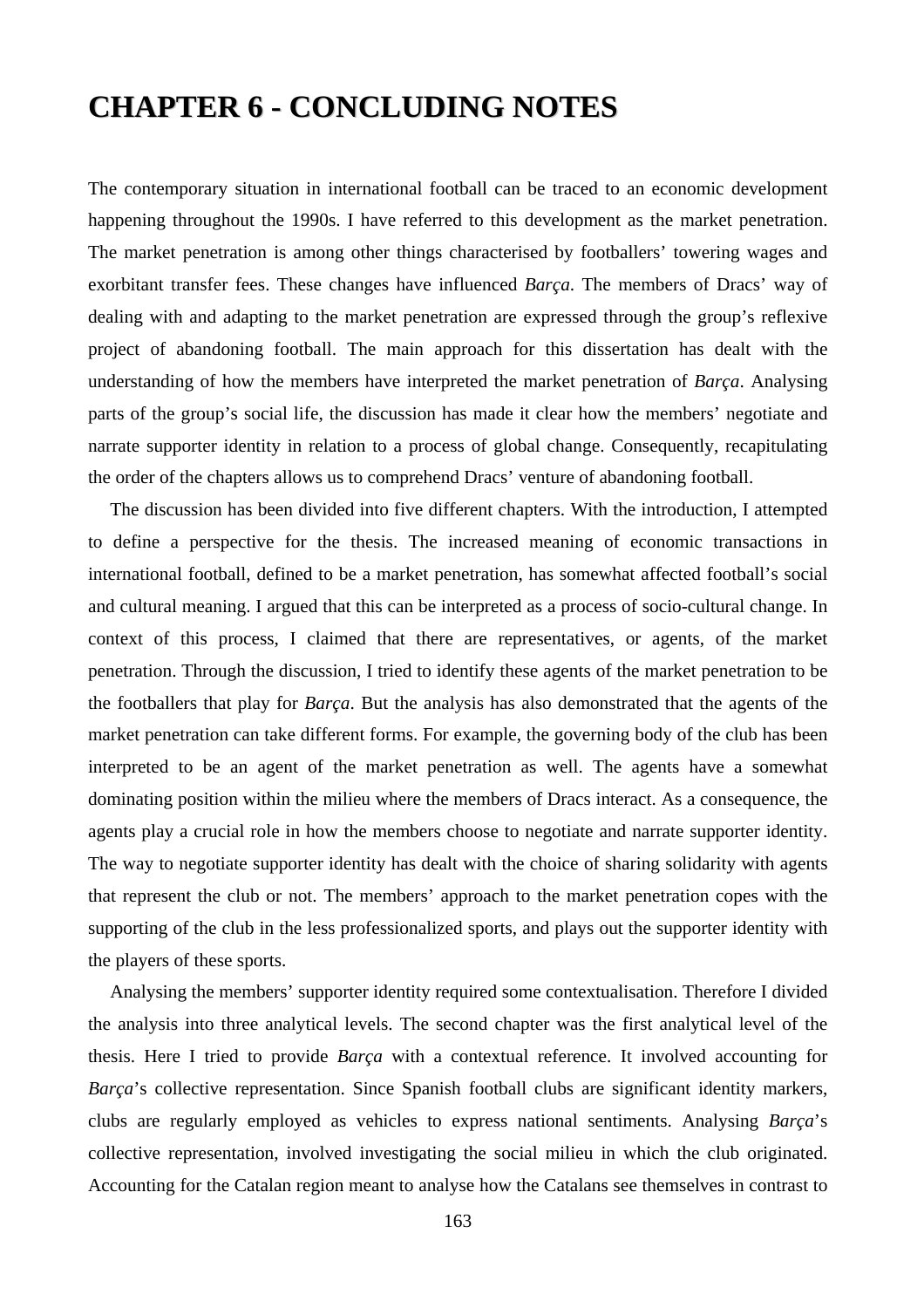the Spanish national identity. These two conflicting national identities have often been reflected through *Barça*. The analysis has exposed the close relationship between football, nationality and the Spanish state.

The third chapter was the second analytical level of the thesis. The analysis entailed a curtailing of the analytical perspective to deal with local modes of fandom, which are reflected through the *socio* and the *penya* segment. Local modes of fandom tend to work as an extension of Catalan sentiments and seldom take a static form. Local modes of fandom are jam-packed with moralities and sentiments meaning that there are a great deal of opinions and beliefs attached to these fan segments. Here I contextualised how the members narrate and negotiate supporter identity in relation to modes of local fandom. What role the agents of the market penetration have in this context was also discussed. The violent event leading to Dracs' decision to leave Camp Nou was also a subject I looked into.

The fourth and fifth chapter constituted the third analytical level of the thesis. These chapters analysed the social milieu where the members interact. Chapter four dealt with the basketball game between *Barça* and Real Madrid. It was an attempt to look at the alternative ritual universe the members have created after remaining in Palau. In Palau, the members play out supporter identity and live in symbiosis with the players of the less professionalized sports. The fifth chapter dealt with a case where the members first appeared in Palau, supporting *Barça* in fútbol sala and then relocated to Camp Nou to attend a football game. The element indicating the members' project of abandoning football is the manner of going from the deep supporting to the shallow play through the act of watching. The chapter dealt with the dissertation's main approach. I intended showing how the members negotiate and adapt supporter identity in relation to the process of socio-cultural change. The members' way of negotiating supporter identity can be identified through the group's own principles for interacting in spaces where *Barça* is manifested. I argued that through the members' principle of attending games at Camp Nou on an individual initiative, and the members' way of appearing in Palau as an assembled supporter organisation complied with the thesis main approach. The case illustrated how the members first appeared in Palau, a social universe where the agents of the market penetration are *absent*. Here the members performed the practice of supporting. Afterwards, Dracs dissolved as a supporter organisation and the members entered Camp Nou, a social universe *dominated* by the agents of the market penetration.

Examining the members' way of interacting within two spaces where *Barça* is celebrated, demonstrates how the members' supporteristic activities have been performed. In Palau, the fervent relationship between the members and *Barça*'s footballers in fútbol sala was communicated. The members' deep play with the footballers demonstrates that Palau is a sports facility where the members are permitted to play out ideas of being *Barça* supporters.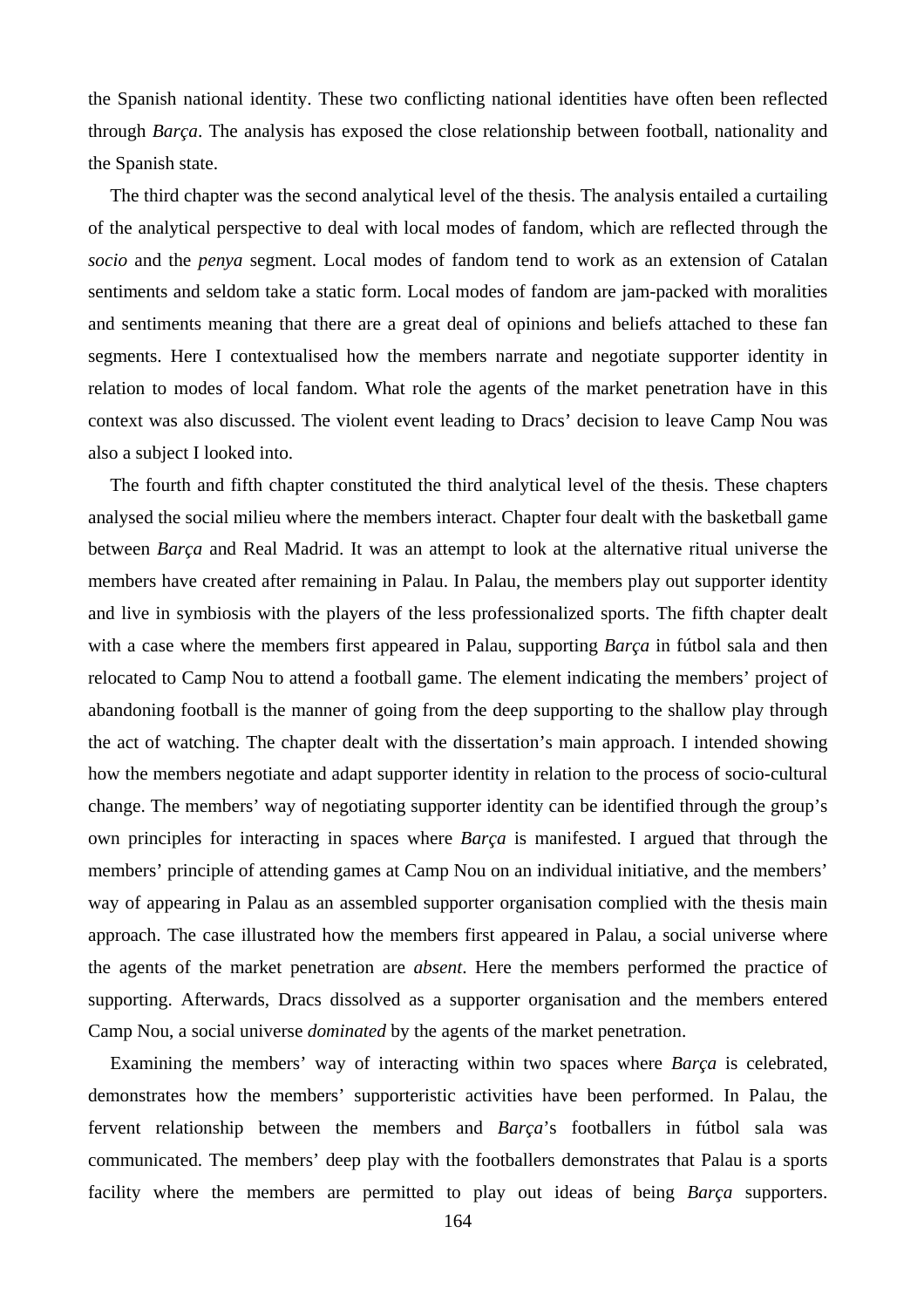Consequently, as the members relocated to Camp Nou, the question emphasized the members' way of interacting in a social space where the agents of the market penetration are dominating. Returning to Camp Nou reflected the members' shallow play with *Barça*'s footballers, being distant and passive. The shallow play mediated assorted social meanings. I argued that the members' shallow play was based on the *Barça* footballers' violation of social values that the members esteem. Violating Dracs' normative ideas implied that solidarity was not communicated with the footballers.

Is it possible to claim the existence of a larger reservation inspiring from Dracs' reflexive project of abandoning football? Archetti argues that in football it is impossible to love a possible enemy (1998b). It points towards the idea that fan identity can be linked to experiences of conflict and emotion (Goksøyr & Hognestad 1999). This proposes to be the case with Dracs and the members' difficulties of identifying with *Barça*'s footballers. *Barça*'s well-paid footballers emerge to be potential opponents to Dracs. The footballers' way of appearing in the *Barça* shirt, without a genuine emotional incentive, moreover, being separate from the supporters, constitutes a conflicting dilemma. For the members, this conflicting dilemma triggers emotional reflection on who the members decide to express loyalty to. The emotional question emphasizes if it is normatively acceptable, by a partisan supporter organisation, to express a rigid loyalty to footballers that violates the group's own ideas of equality, familiarity, locality, morality. Furthermore, it represents a conflicting idea that a committed supporter organisation should express solidarity with footballers, which are perceived as corrupt and are ascribed the role of upholding the group's cherished beliefs. Regarding this, the members' way of adapting to the situation means that the members choose to convey their loyalty to players who uphold the valued ideas, and these players are to be found in Palau. The problem of identification is highlighted by one central question. How is it possible for a committed *Barça* supporter, which barley has enough money to pay for an entrance and considers him or herself to be part of the club, to identify with a *Barça* footballer that is well paid and represents the club? Toni narrates:

 *"For us it's hard, it's an insult. Many times, they pay a lot of money to footballers that are not worth it. For me, if you were a footballer (the author), and you wanted to play for Barça, I would like to tell you that you would earn an exact amount of money. If we won the league, you would earn more, if we won the European Championships, or the Copa del Rey, we would pay you more. We would pay you for every scored goal. If we did not win anything, you would earn less. Today, the footballers earn a lot. He is walking around scratching his balls, regardless if he wins or loses. He earns the same! For us, it would be better to say that the footballers should earn less if they do not win titles. It is very hard that footballers do absolutely nothing and make a lot of money, and we do not have anything. The footballer is very separated from the supporting and this needs to change. The clubs do not understand the work of the supporters. Very often, and at many football stadiums, if the espectáculo is not on the pitch, then it is in the curves. In Spain, there is only one club that has understood the meaning of this and that's Atlético de Madrid. Atlético de Madrid has*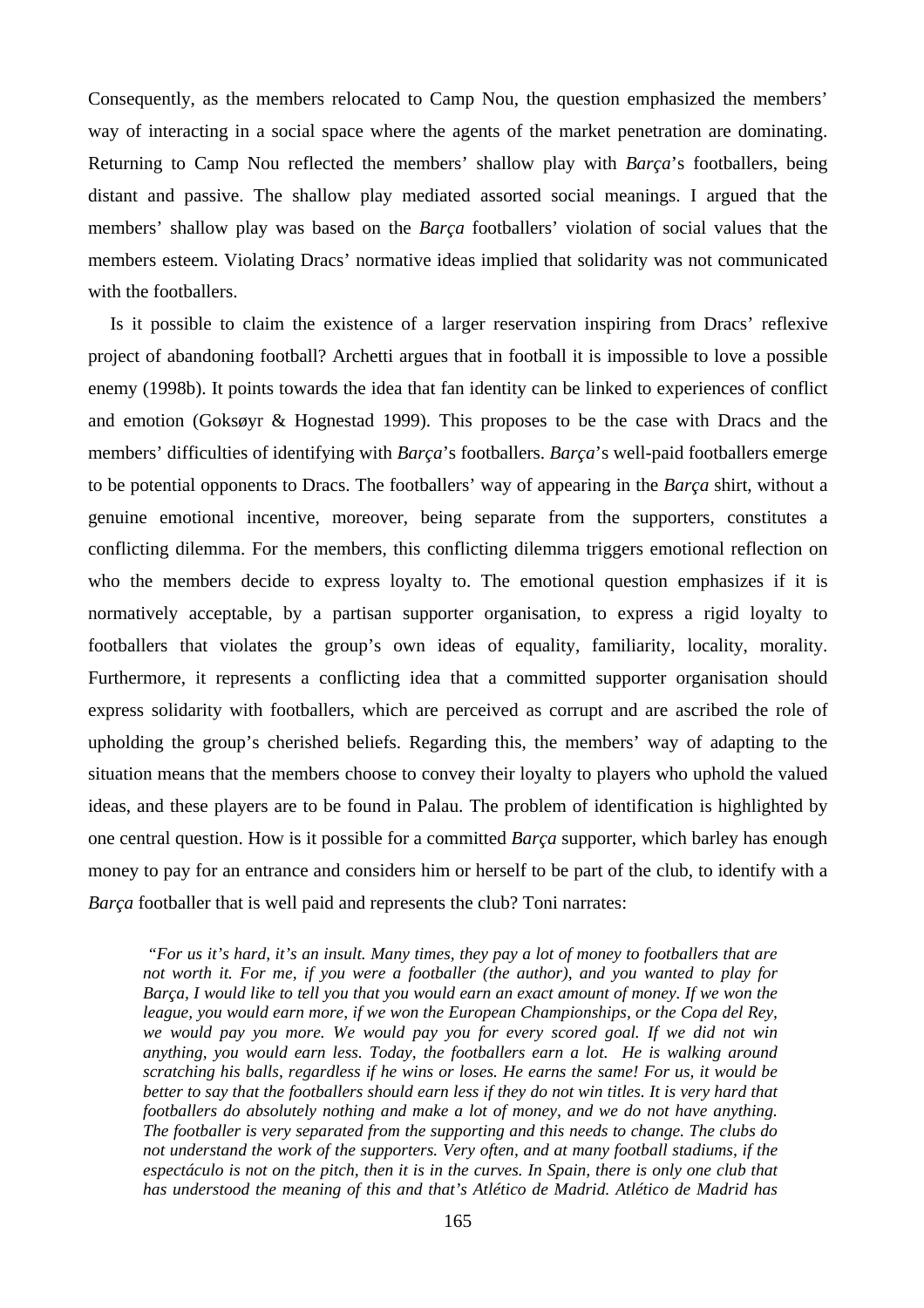*understood the importance of this. Is it the team or is it the curves? A lot of times, when the espectáculo is not on the pitch, the espectáculo is in the southern part of the stadium. The president and the board support the club's supporter organisation. They have money, an office, their own store. They have the facilities and this helps. They are a part of the club. The rest ,never! At many occasions, the team pay thanks to the supporter organisations. Imagine that you are attending a game at Camp Nou, and the game gets boring, the footballers are only passing the ball. Then you saw 5.000 supporters, chanting and supporting from the curve. That is a part of the espectáculo. Having this at the stadium, you and the others would enjoy yourself. But there is only one club in the whole of Spain that has understood the meaning of this. In England, none, in Germany, none. In Italy, the majority. In Italy, one says, if the game is bad, the curve has to be good. They support the curves to create an atmosphere so that everybody can take part in this great party. If you go to the curve and chant, regardless if the game went bad, you go from the game happy, because it felt good and you leave chanting. If not, what feeling do you leave with? Nothing, you go home to sleep."* 

(Interview July  $2002$ )<sup>[89](#page-165-0)</sup>

 $\overline{a}$ 

<span id="page-165-0"></span><sup>89</sup> My translation.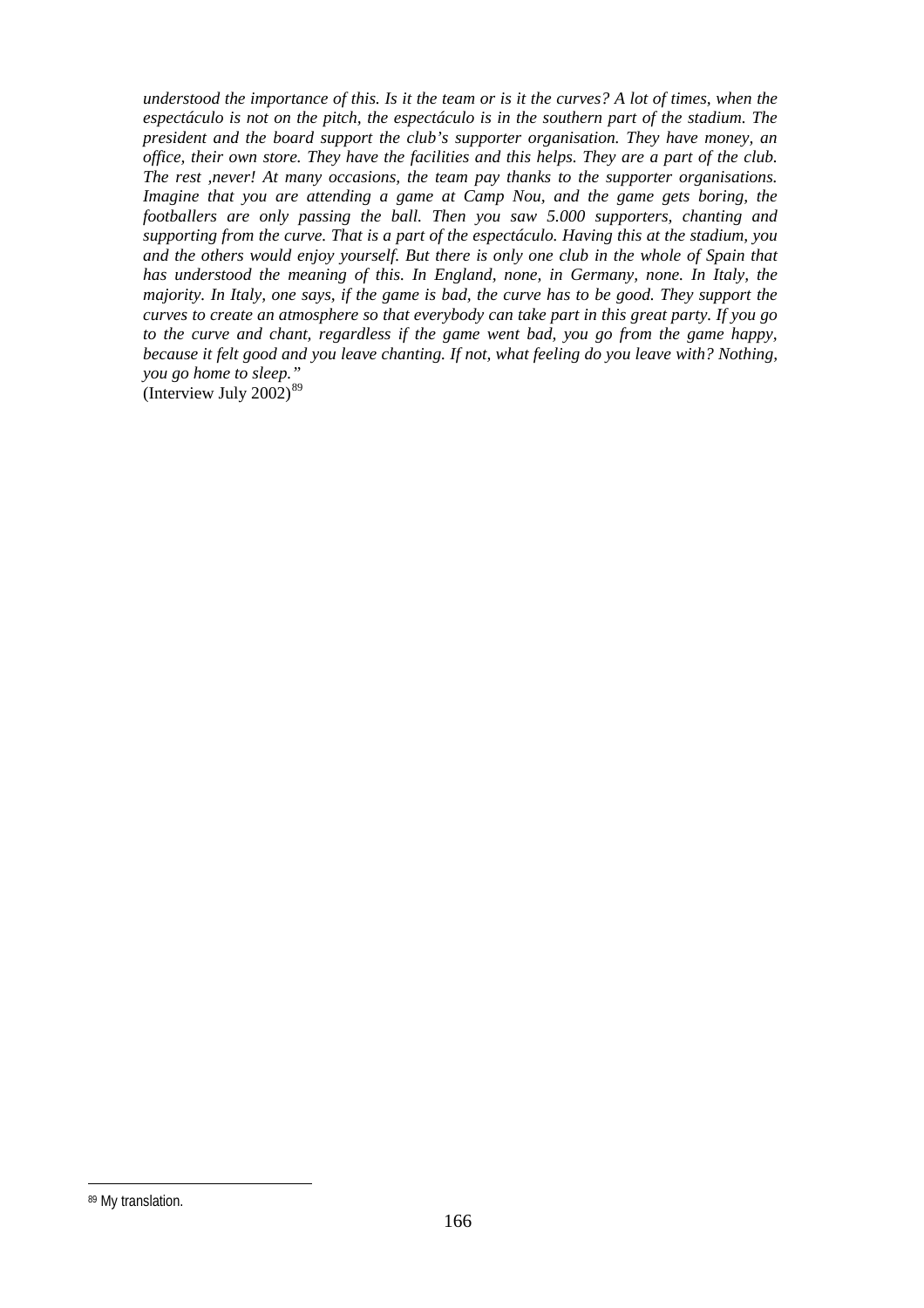# **BIBLIOGRAPHY IBLIOGRAPHY**

**Alba, Victor. 1975**. *Catalonia. A Profile, London*: C. Hurst & Company.

**Alnæs, Karsten. 2000**. *Barcelona: et katalansk fyrverkeri: en essayistisk vandring gjennom Barcelona og byens omgivelser*, Oslo: J.M. Stenersens Forlag.

**Anderson, Benedict. 1983.** *Imagined Communities. And Inquiry Into the Origins and Spread of Nationalism*, London: Versto.

**Appadurai, Arjun. 1988.** *Introduction: commodities and the politics of value. The Social life of things*, Appadurai, A. (ed.): 3-63. Cambridge University Press.

**Archetti, Eduardo. 1992.** *Argentinean Football: A Ritual of Violence?*, The International Journal of the History of Sport, vol. 9 (2): 209-235.

**Archetti, Eduardo. 1996.** *In Search of National Identity: Argentinean Football and Europe*, in Mangan, J.A. (ed.): *Tribal identities. Nationalism, Europe, Sport*, London & Portland, Oregon: Franck Cass.

**Archetti, Eduardo. 1998a.** *"The potrero and the pibe. Territory and belonging in the mythical account of Argentinean football"*, in Lovell, Nadia (ed.): Locality and Belonging, London & New York: Routledge.

**Archetti, Eduardo. 1998b.** *Opprinnelser og tradisjoner. Forestillinger om foball*, in P. Sandberg (ed.): *Vinnerglede Gjennom so å*, Gjøvik: Norsk Tipping As.

**Archetti, Eduardo. 1999.** *Masculinities. Football, Polo and the Tango in Argentina*, London & Oxford, Berg.

**Armstrong, Gary. 1998.** *Football Hooligans: Knowing the Score*, Oxford: Berg.

**Armstrong, Gary & Giulianotti, Richard. 1997.** *Introduction: Reclaiming the Game. – An Introduction to the Anthropology of Football*, in Armstrong, Gary & Giulianotti, Richard (eds.): *Entering the Field: New perspectives on World football*, Oxford & New York: Berg.

**Armstrong, Gary & Giulianotti, Richard. 2001a.** *Introduction: Fear and Loathing: Introducing Global Football Oppositions*, in Armstrong, Gary & Giulianotti, Richard (eds.): *Fear and Loathing in world football*, Oxford & New York: Berg.

**Armstrong, Gary & Giulianotti, Richard. 2001b.** *Afterword: Constructing Social Identities: Exploring the Structured Relations of Football Rivalries*, in Armstrong, Gary & Giulianotti, Richard (eds.): *Fear and Loathing in world football*, Oxford & New York: Berg.

**Armstrong, Gary & Mitchell, Jon P. 2001.** *Players, Patrons and Politicians: Oppositional Cultures in Maltese Football*, in Armstrong, Gary & Giulianotti, Richard (eds.): *Fear and Loathing in world football*, Oxford & New York: Berg.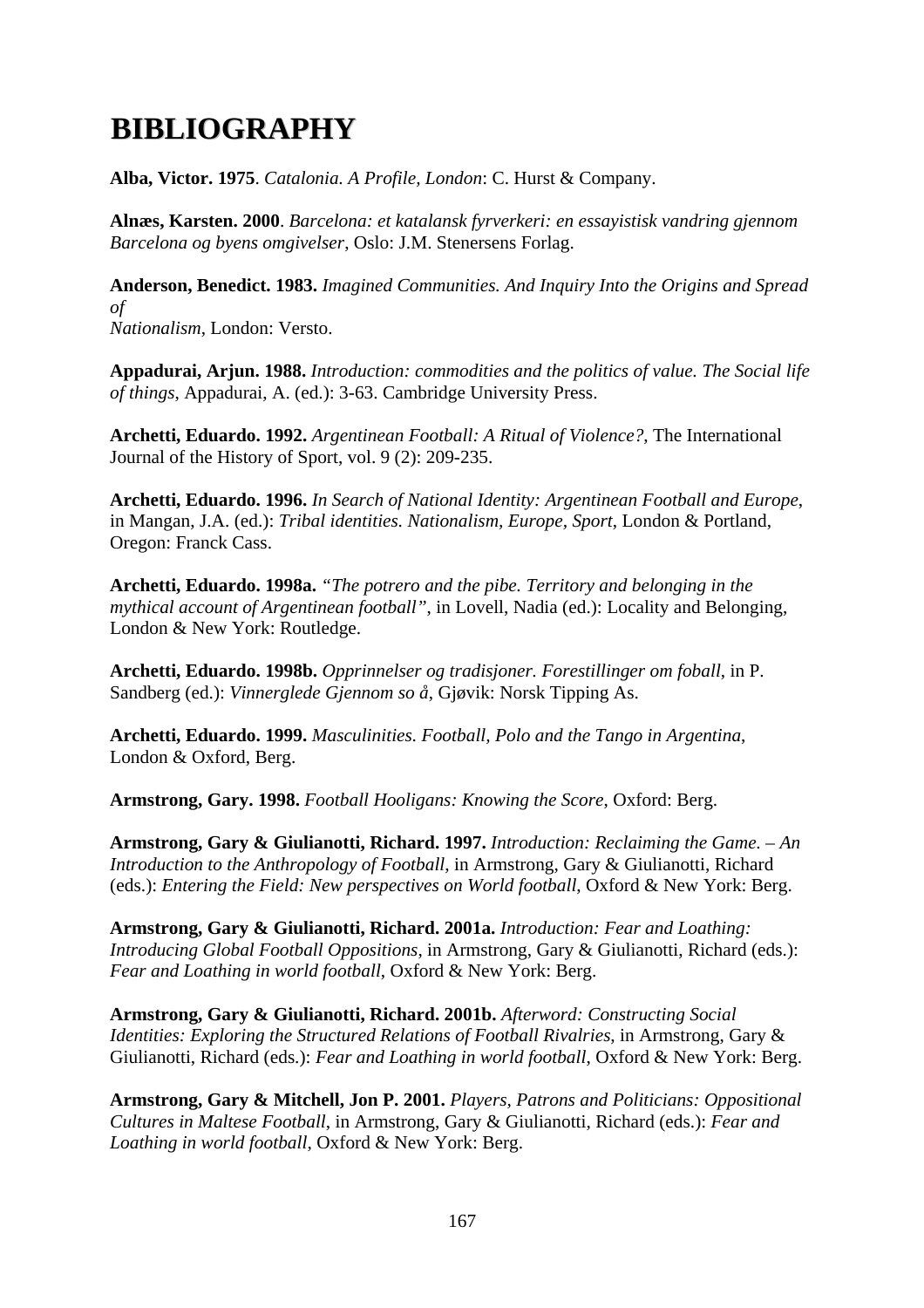**Balcells, Albert. 1996.** *Catalan Nationalism. Past and Present*, New York: St. Martin's Press.

**Bale, John. 1991.** *Playing at home: British football and a sense of place*, in Williams & Wagg (eds.): *British Football and Social Change. Getting into Europe*, Leicester: Leicester University Press.

**Barfield, Thomas. 1997 (ed.).** *The Dictionary of Anthropology*, Oxford & Malden MA: Blackwell Publishers.

**Barth, Fredrik. 1966.** *Models of social organization*, London: Royal Anthropological Institute of Great Britain and Ireland, Occasional Paper no. 23.

**Barth, Fredrik. 1969.** *Introduction. Ethnic groups and Boundaries*, in Barth. F. (ed.): 9-38., Oslo: Universitetsforlaget.

**Barth, Fredrik. 1981.** *Economic spheres in Darfur*, in Barth, Fredrik, *Process and form in Social life. Selected Essays of Fredrik Barth*, London, Boston & Henley: Routledge & Henley

**Biescas, José & Tuñón de Lara, Manuel. 1990.** *España bajo la Dictadura Franquista (1939-1973)*, Barcelona: Editorial Labor S.A.

**Bourdieu, Pierre. 1977.** *Structures, habitus, power: basis for a theory of symbolic power*, in Bourdieu: *Outline of a Theory of Practice*, Cambridge: Cambridge University Press.

**Boyle, Raymond & Haynes, Richard. 2000.** *Power Play. Sport, the Media and Popular Culture*, Essex: Pearson Education Limited.

**Brick, Carlton. 2001.** *Can't Live With Them. Can't Live Without Them. Reflections on Manchester United*, in Armstrong, Gary & Giulianotti, Richard (eds.): *Fear and Loathing in world football*, Oxford & New York: Berg.

**Bromberger, Christian. 1993.** *"Allez l'O.M., Forza Juve": The Passion for Football in Marseille and Turin*, in S. Redhead (ed.): *The Passion and the fashion*, Aldershot : Avebury.

**Brown, Adam & Walsh, Andy. 2001.** *Football Supporters' Relations with Their Clubs: A European Perspective*, in Hamil, Sean, Michie, Jonathan, Oughton Christine & Warby, Steven (eds.): *The Changing Face of the Football Business. Supporters Direct*, London, Portland, Oregon: Frank Cass Publishers.

**Burns, Jimmy. 1998.** *Barça – A People's Passion*. London: Bloomsbury Publishing.

**De Biasi, Rocco. 1996.** *Ultra-political: football culture in Italy*, in Duke, Vic & Crolley, Liz: *Football, Nationality and the State*, Harlow: Longman.

**De Biasi, Rocco &, Lanfranchi, Pierre. 1997.** *The Importance of Difference: Football Identities in Italy*, in Armstrong, Gary & Giulianotti, Richard (eds.): *Entering the Field: New perspectives on World football*, Oxford & New York: Berg.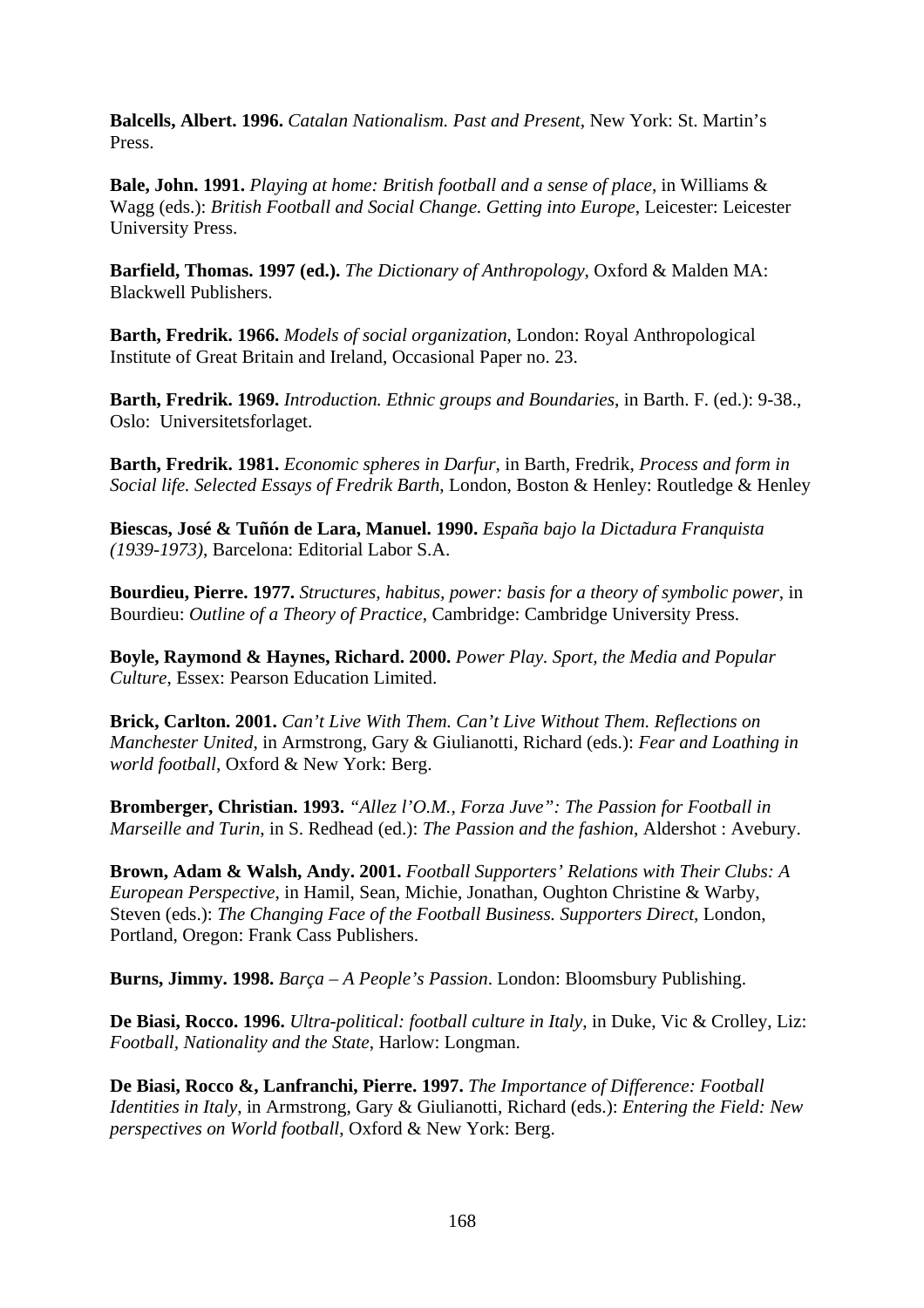**Douglas, Mary & Isherwood, Baron. 1979. (2000).** *The Uses of Goods*, in Lee, Martyn (ed.): *The Consumer Society Reader*, Malden, Massachusetts & Oxford: Blackwell Publishers.

**Duke, Vic & Crolley, Liz. 1996.** *Football, nationality and the state*, Harlow: Longman.

**Elias, Norbert & Dunning, Eric. 1986.** *Quest for Excitement*, Oxford: Blackwell.

**Eriksen, Thomas Hylland. 1993.** *Ethnicity and Nationalism*, Pluto Press: London.

**Finn, Gerry P.T. & Giulianotti, Richard. 1998.** *Scottish Fans, Not English Hooligans! Scots, Scottishness and Scottish football*, in Brown, Adam (ed.): *Fanatics! Power, identity and fandom in football*, London: Routledge.

**Fossas, Enric & Colomè. 1993**. *Political Parties and Institutions in Catalonia*, Barcelona: Institut de Ciéncies Polítiques i Socials.

**García Canclini, Néstor. 1995.** *Hybrid cultures: strategies for entering and leaving modernity*, Minneapolis: University of Minnesota Press.

**Geertz, Clifford. 1973.** *Deep play. Notes on the Balinese Cockfight*, in Geertz: *The interpretation of Cultures, New York*: Basic Books.

**Geertz, Clifford. 1994.** *Primordial and civil ties*. Nationalism, Hutchinson, Johan & Anthony Smith (eds.): 29-34, Oxford University Press.

**Giddens, Anthony. 1991.** *Modernity and Self-Identity. Self and Society in the Late Modern Age*, Cambridge: Polity Press.

**Giddens, Anthony. 1997.** *Modernitetens Konsekvenser*, Oslo: Pax Forlag.

**Giulianotti, Richard. 1991.** *Scotland's Tartan Army in Italy: the case for the carnivalesque*, Sociological review 39, 3: 503-27.

**Giulianotti, Richard. 1993.** *"Soccer casuals as cultural intermediaries: the politics of Scottish"*, in S. Redhead (ed.): *The Passion and the fashion*, Aldershot : Avebury.

**Giulianotti, Richard. 1994.** *"Keep it in the family": an outline of Hibs' football hooligans' social ontology*, in Giulianotti, Richard & Williams, John (eds.): *Game Without Frontiers*, Aldershot: Arena.

**Giulianotti, Richard. 1995.** *"Football and the Politics of Carnival: an ethnographic study of Scottish fans in Sweden"*, International Review for the Sociology of Sport, 30, 2:191-224.

**Giulianotti, Richard 1997.** *Enlightening the North: Aberdeen Fanzines and Local Football identity,* in Armstrong, Gary & Giulianotti, Richard (eds.): *Entering the Field: New perspectives on World football*, Oxford & New York: Berg.

**Giulianotti, Richard 1999a.** *Football. A sociology of the global game*, Cambridge: Polity Press.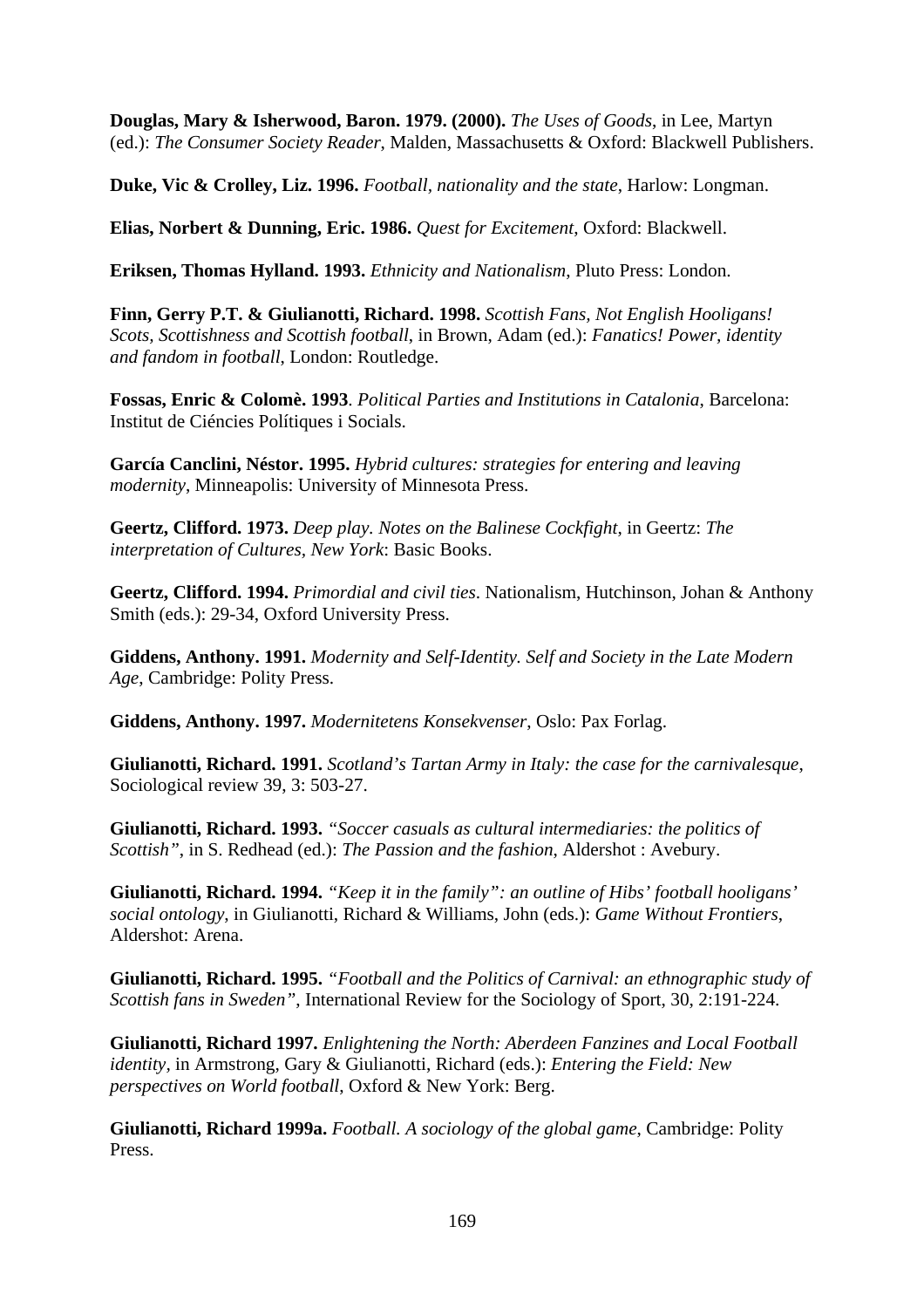**Giulianotti, Richard 1999b.** *Hooligans and Carnival Fans: Scottish Football Supporter Cultures*, in Armstrong, G. & Giulianotti, R. (eds.): *Football Cultures and Identities*. Houndmills, Basingstoke and London: MacMillan Press.

**Giulianotti, Richard, Bonney, Norman & Hepworth, Mike. 1994. (eds.).** *Football, Violence and Social Identity*, London & New York: Routledge.

**Goksøyr, Matti. 1994.** *Norway and the World Cup: cultural diffusion, sportification and sport as a vehicle for nationalism*, in Sugden & Tomlinson (eds.): *Hosts and Champions. Soccer cultures, national identities and the USA World Cup*, Aldershot: Arena.

**Goksøyr, Matti & Hognestad, Hans. 1999**. *No Longer Worlds Apart? British Influences in Norwegian Football*, in Armstrong, G. & Giulianotti, R. (eds.): *Football Cultures and Identities*, Houndmills, Basingstoke and London: MacMillan Press.

**Hagendoorn, Louk. 1993.** *Ethnic categorization and outgroup exclusion: cultural values and social stereotypes in the construction of ethnic hierarchies*, Ethnic and Racial Studies. Vol. 16  $(1): 26-51.$ 

**Hall, S. 1993.** *For Allon White: metaphors of transformation*, in A. White (ed.): *Carnival, Hysteria and Writing*, Oxford: Clarendon.

**Handelman, Don. 1977.** *The organization of Ethnicity*, in Ethnic Groups, 187-200.

**Heiberg, Marianne. 1989.** *The making of the Basque Nation*, Cambridge: Cambridge University Press

**Hognestad, Hans Kristin. 1995.** *The Jambo Experience: identity, meaning and social practice among supporters of Heart of Midlothian Football Club*, unpublished dissertation, Department of Social Anthropology, University of Oslo.

**Hognestad, Hans Kristin. 1997.** *The Jambo Experience: An anthropological Study of Hearts Fans*, in Armstrong, Gary & Giulianotti, Richard (eds.): *Entering the Field: New perspectives on World football*, Oxford & New York: Berg.

**Holt, Richard. 1989.** *Sport and the British*, Oxford: Oxford University Press.

**Hughson, John. 1997.** *The Bad Blue Boys and the "Magical Recovery" of John Clarke*, in Armstrong, Gary & Giulianotti, Richard (eds.): *Entering the Field: New perspectives on World football*, Oxford & New York: Berg.

**Husserl, Edmund. 1964.** *The idea of phenomenology* [Idee der Phänomenologie Hague, 1950] The Hague: Nijhoff. – (1970) *The crisis of European sciences and transcendental phenomenology* [Krisis der europäischen Wissenchacten und die transzendentale Phänomenoloige, Hague, 1954]. Evanston, IL: Northwestern University Presss.

**Iost, Roar. 2000.** *The Quest for authenticity. An analysis of Norwegian Liverpool FC Fans*, Dissertation submitted in partial fulfilment of the Cand.Polit-degree, Dep. of Social Anthropology, University of Oslo.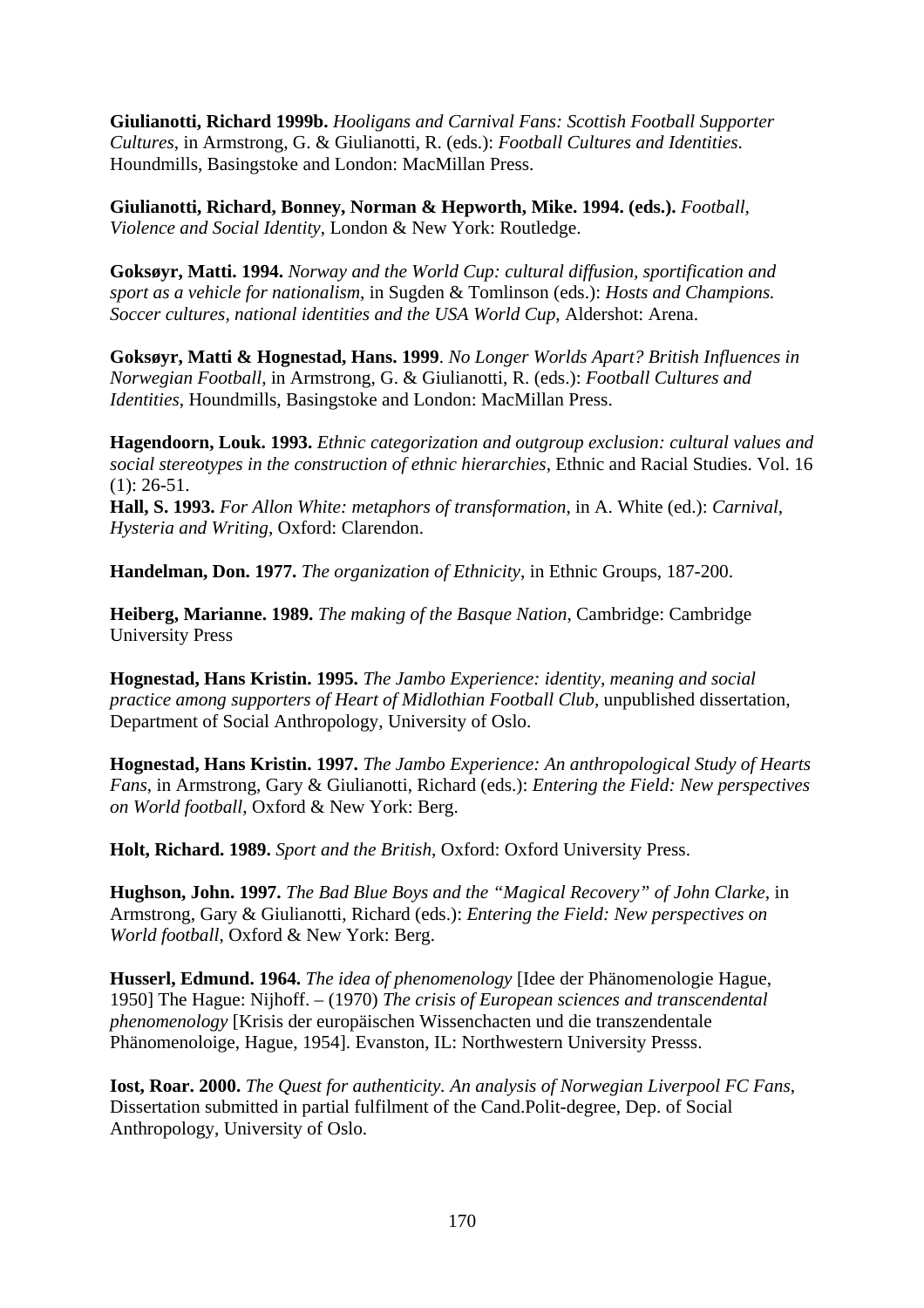**Kapferer, Bruce. (ed.). 1976.** *Transaction and meaning: directions in the anthropology of exchange and symbolic behaviour*, Philadelhia, PA:ISHI.

**Kapferer, Bruce. 1988.** *Legends of People: Myths of State*, Baltimore; Smithsonian Institution Press.

**Klein, Naomi. 2001.** *No Logo. Med logoterroristene i siktet*, Oslo: Forlaget Oktober.

**Lanfranchi, Pierre. 1994.** *Exporting football: Notes on the development of football in Europe*, in Giulianotti, Richard & Williams, John (eds.): *Game Without Frontiers*, Aldershot: Arena.

**Lee, Simon. 1998.** *Grey Shirts to Grey Suits. The political economy of English football in the 1990s*, in Brown, Adam (ed.): *Fanatics! Power, identity and fandom in football*, London: Routledge.

**Lien, Jørn Henning. 2001.** *Crear una illución*. Dissertation submitted in partial fulfilment of the Cand.Polit-degree, Dep. of Social Anthropology, University of Oslo.

**Linz, Juan. 1985.** *From Primordialism to Nationalism*, in Tiryakian, E.A & Rogowski, R (eds.): *New Nationalism of the Developed West*, Winchester: Allen & Unwin.

**Llobera, Josep R. 1998.** *The role of historical memory in Catalan national identity*, in Social anthropology, vol. 6. nr. 3, page 331-342.

**Lovell, Nadia 1998 (ed.).** *Locality and Belonging*, London & New York: Routledge. **MacClancy, Jeremy. 1996a.** *Sport, Identity and Ethnicity*, in MacClancy, Jeremy (ed.): *Sport, Identity and Ethnicity*, Oxford: Berg.

**MacClancy, Jeremy. 1996b.** *Nationalism at Play: The Basques of Vizcaya and Athletic Club de Bilbao*, in MacClancy, Jeremy (ed.): *Sport, Identity and Ethnicity*, Oxford: Berg.

**Malstrøm, Cecilia 1992.** *Katalonien – i Spanien och i Europa*, Stockholm: Utenrikspolitiska institutet.

**Mas, Fernando. 2002.** *España, La Década Decisiva*. Barcelona: Grupo Editorial Random House Mondadori.

**Mauss, Marcel. 1954 (1922).** *The Gift*. London. Cohen & West.

**Mitchell, Clyde J. 1983.** *Case and Situation Analysis*. Sociological Review, vol 3, page 187- 211.

**Morán, Gregorio. 1992.** *El precio de la transición. Una interpretación diferente y radical del proceso que condujo a España de la dictadura a la democracia*, Barcelona: Editorial Planeta.

**Mosse, George. L. 1985.** *Nationalism and Sexuality. Middle-Class Morality and Sexual Norms in Modern Europe*, Madison, Wisconsin: The University of Wisconsin Press.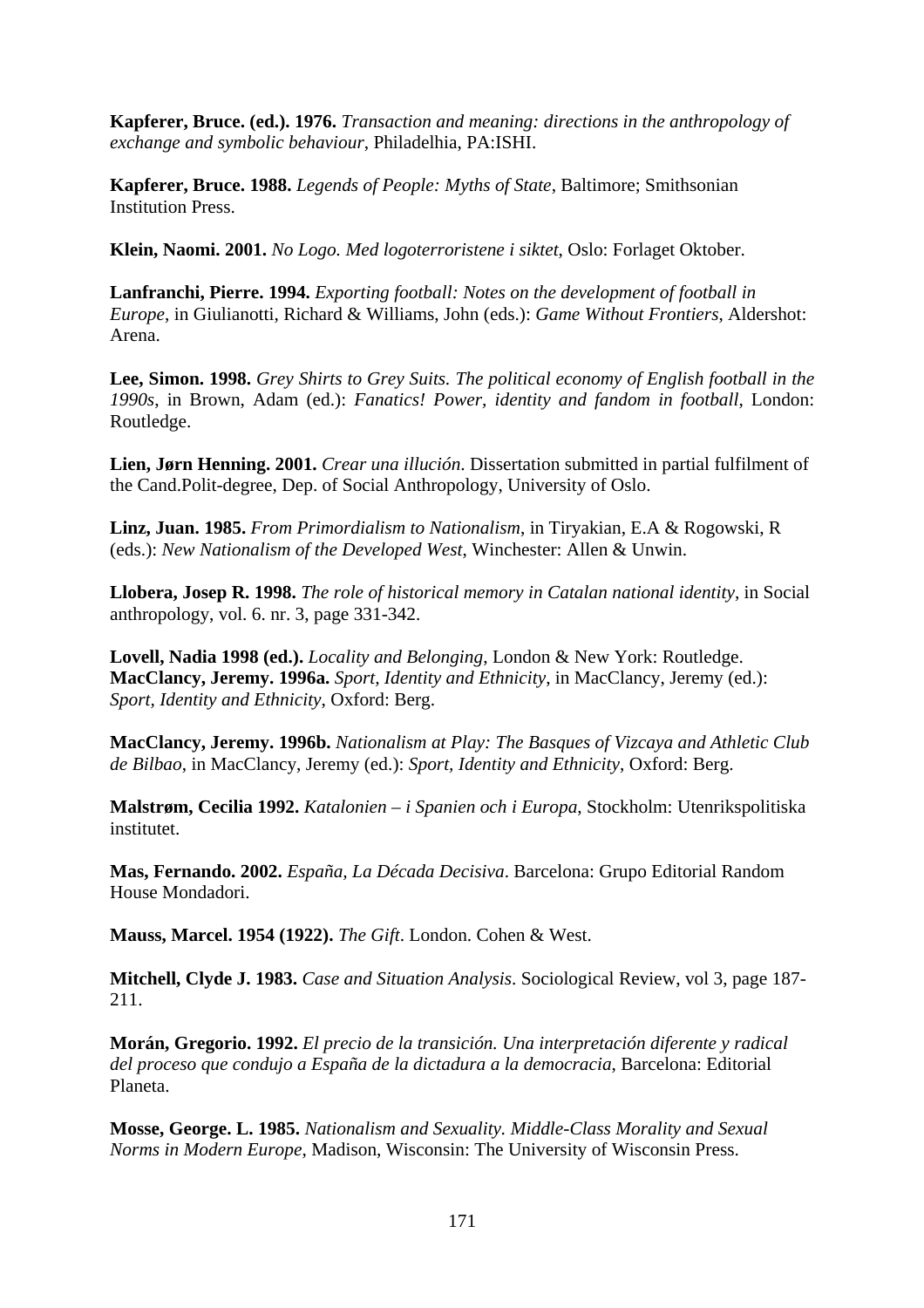**Mosse, George. L. 1996.** *The Image of Man. The Creation of Modern Masculinity*, New York: Oxford University Press.

**Norton, Anne. 1988.** *Reflections on political identity*, Baltimore: Johns Hopkins University Press.

**Papastergiadis, Nikos. 1997.** *Tracing Hybridity in Theory*, in Werbner, P. and Modood, T. (eds.): *Debating Cultural Hybridity. Multi-Cultural Identities and the Politics of Anti-Racism*. London:Zed Book.

**Podaliri, Carlo & Balestri, Carlo. 1998.** *The Ultràs, Racism and Football Culture in Italy*, in Brown, Adam (ed.): *Fanatics! Power, identity and fandom in football*, London: Routledge.

**Robson, Garry. 2000.** *"No one Likes Us, We Don't Care". The Myth and Reality of Millwall Fandom*, Oxford and New York: Berg.

**Rodes i Català, Agustí. 2000.** *Los Fundadores del F.C. Barcelona*, Barcelona: Carme Rosell.

**Roversi, Antonio. 1992.** *A Calcio, Tifo, e Violenza*. Bologna, il Mulino.

**Roversi, Antonio. 1994.** *The Birth of the "Ultras": The Rise of Football Hooliganism in Italy*, in Giulianotti, Richard & Williams, John (eds.): *Game Without Frontiers*, Aldershot: Arena.

**Russel, David. 1999.** *Associating with Football: Social identity in England 1863-1998*, in Armstrong, G. & Giulianotti, R. (eds.): *Football Cultures and Identities*. Houndmills, Basingstoke and London: MacMillan Press.

**Schmitt, C. 1927.** *Der Begriff des Politischen*, Archiz fur Social Wissenschaft und Sozial Politikk. 1.

**Schutz, Alfred. 1967.** *The phenomenology of the social world* [Der sinnhafte Aufbau der sozialen welt, Vienna 1932]. Evanston IL: Northwestern University Press.

**Scott, Jim. 1986.** *Everyday forms of peasant resistance*. Journal of Peasant Studies (Special Issue). Vol. 13. (2): 5-35. **Shaw, D. 1987.** *Fútbal y franquismo*. Madrid, Alianza Editorial.

**Smith, Anthony D. 1991.** *National identity*. London: Penguin.

**Sugden, John & Tomlinson, Alan. 1994. (eds).** *Hosts and Champions. Soccer cultures, national identities and the USA World Cup*, Aldershot: Arena.

**Sugden, John, Tomlinson, Alan & Darby, Paul. 1998.** *FIFA versus UEFA in the struggle for the control of world football*, in Brown, Adam (ed.): *Fanatics! Power, identity and fandom in football*, London: Routledge.

**Tamames, Ramón. 1990.** *Historia de España: Siglos XIX y XX*, Oslo, Klassisk og romansk institutt, University of Oslo.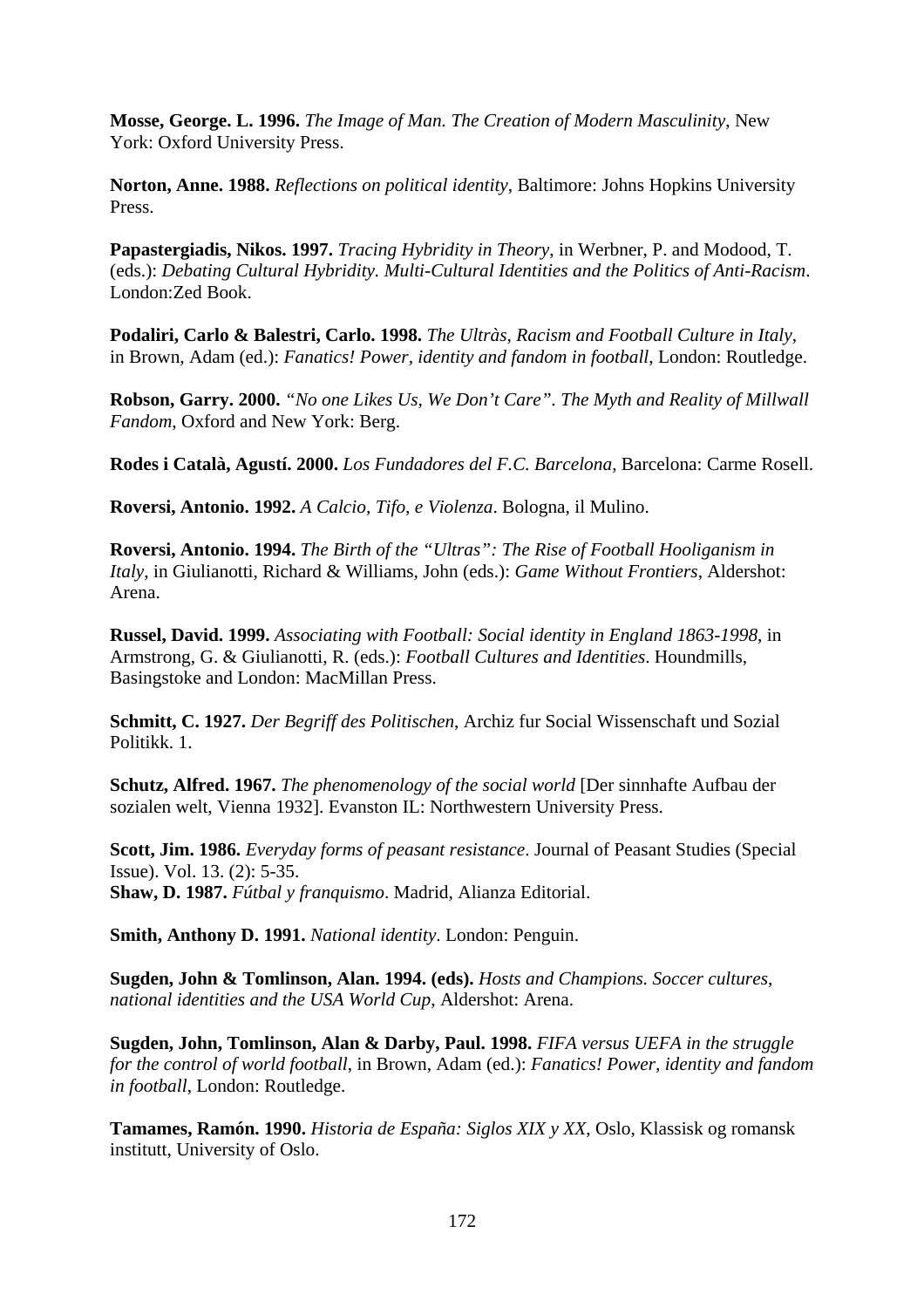**Thaiss, Gustav. 1978.** T*he conceptualization of social change through metaphor*. Journal of Asian and African studies, (13): 1-13.

**Thomassen, Bjørn. 1996.** *Some Nations Die Hard – Mega Hard. Approaching the endurance and vitality of Catalan nationalism*, Kandidatspeciale ved Institut for Antropologi Københavns Universitet.

**Tuastad, Dag. 1997.** *The Political Role of Football for Palestinians*, in Armstrong, Gary & Giulianotti, Richard (eds.): *Entering the Field: New perspectives on World football*, Oxford & New York: Berg.

**Turner, Victor. 1967a.** *Symbols in Ndembu Ritual*, in *The Forest of Symbols*, Ithca & London: Cornell University.

**Turner, Victor. 1967b.** *Betwixt and Between. The Liminal Period in Rites de Passage*, in *The Forest of Symbols*. Ithca & London: Cornell University.

**Turner, Victor. 1969.** *The Ritual Process. Structure and Anti-Structure*, New York: Aldine de Gruyter.

**Turner, Victor. 1974a.** *Social Dramas and Ritual Metaphors*, in *Dramas, Fields and Metaphors*, Ithaca: Cornell University Press.

**Turner, Victor. 1974b.** *Pilgrimages as Social Processes*, in *Dramas, Fields and Metaphors*, Ithaca: Cornell University Press.

**Veblen, Thorstein. 1925 (2000).** *Conspicuous Consumption*, in Lee, Martyn (ed.): *The Consumer Society Reader*, Malden Massachusetts & Oxford, Blackwell Publishers.

**Whannel, Garry. 2002.** *Media sport stars : masculinities and moralities*, London : Routledge.

**Walton, John. 2001.** *Basque Football Rivalries in the Twentieth Century*, in Armstrong, Gary & Giulianotti, Richard (eds.): *Fear and Loathing in world football*, Oxford & New York: Berg.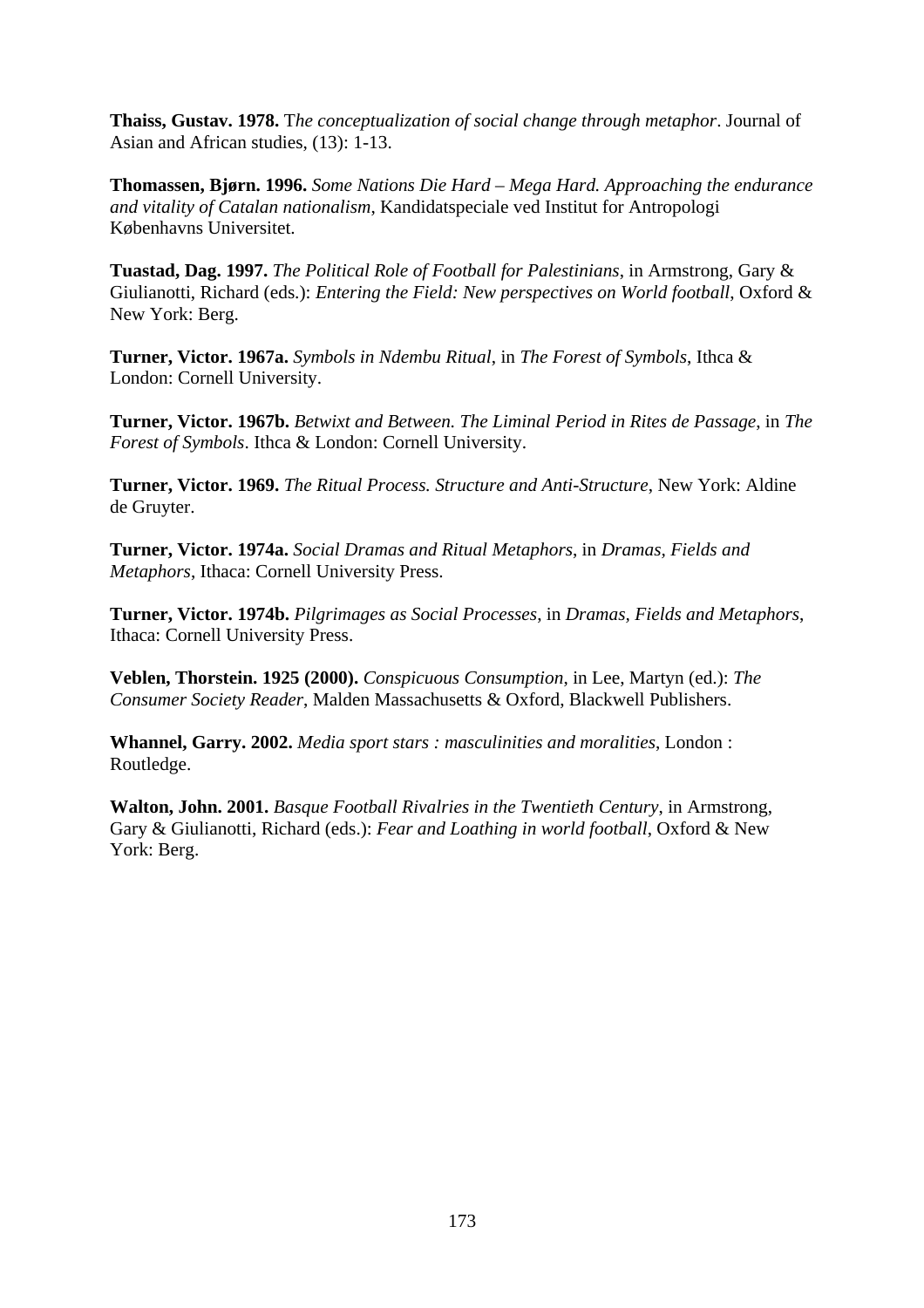### **Leaflets, magazines and newspapers**

Aftenposten 26<sup>th</sup> August 2002 Aftenposten  $25<sup>th</sup>$  July 2000 Bergens Tidende  $5<sup>th</sup>$  of June 2003 Dagens Næringsliv 25<sup>th</sup> April 2002 El Mundo,  $24^{th}$  of December 1997 El Mundo, 1997 El Mundo Deportivo 1<sup>st</sup> of June 2002 El Mundo Deportivo,  $20<sup>th</sup>$  of January, 1998 El Mundo Deportivo,  $16<sup>th</sup>$  of February 1998 El Mundo Deportivo 23<sup>rd</sup> of December 1997 El Mundo Deportivo,  $26<sup>th</sup>$  of April 1994. El País,  $22<sup>nd</sup>$  of December 1997 La Vanguardia 1999, El Gran Àlbum del Barça. Cent Anys en Blau i Grana. Nettavisen 2003 Newsweek,  $19<sup>th</sup>$  of May 2003.

### **WEB SITES**

Football Industry Group. 2003. www.liv.ac.uk/footballindustry/bosman F.C. Barcelona. 2003. [www.fcbarcelona.com](http://www.fcbarcelona.com/)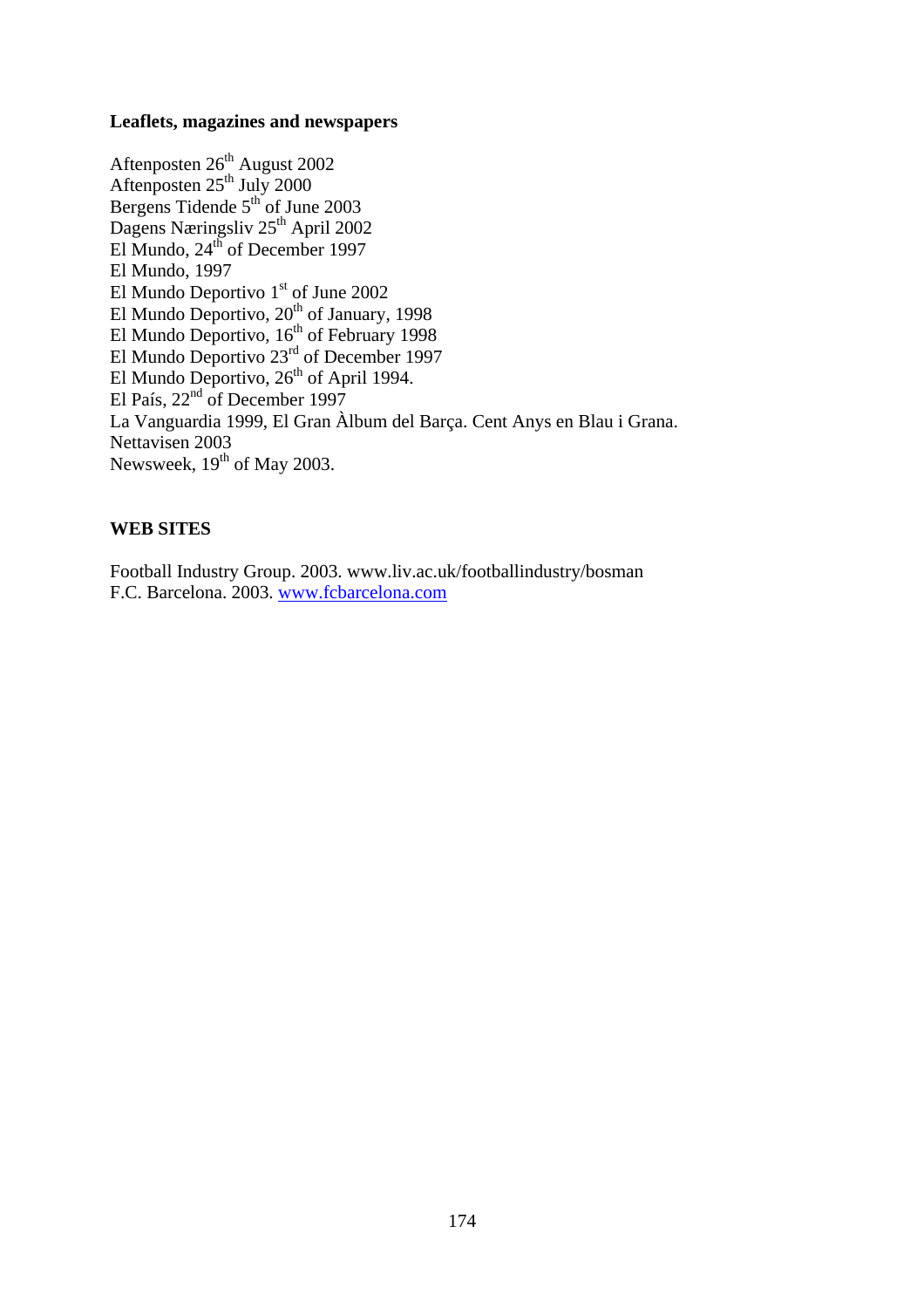# **APPENDIX – ILLUSTRATION OF TIFOS**

**Example 1:** 

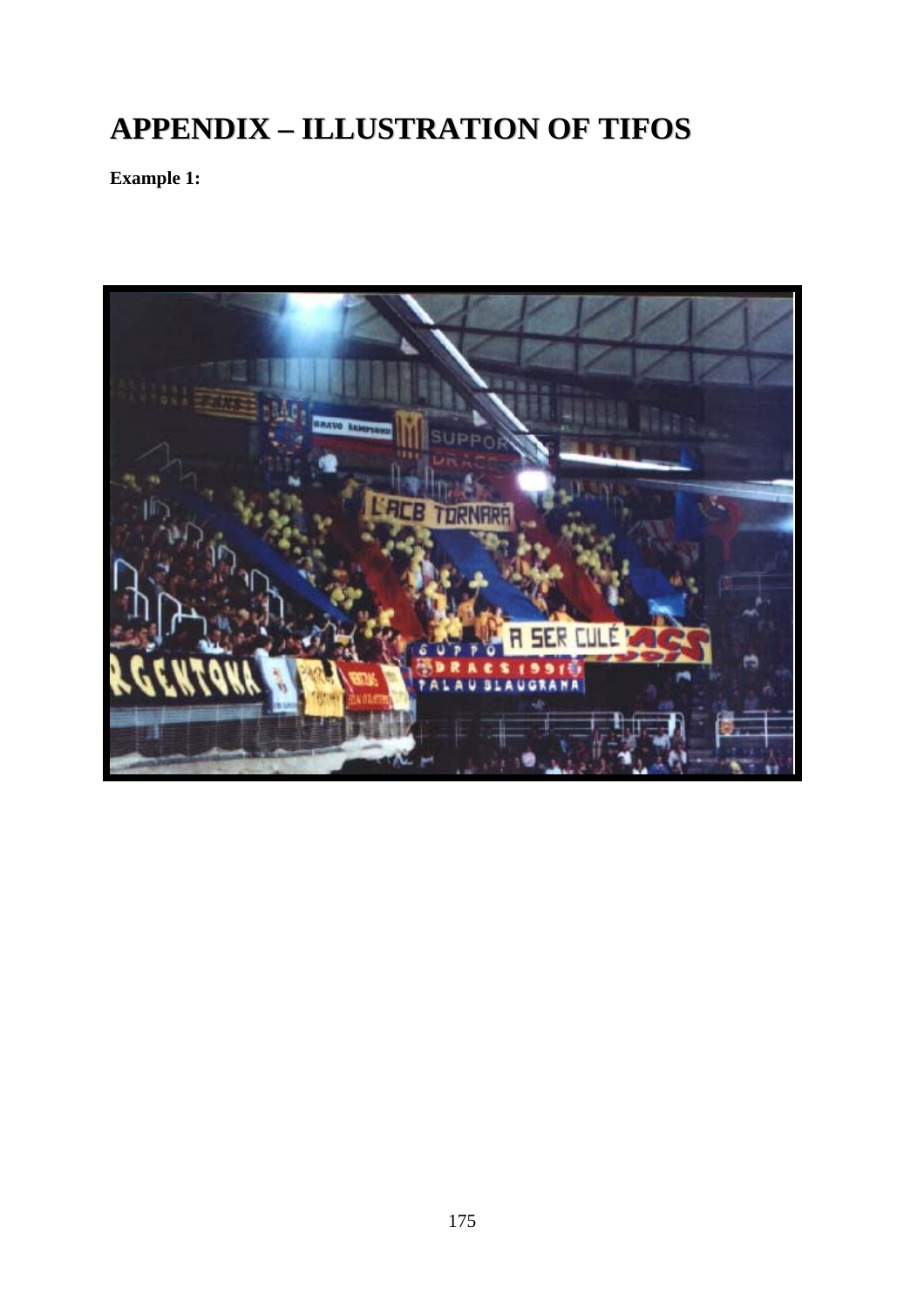**Example 2:** 

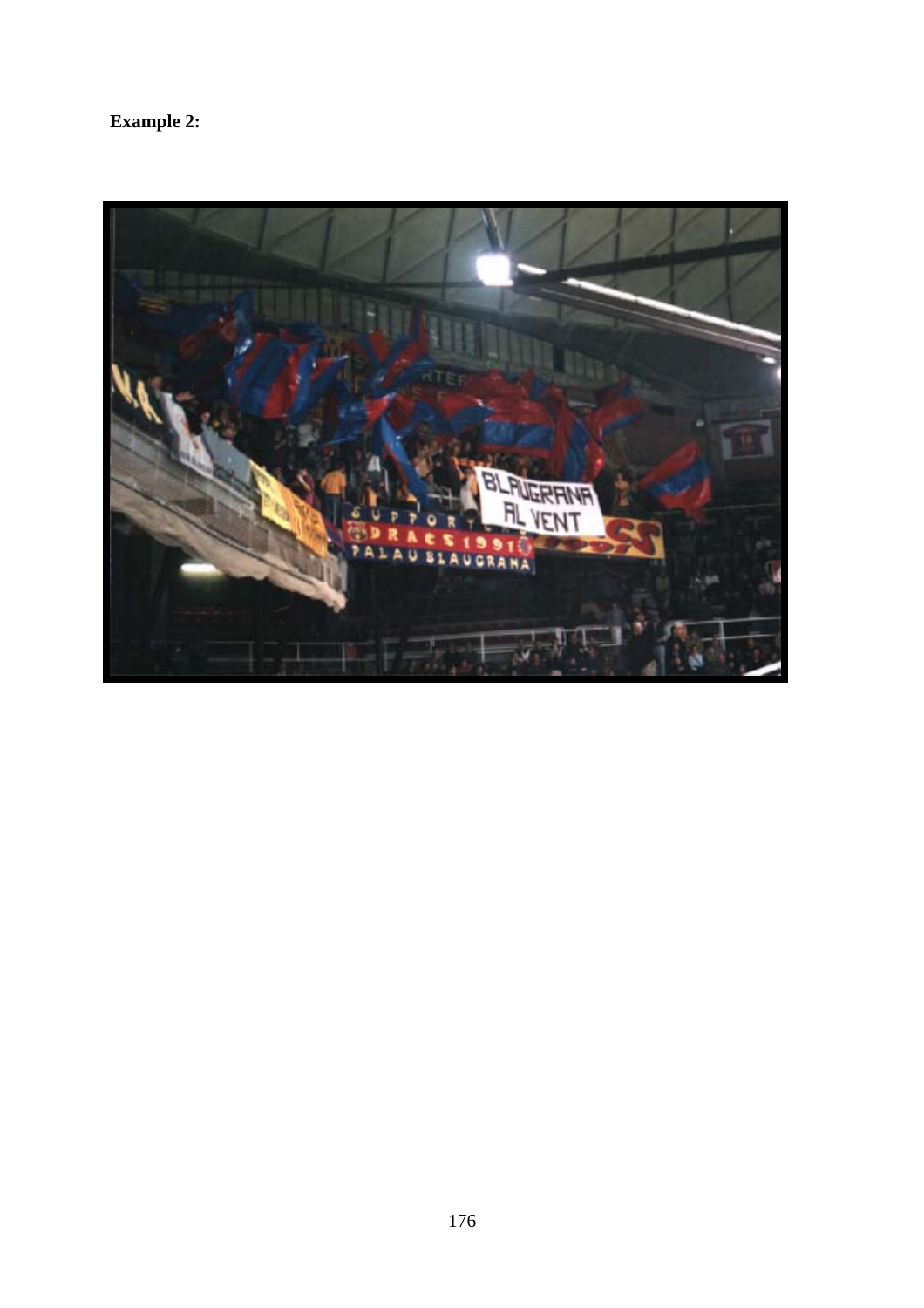# **Example 3:**

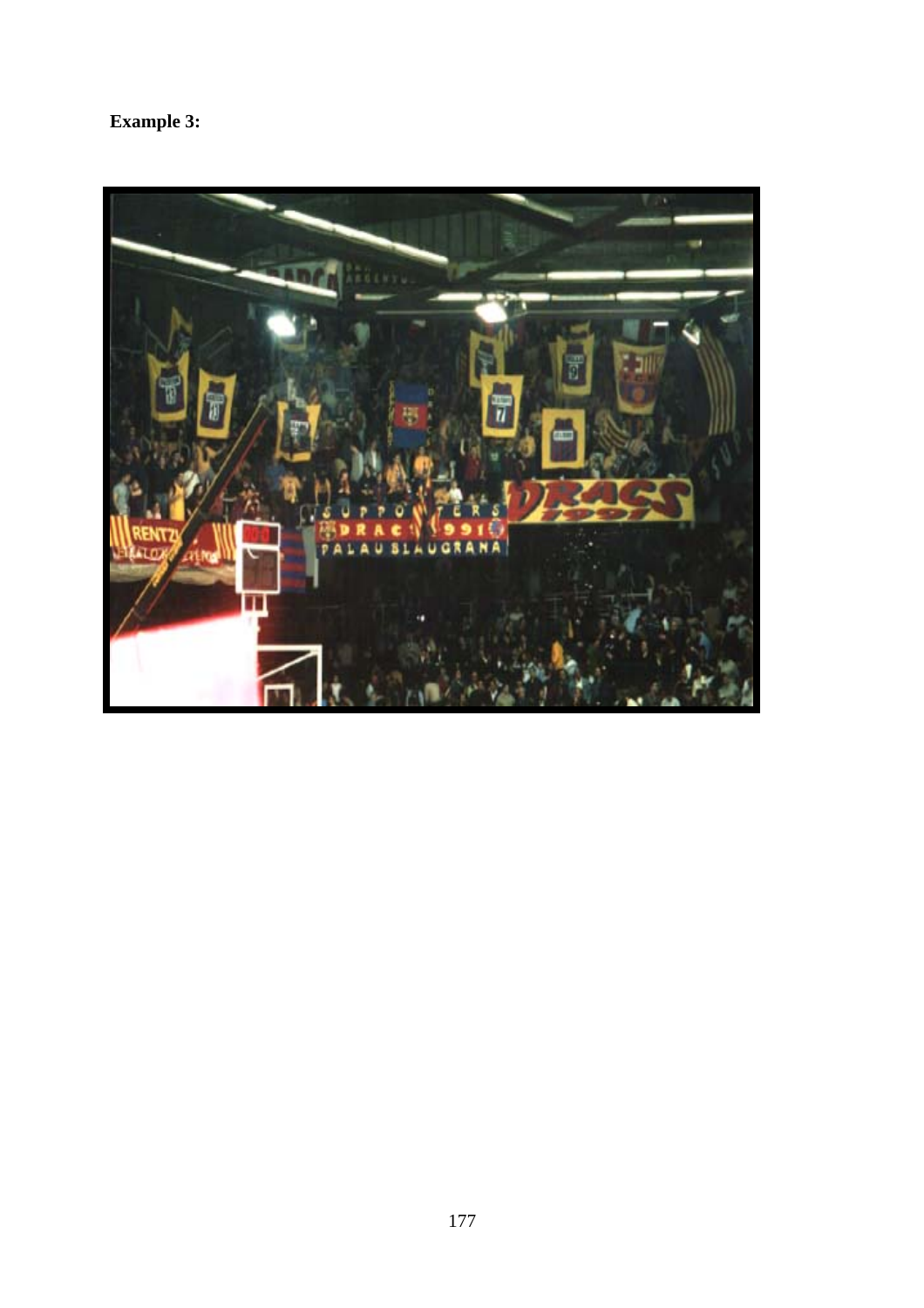# **Example 4a:**